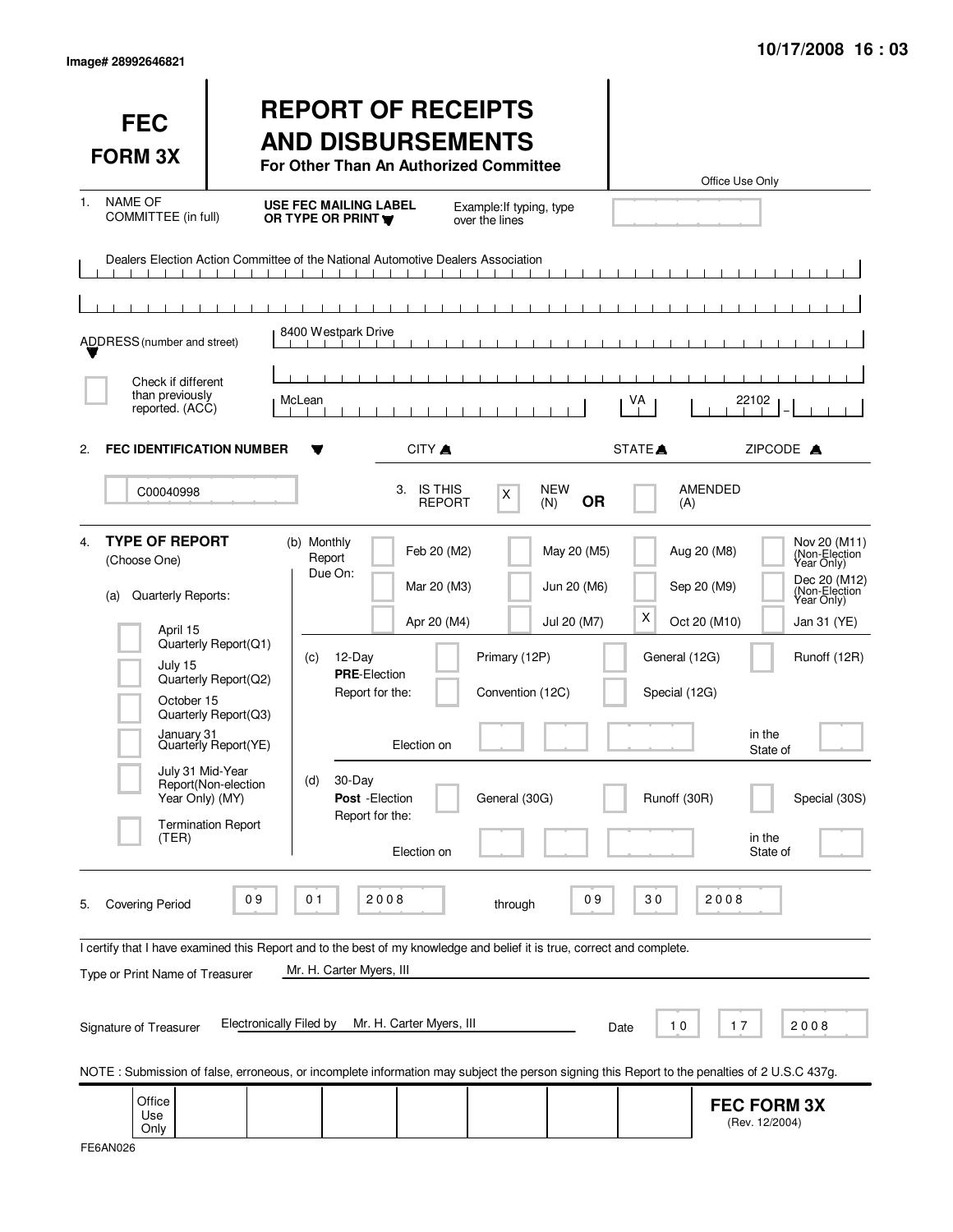| Image# 28992646822 |  |
|--------------------|--|
|--------------------|--|

## **SUMMARY PAGE**

**OF RECEIPTS AND DISBURSEMENTS**

FEC **Form 3X** (Rev. 02/2003) **Page 2 Properties AND DISBUNSEMENTS** 

|    | Write or Type Committee Name<br>Dealers Election Action Committee of the National Automotive Dealers Association |                                                                                         |                                                                  |                                                                                         |  |
|----|------------------------------------------------------------------------------------------------------------------|-----------------------------------------------------------------------------------------|------------------------------------------------------------------|-----------------------------------------------------------------------------------------|--|
|    |                                                                                                                  | M M<br>09<br>Report Covering the Period:<br>From:                                       | $D^{\prime\prime}$ D<br>Y " W " Y<br>Y<br>0 <sub>1</sub><br>2008 | D<br>$Y$ $Y$ $Y$<br>$M^*$ M<br>$^{\circ}$ D<br>Υ<br>0 <sub>9</sub><br>30<br>2008<br>To: |  |
|    |                                                                                                                  |                                                                                         | <b>COLUMN A</b><br><b>This Period</b>                            | <b>COLUMN B</b><br><b>Calendar Year-to-Date</b>                                         |  |
| 6. | (a)                                                                                                              | Cash on Hand<br>Y<br>Y<br>2008<br>January 1                                             |                                                                  | 4660707.45                                                                              |  |
|    | (b)                                                                                                              | Cash on Hand at<br>Begining of Reporting Period                                         | 4522307.11                                                       |                                                                                         |  |
|    | (c)                                                                                                              | Total Receipts (from Line 19)                                                           | 244595.47                                                        | 1867767.37                                                                              |  |
|    | (d)                                                                                                              | Subtotal (add lines 6(b) and                                                            |                                                                  |                                                                                         |  |
|    |                                                                                                                  | 6(c) for Column A and Lines<br>$6(a)$ and $6(c)$ for Column B)                          | 4766902.58                                                       | 6528474.82                                                                              |  |
| 7. |                                                                                                                  | Total Disbursements (from Line 31)                                                      | 397159.04                                                        | 2158731.28                                                                              |  |
| 8. |                                                                                                                  | Cash on Hand at Close of<br><b>Reporting Period</b><br>(subtract Line 7 from Line 6(d)) | 4369743.54                                                       | 4369743.54                                                                              |  |
| 9. |                                                                                                                  | Debts and Obligations owed<br>ΤO                                                        |                                                                  |                                                                                         |  |
|    |                                                                                                                  | the committee (Itemize all on<br>Schedule C and/or Schedule D)                          | 0.00                                                             |                                                                                         |  |
|    |                                                                                                                  | 10. Debts and Obligations owed<br>BY                                                    |                                                                  |                                                                                         |  |
|    |                                                                                                                  | the committee (Itemize all on<br>Schedule C and/or Schedule D)                          | 0.00                                                             |                                                                                         |  |

This Committee has qualified as a multicandidate committee. (see FEC FORM 1M) X

### **For further information contact:**

Federal Election Commission 999 E street, NW Washington, DC 20463

> Toll Free 800-424-9530 Local 202-694-1100

FE6AN026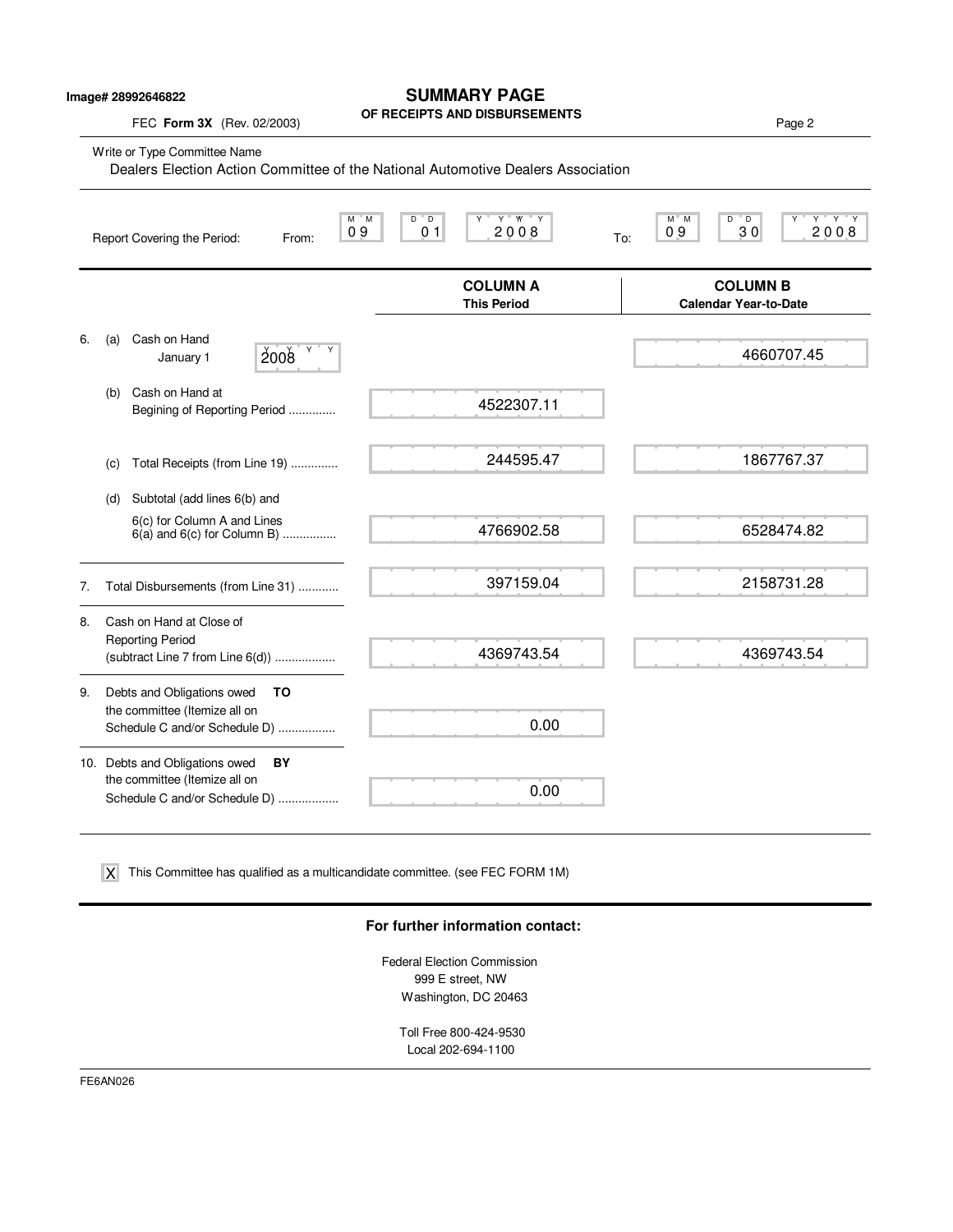### **DETAILED SUMMARY PAGE OF RECEIPTS**

**Image# 28992646823**

FEC **Form 3X** (Rev. 06/2004) Page 3 Write or Type Committee Name M M D D Y Y YY Y M M D D Y Y Y Y Report Covering the Period: From: 09 01 01 2008 To: **COLUMN A COLUMN B I. Receipts Total This Period Calendar Year-to-Date** 11. Contributions (other than loans) From: (a) Individuals/Persons Other Than Political Committees (i) Itemized (use Schedule A) ........... (ii) Unitemized .................................... (iii) TOTAL (add Lines 11(a)(i) and (ii) ................ . (b) Political Party Committees ................... (c) Other Political Committees (such as PACs) .................................. (d) Total Contributions (add Lines  $11(a)(iii),(b)$  and  $(c))$  (Carry Totals to Line 33, page 5) ................ . 12. Transfers From Affiliated/Other Party Committees ...................................... 13. All Loans Received ................................... 14. Loan Repayments Received ..................... 15. Offsets To Operating Expenditures (Refunds, Rebates, etc.) (Carry Totals to Line 37, page 5) .............. 16. Refunds of Contributions Made to Federal candidates and Other Political Committees ................................... 17. Other Federal Receipts (Dividends, Interest, etc.) ........................... 18. Transfers from Non-Federal and Levin Funds (a) Non-Federal Account (from Schedule H3) ........................ (b) Levin Funds (from Schedule H5) ....... (c) Total Transfer (add 18(a) and 18(b)). 19. Total Receipts (add Lines 11(d), 12, 13, 14, 15, 16, 17, and 18(c)) .............. 20. Total Federal Receipts (subtract Line 18(c) from Line 19) ............. 0 9 0 1 2 0 0 8  $\frac{1}{10}$  2 0 0  $\frac{1}{10}$  0  $\frac{1}{2}$  0  $\frac{1}{2}$  0  $\frac{2008}{2008}$ Dealers Election Action Committee of the National Automotive Dealers Association 207932.50 12706.25 220638.75 0.00 0.00 220638.75 0.00 0.00 0.00 0.00 0.00 23956.72 0.00 0.00 0.00 244595.47 244595.47 1344205.50 98058.75 1442264.25 0.00 0.00 1442264.25 0.00 0.00 0.00 0.00 5000.00 420503.12 0.00 0.00 0.00 1867767.37 1867767.37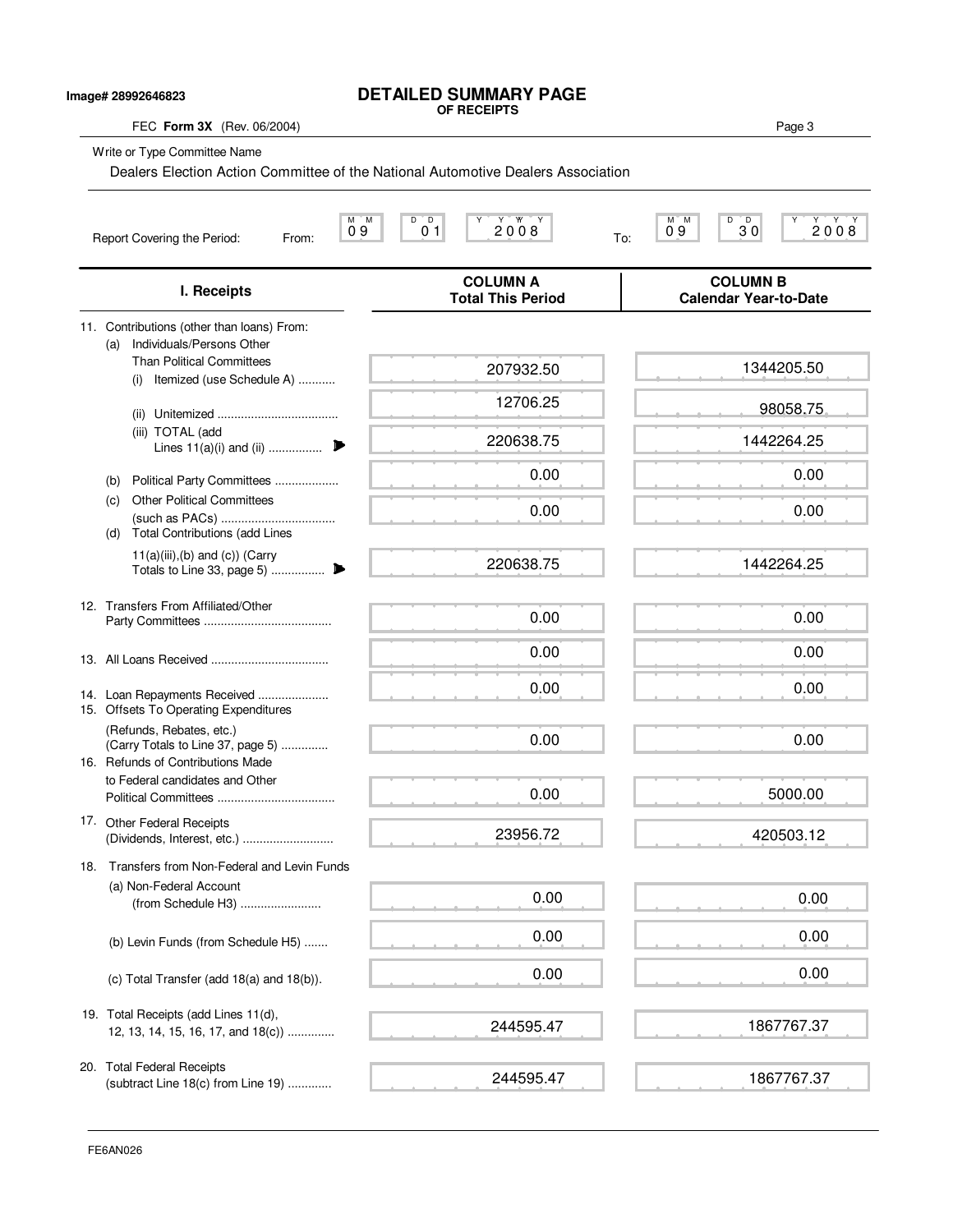**Image# 28992646824**

# **DETAILED SUMMARY PAGE**<br>of Disbursements

| FEC Form 3X (Rev. 02/2003) |                                                                                          | of Disbursements                            | Page 4                                          |  |
|----------------------------|------------------------------------------------------------------------------------------|---------------------------------------------|-------------------------------------------------|--|
|                            | <b>II. DISBURSEMENTS</b>                                                                 | <b>COLUMN A</b><br><b>Total This Period</b> | <b>COLUMN B</b><br><b>Calendar Year-to-Date</b> |  |
| (a)                        | 21. Operating Expenditures:<br>Shared Federal/Non-Federal<br>Activity (from Schedule H4) | 0.00                                        | 0.00                                            |  |
|                            | Federal Share<br>(i)                                                                     |                                             |                                                 |  |
|                            | Non-Federal Share<br>(ii)                                                                | 0.00                                        | 0.00                                            |  |
| (b)                        | <b>Other Federal Operating</b>                                                           | 12159.04                                    | 266911.28                                       |  |
|                            | (c) Total Operating Expenditures                                                         |                                             |                                                 |  |
|                            | (add 21(a)(i), (a)(ii) and (b))<br>22. Transfers to Affiliated/Other Party               | 12159.04                                    | 266911.28                                       |  |
|                            | 23. Contributions to                                                                     | 0.00                                        | 0.00                                            |  |
|                            | Federal Candidates/Committees<br>and Other Political Committees                          | 385000.00                                   | 1890500.00                                      |  |
|                            | 24. Independent Expenditure                                                              | 0.00                                        | 0.00                                            |  |
|                            | 25. Coordinated Expenditures Made by Party                                               |                                             |                                                 |  |
|                            |                                                                                          | 0.00                                        | 0.00                                            |  |
|                            |                                                                                          | 0.00                                        | 0.00                                            |  |
|                            |                                                                                          | 0.00                                        | 0.00                                            |  |
| 28.<br>(a)                 | Refunds of Contributions To:<br>Individuals/Persons Other<br>Than Political Committees   | 0.00                                        | 1320.00                                         |  |
| (b)                        | <b>Political Party Committees</b>                                                        | 0.00                                        | 0.00                                            |  |
| (c)                        | <b>Other Political Committees</b>                                                        | 0.00                                        | 0.00                                            |  |
| (d)                        | <b>Total Contribution Refunds</b><br>(add Lines 28(a), (b), and (c))                     | 0.00                                        | 1320.00                                         |  |
|                            |                                                                                          |                                             |                                                 |  |
| 29.                        |                                                                                          | 0.00                                        | 0.00                                            |  |
|                            | 30. Federal Election Activity (2 U.S.C 431(20))<br>(a) Shared Federal Election Activity  |                                             |                                                 |  |
|                            | (from Schedule H6)<br>(i) Federal Share                                                  | 0.00                                        | 0.00                                            |  |
|                            | (ii) "Levin" Share                                                                       | 0.00                                        | 0.00                                            |  |
|                            | (b) Federal Election Activity Paid Entirely<br>With Federal Funds                        | 0.00                                        | 0.00                                            |  |
|                            | (c) Total Federal Election Activity (add<br>Lines $30(a)(i)$ , $30(a)(ii)$ and $30(b)$ ) | 0.00                                        | 0.00                                            |  |
|                            | 31. Total Disbursements (add Lines 21(c), 22,                                            |                                             |                                                 |  |
|                            | 23, 24, 25, 26, 27, 28(d), 29 and 30(c))                                                 | 397159.04                                   | 2158731.28                                      |  |
| 32.                        | <b>Total Federal Disbursements</b><br>(subtract Line 21(a)(ii) and Line 30(a)(ii)        |                                             |                                                 |  |

397159.04

2158731.28

from Line 31).......................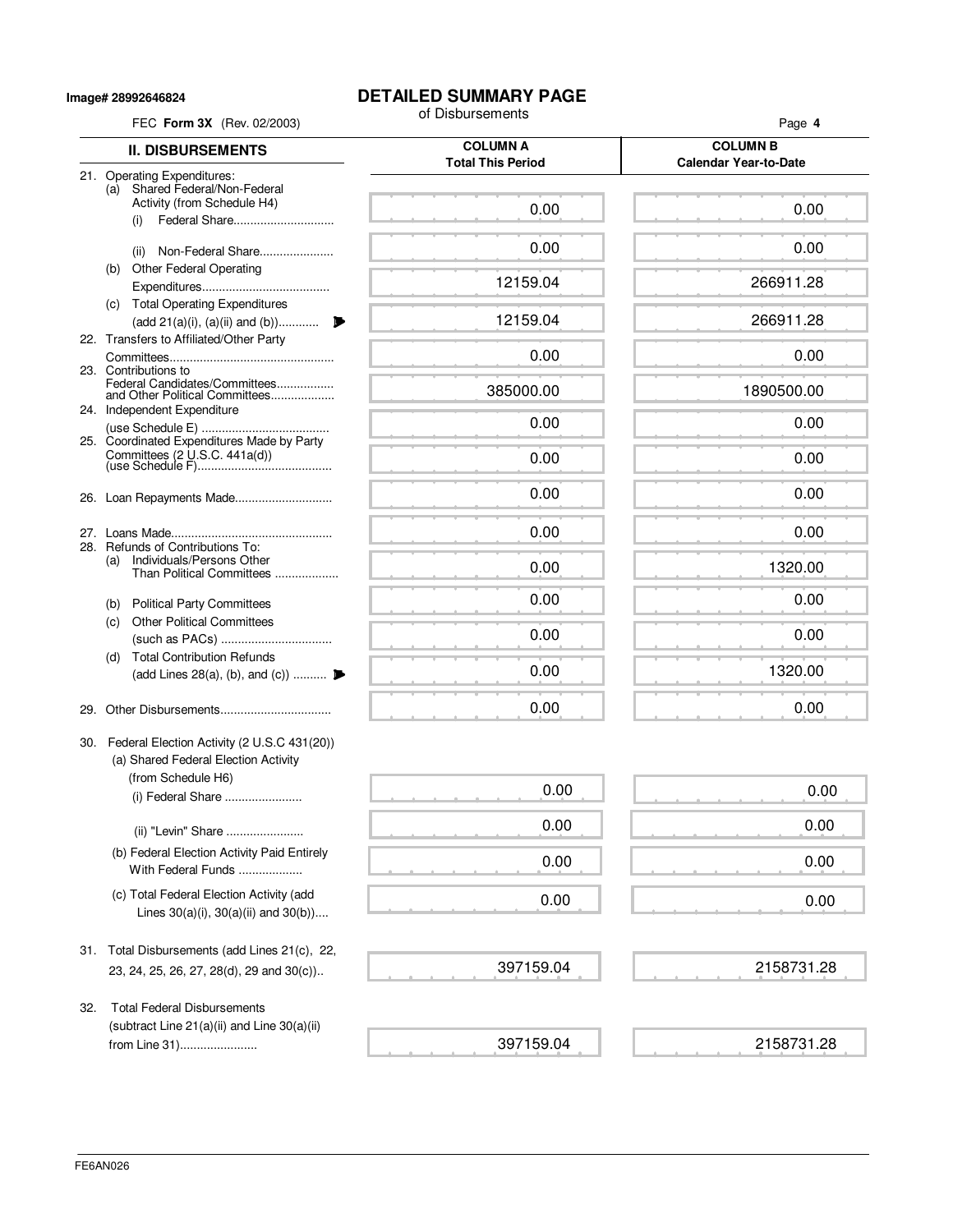### **Image# 28992646825**

## **DETAILED SUMMARY PAGE**

|     | III. Net Contributions/Operating<br><b>Expenditures</b>                                | <b>COLUMN A</b><br><b>Total This Period</b> | <b>COLUMN B</b><br><b>Calendar Year-to-Date</b> |
|-----|----------------------------------------------------------------------------------------|---------------------------------------------|-------------------------------------------------|
| 33. | Total Contributions (other than loans)                                                 | 220638.75                                   | 1442264.25                                      |
| 34. | <b>Total Contribution Refunds</b>                                                      | 0.00                                        | 1320.00                                         |
| 35. | Net Contributions (other than loans)<br>(subtract Line 34 from Line 33)                | 220638.75                                   | 1440944.25                                      |
| 36. | <b>Total Federal Operating Expenditures</b><br>(add Line $21(a)(i)$ and Line $21(b)$ ) | 12159.04                                    | 266911.28                                       |
| 37. | Offsets to Operating Expenditures                                                      | 0.00                                        | 0.00                                            |
| 38. | Net Operating Expenditures<br>(subtract Line 37 from Line 36)                          | 12159.04                                    | 266911.28                                       |

FE6AN026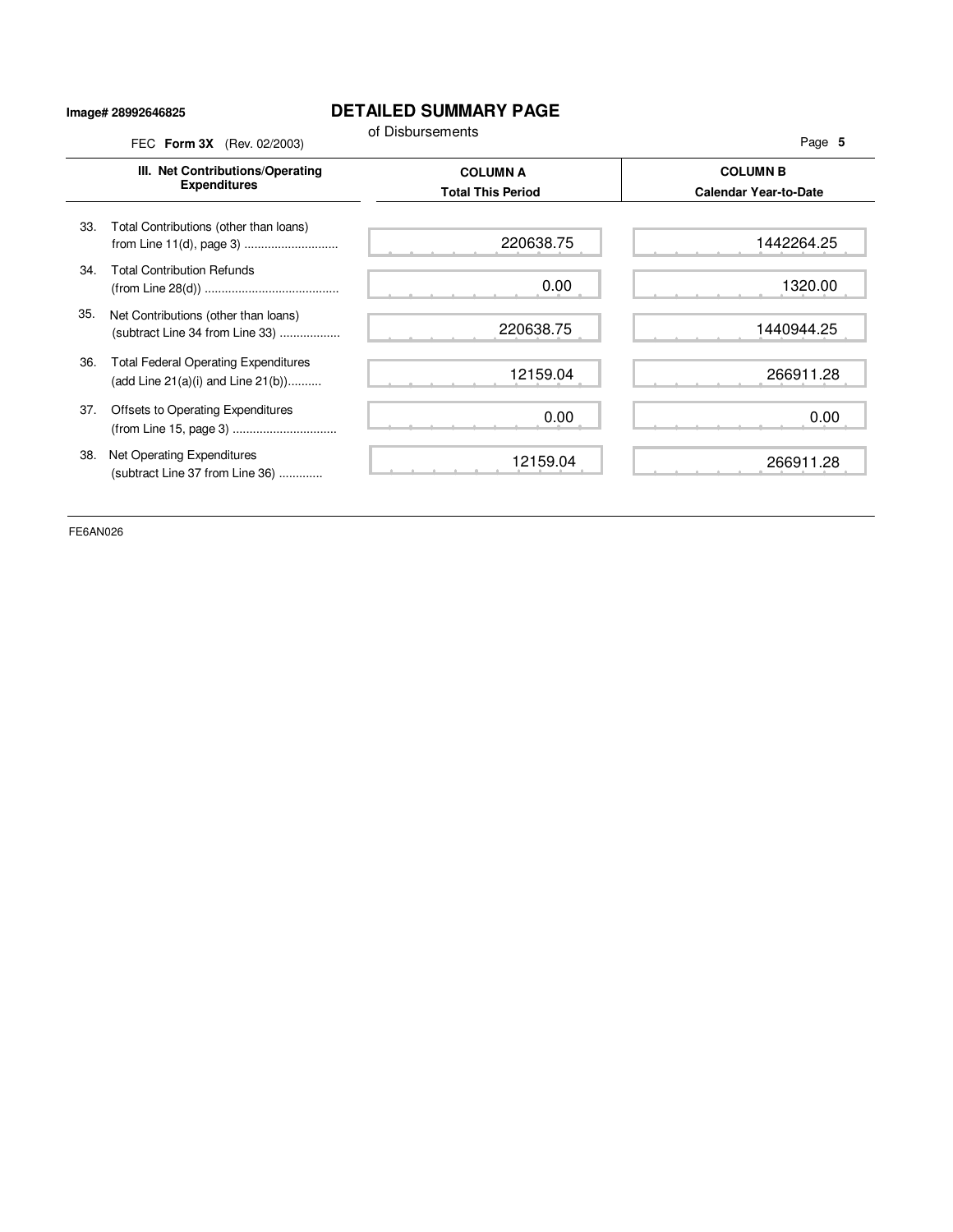|    | <b>SCHEDULE A (FEC Form 3X)</b><br><b>ITEMIZED RECEIPTS</b>                                                     | Use separate schedule(s)<br>for each category of the<br><b>Detailed Summary Page</b>                                                                                                                                                                                                    | PAGE 6/123<br>FOR LINE NUMBER:<br>(check only one)<br>$\times$<br>11a<br>11 <sub>b</sub><br>11c<br>12<br>13<br>14<br>15<br>16<br>17 |  |  |  |
|----|-----------------------------------------------------------------------------------------------------------------|-----------------------------------------------------------------------------------------------------------------------------------------------------------------------------------------------------------------------------------------------------------------------------------------|-------------------------------------------------------------------------------------------------------------------------------------|--|--|--|
|    | NAME OF COMMITTEE (In Full)<br>Dealers Election Action Committee of the National Automotive Dealers Association | Any information copied from such Reports and Statements may not be sold or used by any person for the purpose of soliciting contributions<br>or for commercial purposes, other than using the name and address of any political committee to solicit contributions from such committee. |                                                                                                                                     |  |  |  |
|    | Full Name (Last, First, Middle Initial)                                                                         |                                                                                                                                                                                                                                                                                         |                                                                                                                                     |  |  |  |
| А. | Mr. James F. Love, III<br>Mailing Address 202 Fifth St                                                          | Date of Receipt<br>$M$ $M$ /<br>D<br>$\overline{D}$<br>$Y \cup Y \cup Y$                                                                                                                                                                                                                |                                                                                                                                     |  |  |  |
|    |                                                                                                                 |                                                                                                                                                                                                                                                                                         | 0 <sub>2</sub><br>2008<br>09                                                                                                        |  |  |  |
|    | City<br>Saint Albans                                                                                            | Zip Code<br>State<br>WV<br>25177-1843                                                                                                                                                                                                                                                   | Transaction ID: 28509820<br>Amount of Each Receipt this Period                                                                      |  |  |  |
|    | FEC ID number of contributing<br>federal political committee.                                                   | C                                                                                                                                                                                                                                                                                       | 2500.00                                                                                                                             |  |  |  |
|    | Name of Employer<br>C and O Motors Inc                                                                          | Occupation<br>President                                                                                                                                                                                                                                                                 |                                                                                                                                     |  |  |  |
|    | Receipt For:                                                                                                    | Aggregate Year-to-Date                                                                                                                                                                                                                                                                  |                                                                                                                                     |  |  |  |
|    | Primary<br>General<br>Other (specify) $\blacktriangledown$                                                      | 2500.00                                                                                                                                                                                                                                                                                 |                                                                                                                                     |  |  |  |
| В. | Full Name (Last, First, Middle Initial)<br>Mr. Harold D. Milam                                                  |                                                                                                                                                                                                                                                                                         | Date of Receipt                                                                                                                     |  |  |  |
|    | Mailing Address 608 River Rd                                                                                    |                                                                                                                                                                                                                                                                                         | $\overline{D}$<br>$\overline{D}$<br>$M$ $M$<br>$\sqrt{ }$<br>$Y + Y + Y$<br>2008<br>09<br>0 <sub>2</sub>                            |  |  |  |
|    | City                                                                                                            | Zip Code<br><b>State</b>                                                                                                                                                                                                                                                                | Transaction ID: 28509821                                                                                                            |  |  |  |
|    | Puyallup                                                                                                        | <b>WA</b><br>98371-4153                                                                                                                                                                                                                                                                 | Amount of Each Receipt this Period                                                                                                  |  |  |  |
|    | FEC ID number of contributing<br>federal political committee.                                                   | C                                                                                                                                                                                                                                                                                       | 2500.00                                                                                                                             |  |  |  |
|    | Name of Employer<br>Milam Jeep Mazda Inc                                                                        | Occupation<br>President                                                                                                                                                                                                                                                                 |                                                                                                                                     |  |  |  |
|    | Receipt For:<br>Primary<br>General<br>Other (specify) $\blacktriangledown$                                      | Aggregate Year-to-Date<br>2500.00                                                                                                                                                                                                                                                       |                                                                                                                                     |  |  |  |
| C. | Full Name (Last, First, Middle Initial)<br>Mr. Gene W. Smith, Jr.<br>Mailing Address 110 Access Rd              |                                                                                                                                                                                                                                                                                         | Date of Receipt<br>$Y + Y + Y$<br>$M$ $M$ $/$<br>$D$ $D$ $I$<br>$\Gamma Y$                                                          |  |  |  |
|    |                                                                                                                 |                                                                                                                                                                                                                                                                                         | 0 <sub>2</sub><br>2008<br>09                                                                                                        |  |  |  |
|    | City<br><b>Elk City</b>                                                                                         | State<br>Zip Code<br>ΟK<br>73644-2929                                                                                                                                                                                                                                                   | Transaction ID: 28509822<br>Amount of Each Receipt this Period                                                                      |  |  |  |
|    | FEC ID number of contributing<br>federal political committee.                                                   | C                                                                                                                                                                                                                                                                                       | 1250.00                                                                                                                             |  |  |  |
|    | Name of Employer<br>Gene Smith Inc                                                                              | Occupation<br>Dealer                                                                                                                                                                                                                                                                    |                                                                                                                                     |  |  |  |
|    | Receipt For:<br>Primary<br>General<br>Other (specify) $\blacktriangledown$                                      | Aggregate Year-to-Date<br>2500.00                                                                                                                                                                                                                                                       |                                                                                                                                     |  |  |  |
|    |                                                                                                                 |                                                                                                                                                                                                                                                                                         | 6250.00                                                                                                                             |  |  |  |
|    |                                                                                                                 |                                                                                                                                                                                                                                                                                         |                                                                                                                                     |  |  |  |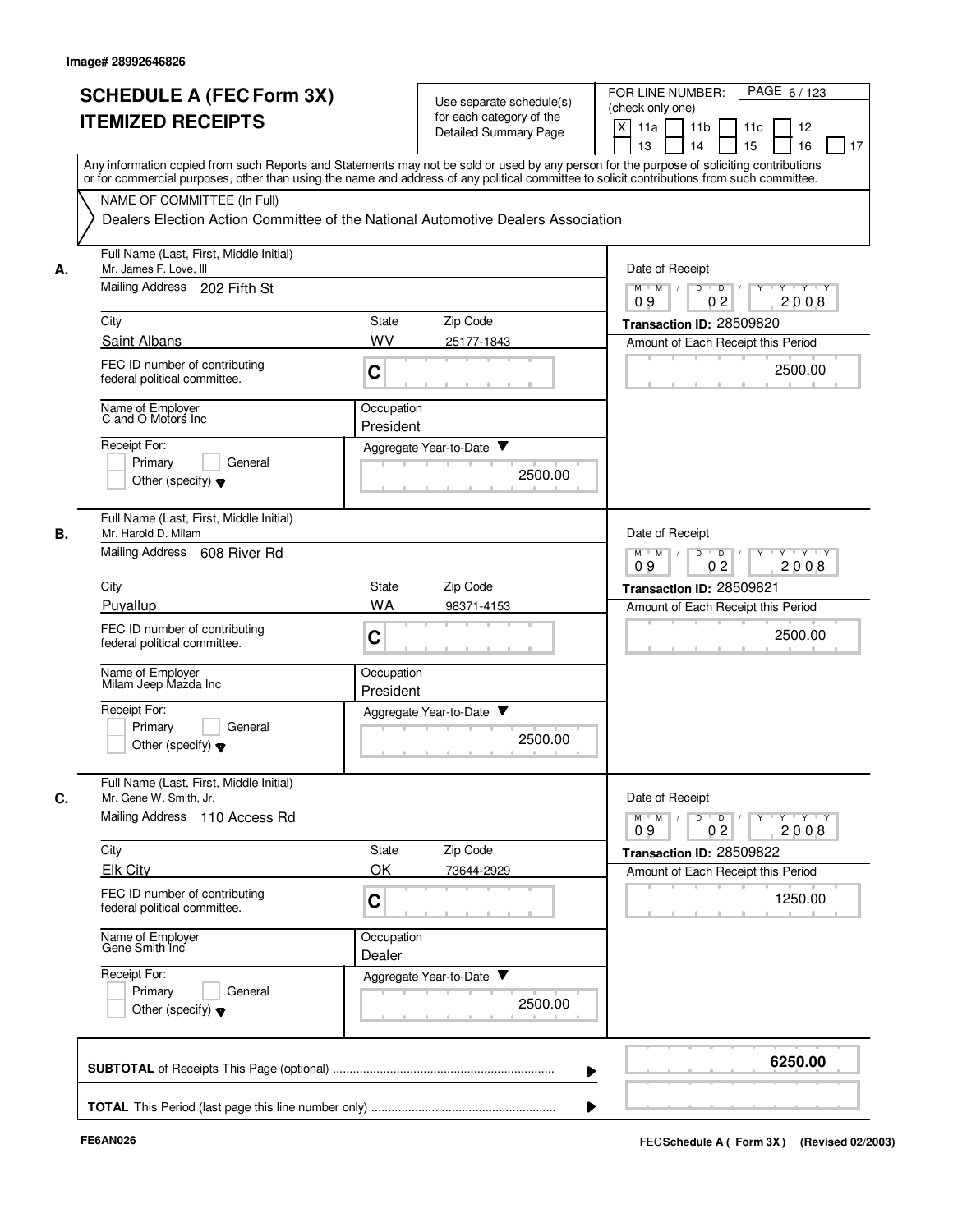|    | <b>SCHEDULE A (FEC Form 3X)</b>                                     | Use separate schedule(s)                                                                                                                                                                                                                                                                | FOR LINE NUMBER:<br>PAGE 7/123                                                                                             |
|----|---------------------------------------------------------------------|-----------------------------------------------------------------------------------------------------------------------------------------------------------------------------------------------------------------------------------------------------------------------------------------|----------------------------------------------------------------------------------------------------------------------------|
|    | <b>ITEMIZED RECEIPTS</b>                                            | for each category of the<br><b>Detailed Summary Page</b>                                                                                                                                                                                                                                | (check only one)<br>X<br>11a<br>11 <sub>b</sub><br>12<br>11c<br>13<br>14<br>15<br>16                                       |
|    |                                                                     | Any information copied from such Reports and Statements may not be sold or used by any person for the purpose of soliciting contributions<br>or for commercial purposes, other than using the name and address of any political committee to solicit contributions from such committee. | 17                                                                                                                         |
|    | NAME OF COMMITTEE (In Full)                                         |                                                                                                                                                                                                                                                                                         |                                                                                                                            |
|    |                                                                     | Dealers Election Action Committee of the National Automotive Dealers Association                                                                                                                                                                                                        |                                                                                                                            |
| А. | Full Name (Last, First, Middle Initial)<br>Mr. John H. Hawkins      |                                                                                                                                                                                                                                                                                         | Date of Receipt                                                                                                            |
|    | Mailing Address 9399 Autoplex Dr                                    |                                                                                                                                                                                                                                                                                         | $M$ $M$ $M$<br>$Y - Y - Y$<br>D<br>$\overline{D}$<br>0 <sub>2</sub><br>2008<br>09                                          |
|    | City                                                                | Zip Code<br><b>State</b>                                                                                                                                                                                                                                                                | Transaction ID: 28509823                                                                                                   |
|    | Montclair                                                           | CA<br>91763-2300                                                                                                                                                                                                                                                                        | Amount of Each Receipt this Period                                                                                         |
|    | FEC ID number of contributing<br>federal political committee.       | C                                                                                                                                                                                                                                                                                       | 2500.00                                                                                                                    |
|    | Name of Employer<br>Metro Honda                                     | Occupation<br>Owner                                                                                                                                                                                                                                                                     |                                                                                                                            |
|    | Receipt For:                                                        | Aggregate Year-to-Date                                                                                                                                                                                                                                                                  |                                                                                                                            |
|    | General<br>Primary<br>Other (specify) $\blacktriangledown$          | 2500.00                                                                                                                                                                                                                                                                                 |                                                                                                                            |
| В. | Full Name (Last, First, Middle Initial)<br>Mr. Michael J. McGarrity |                                                                                                                                                                                                                                                                                         | Date of Receipt                                                                                                            |
|    | Mailing Address S Main & Chevrolet Ave                              |                                                                                                                                                                                                                                                                                         | $M$ M<br>D<br>$\overline{D}$<br>$\sqrt{ }$<br>Y Y Y Y<br>09<br>0 <sub>2</sub><br>2008                                      |
|    | City                                                                | Zip Code<br><b>State</b>                                                                                                                                                                                                                                                                | Transaction ID: 28509824                                                                                                   |
|    | Andrews                                                             | ТX<br>79714                                                                                                                                                                                                                                                                             | Amount of Each Receipt this Period                                                                                         |
|    | FEC ID number of contributing<br>federal political committee.       | C                                                                                                                                                                                                                                                                                       | 1000.00                                                                                                                    |
|    | Name of Employer<br>Mike McGarrity Chevrolet<br>Inc                 | Occupation<br>Owner                                                                                                                                                                                                                                                                     |                                                                                                                            |
|    | Receipt For:                                                        | Aggregate Year-to-Date ▼                                                                                                                                                                                                                                                                |                                                                                                                            |
|    | Primary<br>General<br>Other (specify) $\blacktriangledown$          | 1000.00                                                                                                                                                                                                                                                                                 |                                                                                                                            |
| C. | Full Name (Last, First, Middle Initial)<br>Ms. Lorianne Claudon     |                                                                                                                                                                                                                                                                                         | Date of Receipt                                                                                                            |
|    | Mailing Address 3104 Auburn Way N                                   |                                                                                                                                                                                                                                                                                         | $\mathsf{Y} \dashv \mathsf{Y} \dashv \mathsf{Y}$<br>$D$ $D$ $I$<br>$\Gamma Y$<br>$M$ $M$ /<br>0 <sub>2</sub><br>2008<br>09 |
|    | City                                                                | State<br>Zip Code                                                                                                                                                                                                                                                                       | Transaction ID: 28509825                                                                                                   |
|    | Auburn                                                              | WA<br>98002-1808                                                                                                                                                                                                                                                                        | Amount of Each Receipt this Period                                                                                         |
|    | FEC ID number of contributing<br>federal political committee.       | C                                                                                                                                                                                                                                                                                       | 250.00                                                                                                                     |
|    | Name of Employer<br>Valley Pontiac Buick GMC                        | Occupation<br>Manager                                                                                                                                                                                                                                                                   |                                                                                                                            |
|    | Receipt For:                                                        | Aggregate Year-to-Date                                                                                                                                                                                                                                                                  |                                                                                                                            |
|    | Primary<br>General<br>Other (specify) $\blacktriangledown$          | 250.00                                                                                                                                                                                                                                                                                  |                                                                                                                            |
|    |                                                                     |                                                                                                                                                                                                                                                                                         | 3750.00                                                                                                                    |
|    |                                                                     |                                                                                                                                                                                                                                                                                         |                                                                                                                            |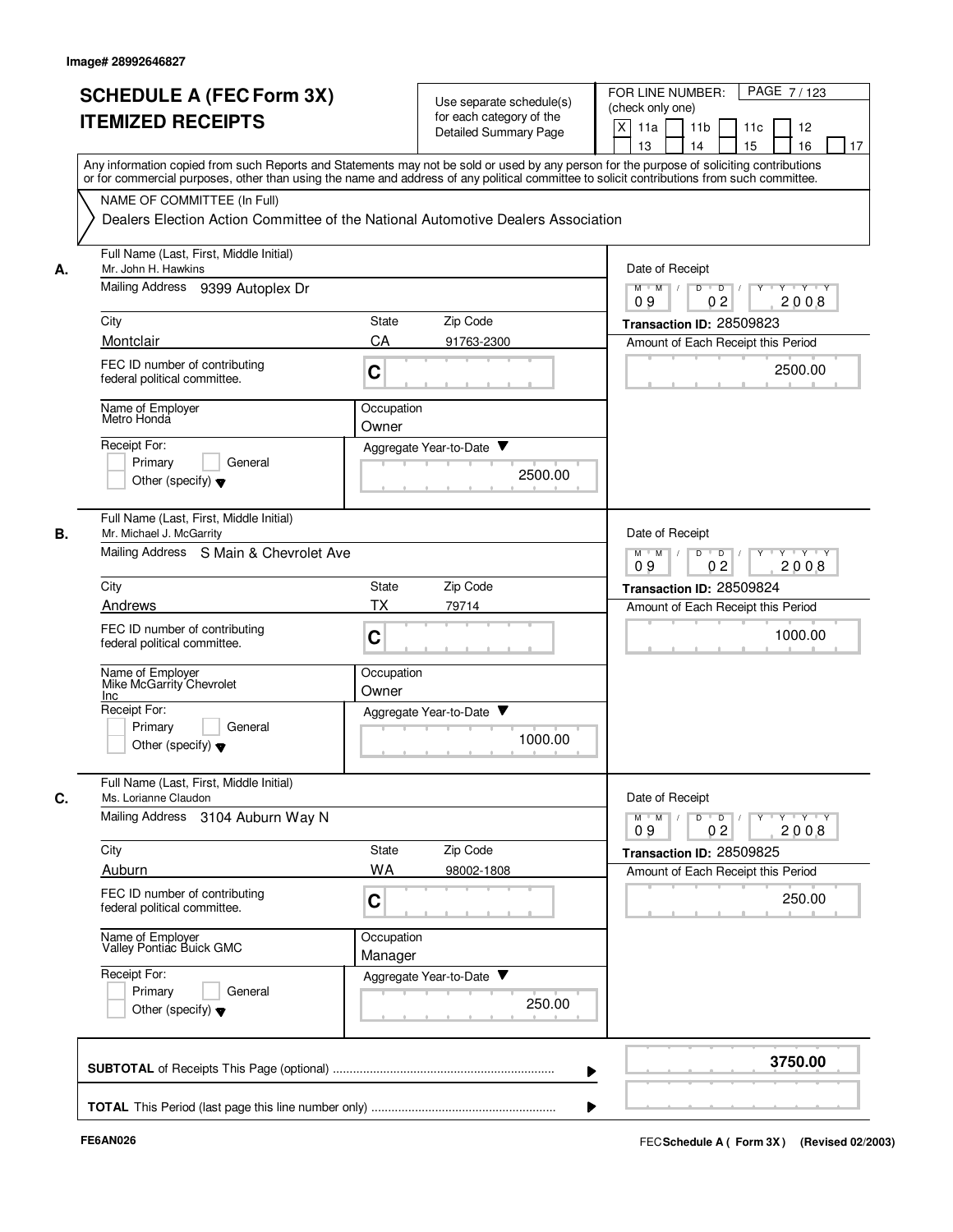|    | <b>SCHEDULE A (FEC Form 3X)</b><br><b>ITEMIZED RECEIPTS</b>                                                                                                                                                                                                                             |                         | Use separate schedule(s)<br>for each category of the<br><b>Detailed Summary Page</b> | FOR LINE NUMBER:<br>PAGE 8/123<br>(check only one)<br>X<br>11a<br>11 <sub>b</sub><br>11c<br>12<br>13<br>14<br>15<br>16<br>17 |
|----|-----------------------------------------------------------------------------------------------------------------------------------------------------------------------------------------------------------------------------------------------------------------------------------------|-------------------------|--------------------------------------------------------------------------------------|------------------------------------------------------------------------------------------------------------------------------|
|    | Any information copied from such Reports and Statements may not be sold or used by any person for the purpose of soliciting contributions<br>or for commercial purposes, other than using the name and address of any political committee to solicit contributions from such committee. |                         |                                                                                      |                                                                                                                              |
|    | NAME OF COMMITTEE (In Full)<br>Dealers Election Action Committee of the National Automotive Dealers Association                                                                                                                                                                         |                         |                                                                                      |                                                                                                                              |
| А. | Full Name (Last, First, Middle Initial)<br>Mr. Joseph Pepe<br>Mailing Address<br>50 Bank St                                                                                                                                                                                             |                         |                                                                                      | Date of Receipt<br>$M$ $M$ /<br>D<br>$\overline{D}$<br>$+Y+Y$<br>0 <sub>2</sub><br>2008<br>09                                |
|    | City                                                                                                                                                                                                                                                                                    | State                   | Zip Code                                                                             | Transaction ID: 28509826                                                                                                     |
|    | <b>White Plains</b>                                                                                                                                                                                                                                                                     | <b>NY</b>               | 10606-1903                                                                           | Amount of Each Receipt this Period                                                                                           |
|    | FEC ID number of contributing<br>federal political committee.                                                                                                                                                                                                                           | C                       |                                                                                      | 500.00                                                                                                                       |
|    | Name of Employer<br>Mercedes Benz of White PI-<br>ains                                                                                                                                                                                                                                  | Occupation<br>President |                                                                                      |                                                                                                                              |
|    | Receipt For:<br>Primary<br>General<br>Other (specify) $\blacktriangledown$                                                                                                                                                                                                              |                         | Aggregate Year-to-Date ▼<br>500.00                                                   |                                                                                                                              |
| В. | Full Name (Last, First, Middle Initial)<br>Mr. Ronald B. Huggins                                                                                                                                                                                                                        |                         |                                                                                      | Date of Receipt<br>D                                                                                                         |
|    | Mailing Address 7551 NE Loop 820                                                                                                                                                                                                                                                        |                         |                                                                                      | $M$ M<br>$\overline{D}$<br>$Y + Y + Y$<br>$\sqrt{ }$<br>09<br>0 <sub>2</sub><br>2008                                         |
|    | City                                                                                                                                                                                                                                                                                    | State                   | Zip Code                                                                             | Transaction ID: 28509827                                                                                                     |
|    | North Richland Hil<br>FEC ID number of contributing<br>federal political committee.                                                                                                                                                                                                     | ТX<br>$\mathbf C$       | 76180-6971                                                                           | Amount of Each Receipt this Period<br>2500.00                                                                                |
|    | Name of Employer<br>Huggins Honda                                                                                                                                                                                                                                                       | Occupation<br>President |                                                                                      |                                                                                                                              |
|    | Receipt For:<br>Primary<br>General<br>Other (specify) $\blacktriangledown$                                                                                                                                                                                                              |                         | Aggregate Year-to-Date ▼<br>2500.00                                                  |                                                                                                                              |
| C. | Full Name (Last, First, Middle Initial)<br>Mr. William H. Black, III                                                                                                                                                                                                                    |                         |                                                                                      | Date of Receipt                                                                                                              |
|    | Mailing Address 601 E Bessemer Ave                                                                                                                                                                                                                                                      |                         |                                                                                      | $\mathsf{Y} \dashv \mathsf{Y} \dashv \mathsf{Y}$<br>$D$ $D$ $I$<br>$Y$ <sup>U</sup><br>$M$ M<br>03<br>2008<br>09             |
|    | City                                                                                                                                                                                                                                                                                    | State                   | Zip Code                                                                             | Transaction ID: 28511551                                                                                                     |
|    | Greensboro                                                                                                                                                                                                                                                                              | <b>NC</b>               | 27405-6904                                                                           | Amount of Each Receipt this Period                                                                                           |
|    | FEC ID number of contributing<br>federal political committee.                                                                                                                                                                                                                           | C                       |                                                                                      | 250.00                                                                                                                       |
|    | Name of Employer<br>Bill Black Chevrolet Cadi-<br>llac                                                                                                                                                                                                                                  | Occupation<br>Owner     |                                                                                      |                                                                                                                              |
|    | Receipt For:<br>Primary<br>General<br>Other (specify) $\blacktriangledown$                                                                                                                                                                                                              |                         | Aggregate Year-to-Date<br>250.00                                                     |                                                                                                                              |
|    |                                                                                                                                                                                                                                                                                         |                         |                                                                                      | 3250.00                                                                                                                      |
|    |                                                                                                                                                                                                                                                                                         |                         |                                                                                      |                                                                                                                              |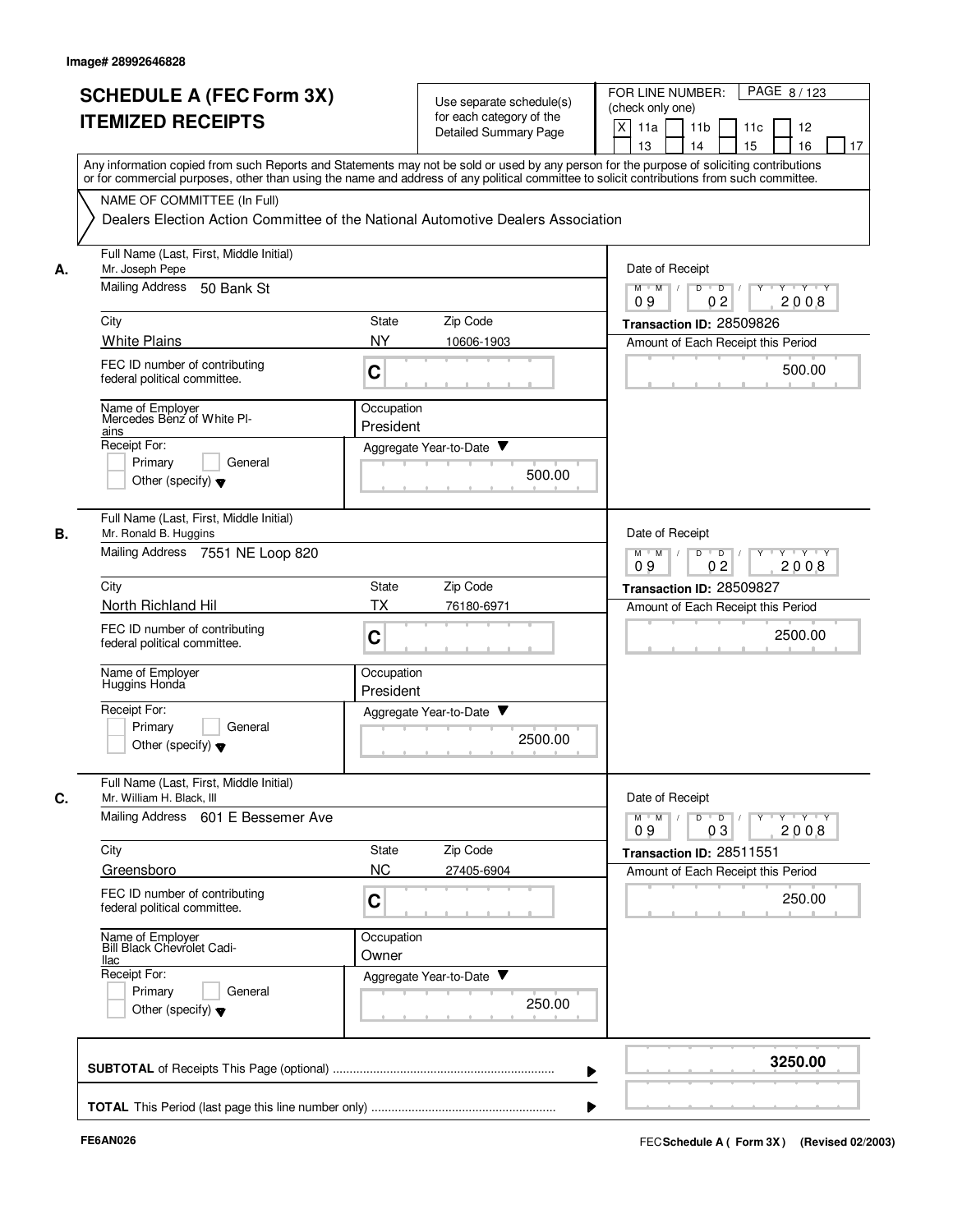|    | <b>SCHEDULE A (FEC Form 3X)</b><br><b>ITEMIZED RECEIPTS</b>                                             | Use separate schedule(s)<br>for each category of the<br><b>Detailed Summary Page</b>                                                                                                                                                                                                                                                                                        | PAGE 9/123<br>FOR LINE NUMBER:<br>(check only one)<br>X<br>11 <sub>b</sub><br>11a<br>11c<br>12<br>13<br>15<br>16<br>14<br>17 |
|----|---------------------------------------------------------------------------------------------------------|-----------------------------------------------------------------------------------------------------------------------------------------------------------------------------------------------------------------------------------------------------------------------------------------------------------------------------------------------------------------------------|------------------------------------------------------------------------------------------------------------------------------|
|    | NAME OF COMMITTEE (In Full)                                                                             | Any information copied from such Reports and Statements may not be sold or used by any person for the purpose of soliciting contributions<br>or for commercial purposes, other than using the name and address of any political committee to solicit contributions from such committee.<br>Dealers Election Action Committee of the National Automotive Dealers Association |                                                                                                                              |
| А. | Full Name (Last, First, Middle Initial)<br>Mr. Jackie Cooper<br>Mailing Address<br>14145 N Broadway Ext |                                                                                                                                                                                                                                                                                                                                                                             | Date of Receipt<br>$M$ $M$ $/$<br>$\overline{D}$<br>$\overline{D}$ /<br>Y 'Y 'Y                                              |
|    |                                                                                                         |                                                                                                                                                                                                                                                                                                                                                                             | 03<br>2008<br>09                                                                                                             |
|    | City<br>Edmond                                                                                          | Zip Code<br>State<br>OK<br>73013-4120                                                                                                                                                                                                                                                                                                                                       | Transaction ID: 28511553                                                                                                     |
|    | FEC ID number of contributing<br>federal political committee.                                           | C                                                                                                                                                                                                                                                                                                                                                                           | Amount of Each Receipt this Period<br>1500.00                                                                                |
|    | Name of Employer<br>Jackie Cooper BMW Mini<br>Receipt For:<br>Primary<br>General                        | Occupation<br>Dealer<br>Aggregate Year-to-Date ▼                                                                                                                                                                                                                                                                                                                            |                                                                                                                              |
|    | Other (specify) $\blacktriangledown$<br>Full Name (Last, First, Middle Initial)                         | 1500.00                                                                                                                                                                                                                                                                                                                                                                     |                                                                                                                              |
| В. | Mr. Tom Barber<br><b>Mailing Address</b><br>701 Auto Plaza Dr                                           |                                                                                                                                                                                                                                                                                                                                                                             | Date of Receipt<br>$M$ M<br>D<br>$\overline{D}$<br>Y 'Y 'Y<br>03<br>2008<br>09                                               |
|    | City                                                                                                    | Zip Code<br>State                                                                                                                                                                                                                                                                                                                                                           | Transaction ID: 28511554                                                                                                     |
|    | Aberdeen<br>FEC ID number of contributing<br>federal political committee.                               | <b>SD</b><br>57401-2610<br>$\mathbf C$                                                                                                                                                                                                                                                                                                                                      | Amount of Each Receipt this Period<br>250.00                                                                                 |
|    | Name of Employer<br>Pierson Ford Lincoln Merc-<br>ury Inc                                               | Occupation<br>General Manager                                                                                                                                                                                                                                                                                                                                               |                                                                                                                              |
|    | Receipt For:<br>Primary<br>General<br>Other (specify) $\blacktriangledown$                              | Aggregate Year-to-Date<br>250.00                                                                                                                                                                                                                                                                                                                                            |                                                                                                                              |
| C. | Full Name (Last, First, Middle Initial)<br>Mr. Greg Eisinger                                            |                                                                                                                                                                                                                                                                                                                                                                             | Date of Receipt                                                                                                              |
|    | Mailing Address 1000 W Idaho                                                                            |                                                                                                                                                                                                                                                                                                                                                                             | $Y - Y - Y - Y$<br>$\overline{D}$<br>$M$ M<br>D<br>Y<br>2008<br>09<br>03                                                     |
|    | City                                                                                                    | State<br>Zip Code                                                                                                                                                                                                                                                                                                                                                           | Transaction ID: 28511556                                                                                                     |
|    | Kalispell                                                                                               | МT<br>59901-3408                                                                                                                                                                                                                                                                                                                                                            | Amount of Each Receipt this Period                                                                                           |
|    | FEC ID number of contributing<br>federal political committee.                                           | $\mathbf C$                                                                                                                                                                                                                                                                                                                                                                 | 250.00                                                                                                                       |
|    | Name of Employer<br>Eisinger Motors                                                                     | Occupation<br>Owner                                                                                                                                                                                                                                                                                                                                                         |                                                                                                                              |
|    | Receipt For:<br>Primary<br>General<br>Other (specify) $\blacktriangledown$                              | Aggregate Year-to-Date<br>250.00                                                                                                                                                                                                                                                                                                                                            |                                                                                                                              |
|    |                                                                                                         |                                                                                                                                                                                                                                                                                                                                                                             | 2000.00                                                                                                                      |
|    |                                                                                                         |                                                                                                                                                                                                                                                                                                                                                                             |                                                                                                                              |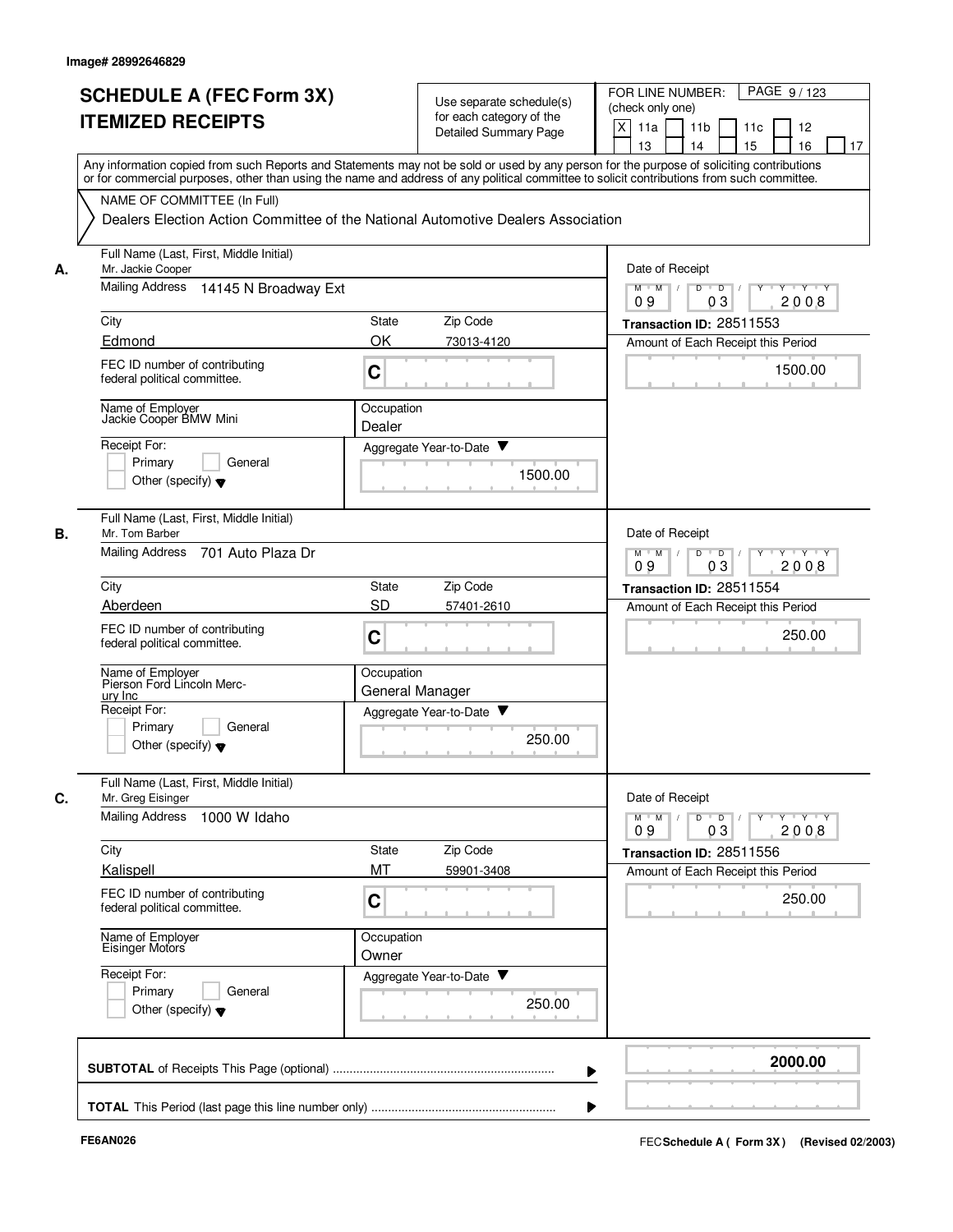|    | <b>SCHEDULE A (FEC Form 3X)</b>                                                                                                            |                 |                              | FOR LINE NUMBER:<br>PAGE 10/123                                       |
|----|--------------------------------------------------------------------------------------------------------------------------------------------|-----------------|------------------------------|-----------------------------------------------------------------------|
|    |                                                                                                                                            |                 | Use separate schedule(s)     | (check only one)                                                      |
|    | <b>ITEMIZED RECEIPTS</b>                                                                                                                   |                 | for each category of the     | X<br>11 <sub>b</sub><br>11c                                           |
|    |                                                                                                                                            |                 | <b>Detailed Summary Page</b> | 11a<br>12                                                             |
|    |                                                                                                                                            |                 |                              | 16<br>13<br>14<br>15<br>17                                            |
|    | Any information copied from such Reports and Statements may not be sold or used by any person for the purpose of soliciting contributions  |                 |                              |                                                                       |
|    | or for commercial purposes, other than using the name and address of any political committee to solicit contributions from such committee. |                 |                              |                                                                       |
|    | NAME OF COMMITTEE (In Full)                                                                                                                |                 |                              |                                                                       |
|    | Dealers Election Action Committee of the National Automotive Dealers Association                                                           |                 |                              |                                                                       |
|    |                                                                                                                                            |                 |                              |                                                                       |
|    | Full Name (Last, First, Middle Initial)                                                                                                    |                 |                              |                                                                       |
| А. | Mr. Ronald Colosimo                                                                                                                        | Date of Receipt |                              |                                                                       |
|    | Mailing Address 4320 W 95th St                                                                                                             |                 |                              | $Y - Y - Y$<br>$M$ $M$ /<br>D<br>$\overline{D}$ /<br>03<br>2008<br>09 |
|    | City                                                                                                                                       | <b>State</b>    | Zip Code                     | Transaction ID: 28511557                                              |
|    | Oak Lawn                                                                                                                                   | IL              | 60453-2618                   | Amount of Each Receipt this Period                                    |
|    |                                                                                                                                            |                 |                              |                                                                       |
|    | FEC ID number of contributing                                                                                                              | C               |                              | 250.00                                                                |
|    | federal political committee.                                                                                                               |                 |                              |                                                                       |
|    | Name of Employer                                                                                                                           | Occupation      |                              |                                                                       |
|    | Oak Lawn Toyota                                                                                                                            |                 |                              |                                                                       |
|    |                                                                                                                                            | President       |                              |                                                                       |
|    | Receipt For:                                                                                                                               |                 | Aggregate Year-to-Date       |                                                                       |
|    | General<br>Primary                                                                                                                         |                 | 250.00                       |                                                                       |
|    | Other (specify) $\blacktriangledown$                                                                                                       |                 |                              |                                                                       |
|    |                                                                                                                                            |                 |                              |                                                                       |
|    | Full Name (Last, First, Middle Initial)                                                                                                    |                 |                              |                                                                       |
| В. | Mr. Joe L. Goodman, III                                                                                                                    |                 |                              | Date of Receipt                                                       |
|    | Mailing Address 1003 Happy Valley Rd                                                                                                       |                 |                              | D<br>$\overline{D}$<br>Y 'Y 'Y<br>$M$ M                               |
|    |                                                                                                                                            |                 |                              | 2008<br>09<br>04                                                      |
|    | City                                                                                                                                       | <b>State</b>    | Zip Code                     | Transaction ID: 28517598                                              |
|    | Glasgow                                                                                                                                    | KY              | 42141-1223                   | Amount of Each Receipt this Period                                    |
|    |                                                                                                                                            |                 |                              |                                                                       |
|    | FEC ID number of contributing                                                                                                              | C               |                              | 2500.00                                                               |
|    | federal political committee.                                                                                                               |                 |                              |                                                                       |
|    |                                                                                                                                            | Occupation      |                              |                                                                       |
|    | Name of Employer<br>Goodman Chevrolet Cadillac                                                                                             | Dealer          |                              |                                                                       |
|    | Nissan Inc                                                                                                                                 |                 |                              |                                                                       |
|    | Receipt For:                                                                                                                               |                 | Aggregate Year-to-Date ▼     |                                                                       |
|    | Primary<br>General                                                                                                                         |                 | 2500.00                      |                                                                       |
|    | Other (specify) $\blacktriangledown$                                                                                                       |                 |                              |                                                                       |
|    |                                                                                                                                            |                 |                              |                                                                       |
|    | Full Name (Last, First, Middle Initial)                                                                                                    |                 |                              |                                                                       |
| C. | Mr. Kalei Dudoit                                                                                                                           |                 |                              | Date of Receipt                                                       |
|    | Mailing Address 6300 W Sahara Ave                                                                                                          |                 |                              | $D$ $D$ $I$<br>$M$ $M$ /                                              |
|    |                                                                                                                                            |                 |                              | 09<br>2008<br>0 <sub>4</sub>                                          |
|    | City                                                                                                                                       | State           | Zip Code                     | Transaction ID: 28517602                                              |
|    | Las Vegas                                                                                                                                  | <b>NV</b>       | 89146-3035                   | Amount of Each Receipt this Period                                    |
|    | FEC ID number of contributing                                                                                                              |                 |                              |                                                                       |
|    | federal political committee.                                                                                                               | C               |                              | 500.00                                                                |
|    |                                                                                                                                            |                 |                              |                                                                       |
|    | Name of Employer<br>Desert Toyota Scion of Las                                                                                             | Occupation      |                              |                                                                       |
|    |                                                                                                                                            |                 | General Manager              |                                                                       |
|    | Vegas<br>Receipt For:                                                                                                                      |                 | Aggregate Year-to-Date       |                                                                       |
|    | Primary<br>General                                                                                                                         |                 |                              |                                                                       |
|    |                                                                                                                                            |                 | 500.00                       |                                                                       |
|    | Other (specify) $\blacktriangledown$                                                                                                       |                 |                              |                                                                       |
|    |                                                                                                                                            |                 |                              |                                                                       |
|    |                                                                                                                                            |                 |                              |                                                                       |
|    |                                                                                                                                            |                 |                              | 3250.00                                                               |
|    |                                                                                                                                            |                 |                              |                                                                       |
|    |                                                                                                                                            |                 |                              |                                                                       |
|    |                                                                                                                                            |                 |                              |                                                                       |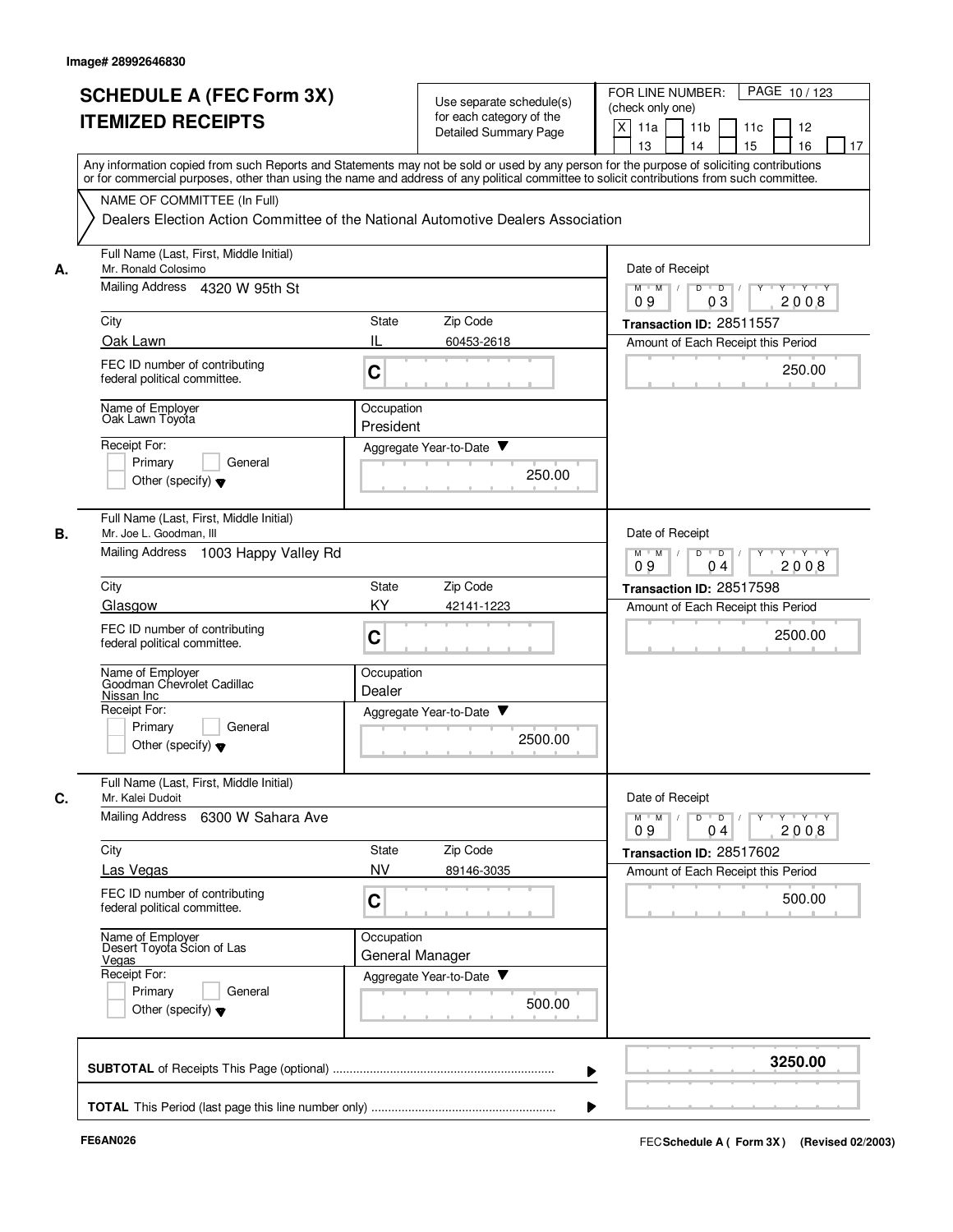|    | <b>SCHEDULE A (FEC Form 3X)</b>                                                                                                                                                                                                                                                         |                          | Use separate schedule(s) | PAGE 11/123<br>FOR LINE NUMBER:                                                           |
|----|-----------------------------------------------------------------------------------------------------------------------------------------------------------------------------------------------------------------------------------------------------------------------------------------|--------------------------|--------------------------|-------------------------------------------------------------------------------------------|
|    | <b>ITEMIZED RECEIPTS</b>                                                                                                                                                                                                                                                                |                          | for each category of the | (check only one)<br>X<br>11a<br>11 <sub>b</sub><br>11c<br>12                              |
|    |                                                                                                                                                                                                                                                                                         |                          | Detailed Summary Page    | 13<br>14<br>15<br>16<br>17                                                                |
|    | Any information copied from such Reports and Statements may not be sold or used by any person for the purpose of soliciting contributions<br>or for commercial purposes, other than using the name and address of any political committee to solicit contributions from such committee. |                          |                          |                                                                                           |
|    | NAME OF COMMITTEE (In Full)                                                                                                                                                                                                                                                             |                          |                          |                                                                                           |
|    | Dealers Election Action Committee of the National Automotive Dealers Association                                                                                                                                                                                                        |                          |                          |                                                                                           |
| А. | Full Name (Last, First, Middle Initial)<br>Mr. C. Owen Bertschi                                                                                                                                                                                                                         |                          |                          | Date of Receipt                                                                           |
|    | Mailing Address<br>100 Old Winston Rd                                                                                                                                                                                                                                                   |                          |                          | $Y \vdash Y \vdash Y$<br>$M$ $M$ /<br>D<br>$\overline{D}$<br>2008<br>09<br>0 <sub>4</sub> |
|    | City                                                                                                                                                                                                                                                                                    | State                    | Zip Code                 | Transaction ID: 28517603                                                                  |
|    | <b>High Point</b>                                                                                                                                                                                                                                                                       | <b>NC</b>                | 27265-2829               | Amount of Each Receipt this Period                                                        |
|    | FEC ID number of contributing<br>federal political committee.                                                                                                                                                                                                                           | C                        |                          | 1000.00                                                                                   |
|    | Name of Employer<br>Crescent Ford Inc                                                                                                                                                                                                                                                   | Occupation<br>Dealer     |                          |                                                                                           |
|    | Receipt For:                                                                                                                                                                                                                                                                            | Aggregate Year-to-Date ▼ |                          |                                                                                           |
|    | Primary<br>General                                                                                                                                                                                                                                                                      |                          | 1000.00                  |                                                                                           |
|    | Other (specify) $\blacktriangledown$                                                                                                                                                                                                                                                    |                          |                          |                                                                                           |
| В. | Full Name (Last, First, Middle Initial)<br>Mr. R. Bruce Deardoff                                                                                                                                                                                                                        |                          |                          | Date of Receipt                                                                           |
|    | Mailing Address 1850 E Merritt Island Cswy                                                                                                                                                                                                                                              |                          |                          | $Y - Y - Y$<br>$M$ $M$<br>D<br>$\overline{D}$<br>2008<br>09<br>04                         |
|    | City                                                                                                                                                                                                                                                                                    | State                    | Zip Code                 | Transaction ID: 28517604                                                                  |
|    | Merritt Island                                                                                                                                                                                                                                                                          | FL                       | 32952-2665               | Amount of Each Receipt this Period                                                        |
|    | FEC ID number of contributing<br>federal political committee.                                                                                                                                                                                                                           | $\mathbf C$              |                          | 2500.00                                                                                   |
|    | Name of Employer<br><b>Island Lincoln Mercury</b>                                                                                                                                                                                                                                       | Occupation<br>President  |                          |                                                                                           |
|    | Receipt For:                                                                                                                                                                                                                                                                            | Aggregate Year-to-Date   |                          |                                                                                           |
|    | Primary<br>General<br>Other (specify) $\blacktriangledown$                                                                                                                                                                                                                              |                          | 2500.00                  |                                                                                           |
| C. | Full Name (Last, First, Middle Initial)<br>Mr. Randy C. Hamm                                                                                                                                                                                                                            |                          |                          | Date of Receipt                                                                           |
|    | Mailing Address 301 N Independence                                                                                                                                                                                                                                                      |                          |                          | $Y$ $Y$ $Y$<br>$\overline{D}$<br>Y<br>$M$ $M$<br>D<br>2008<br>09<br>04                    |
|    | City                                                                                                                                                                                                                                                                                    | State                    | Zip Code                 | Transaction ID: 28517605                                                                  |
|    | Enid                                                                                                                                                                                                                                                                                    | OK                       | 73701-4029               | Amount of Each Receipt this Period                                                        |
|    | FEC ID number of contributing<br>federal political committee.                                                                                                                                                                                                                           | $\mathbf C$              |                          | 250.00                                                                                    |
|    | Name of Employer<br>Stuart Pontiac Cadillac                                                                                                                                                                                                                                             | Occupation               |                          |                                                                                           |
|    | Nissan<br>Receipt For:                                                                                                                                                                                                                                                                  | Dealer                   |                          |                                                                                           |
|    | Primary<br>General                                                                                                                                                                                                                                                                      | Aggregate Year-to-Date   |                          |                                                                                           |
|    | Other (specify) $\blacktriangledown$                                                                                                                                                                                                                                                    |                          | 250.00                   |                                                                                           |
|    |                                                                                                                                                                                                                                                                                         |                          |                          | 3750.00                                                                                   |
|    |                                                                                                                                                                                                                                                                                         |                          |                          |                                                                                           |
|    |                                                                                                                                                                                                                                                                                         |                          |                          |                                                                                           |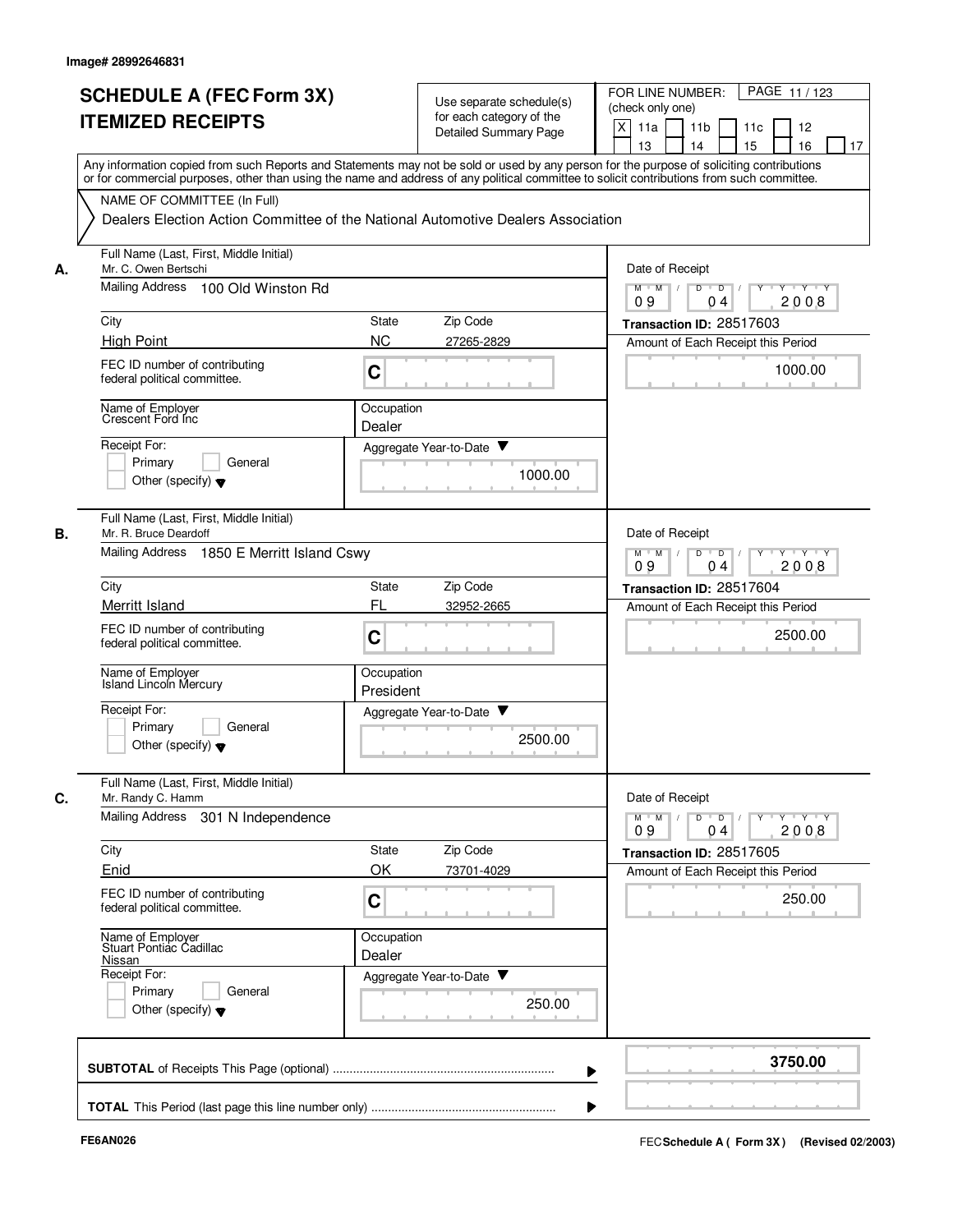|    | <b>SCHEDULE A (FEC Form 3X)</b><br><b>ITEMIZED RECEIPTS</b>                                              | Use separate schedule(s)<br>for each category of the<br><b>Detailed Summary Page</b>                                                                                                                                                                                                    | FOR LINE NUMBER:<br>PAGE 12/123<br>(check only one)<br>X<br>11a<br>11 <sub>b</sub><br>11c<br>12<br>13<br>14<br>15<br>16<br>17 |
|----|----------------------------------------------------------------------------------------------------------|-----------------------------------------------------------------------------------------------------------------------------------------------------------------------------------------------------------------------------------------------------------------------------------------|-------------------------------------------------------------------------------------------------------------------------------|
|    |                                                                                                          | Any information copied from such Reports and Statements may not be sold or used by any person for the purpose of soliciting contributions<br>or for commercial purposes, other than using the name and address of any political committee to solicit contributions from such committee. |                                                                                                                               |
|    | NAME OF COMMITTEE (In Full)                                                                              | Dealers Election Action Committee of the National Automotive Dealers Association                                                                                                                                                                                                        |                                                                                                                               |
| А. | Full Name (Last, First, Middle Initial)<br>Mrs. Betty Willingham                                         |                                                                                                                                                                                                                                                                                         | Date of Receipt                                                                                                               |
|    | Mailing Address<br>2850 Cherry Ave                                                                       |                                                                                                                                                                                                                                                                                         | $M$ $M$ /<br>D<br>$\overline{D}$<br>$+Y+Y$<br>2008<br>09<br>04                                                                |
|    | City                                                                                                     | Zip Code<br><b>State</b>                                                                                                                                                                                                                                                                | Transaction ID: 28517606                                                                                                      |
|    | Signal Hill                                                                                              | CA<br>90755-1909                                                                                                                                                                                                                                                                        | Amount of Each Receipt this Period                                                                                            |
|    | FEC ID number of contributing<br>federal political committee.                                            | C                                                                                                                                                                                                                                                                                       | 2500.00                                                                                                                       |
|    | Name of Employer<br>Boulevard Buick Pontiac                                                              | Occupation<br>Dealer                                                                                                                                                                                                                                                                    |                                                                                                                               |
|    | <b>GMC</b><br>Receipt For:                                                                               | Aggregate Year-to-Date ▼                                                                                                                                                                                                                                                                |                                                                                                                               |
|    | Primary<br>General<br>Other (specify) $\blacktriangledown$                                               | 2500.00                                                                                                                                                                                                                                                                                 |                                                                                                                               |
| В. | Full Name (Last, First, Middle Initial)<br>Mr. Robert P. Kelly                                           |                                                                                                                                                                                                                                                                                         | Date of Receipt                                                                                                               |
|    | <b>Mailing Address</b><br>501-23 State Rd                                                                |                                                                                                                                                                                                                                                                                         | D<br>$M$ M<br>$\overline{D}$<br>Y 'Y 'Y<br>$\sqrt{ }$<br>09<br>04<br>2008                                                     |
|    | City                                                                                                     | Zip Code<br>State                                                                                                                                                                                                                                                                       | Transaction ID: 28517607                                                                                                      |
|    | Emmaus                                                                                                   | PA<br>18049-3027                                                                                                                                                                                                                                                                        | Amount of Each Receipt this Period                                                                                            |
|    | FEC ID number of contributing<br>federal political committee.                                            | C                                                                                                                                                                                                                                                                                       | 2500.00                                                                                                                       |
|    | Name of Employer<br>Kelly Buick Jeep                                                                     | Occupation<br>President                                                                                                                                                                                                                                                                 |                                                                                                                               |
|    | Receipt For:<br>Primary<br>General<br>Other (specify) $\blacktriangledown$                               | Aggregate Year-to-Date<br>2500.00                                                                                                                                                                                                                                                       |                                                                                                                               |
| C. | Full Name (Last, First, Middle Initial)<br>Mr. John J. Weinberger<br>Mailing Address 5750 S La Grange Rd |                                                                                                                                                                                                                                                                                         | Date of Receipt<br>$\mathsf{Y} \dashv \mathsf{Y} \dashv \mathsf{Y}$<br>$D$ $D$<br>$Y$ <sup>U</sup><br>$M$ $M$ /               |
|    | City                                                                                                     | State<br>Zip Code                                                                                                                                                                                                                                                                       | 05<br>2008<br>09<br>Transaction ID: 28518131                                                                                  |
|    | Countryside                                                                                              | IL<br>60525-4062                                                                                                                                                                                                                                                                        | Amount of Each Receipt this Period                                                                                            |
|    | FEC ID number of contributing<br>federal political committee.                                            | C                                                                                                                                                                                                                                                                                       | 250.00                                                                                                                        |
|    | Name of Employer<br>Continental Nissan                                                                   | Occupation<br>General Manager                                                                                                                                                                                                                                                           |                                                                                                                               |
|    | Receipt For:<br>Primary<br>General<br>Other (specify) $\blacktriangledown$                               | Aggregate Year-to-Date<br>250.00                                                                                                                                                                                                                                                        |                                                                                                                               |
|    |                                                                                                          |                                                                                                                                                                                                                                                                                         | 5250.00                                                                                                                       |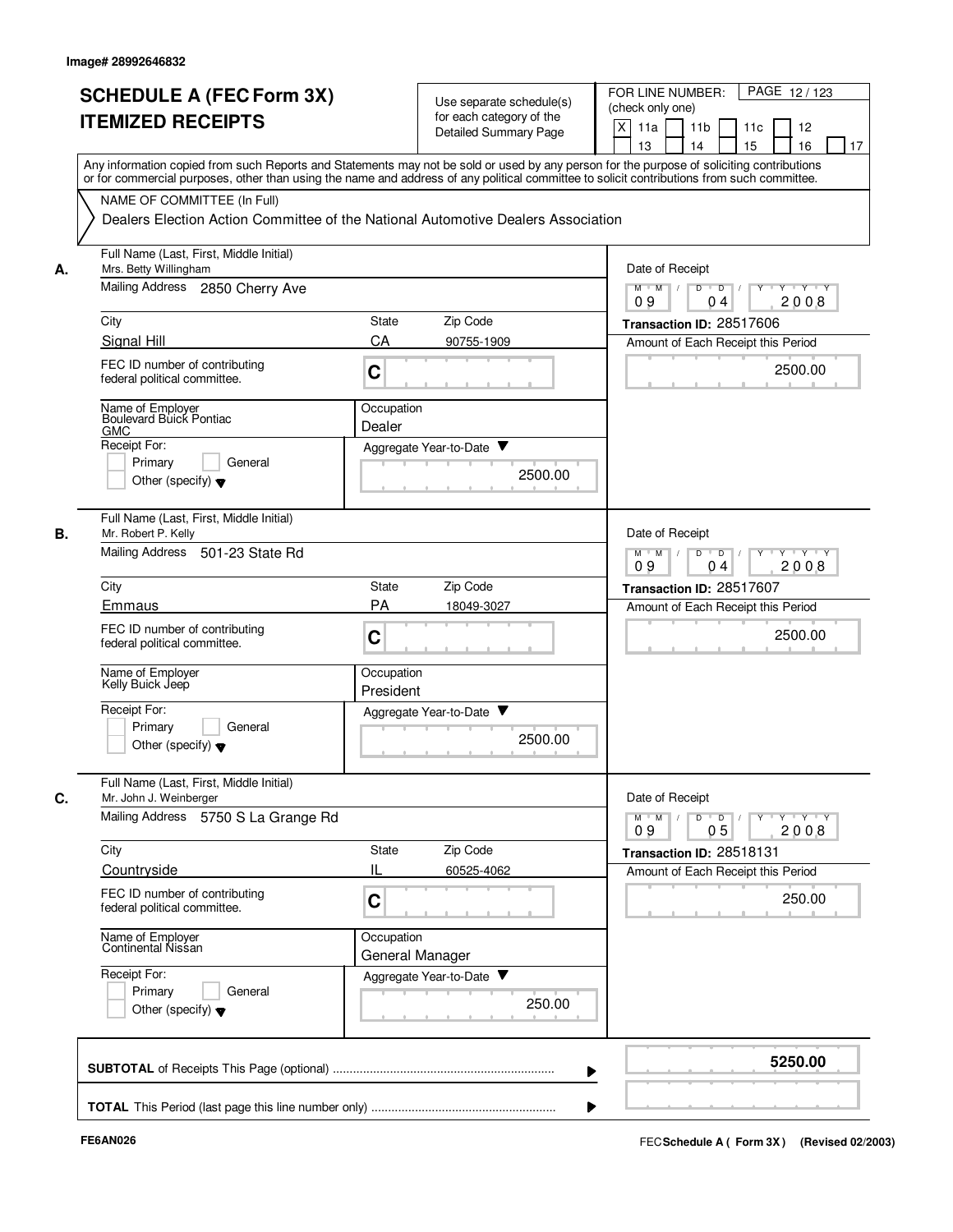|    | <b>SCHEDULE A (FEC Form 3X)</b>                                                                                                                                                                                                                                                         |                         | Use separate schedule(s) | PAGE 13/123<br>FOR LINE NUMBER:<br>(check only one)                               |
|----|-----------------------------------------------------------------------------------------------------------------------------------------------------------------------------------------------------------------------------------------------------------------------------------------|-------------------------|--------------------------|-----------------------------------------------------------------------------------|
|    | <b>ITEMIZED RECEIPTS</b>                                                                                                                                                                                                                                                                |                         | for each category of the | X<br>11a<br>11 <sub>b</sub><br>11c<br>12                                          |
|    |                                                                                                                                                                                                                                                                                         |                         | Detailed Summary Page    | 15<br>13<br>14<br>16<br>17                                                        |
|    | Any information copied from such Reports and Statements may not be sold or used by any person for the purpose of soliciting contributions<br>or for commercial purposes, other than using the name and address of any political committee to solicit contributions from such committee. |                         |                          |                                                                                   |
|    | NAME OF COMMITTEE (In Full)                                                                                                                                                                                                                                                             |                         |                          |                                                                                   |
|    | Dealers Election Action Committee of the National Automotive Dealers Association                                                                                                                                                                                                        |                         |                          |                                                                                   |
| А. | Full Name (Last, First, Middle Initial)<br>Mr. Alan A. Gamblin                                                                                                                                                                                                                          |                         |                          | Date of Receipt                                                                   |
|    | Mailing Address 1047 Roosevelt Ave E                                                                                                                                                                                                                                                    |                         |                          | $M$ $M$ /<br>D<br>$\overline{D}$<br>$\mathbf{y}$ $\mathbf{y}$<br>05<br>2008<br>09 |
|    | City                                                                                                                                                                                                                                                                                    | State                   | Zip Code                 | Transaction ID: 28518132                                                          |
|    | Enumclaw                                                                                                                                                                                                                                                                                | WA                      | 98022-9238               | Amount of Each Receipt this Period                                                |
|    | FEC ID number of contributing<br>federal political committee.                                                                                                                                                                                                                           | C                       |                          | 250.00                                                                            |
|    | Name of Employer<br>Art Gamblin Motors Inc                                                                                                                                                                                                                                              | Occupation<br>President |                          |                                                                                   |
|    | Receipt For:                                                                                                                                                                                                                                                                            |                         | Aggregate Year-to-Date ▼ |                                                                                   |
|    | Primary<br>General                                                                                                                                                                                                                                                                      |                         | 250.00                   |                                                                                   |
|    | Other (specify) $\blacktriangledown$                                                                                                                                                                                                                                                    |                         |                          |                                                                                   |
| В. | Full Name (Last, First, Middle Initial)<br>Mr. James D. Lovegreen                                                                                                                                                                                                                       |                         |                          | Date of Receipt                                                                   |
|    | Mailing Address 122 E Church St                                                                                                                                                                                                                                                         |                         |                          | $Y - Y - Y$<br>$M$ $M$<br>D<br>$\overline{D}$<br>05<br>09<br>2008                 |
|    | City                                                                                                                                                                                                                                                                                    | State                   | Zip Code                 | Transaction ID: 28518467                                                          |
|    | Palmyra                                                                                                                                                                                                                                                                                 | <b>MO</b>               | 63461-1602               | Amount of Each Receipt this Period                                                |
|    | FEC ID number of contributing<br>federal political committee.                                                                                                                                                                                                                           | $\mathbf C$             |                          | 250.00                                                                            |
|    | Name of Employer<br>Lovegreen Motor Company                                                                                                                                                                                                                                             | Occupation<br>Dealer    |                          |                                                                                   |
|    | Receipt For:                                                                                                                                                                                                                                                                            |                         | Aggregate Year-to-Date   |                                                                                   |
|    | Primary<br>General<br>Other (specify) $\blacktriangledown$                                                                                                                                                                                                                              |                         | 250.00                   |                                                                                   |
| C. | Full Name (Last, First, Middle Initial)<br>Mr. Matthew S. Berger                                                                                                                                                                                                                        |                         |                          | Date of Receipt                                                                   |
|    | Mailing Address 2525 28th St SE                                                                                                                                                                                                                                                         |                         |                          | y y y y y y<br>$M$ $M$ /<br>D<br>$\overline{\phantom{0}}$<br>05<br>2008<br>09     |
|    | City                                                                                                                                                                                                                                                                                    | State                   | Zip Code                 | Transaction ID: 28518468                                                          |
|    | <b>Grand Rapids</b>                                                                                                                                                                                                                                                                     | MI                      | 49512-1613               | Amount of Each Receipt this Period                                                |
|    | FEC ID number of contributing<br>federal political committee.                                                                                                                                                                                                                           | $\mathbf C$             |                          | 500.00                                                                            |
|    | Name of Employer<br>Berger Chevrolet Inc                                                                                                                                                                                                                                                | Occupation<br>Dealer    |                          |                                                                                   |
|    | Receipt For:                                                                                                                                                                                                                                                                            |                         | Aggregate Year-to-Date   |                                                                                   |
|    | Primary<br>General<br>Other (specify) $\blacktriangledown$                                                                                                                                                                                                                              |                         | 500.00                   |                                                                                   |
|    |                                                                                                                                                                                                                                                                                         |                         |                          | 1000.00                                                                           |
|    |                                                                                                                                                                                                                                                                                         |                         |                          |                                                                                   |
|    |                                                                                                                                                                                                                                                                                         |                         |                          |                                                                                   |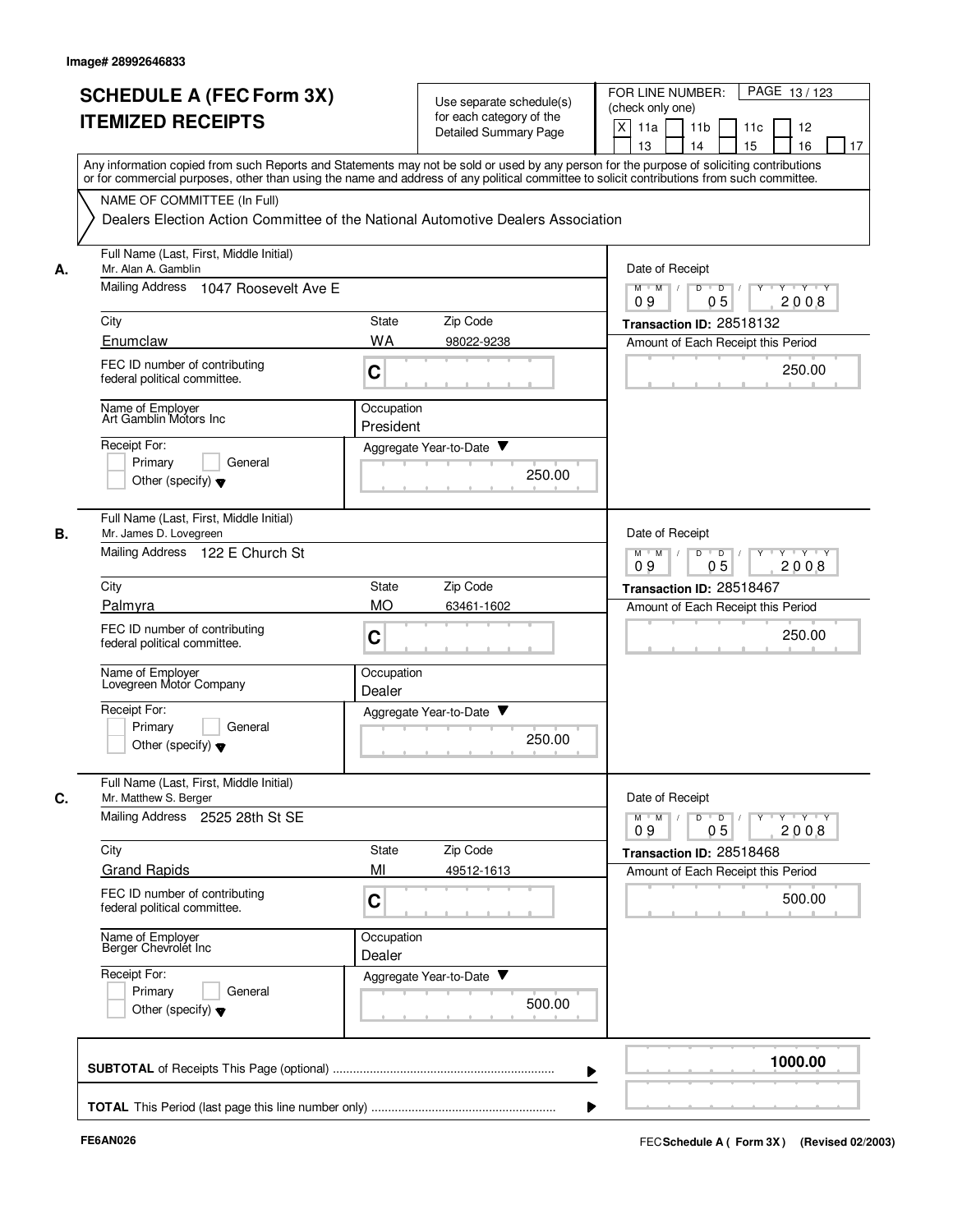|    | <b>SCHEDULE A (FEC Form 3X)</b><br><b>ITEMIZED RECEIPTS</b>                                                                                                                                                                                                                             | Use separate schedule(s)<br>for each category of the<br><b>Detailed Summary Page</b> | PAGE 14/123<br>FOR LINE NUMBER:<br>(check only one)<br>X<br>11a<br>11 <sub>b</sub><br>12<br>11c   |
|----|-----------------------------------------------------------------------------------------------------------------------------------------------------------------------------------------------------------------------------------------------------------------------------------------|--------------------------------------------------------------------------------------|---------------------------------------------------------------------------------------------------|
|    | Any information copied from such Reports and Statements may not be sold or used by any person for the purpose of soliciting contributions<br>or for commercial purposes, other than using the name and address of any political committee to solicit contributions from such committee. |                                                                                      | 13<br>14<br>15<br>16<br>17                                                                        |
|    | NAME OF COMMITTEE (In Full)                                                                                                                                                                                                                                                             | Dealers Election Action Committee of the National Automotive Dealers Association     |                                                                                                   |
| А. | Full Name (Last, First, Middle Initial)<br>Mr. Ron Huber                                                                                                                                                                                                                                |                                                                                      | Date of Receipt                                                                                   |
|    | <b>Mailing Address</b><br>11102 W Dodge Rd                                                                                                                                                                                                                                              |                                                                                      | $M$ $M$ /<br>D<br>$\overline{D}$ /<br>Y Y Y Y<br>0 <sub>5</sub><br>09<br>2008                     |
|    | City                                                                                                                                                                                                                                                                                    | Zip Code<br>State                                                                    | Transaction ID: 28518469                                                                          |
|    | Omaha<br>FEC ID number of contributing<br>federal political committee.                                                                                                                                                                                                                  | <b>NE</b><br>68154-2691<br>C                                                         | Amount of Each Receipt this Period<br>500.00                                                      |
|    | Name of Employer<br>Huber Chevrolet Co Inc                                                                                                                                                                                                                                              | Occupation<br>President                                                              |                                                                                                   |
|    | Receipt For:<br>Primary<br>General<br>Other (specify) $\blacktriangledown$                                                                                                                                                                                                              | Aggregate Year-to-Date ▼<br>500.00                                                   |                                                                                                   |
| В. | Full Name (Last, First, Middle Initial)<br>Mr. John L. Fette<br><b>Mailing Address</b><br>1137 Rte 46 E                                                                                                                                                                                 |                                                                                      | Date of Receipt<br>D<br>$Y - Y - Y$<br>$M$ M<br>$\overline{D}$<br>$\sqrt{ }$                      |
|    |                                                                                                                                                                                                                                                                                         | 05<br>2008<br>09                                                                     |                                                                                                   |
|    | City<br>Clifton                                                                                                                                                                                                                                                                         | Zip Code<br>State<br><b>NJ</b><br>07013-2431                                         | Transaction ID: 28518470                                                                          |
|    | FEC ID number of contributing<br>federal political committee.                                                                                                                                                                                                                           | C                                                                                    | Amount of Each Receipt this Period<br>2500.00                                                     |
|    | Name of Employer<br>Fette Ford and Kia Inc                                                                                                                                                                                                                                              | Occupation<br>General Manager                                                        |                                                                                                   |
|    | Receipt For:<br>Primary<br>General<br>Other (specify) $\blacktriangledown$                                                                                                                                                                                                              | Aggregate Year-to-Date<br>2500.00                                                    |                                                                                                   |
| С. | Full Name (Last, First, Middle Initial)<br>Mr. Don Meagher                                                                                                                                                                                                                              |                                                                                      | Date of Receipt                                                                                   |
|    | Mailing Address<br>E Hwy 16                                                                                                                                                                                                                                                             |                                                                                      | $Y - Y - Y$<br>$M$ <sup><math>+</math></sup><br>M<br>D<br>$\overline{D}$<br>Y<br>2008<br>09<br>05 |
|    | City                                                                                                                                                                                                                                                                                    | Zip Code<br>State                                                                    | Transaction ID: 28518471                                                                          |
|    | Chamberlain<br>FEC ID number of contributing<br>federal political committee.                                                                                                                                                                                                            | <b>SD</b><br>57325<br>C                                                              | Amount of Each Receipt this Period<br>250.00                                                      |
|    | Name of Employer<br>Dons Ford Mercury                                                                                                                                                                                                                                                   | Occupation<br>Owner                                                                  |                                                                                                   |
|    | Receipt For:<br>Primary<br>General<br>Other (specify) $\blacktriangledown$                                                                                                                                                                                                              | Aggregate Year-to-Date<br>250.00                                                     |                                                                                                   |
|    |                                                                                                                                                                                                                                                                                         |                                                                                      | 3250.00                                                                                           |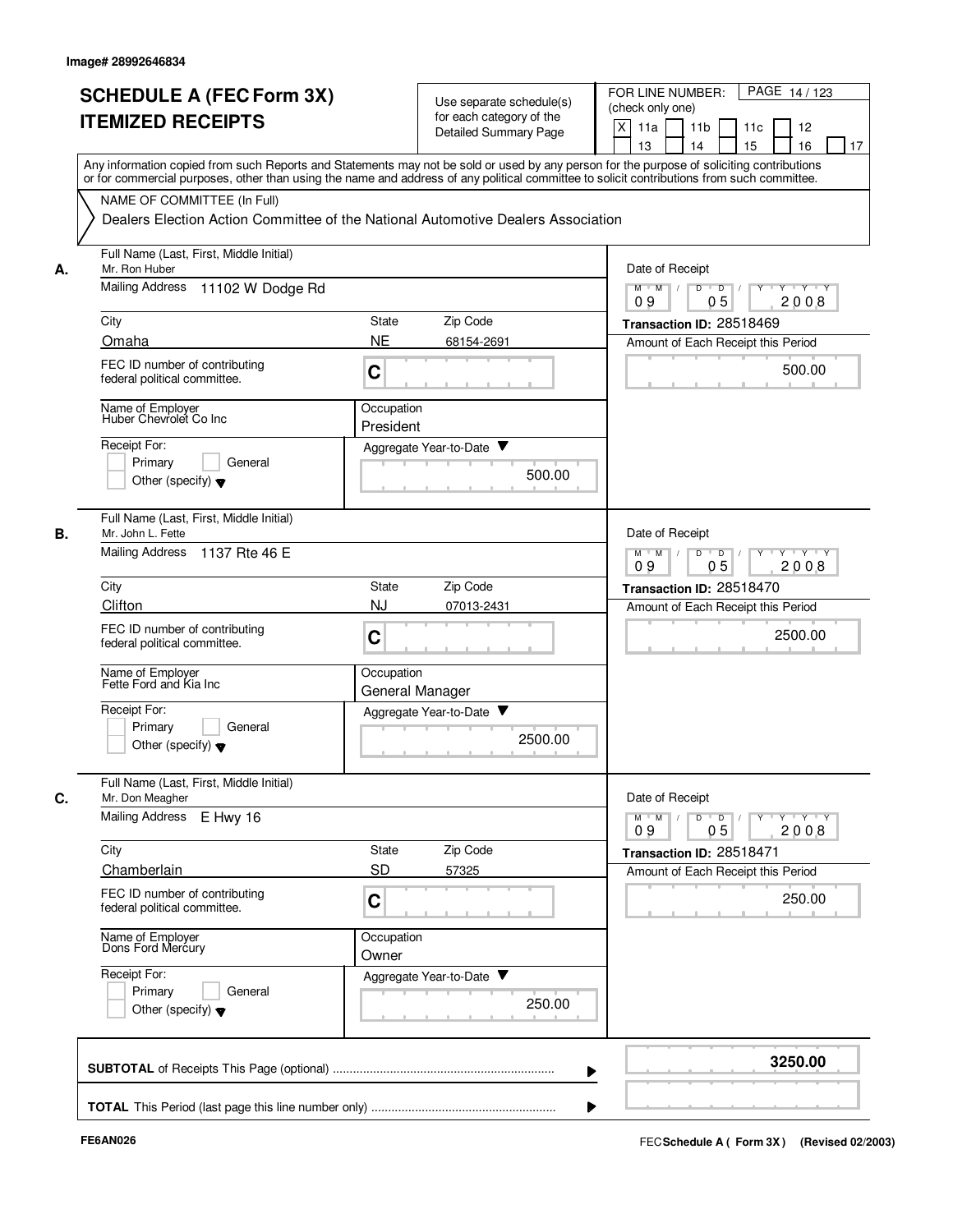|    | <b>SCHEDULE A (FEC Form 3X)</b><br><b>ITEMIZED RECEIPTS</b>                                                                                                                                                                                                                             |                                                                                  | Use separate schedule(s)<br>for each category of the<br>Detailed Summary Page | FOR LINE NUMBER:<br>PAGE 15/123<br>(check only one)<br>X<br>11a<br>11 <sub>b</sub><br>11c<br>12<br>13<br>14<br>15<br>16<br>17 |  |  |  |
|----|-----------------------------------------------------------------------------------------------------------------------------------------------------------------------------------------------------------------------------------------------------------------------------------------|----------------------------------------------------------------------------------|-------------------------------------------------------------------------------|-------------------------------------------------------------------------------------------------------------------------------|--|--|--|
|    | Any information copied from such Reports and Statements may not be sold or used by any person for the purpose of soliciting contributions<br>or for commercial purposes, other than using the name and address of any political committee to solicit contributions from such committee. |                                                                                  |                                                                               |                                                                                                                               |  |  |  |
|    | NAME OF COMMITTEE (In Full)                                                                                                                                                                                                                                                             | Dealers Election Action Committee of the National Automotive Dealers Association |                                                                               |                                                                                                                               |  |  |  |
| А. | Full Name (Last, First, Middle Initial)<br>Mr. Dennis G. Harding                                                                                                                                                                                                                        |                                                                                  |                                                                               | Date of Receipt                                                                                                               |  |  |  |
|    | Mailing Address PO Box 978                                                                                                                                                                                                                                                              |                                                                                  |                                                                               | $M$ $M$ /<br>D<br>$\overline{D}$<br>$Y + Y + Y$<br>0 <sub>5</sub><br>2008<br>09                                               |  |  |  |
|    | City                                                                                                                                                                                                                                                                                    | State                                                                            | Zip Code                                                                      | Transaction ID: 28518472                                                                                                      |  |  |  |
|    | Vestal<br>FEC ID number of contributing<br>federal political committee.                                                                                                                                                                                                                 | <b>NY</b><br>C                                                                   | 13851-0978                                                                    | Amount of Each Receipt this Period<br>250.00                                                                                  |  |  |  |
|    | Name of Employer<br>Serafini Nissan Volvo                                                                                                                                                                                                                                               | Occupation<br>General Manager                                                    |                                                                               |                                                                                                                               |  |  |  |
|    | Receipt For:<br>Primary<br>General<br>Other (specify) $\blacktriangledown$                                                                                                                                                                                                              |                                                                                  | Aggregate Year-to-Date<br>250.00                                              |                                                                                                                               |  |  |  |
| В. | Full Name (Last, First, Middle Initial)<br>Mr. Jerry C. Cohen                                                                                                                                                                                                                           |                                                                                  |                                                                               | Date of Receipt                                                                                                               |  |  |  |
|    | 6510 Little River Turnpike<br>Mailing Address                                                                                                                                                                                                                                           | D<br>$M$ M<br>$\overline{D}$<br>$Y + Y + Y$<br>$\sqrt{ }$<br>05<br>09<br>2008    |                                                                               |                                                                                                                               |  |  |  |
|    | City                                                                                                                                                                                                                                                                                    | State                                                                            | Zip Code                                                                      | Transaction ID: 28518473                                                                                                      |  |  |  |
|    | Annandale<br>FEC ID number of contributing<br>federal political committee.                                                                                                                                                                                                              | VA<br>$\mathbf C$                                                                | 22003                                                                         | Amount of Each Receipt this Period<br>2500.00                                                                                 |  |  |  |
|    | Name of Employer<br>Jerrys Ford                                                                                                                                                                                                                                                         | Occupation<br>Dealer                                                             |                                                                               |                                                                                                                               |  |  |  |
|    | Receipt For:<br>Primary<br>General<br>Other (specify) $\blacktriangledown$                                                                                                                                                                                                              |                                                                                  | Aggregate Year-to-Date ▼<br>2500.00                                           |                                                                                                                               |  |  |  |
| C. | Full Name (Last, First, Middle Initial)<br>Mr. Donald J. Charbonneau, Sr.                                                                                                                                                                                                               |                                                                                  |                                                                               | Date of Receipt                                                                                                               |  |  |  |
|    | Mailing Address 346 1st St W                                                                                                                                                                                                                                                            |                                                                                  |                                                                               | $\mathsf{Y} \dashv \mathsf{Y} \dashv \mathsf{Y}$<br>$D$ $D$ $/$<br>$Y$ <sup>U</sup><br>$M$ $M$<br>05<br>2008<br>09            |  |  |  |
|    | City                                                                                                                                                                                                                                                                                    | State                                                                            | Zip Code                                                                      | Transaction ID: 28518533                                                                                                      |  |  |  |
|    | Dickinson<br>FEC ID number of contributing                                                                                                                                                                                                                                              | <b>ND</b><br>C                                                                   | 58601-5027                                                                    | Amount of Each Receipt this Period<br>1250.00                                                                                 |  |  |  |
|    | federal political committee.                                                                                                                                                                                                                                                            | Occupation                                                                       |                                                                               |                                                                                                                               |  |  |  |
|    | Name of Employer<br>Charbonneau Car Center                                                                                                                                                                                                                                              | President                                                                        |                                                                               |                                                                                                                               |  |  |  |
|    | Receipt For:<br>Primary<br>General<br>Other (specify) $\blacktriangledown$                                                                                                                                                                                                              |                                                                                  | Aggregate Year-to-Date<br>2500.00                                             |                                                                                                                               |  |  |  |
|    |                                                                                                                                                                                                                                                                                         |                                                                                  |                                                                               | 4000.00                                                                                                                       |  |  |  |
|    |                                                                                                                                                                                                                                                                                         |                                                                                  |                                                                               |                                                                                                                               |  |  |  |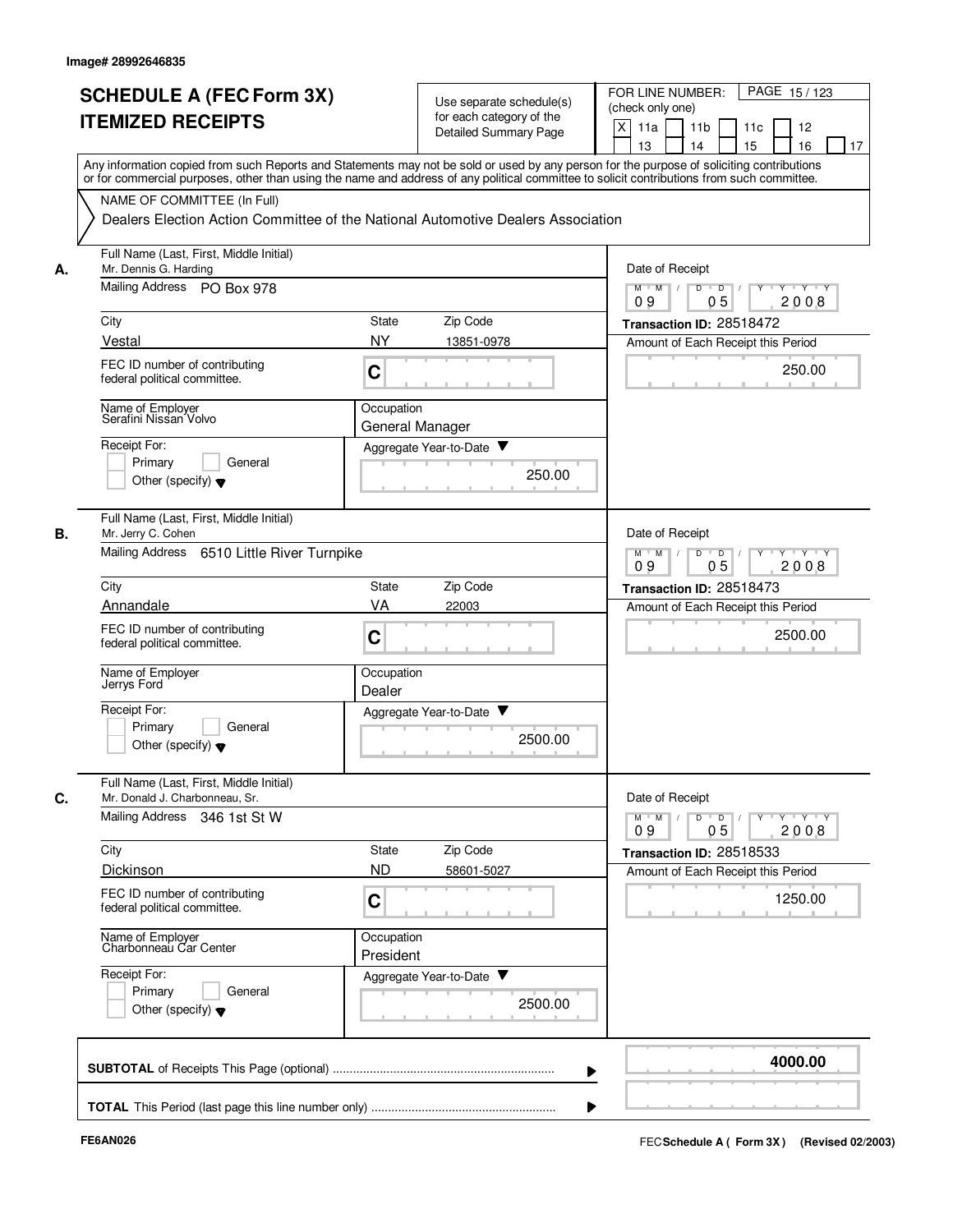|    | <b>SCHEDULE A (FEC Form 3X)</b><br><b>ITEMIZED RECEIPTS</b>                                                                                                                                                                                                                             | Use separate schedule(s)<br>for each category of the<br>Detailed Summary Page    | PAGE 16/123<br>FOR LINE NUMBER:<br>(check only one)<br>X<br>11a<br>11 <sub>b</sub><br>11c<br>12<br>15<br>13<br>14<br>16<br>17 |
|----|-----------------------------------------------------------------------------------------------------------------------------------------------------------------------------------------------------------------------------------------------------------------------------------------|----------------------------------------------------------------------------------|-------------------------------------------------------------------------------------------------------------------------------|
|    | Any information copied from such Reports and Statements may not be sold or used by any person for the purpose of soliciting contributions<br>or for commercial purposes, other than using the name and address of any political committee to solicit contributions from such committee. |                                                                                  |                                                                                                                               |
|    | NAME OF COMMITTEE (In Full)                                                                                                                                                                                                                                                             | Dealers Election Action Committee of the National Automotive Dealers Association |                                                                                                                               |
| А. | Full Name (Last, First, Middle Initial)<br>Mr. Thomas B. Erickson                                                                                                                                                                                                                       |                                                                                  | Date of Receipt                                                                                                               |
|    | Mailing Address 915 Lancaster Ave                                                                                                                                                                                                                                                       |                                                                                  | D<br>$M$ $M$ /<br>$\overline{\phantom{0}}$<br>Y Y Y Y<br>2008<br>09<br>08                                                     |
|    | City                                                                                                                                                                                                                                                                                    | Zip Code<br><b>State</b>                                                         | Transaction ID: 28520049                                                                                                      |
|    | Reading                                                                                                                                                                                                                                                                                 | PA<br>19607-1653                                                                 | Amount of Each Receipt this Period                                                                                            |
|    | FEC ID number of contributing<br>federal political committee.                                                                                                                                                                                                                           | C                                                                                | 250.00                                                                                                                        |
|    | Name of Employer<br>Reading Acura Honda                                                                                                                                                                                                                                                 | Occupation<br>General Manager                                                    |                                                                                                                               |
|    | Receipt For:<br>Primary<br>General                                                                                                                                                                                                                                                      | Aggregate Year-to-Date                                                           |                                                                                                                               |
|    | Other (specify) $\blacktriangledown$                                                                                                                                                                                                                                                    | 250.00                                                                           |                                                                                                                               |
| В. | Full Name (Last, First, Middle Initial)<br>Mr. William Clinton Ingold                                                                                                                                                                                                                   |                                                                                  | Date of Receipt                                                                                                               |
|    | Mailing Address 660 Huffman Mill Rd                                                                                                                                                                                                                                                     |                                                                                  | D<br>$\overline{D}$<br>$Y - Y - Y$<br>$M$ M<br>$Y$ <sup><math>\top</math></sup><br>09<br>2008<br>08                           |
|    | City                                                                                                                                                                                                                                                                                    | State<br>Zip Code                                                                | Transaction ID: 28520050                                                                                                      |
|    | <b>Burlington</b>                                                                                                                                                                                                                                                                       | <b>NC</b><br>27215-5123                                                          | Amount of Each Receipt this Period                                                                                            |
|    | FEC ID number of contributing<br>federal political committee.                                                                                                                                                                                                                           | C                                                                                | 250.00                                                                                                                        |
|    | Name of Employer<br>Burlington Motors Inc                                                                                                                                                                                                                                               | Occupation<br>Owner                                                              |                                                                                                                               |
|    | Receipt For:<br>Primary<br>General                                                                                                                                                                                                                                                      | Aggregate Year-to-Date                                                           |                                                                                                                               |
|    | Other (specify) $\blacktriangledown$                                                                                                                                                                                                                                                    | 250.00                                                                           |                                                                                                                               |
| C. | Full Name (Last, First, Middle Initial)<br>Mr. Rick Varney                                                                                                                                                                                                                              |                                                                                  | Date of Receipt                                                                                                               |
|    | <b>Mailing Address</b><br>237 Moosehead Trail                                                                                                                                                                                                                                           |                                                                                  | $Y + Y + Y$<br>$M$ $M$<br>D<br>$\overline{D}$<br>Y<br>09<br>2008<br>08                                                        |
|    | City                                                                                                                                                                                                                                                                                    | Zip Code<br>State                                                                | Transaction ID: 28520051                                                                                                      |
|    | Newport<br>FEC ID number of contributing                                                                                                                                                                                                                                                | ME<br>04953-4016                                                                 | Amount of Each Receipt this Period                                                                                            |
|    | federal political committee.                                                                                                                                                                                                                                                            | C                                                                                | 400.00                                                                                                                        |
|    | Name of Employer<br>Varney Ford                                                                                                                                                                                                                                                         | Occupation<br>Dealer                                                             |                                                                                                                               |
|    | Receipt For:<br>Primary<br>General<br>Other (specify) $\blacktriangledown$                                                                                                                                                                                                              | Aggregate Year-to-Date<br>400.00                                                 |                                                                                                                               |
|    |                                                                                                                                                                                                                                                                                         |                                                                                  | 900.00                                                                                                                        |
|    |                                                                                                                                                                                                                                                                                         |                                                                                  |                                                                                                                               |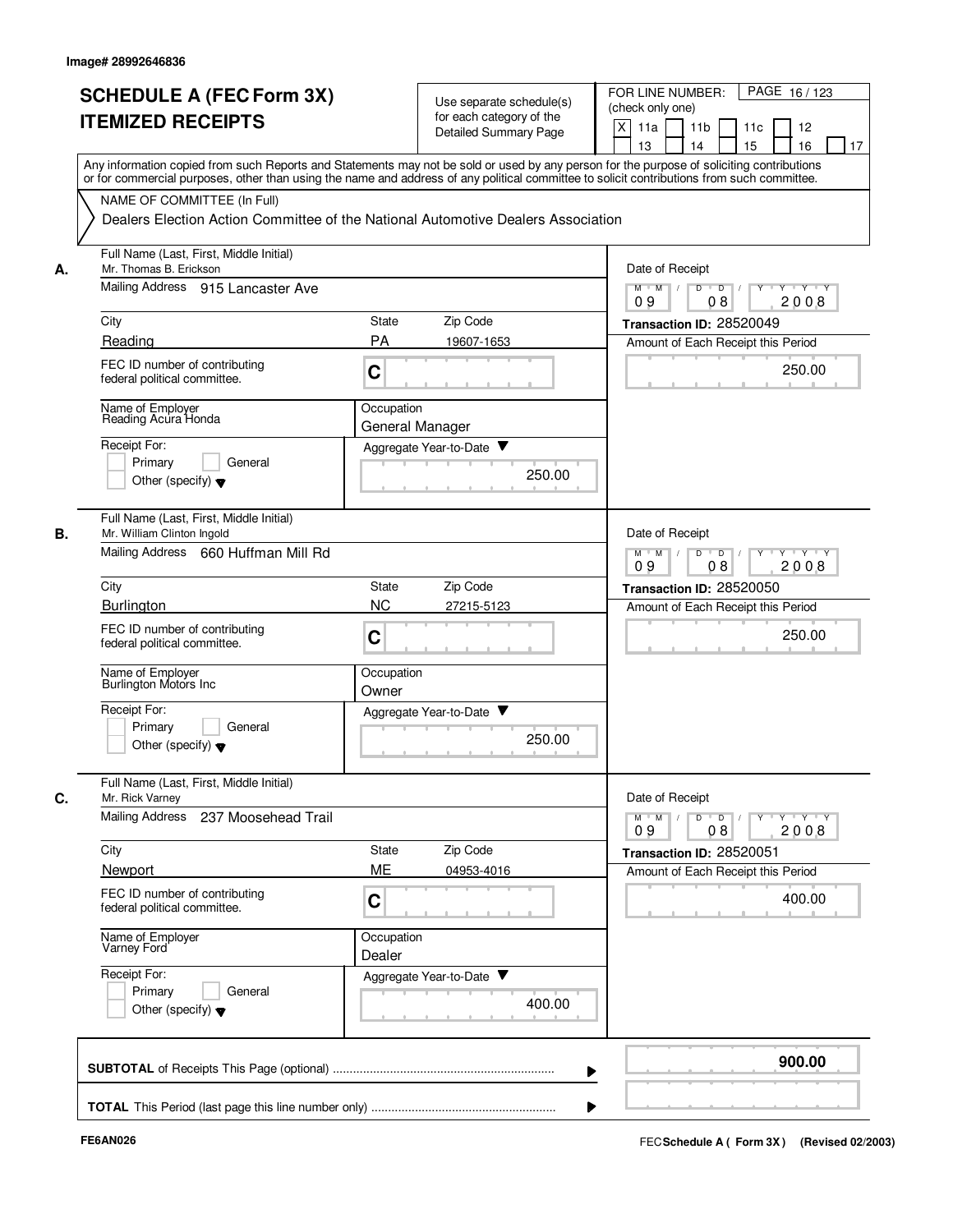| or for commercial purposes, other than using the name and address of any political committee to solicit contributions from such committee.<br>NAME OF COMMITTEE (In Full)<br>Dealers Election Action Committee of the National Automotive Dealers Association<br>Full Name (Last, First, Middle Initial)<br>Mr. Scott D. Baum<br>Date of Receipt<br>А.<br>Mailing Address  Rts 10 & 54 W<br>$M$ $M$ $/$<br>$Y \vdash Y \vdash Y$<br>D<br>$\overline{D}$ /<br>08<br>2008<br>09<br>Zip Code<br>City<br><b>State</b><br>Transaction ID: 28520052<br>Clinton<br>IL<br>61727<br>Amount of Each Receipt this Period<br>FEC ID number of contributing<br>500.00<br>C<br>federal political committee.<br>Name of Employer<br>Baum Chevrolet Buick Co<br>Occupation<br>Dealer<br>Receipt For:<br>Aggregate Year-to-Date ▼<br>Primary<br>General<br>500.00<br>Other (specify) $\blacktriangledown$<br>Full Name (Last, First, Middle Initial)<br>В.<br>Date of Receipt<br>Mr. Calvin L. Gerbaz<br>Mailing Address 2914 Grand Ave<br>D<br>$M$ $M$<br>$\sqrt{ }$<br>$\overline{D}$<br>$Y + Y + Y$<br>09<br>08<br>2008<br>Zip Code<br>City<br><b>State</b><br>Transaction ID: 28520053<br>CO<br><b>Glenwood Springs</b><br>81601-4430<br>Amount of Each Receipt this Period<br>FEC ID number of contributing<br>C<br>1250.00<br>federal political committee.<br>Name of Employer<br>Berthod Motors Inc<br>Occupation<br>Dealer<br>Receipt For:<br>Aggregate Year-to-Date<br>Primary<br>General<br>1250.00<br>Other (specify) $\blacktriangledown$<br>Full Name (Last, First, Middle Initial)<br>Date of Receipt<br>C.<br>Mr. Danny Renshaw<br>Mailing Address 4395 Ft Campbell Blvd<br>$Y$ $Y$ $Y$<br>$M$ $M$ $/$<br>$D$ $D$ $I$<br>$Y$ <sup>U</sup><br>2008<br>09<br>08<br>City<br>State<br>Zip Code<br>Transaction ID: 28520054<br>Hopkinsville<br>KY.<br>42240-9340<br>Amount of Each Receipt this Period<br>FEC ID number of contributing<br>2500.00<br>C<br>federal political committee.<br>Name of Employer<br>Occupation<br>Toyota of Hopkinsville<br>Dealer<br>Receipt For:<br>Aggregate Year-to-Date<br>Primary<br>General<br>2500.00<br>Other (specify) $\blacktriangledown$<br>4250.00 | <b>SCHEDULE A (FEC Form 3X)</b><br><b>ITEMIZED RECEIPTS</b><br>Any information copied from such Reports and Statements may not be sold or used by any person for the purpose of soliciting contributions | Use separate schedule(s)<br>for each category of the<br><b>Detailed Summary Page</b> | FOR LINE NUMBER:<br>PAGE 17/123<br>(check only one)<br>X<br>11a<br>12<br>11 <sub>b</sub><br>11c<br>13<br>14<br>15<br>16<br>17 |
|--------------------------------------------------------------------------------------------------------------------------------------------------------------------------------------------------------------------------------------------------------------------------------------------------------------------------------------------------------------------------------------------------------------------------------------------------------------------------------------------------------------------------------------------------------------------------------------------------------------------------------------------------------------------------------------------------------------------------------------------------------------------------------------------------------------------------------------------------------------------------------------------------------------------------------------------------------------------------------------------------------------------------------------------------------------------------------------------------------------------------------------------------------------------------------------------------------------------------------------------------------------------------------------------------------------------------------------------------------------------------------------------------------------------------------------------------------------------------------------------------------------------------------------------------------------------------------------------------------------------------------------------------------------------------------------------------------------------------------------------------------------------------------------------------------------------------------------------------------------------------------------------------------------------------------------------------------------------------------------------------------------------------------------------------------------------------------------------------------------------------------------------------------------------------------------|----------------------------------------------------------------------------------------------------------------------------------------------------------------------------------------------------------|--------------------------------------------------------------------------------------|-------------------------------------------------------------------------------------------------------------------------------|
|                                                                                                                                                                                                                                                                                                                                                                                                                                                                                                                                                                                                                                                                                                                                                                                                                                                                                                                                                                                                                                                                                                                                                                                                                                                                                                                                                                                                                                                                                                                                                                                                                                                                                                                                                                                                                                                                                                                                                                                                                                                                                                                                                                                      |                                                                                                                                                                                                          |                                                                                      |                                                                                                                               |
|                                                                                                                                                                                                                                                                                                                                                                                                                                                                                                                                                                                                                                                                                                                                                                                                                                                                                                                                                                                                                                                                                                                                                                                                                                                                                                                                                                                                                                                                                                                                                                                                                                                                                                                                                                                                                                                                                                                                                                                                                                                                                                                                                                                      |                                                                                                                                                                                                          |                                                                                      |                                                                                                                               |
|                                                                                                                                                                                                                                                                                                                                                                                                                                                                                                                                                                                                                                                                                                                                                                                                                                                                                                                                                                                                                                                                                                                                                                                                                                                                                                                                                                                                                                                                                                                                                                                                                                                                                                                                                                                                                                                                                                                                                                                                                                                                                                                                                                                      |                                                                                                                                                                                                          |                                                                                      |                                                                                                                               |
|                                                                                                                                                                                                                                                                                                                                                                                                                                                                                                                                                                                                                                                                                                                                                                                                                                                                                                                                                                                                                                                                                                                                                                                                                                                                                                                                                                                                                                                                                                                                                                                                                                                                                                                                                                                                                                                                                                                                                                                                                                                                                                                                                                                      |                                                                                                                                                                                                          |                                                                                      |                                                                                                                               |
|                                                                                                                                                                                                                                                                                                                                                                                                                                                                                                                                                                                                                                                                                                                                                                                                                                                                                                                                                                                                                                                                                                                                                                                                                                                                                                                                                                                                                                                                                                                                                                                                                                                                                                                                                                                                                                                                                                                                                                                                                                                                                                                                                                                      |                                                                                                                                                                                                          |                                                                                      |                                                                                                                               |
|                                                                                                                                                                                                                                                                                                                                                                                                                                                                                                                                                                                                                                                                                                                                                                                                                                                                                                                                                                                                                                                                                                                                                                                                                                                                                                                                                                                                                                                                                                                                                                                                                                                                                                                                                                                                                                                                                                                                                                                                                                                                                                                                                                                      |                                                                                                                                                                                                          |                                                                                      |                                                                                                                               |
|                                                                                                                                                                                                                                                                                                                                                                                                                                                                                                                                                                                                                                                                                                                                                                                                                                                                                                                                                                                                                                                                                                                                                                                                                                                                                                                                                                                                                                                                                                                                                                                                                                                                                                                                                                                                                                                                                                                                                                                                                                                                                                                                                                                      |                                                                                                                                                                                                          |                                                                                      |                                                                                                                               |
|                                                                                                                                                                                                                                                                                                                                                                                                                                                                                                                                                                                                                                                                                                                                                                                                                                                                                                                                                                                                                                                                                                                                                                                                                                                                                                                                                                                                                                                                                                                                                                                                                                                                                                                                                                                                                                                                                                                                                                                                                                                                                                                                                                                      |                                                                                                                                                                                                          |                                                                                      |                                                                                                                               |
|                                                                                                                                                                                                                                                                                                                                                                                                                                                                                                                                                                                                                                                                                                                                                                                                                                                                                                                                                                                                                                                                                                                                                                                                                                                                                                                                                                                                                                                                                                                                                                                                                                                                                                                                                                                                                                                                                                                                                                                                                                                                                                                                                                                      |                                                                                                                                                                                                          |                                                                                      |                                                                                                                               |
|                                                                                                                                                                                                                                                                                                                                                                                                                                                                                                                                                                                                                                                                                                                                                                                                                                                                                                                                                                                                                                                                                                                                                                                                                                                                                                                                                                                                                                                                                                                                                                                                                                                                                                                                                                                                                                                                                                                                                                                                                                                                                                                                                                                      |                                                                                                                                                                                                          |                                                                                      |                                                                                                                               |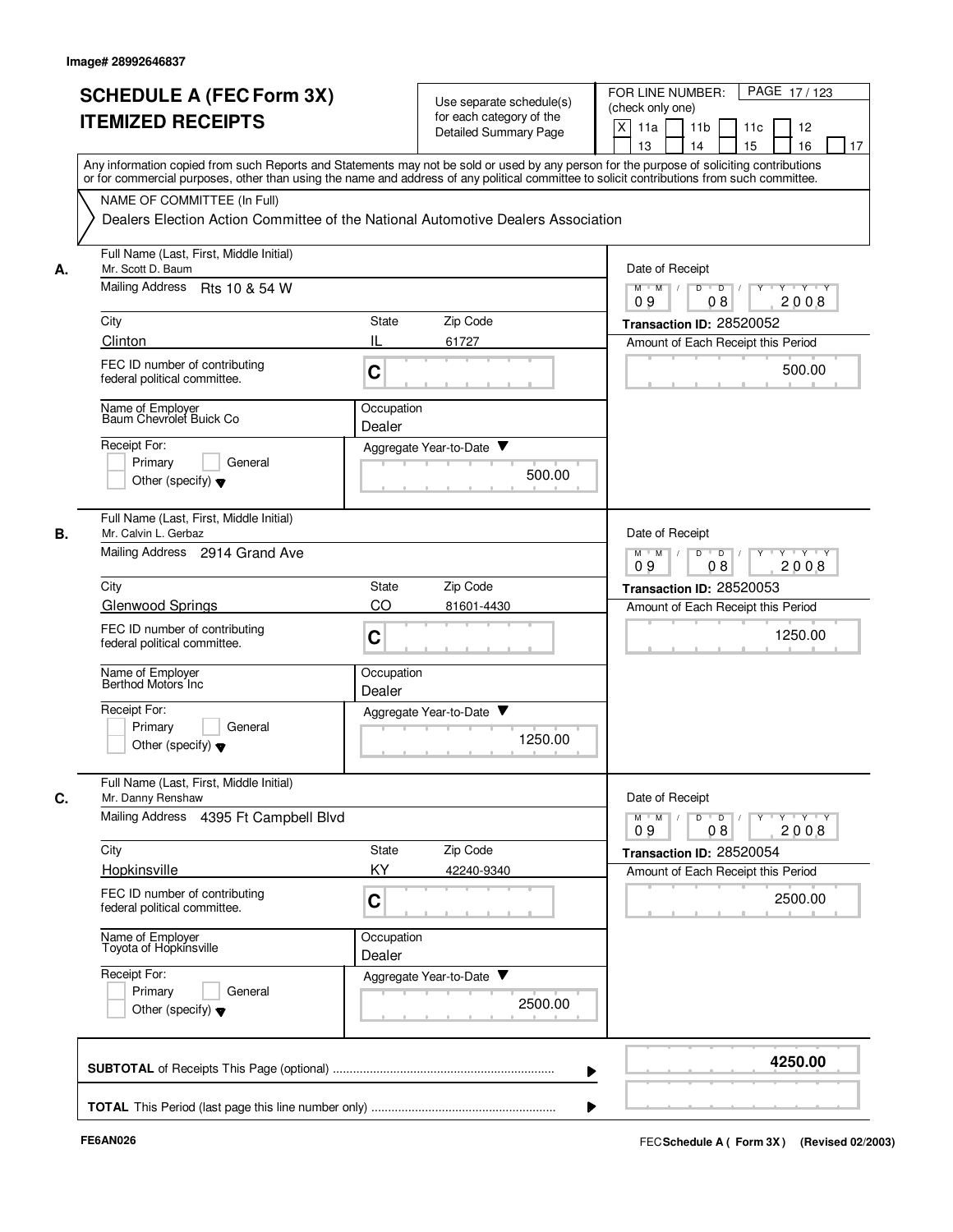|    | <b>SCHEDULE A (FEC Form 3X)</b><br><b>ITEMIZED RECEIPTS</b>                                                                                                                                                                                                                             |                               | Use separate schedule(s)<br>for each category of the<br>Detailed Summary Page | PAGE 18/123<br>FOR LINE NUMBER:<br>(check only one)<br>X<br>11a<br>11 <sub>b</sub><br>11c<br>12<br>15<br>13<br>14<br>16<br>17 |
|----|-----------------------------------------------------------------------------------------------------------------------------------------------------------------------------------------------------------------------------------------------------------------------------------------|-------------------------------|-------------------------------------------------------------------------------|-------------------------------------------------------------------------------------------------------------------------------|
|    | Any information copied from such Reports and Statements may not be sold or used by any person for the purpose of soliciting contributions<br>or for commercial purposes, other than using the name and address of any political committee to solicit contributions from such committee. |                               |                                                                               |                                                                                                                               |
|    | NAME OF COMMITTEE (In Full)<br>Dealers Election Action Committee of the National Automotive Dealers Association                                                                                                                                                                         |                               |                                                                               |                                                                                                                               |
| А. | Full Name (Last, First, Middle Initial)<br>Mr. Robert G. Dawes                                                                                                                                                                                                                          |                               |                                                                               | Date of Receipt                                                                                                               |
|    | Mailing Address 2810 N Columbus St                                                                                                                                                                                                                                                      |                               |                                                                               | D<br>$M$ $M$ /<br>$\overline{D}$<br>Y 'Y 'Y<br>2008<br>09<br>08                                                               |
|    | City                                                                                                                                                                                                                                                                                    | <b>State</b>                  | Zip Code                                                                      | Transaction ID: 28520056                                                                                                      |
|    | Lancaster                                                                                                                                                                                                                                                                               | OH                            | 43130-8128                                                                    | Amount of Each Receipt this Period                                                                                            |
|    | FEC ID number of contributing<br>federal political committee.                                                                                                                                                                                                                           | C                             |                                                                               | 250.00                                                                                                                        |
|    | Name of Employer<br>Bob Boyd Dodge Mazda                                                                                                                                                                                                                                                | Occupation<br>General Manager |                                                                               |                                                                                                                               |
|    | Receipt For:                                                                                                                                                                                                                                                                            |                               | Aggregate Year-to-Date                                                        |                                                                                                                               |
|    | Primary<br>General<br>Other (specify) $\blacktriangledown$                                                                                                                                                                                                                              |                               | 250.00                                                                        |                                                                                                                               |
| В. | Full Name (Last, First, Middle Initial)<br>Mr. Jerry Halfant                                                                                                                                                                                                                            |                               |                                                                               | Date of Receipt                                                                                                               |
|    | Mailing Address<br>2150 Seminole Trail                                                                                                                                                                                                                                                  |                               |                                                                               | D<br>$\overline{D}$<br>$Y - Y - Y$<br>$M$ $M$<br>Y<br>09<br>2008<br>08                                                        |
|    | City                                                                                                                                                                                                                                                                                    | State                         | Zip Code                                                                      | Transaction ID: 28520057                                                                                                      |
|    | Charlottesville<br>FEC ID number of contributing<br>federal political committee.                                                                                                                                                                                                        | VA<br>C                       | 22901-8302                                                                    | Amount of Each Receipt this Period<br>250.00                                                                                  |
|    | Name of Employer<br>Jim Price Chevrolet                                                                                                                                                                                                                                                 | Occupation<br>Controller      |                                                                               |                                                                                                                               |
|    | Receipt For:<br>Primary<br>General<br>Other (specify) $\blacktriangledown$                                                                                                                                                                                                              |                               | Aggregate Year-to-Date<br>250.00                                              |                                                                                                                               |
| C. | Full Name (Last, First, Middle Initial)<br>Mr. Frank T. Ellett                                                                                                                                                                                                                          |                               |                                                                               | Date of Receipt                                                                                                               |
|    | <b>Mailing Address</b><br>267 Lee Hwy S                                                                                                                                                                                                                                                 |                               |                                                                               | $Y + Y + Y$<br>$M$ $M$<br>D<br>$\overline{D}$<br>09<br>2008<br>08                                                             |
|    | City                                                                                                                                                                                                                                                                                    | State                         | Zip Code                                                                      | Transaction ID: 28520058                                                                                                      |
|    | Roanoke                                                                                                                                                                                                                                                                                 | VA                            | 24019-8568                                                                    | Amount of Each Receipt this Period                                                                                            |
|    | FEC ID number of contributing<br>federal political committee.                                                                                                                                                                                                                           | C                             |                                                                               | 1000.00                                                                                                                       |
|    | Name of Employer<br>Virginia Truck Center                                                                                                                                                                                                                                               | Occupation<br>President       |                                                                               |                                                                                                                               |
|    | Receipt For:<br>Primary<br>General<br>Other (specify) $\blacktriangledown$                                                                                                                                                                                                              |                               | Aggregate Year-to-Date<br>1000.00                                             |                                                                                                                               |
|    |                                                                                                                                                                                                                                                                                         |                               |                                                                               | 1500.00                                                                                                                       |
|    |                                                                                                                                                                                                                                                                                         |                               |                                                                               |                                                                                                                               |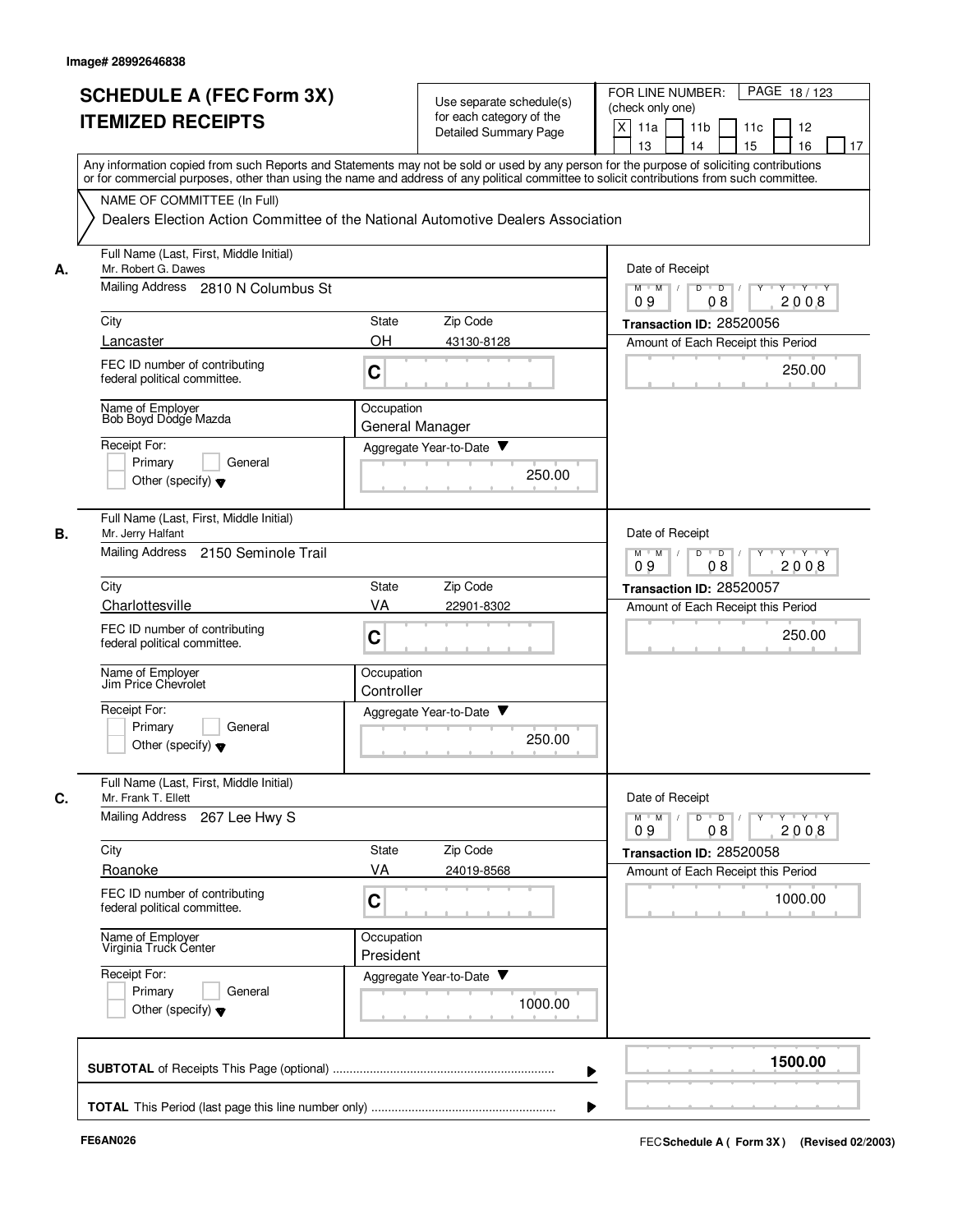|    | <b>SCHEDULE A (FEC Form 3X)</b>                                                                                                            |                                                                                |  | Use separate schedule(s) | PAGE 19/123<br>FOR LINE NUMBER:                       |
|----|--------------------------------------------------------------------------------------------------------------------------------------------|--------------------------------------------------------------------------------|--|--------------------------|-------------------------------------------------------|
|    | <b>ITEMIZED RECEIPTS</b>                                                                                                                   |                                                                                |  | for each category of the | (check only one)                                      |
|    |                                                                                                                                            |                                                                                |  | Detailed Summary Page    | X<br>11a<br>11 <sub>b</sub><br>11c<br>12              |
|    | Any information copied from such Reports and Statements may not be sold or used by any person for the purpose of soliciting contributions  |                                                                                |  |                          | 15<br>13<br>14<br>16<br>17                            |
|    | or for commercial purposes, other than using the name and address of any political committee to solicit contributions from such committee. |                                                                                |  |                          |                                                       |
|    | NAME OF COMMITTEE (In Full)                                                                                                                |                                                                                |  |                          |                                                       |
|    | Dealers Election Action Committee of the National Automotive Dealers Association                                                           |                                                                                |  |                          |                                                       |
| А. | Full Name (Last, First, Middle Initial)<br>Mr. William H. Bradshaw                                                                         |                                                                                |  |                          | Date of Receipt                                       |
|    | Mailing Address 14000 East Wade Hampton Blvd.                                                                                              | $M$ $M$ /<br>D<br>$\overline{\phantom{0}}$ D<br>$Y$ $Y$<br>08<br>2008<br>09    |  |                          |                                                       |
|    | City                                                                                                                                       | <b>State</b>                                                                   |  | Zip Code                 | Transaction ID: 28520059                              |
|    | Greer                                                                                                                                      | SC                                                                             |  | 29651-1559               | Amount of Each Receipt this Period                    |
|    | FEC ID number of contributing<br>federal political committee.                                                                              | C                                                                              |  |                          | 2500.00                                               |
|    | Name of Employer<br>Bradshaw Chevrolet Buick                                                                                               | Occupation                                                                     |  |                          |                                                       |
|    | Cadillac Humm                                                                                                                              | President                                                                      |  |                          |                                                       |
|    | Receipt For:                                                                                                                               |                                                                                |  | Aggregate Year-to-Date ▼ |                                                       |
|    | Primary<br>General                                                                                                                         |                                                                                |  | 2500.00                  |                                                       |
|    | Other (specify) $\blacktriangledown$                                                                                                       |                                                                                |  |                          |                                                       |
| В. | Full Name (Last, First, Middle Initial)<br>Mr. John C. Symes, II                                                                           |                                                                                |  |                          | Date of Receipt                                       |
|    | Mailing Address 3475 E Colorado Blvd                                                                                                       | $Y \vdash Y \vdash Y$<br>$M$ M<br>D<br>$\overline{D}$<br>Y<br>2008<br>09<br>08 |  |                          |                                                       |
|    | City<br>State                                                                                                                              |                                                                                |  | Zip Code                 | Transaction ID: 28520060                              |
|    | Pasadena                                                                                                                                   | CA                                                                             |  | 91107-3816               | Amount of Each Receipt this Period                    |
|    | FEC ID number of contributing<br>federal political committee.                                                                              | C                                                                              |  |                          | 2500.00                                               |
|    | Name of Employer<br>Symes Cadillac Saab                                                                                                    | Occupation<br>President                                                        |  |                          |                                                       |
|    | Receipt For:                                                                                                                               | Aggregate Year-to-Date                                                         |  | v                        |                                                       |
|    | Primary<br>General<br>Other (specify) $\blacktriangledown$                                                                                 |                                                                                |  | 2500.00                  |                                                       |
|    |                                                                                                                                            |                                                                                |  |                          |                                                       |
| C. | Full Name (Last, First, Middle Initial)<br>Mr. James N. Johnson                                                                            |                                                                                |  |                          | Date of Receipt                                       |
|    | Mailing Address 2200 Scottsville Rd                                                                                                        |                                                                                |  |                          | y y y y y<br>$M$ $M$ /<br>$D$ $D$<br>2008<br>09<br>08 |
|    | City                                                                                                                                       | State                                                                          |  | Zip Code                 | Transaction ID: 28520061                              |
|    | <b>Bowling Green</b>                                                                                                                       | KY                                                                             |  | 42104-4106               | Amount of Each Receipt this Period                    |
|    | FEC ID number of contributing<br>federal political committee.                                                                              | C                                                                              |  |                          | 2500.00                                               |
|    | Name of Employer<br>Jim Johnson Nissan Hyundai                                                                                             | Occupation<br>President                                                        |  |                          |                                                       |
|    | Receipt For:                                                                                                                               |                                                                                |  | Aggregate Year-to-Date   |                                                       |
|    | General<br>Primary<br>Other (specify) $\blacktriangledown$                                                                                 |                                                                                |  | 2500.00                  |                                                       |
|    |                                                                                                                                            |                                                                                |  |                          |                                                       |
|    |                                                                                                                                            |                                                                                |  |                          | 7500.00                                               |
|    |                                                                                                                                            |                                                                                |  |                          |                                                       |
|    |                                                                                                                                            |                                                                                |  |                          |                                                       |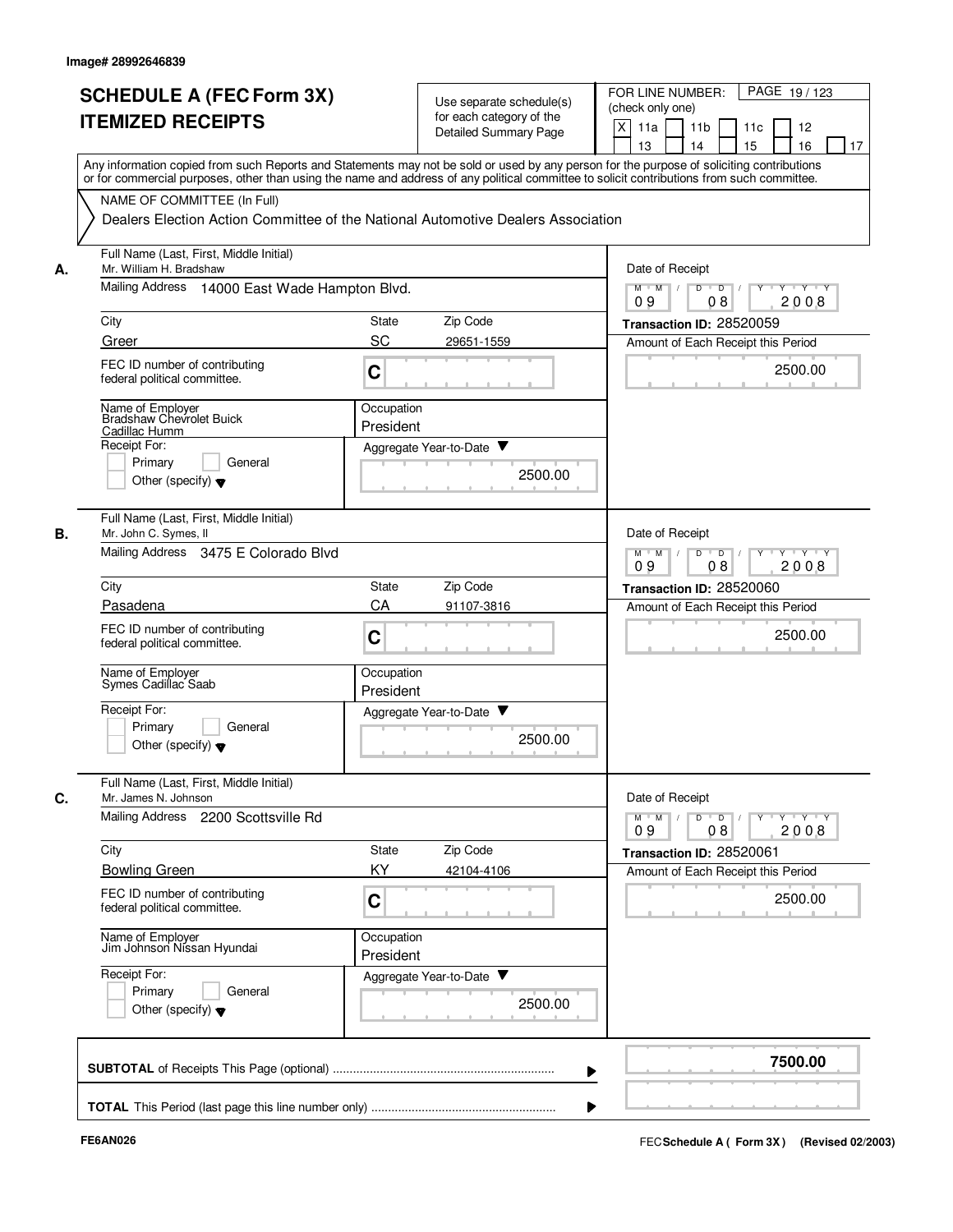|    | <b>ITEMIZED RECEIPTS</b>                                                                                        | for each category of the                                                      | Use separate schedule(s)<br>(check only one)<br>X                                                                                                                                                        |
|----|-----------------------------------------------------------------------------------------------------------------|-------------------------------------------------------------------------------|----------------------------------------------------------------------------------------------------------------------------------------------------------------------------------------------------------|
|    |                                                                                                                 | <b>Detailed Summary Page</b>                                                  | 11a<br>11 <sub>b</sub><br>12<br>11c<br>13<br>14<br>15<br>16<br>Any information copied from such Reports and Statements may not be sold or used by any person for the purpose of soliciting contributions |
|    | NAME OF COMMITTEE (In Full)<br>Dealers Election Action Committee of the National Automotive Dealers Association |                                                                               | or for commercial purposes, other than using the name and address of any political committee to solicit contributions from such committee.                                                               |
| А. | Full Name (Last, First, Middle Initial)<br>Mr. Neal Shepard                                                     |                                                                               | Date of Receipt                                                                                                                                                                                          |
|    | <b>Mailing Address</b><br>178 New County Rd                                                                     |                                                                               | $M$ $M$ /<br>D<br>$\overline{D}$ /<br>Y Y Y Y<br>09<br>08<br>2008                                                                                                                                        |
|    | City                                                                                                            | Zip Code<br>State                                                             | Transaction ID: 28520063                                                                                                                                                                                 |
|    | Thomaston                                                                                                       | ME<br>04861-3119                                                              | Amount of Each Receipt this Period                                                                                                                                                                       |
|    | FEC ID number of contributing<br>federal political committee.                                                   | C                                                                             | 400.00                                                                                                                                                                                                   |
|    | Name of Employer<br>Shepard Nissan Chrysler<br>Dodge                                                            | Occupation<br>President                                                       |                                                                                                                                                                                                          |
|    | Receipt For:                                                                                                    | Aggregate Year-to-Date ▼                                                      |                                                                                                                                                                                                          |
|    | Primary<br>General<br>Other (specify) $\blacktriangledown$                                                      |                                                                               | 400.00                                                                                                                                                                                                   |
| В. | Full Name (Last, First, Middle Initial)<br>Mr. Kenneth A. Madore                                                |                                                                               | Date of Receipt                                                                                                                                                                                          |
|    | Mailing Address 1513 Portland Rd                                                                                | D<br>$Y - Y - Y$<br>$M$ M<br>$\overline{D}$<br>$\sqrt{ }$<br>2008<br>09<br>08 |                                                                                                                                                                                                          |
|    | City                                                                                                            | Zip Code<br>State                                                             | Transaction ID: 28520064                                                                                                                                                                                 |
|    | Arundel                                                                                                         | <b>ME</b><br>04046-8116                                                       | Amount of Each Receipt this Period                                                                                                                                                                       |
|    | FEC ID number of contributing<br>federal political committee.                                                   | C                                                                             | 400.00                                                                                                                                                                                                   |
|    | Name of Employer<br>Weirs Motor Sales                                                                           | Occupation<br>Dealer                                                          |                                                                                                                                                                                                          |
|    | Receipt For:<br>Primary<br>General<br>Other (specify) $\blacktriangledown$                                      | Aggregate Year-to-Date ▼                                                      | 400.00                                                                                                                                                                                                   |
| С. | Full Name (Last, First, Middle Initial)<br>Mr. Joey Joseph                                                      |                                                                               | Date of Receipt                                                                                                                                                                                          |
|    | Mailing Address<br>337 Madison Ave                                                                              |                                                                               | $Y$ $Y$ $Y$<br>$M$ <sup><math>+</math></sup><br>M<br>D<br>$\overline{D}$<br>Y<br>2008<br>09<br>08                                                                                                        |
|    | City                                                                                                            | Zip Code<br>State                                                             | Transaction ID: 28520065                                                                                                                                                                                 |
|    | Skowhegan                                                                                                       | ME<br>04976-4227                                                              | Amount of Each Receipt this Period                                                                                                                                                                       |
|    | FEC ID number of contributing<br>federal political committee.                                                   | C                                                                             | 500.00                                                                                                                                                                                                   |
|    | Name of Employer<br>Cold Brook Saab                                                                             | Occupation<br>President                                                       |                                                                                                                                                                                                          |
|    | Receipt For:<br>Primary<br>General<br>Other (specify) $\blacktriangledown$                                      | Aggregate Year-to-Date                                                        | 500.00                                                                                                                                                                                                   |
|    |                                                                                                                 |                                                                               | 1300.00                                                                                                                                                                                                  |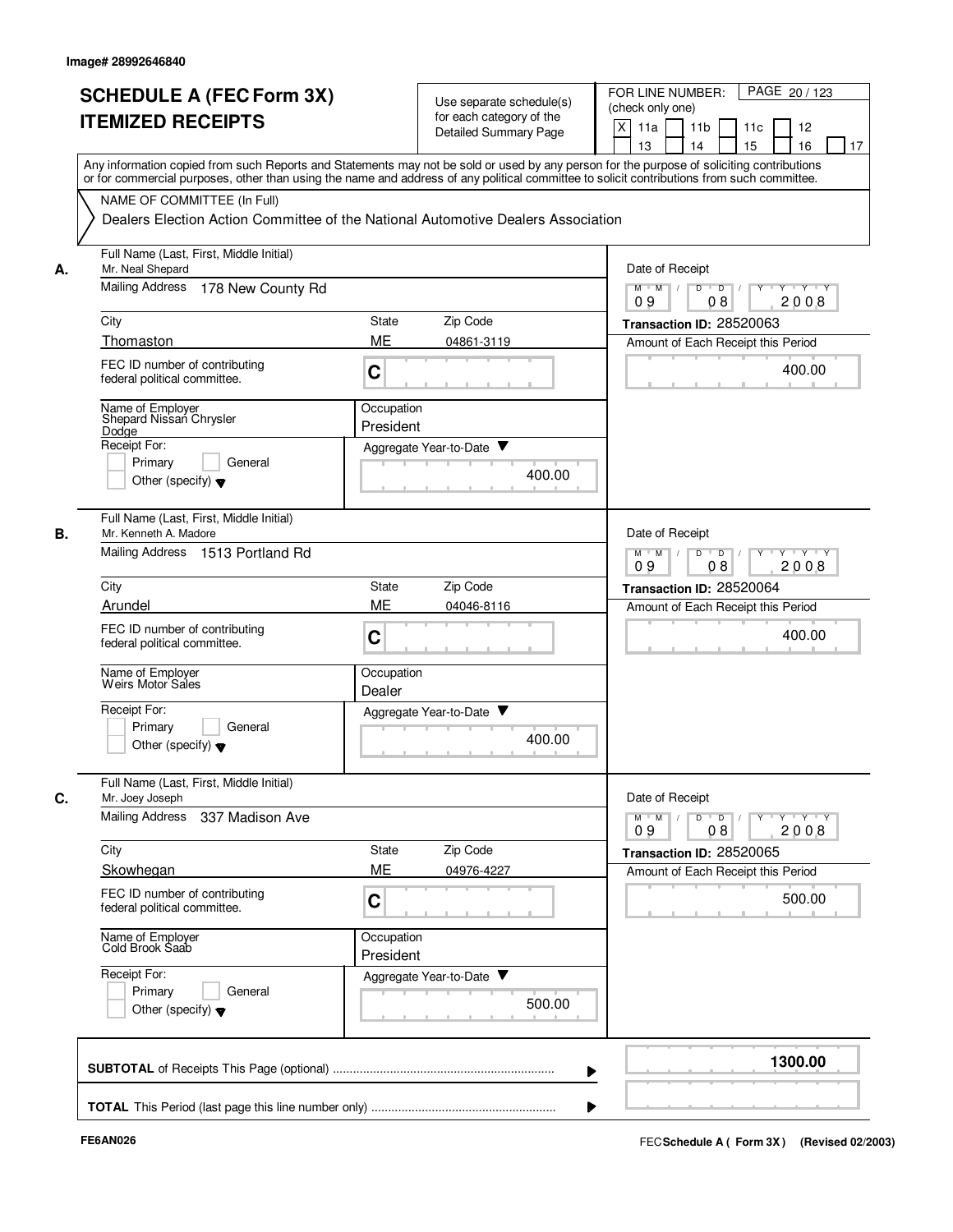|    | <b>SCHEDULE A (FEC Form 3X)</b><br><b>ITEMIZED RECEIPTS</b>                                                                                                                                                                                                                             |                      | Use separate schedule(s)<br>for each category of the<br><b>Detailed Summary Page</b> | FOR LINE NUMBER:<br>PAGE 21/123<br>(check only one)<br>X<br>11a<br>11 <sub>b</sub><br>11c<br>12<br>13<br>14<br>15<br>16<br>17    |
|----|-----------------------------------------------------------------------------------------------------------------------------------------------------------------------------------------------------------------------------------------------------------------------------------------|----------------------|--------------------------------------------------------------------------------------|----------------------------------------------------------------------------------------------------------------------------------|
|    | Any information copied from such Reports and Statements may not be sold or used by any person for the purpose of soliciting contributions<br>or for commercial purposes, other than using the name and address of any political committee to solicit contributions from such committee. |                      |                                                                                      |                                                                                                                                  |
|    | NAME OF COMMITTEE (In Full)<br>Dealers Election Action Committee of the National Automotive Dealers Association                                                                                                                                                                         |                      |                                                                                      |                                                                                                                                  |
| А. | Full Name (Last, First, Middle Initial)<br>Mr. James C. Emerson                                                                                                                                                                                                                         |                      |                                                                                      | Date of Receipt                                                                                                                  |
|    | Mailing Address 990 Center St                                                                                                                                                                                                                                                           |                      |                                                                                      | $M$ $M$ /<br>D<br>$\overline{D}$<br>$Y + Y + Y$<br>08<br>2008<br>09                                                              |
|    | City                                                                                                                                                                                                                                                                                    | State                | Zip Code                                                                             | Transaction ID: 28520066                                                                                                         |
|    | Auburn<br>FEC ID number of contributing<br>federal political committee.                                                                                                                                                                                                                 | ME<br>C              | 04210-6406                                                                           | Amount of Each Receipt this Period<br>500.00                                                                                     |
|    | Name of Employer<br>Emerson Toyota                                                                                                                                                                                                                                                      | Occupation<br>Dealer |                                                                                      |                                                                                                                                  |
|    | Receipt For:<br>Primary<br>General<br>Other (specify) $\blacktriangledown$                                                                                                                                                                                                              |                      | Aggregate Year-to-Date<br>500.00                                                     |                                                                                                                                  |
| В. | Full Name (Last, First, Middle Initial)<br>Mr. Bruce Barber<br>Mailing Address<br>501 E HWY 66                                                                                                                                                                                          |                      |                                                                                      | Date of Receipt<br>D<br>$Y \vdash Y \vdash Y$<br>$M$ M<br>$\sqrt{ }$<br>$\overline{D}$                                           |
|    |                                                                                                                                                                                                                                                                                         |                      |                                                                                      | 09<br>08<br>2008                                                                                                                 |
|    | City<br><b>Elk City</b>                                                                                                                                                                                                                                                                 | State<br>OK          | Zip Code<br>73644-1803                                                               | Transaction ID: 28520067<br>Amount of Each Receipt this Period                                                                   |
|    | FEC ID number of contributing<br>federal political committee.                                                                                                                                                                                                                           | $\mathbf C$          |                                                                                      | 500.00                                                                                                                           |
|    | Name of Employer<br>Barber Dyson Ford Lincoln                                                                                                                                                                                                                                           | Occupation<br>Dealer |                                                                                      |                                                                                                                                  |
|    | Receipt For:<br>Primary<br>General<br>Other (specify) $\blacktriangledown$                                                                                                                                                                                                              |                      | Aggregate Year-to-Date ▼<br>500.00                                                   |                                                                                                                                  |
| C. | Full Name (Last, First, Middle Initial)<br>Mr. Mark A. Wallace                                                                                                                                                                                                                          |                      |                                                                                      | Date of Receipt                                                                                                                  |
|    | Mailing Address 5700 S Broadway                                                                                                                                                                                                                                                         |                      |                                                                                      | $\mathsf{Y} \dashv \mathsf{Y} \dashv \mathsf{Y}$<br>$D$ $D$ $I$<br>$Y$ <sup><math>\top</math></sup><br>$M$ M<br>2008<br>09<br>08 |
|    | City                                                                                                                                                                                                                                                                                    | State                | Zip Code                                                                             | Transaction ID: 28520068                                                                                                         |
|    | Littleton<br>FEC ID number of contributing<br>federal political committee.                                                                                                                                                                                                              | CO<br>C              | 80121-8007                                                                           | Amount of Each Receipt this Period<br>1000.00                                                                                    |
|    | Name of Employer<br>Ralph Schomp Automotive                                                                                                                                                                                                                                             | Occupation           | General Manager                                                                      |                                                                                                                                  |
|    | Receipt For:<br>Primary<br>General<br>Other (specify) $\blacktriangledown$                                                                                                                                                                                                              |                      | Aggregate Year-to-Date<br>1000.00                                                    |                                                                                                                                  |
|    |                                                                                                                                                                                                                                                                                         |                      |                                                                                      | 2000.00                                                                                                                          |
|    |                                                                                                                                                                                                                                                                                         |                      |                                                                                      |                                                                                                                                  |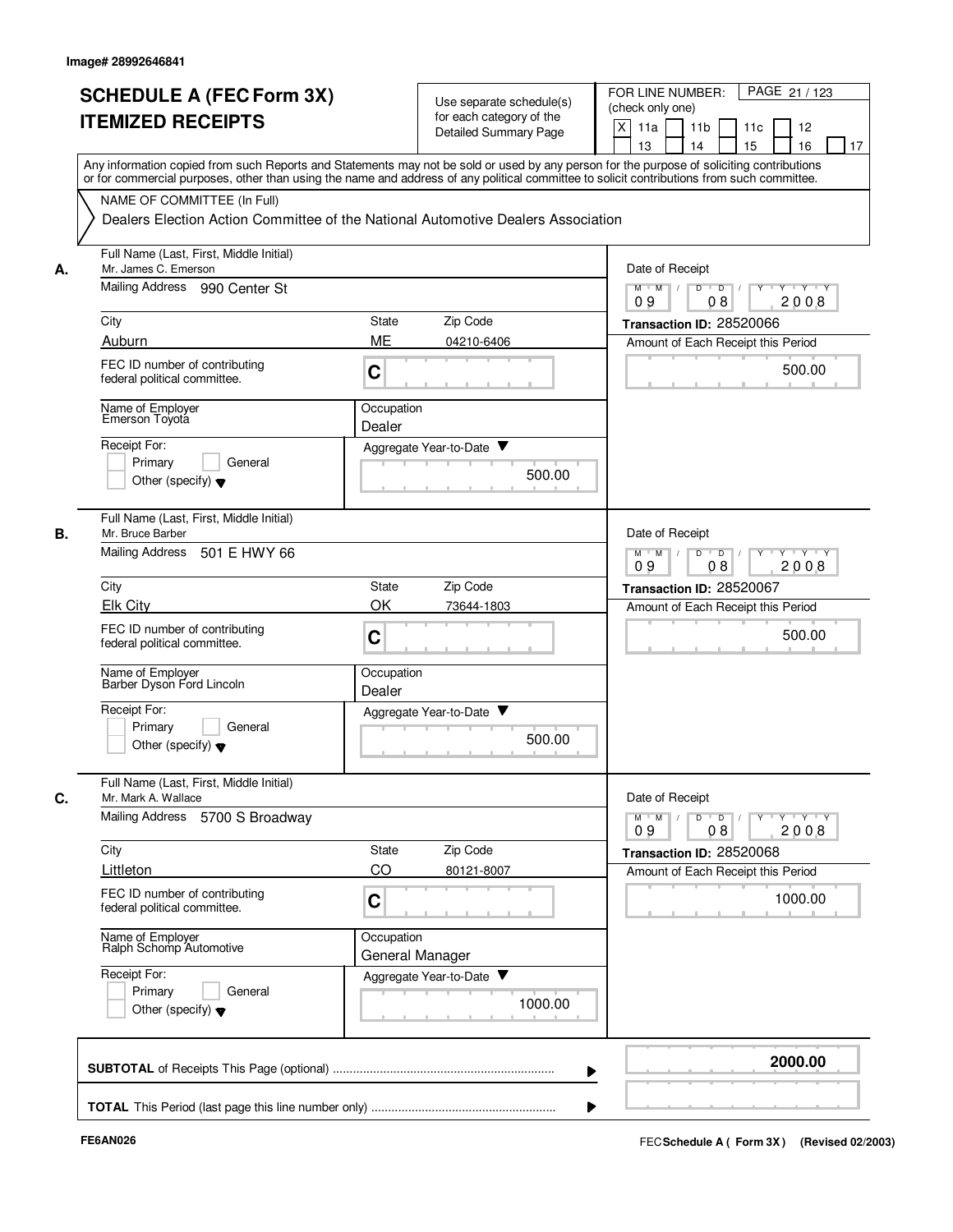| <b>SCHEDULE A (FEC Form 3X)</b><br><b>ITEMIZED RECEIPTS</b>                           | Use separate schedule(s)<br>for each category of the<br>Detailed Summary Page                                                                                                                                                                                                           | PAGE 22 / 123<br>FOR LINE NUMBER:<br>(check only one)<br>X<br>11a<br>11 <sub>b</sub><br>11c<br>12<br>15<br>13<br>14<br>16<br>17 |  |  |  |  |  |
|---------------------------------------------------------------------------------------|-----------------------------------------------------------------------------------------------------------------------------------------------------------------------------------------------------------------------------------------------------------------------------------------|---------------------------------------------------------------------------------------------------------------------------------|--|--|--|--|--|
|                                                                                       | Any information copied from such Reports and Statements may not be sold or used by any person for the purpose of soliciting contributions<br>or for commercial purposes, other than using the name and address of any political committee to solicit contributions from such committee. |                                                                                                                                 |  |  |  |  |  |
| NAME OF COMMITTEE (In Full)                                                           | Dealers Election Action Committee of the National Automotive Dealers Association                                                                                                                                                                                                        |                                                                                                                                 |  |  |  |  |  |
| Full Name (Last, First, Middle Initial)<br>Mr. Richard Lovering, Jr.<br>А.            |                                                                                                                                                                                                                                                                                         | Date of Receipt                                                                                                                 |  |  |  |  |  |
| Mailing Address<br>95 Manchester St                                                   |                                                                                                                                                                                                                                                                                         | $M$ $M$ /<br>D<br>$\overline{D}$<br>$\mathsf{Y} \mathsf{Y} \mathsf{Y}$<br>2008<br>09<br>08                                      |  |  |  |  |  |
| City                                                                                  | Zip Code<br>State                                                                                                                                                                                                                                                                       | Transaction ID: 28520069                                                                                                        |  |  |  |  |  |
| Concord                                                                               | <b>NH</b><br>03301-5111                                                                                                                                                                                                                                                                 | Amount of Each Receipt this Period                                                                                              |  |  |  |  |  |
| FEC ID number of contributing<br>federal political committee.                         | C                                                                                                                                                                                                                                                                                       | 2500.00                                                                                                                         |  |  |  |  |  |
| Name of Employer<br>Lovering Volvo of Concord                                         | Occupation<br>President                                                                                                                                                                                                                                                                 |                                                                                                                                 |  |  |  |  |  |
| Receipt For:                                                                          | Aggregate Year-to-Date ▼                                                                                                                                                                                                                                                                |                                                                                                                                 |  |  |  |  |  |
| Primary<br>General<br>Other (specify) $\blacktriangledown$                            | 2500.00                                                                                                                                                                                                                                                                                 |                                                                                                                                 |  |  |  |  |  |
| Full Name (Last, First, Middle Initial)<br>В.<br>Mr. Greg Pawluk                      |                                                                                                                                                                                                                                                                                         | Date of Receipt                                                                                                                 |  |  |  |  |  |
| Mailing Address<br>27000 Lorain Rd                                                    |                                                                                                                                                                                                                                                                                         | $Y \vdash Y \vdash Y$<br>$M$ M<br>D<br>$\overline{D}$<br>Y<br>09<br>09<br>2008                                                  |  |  |  |  |  |
| City                                                                                  | State<br>Zip Code                                                                                                                                                                                                                                                                       | Transaction ID: 28522381                                                                                                        |  |  |  |  |  |
| <b>North Olmsted</b><br>FEC ID number of contributing<br>federal political committee. | OH<br>44070-3212<br>C                                                                                                                                                                                                                                                                   | Amount of Each Receipt this Period<br>120.00                                                                                    |  |  |  |  |  |
| Name of Employer<br>Saturn Of North Olmsted                                           | Occupation<br>General Manager                                                                                                                                                                                                                                                           |                                                                                                                                 |  |  |  |  |  |
| Receipt For:<br>Primary<br>General<br>Other (specify) $\blacktriangledown$            | Aggregate Year-to-Date<br>245.00                                                                                                                                                                                                                                                        |                                                                                                                                 |  |  |  |  |  |
| Full Name (Last, First, Middle Initial)<br>C.<br>Mr. James L. Hayes                   |                                                                                                                                                                                                                                                                                         | Date of Receipt                                                                                                                 |  |  |  |  |  |
| Mailing Address 2130 US 45 N                                                          |                                                                                                                                                                                                                                                                                         | $Y - Y - Y - Y$<br>$M$ $M$<br>D<br>$\overline{D}$<br>2008<br>09<br>09                                                           |  |  |  |  |  |
| City                                                                                  | State<br>Zip Code                                                                                                                                                                                                                                                                       | Transaction ID: 28522382                                                                                                        |  |  |  |  |  |
| Harrisburg                                                                            | IL<br>62946-4812                                                                                                                                                                                                                                                                        | Amount of Each Receipt this Period                                                                                              |  |  |  |  |  |
| FEC ID number of contributing<br>federal political committee.                         | C                                                                                                                                                                                                                                                                                       | 120.00                                                                                                                          |  |  |  |  |  |
| Name of Employer<br>Jim Hayes Inc                                                     | Occupation<br>President                                                                                                                                                                                                                                                                 |                                                                                                                                 |  |  |  |  |  |
| Receipt For:<br>Primary<br>General<br>Other (specify) $\blacktriangledown$            | Aggregate Year-to-Date<br>620.00                                                                                                                                                                                                                                                        |                                                                                                                                 |  |  |  |  |  |
|                                                                                       |                                                                                                                                                                                                                                                                                         | 2740.00                                                                                                                         |  |  |  |  |  |
|                                                                                       |                                                                                                                                                                                                                                                                                         |                                                                                                                                 |  |  |  |  |  |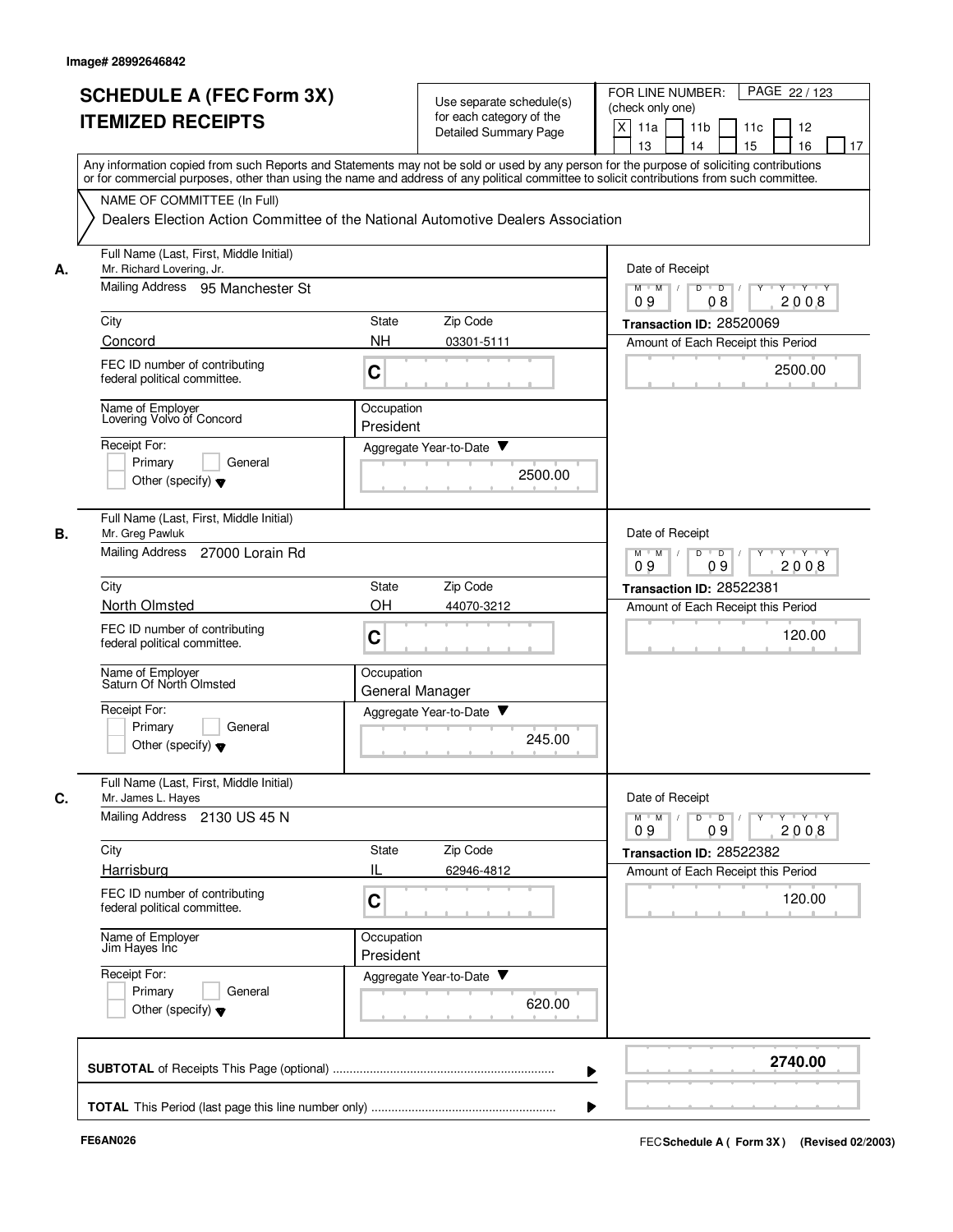|    | <b>SCHEDULE A (FEC Form 3X)</b>                                                                                                                                                                                                                                                         |                                               | Use separate schedule(s)     |        | PAGE 23 / 123<br>FOR LINE NUMBER:                              |
|----|-----------------------------------------------------------------------------------------------------------------------------------------------------------------------------------------------------------------------------------------------------------------------------------------|-----------------------------------------------|------------------------------|--------|----------------------------------------------------------------|
|    | <b>ITEMIZED RECEIPTS</b>                                                                                                                                                                                                                                                                |                                               | for each category of the     |        | (check only one)                                               |
|    |                                                                                                                                                                                                                                                                                         |                                               | <b>Detailed Summary Page</b> |        | X<br>11a<br>11 <sub>b</sub><br>11c<br>12                       |
|    |                                                                                                                                                                                                                                                                                         |                                               |                              |        | 15<br>13<br>14<br>16<br>17                                     |
|    | Any information copied from such Reports and Statements may not be sold or used by any person for the purpose of soliciting contributions<br>or for commercial purposes, other than using the name and address of any political committee to solicit contributions from such committee. |                                               |                              |        |                                                                |
|    | NAME OF COMMITTEE (In Full)                                                                                                                                                                                                                                                             |                                               |                              |        |                                                                |
|    | Dealers Election Action Committee of the National Automotive Dealers Association                                                                                                                                                                                                        |                                               |                              |        |                                                                |
|    |                                                                                                                                                                                                                                                                                         |                                               |                              |        |                                                                |
|    | Full Name (Last, First, Middle Initial)                                                                                                                                                                                                                                                 |                                               |                              |        |                                                                |
| А. | Mr. Wilhelmus Van Den Hurk                                                                                                                                                                                                                                                              | Date of Receipt                               |                              |        |                                                                |
|    | Mailing Address 2841 N Nimitz Hwy                                                                                                                                                                                                                                                       |                                               |                              |        | $M$ $M$ /<br>D<br>$\overline{D}$<br>$Y^+Y$<br>09<br>2008<br>09 |
|    | City                                                                                                                                                                                                                                                                                    | State                                         | Zip Code                     |        | Transaction ID: 28522397                                       |
|    | Honolulu                                                                                                                                                                                                                                                                                | HI                                            | 96819-1902                   |        | Amount of Each Receipt this Period                             |
|    |                                                                                                                                                                                                                                                                                         |                                               |                              |        |                                                                |
|    | FEC ID number of contributing<br>federal political committee.                                                                                                                                                                                                                           | C                                             |                              |        | 250.00                                                         |
|    |                                                                                                                                                                                                                                                                                         |                                               |                              |        |                                                                |
|    | Name of Employer<br>Aloha Auto Group LTD                                                                                                                                                                                                                                                | Occupation                                    |                              |        |                                                                |
|    |                                                                                                                                                                                                                                                                                         |                                               | General Manager              |        |                                                                |
|    | Receipt For:                                                                                                                                                                                                                                                                            |                                               | Aggregate Year-to-Date       |        |                                                                |
|    | Primary<br>General<br>Other (specify) $\blacktriangledown$                                                                                                                                                                                                                              |                                               |                              | 250.00 |                                                                |
|    |                                                                                                                                                                                                                                                                                         |                                               |                              |        |                                                                |
|    | Full Name (Last, First, Middle Initial)                                                                                                                                                                                                                                                 |                                               |                              |        |                                                                |
| В. | Mr. John Brooks                                                                                                                                                                                                                                                                         |                                               |                              |        | Date of Receipt                                                |
|    | Mailing Address<br>427 Chevy Way                                                                                                                                                                                                                                                        | $Y \vdash Y \vdash Y$<br>$M$ M<br>D<br>D<br>Y |                              |        |                                                                |
|    |                                                                                                                                                                                                                                                                                         |                                               | 09<br>10<br>2008             |        |                                                                |
|    | City                                                                                                                                                                                                                                                                                    | State                                         | Zip Code                     |        | Transaction ID: 28525043                                       |
|    | Warsaw                                                                                                                                                                                                                                                                                  | IN                                            | 46582-2201                   |        | Amount of Each Receipt this Period                             |
|    | FEC ID number of contributing                                                                                                                                                                                                                                                           | C                                             |                              |        | 250.00                                                         |
|    | federal political committee.                                                                                                                                                                                                                                                            |                                               |                              |        |                                                                |
|    | Name of Employer                                                                                                                                                                                                                                                                        | Occupation                                    |                              |        |                                                                |
|    | Lakeside Chevrolet Inc                                                                                                                                                                                                                                                                  |                                               | General Manager              |        |                                                                |
|    | Receipt For:                                                                                                                                                                                                                                                                            |                                               | Aggregate Year-to-Date<br>▼  |        |                                                                |
|    | Primary<br>General                                                                                                                                                                                                                                                                      |                                               |                              | 250.00 |                                                                |
|    | Other (specify) $\blacktriangledown$                                                                                                                                                                                                                                                    |                                               |                              |        |                                                                |
|    | Full Name (Last, First, Middle Initial)                                                                                                                                                                                                                                                 |                                               |                              |        |                                                                |
| C. | Mr. Nai Nan Ko, Sr.                                                                                                                                                                                                                                                                     |                                               |                              |        | Date of Receipt                                                |
|    | Mailing Address 510 Cochituate Rd                                                                                                                                                                                                                                                       |                                               |                              |        | $M$ $M$ /<br>y y y y y y<br>D<br>$\overline{\phantom{0}}$      |
|    |                                                                                                                                                                                                                                                                                         |                                               |                              |        | 2008<br>09<br>10                                               |
|    | City                                                                                                                                                                                                                                                                                    | State                                         | Zip Code                     |        | Transaction ID: 28525044                                       |
|    | Framingham                                                                                                                                                                                                                                                                              | MA                                            | 01701-4628                   |        | Amount of Each Receipt this Period                             |
|    | FEC ID number of contributing                                                                                                                                                                                                                                                           | C                                             |                              |        | 500.00                                                         |
|    | federal political committee.                                                                                                                                                                                                                                                            |                                               |                              |        |                                                                |
|    | Name of Employer<br>Midway Motors                                                                                                                                                                                                                                                       | Occupation                                    |                              |        |                                                                |
|    |                                                                                                                                                                                                                                                                                         | President                                     |                              |        |                                                                |
|    | Receipt For:                                                                                                                                                                                                                                                                            |                                               | Aggregate Year-to-Date       |        |                                                                |
|    | Primary<br>General                                                                                                                                                                                                                                                                      |                                               |                              | 500.00 |                                                                |
|    | Other (specify) $\blacktriangledown$                                                                                                                                                                                                                                                    |                                               |                              |        |                                                                |
|    |                                                                                                                                                                                                                                                                                         |                                               |                              |        |                                                                |
|    |                                                                                                                                                                                                                                                                                         |                                               |                              |        | 1000.00                                                        |
|    |                                                                                                                                                                                                                                                                                         |                                               |                              |        |                                                                |
|    |                                                                                                                                                                                                                                                                                         |                                               |                              |        |                                                                |
|    |                                                                                                                                                                                                                                                                                         |                                               |                              |        |                                                                |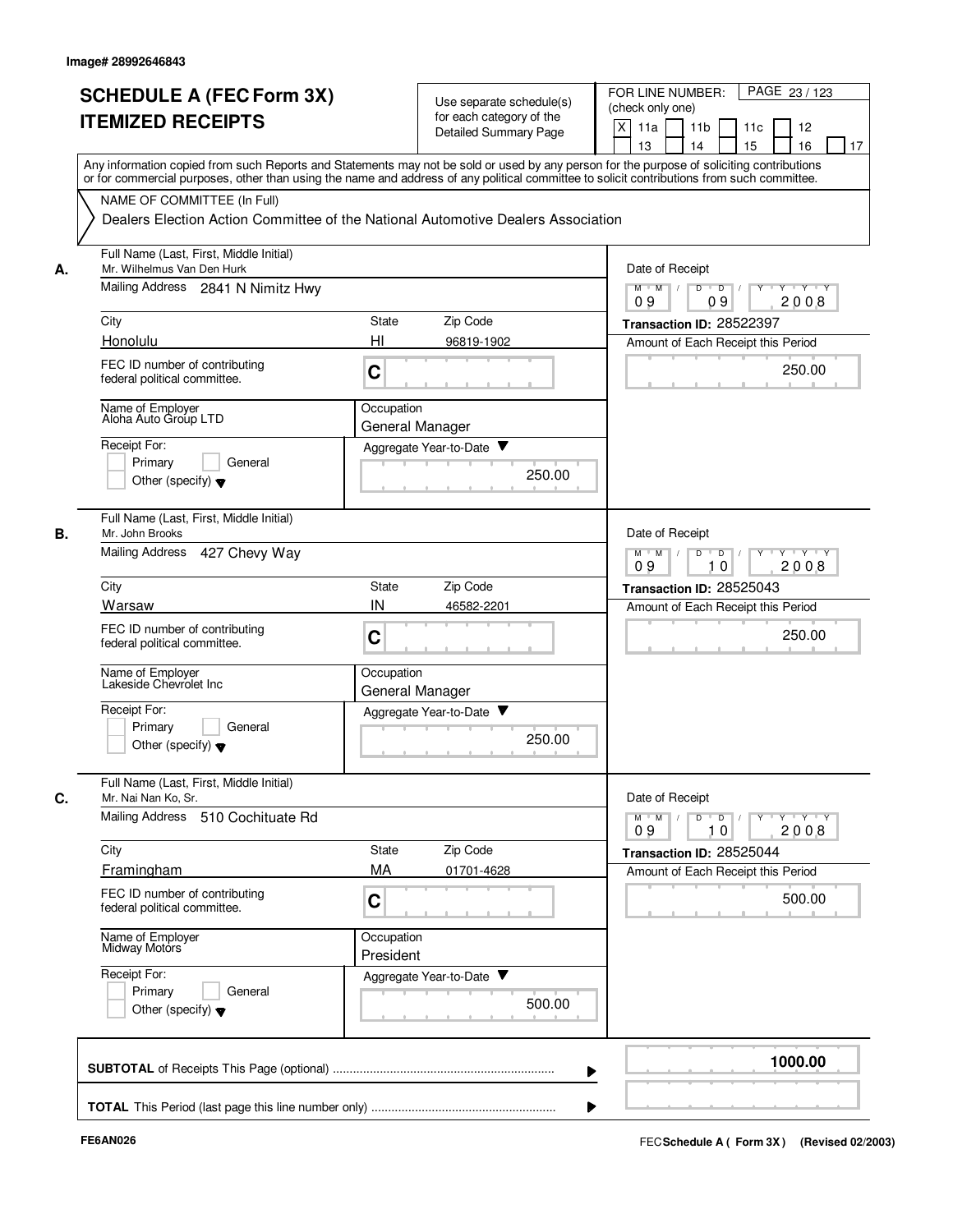|    | <b>SCHEDULE A (FEC Form 3X)</b><br><b>ITEMIZED RECEIPTS</b>                                                                                                                                                                                                                             | Use separate schedule(s)<br>for each category of the<br><b>Detailed Summary Page</b> | PAGE 24 / 123<br>FOR LINE NUMBER:<br>(check only one)<br>X<br>11 <sub>b</sub><br>11a<br>11c<br>12<br>13<br>14<br>15<br>16<br>17 |  |  |  |  |  |
|----|-----------------------------------------------------------------------------------------------------------------------------------------------------------------------------------------------------------------------------------------------------------------------------------------|--------------------------------------------------------------------------------------|---------------------------------------------------------------------------------------------------------------------------------|--|--|--|--|--|
|    | Any information copied from such Reports and Statements may not be sold or used by any person for the purpose of soliciting contributions<br>or for commercial purposes, other than using the name and address of any political committee to solicit contributions from such committee. |                                                                                      |                                                                                                                                 |  |  |  |  |  |
|    | NAME OF COMMITTEE (In Full)                                                                                                                                                                                                                                                             | Dealers Election Action Committee of the National Automotive Dealers Association     |                                                                                                                                 |  |  |  |  |  |
| А. | Full Name (Last, First, Middle Initial)<br>Mr. Michael J. Matheny                                                                                                                                                                                                                       | Date of Receipt                                                                      |                                                                                                                                 |  |  |  |  |  |
|    | Mailing Address 3rd & Ann Sts                                                                                                                                                                                                                                                           |                                                                                      | $M$ $M$ /<br>D<br>$\overline{D}$ /<br>$Y - Y - Y$<br>09<br>10<br>2008                                                           |  |  |  |  |  |
|    | City                                                                                                                                                                                                                                                                                    | Zip Code<br>State                                                                    | Transaction ID: 28525059                                                                                                        |  |  |  |  |  |
|    | Parkersburg                                                                                                                                                                                                                                                                             | WV<br>26101                                                                          | Amount of Each Receipt this Period                                                                                              |  |  |  |  |  |
|    | FEC ID number of contributing<br>federal political committee.                                                                                                                                                                                                                           | C                                                                                    | 250.00                                                                                                                          |  |  |  |  |  |
|    | Name of Employer<br>Matheny Motor Truck Co                                                                                                                                                                                                                                              | Occupation<br><b>Chief Executive Officer</b>                                         |                                                                                                                                 |  |  |  |  |  |
|    | Receipt For:                                                                                                                                                                                                                                                                            | Aggregate Year-to-Date                                                               |                                                                                                                                 |  |  |  |  |  |
|    | Primary<br>General<br>Other (specify) $\blacktriangledown$                                                                                                                                                                                                                              | 250.00                                                                               |                                                                                                                                 |  |  |  |  |  |
| В. | Full Name (Last, First, Middle Initial)<br>Mr. Bartholomew B. McAndrews                                                                                                                                                                                                                 |                                                                                      | Date of Receipt                                                                                                                 |  |  |  |  |  |
|    | Mailing Address 10595 W Sam Houston Pkwy S                                                                                                                                                                                                                                              | $Y - Y - Y$<br>$M$ $M$<br>D<br>D<br>2008<br>09<br>10                                 |                                                                                                                                 |  |  |  |  |  |
|    | City                                                                                                                                                                                                                                                                                    | State<br>Zip Code                                                                    | Transaction ID: 28525061                                                                                                        |  |  |  |  |  |
|    | Houston                                                                                                                                                                                                                                                                                 | <b>TX</b><br>77099-2844                                                              | Amount of Each Receipt this Period                                                                                              |  |  |  |  |  |
|    | FEC ID number of contributing<br>federal political committee.                                                                                                                                                                                                                           | $\mathbf C$                                                                          | 500.00                                                                                                                          |  |  |  |  |  |
|    | Name of Employer<br>Gillman Companies                                                                                                                                                                                                                                                   | Occupation<br><b>Chief Financial Officer</b>                                         |                                                                                                                                 |  |  |  |  |  |
|    | Receipt For:                                                                                                                                                                                                                                                                            | Aggregate Year-to-Date                                                               |                                                                                                                                 |  |  |  |  |  |
|    | Primary<br>General<br>Other (specify) $\blacktriangledown$                                                                                                                                                                                                                              | 500.00                                                                               |                                                                                                                                 |  |  |  |  |  |
| C. | Full Name (Last, First, Middle Initial)<br>Mr. Kenneth D. Ware                                                                                                                                                                                                                          |                                                                                      | Date of Receipt                                                                                                                 |  |  |  |  |  |
|    | Mailing Address 1595 Newmark Ave                                                                                                                                                                                                                                                        |                                                                                      | $Y \dashv Y \dashv Y$<br>$M$ $M$<br>$\overline{D}$<br>D<br>Y<br>2008<br>09<br>10                                                |  |  |  |  |  |
|    | City                                                                                                                                                                                                                                                                                    | State<br>Zip Code                                                                    | Transaction ID: 28525062                                                                                                        |  |  |  |  |  |
|    | North Bend                                                                                                                                                                                                                                                                              | OR<br>97459-1211                                                                     | Amount of Each Receipt this Period                                                                                              |  |  |  |  |  |
|    | FEC ID number of contributing<br>federal political committee.                                                                                                                                                                                                                           | $\mathbf C$                                                                          | 1000.00                                                                                                                         |  |  |  |  |  |
|    | Name of Employer<br>Ken Ware Super Store                                                                                                                                                                                                                                                | Occupation<br>President                                                              |                                                                                                                                 |  |  |  |  |  |
|    | Receipt For:<br>Primary<br>General<br>Other (specify) $\blacktriangledown$                                                                                                                                                                                                              | Aggregate Year-to-Date<br>1000.00                                                    |                                                                                                                                 |  |  |  |  |  |
|    |                                                                                                                                                                                                                                                                                         |                                                                                      | 1750.00                                                                                                                         |  |  |  |  |  |
|    |                                                                                                                                                                                                                                                                                         |                                                                                      |                                                                                                                                 |  |  |  |  |  |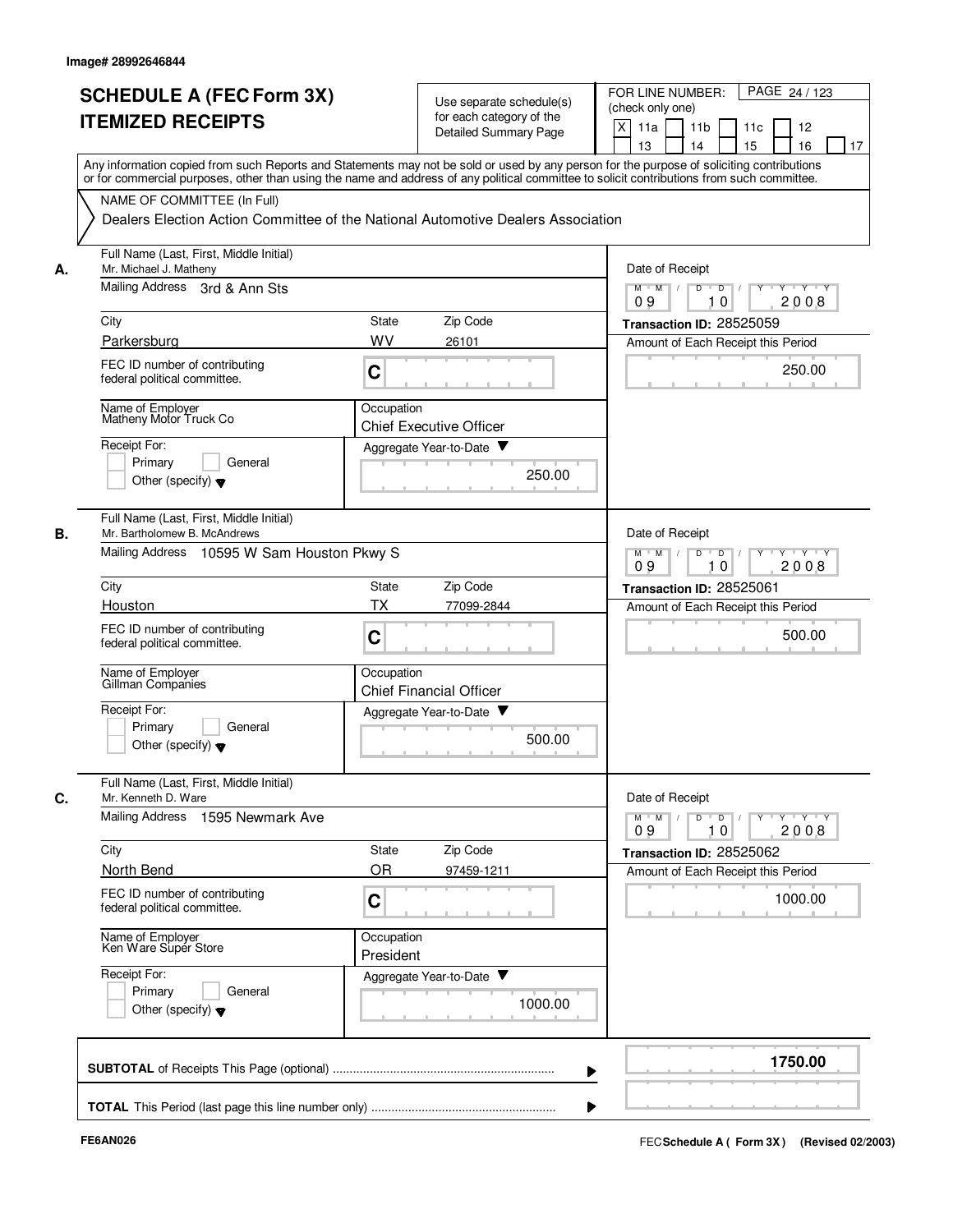|    | <b>SCHEDULE A (FEC Form 3X)</b><br><b>ITEMIZED RECEIPTS</b>                                                                                                                                                                                                                             | Use separate schedule(s)<br>for each category of the<br><b>Detailed Summary Page</b> | FOR LINE NUMBER:<br>PAGE 25/123<br>(check only one)<br>X<br>11a<br>11 <sub>b</sub><br>12<br>11c |
|----|-----------------------------------------------------------------------------------------------------------------------------------------------------------------------------------------------------------------------------------------------------------------------------------------|--------------------------------------------------------------------------------------|-------------------------------------------------------------------------------------------------|
|    | Any information copied from such Reports and Statements may not be sold or used by any person for the purpose of soliciting contributions<br>or for commercial purposes, other than using the name and address of any political committee to solicit contributions from such committee. |                                                                                      | 15<br>16<br>13<br>14<br>17                                                                      |
|    | NAME OF COMMITTEE (In Full)                                                                                                                                                                                                                                                             | Dealers Election Action Committee of the National Automotive Dealers Association     |                                                                                                 |
| А. | Full Name (Last, First, Middle Initial)<br>Mr. Chuck E. Gile                                                                                                                                                                                                                            | Date of Receipt                                                                      |                                                                                                 |
|    | <b>Mailing Address</b><br>2950 Mayfield Rd                                                                                                                                                                                                                                              | $M$ $M$ /<br>D<br>Y Y Y Y<br>$\overline{D}$<br>09<br>10<br>2008                      |                                                                                                 |
|    | City                                                                                                                                                                                                                                                                                    | Zip Code<br>State                                                                    | Transaction ID: 28525065                                                                        |
|    | <b>Cleveland Hts</b><br>FEC ID number of contributing<br>federal political committee.                                                                                                                                                                                                   | OH<br>44118-1635<br>C                                                                | Amount of Each Receipt this Period<br>360.00                                                    |
|    | Name of Employer<br>Motorcars of Cleveland He-<br>ights                                                                                                                                                                                                                                 | Occupation<br><b>Managing Partner</b>                                                |                                                                                                 |
|    | Receipt For:<br>Primary<br>General<br>Other (specify) $\blacktriangledown$                                                                                                                                                                                                              | Aggregate Year-to-Date<br>860.00                                                     |                                                                                                 |
| В. | Full Name (Last, First, Middle Initial)<br>Mr. Jerald B. Schneider<br>Mailing Address 13775 Brookpark Rd                                                                                                                                                                                |                                                                                      | Date of Receipt<br>$M$ M<br>$\sqrt{ }$<br>D<br>$\overline{D}$<br>$Y + Y + Y$                    |
|    | City                                                                                                                                                                                                                                                                                    | Zip Code<br>State                                                                    | 09<br>10<br>2008<br>Transaction ID: 28525066                                                    |
|    | Cleveland                                                                                                                                                                                                                                                                               | OH<br>44142-1826                                                                     | Amount of Each Receipt this Period                                                              |
|    | FEC ID number of contributing<br>federal political committee.                                                                                                                                                                                                                           | C                                                                                    | 480.00                                                                                          |
|    | Name of Employer<br>Metro Toyota Inc                                                                                                                                                                                                                                                    | Occupation<br>President                                                              |                                                                                                 |
|    | Receipt For:<br>Primary<br>General<br>Other (specify) $\blacktriangledown$                                                                                                                                                                                                              | Aggregate Year-to-Date<br>667.50                                                     |                                                                                                 |
| С. | Full Name (Last, First, Middle Initial)<br>Mr. Kirt Frye                                                                                                                                                                                                                                |                                                                                      | Date of Receipt                                                                                 |
|    | Mailing Address<br>7700 Pearl Rd                                                                                                                                                                                                                                                        |                                                                                      | $Y$ $Y$ $Y$<br>$M$ $M$<br>D<br>$\overline{D}$<br>Y<br>2008<br>09<br>10                          |
|    | City                                                                                                                                                                                                                                                                                    | Zip Code<br>State                                                                    | Transaction ID: 28525067                                                                        |
|    | Cleveland<br>FEC ID number of contributing<br>federal political committee.                                                                                                                                                                                                              | OH<br>44130-6550<br>C                                                                | Amount of Each Receipt this Period<br>120.00                                                    |
|    | Name of Employer<br>Sunnyside Honda                                                                                                                                                                                                                                                     | Occupation<br>Secretary                                                              |                                                                                                 |
|    | Receipt For:<br>Primary<br>General<br>Other (specify) $\blacktriangledown$                                                                                                                                                                                                              | Aggregate Year-to-Date<br>620.00                                                     |                                                                                                 |
|    |                                                                                                                                                                                                                                                                                         |                                                                                      | 960.00                                                                                          |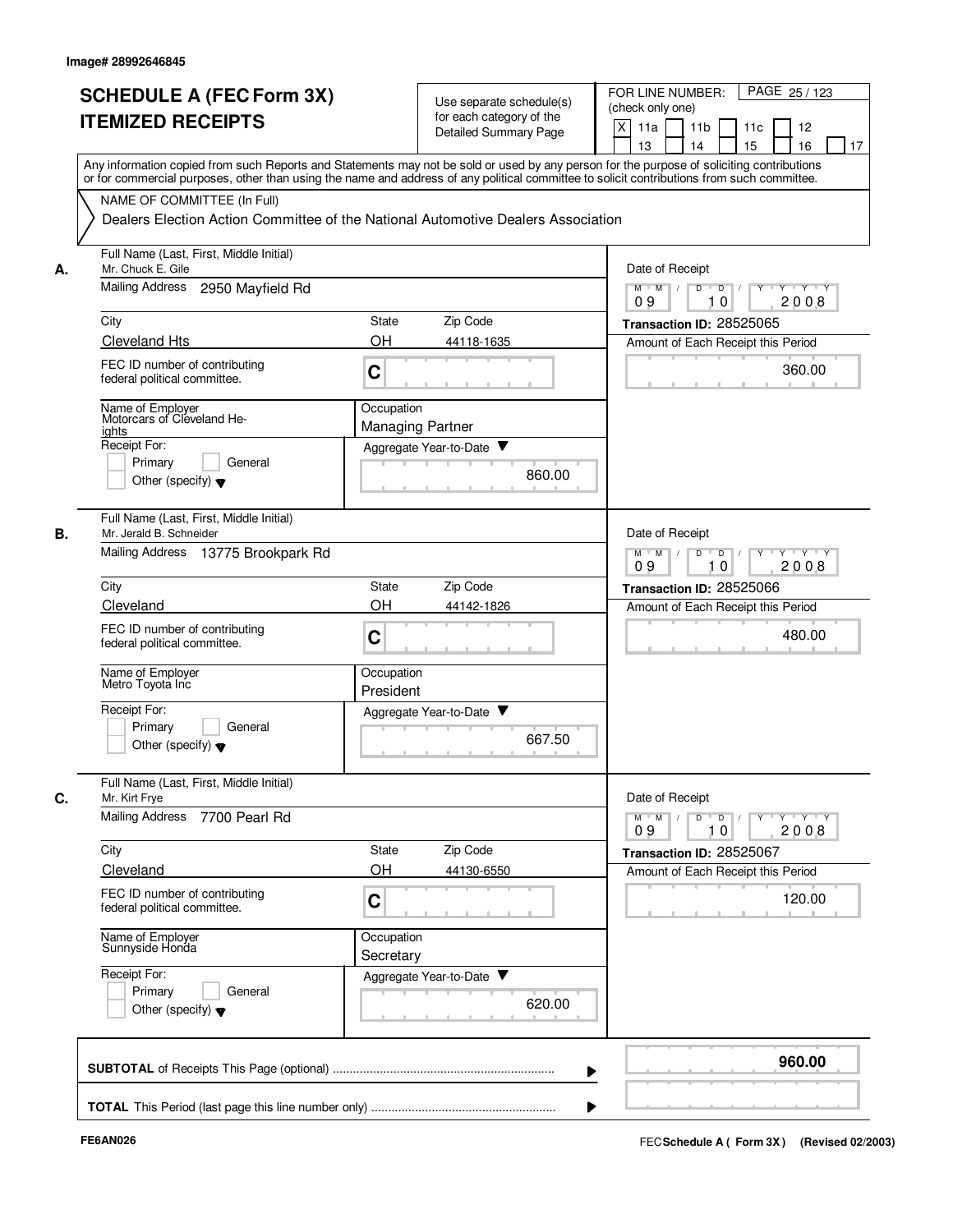| <b>SCHEDULE A (FEC Form 3X)</b><br><b>ITEMIZED RECEIPTS</b>               | Use separate schedule(s)<br>for each category of the                                                                                                                                                                                                                                    | FOR LINE NUMBER:<br>PAGE 26/123<br>(check only one)                                                                                                                                                                                                                                                                                                                                                                                                                     |  |  |  |  |
|---------------------------------------------------------------------------|-----------------------------------------------------------------------------------------------------------------------------------------------------------------------------------------------------------------------------------------------------------------------------------------|-------------------------------------------------------------------------------------------------------------------------------------------------------------------------------------------------------------------------------------------------------------------------------------------------------------------------------------------------------------------------------------------------------------------------------------------------------------------------|--|--|--|--|
|                                                                           | <b>Detailed Summary Page</b>                                                                                                                                                                                                                                                            | X<br>11a<br>11 <sub>b</sub><br>11c<br>12<br>15<br>16<br>13<br>14<br>17                                                                                                                                                                                                                                                                                                                                                                                                  |  |  |  |  |
|                                                                           | Any information copied from such Reports and Statements may not be sold or used by any person for the purpose of soliciting contributions<br>or for commercial purposes, other than using the name and address of any political committee to solicit contributions from such committee. |                                                                                                                                                                                                                                                                                                                                                                                                                                                                         |  |  |  |  |
| NAME OF COMMITTEE (In Full)                                               |                                                                                                                                                                                                                                                                                         |                                                                                                                                                                                                                                                                                                                                                                                                                                                                         |  |  |  |  |
|                                                                           | Dealers Election Action Committee of the National Automotive Dealers Association                                                                                                                                                                                                        |                                                                                                                                                                                                                                                                                                                                                                                                                                                                         |  |  |  |  |
| Full Name (Last, First, Middle Initial)<br>Mr. Tom Kirlough<br>А.         |                                                                                                                                                                                                                                                                                         |                                                                                                                                                                                                                                                                                                                                                                                                                                                                         |  |  |  |  |
| <b>Mailing Address</b><br>7700 Pearl Rd                                   | $M$ $M$ $/$<br>D<br>$T$ $\gamma$ $T$ $\gamma$<br>$\overline{D}$<br>2008<br>09<br>10                                                                                                                                                                                                     |                                                                                                                                                                                                                                                                                                                                                                                                                                                                         |  |  |  |  |
| City                                                                      | Zip Code<br>State                                                                                                                                                                                                                                                                       | Transaction ID: 28525068                                                                                                                                                                                                                                                                                                                                                                                                                                                |  |  |  |  |
| Cleveland                                                                 | OH<br>44130-6550                                                                                                                                                                                                                                                                        | Amount of Each Receipt this Period                                                                                                                                                                                                                                                                                                                                                                                                                                      |  |  |  |  |
| FEC ID number of contributing<br>federal political committee.             | C                                                                                                                                                                                                                                                                                       | 120.00                                                                                                                                                                                                                                                                                                                                                                                                                                                                  |  |  |  |  |
| Name of Employer<br>Sunnyside Honda                                       | Occupation<br>General Manager                                                                                                                                                                                                                                                           |                                                                                                                                                                                                                                                                                                                                                                                                                                                                         |  |  |  |  |
| Receipt For:                                                              | Aggregate Year-to-Date                                                                                                                                                                                                                                                                  |                                                                                                                                                                                                                                                                                                                                                                                                                                                                         |  |  |  |  |
| General<br>Primary                                                        | 245.00                                                                                                                                                                                                                                                                                  |                                                                                                                                                                                                                                                                                                                                                                                                                                                                         |  |  |  |  |
| Other (specify) $\blacktriangledown$                                      |                                                                                                                                                                                                                                                                                         |                                                                                                                                                                                                                                                                                                                                                                                                                                                                         |  |  |  |  |
| Full Name (Last, First, Middle Initial)<br>В.<br>Mr. August R. Marcellino |                                                                                                                                                                                                                                                                                         | Date of Receipt                                                                                                                                                                                                                                                                                                                                                                                                                                                         |  |  |  |  |
| Mailing Address 18123 Rockside Rd                                         | D<br>$\overline{D}$<br>$M$ $M$<br>$\cdots$ Y $\cdots$ Y<br>2008<br>09<br>10                                                                                                                                                                                                             |                                                                                                                                                                                                                                                                                                                                                                                                                                                                         |  |  |  |  |
| City                                                                      | Zip Code<br>State                                                                                                                                                                                                                                                                       | Transaction ID: 28525069                                                                                                                                                                                                                                                                                                                                                                                                                                                |  |  |  |  |
| Bedford                                                                   | OH<br>44146-2039                                                                                                                                                                                                                                                                        | Amount of Each Receipt this Period                                                                                                                                                                                                                                                                                                                                                                                                                                      |  |  |  |  |
| FEC ID number of contributing<br>federal political committee.             | C                                                                                                                                                                                                                                                                                       | 480.00                                                                                                                                                                                                                                                                                                                                                                                                                                                                  |  |  |  |  |
| Name of Employer<br>Motorcars Acura Volvo                                 | Occupation<br>General Manager                                                                                                                                                                                                                                                           |                                                                                                                                                                                                                                                                                                                                                                                                                                                                         |  |  |  |  |
| Receipt For:                                                              | Aggregate Year-to-Date                                                                                                                                                                                                                                                                  |                                                                                                                                                                                                                                                                                                                                                                                                                                                                         |  |  |  |  |
| Primary<br>General<br>Other (specify) $\blacktriangledown$                | 1730.00                                                                                                                                                                                                                                                                                 |                                                                                                                                                                                                                                                                                                                                                                                                                                                                         |  |  |  |  |
| Full Name (Last, First, Middle Initial)<br>C.<br>Mr. Frederick Baker      |                                                                                                                                                                                                                                                                                         | Date of Receipt                                                                                                                                                                                                                                                                                                                                                                                                                                                         |  |  |  |  |
| Mailing Address 19400 Rockside Rd                                         |                                                                                                                                                                                                                                                                                         | $Y + Y + Y$<br>$\begin{array}{c c c c c c c} \hline \textbf{O} & \textbf{O} & \textbf{O} & \textbf{O} & \textbf{O} & \textbf{O} & \textbf{O} & \textbf{O} & \textbf{O} & \textbf{O} & \textbf{O} & \textbf{O} & \textbf{O} & \textbf{O} & \textbf{O} & \textbf{O} & \textbf{O} & \textbf{O} & \textbf{O} & \textbf{O} & \textbf{O} & \textbf{O} & \textbf{O} & \textbf{O} & \textbf{O} & \textbf{O} & \textbf{O} & \textbf{O} & \text$<br>$M$ $M$ /<br>09<br>2008<br>10 |  |  |  |  |
| City                                                                      | Zip Code<br>State                                                                                                                                                                                                                                                                       | Transaction ID: 28525070                                                                                                                                                                                                                                                                                                                                                                                                                                                |  |  |  |  |
| Cleveland                                                                 | OH<br>44146-2072                                                                                                                                                                                                                                                                        | Amount of Each Receipt this Period                                                                                                                                                                                                                                                                                                                                                                                                                                      |  |  |  |  |
| FEC ID number of contributing<br>federal political committee.             | C                                                                                                                                                                                                                                                                                       | 480.00                                                                                                                                                                                                                                                                                                                                                                                                                                                                  |  |  |  |  |
| Name of Employer<br>Fred Baker Porsche Audi                               | Occupation<br>President                                                                                                                                                                                                                                                                 |                                                                                                                                                                                                                                                                                                                                                                                                                                                                         |  |  |  |  |
| Receipt For:                                                              | Aggregate Year-to-Date                                                                                                                                                                                                                                                                  |                                                                                                                                                                                                                                                                                                                                                                                                                                                                         |  |  |  |  |
| Primary<br>General<br>Other (specify) $\blacktriangledown$                | 730.00                                                                                                                                                                                                                                                                                  |                                                                                                                                                                                                                                                                                                                                                                                                                                                                         |  |  |  |  |
|                                                                           |                                                                                                                                                                                                                                                                                         | 1080.00                                                                                                                                                                                                                                                                                                                                                                                                                                                                 |  |  |  |  |
|                                                                           |                                                                                                                                                                                                                                                                                         |                                                                                                                                                                                                                                                                                                                                                                                                                                                                         |  |  |  |  |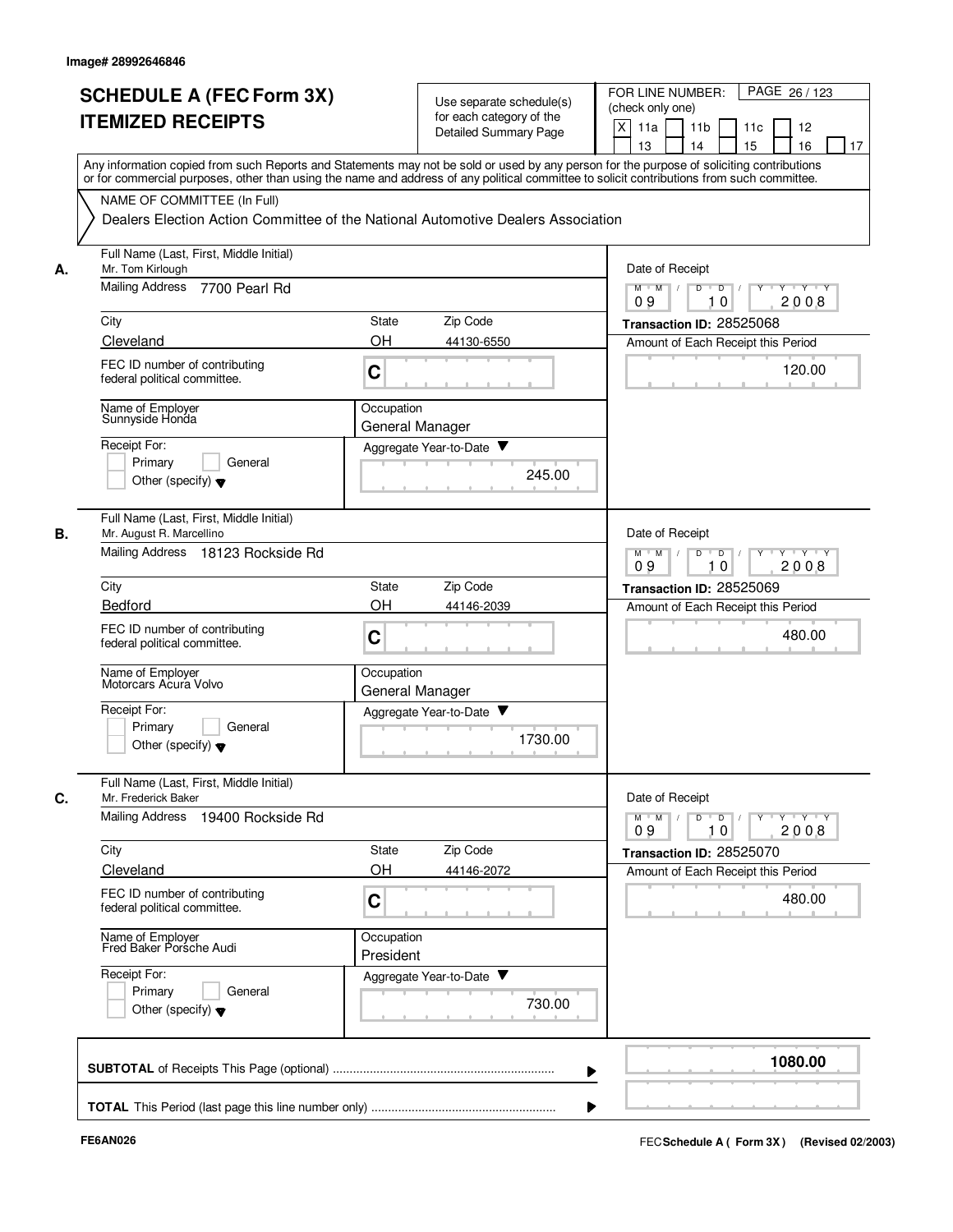|    | <b>SCHEDULE A (FEC Form 3X)</b><br><b>ITEMIZED RECEIPTS</b>                | Use separate schedule(s)<br>for each category of the<br><b>Detailed Summary Page</b>                                                                                                                                                                                                    | FOR LINE NUMBER:<br>PAGE 27/123<br>(check only one)<br>X<br>11a<br>11 <sub>b</sub><br>11c<br>12 |  |  |  |
|----|----------------------------------------------------------------------------|-----------------------------------------------------------------------------------------------------------------------------------------------------------------------------------------------------------------------------------------------------------------------------------------|-------------------------------------------------------------------------------------------------|--|--|--|
|    |                                                                            | Any information copied from such Reports and Statements may not be sold or used by any person for the purpose of soliciting contributions<br>or for commercial purposes, other than using the name and address of any political committee to solicit contributions from such committee. | 16<br>13<br>14<br>15<br>17                                                                      |  |  |  |
|    | NAME OF COMMITTEE (In Full)                                                | Dealers Election Action Committee of the National Automotive Dealers Association                                                                                                                                                                                                        |                                                                                                 |  |  |  |
| А. | Full Name (Last, First, Middle Initial)<br>Mr. Mario Murgado               | Date of Receipt                                                                                                                                                                                                                                                                         |                                                                                                 |  |  |  |
|    | Mailing Address 665 SW 8th St                                              | <b>TEY TEY</b><br>$M$ $M$ /<br>D<br>$\overline{D}$<br>Y<br>2008<br>09<br>10                                                                                                                                                                                                             |                                                                                                 |  |  |  |
|    | City                                                                       | Zip Code<br><b>State</b>                                                                                                                                                                                                                                                                | Transaction ID: 28525073                                                                        |  |  |  |
|    | Miami                                                                      | FL<br>33130-3308                                                                                                                                                                                                                                                                        | Amount of Each Receipt this Period                                                              |  |  |  |
|    | FEC ID number of contributing<br>federal political committee.              | C                                                                                                                                                                                                                                                                                       | 2500.00                                                                                         |  |  |  |
|    | Name of Employer<br>Brickell Motors                                        | Occupation<br>Owner                                                                                                                                                                                                                                                                     |                                                                                                 |  |  |  |
|    | Receipt For:                                                               | Aggregate Year-to-Date                                                                                                                                                                                                                                                                  |                                                                                                 |  |  |  |
|    | General<br>Primary<br>Other (specify) $\blacktriangledown$                 | 2500.00                                                                                                                                                                                                                                                                                 |                                                                                                 |  |  |  |
| В. | Full Name (Last, First, Middle Initial)<br>Mr. James Wilson                |                                                                                                                                                                                                                                                                                         | Date of Receipt                                                                                 |  |  |  |
|    | Mailing Address<br>1303 S Saginaw Rd                                       |                                                                                                                                                                                                                                                                                         | D<br>$\overline{D}$<br>Y 'Y 'Y<br>$M$ M<br>2008<br>09<br>11                                     |  |  |  |
|    | City                                                                       | Zip Code<br><b>State</b>                                                                                                                                                                                                                                                                | Transaction ID: 28525803                                                                        |  |  |  |
|    | Midland<br>FEC ID number of contributing<br>federal political committee.   | MI<br>48640-6820<br>C                                                                                                                                                                                                                                                                   | Amount of Each Receipt this Period<br>500.00                                                    |  |  |  |
|    | Name of Employer<br>Midland Ford Lincoln                                   | Occupation<br>President                                                                                                                                                                                                                                                                 |                                                                                                 |  |  |  |
|    | Receipt For:<br>Primary<br>General<br>Other (specify) $\blacktriangledown$ | Aggregate Year-to-Date ▼<br>500.00                                                                                                                                                                                                                                                      |                                                                                                 |  |  |  |
| C. | Full Name (Last, First, Middle Initial)<br>Mr. Millard C. Freysinger       |                                                                                                                                                                                                                                                                                         | Date of Receipt                                                                                 |  |  |  |
|    | Mailing Address 6251 Carlisle Pike                                         |                                                                                                                                                                                                                                                                                         | $D$ $D$ $I$<br>$M$ $M$ /<br>09<br>2008<br>11                                                    |  |  |  |
|    | City                                                                       | Zip Code<br>State                                                                                                                                                                                                                                                                       | Transaction ID: 28525804                                                                        |  |  |  |
|    | Mechanicsburg                                                              | <b>PA</b><br>17050-2306                                                                                                                                                                                                                                                                 | Amount of Each Receipt this Period                                                              |  |  |  |
|    | FEC ID number of contributing<br>federal political committee.              | C                                                                                                                                                                                                                                                                                       | 500.00                                                                                          |  |  |  |
|    | Name of Employer<br>Freysinger Pontiac GMC Bu-<br>ick                      | Occupation<br>President                                                                                                                                                                                                                                                                 |                                                                                                 |  |  |  |
|    | Receipt For:<br>Primary<br>General                                         | Aggregate Year-to-Date                                                                                                                                                                                                                                                                  |                                                                                                 |  |  |  |
|    | Other (specify) $\blacktriangledown$                                       | 500.00                                                                                                                                                                                                                                                                                  |                                                                                                 |  |  |  |
|    |                                                                            |                                                                                                                                                                                                                                                                                         | 3500.00                                                                                         |  |  |  |
|    |                                                                            |                                                                                                                                                                                                                                                                                         |                                                                                                 |  |  |  |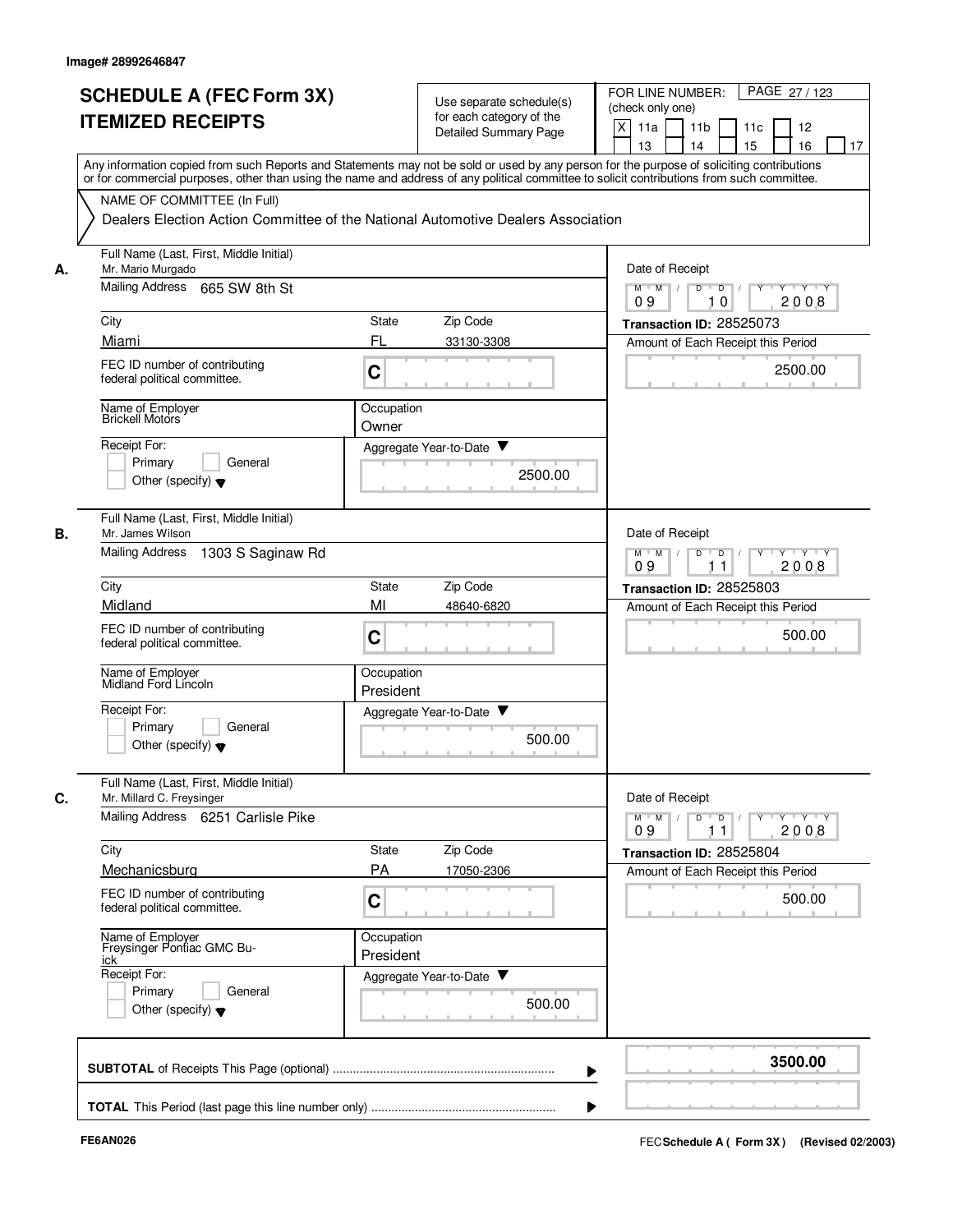|    | <b>SCHEDULE A (FEC Form 3X)</b><br><b>ITEMIZED RECEIPTS</b>                                                                                                                                                                                                                             |                                                                                  | Use separate schedule(s)     | PAGE 28 / 123<br>FOR LINE NUMBER:<br>(check only one)              |  |  |
|----|-----------------------------------------------------------------------------------------------------------------------------------------------------------------------------------------------------------------------------------------------------------------------------------------|----------------------------------------------------------------------------------|------------------------------|--------------------------------------------------------------------|--|--|
|    |                                                                                                                                                                                                                                                                                         |                                                                                  | for each category of the     | X<br>11a                                                           |  |  |
|    |                                                                                                                                                                                                                                                                                         |                                                                                  | <b>Detailed Summary Page</b> | 11 <sub>b</sub><br>11c<br>12<br>15<br>13<br>14<br>16<br>17         |  |  |
|    | Any information copied from such Reports and Statements may not be sold or used by any person for the purpose of soliciting contributions<br>or for commercial purposes, other than using the name and address of any political committee to solicit contributions from such committee. |                                                                                  |                              |                                                                    |  |  |
|    | NAME OF COMMITTEE (In Full)                                                                                                                                                                                                                                                             |                                                                                  |                              |                                                                    |  |  |
|    |                                                                                                                                                                                                                                                                                         | Dealers Election Action Committee of the National Automotive Dealers Association |                              |                                                                    |  |  |
| А. | Full Name (Last, First, Middle Initial)<br>Mr. Lynn T. Webb                                                                                                                                                                                                                             | Date of Receipt                                                                  |                              |                                                                    |  |  |
|    | Mailing Address<br>750 Dolly Parton Hwy                                                                                                                                                                                                                                                 | $M$ $M$ $/$<br>D<br>D<br>$Y$ $Y$<br>2008<br>09<br>11                             |                              |                                                                    |  |  |
|    | City                                                                                                                                                                                                                                                                                    | State                                                                            | Zip Code                     | Transaction ID: 28525807                                           |  |  |
|    | Sevierville                                                                                                                                                                                                                                                                             | <b>TN</b>                                                                        | 37862-3603                   | Amount of Each Receipt this Period                                 |  |  |
|    | FEC ID number of contributing<br>federal political committee.                                                                                                                                                                                                                           | $\mathbf C$                                                                      |                              | 250.00                                                             |  |  |
|    | Name of Employer<br>McNelly Whaley Motor Co                                                                                                                                                                                                                                             | Occupation<br>President                                                          |                              |                                                                    |  |  |
|    | Receipt For:                                                                                                                                                                                                                                                                            |                                                                                  | Aggregate Year-to-Date ▼     |                                                                    |  |  |
|    | Primary<br>General<br>Other (specify) $\blacktriangledown$                                                                                                                                                                                                                              |                                                                                  | 250.00                       |                                                                    |  |  |
| В. | Full Name (Last, First, Middle Initial)<br>Mr. A. Kirk Spurgeon                                                                                                                                                                                                                         |                                                                                  |                              | Date of Receipt                                                    |  |  |
|    | Mailing Address 1119 W Old Lincoln Way                                                                                                                                                                                                                                                  | $Y - Y - Y$<br>$M$ M<br>D<br>D<br>09<br>2008<br>11                               |                              |                                                                    |  |  |
|    | City                                                                                                                                                                                                                                                                                    | State                                                                            | Zip Code                     | Transaction ID: 28525808                                           |  |  |
|    | Wooster                                                                                                                                                                                                                                                                                 | OH                                                                               | 44691-3319                   | Amount of Each Receipt this Period                                 |  |  |
|    | FEC ID number of contributing<br>federal political committee.                                                                                                                                                                                                                           | C                                                                                |                              | 250.00                                                             |  |  |
|    | Name of Employer<br>Spurgeon Chevrolet Inc                                                                                                                                                                                                                                              | Occupation<br>Dealer                                                             |                              |                                                                    |  |  |
|    | Receipt For:                                                                                                                                                                                                                                                                            |                                                                                  | Aggregate Year-to-Date       |                                                                    |  |  |
|    | Primary<br>General<br>Other (specify) $\blacktriangledown$                                                                                                                                                                                                                              |                                                                                  | 250.00                       |                                                                    |  |  |
| C. | Full Name (Last, First, Middle Initial)<br>Mr. John McClaren                                                                                                                                                                                                                            |                                                                                  |                              | Date of Receipt                                                    |  |  |
|    | Mailing Address<br>1015 E McGregor Dr                                                                                                                                                                                                                                                   |                                                                                  |                              | YULYULYULY<br>$M$ $M$ /<br>D<br>$\overline{D}$<br>2008<br>09<br>11 |  |  |
|    | City                                                                                                                                                                                                                                                                                    | State                                                                            | Zip Code                     | Transaction ID: 28525809                                           |  |  |
|    | Mc Gregor                                                                                                                                                                                                                                                                               | ТX                                                                               | 76657-1310                   | Amount of Each Receipt this Period                                 |  |  |
|    | FEC ID number of contributing<br>federal political committee.                                                                                                                                                                                                                           | $\mathbf C$                                                                      |                              | 250.00                                                             |  |  |
|    | Name of Employer<br>John McClaren Chevrolet<br><b>Inc</b>                                                                                                                                                                                                                               | Occupation<br>President                                                          |                              |                                                                    |  |  |
|    | Receipt For:                                                                                                                                                                                                                                                                            |                                                                                  | Aggregate Year-to-Date       |                                                                    |  |  |
|    | Primary<br>General<br>Other (specify) $\blacktriangledown$                                                                                                                                                                                                                              |                                                                                  | 250.00                       |                                                                    |  |  |
|    |                                                                                                                                                                                                                                                                                         |                                                                                  |                              | 750.00                                                             |  |  |
|    |                                                                                                                                                                                                                                                                                         |                                                                                  |                              |                                                                    |  |  |
|    |                                                                                                                                                                                                                                                                                         |                                                                                  |                              |                                                                    |  |  |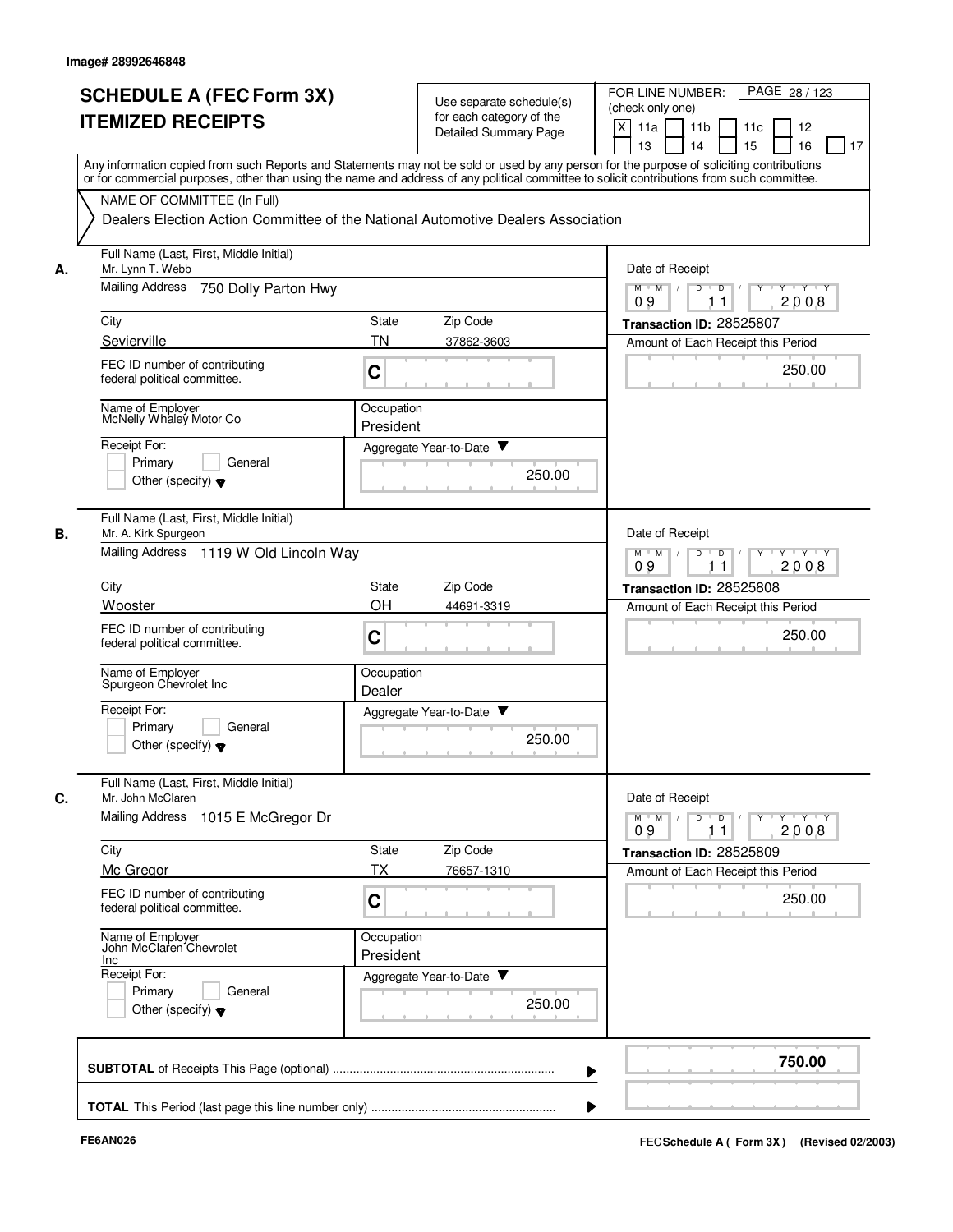|    | <b>SCHEDULE A (FEC Form 3X)</b><br><b>ITEMIZED RECEIPTS</b>                                                                                                                                                                                                                             | Use separate schedule(s)<br>for each category of the<br><b>Detailed Summary Page</b> | PAGE 29 / 123<br>FOR LINE NUMBER:<br>(check only one)<br>X<br>11 <sub>b</sub><br>11a<br>11c<br>12<br>13<br>14<br>15<br>16<br>17 |
|----|-----------------------------------------------------------------------------------------------------------------------------------------------------------------------------------------------------------------------------------------------------------------------------------------|--------------------------------------------------------------------------------------|---------------------------------------------------------------------------------------------------------------------------------|
|    | Any information copied from such Reports and Statements may not be sold or used by any person for the purpose of soliciting contributions<br>or for commercial purposes, other than using the name and address of any political committee to solicit contributions from such committee. |                                                                                      |                                                                                                                                 |
|    | NAME OF COMMITTEE (In Full)<br>Dealers Election Action Committee of the National Automotive Dealers Association                                                                                                                                                                         |                                                                                      |                                                                                                                                 |
| А. | Full Name (Last, First, Middle Initial)<br>Mr. Steve M. McGavock                                                                                                                                                                                                                        | Date of Receipt                                                                      |                                                                                                                                 |
|    | Mailing Address 4817 Loop 289 S                                                                                                                                                                                                                                                         |                                                                                      | $M$ $M$ /<br>D<br>$\overline{D}$ /<br>$Y - Y - Y$<br>2008<br>09<br>11                                                           |
|    | City                                                                                                                                                                                                                                                                                    | Zip Code<br>State                                                                    | Transaction ID: 28525810                                                                                                        |
|    | Lubbock                                                                                                                                                                                                                                                                                 | TX<br>79424-1629                                                                     | Amount of Each Receipt this Period                                                                                              |
|    | FEC ID number of contributing<br>federal political committee.                                                                                                                                                                                                                           | C                                                                                    | 250.00                                                                                                                          |
|    | Name of Employer<br>McGavock Nissan                                                                                                                                                                                                                                                     | Occupation<br>Dealer                                                                 |                                                                                                                                 |
|    | Receipt For:                                                                                                                                                                                                                                                                            | Aggregate Year-to-Date ▼                                                             |                                                                                                                                 |
|    | Primary<br>General<br>Other (specify) $\blacktriangledown$                                                                                                                                                                                                                              | 250.00                                                                               |                                                                                                                                 |
| В. | Full Name (Last, First, Middle Initial)<br>Mr. Charles R. Gaunce                                                                                                                                                                                                                        |                                                                                      | Date of Receipt                                                                                                                 |
|    | Mailing Address 420 Kennedy Memorial Dr                                                                                                                                                                                                                                                 | $Y - Y - Y$<br>$M$ $M$<br>D<br>D<br>2008<br>09<br>11                                 |                                                                                                                                 |
|    | City                                                                                                                                                                                                                                                                                    | State<br>Zip Code                                                                    | Transaction ID: 28525811                                                                                                        |
|    | Waterville                                                                                                                                                                                                                                                                              | ME<br>04901-4519                                                                     | Amount of Each Receipt this Period                                                                                              |
|    | FEC ID number of contributing<br>federal political committee.                                                                                                                                                                                                                           | C                                                                                    | 2500.00                                                                                                                         |
|    | Name of Employer<br>Central Maine Motors Auto<br><u>Group</u>                                                                                                                                                                                                                           | Occupation<br>President                                                              |                                                                                                                                 |
|    | Receipt For:<br>Primary<br>General                                                                                                                                                                                                                                                      | Aggregate Year-to-Date<br>2500.00                                                    |                                                                                                                                 |
|    | Other (specify) $\blacktriangledown$                                                                                                                                                                                                                                                    |                                                                                      |                                                                                                                                 |
| C. | Full Name (Last, First, Middle Initial)<br>Mr. Daniel A. Fabrizio                                                                                                                                                                                                                       |                                                                                      | Date of Receipt                                                                                                                 |
|    | Mailing Address 8137 Main St                                                                                                                                                                                                                                                            |                                                                                      | $Y + Y + Y$<br>$M$ $M$ /<br>$\overline{D}$<br>D<br>$Y$ <sup><math>\top</math></sup><br>2008<br>09<br>11                         |
|    | City<br>Williamsville                                                                                                                                                                                                                                                                   | State<br>Zip Code                                                                    | Transaction ID: 28525813                                                                                                        |
|    |                                                                                                                                                                                                                                                                                         | <b>NY</b><br>14221-6032                                                              | Amount of Each Receipt this Period                                                                                              |
|    | FEC ID number of contributing<br>federal political committee.                                                                                                                                                                                                                           | $\mathbf C$                                                                          | 250.00                                                                                                                          |
|    | Name of Employer<br>Autoplace Nissan                                                                                                                                                                                                                                                    | Occupation<br>Dealer                                                                 |                                                                                                                                 |
|    | Receipt For:                                                                                                                                                                                                                                                                            | Aggregate Year-to-Date                                                               |                                                                                                                                 |
|    | Primary<br>General<br>Other (specify) $\blacktriangledown$                                                                                                                                                                                                                              | 250.00                                                                               |                                                                                                                                 |
|    |                                                                                                                                                                                                                                                                                         |                                                                                      | 3000.00                                                                                                                         |
|    |                                                                                                                                                                                                                                                                                         |                                                                                      |                                                                                                                                 |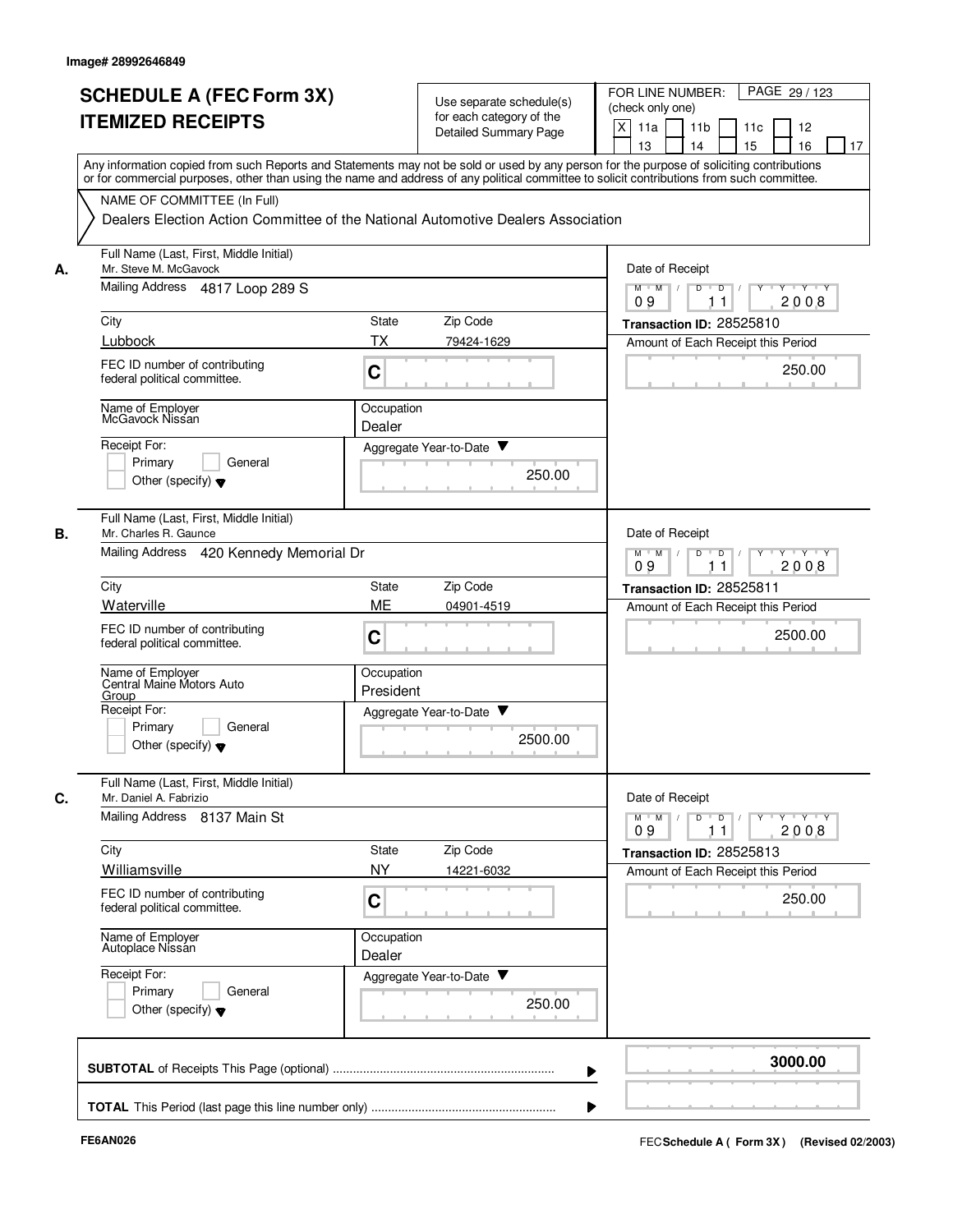|    | <b>SCHEDULE A (FEC Form 3X)</b><br><b>ITEMIZED RECEIPTS</b>                                                                                                                                                                                                                                                            | Use separate schedule(s)<br>for each category of the<br>Detailed Summary Page        | PAGE 30 / 123<br>FOR LINE NUMBER:<br>(check only one)<br>X<br>11a<br>11 <sub>b</sub><br>11c<br>12<br>15<br>13<br>14<br>16<br>17              |
|----|------------------------------------------------------------------------------------------------------------------------------------------------------------------------------------------------------------------------------------------------------------------------------------------------------------------------|--------------------------------------------------------------------------------------|----------------------------------------------------------------------------------------------------------------------------------------------|
|    | Any information copied from such Reports and Statements may not be sold or used by any person for the purpose of soliciting contributions<br>or for commercial purposes, other than using the name and address of any political committee to solicit contributions from such committee.<br>NAME OF COMMITTEE (In Full) |                                                                                      |                                                                                                                                              |
|    |                                                                                                                                                                                                                                                                                                                        | Dealers Election Action Committee of the National Automotive Dealers Association     |                                                                                                                                              |
| А. | Full Name (Last, First, Middle Initial)<br>Mr. Thomas W. Ahl                                                                                                                                                                                                                                                           | Date of Receipt                                                                      |                                                                                                                                              |
|    | Mailing Address 2525 Allentown Rd                                                                                                                                                                                                                                                                                      | $M$ $M$ /<br>D<br>$\overline{D}$ /<br>Y<br>$Y \vdash Y \vdash Y$<br>09<br>11<br>2008 |                                                                                                                                              |
|    | City                                                                                                                                                                                                                                                                                                                   | Zip Code<br>State                                                                    | Transaction ID: 28525814                                                                                                                     |
|    | Lima                                                                                                                                                                                                                                                                                                                   | <b>OH</b><br>45805-1713                                                              | Amount of Each Receipt this Period                                                                                                           |
|    | FEC ID number of contributing<br>federal political committee.                                                                                                                                                                                                                                                          | C                                                                                    | 500.00                                                                                                                                       |
|    | Name of Employer<br>Tom Ahl Buick Inc                                                                                                                                                                                                                                                                                  | Occupation<br>President                                                              |                                                                                                                                              |
|    | Receipt For:                                                                                                                                                                                                                                                                                                           | Aggregate Year-to-Date ▼                                                             |                                                                                                                                              |
|    | Primary<br>General<br>Other (specify) $\blacktriangledown$                                                                                                                                                                                                                                                             | 500.00                                                                               |                                                                                                                                              |
| В. | Full Name (Last, First, Middle Initial)<br>Mr. Robert A. Gillingham, II                                                                                                                                                                                                                                                |                                                                                      | Date of Receipt                                                                                                                              |
|    | Mailing Address 8383 Brookpark Rd                                                                                                                                                                                                                                                                                      | $Y - Y - Y$<br>$M$ M<br>D<br>D<br>2008<br>09<br>11                                   |                                                                                                                                              |
|    | City                                                                                                                                                                                                                                                                                                                   | Zip Code<br>State                                                                    | Transaction ID: 28525815                                                                                                                     |
|    | Parma                                                                                                                                                                                                                                                                                                                  | OH<br>44129-6801                                                                     | Amount of Each Receipt this Period                                                                                                           |
|    | FEC ID number of contributing<br>federal political committee.                                                                                                                                                                                                                                                          | C                                                                                    | 240.00                                                                                                                                       |
|    | Name of Employer<br>Bob Gillingham Ford                                                                                                                                                                                                                                                                                | Occupation<br>Dealer                                                                 |                                                                                                                                              |
|    | Receipt For:                                                                                                                                                                                                                                                                                                           | v<br>Aggregate Year-to-Date                                                          |                                                                                                                                              |
|    | Primary<br>General<br>Other (specify) $\blacktriangledown$                                                                                                                                                                                                                                                             | 490.00                                                                               |                                                                                                                                              |
| C. | Full Name (Last, First, Middle Initial)<br>Mr. Richard M. Bass                                                                                                                                                                                                                                                         |                                                                                      | Date of Receipt                                                                                                                              |
|    | Mailing Address 4499 Northfield Rd                                                                                                                                                                                                                                                                                     |                                                                                      | $\mathsf{Y} \dashv \mathsf{Y} \dashv \mathsf{Y}$<br>$M$ $M$ /<br>D<br>$\overline{D}$<br>$Y$ <sup><math>\top</math></sup><br>2008<br>09<br>11 |
|    | City                                                                                                                                                                                                                                                                                                                   | Zip Code<br>State                                                                    | Transaction ID: 28525816                                                                                                                     |
|    | Cleveland                                                                                                                                                                                                                                                                                                              | OH<br>44128-4603                                                                     | Amount of Each Receipt this Period                                                                                                           |
|    | FEC ID number of contributing<br>federal political committee.                                                                                                                                                                                                                                                          | C                                                                                    | 240.00                                                                                                                                       |
|    | Name of Employer<br>Bass Chevrolet Inc                                                                                                                                                                                                                                                                                 | Occupation<br>President                                                              |                                                                                                                                              |
|    | Receipt For:<br>Primary<br>General                                                                                                                                                                                                                                                                                     | Aggregate Year-to-Date                                                               |                                                                                                                                              |
|    | Other (specify) $\blacktriangledown$                                                                                                                                                                                                                                                                                   | 240.00                                                                               |                                                                                                                                              |
|    |                                                                                                                                                                                                                                                                                                                        |                                                                                      | 980.00                                                                                                                                       |
|    |                                                                                                                                                                                                                                                                                                                        |                                                                                      |                                                                                                                                              |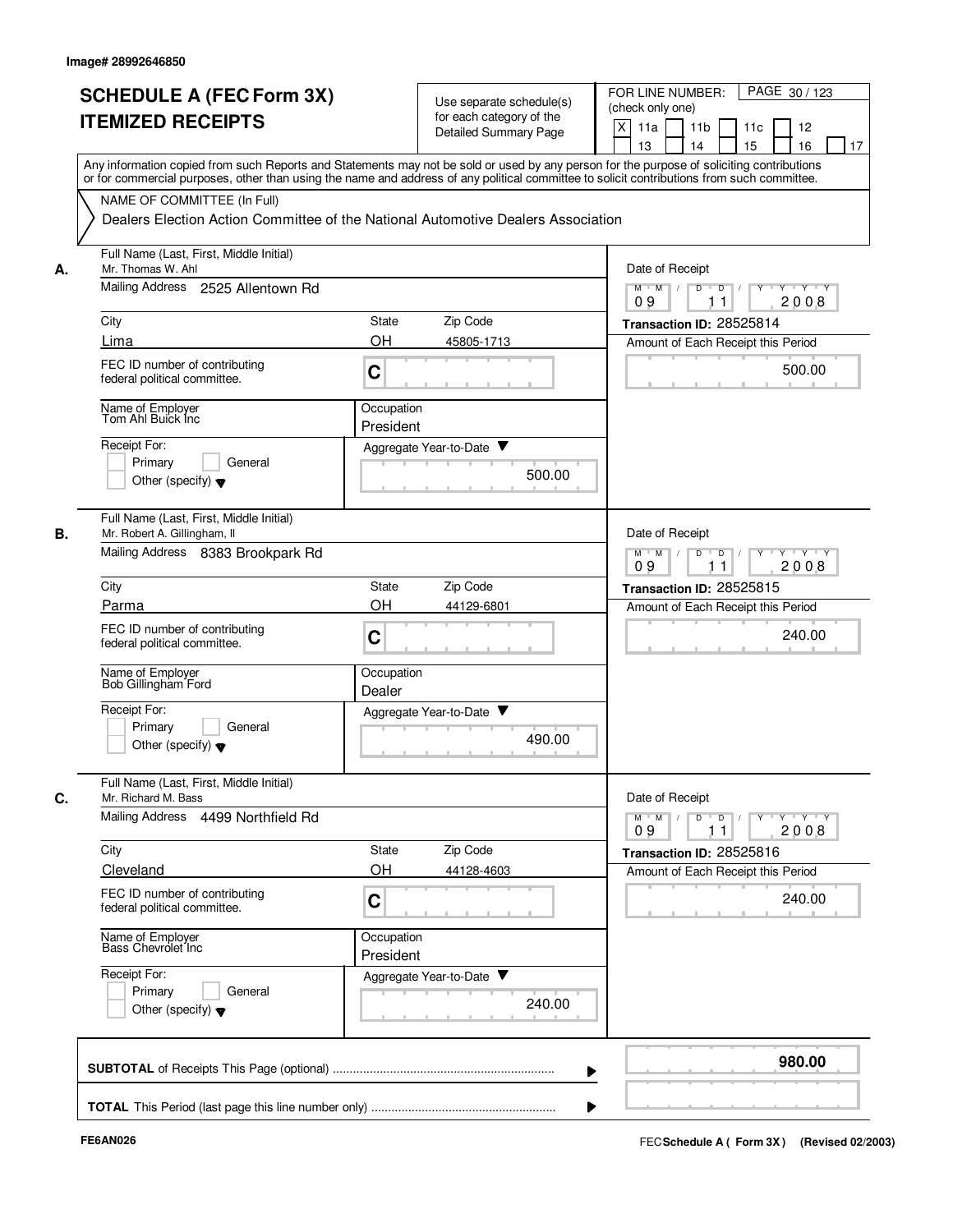| <b>SCHEDULE A (FEC Form 3X)</b><br><b>ITEMIZED RECEIPTS</b><br>Any information copied from such Reports and Statements may not be sold or used by any person for the purpose of soliciting contributions<br>or for commercial purposes, other than using the name and address of any political committee to solicit contributions from such committee.<br>NAME OF COMMITTEE (In Full)<br>Dealers Election Action Committee of the National Automotive Dealers Association<br><b>Mailing Address</b><br>16000 Detroit Ave |                                                              | Use separate schedule(s)<br>for each category of the<br><b>Detailed Summary Page</b> | FOR LINE NUMBER:<br>PAGE 31/123<br>(check only one)<br>X<br>11a<br>11 <sub>b</sub><br>12<br>11c<br>13<br>14<br>15<br>16<br>17                                                                                                                                                                                                                                                                                                                          |  |  |
|--------------------------------------------------------------------------------------------------------------------------------------------------------------------------------------------------------------------------------------------------------------------------------------------------------------------------------------------------------------------------------------------------------------------------------------------------------------------------------------------------------------------------|--------------------------------------------------------------|--------------------------------------------------------------------------------------|--------------------------------------------------------------------------------------------------------------------------------------------------------------------------------------------------------------------------------------------------------------------------------------------------------------------------------------------------------------------------------------------------------------------------------------------------------|--|--|
|                                                                                                                                                                                                                                                                                                                                                                                                                                                                                                                          |                                                              |                                                                                      |                                                                                                                                                                                                                                                                                                                                                                                                                                                        |  |  |
|                                                                                                                                                                                                                                                                                                                                                                                                                                                                                                                          |                                                              |                                                                                      |                                                                                                                                                                                                                                                                                                                                                                                                                                                        |  |  |
|                                                                                                                                                                                                                                                                                                                                                                                                                                                                                                                          |                                                              |                                                                                      |                                                                                                                                                                                                                                                                                                                                                                                                                                                        |  |  |
|                                                                                                                                                                                                                                                                                                                                                                                                                                                                                                                          |                                                              |                                                                                      |                                                                                                                                                                                                                                                                                                                                                                                                                                                        |  |  |
|                                                                                                                                                                                                                                                                                                                                                                                                                                                                                                                          |                                                              |                                                                                      |                                                                                                                                                                                                                                                                                                                                                                                                                                                        |  |  |
|                                                                                                                                                                                                                                                                                                                                                                                                                                                                                                                          | Full Name (Last, First, Middle Initial)<br>Mr. Mark Barry    |                                                                                      |                                                                                                                                                                                                                                                                                                                                                                                                                                                        |  |  |
|                                                                                                                                                                                                                                                                                                                                                                                                                                                                                                                          |                                                              |                                                                                      | $M$ $M$ $M$<br>$\overline{Y}$ $\overline{Y}$ $\overline{Y}$<br>D<br>$\overline{D}$<br>Y<br>2008<br>09<br>11                                                                                                                                                                                                                                                                                                                                            |  |  |
| City                                                                                                                                                                                                                                                                                                                                                                                                                                                                                                                     | <b>State</b>                                                 | Zip Code                                                                             | Transaction ID: 28525817                                                                                                                                                                                                                                                                                                                                                                                                                               |  |  |
| Lakewood                                                                                                                                                                                                                                                                                                                                                                                                                                                                                                                 |                                                              | 44107-3713                                                                           | Amount of Each Receipt this Period                                                                                                                                                                                                                                                                                                                                                                                                                     |  |  |
| FEC ID number of contributing<br>federal political committee.                                                                                                                                                                                                                                                                                                                                                                                                                                                            | C                                                            |                                                                                      | 360.00                                                                                                                                                                                                                                                                                                                                                                                                                                                 |  |  |
| Name of Employer<br>Steve Barry Buick Inc                                                                                                                                                                                                                                                                                                                                                                                                                                                                                | Dealer                                                       |                                                                                      |                                                                                                                                                                                                                                                                                                                                                                                                                                                        |  |  |
| Receipt For:                                                                                                                                                                                                                                                                                                                                                                                                                                                                                                             |                                                              |                                                                                      |                                                                                                                                                                                                                                                                                                                                                                                                                                                        |  |  |
| General<br>Primary<br>Other (specify) $\blacktriangledown$                                                                                                                                                                                                                                                                                                                                                                                                                                                               |                                                              | 360.00                                                                               |                                                                                                                                                                                                                                                                                                                                                                                                                                                        |  |  |
| Full Name (Last, First, Middle Initial)<br>Mr. Carl Halleen                                                                                                                                                                                                                                                                                                                                                                                                                                                              |                                                              |                                                                                      | Date of Receipt                                                                                                                                                                                                                                                                                                                                                                                                                                        |  |  |
| Mailing Address<br>27932 Lorain Rd                                                                                                                                                                                                                                                                                                                                                                                                                                                                                       | $M$ M<br>D<br>$\sqrt{ }$<br>D<br>Y Y Y Y<br>2008<br>09<br>11 |                                                                                      |                                                                                                                                                                                                                                                                                                                                                                                                                                                        |  |  |
| City                                                                                                                                                                                                                                                                                                                                                                                                                                                                                                                     | <b>State</b>                                                 | Zip Code                                                                             | Transaction ID: 28525818                                                                                                                                                                                                                                                                                                                                                                                                                               |  |  |
| North Olmsted                                                                                                                                                                                                                                                                                                                                                                                                                                                                                                            | OH                                                           | 44070-4024                                                                           | Amount of Each Receipt this Period                                                                                                                                                                                                                                                                                                                                                                                                                     |  |  |
| FEC ID number of contributing<br>federal political committee.                                                                                                                                                                                                                                                                                                                                                                                                                                                            | C                                                            |                                                                                      | 480.00                                                                                                                                                                                                                                                                                                                                                                                                                                                 |  |  |
| Name of Employer<br>Halleen Chevrolet                                                                                                                                                                                                                                                                                                                                                                                                                                                                                    |                                                              |                                                                                      |                                                                                                                                                                                                                                                                                                                                                                                                                                                        |  |  |
| Receipt For:<br>Primary<br>General<br>Other (specify) $\blacktriangledown$                                                                                                                                                                                                                                                                                                                                                                                                                                               |                                                              | 480.00                                                                               |                                                                                                                                                                                                                                                                                                                                                                                                                                                        |  |  |
| Full Name (Last, First, Middle Initial)<br>Mr. Lee Payne                                                                                                                                                                                                                                                                                                                                                                                                                                                                 |                                                              |                                                                                      | Date of Receipt                                                                                                                                                                                                                                                                                                                                                                                                                                        |  |  |
| Mailing Address 15601 W Colfax Ave                                                                                                                                                                                                                                                                                                                                                                                                                                                                                       |                                                              |                                                                                      | $\begin{array}{c c c c c c c c} \hline \textbf{0} & \textbf{0} & \textbf{0} & \textbf{0} & \textbf{0} & \textbf{0} & \textbf{0} & \textbf{0} & \textbf{0} & \textbf{0} & \textbf{0} & \textbf{0} & \textbf{0} & \textbf{0} & \textbf{0} & \textbf{0} & \textbf{0} & \textbf{0} & \textbf{0} & \textbf{0} & \textbf{0} & \textbf{0} & \textbf{0} & \textbf{0} & \textbf{0} & \textbf{0} & \textbf{0} & \textbf{0} &$<br>$M$ $M$ $/$<br>09<br>2008<br>11 |  |  |
| City                                                                                                                                                                                                                                                                                                                                                                                                                                                                                                                     | State                                                        | Zip Code                                                                             | Transaction ID: 28525821<br>Amount of Each Receipt this Period                                                                                                                                                                                                                                                                                                                                                                                         |  |  |
| FEC ID number of contributing<br>federal political committee.                                                                                                                                                                                                                                                                                                                                                                                                                                                            | C                                                            |                                                                                      | 2500.00                                                                                                                                                                                                                                                                                                                                                                                                                                                |  |  |
| Name of Employer<br>Planet Automotive                                                                                                                                                                                                                                                                                                                                                                                                                                                                                    |                                                              |                                                                                      |                                                                                                                                                                                                                                                                                                                                                                                                                                                        |  |  |
| Receipt For:<br>Primary<br>General                                                                                                                                                                                                                                                                                                                                                                                                                                                                                       |                                                              |                                                                                      |                                                                                                                                                                                                                                                                                                                                                                                                                                                        |  |  |
| Other (specify) $\blacktriangledown$                                                                                                                                                                                                                                                                                                                                                                                                                                                                                     |                                                              |                                                                                      |                                                                                                                                                                                                                                                                                                                                                                                                                                                        |  |  |
|                                                                                                                                                                                                                                                                                                                                                                                                                                                                                                                          |                                                              |                                                                                      | 3340.00                                                                                                                                                                                                                                                                                                                                                                                                                                                |  |  |
|                                                                                                                                                                                                                                                                                                                                                                                                                                                                                                                          | Golden                                                       | OH<br>CO                                                                             | Occupation<br>Aggregate Year-to-Date<br>Occupation<br><b>Vice President</b><br>Aggregate Year-to-Date<br>80401-3937<br>Occupation<br>President<br>Aggregate Year-to-Date<br>2500.00                                                                                                                                                                                                                                                                    |  |  |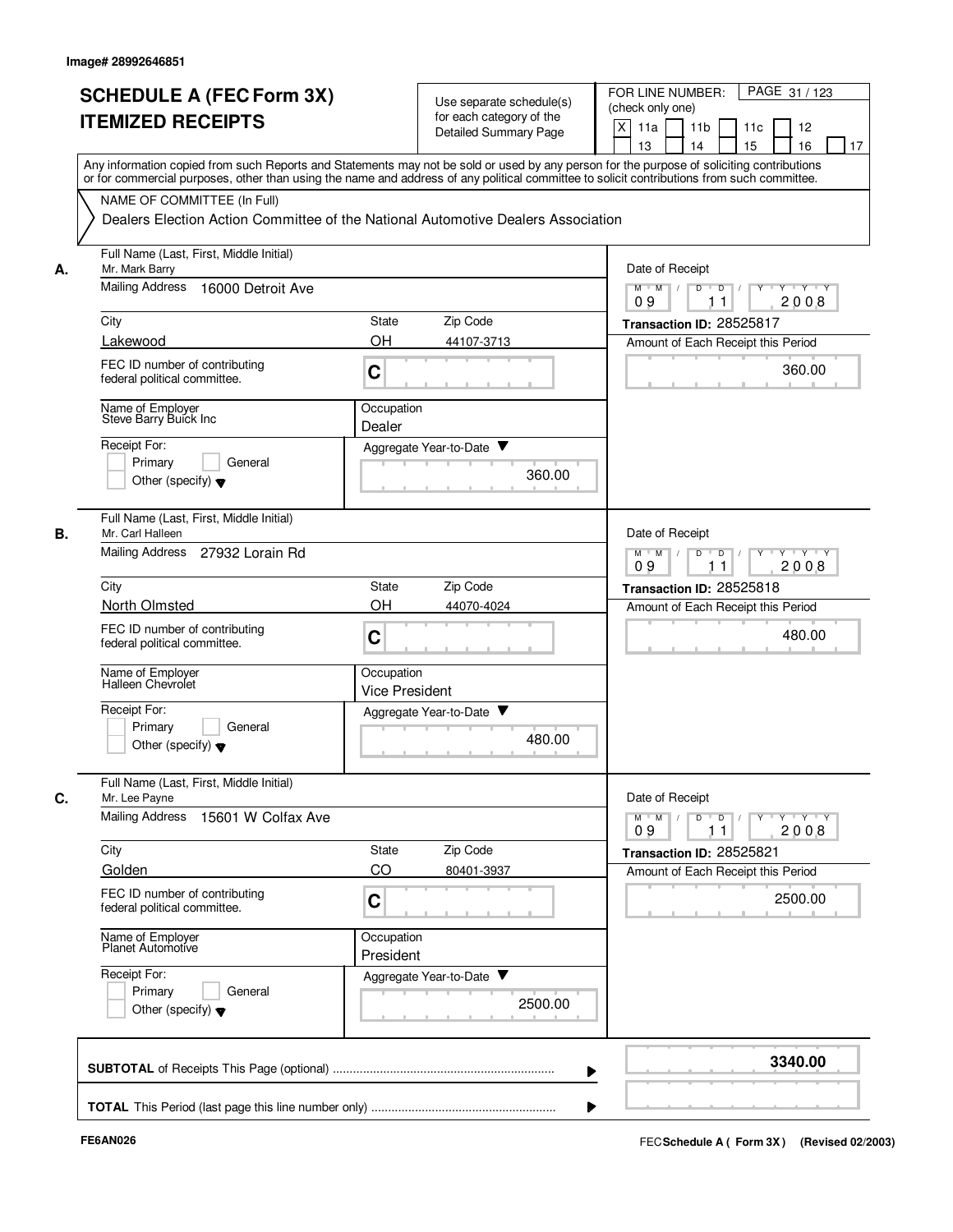|    | <b>SCHEDULE A (FEC Form 3X)</b><br><b>ITEMIZED RECEIPTS</b>                                                                                                                                                                                                                             | Use separate schedule(s)<br>for each category of the                             | PAGE 32 / 123<br>FOR LINE NUMBER:<br>(check only one)<br>$\times$<br>11a<br>11 <sub>b</sub><br>12<br>11c |  |  |
|----|-----------------------------------------------------------------------------------------------------------------------------------------------------------------------------------------------------------------------------------------------------------------------------------------|----------------------------------------------------------------------------------|----------------------------------------------------------------------------------------------------------|--|--|
|    |                                                                                                                                                                                                                                                                                         | <b>Detailed Summary Page</b>                                                     | 16<br>13<br>14<br>15<br>17                                                                               |  |  |
|    | Any information copied from such Reports and Statements may not be sold or used by any person for the purpose of soliciting contributions<br>or for commercial purposes, other than using the name and address of any political committee to solicit contributions from such committee. |                                                                                  |                                                                                                          |  |  |
|    | NAME OF COMMITTEE (In Full)                                                                                                                                                                                                                                                             |                                                                                  |                                                                                                          |  |  |
|    |                                                                                                                                                                                                                                                                                         | Dealers Election Action Committee of the National Automotive Dealers Association |                                                                                                          |  |  |
| А. | Full Name (Last, First, Middle Initial)<br>Mr. Dennis Roberts                                                                                                                                                                                                                           | Date of Receipt                                                                  |                                                                                                          |  |  |
|    | Mailing Address Rt 202 and 9                                                                                                                                                                                                                                                            | $Y \cup Y \cup Y$<br>$M$ $M$ /<br>D<br>$\overline{D}$<br>Y<br>12<br>2008<br>09   |                                                                                                          |  |  |
|    | City                                                                                                                                                                                                                                                                                    | Zip Code<br>State                                                                | Transaction ID: 28530801                                                                                 |  |  |
|    | Hillsboro                                                                                                                                                                                                                                                                               | <b>NH</b><br>03244                                                               | Amount of Each Receipt this Period                                                                       |  |  |
|    | FEC ID number of contributing<br>federal political committee.                                                                                                                                                                                                                           | C                                                                                | 250.00                                                                                                   |  |  |
|    | Name of Employer<br>Hillsboro Ford                                                                                                                                                                                                                                                      | Occupation<br>Dealer                                                             |                                                                                                          |  |  |
|    | Receipt For:                                                                                                                                                                                                                                                                            | Aggregate Year-to-Date                                                           |                                                                                                          |  |  |
|    | Primary<br>General<br>Other (specify) $\blacktriangledown$                                                                                                                                                                                                                              | 250.00                                                                           |                                                                                                          |  |  |
| В. | Full Name (Last, First, Middle Initial)<br>Mr. Ronnie Erwin                                                                                                                                                                                                                             |                                                                                  | Date of Receipt                                                                                          |  |  |
|    | Mailing Address 2775 S County Rd 25A                                                                                                                                                                                                                                                    | $M$ $M$ /<br>D<br>D<br>$\mathbf{Y} + \mathbf{Y}$<br>12<br>2008<br>09             |                                                                                                          |  |  |
|    | City                                                                                                                                                                                                                                                                                    | Zip Code<br>State                                                                | Transaction ID: 28530812                                                                                 |  |  |
|    | Trov                                                                                                                                                                                                                                                                                    | OH<br>45373-8853                                                                 | Amount of Each Receipt this Period                                                                       |  |  |
|    | FEC ID number of contributing<br>federal political committee.                                                                                                                                                                                                                           | C                                                                                | 250.00                                                                                                   |  |  |
|    | Name of Employer<br>Erwin Chrysler Plymouth                                                                                                                                                                                                                                             | Occupation<br>President                                                          |                                                                                                          |  |  |
|    | Dodge Jeep<br>Receipt For:                                                                                                                                                                                                                                                              | Aggregate Year-to-Date ▼                                                         |                                                                                                          |  |  |
|    | Primary<br>General<br>Other (specify) $\blacktriangledown$                                                                                                                                                                                                                              | 250.00                                                                           |                                                                                                          |  |  |
| C. | Full Name (Last, First, Middle Initial)<br>Mr. Johnny L. Nix                                                                                                                                                                                                                            |                                                                                  | Date of Receipt                                                                                          |  |  |
|    | <b>Mailing Address</b><br>700 S George Nigh Expy                                                                                                                                                                                                                                        |                                                                                  | $D$ $D$ $/$<br>$Y \rightarrow Y \rightarrow Y$<br>$M^+$ M<br>Y<br>2008<br>09<br>12                       |  |  |
|    | City                                                                                                                                                                                                                                                                                    | Zip Code<br>State                                                                | Transaction ID: 28530813                                                                                 |  |  |
|    | McAlester                                                                                                                                                                                                                                                                               | OK<br>74501-6714                                                                 | Amount of Each Receipt this Period                                                                       |  |  |
|    | FEC ID number of contributing<br>federal political committee.                                                                                                                                                                                                                           | C                                                                                | 250.00                                                                                                   |  |  |
|    | Name of Employer<br>Nix Auto Center                                                                                                                                                                                                                                                     | Occupation<br>President                                                          |                                                                                                          |  |  |
|    | Receipt For:                                                                                                                                                                                                                                                                            | Aggregate Year-to-Date                                                           |                                                                                                          |  |  |
|    | Primary<br>General<br>Other (specify) $\blacktriangledown$                                                                                                                                                                                                                              | 250.00                                                                           |                                                                                                          |  |  |
|    |                                                                                                                                                                                                                                                                                         |                                                                                  | 750.00                                                                                                   |  |  |
|    |                                                                                                                                                                                                                                                                                         |                                                                                  |                                                                                                          |  |  |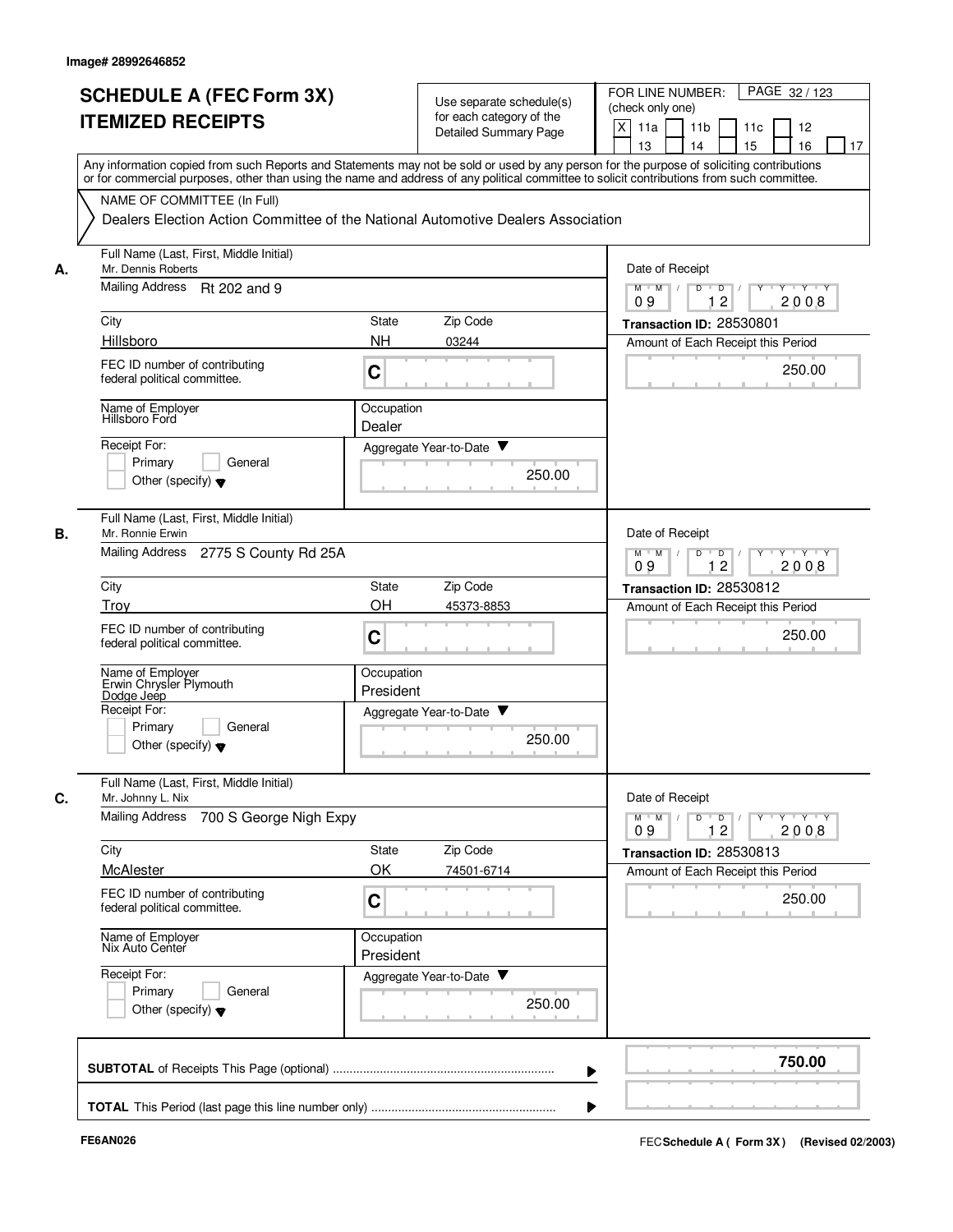|    | <b>SCHEDULE A (FEC Form 3X)</b>                           |                                                                                                                                            | PAGE 33 / 123<br>FOR LINE NUMBER:                                                       |
|----|-----------------------------------------------------------|--------------------------------------------------------------------------------------------------------------------------------------------|-----------------------------------------------------------------------------------------|
|    |                                                           | Use separate schedule(s)                                                                                                                   | (check only one)                                                                        |
|    | <b>ITEMIZED RECEIPTS</b>                                  | for each category of the                                                                                                                   | X<br>11a<br>11 <sub>b</sub><br>12<br>11c                                                |
|    |                                                           | <b>Detailed Summary Page</b>                                                                                                               | 16<br>13<br>14<br>15<br>17                                                              |
|    |                                                           | Any information copied from such Reports and Statements may not be sold or used by any person for the purpose of soliciting contributions  |                                                                                         |
|    |                                                           | or for commercial purposes, other than using the name and address of any political committee to solicit contributions from such committee. |                                                                                         |
|    |                                                           |                                                                                                                                            |                                                                                         |
|    | NAME OF COMMITTEE (In Full)                               |                                                                                                                                            |                                                                                         |
|    |                                                           | Dealers Election Action Committee of the National Automotive Dealers Association                                                           |                                                                                         |
|    |                                                           |                                                                                                                                            |                                                                                         |
|    | Full Name (Last, First, Middle Initial)                   |                                                                                                                                            |                                                                                         |
| А. | Mr. Don Price                                             | Date of Receipt                                                                                                                            |                                                                                         |
|    | Mailing Address<br>5202 Raeford Rd                        |                                                                                                                                            | $M$ $M$ /<br>$\overline{D}$ /<br>Y Y Y Y<br>D<br>$Y$ <sup>U</sup>                       |
|    |                                                           |                                                                                                                                            | 12<br>2008<br>09                                                                        |
|    | City                                                      | Zip Code<br><b>State</b>                                                                                                                   | Transaction ID: 28530814                                                                |
|    | Fayetteville                                              | <b>NC</b><br>28304-3044                                                                                                                    | Amount of Each Receipt this Period                                                      |
|    | FEC ID number of contributing                             |                                                                                                                                            |                                                                                         |
|    | federal political committee.                              | C                                                                                                                                          | 500.00                                                                                  |
|    |                                                           |                                                                                                                                            |                                                                                         |
|    | Name of Employer                                          | Occupation                                                                                                                                 |                                                                                         |
|    | Lafayette Motor Sales                                     | President                                                                                                                                  |                                                                                         |
|    | Receipt For:                                              | Aggregate Year-to-Date ▼                                                                                                                   |                                                                                         |
|    | Primary<br>General                                        |                                                                                                                                            |                                                                                         |
|    | Other (specify) $\blacktriangledown$                      | 500.00                                                                                                                                     |                                                                                         |
|    |                                                           |                                                                                                                                            |                                                                                         |
|    |                                                           |                                                                                                                                            |                                                                                         |
|    | Full Name (Last, First, Middle Initial)                   |                                                                                                                                            |                                                                                         |
| В. | Mr. Jeff Koehnke                                          |                                                                                                                                            | Date of Receipt                                                                         |
|    | Mailing Address<br>500 SW Sublimity Blvd                  | $M$ $M$<br>D<br>D<br>Y Y Y Y<br>12<br>09                                                                                                   |                                                                                         |
|    |                                                           |                                                                                                                                            | 2008                                                                                    |
|    | City                                                      | Zip Code<br><b>State</b>                                                                                                                   | Transaction ID: 28530833                                                                |
|    | Sublimity                                                 | <b>OR</b><br>97385-9629                                                                                                                    | Amount of Each Receipt this Period                                                      |
|    | FEC ID number of contributing                             |                                                                                                                                            |                                                                                         |
|    | federal political committee.                              | C                                                                                                                                          | 500.00                                                                                  |
|    |                                                           |                                                                                                                                            |                                                                                         |
|    | Name of Employer<br>Power Auto Group                      | Occupation                                                                                                                                 |                                                                                         |
|    |                                                           | Owner                                                                                                                                      |                                                                                         |
|    |                                                           |                                                                                                                                            |                                                                                         |
|    | Receipt For:                                              | Aggregate Year-to-Date ▼                                                                                                                   |                                                                                         |
|    | Primary<br>General                                        |                                                                                                                                            |                                                                                         |
|    | Other (specify) $\blacktriangledown$                      | 500.00                                                                                                                                     |                                                                                         |
|    |                                                           |                                                                                                                                            |                                                                                         |
|    |                                                           |                                                                                                                                            |                                                                                         |
|    | Full Name (Last, First, Middle Initial)<br>Mr. Dick Shull |                                                                                                                                            |                                                                                         |
|    |                                                           |                                                                                                                                            | Date of Receipt                                                                         |
|    | Mailing Address<br>11501 Shawnee Mission Pkwy             |                                                                                                                                            | $\mathsf{Y} \dashv \mathsf{Y} \dashv \mathsf{Y}$<br>$D$ $D$<br>$M$ $M$<br>Y<br>09<br>12 |
|    |                                                           |                                                                                                                                            | 2008                                                                                    |
|    | City                                                      | State<br>Zip Code                                                                                                                          | Transaction ID: 28530834                                                                |
|    | Shawnee Msn                                               | KS<br>66203-3388                                                                                                                           | Amount of Each Receipt this Period                                                      |
|    | FEC ID number of contributing                             |                                                                                                                                            |                                                                                         |
|    | federal political committee.                              | C                                                                                                                                          | 500.00                                                                                  |
|    |                                                           |                                                                                                                                            |                                                                                         |
|    | Name of Employer<br>Shawnee Mission Ford Inc              | Occupation                                                                                                                                 |                                                                                         |
|    |                                                           | Dealer                                                                                                                                     |                                                                                         |
|    | Receipt For:                                              | Aggregate Year-to-Date                                                                                                                     |                                                                                         |
| C. | Primary<br>General                                        |                                                                                                                                            |                                                                                         |
|    | Other (specify) $\blacktriangledown$                      | 500.00                                                                                                                                     |                                                                                         |
|    |                                                           |                                                                                                                                            |                                                                                         |
|    |                                                           |                                                                                                                                            |                                                                                         |
|    |                                                           |                                                                                                                                            | 1500.00                                                                                 |
|    |                                                           |                                                                                                                                            |                                                                                         |
|    |                                                           |                                                                                                                                            |                                                                                         |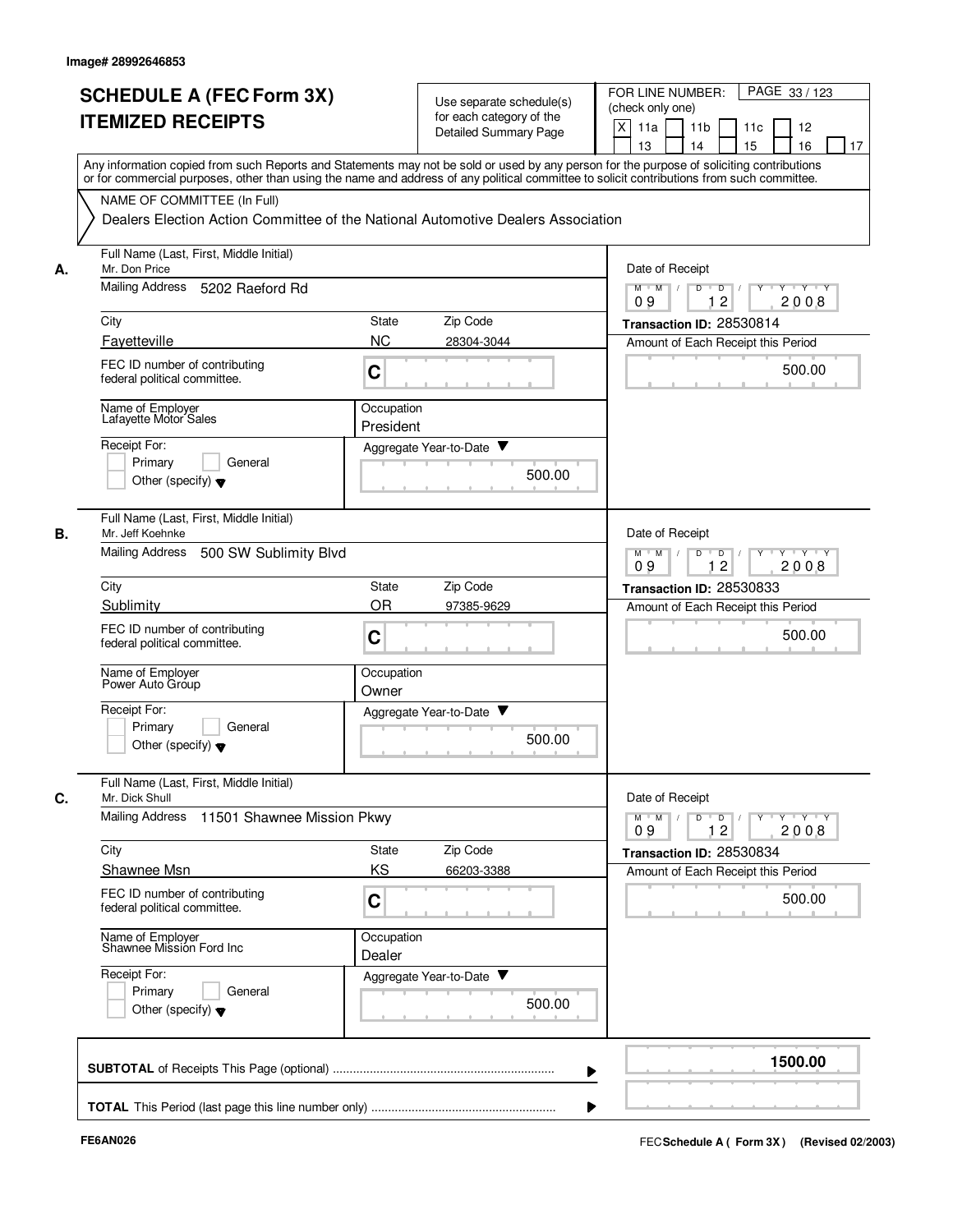|      | <b>SCHEDULE A (FEC Form 3X)</b><br><b>ITEMIZED RECEIPTS</b>                                                                                                                                                                                                                             | for each category of the | Use separate schedule(s)<br><b>Detailed Summary Page</b> | PAGE 34 / 123<br>FOR LINE NUMBER:<br>(check only one)<br>X<br>11a<br>11 <sub>b</sub><br>11c<br>12<br>13<br>14<br>15<br>16<br>17 |
|------|-----------------------------------------------------------------------------------------------------------------------------------------------------------------------------------------------------------------------------------------------------------------------------------------|--------------------------|----------------------------------------------------------|---------------------------------------------------------------------------------------------------------------------------------|
|      | Any information copied from such Reports and Statements may not be sold or used by any person for the purpose of soliciting contributions<br>or for commercial purposes, other than using the name and address of any political committee to solicit contributions from such committee. |                          |                                                          |                                                                                                                                 |
|      | NAME OF COMMITTEE (In Full)<br>Dealers Election Action Committee of the National Automotive Dealers Association                                                                                                                                                                         |                          |                                                          |                                                                                                                                 |
| А.   | Full Name (Last, First, Middle Initial)<br>Mr. Edward O. Darling                                                                                                                                                                                                                        |                          |                                                          | Date of Receipt                                                                                                                 |
|      | Mailing Address 652 Wilson St                                                                                                                                                                                                                                                           |                          |                                                          | $M$ $M$ $/$<br>D<br>Y 'Y 'Y<br>$\overline{D}$<br>$\overline{c}$<br>09<br>2008                                                   |
| City |                                                                                                                                                                                                                                                                                         | Zip Code<br>State        |                                                          | Transaction ID: 28530835                                                                                                        |
|      | <b>Brewer</b>                                                                                                                                                                                                                                                                           | ME<br>04412-1013         |                                                          | Amount of Each Receipt this Period                                                                                              |
|      | FEC ID number of contributing<br>federal political committee.                                                                                                                                                                                                                           | $\mathbf C$              |                                                          | 500.00                                                                                                                          |
|      | Name of Employer<br>Down East Toyota Scion                                                                                                                                                                                                                                              | Occupation<br>Dealer     |                                                          |                                                                                                                                 |
|      | Receipt For:                                                                                                                                                                                                                                                                            | Aggregate Year-to-Date ▼ |                                                          |                                                                                                                                 |
|      | Primary<br>General<br>Other (specify) $\blacktriangledown$                                                                                                                                                                                                                              |                          | 500.00                                                   |                                                                                                                                 |
| В.   | Full Name (Last, First, Middle Initial)<br>Mr. Mark W. Saba                                                                                                                                                                                                                             |                          |                                                          | Date of Receipt                                                                                                                 |
|      | Mailing Address<br>579 S Barre Rd                                                                                                                                                                                                                                                       |                          |                                                          | $Y - Y - Y$<br>$M$ M<br>$\sqrt{ }$<br>D<br>$\overline{D}$<br>12<br>09<br>2008                                                   |
| City |                                                                                                                                                                                                                                                                                         | Zip Code<br>State        |                                                          | Transaction ID: 28530844                                                                                                        |
|      | South Barre                                                                                                                                                                                                                                                                             | VT<br>05670              |                                                          | Amount of Each Receipt this Period                                                                                              |
|      | FEC ID number of contributing<br>federal political committee.                                                                                                                                                                                                                           | C                        |                                                          | 250.00                                                                                                                          |
|      | Name of Employer<br>Formula Ford                                                                                                                                                                                                                                                        | Occupation<br>Owner      |                                                          |                                                                                                                                 |
|      | Receipt For:                                                                                                                                                                                                                                                                            | Aggregate Year-to-Date ▼ |                                                          |                                                                                                                                 |
|      | General<br>Primary<br>Other (specify) $\blacktriangledown$                                                                                                                                                                                                                              |                          | 250.00                                                   |                                                                                                                                 |
| C.   | Full Name (Last, First, Middle Initial)<br>Mr. Robert A. Layman                                                                                                                                                                                                                         |                          |                                                          | Date of Receipt                                                                                                                 |
|      | Mailing Address 3900 W Broad St                                                                                                                                                                                                                                                         |                          |                                                          | $Y$ $Y$ $Y$<br>D<br>$\overline{D}$<br>Y<br>$M$ $M$<br>12<br>2008<br>09                                                          |
| City |                                                                                                                                                                                                                                                                                         | Zip Code<br>State        |                                                          | Transaction ID: 28530845                                                                                                        |
|      | Columbus                                                                                                                                                                                                                                                                                | OH<br>43228-1447         |                                                          | Amount of Each Receipt this Period                                                                                              |
|      | FEC ID number of contributing<br>federal political committee.                                                                                                                                                                                                                           | $\mathbf C$              |                                                          | 250.00                                                                                                                          |
|      | Name of Employer<br>Bobby Layman Chevrolet                                                                                                                                                                                                                                              | Occupation<br>President  |                                                          |                                                                                                                                 |
|      | Receipt For:                                                                                                                                                                                                                                                                            | Aggregate Year-to-Date   |                                                          |                                                                                                                                 |
|      | Primary<br>General<br>Other (specify) $\blacktriangledown$                                                                                                                                                                                                                              |                          | 250.00                                                   |                                                                                                                                 |
|      |                                                                                                                                                                                                                                                                                         |                          |                                                          | 1000.00                                                                                                                         |
|      |                                                                                                                                                                                                                                                                                         |                          |                                                          |                                                                                                                                 |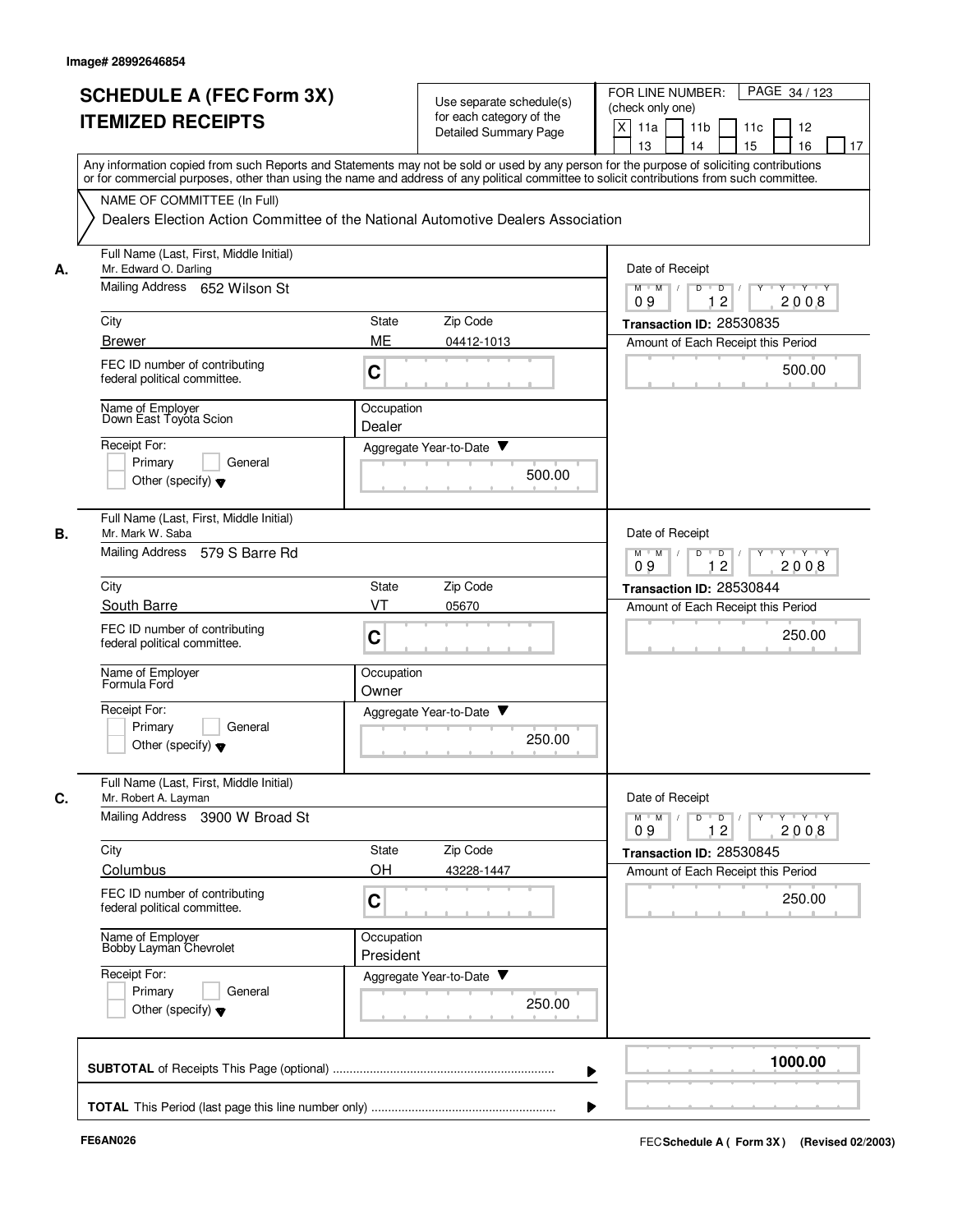|    | <b>SCHEDULE A (FEC Form 3X)</b><br><b>ITEMIZED RECEIPTS</b>                                                                                                                                                                                                                             |                                                                        | Use separate schedule(s)<br>for each category of the<br><b>Detailed Summary Page</b> | FOR LINE NUMBER:<br>PAGE 35/123<br>(check only one)<br>X<br>11a<br>11 <sub>b</sub><br>11c<br>12<br>17<br>13<br>14<br>15<br>16 |
|----|-----------------------------------------------------------------------------------------------------------------------------------------------------------------------------------------------------------------------------------------------------------------------------------------|------------------------------------------------------------------------|--------------------------------------------------------------------------------------|-------------------------------------------------------------------------------------------------------------------------------|
|    | Any information copied from such Reports and Statements may not be sold or used by any person for the purpose of soliciting contributions<br>or for commercial purposes, other than using the name and address of any political committee to solicit contributions from such committee. |                                                                        |                                                                                      |                                                                                                                               |
|    | NAME OF COMMITTEE (In Full)<br>Dealers Election Action Committee of the National Automotive Dealers Association                                                                                                                                                                         |                                                                        |                                                                                      |                                                                                                                               |
| А. | Full Name (Last, First, Middle Initial)<br>Mr. Andrew T. Jessup, Jr.                                                                                                                                                                                                                    | Date of Receipt                                                        |                                                                                      |                                                                                                                               |
|    | Mailing Address 68111 E Palm Canyon Dr                                                                                                                                                                                                                                                  | $M$ $M$<br>$\overline{D}$<br>$\Box$<br>$Y - Y - Y$<br>12<br>2008<br>09 |                                                                                      |                                                                                                                               |
|    | City                                                                                                                                                                                                                                                                                    | State                                                                  | Zip Code                                                                             | Transaction ID: 28530846                                                                                                      |
|    | <b>Cathedral City</b><br>FEC ID number of contributing<br>federal political committee.                                                                                                                                                                                                  | CA<br>C                                                                | 92234-5408                                                                           | Amount of Each Receipt this Period<br>250.00                                                                                  |
|    | Name of Employer<br>Jessup Auto Pláza                                                                                                                                                                                                                                                   | Occupation                                                             | General Manager                                                                      |                                                                                                                               |
|    | Receipt For:<br>Primarv<br>General<br>Other (specify) $\blacktriangledown$                                                                                                                                                                                                              |                                                                        | Aggregate Year-to-Date<br>250.00                                                     |                                                                                                                               |
|    | Full Name (Last, First, Middle Initial)<br>Mr. Forrest McConnell, III<br>Mailing Address 2840 Eastern Blvd                                                                                                                                                                              |                                                                        |                                                                                      | Date of Receipt<br>$Y \vdash Y \vdash Y$<br>$M$ M<br>D<br>$\overline{D}$ /<br>Y<br>$\sqrt{ }$<br>12<br>2008<br>09             |
|    | City                                                                                                                                                                                                                                                                                    | State                                                                  | Zip Code                                                                             | Transaction ID: 28530847                                                                                                      |
|    | Montgomery<br>FEC ID number of contributing<br>federal political committee.                                                                                                                                                                                                             | AL<br>C                                                                | 36116-1022                                                                           | Amount of Each Receipt this Period<br>2500.00                                                                                 |
|    | Name of Employer<br>McConnell Honda and Acura                                                                                                                                                                                                                                           | Occupation<br>President                                                |                                                                                      |                                                                                                                               |
|    | Receipt For:<br>Primary<br>General<br>Other (specify) $\blacktriangledown$                                                                                                                                                                                                              |                                                                        | Aggregate Year-to-Date<br>2500.00                                                    |                                                                                                                               |
|    | Full Name (Last, First, Middle Initial)<br>Mr. Richard A. Levine                                                                                                                                                                                                                        |                                                                        |                                                                                      | Date of Receipt                                                                                                               |
|    | Mailing Address 2728 Railroad Ave                                                                                                                                                                                                                                                       |                                                                        |                                                                                      | YULYULYULY<br>$M$ $M$ /<br>D<br>$\overline{D}$<br>15<br>09<br>2008                                                            |
|    | City<br>Rifle                                                                                                                                                                                                                                                                           | State<br>CO                                                            | Zip Code<br>81650-3216                                                               | Transaction ID: 28546967<br>Amount of Each Receipt this Period                                                                |
|    | FEC ID number of contributing<br>federal political committee.                                                                                                                                                                                                                           | C                                                                      |                                                                                      | 250.00                                                                                                                        |
|    | Name of Employer<br>Columbine Ford Inc                                                                                                                                                                                                                                                  | Occupation                                                             | General Manager                                                                      |                                                                                                                               |
|    | Receipt For:<br>Primary<br>General<br>Other (specify) $\blacktriangledown$                                                                                                                                                                                                              |                                                                        | Aggregate Year-to-Date<br>250.00                                                     |                                                                                                                               |
|    |                                                                                                                                                                                                                                                                                         |                                                                        |                                                                                      | 3000.00                                                                                                                       |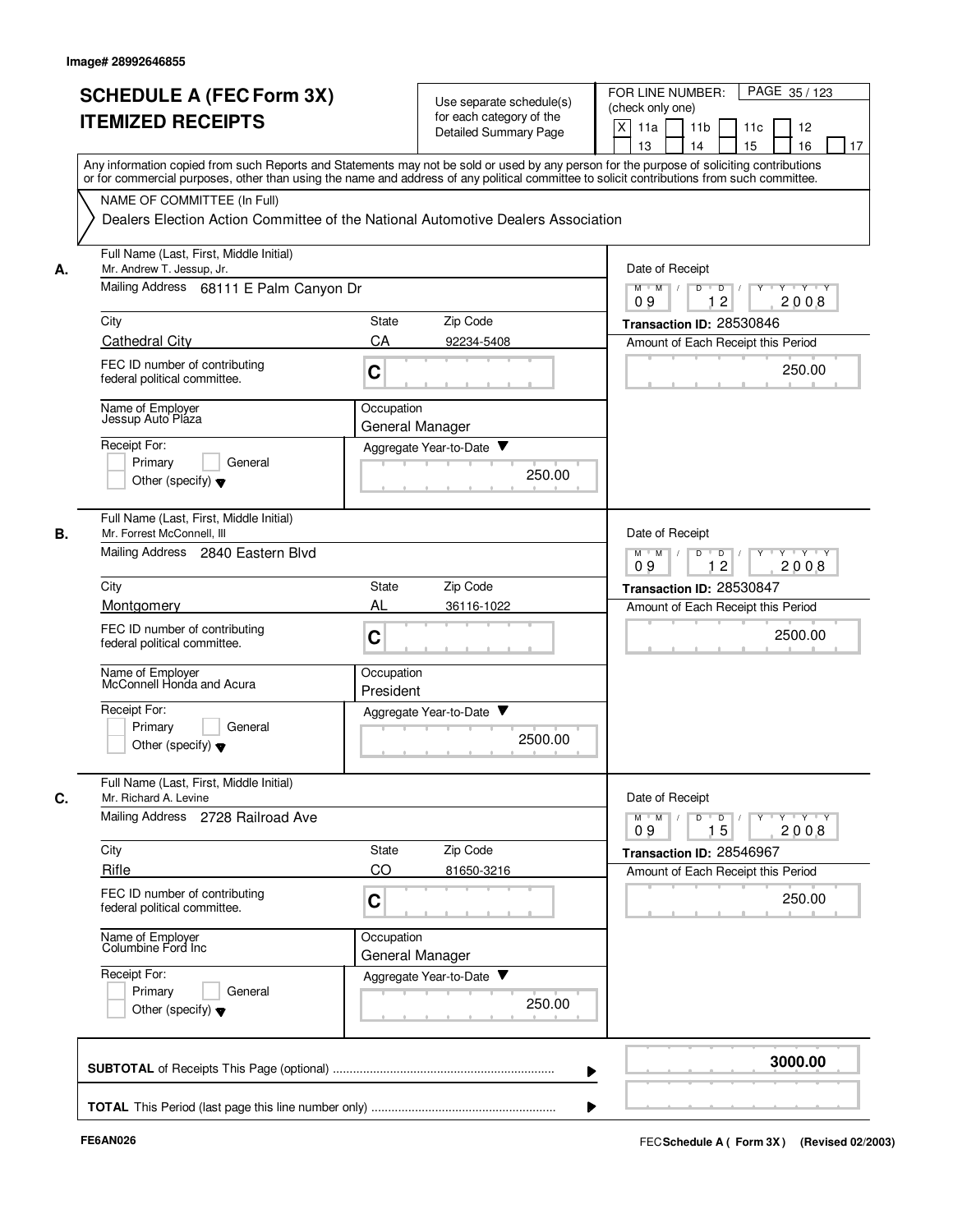|    | <b>SCHEDULE A (FEC Form 3X)</b><br><b>ITEMIZED RECEIPTS</b>                                                                                                                                                                                                                             |                                                                                  | Use separate schedule(s)<br>for each category of the<br><b>Detailed Summary Page</b> | FOR LINE NUMBER:<br>PAGE 36/123<br>(check only one)<br>X<br>11a<br>11 <sub>b</sub><br>11c<br>12<br>13<br>14<br>15<br>16<br>17 |  |
|----|-----------------------------------------------------------------------------------------------------------------------------------------------------------------------------------------------------------------------------------------------------------------------------------------|----------------------------------------------------------------------------------|--------------------------------------------------------------------------------------|-------------------------------------------------------------------------------------------------------------------------------|--|
|    | Any information copied from such Reports and Statements may not be sold or used by any person for the purpose of soliciting contributions<br>or for commercial purposes, other than using the name and address of any political committee to solicit contributions from such committee. |                                                                                  |                                                                                      |                                                                                                                               |  |
|    | NAME OF COMMITTEE (In Full)                                                                                                                                                                                                                                                             | Dealers Election Action Committee of the National Automotive Dealers Association |                                                                                      |                                                                                                                               |  |
| А. | Full Name (Last, First, Middle Initial)<br>Mr. Bill Russell                                                                                                                                                                                                                             | Date of Receipt                                                                  |                                                                                      |                                                                                                                               |  |
|    | Mailing Address<br>2120 Hwy 45 N                                                                                                                                                                                                                                                        | $M$ $M$ /<br>D<br>$\overline{D}$<br>$Y + Y + Y$<br>15<br>2008<br>09              |                                                                                      |                                                                                                                               |  |
|    | City                                                                                                                                                                                                                                                                                    | State                                                                            | Zip Code                                                                             | Transaction ID: 28546968                                                                                                      |  |
|    | Columbus<br>FEC ID number of contributing<br>federal political committee.                                                                                                                                                                                                               | <b>MS</b><br>C                                                                   | 39705-1741                                                                           | Amount of Each Receipt this Period<br>500.00                                                                                  |  |
|    | Name of Employer<br>Premier Ford Lincoln Merc-<br>ury                                                                                                                                                                                                                                   | Occupation<br>Dealer                                                             |                                                                                      |                                                                                                                               |  |
|    | Receipt For:<br>Primary<br>General<br>Other (specify) $\blacktriangledown$                                                                                                                                                                                                              |                                                                                  | Aggregate Year-to-Date<br>500.00                                                     |                                                                                                                               |  |
| В. | Full Name (Last, First, Middle Initial)<br>Mr. Alan Stall<br>Mailing Address<br>601 4th                                                                                                                                                                                                 |                                                                                  |                                                                                      | Date of Receipt<br>$M$ M<br>D<br>$\overline{D}$<br>Y<br>$Y + Y + Y$<br>$\sqrt{ }$                                             |  |
|    |                                                                                                                                                                                                                                                                                         |                                                                                  |                                                                                      | 15<br>09<br>2008                                                                                                              |  |
|    | City<br>Fairbury                                                                                                                                                                                                                                                                        | State<br><b>NE</b>                                                               | Zip Code<br>68352-2617                                                               | Transaction ID: 28546970<br>Amount of Each Receipt this Period                                                                |  |
|    | FEC ID number of contributing<br>federal political committee.                                                                                                                                                                                                                           | $\mathbf C$                                                                      |                                                                                      | 250.00                                                                                                                        |  |
|    | Name of Employer<br>Riverside Chevrolet                                                                                                                                                                                                                                                 | Occupation<br>Dealer                                                             |                                                                                      |                                                                                                                               |  |
|    | Receipt For:<br>Primary<br>General<br>Other (specify) $\blacktriangledown$                                                                                                                                                                                                              |                                                                                  | Aggregate Year-to-Date ▼<br>250.00                                                   |                                                                                                                               |  |
| C. | Full Name (Last, First, Middle Initial)<br>Mr. James R. Jennings                                                                                                                                                                                                                        |                                                                                  |                                                                                      | Date of Receipt                                                                                                               |  |
|    | Mailing Address 241 Waukegan Rd                                                                                                                                                                                                                                                         |                                                                                  |                                                                                      | $\mathsf{Y} \dashv \mathsf{Y} \dashv \mathsf{Y}$<br>$D$ $D$ $I$<br>$Y$ <sup>U</sup><br>$M$ $M$<br>15<br>2008<br>09            |  |
|    | City                                                                                                                                                                                                                                                                                    | State                                                                            | Zip Code                                                                             | Transaction ID: 28546971                                                                                                      |  |
|    | Glenview<br>FEC ID number of contributing                                                                                                                                                                                                                                               | IL<br>$\mathbf C$                                                                | 60025-5158                                                                           | Amount of Each Receipt this Period<br>250.00                                                                                  |  |
|    | federal political committee.                                                                                                                                                                                                                                                            | Occupation                                                                       |                                                                                      |                                                                                                                               |  |
|    | Name of Employer<br>Jennings Chevrolet                                                                                                                                                                                                                                                  | President                                                                        |                                                                                      |                                                                                                                               |  |
|    | Receipt For:<br>Primary<br>General<br>Other (specify) $\blacktriangledown$                                                                                                                                                                                                              |                                                                                  | Aggregate Year-to-Date<br>250.00                                                     |                                                                                                                               |  |
|    |                                                                                                                                                                                                                                                                                         |                                                                                  |                                                                                      | 1000.00                                                                                                                       |  |
|    |                                                                                                                                                                                                                                                                                         |                                                                                  |                                                                                      |                                                                                                                               |  |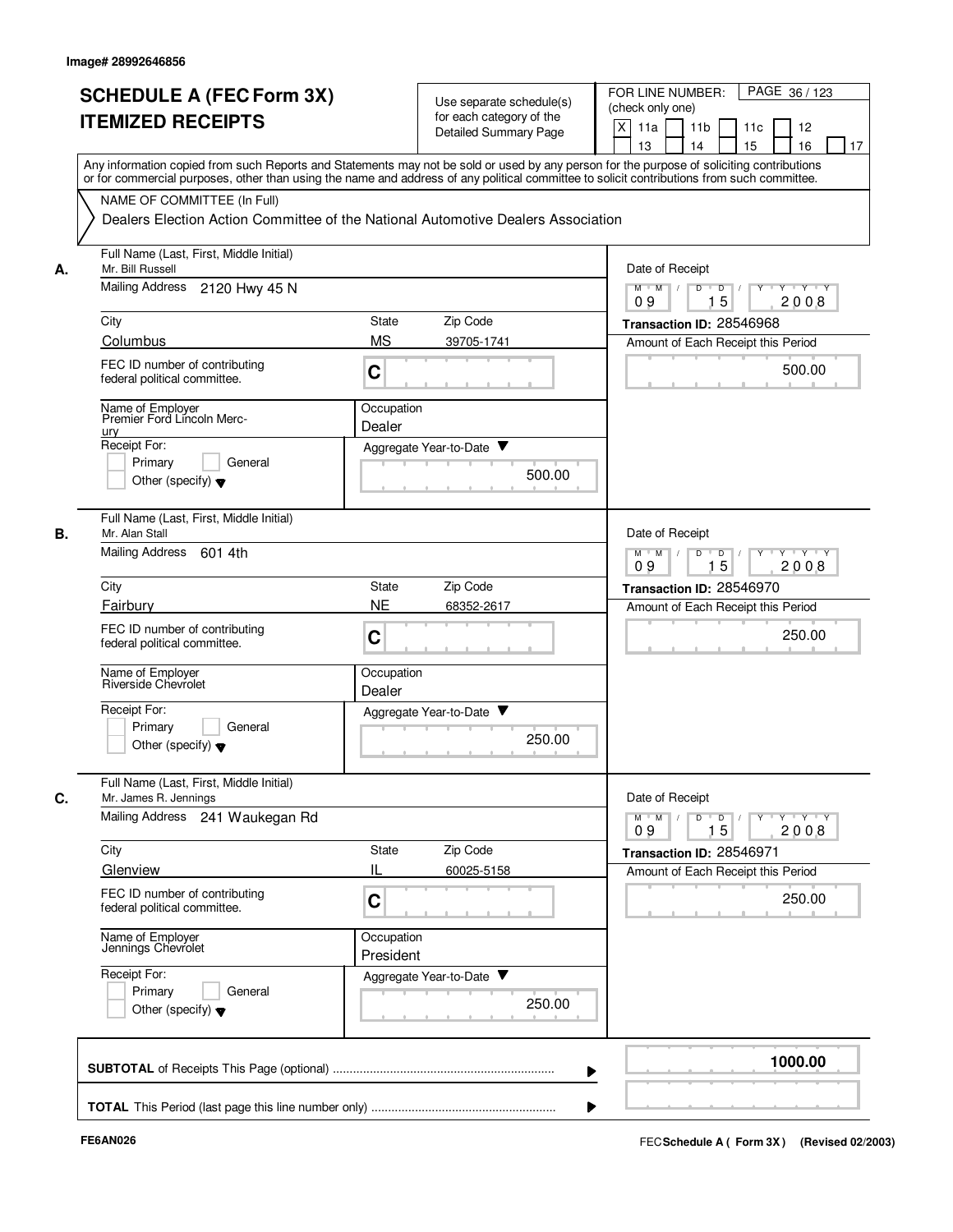|    | <b>SCHEDULE A (FEC Form 3X)</b>                                                                                                                                                                                                                                                         |                         |                                                      | FOR LINE NUMBER:<br>PAGE 37/123                                                      |
|----|-----------------------------------------------------------------------------------------------------------------------------------------------------------------------------------------------------------------------------------------------------------------------------------------|-------------------------|------------------------------------------------------|--------------------------------------------------------------------------------------|
|    | <b>ITEMIZED RECEIPTS</b>                                                                                                                                                                                                                                                                |                         | Use separate schedule(s)<br>for each category of the | (check only one)                                                                     |
|    |                                                                                                                                                                                                                                                                                         |                         | <b>Detailed Summary Page</b>                         | X<br>11a<br>11 <sub>b</sub><br>11c<br>12                                             |
|    | Any information copied from such Reports and Statements may not be sold or used by any person for the purpose of soliciting contributions<br>or for commercial purposes, other than using the name and address of any political committee to solicit contributions from such committee. |                         |                                                      | 16<br>13<br>14<br>15<br>17                                                           |
|    | NAME OF COMMITTEE (In Full)                                                                                                                                                                                                                                                             |                         |                                                      |                                                                                      |
|    | Dealers Election Action Committee of the National Automotive Dealers Association                                                                                                                                                                                                        |                         |                                                      |                                                                                      |
| А. | Full Name (Last, First, Middle Initial)<br>Mr. Larry Nichols                                                                                                                                                                                                                            |                         |                                                      | Date of Receipt                                                                      |
|    | Mailing Address<br>988 Plantation Dr                                                                                                                                                                                                                                                    |                         |                                                      | $M$ $M$<br>$\overline{D}$<br>$\overline{D}$ /<br>$Y + Y + Y$<br>15<br>2008<br>09     |
|    | City                                                                                                                                                                                                                                                                                    | State                   | Zip Code                                             | Transaction ID: 28546983                                                             |
|    | Burlington                                                                                                                                                                                                                                                                              | <b>NC</b>               | 27215-6713                                           | Amount of Each Receipt this Period                                                   |
|    | FEC ID number of contributing<br>federal political committee.                                                                                                                                                                                                                           | C                       |                                                      | 500.00                                                                               |
|    | Name of Employer<br>Nichols Dodge Inc                                                                                                                                                                                                                                                   | Occupation<br>Dealer    |                                                      |                                                                                      |
|    | Receipt For:                                                                                                                                                                                                                                                                            |                         | Aggregate Year-to-Date ▼                             |                                                                                      |
|    | General<br>Primary<br>Other (specify) $\blacktriangledown$                                                                                                                                                                                                                              |                         | 500.00                                               |                                                                                      |
| В. | Full Name (Last, First, Middle Initial)<br>Mr. Richard A. Kassulad                                                                                                                                                                                                                      |                         |                                                      | Date of Receipt                                                                      |
|    | Mailing Address 2120 Rand Rd                                                                                                                                                                                                                                                            |                         |                                                      | $M$ M<br>D<br>D<br><u> "Y "Y</u><br>15<br>2008<br>09                                 |
|    | City                                                                                                                                                                                                                                                                                    | State                   | Zip Code                                             | Transaction ID: 28546984                                                             |
|    | Palatine                                                                                                                                                                                                                                                                                | IL                      | 60074-1161                                           | Amount of Each Receipt this Period                                                   |
|    | FEC ID number of contributing<br>federal political committee.                                                                                                                                                                                                                           | C                       |                                                      | 500.00                                                                               |
|    | Name of Employer<br>Northwest Trucks Inc                                                                                                                                                                                                                                                | Occupation<br>President |                                                      |                                                                                      |
|    | Receipt For:                                                                                                                                                                                                                                                                            |                         | Aggregate Year-to-Date ▼                             |                                                                                      |
|    | Primary<br>General<br>Other (specify) $\blacktriangledown$                                                                                                                                                                                                                              |                         | 500.00                                               |                                                                                      |
| С. | Full Name (Last, First, Middle Initial)<br>Mr. Dennis E. Hecker                                                                                                                                                                                                                         |                         |                                                      | Date of Receipt                                                                      |
|    | <b>Mailing Address</b><br>715 Northridge Ct NW                                                                                                                                                                                                                                          |                         |                                                      | $D$ $D$ $/$<br>$Y = Y = Y + Y$<br>$M$ $M$ /<br>$Y$ <sup>-1</sup><br>2008<br>09<br>15 |
|    | City                                                                                                                                                                                                                                                                                    | State                   | Zip Code                                             | Transaction ID: 28546985                                                             |
|    | <b>Pine City</b>                                                                                                                                                                                                                                                                        | <b>MN</b>               | 55063-5316                                           | Amount of Each Receipt this Period                                                   |
|    | FEC ID number of contributing<br>federal political committee.                                                                                                                                                                                                                           | C                       |                                                      | 2500.00                                                                              |
|    | Name of Employer<br>Denny Hecker's Auto Mall                                                                                                                                                                                                                                            | Occupation<br>Owner     |                                                      |                                                                                      |
|    | Receipt For:                                                                                                                                                                                                                                                                            |                         | Aggregate Year-to-Date                               |                                                                                      |
|    | Primary<br>General<br>Other (specify) $\blacktriangledown$                                                                                                                                                                                                                              |                         | 2500.00                                              |                                                                                      |
|    |                                                                                                                                                                                                                                                                                         |                         |                                                      | 3500.00                                                                              |
|    |                                                                                                                                                                                                                                                                                         |                         |                                                      |                                                                                      |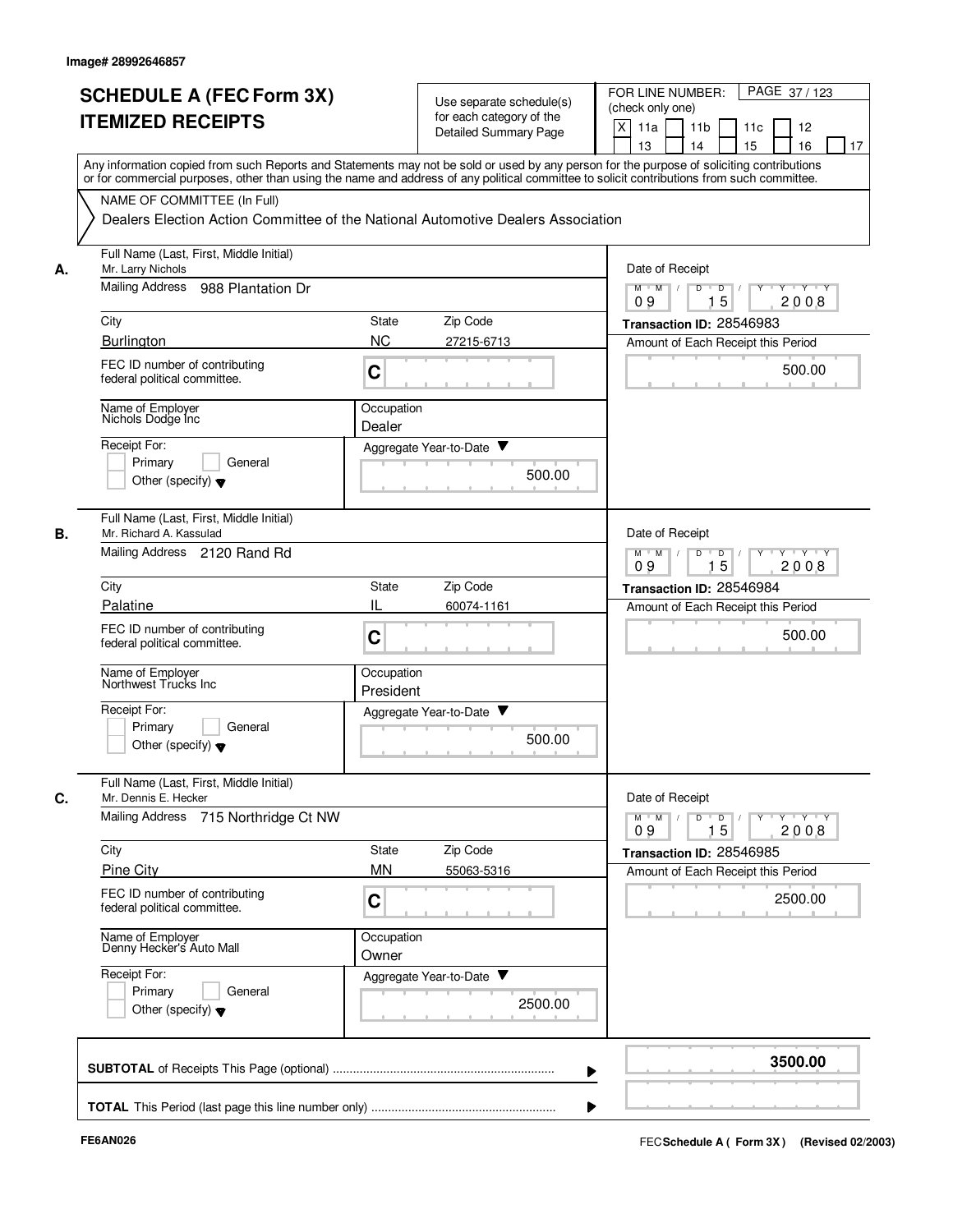|    | <b>SCHEDULE A (FEC Form 3X)</b><br><b>ITEMIZED RECEIPTS</b>                                        | Use separate schedule(s)<br>for each category of the<br><b>Detailed Summary Page</b>                                                                                                                                                                                                    | PAGE 38 / 123<br>FOR LINE NUMBER:<br>(check only one)<br>X<br>11a<br>11 <sub>b</sub><br>11c<br>12<br>13<br>14<br>15<br>16<br>17 |
|----|----------------------------------------------------------------------------------------------------|-----------------------------------------------------------------------------------------------------------------------------------------------------------------------------------------------------------------------------------------------------------------------------------------|---------------------------------------------------------------------------------------------------------------------------------|
|    |                                                                                                    | Any information copied from such Reports and Statements may not be sold or used by any person for the purpose of soliciting contributions<br>or for commercial purposes, other than using the name and address of any political committee to solicit contributions from such committee. |                                                                                                                                 |
|    | NAME OF COMMITTEE (In Full)                                                                        | Dealers Election Action Committee of the National Automotive Dealers Association                                                                                                                                                                                                        |                                                                                                                                 |
| А. | Full Name (Last, First, Middle Initial)<br>Ms. Eve Knudtsen                                        |                                                                                                                                                                                                                                                                                         | Date of Receipt                                                                                                                 |
|    | Mailing Address<br>1900 E Polston                                                                  |                                                                                                                                                                                                                                                                                         | $M$ $M$ $/$<br>D<br>$Y \vdash Y \vdash Y$<br>$D$ /<br>15<br>09<br>2008                                                          |
|    | City                                                                                               | Zip Code<br>State                                                                                                                                                                                                                                                                       | Transaction ID: 28546987                                                                                                        |
|    | Post Falls<br>FEC ID number of contributing<br>federal political committee.                        | ID<br>83854-5365<br>$\mathbf C$                                                                                                                                                                                                                                                         | Amount of Each Receipt this Period<br>1000.00                                                                                   |
|    | Name of Employer<br>Knudtsen Chevrolet Co                                                          | Occupation<br>President                                                                                                                                                                                                                                                                 |                                                                                                                                 |
|    | Receipt For:<br>Primary<br>General<br>Other (specify) $\blacktriangledown$                         | Aggregate Year-to-Date ▼<br>1000.00                                                                                                                                                                                                                                                     |                                                                                                                                 |
| В. | Full Name (Last, First, Middle Initial)<br>Ms. Nancy A. Jaksich<br>Mailing Address<br>36936 Hwy 26 |                                                                                                                                                                                                                                                                                         | Date of Receipt<br>$Y - Y - Y$<br>$M$ M<br>$\sqrt{ }$<br>D<br>$\overline{D}$                                                    |
|    | City                                                                                               | Zip Code<br>State                                                                                                                                                                                                                                                                       | 15<br>09<br>2008<br>Transaction ID: 28546988                                                                                    |
|    | Sandy                                                                                              | <b>OR</b><br>97055-7214                                                                                                                                                                                                                                                                 | Amount of Each Receipt this Period                                                                                              |
|    | FEC ID number of contributing<br>federal political committee.                                      | $\mathbf C$                                                                                                                                                                                                                                                                             | 2500.00                                                                                                                         |
|    | Name of Employer<br>Suburban Chevrolet                                                             | Occupation<br>President                                                                                                                                                                                                                                                                 |                                                                                                                                 |
|    | Receipt For:<br>General<br>Primary<br>Other (specify) $\blacktriangledown$                         | Aggregate Year-to-Date<br>2500.00                                                                                                                                                                                                                                                       |                                                                                                                                 |
| C. | Full Name (Last, First, Middle Initial)<br>Mr. Ed Cornelius                                        |                                                                                                                                                                                                                                                                                         | Date of Receipt                                                                                                                 |
|    | Mailing Address 6450 Dublin Ct                                                                     |                                                                                                                                                                                                                                                                                         | $Y$ $Y$ $Y$<br>$\overline{D}$<br>Y<br>$M$ $M$<br>D<br>15<br>2008<br>09                                                          |
|    | City                                                                                               | State<br>Zip Code                                                                                                                                                                                                                                                                       | Transaction ID: 28546989                                                                                                        |
|    | Dublin<br>FEC ID number of contributing<br>federal political committee.                            | CA<br>94568-3137<br>$\mathbf C$                                                                                                                                                                                                                                                         | Amount of Each Receipt this Period<br>2500.00                                                                                   |
|    | Name of Employer<br>Dublin Toyota                                                                  | Occupation<br>President                                                                                                                                                                                                                                                                 |                                                                                                                                 |
|    | Receipt For:<br>Primary<br>General<br>Other (specify) $\blacktriangledown$                         | Aggregate Year-to-Date<br>2500.00                                                                                                                                                                                                                                                       |                                                                                                                                 |
|    |                                                                                                    |                                                                                                                                                                                                                                                                                         | 6000.00                                                                                                                         |
|    |                                                                                                    |                                                                                                                                                                                                                                                                                         |                                                                                                                                 |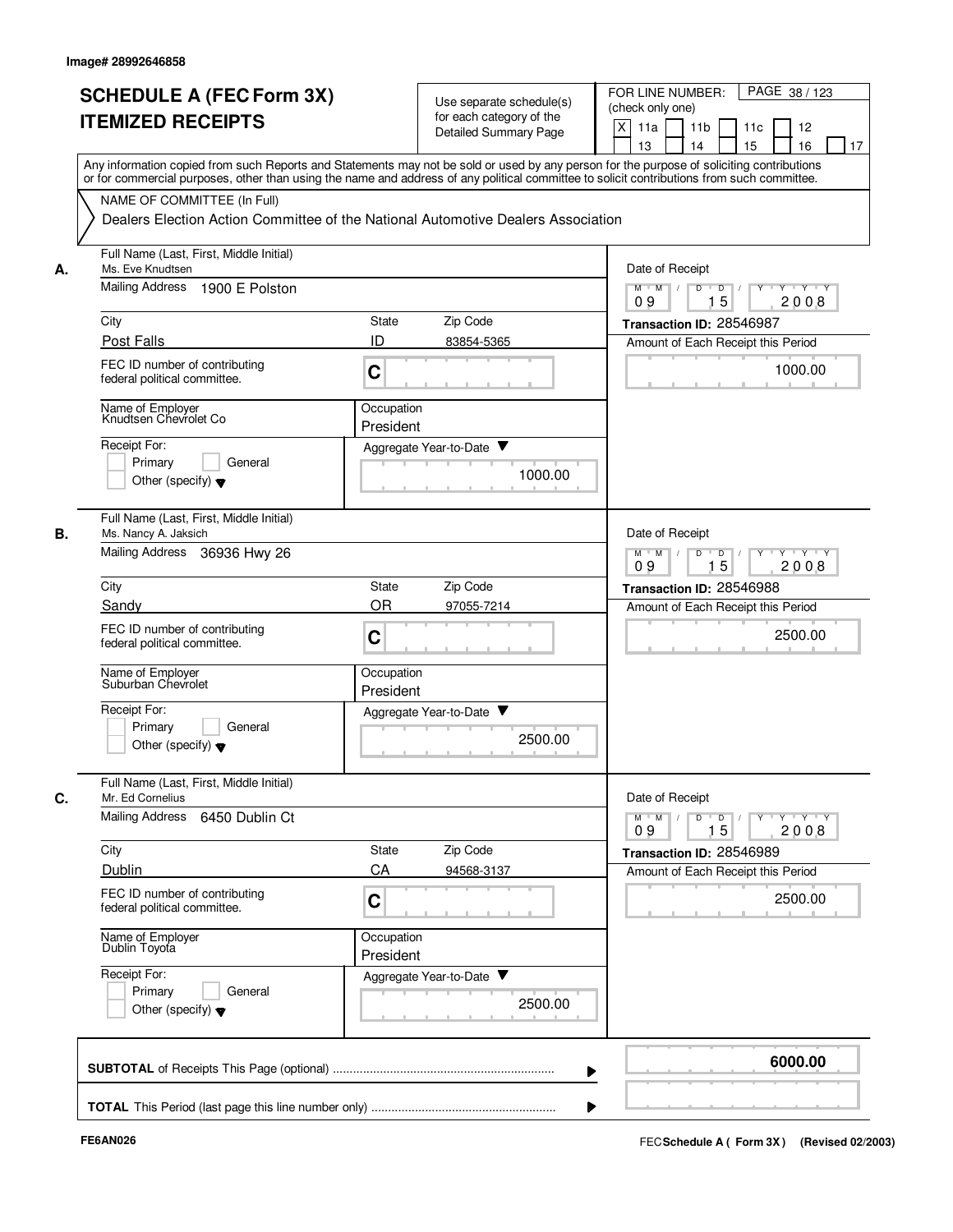|    | <b>SCHEDULE A (FEC Form 3X)</b><br><b>ITEMIZED RECEIPTS</b>                                           | Use separate schedule(s)<br>for each category of the<br>Detailed Summary Page                                                                                                                                                                                                           | FOR LINE NUMBER:<br>PAGE 39/123<br>(check only one)<br>X<br>11a<br>11 <sub>b</sub><br>11c<br>12<br>13<br>14<br>15<br>16<br>17     |
|----|-------------------------------------------------------------------------------------------------------|-----------------------------------------------------------------------------------------------------------------------------------------------------------------------------------------------------------------------------------------------------------------------------------------|-----------------------------------------------------------------------------------------------------------------------------------|
|    |                                                                                                       | Any information copied from such Reports and Statements may not be sold or used by any person for the purpose of soliciting contributions<br>or for commercial purposes, other than using the name and address of any political committee to solicit contributions from such committee. |                                                                                                                                   |
|    | NAME OF COMMITTEE (In Full)                                                                           | Dealers Election Action Committee of the National Automotive Dealers Association                                                                                                                                                                                                        |                                                                                                                                   |
| А. | Full Name (Last, First, Middle Initial)<br>Mr. Barry L. Moore                                         |                                                                                                                                                                                                                                                                                         | Date of Receipt                                                                                                                   |
|    | Mailing Address 4600 Branch Ave                                                                       |                                                                                                                                                                                                                                                                                         | $M$ $M$ /<br>D<br>D<br>$Y + Y + Y$<br>16<br>2008<br>09                                                                            |
|    | City                                                                                                  | Zip Code<br>State                                                                                                                                                                                                                                                                       | Transaction ID: 28551104                                                                                                          |
|    | <b>Marlow Heights</b>                                                                                 | <b>MD</b><br>20748-1804                                                                                                                                                                                                                                                                 | Amount of Each Receipt this Period                                                                                                |
|    | FEC ID number of contributing<br>federal political committee.                                         | C                                                                                                                                                                                                                                                                                       | 250.00                                                                                                                            |
|    | Name of Employer<br>Beltway Toyota Scion                                                              | Occupation<br>Dealer                                                                                                                                                                                                                                                                    |                                                                                                                                   |
|    | Receipt For:                                                                                          | Aggregate Year-to-Date ▼                                                                                                                                                                                                                                                                |                                                                                                                                   |
|    | Primary<br>General<br>Other (specify) $\blacktriangledown$                                            | 250.00                                                                                                                                                                                                                                                                                  |                                                                                                                                   |
| В. | Full Name (Last, First, Middle Initial)<br>Mr. Gary J. Gilchrist                                      |                                                                                                                                                                                                                                                                                         | Date of Receipt                                                                                                                   |
|    | Mailing Address<br>6030 S Tacoma Way                                                                  |                                                                                                                                                                                                                                                                                         | D<br>$M$ M<br>$\sqrt{ }$<br>$\overline{D}$<br>$Y + Y + Y$<br>$\top$<br>09<br>16<br>2008                                           |
|    | City                                                                                                  | Zip Code<br>State                                                                                                                                                                                                                                                                       | Transaction ID: 28551105                                                                                                          |
|    | Tacoma                                                                                                | <b>WA</b><br>98409-4124                                                                                                                                                                                                                                                                 | Amount of Each Receipt this Period                                                                                                |
|    | FEC ID number of contributing<br>federal political committee.                                         | C                                                                                                                                                                                                                                                                                       | 250.00                                                                                                                            |
|    | Name of Employer<br>Gilchrist Chevrolet Inc                                                           | Occupation<br>Owner                                                                                                                                                                                                                                                                     |                                                                                                                                   |
|    | Receipt For:<br>Primary<br>General<br>Other (specify) $\blacktriangledown$                            | Aggregate Year-to-Date ▼<br>250.00                                                                                                                                                                                                                                                      |                                                                                                                                   |
| C. | Full Name (Last, First, Middle Initial)<br>Mr. Norris J. Rancourt<br>Mailing Address 6151 Auburn Blvd |                                                                                                                                                                                                                                                                                         | Date of Receipt<br>$\mathsf{Y} \dashv \mathsf{Y} \dashv \mathsf{Y}$<br>$M$ $M$ /<br>$D$ $D$ $/$<br>$\Gamma Y$<br>2008<br>09<br>16 |
|    | City                                                                                                  | State<br>Zip Code                                                                                                                                                                                                                                                                       | Transaction ID: 28551111                                                                                                          |
|    | <b>Citrus Hts</b>                                                                                     | CA<br>95621-4701                                                                                                                                                                                                                                                                        | Amount of Each Receipt this Period                                                                                                |
|    | FEC ID number of contributing<br>federal political committee.                                         | C                                                                                                                                                                                                                                                                                       | 250.00                                                                                                                            |
|    | Name of Employer<br>Carmichael Honda                                                                  | Occupation<br>President                                                                                                                                                                                                                                                                 |                                                                                                                                   |
|    | Receipt For:<br>Primary<br>General<br>Other (specify) $\blacktriangledown$                            | Aggregate Year-to-Date<br>250.00                                                                                                                                                                                                                                                        |                                                                                                                                   |
|    |                                                                                                       |                                                                                                                                                                                                                                                                                         | 750.00                                                                                                                            |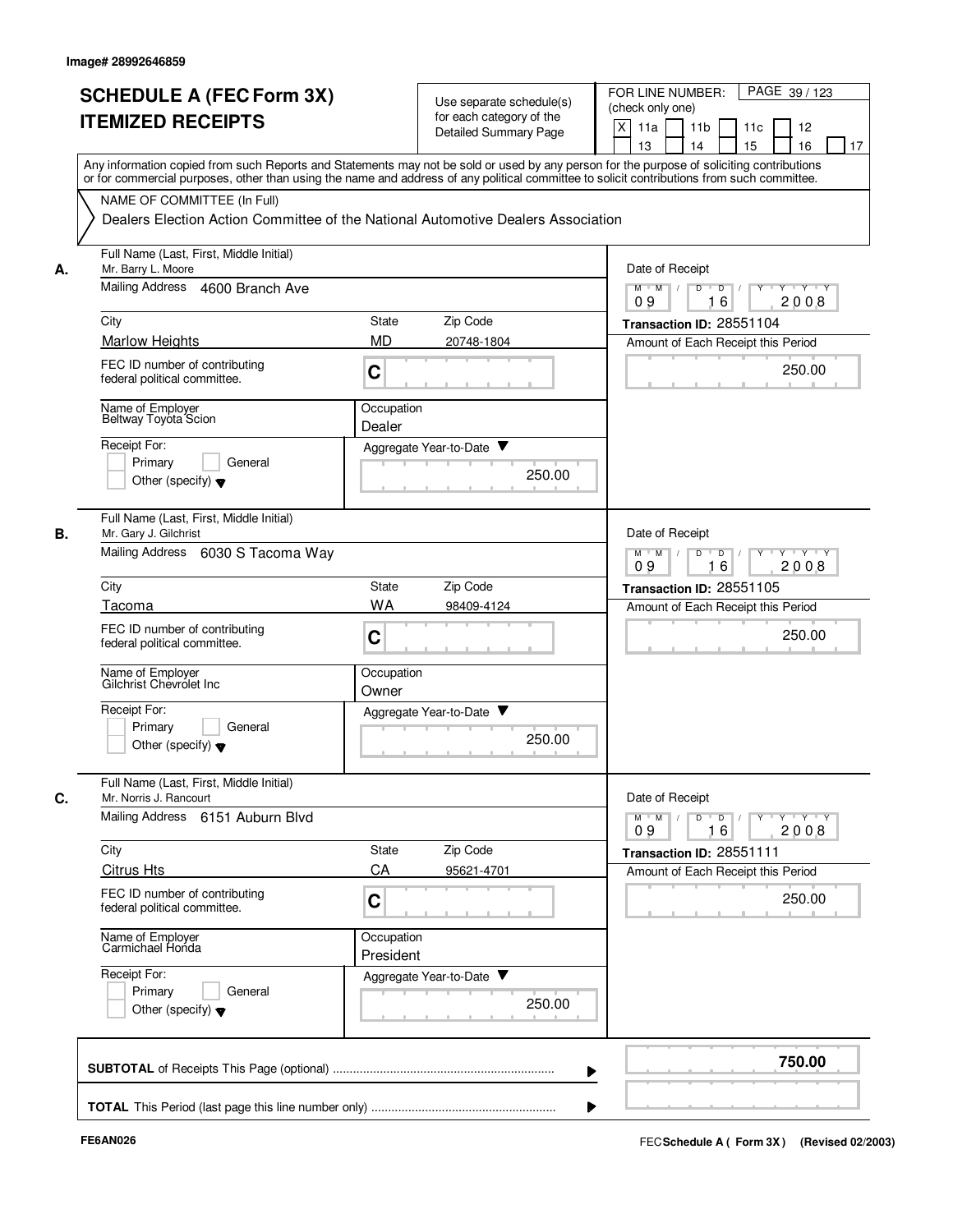|           | <b>SCHEDULE A (FEC Form 3X)</b><br><b>ITEMIZED RECEIPTS</b>                                     | Use separate schedule(s)<br>for each category of the<br><b>Detailed Summary Page</b>                                                                                                                                                                                                    | PAGE 40/123<br>FOR LINE NUMBER:<br>(check only one)<br>$\times$<br>11a<br>11 <sub>b</sub><br>11c<br>12<br>15<br>13<br>14<br>16<br>17 |
|-----------|-------------------------------------------------------------------------------------------------|-----------------------------------------------------------------------------------------------------------------------------------------------------------------------------------------------------------------------------------------------------------------------------------------|--------------------------------------------------------------------------------------------------------------------------------------|
|           |                                                                                                 | Any information copied from such Reports and Statements may not be sold or used by any person for the purpose of soliciting contributions<br>or for commercial purposes, other than using the name and address of any political committee to solicit contributions from such committee. |                                                                                                                                      |
|           | NAME OF COMMITTEE (In Full)                                                                     | Dealers Election Action Committee of the National Automotive Dealers Association                                                                                                                                                                                                        |                                                                                                                                      |
| А.        | Full Name (Last, First, Middle Initial)<br>Mr. Pete Hudson                                      |                                                                                                                                                                                                                                                                                         | Date of Receipt                                                                                                                      |
|           | <b>Mailing Address</b><br>525 Don Knotts Blvd                                                   |                                                                                                                                                                                                                                                                                         | $M$ $M$ /<br>D<br>$\overline{D}$ /<br>Y<br>Y Y Y Y<br>2008<br>09<br>16                                                               |
|           | City                                                                                            | Zip Code<br>State                                                                                                                                                                                                                                                                       | Transaction ID: 28551112                                                                                                             |
|           | Morgantown<br>FEC ID number of contributing<br>federal political committee.                     | WV<br>26501-6400<br>C                                                                                                                                                                                                                                                                   | Amount of Each Receipt this Period<br>250.00                                                                                         |
|           | Name of Employer<br>Waterfront Jeep                                                             | Occupation<br>Dealer                                                                                                                                                                                                                                                                    |                                                                                                                                      |
|           | Receipt For:<br>Primary<br>General<br>Other (specify) $\blacktriangledown$                      | Aggregate Year-to-Date ▼<br>250.00                                                                                                                                                                                                                                                      |                                                                                                                                      |
| <b>B.</b> | Full Name (Last, First, Middle Initial)<br>Mr. Gary C. Schoepp<br>Mailing Address 220 E Main St |                                                                                                                                                                                                                                                                                         | Date of Receipt<br>D<br>$\overline{D}$<br>$Y - Y - Y$<br>$M$ M                                                                       |
|           | City                                                                                            | Zip Code<br><b>State</b>                                                                                                                                                                                                                                                                | 2008<br>09<br>16                                                                                                                     |
|           | Sidney                                                                                          | MT<br>59270-4328                                                                                                                                                                                                                                                                        | Transaction ID: 28551113<br>Amount of Each Receipt this Period                                                                       |
|           | FEC ID number of contributing<br>federal political committee.                                   | C                                                                                                                                                                                                                                                                                       | 250.00                                                                                                                               |
|           | Name of Employer<br><b>Action Auto</b>                                                          | Occupation<br>President                                                                                                                                                                                                                                                                 |                                                                                                                                      |
|           | Receipt For:<br>Primary<br>General<br>Other (specify) $\blacktriangledown$                      | Aggregate Year-to-Date ▼<br>250.00                                                                                                                                                                                                                                                      |                                                                                                                                      |
| C.        | Full Name (Last, First, Middle Initial)<br>Mr. Kenneth C. Venmar                                |                                                                                                                                                                                                                                                                                         | Date of Receipt                                                                                                                      |
|           | Mailing Address 100 Barracks Rd                                                                 |                                                                                                                                                                                                                                                                                         | $\mathsf{Y} \dashv \mathsf{Y} \dashv \mathsf{Y}$<br>D<br>$\Box$<br>Y<br>$M$ <sup>-1</sup><br>$M$ /<br>2008<br>09<br>16               |
|           | City<br><b>Butler</b>                                                                           | Zip Code<br>State<br>PA<br>16001-2618                                                                                                                                                                                                                                                   | Transaction ID: 28551114<br>Amount of Each Receipt this Period                                                                       |
|           | FEC ID number of contributing<br>federal political committee.                                   | C                                                                                                                                                                                                                                                                                       | 250.00                                                                                                                               |
|           | Name of Employer<br>Kerven Enterprises Inc                                                      | Occupation<br>General Manager                                                                                                                                                                                                                                                           |                                                                                                                                      |
|           | Receipt For:<br>Primary<br>General<br>Other (specify) $\blacktriangledown$                      | Aggregate Year-to-Date<br>250.00                                                                                                                                                                                                                                                        |                                                                                                                                      |
|           |                                                                                                 |                                                                                                                                                                                                                                                                                         | 750.00                                                                                                                               |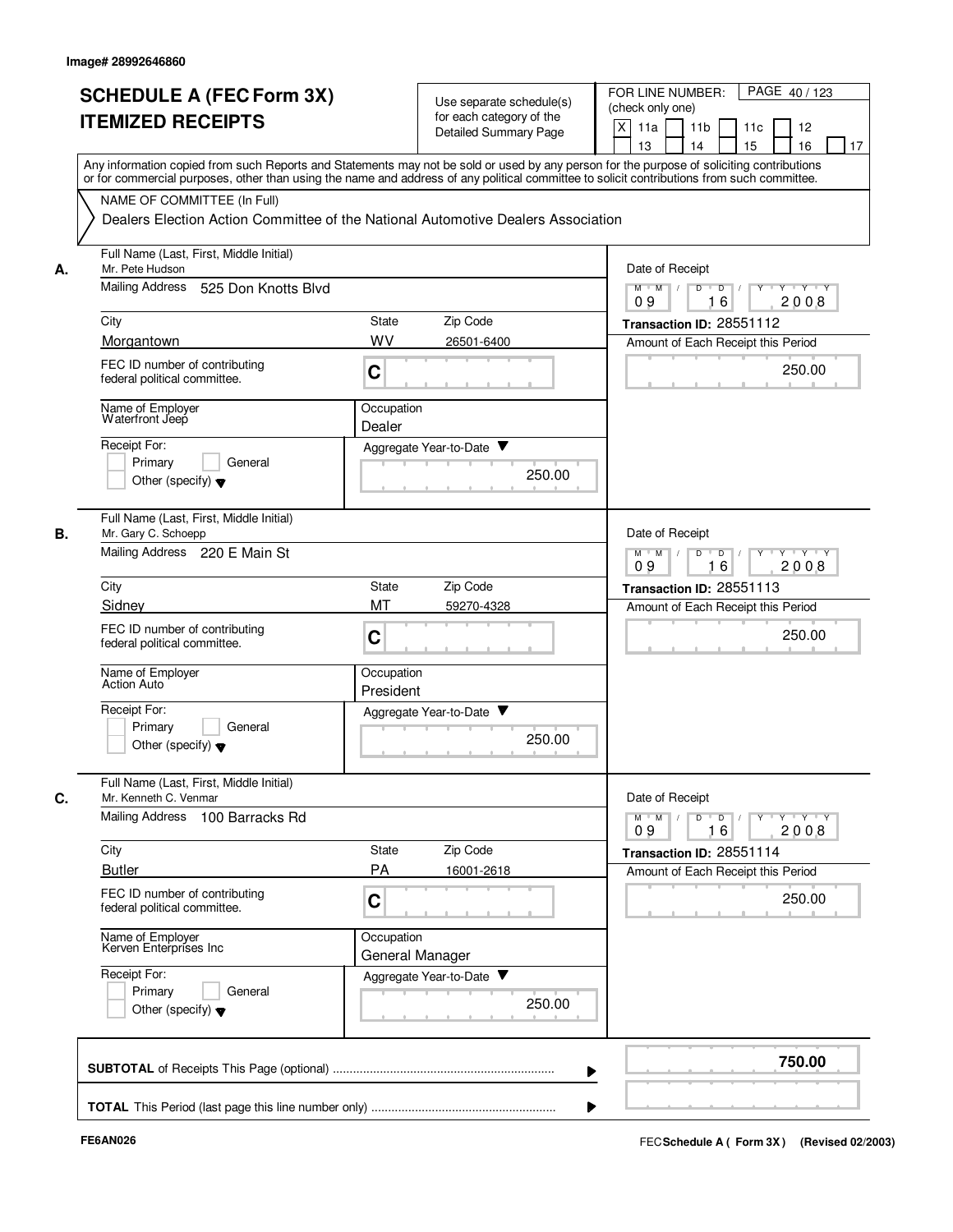|    | <b>SCHEDULE A (FEC Form 3X)</b><br><b>ITEMIZED RECEIPTS</b><br>Any information copied from such Reports and Statements may not be sold or used by any person for the purpose of soliciting contributions<br>or for commercial purposes, other than using the name and address of any political committee to solicit contributions from such committee. |                                     | Use separate schedule(s)<br>for each category of the<br>Detailed Summary Page | PAGE 41/123<br>FOR LINE NUMBER:<br>(check only one)<br>X<br>11a<br>11 <sub>b</sub><br>11c<br>12<br>15<br>13<br>14<br>16<br>17 |
|----|--------------------------------------------------------------------------------------------------------------------------------------------------------------------------------------------------------------------------------------------------------------------------------------------------------------------------------------------------------|-------------------------------------|-------------------------------------------------------------------------------|-------------------------------------------------------------------------------------------------------------------------------|
|    | NAME OF COMMITTEE (In Full)<br>Dealers Election Action Committee of the National Automotive Dealers Association                                                                                                                                                                                                                                        |                                     |                                                                               |                                                                                                                               |
| А. | Full Name (Last, First, Middle Initial)<br>Mr. John R. Cooley, Jr.<br>Mailing Address<br>1117 Mississippi Dr Hwy 45 N                                                                                                                                                                                                                                  |                                     |                                                                               | Date of Receipt<br>D<br>$M$ $M$ /<br>D<br>Y Y Y Y                                                                             |
|    | City                                                                                                                                                                                                                                                                                                                                                   | <b>State</b>                        | Zip Code                                                                      | 16<br>2008<br>09<br>Transaction ID: 28551115                                                                                  |
|    | Waynesboro                                                                                                                                                                                                                                                                                                                                             | <b>MS</b>                           | 39367                                                                         | Amount of Each Receipt this Period                                                                                            |
|    | FEC ID number of contributing<br>federal political committee.                                                                                                                                                                                                                                                                                          | C                                   |                                                                               | 250.00                                                                                                                        |
|    | Name of Employer<br>Cooley Motor Co Inc                                                                                                                                                                                                                                                                                                                | Occupation<br>President             |                                                                               |                                                                                                                               |
|    | Receipt For:<br>Primary<br>General<br>Other (specify) $\blacktriangledown$                                                                                                                                                                                                                                                                             |                                     | Aggregate Year-to-Date ▼<br>250.00                                            |                                                                                                                               |
| В. | Full Name (Last, First, Middle Initial)<br>Mr. James G. Auge<br>Mailing Address 1020 W Broadway                                                                                                                                                                                                                                                        |                                     |                                                                               | Date of Receipt<br>$\mathsf D$<br>$Y - Y - Y$<br>$M$ $M$<br>D<br>Y<br>09<br>2008<br>16                                        |
|    | City                                                                                                                                                                                                                                                                                                                                                   | State                               | Zip Code                                                                      | Transaction ID: 28551116                                                                                                      |
|    | Jackson                                                                                                                                                                                                                                                                                                                                                | <b>WY</b>                           | 83001                                                                         | Amount of Each Receipt this Period                                                                                            |
|    | FEC ID number of contributing<br>federal political committee.                                                                                                                                                                                                                                                                                          | C                                   |                                                                               | 250.00                                                                                                                        |
|    | Name of Employer<br>Teton Motors Inc                                                                                                                                                                                                                                                                                                                   | Occupation<br><b>Vice President</b> |                                                                               |                                                                                                                               |
|    | Receipt For:<br>Primary<br>General<br>Other (specify) $\blacktriangledown$                                                                                                                                                                                                                                                                             |                                     | v<br>Aggregate Year-to-Date<br>250.00                                         |                                                                                                                               |
| C. | Full Name (Last, First, Middle Initial)<br>Mr. W. Randy Pretzer                                                                                                                                                                                                                                                                                        |                                     |                                                                               | Date of Receipt                                                                                                               |
|    | Mailing Address 350 E 145                                                                                                                                                                                                                                                                                                                              |                                     |                                                                               | $Y - Y - Y$<br>$M$ $M$<br>D<br>$\overline{D}$<br>09<br>16<br>2008                                                             |
|    | City<br>Fairfield                                                                                                                                                                                                                                                                                                                                      | State<br><b>TX</b>                  | Zip Code<br>75840-2422                                                        | Transaction ID: 28551117                                                                                                      |
|    | FEC ID number of contributing<br>federal political committee.                                                                                                                                                                                                                                                                                          | C                                   |                                                                               | Amount of Each Receipt this Period<br>250.00                                                                                  |
|    | Name of Employer<br>Bossier Country                                                                                                                                                                                                                                                                                                                    | Occupation                          | General Manager                                                               |                                                                                                                               |
|    | Receipt For:<br>Primary<br>General<br>Other (specify) $\blacktriangledown$                                                                                                                                                                                                                                                                             |                                     | Aggregate Year-to-Date<br>250.00                                              |                                                                                                                               |
|    |                                                                                                                                                                                                                                                                                                                                                        |                                     |                                                                               | 750.00                                                                                                                        |
|    |                                                                                                                                                                                                                                                                                                                                                        |                                     |                                                                               |                                                                                                                               |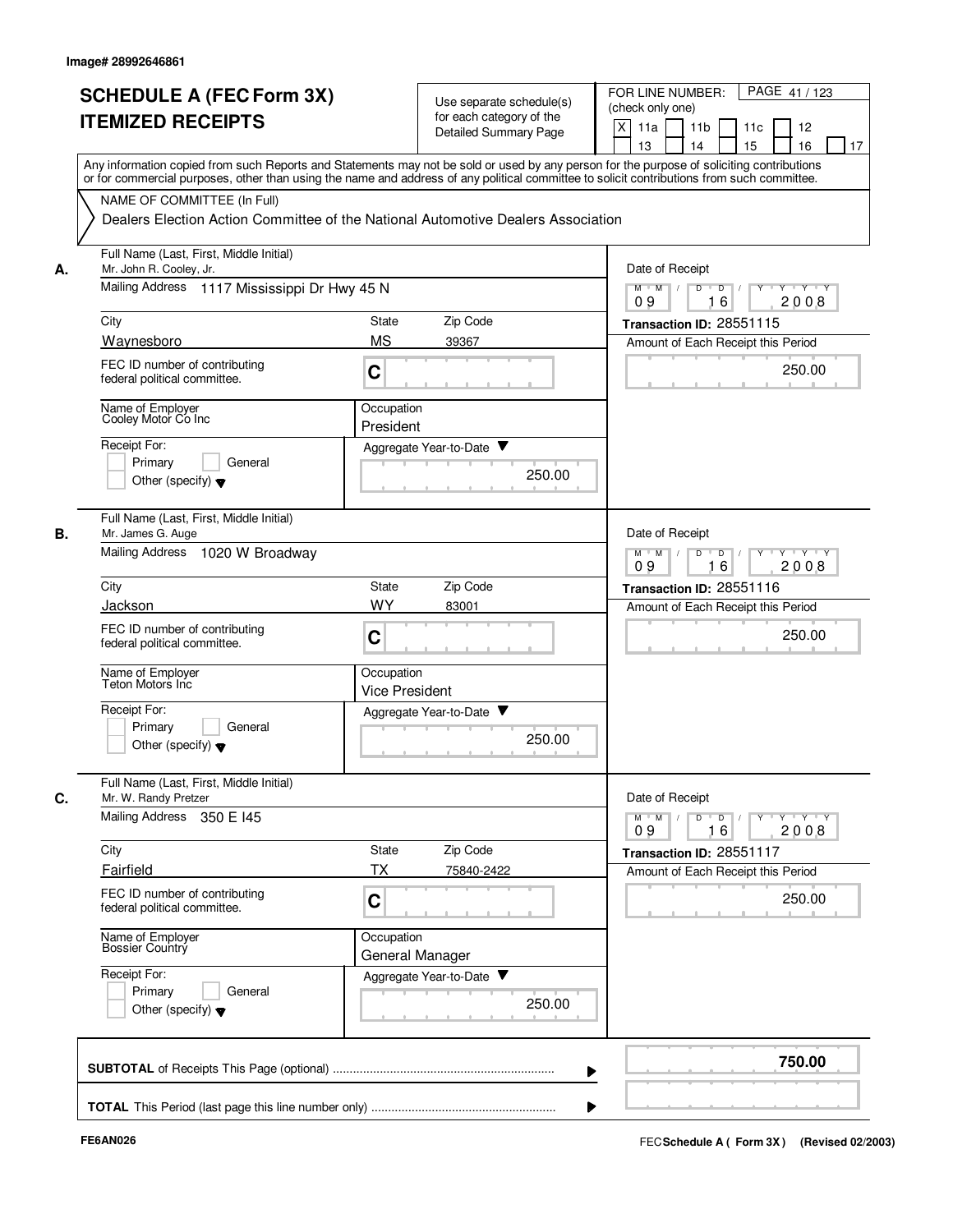|    | <b>SCHEDULE A (FEC Form 3X)</b><br><b>ITEMIZED RECEIPTS</b>                | Use separate schedule(s)<br>for each category of the<br>Detailed Summary Page                                                                                                                                                                                                           | FOR LINE NUMBER:<br>PAGE 42/123<br>(check only one)<br>X<br>11a<br>11 <sub>b</sub><br>11c<br>12<br>13<br>14<br>15<br>16<br>17  |
|----|----------------------------------------------------------------------------|-----------------------------------------------------------------------------------------------------------------------------------------------------------------------------------------------------------------------------------------------------------------------------------------|--------------------------------------------------------------------------------------------------------------------------------|
|    |                                                                            | Any information copied from such Reports and Statements may not be sold or used by any person for the purpose of soliciting contributions<br>or for commercial purposes, other than using the name and address of any political committee to solicit contributions from such committee. |                                                                                                                                |
|    | NAME OF COMMITTEE (In Full)                                                | Dealers Election Action Committee of the National Automotive Dealers Association                                                                                                                                                                                                        |                                                                                                                                |
| А. | Full Name (Last, First, Middle Initial)<br>Mr. Robert M. Robinson          |                                                                                                                                                                                                                                                                                         | Date of Receipt                                                                                                                |
|    | Mailing Address 69 16th St                                                 |                                                                                                                                                                                                                                                                                         | $M$ $M$ /<br>D<br>D<br>Y Y Y Y<br>17<br>2008<br>09                                                                             |
|    | City                                                                       | Zip Code<br><b>State</b>                                                                                                                                                                                                                                                                | Transaction ID: 28570854                                                                                                       |
|    | Wheeling                                                                   | WV<br>26003-3658                                                                                                                                                                                                                                                                        | Amount of Each Receipt this Period                                                                                             |
|    | FEC ID number of contributing<br>federal political committee.              | C                                                                                                                                                                                                                                                                                       | 500.00                                                                                                                         |
|    | Name of Employer<br>Bob Robinson Chevrolet Bu-<br>ick Pontiac G            | Occupation<br>Owner                                                                                                                                                                                                                                                                     |                                                                                                                                |
|    | Receipt For:                                                               | Aggregate Year-to-Date ▼                                                                                                                                                                                                                                                                |                                                                                                                                |
|    | Primary<br>General<br>Other (specify) $\blacktriangledown$                 | 500.00                                                                                                                                                                                                                                                                                  |                                                                                                                                |
| В. | Full Name (Last, First, Middle Initial)<br>Mr. Lou Kaltenstein             |                                                                                                                                                                                                                                                                                         | Date of Receipt                                                                                                                |
|    | <b>Mailing Address</b><br>8450 Orrin Dr                                    |                                                                                                                                                                                                                                                                                         | $M$ M<br>D<br>D<br>$Y \vdash Y \vdash Y$<br>$\sqrt{ }$<br>$\sqrt{ }$<br>09<br>17<br>2008                                       |
|    | City                                                                       | Zip Code<br>State                                                                                                                                                                                                                                                                       | Transaction ID: 28570856                                                                                                       |
|    | <b>Burbank</b>                                                             | OH<br>44214-9658                                                                                                                                                                                                                                                                        | Amount of Each Receipt this Period                                                                                             |
|    | FEC ID number of contributing<br>federal political committee.              | C                                                                                                                                                                                                                                                                                       | 120.00                                                                                                                         |
|    | Name of Employer<br>Lodi Auto Mall LLC                                     | Occupation<br>Dealer                                                                                                                                                                                                                                                                    |                                                                                                                                |
|    | Receipt For:<br>Primary<br>General<br>Other (specify) $\blacktriangledown$ | Aggregate Year-to-Date ▼<br>245.00                                                                                                                                                                                                                                                      |                                                                                                                                |
| C. | Full Name (Last, First, Middle Initial)<br>Mr. Mike Hays                   |                                                                                                                                                                                                                                                                                         | Date of Receipt                                                                                                                |
|    | Mailing Address 25870 Lorain Rd                                            |                                                                                                                                                                                                                                                                                         | $\mathsf{Y} \dashv \mathsf{Y} \dashv \mathsf{Y}$<br>$M$ $M$ /<br>$D$ <sup>U</sup><br>D<br>$Y$ <sup>U</sup><br>17<br>2008<br>09 |
|    | City                                                                       | State<br>Zip Code                                                                                                                                                                                                                                                                       | Transaction ID: 28570857                                                                                                       |
|    | North Olmsted                                                              | OH<br>44070-2733                                                                                                                                                                                                                                                                        | Amount of Each Receipt this Period                                                                                             |
|    | FEC ID number of contributing<br>federal political committee.              | C                                                                                                                                                                                                                                                                                       | 480.00                                                                                                                         |
|    | Name of Employer<br>Ganley Pontiac Honda                                   | Occupation<br>Dealer                                                                                                                                                                                                                                                                    |                                                                                                                                |
|    | Receipt For:<br>Primary<br>General<br>Other (specify) $\blacktriangledown$ | Aggregate Year-to-Date<br>480.00                                                                                                                                                                                                                                                        |                                                                                                                                |
|    |                                                                            |                                                                                                                                                                                                                                                                                         | 1100.00                                                                                                                        |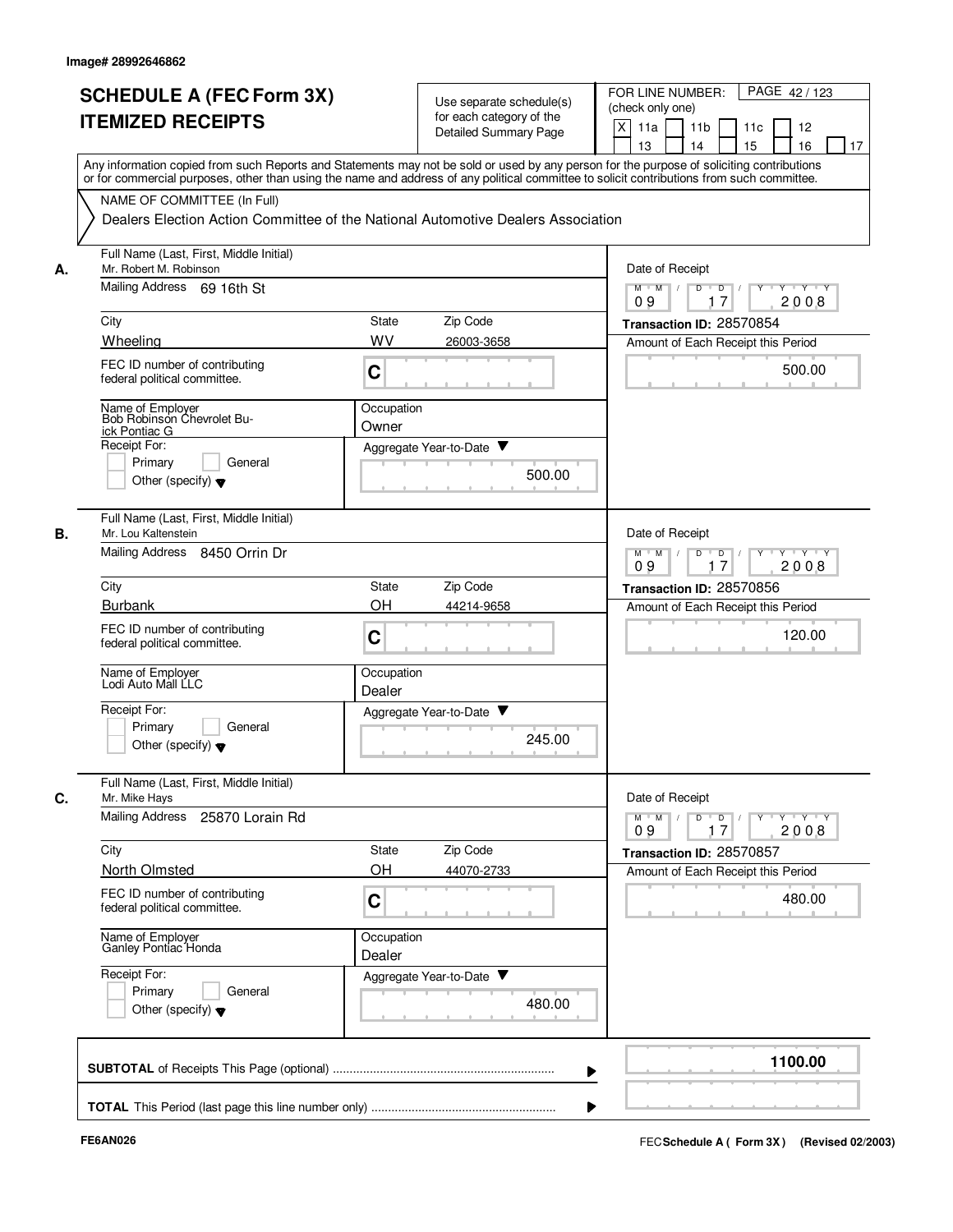|    | <b>SCHEDULE A (FEC Form 3X)</b><br><b>ITEMIZED RECEIPTS</b>                                                                                                                                                                                                                             | Use separate schedule(s)<br>for each category of the<br><b>Detailed Summary Page</b> |        | FOR LINE NUMBER:<br>PAGE 43/123<br>(check only one)<br>$\times$<br>11a<br>11 <sub>b</sub><br>11c<br>12<br>13<br>14<br>15<br>16<br>17 |
|----|-----------------------------------------------------------------------------------------------------------------------------------------------------------------------------------------------------------------------------------------------------------------------------------------|--------------------------------------------------------------------------------------|--------|--------------------------------------------------------------------------------------------------------------------------------------|
|    | Any information copied from such Reports and Statements may not be sold or used by any person for the purpose of soliciting contributions<br>or for commercial purposes, other than using the name and address of any political committee to solicit contributions from such committee. |                                                                                      |        |                                                                                                                                      |
|    | NAME OF COMMITTEE (In Full)<br>Dealers Election Action Committee of the National Automotive Dealers Association                                                                                                                                                                         |                                                                                      |        |                                                                                                                                      |
| А. | Full Name (Last, First, Middle Initial)<br>Mr. L. Scott Bossier, II                                                                                                                                                                                                                     |                                                                                      |        | Date of Receipt                                                                                                                      |
|    | Mailing Address 350 E 145                                                                                                                                                                                                                                                               |                                                                                      |        | $M$ $M$ /<br>$Y - Y - Y$<br>D<br>$\overline{\phantom{0}}$ D<br>17<br>2008<br>09                                                      |
|    | City                                                                                                                                                                                                                                                                                    | Zip Code<br>State                                                                    |        | Transaction ID: 28570858                                                                                                             |
|    | Fairfield<br>FEC ID number of contributing                                                                                                                                                                                                                                              | TX<br>75840-2422                                                                     |        | Amount of Each Receipt this Period<br>250.00                                                                                         |
|    | federal political committee.                                                                                                                                                                                                                                                            | C                                                                                    |        |                                                                                                                                      |
|    | Name of Employer<br><b>Bossier Country</b>                                                                                                                                                                                                                                              | Occupation<br>Dealer                                                                 |        |                                                                                                                                      |
|    | Receipt For:                                                                                                                                                                                                                                                                            | Aggregate Year-to-Date ▼                                                             |        |                                                                                                                                      |
|    | Primary<br>General<br>Other (specify) $\blacktriangledown$                                                                                                                                                                                                                              |                                                                                      | 250.00 |                                                                                                                                      |
| В. | Full Name (Last, First, Middle Initial)<br>Mr. Glenn Mears, Jr.                                                                                                                                                                                                                         |                                                                                      |        | Date of Receipt                                                                                                                      |
|    | Mailing Address 951 Interstate Pkwy                                                                                                                                                                                                                                                     |                                                                                      |        | D<br>$M$ M<br>$\sqrt{ }$<br>$\overline{D}$<br>$Y + Y + Y$<br>2008<br>09<br>17                                                        |
|    | City                                                                                                                                                                                                                                                                                    | Zip Code<br><b>State</b>                                                             |        | Transaction ID: 28570859                                                                                                             |
|    | Akron                                                                                                                                                                                                                                                                                   | OH<br>44312-5287                                                                     |        | Amount of Each Receipt this Period                                                                                                   |
|    | FEC ID number of contributing<br>federal political committee.                                                                                                                                                                                                                           | C                                                                                    |        | 500.00                                                                                                                               |
|    | Name of Employer<br>Park Honda                                                                                                                                                                                                                                                          | Occupation<br>Dealership Employee                                                    |        |                                                                                                                                      |
|    | Receipt For:<br>Primary<br>General<br>Other (specify) $\blacktriangledown$                                                                                                                                                                                                              | Aggregate Year-to-Date $\blacktriangledown$                                          | 500.00 |                                                                                                                                      |
| C. | Full Name (Last, First, Middle Initial)<br>Mr. Robert L. DePratu<br>Mailing Address 6331 Hwy 93 S                                                                                                                                                                                       |                                                                                      |        | Date of Receipt<br>$\overline{Y}$<br>$Y + Y + Y$<br>$M$ $M$ $/$<br>$D$ $D$ $/$                                                       |
|    | City                                                                                                                                                                                                                                                                                    | State<br>Zip Code                                                                    |        | 2008<br>09<br>18<br>Transaction ID: 28586633                                                                                         |
|    | Whitefish                                                                                                                                                                                                                                                                               | MT<br>59937-8236                                                                     |        | Amount of Each Receipt this Period                                                                                                   |
|    | FEC ID number of contributing<br>federal political committee.                                                                                                                                                                                                                           | C                                                                                    |        | 250.00                                                                                                                               |
|    | Name of Employer<br>DePratu Ford Sales                                                                                                                                                                                                                                                  | Occupation<br>Dealership Employee                                                    |        |                                                                                                                                      |
|    | Receipt For:<br>Primary<br>General<br>Other (specify) $\blacktriangledown$                                                                                                                                                                                                              | Aggregate Year-to-Date                                                               | 250.00 |                                                                                                                                      |
|    |                                                                                                                                                                                                                                                                                         |                                                                                      |        | 1000.00                                                                                                                              |
|    |                                                                                                                                                                                                                                                                                         |                                                                                      |        |                                                                                                                                      |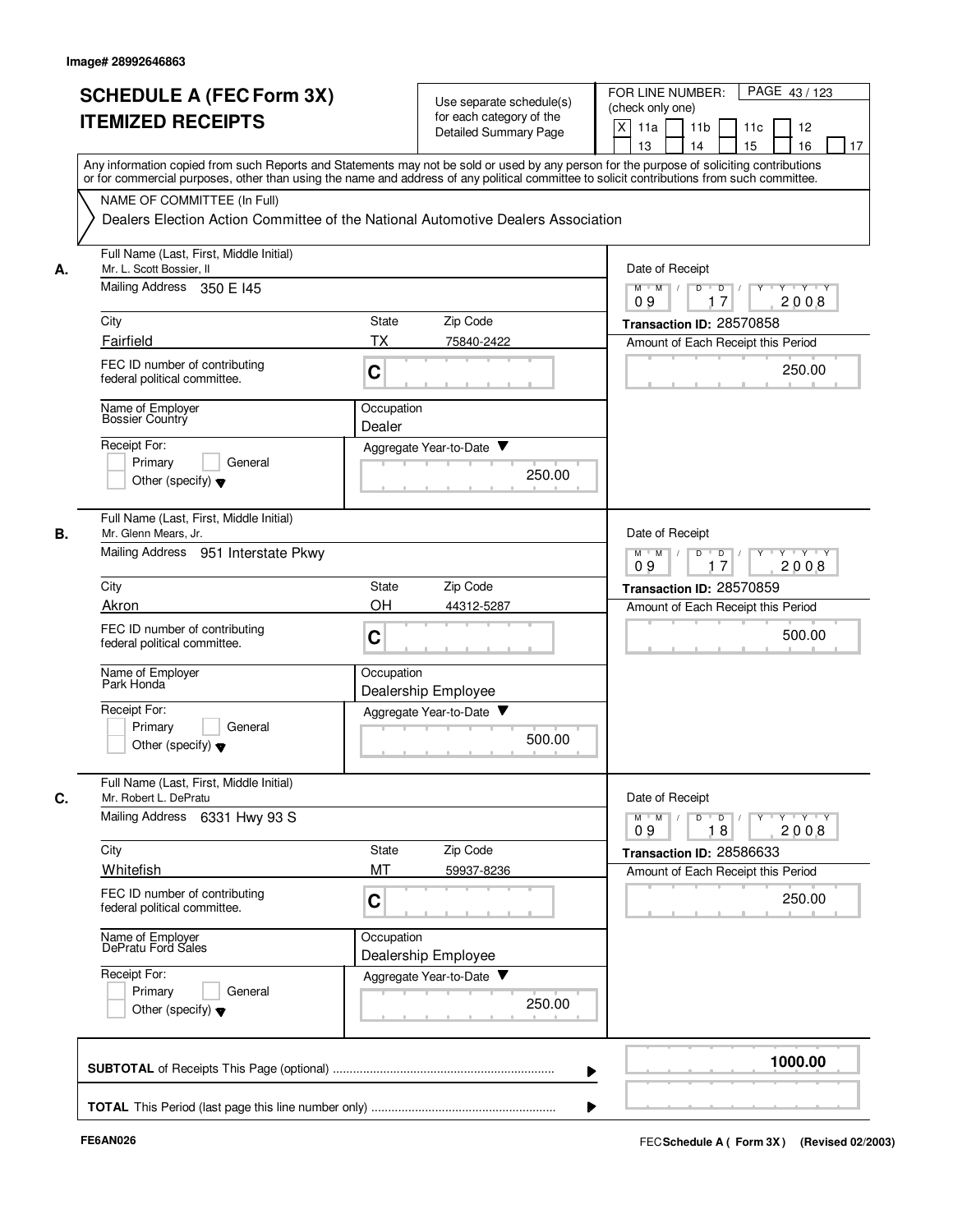|    | <b>SCHEDULE A (FEC Form 3X)</b><br><b>ITEMIZED RECEIPTS</b><br>Any information copied from such Reports and Statements may not be sold or used by any person for the purpose of soliciting contributions |                               | Use separate schedule(s)<br>for each category of the<br>Detailed Summary Page | FOR LINE NUMBER:<br>PAGE 44/123<br>(check only one)<br>X<br>11a<br>11 <sub>b</sub><br>11c<br>12<br>13<br>14<br>15<br>16<br>17 |
|----|----------------------------------------------------------------------------------------------------------------------------------------------------------------------------------------------------------|-------------------------------|-------------------------------------------------------------------------------|-------------------------------------------------------------------------------------------------------------------------------|
|    | or for commercial purposes, other than using the name and address of any political committee to solicit contributions from such committee.                                                               |                               |                                                                               |                                                                                                                               |
|    | NAME OF COMMITTEE (In Full)<br>Dealers Election Action Committee of the National Automotive Dealers Association                                                                                          |                               |                                                                               |                                                                                                                               |
| А. | Full Name (Last, First, Middle Initial)<br>Mr. Marc L. Labadie                                                                                                                                           |                               |                                                                               | Date of Receipt                                                                                                               |
|    | Mailing Address<br>711 S Euclid Ave                                                                                                                                                                      |                               |                                                                               | $M$ $M$ /<br>D<br>$\overline{D}$<br>Y Y Y Y<br>18<br>2008<br>09                                                               |
|    | City                                                                                                                                                                                                     | State                         | Zip Code                                                                      | Transaction ID: 28586637                                                                                                      |
|    | <b>Bay City</b>                                                                                                                                                                                          | MI                            | 48706-3303                                                                    | Amount of Each Receipt this Period                                                                                            |
|    | FEC ID number of contributing<br>federal political committee.                                                                                                                                            | C                             |                                                                               | 250.00                                                                                                                        |
|    | Name of Employer<br>Labadie Cadillac Buick GMC                                                                                                                                                           | Occupation<br>General Manager |                                                                               |                                                                                                                               |
|    | Receipt For:                                                                                                                                                                                             |                               | Aggregate Year-to-Date                                                        |                                                                                                                               |
|    | Primary<br>General<br>Other (specify) $\blacktriangledown$                                                                                                                                               |                               | 250.00                                                                        |                                                                                                                               |
| В. | Full Name (Last, First, Middle Initial)<br>Mr. Ed Sherling                                                                                                                                               |                               |                                                                               | Date of Receipt                                                                                                               |
|    | <b>Mailing Address</b><br>805 Glover Ave                                                                                                                                                                 |                               |                                                                               | D<br>$M$ M<br>$\sqrt{ }$<br>$\overline{D}$<br>Y 'Y 'Y<br>$\sqrt{ }$<br>19<br>2008<br>09                                       |
|    | City                                                                                                                                                                                                     | State                         | Zip Code                                                                      | Transaction ID: 28623158                                                                                                      |
|    | Enterprise                                                                                                                                                                                               | AL                            | 36330-2017                                                                    | Amount of Each Receipt this Period                                                                                            |
|    | FEC ID number of contributing<br>federal political committee.                                                                                                                                            | C                             |                                                                               | 150.00                                                                                                                        |
|    | Name of Employer<br>Ed Sherling Ford Inc                                                                                                                                                                 | Occupation<br>President       |                                                                               |                                                                                                                               |
|    | Receipt For:                                                                                                                                                                                             |                               | Aggregate Year-to-Date ▼                                                      |                                                                                                                               |
|    | Primary<br>General<br>Other (specify) $\blacktriangledown$                                                                                                                                               |                               | 450.00                                                                        |                                                                                                                               |
| C. | Full Name (Last, First, Middle Initial)<br>Mr. Wesley Hinkle                                                                                                                                             |                               |                                                                               | Date of Receipt                                                                                                               |
|    | Mailing Address<br>5350 Kearny Mesa Rd                                                                                                                                                                   |                               |                                                                               | $Y$ $Y$ $Y$ $Y$<br>$D$ $D$ $I$<br>$Y$ <sup>U</sup><br>$M$ $M$ /<br>19<br>2008<br>09                                           |
|    | City                                                                                                                                                                                                     | State                         | Zip Code                                                                      | Transaction ID: 28623159                                                                                                      |
|    | San Diego                                                                                                                                                                                                | CA                            | 92111-1802                                                                    | Amount of Each Receipt this Period                                                                                            |
|    | FEC ID number of contributing<br>federal political committee.                                                                                                                                            | C                             |                                                                               | 250.00                                                                                                                        |
|    | Name of Employer<br>San Diego Volvo                                                                                                                                                                      | Occupation<br>President       |                                                                               |                                                                                                                               |
|    | Receipt For:                                                                                                                                                                                             |                               | Aggregate Year-to-Date                                                        |                                                                                                                               |
|    | Primary<br>General<br>Other (specify) $\blacktriangledown$                                                                                                                                               |                               | 250.00                                                                        |                                                                                                                               |
|    |                                                                                                                                                                                                          |                               |                                                                               | 650.00                                                                                                                        |
|    |                                                                                                                                                                                                          |                               |                                                                               |                                                                                                                               |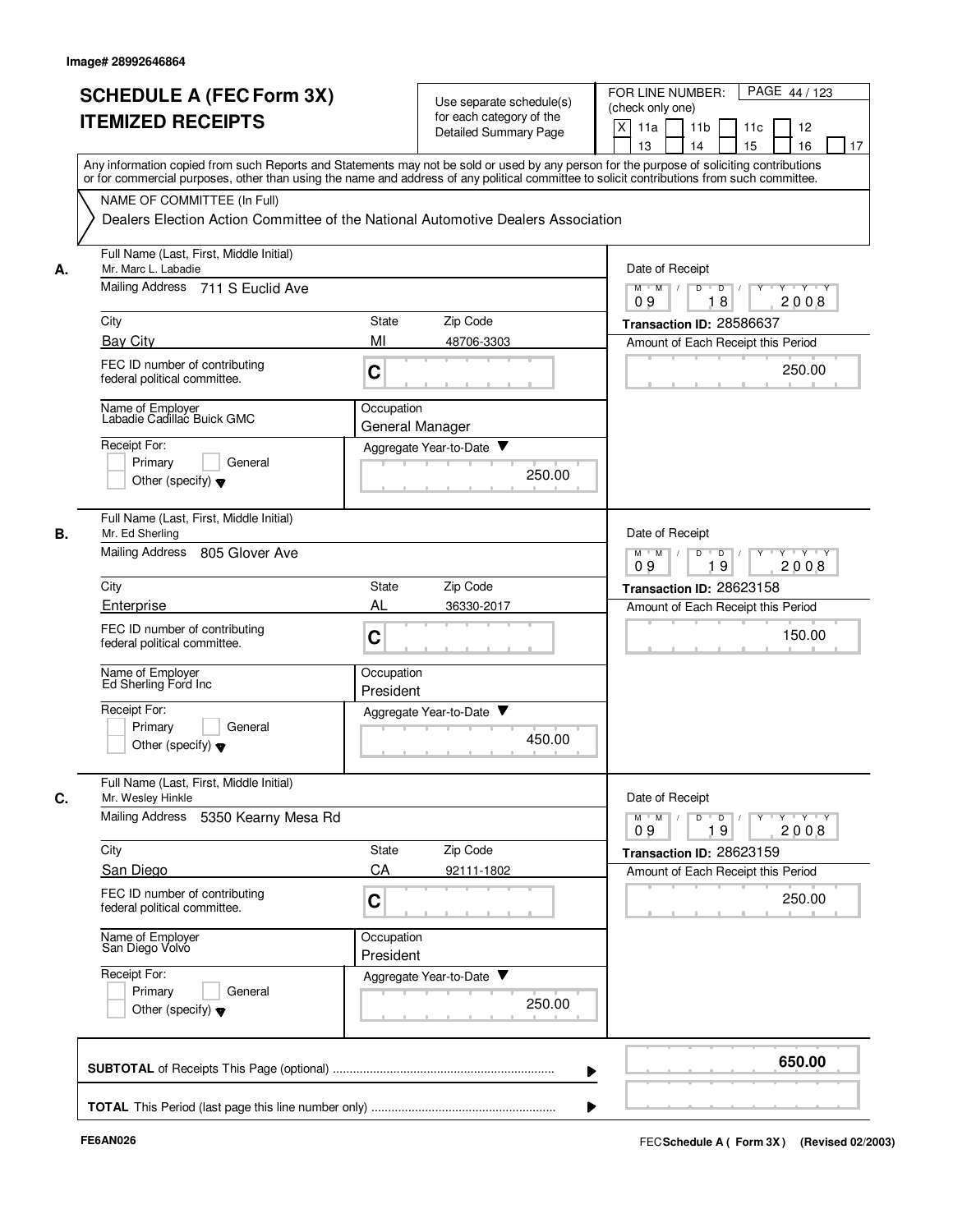|    | <b>SCHEDULE A (FEC Form 3X)</b>                                                                                                                                                                                                                                                         |                      |                                                      | PAGE 45/123<br>FOR LINE NUMBER:                           |
|----|-----------------------------------------------------------------------------------------------------------------------------------------------------------------------------------------------------------------------------------------------------------------------------------------|----------------------|------------------------------------------------------|-----------------------------------------------------------|
|    | <b>ITEMIZED RECEIPTS</b>                                                                                                                                                                                                                                                                |                      | Use separate schedule(s)<br>for each category of the | (check only one)                                          |
|    |                                                                                                                                                                                                                                                                                         |                      | <b>Detailed Summary Page</b>                         | X<br>11a<br>11 <sub>b</sub><br>11c<br>12<br>15<br>14      |
|    | Any information copied from such Reports and Statements may not be sold or used by any person for the purpose of soliciting contributions<br>or for commercial purposes, other than using the name and address of any political committee to solicit contributions from such committee. |                      |                                                      | 13<br>16<br>17                                            |
|    | NAME OF COMMITTEE (In Full)                                                                                                                                                                                                                                                             |                      |                                                      |                                                           |
|    | Dealers Election Action Committee of the National Automotive Dealers Association                                                                                                                                                                                                        |                      |                                                      |                                                           |
| А. | Full Name (Last, First, Middle Initial)<br>Mr. Terry R. Laughridge                                                                                                                                                                                                                      |                      |                                                      | Date of Receipt                                           |
|    | Mailing Address 313 N Tennessee St                                                                                                                                                                                                                                                      |                      |                                                      | $M$ $M$ $/$<br>D<br>D<br>$+Y+Y$<br>19<br>2008<br>09       |
|    | City                                                                                                                                                                                                                                                                                    | <b>State</b>         | Zip Code                                             | Transaction ID: 28626519                                  |
|    | Cartersville                                                                                                                                                                                                                                                                            | GA                   | 30120-3215                                           | Amount of Each Receipt this Period                        |
|    | FEC ID number of contributing<br>federal political committee.                                                                                                                                                                                                                           | C                    |                                                      | 250.00                                                    |
|    | Name of Employer<br>Terry Reid Kia                                                                                                                                                                                                                                                      | Occupation           |                                                      |                                                           |
|    | Receipt For:                                                                                                                                                                                                                                                                            | Owner                |                                                      |                                                           |
|    | Primary<br>General                                                                                                                                                                                                                                                                      |                      | Aggregate Year-to-Date ▼                             |                                                           |
|    | Other (specify) $\blacktriangledown$                                                                                                                                                                                                                                                    |                      | 250.00                                               |                                                           |
| В. | Full Name (Last, First, Middle Initial)<br>Mr. Fred Emich                                                                                                                                                                                                                               |                      |                                                      | Date of Receipt                                           |
|    | <b>Mailing Address</b><br>6020 E Speedway Blvd                                                                                                                                                                                                                                          |                      |                                                      | $Y - Y - Y$<br>$M$ M<br>D<br>D<br>19<br>09<br>2008        |
|    | City                                                                                                                                                                                                                                                                                    | State                | Zip Code                                             | Transaction ID: 28626520                                  |
|    | Tucson                                                                                                                                                                                                                                                                                  | AZ                   | 85712-5125                                           | Amount of Each Receipt this Period                        |
|    | FEC ID number of contributing<br>federal political committee.                                                                                                                                                                                                                           | C                    |                                                      | 250.00                                                    |
|    | Name of Employer<br>Emich Subaru                                                                                                                                                                                                                                                        | Occupation<br>Dealer |                                                      |                                                           |
|    | Receipt For:                                                                                                                                                                                                                                                                            |                      | v<br>Aggregate Year-to-Date                          |                                                           |
|    | Primary<br>General<br>Other (specify) $\blacktriangledown$                                                                                                                                                                                                                              |                      | 250.00                                               |                                                           |
| C. | Full Name (Last, First, Middle Initial)<br>Mr. Ronald Charron                                                                                                                                                                                                                           |                      |                                                      | Date of Receipt                                           |
|    | Mailing Address 2850 Cherry Ave                                                                                                                                                                                                                                                         |                      |                                                      | $M$ $M$ $M$<br>y y y y y y<br>$D$ $D$<br>19<br>2008<br>09 |
|    | City                                                                                                                                                                                                                                                                                    | <b>State</b>         | Zip Code                                             | Transaction ID: 28626521                                  |
|    | Signal Hill                                                                                                                                                                                                                                                                             | CA                   | 90755-1909                                           | Amount of Each Receipt this Period                        |
|    | FEC ID number of contributing<br>federal political committee.                                                                                                                                                                                                                           | C                    |                                                      | 500.00                                                    |
|    | Name of Employer<br>Boulevard Buick Pontiac<br><b>GMC</b>                                                                                                                                                                                                                               | Occupation           | General Manager                                      |                                                           |
|    | Receipt For:                                                                                                                                                                                                                                                                            |                      | Aggregate Year-to-Date                               |                                                           |
|    | Primary<br>General<br>Other (specify) $\blacktriangledown$                                                                                                                                                                                                                              |                      | 500.00                                               |                                                           |
|    |                                                                                                                                                                                                                                                                                         |                      |                                                      | 1000.00                                                   |
|    |                                                                                                                                                                                                                                                                                         |                      |                                                      |                                                           |
|    |                                                                                                                                                                                                                                                                                         |                      |                                                      |                                                           |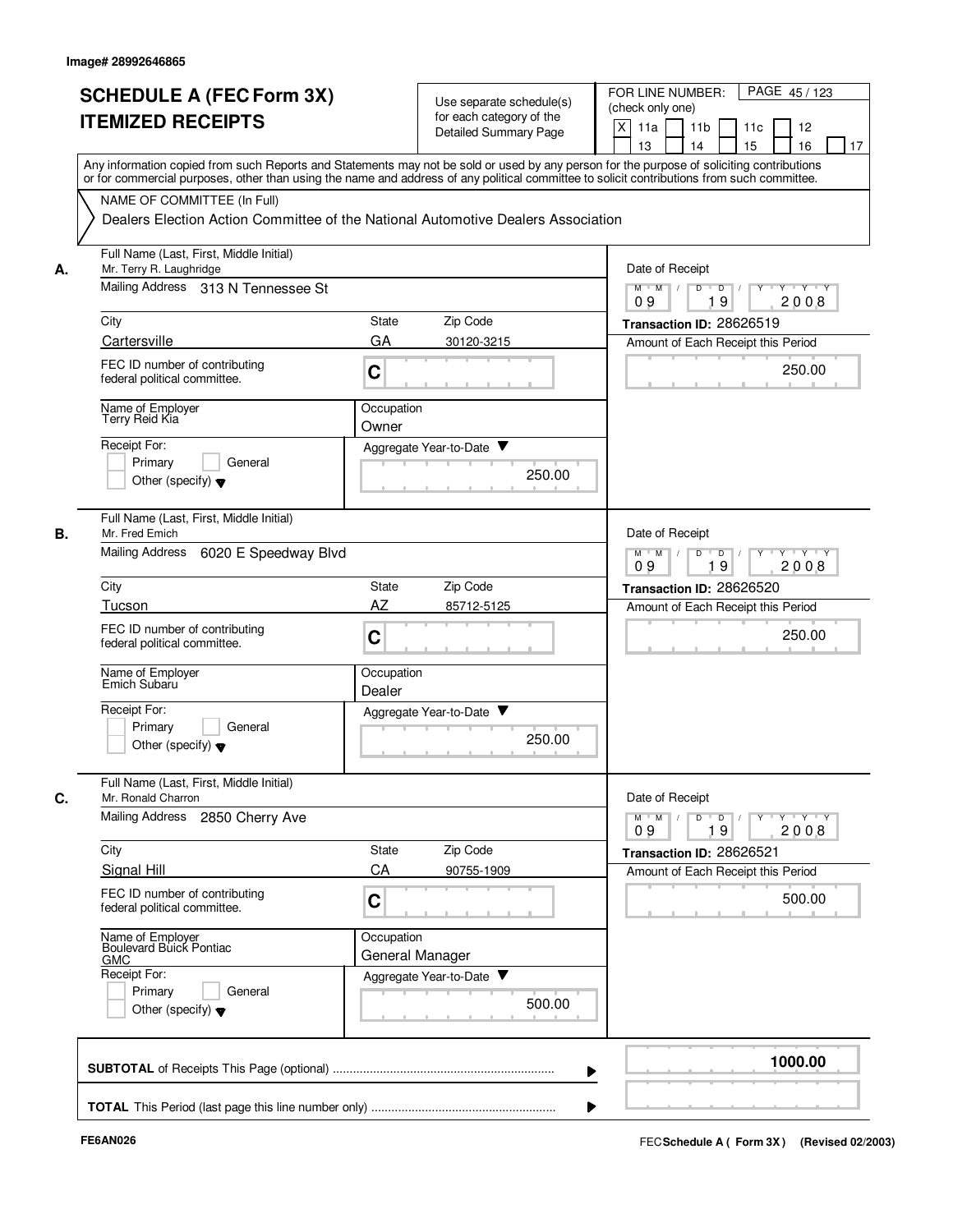| <b>SCHEDULE A (FEC Form 3X)</b><br><b>ITEMIZED RECEIPTS</b>                                                      | Use separate schedule(s)<br>for each category of the<br>Detailed Summary Page                                                                                                                                                                                                                                                                                               | PAGE 46/123<br>FOR LINE NUMBER:<br>(check only one)<br>X<br>11 <sub>b</sub><br>11a<br>11c<br>12<br>13<br>15<br>16<br>14<br>17 |
|------------------------------------------------------------------------------------------------------------------|-----------------------------------------------------------------------------------------------------------------------------------------------------------------------------------------------------------------------------------------------------------------------------------------------------------------------------------------------------------------------------|-------------------------------------------------------------------------------------------------------------------------------|
| NAME OF COMMITTEE (In Full)                                                                                      | Any information copied from such Reports and Statements may not be sold or used by any person for the purpose of soliciting contributions<br>or for commercial purposes, other than using the name and address of any political committee to solicit contributions from such committee.<br>Dealers Election Action Committee of the National Automotive Dealers Association |                                                                                                                               |
| Full Name (Last, First, Middle Initial)<br>Mr. Jeffrey L. Robberson<br>А.<br>Mailing Address 2100 NE 3rd St      |                                                                                                                                                                                                                                                                                                                                                                             | Date of Receipt<br>$M$ $M$ $/$<br>$D$ $D$ $/$<br>Y Y Y Y<br>09<br>19<br>2008                                                  |
| City                                                                                                             | Zip Code<br>State                                                                                                                                                                                                                                                                                                                                                           | Transaction ID: 28626522                                                                                                      |
| Bend                                                                                                             | <b>OR</b><br>97701-3607                                                                                                                                                                                                                                                                                                                                                     | Amount of Each Receipt this Period                                                                                            |
| FEC ID number of contributing<br>federal political committee.                                                    | $\mathbf C$                                                                                                                                                                                                                                                                                                                                                                 | 1000.00                                                                                                                       |
| Name of Employer<br>Robberson Ford Sales Inc                                                                     | Occupation<br>General Manager                                                                                                                                                                                                                                                                                                                                               |                                                                                                                               |
| Receipt For:<br>Primary<br>General<br>Other (specify) $\blacktriangledown$                                       | Aggregate Year-to-Date<br>1000.00                                                                                                                                                                                                                                                                                                                                           |                                                                                                                               |
| Full Name (Last, First, Middle Initial)<br>В.<br>Mr. Daniel J. O'Brien<br>Mailing Address 2029 Ireland Grove Rd. |                                                                                                                                                                                                                                                                                                                                                                             | Date of Receipt<br>$M$ M<br>D<br>Y 'Y 'Y<br>D                                                                                 |
|                                                                                                                  |                                                                                                                                                                                                                                                                                                                                                                             | 19<br>2008<br>09                                                                                                              |
| City<br>Bloomington                                                                                              | Zip Code<br>State<br>IL                                                                                                                                                                                                                                                                                                                                                     | Transaction ID: 28626523                                                                                                      |
| FEC ID number of contributing<br>federal political committee.                                                    | 61704-7103<br>C                                                                                                                                                                                                                                                                                                                                                             | Amount of Each Receipt this Period<br>250.00                                                                                  |
| Name of Employer<br>Extreme Motors                                                                               | Occupation<br>Dealer                                                                                                                                                                                                                                                                                                                                                        |                                                                                                                               |
| Receipt For:<br>Primary<br>General<br>Other (specify) $\blacktriangledown$                                       | Aggregate Year-to-Date<br>250.00                                                                                                                                                                                                                                                                                                                                            |                                                                                                                               |
| Full Name (Last, First, Middle Initial)<br>C.<br>Mr. David Ho                                                    |                                                                                                                                                                                                                                                                                                                                                                             | Date of Receipt                                                                                                               |
| Mailing Address 732 S Brand Blvd                                                                                 |                                                                                                                                                                                                                                                                                                                                                                             | $Y - Y - Y - Y$<br>$M$ $M$<br>D<br>$\overline{D}$<br>Y<br>2008<br>09<br>19                                                    |
| City                                                                                                             | State<br>Zip Code                                                                                                                                                                                                                                                                                                                                                           | Transaction ID: 28626557                                                                                                      |
| Glendale<br>FEC ID number of contributing<br>federal political committee.                                        | CA<br>91204-2110<br>$\mathbf C$                                                                                                                                                                                                                                                                                                                                             | Amount of Each Receipt this Period<br>5000.00                                                                                 |
| Name of Employer<br>Pacific BMW                                                                                  | Occupation<br>President                                                                                                                                                                                                                                                                                                                                                     |                                                                                                                               |
| Receipt For:<br>Primary<br>General<br>Other (specify) $\blacktriangledown$                                       | Aggregate Year-to-Date<br>5000.00                                                                                                                                                                                                                                                                                                                                           |                                                                                                                               |
|                                                                                                                  |                                                                                                                                                                                                                                                                                                                                                                             | 6250.00                                                                                                                       |
|                                                                                                                  |                                                                                                                                                                                                                                                                                                                                                                             |                                                                                                                               |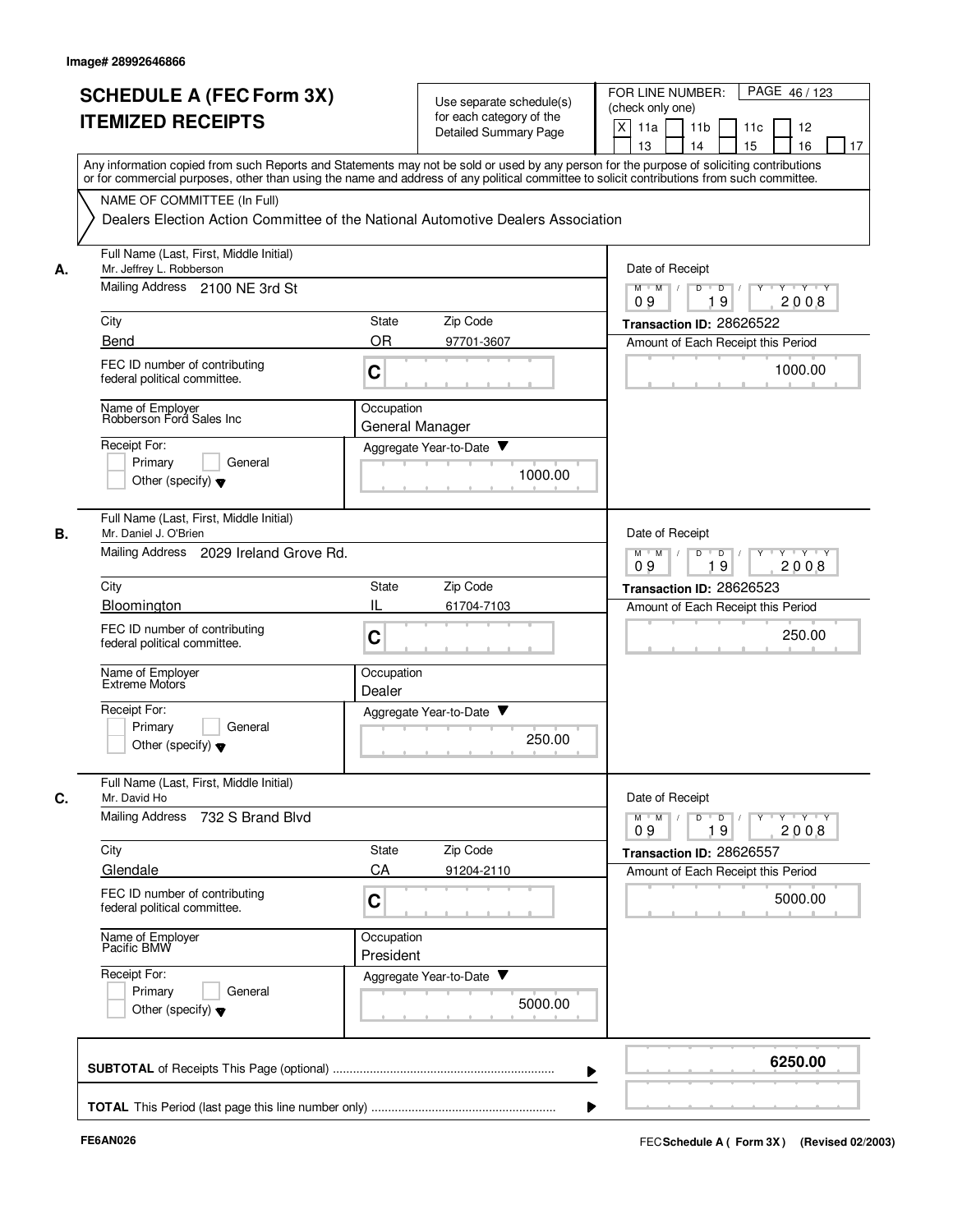|    | <b>SCHEDULE A (FEC Form 3X)</b><br><b>ITEMIZED RECEIPTS</b>                                     | Use separate schedule(s)<br>for each category of the<br><b>Detailed Summary Page</b>                                                                                                                                                                                                    | PAGE 47/123<br>FOR LINE NUMBER:<br>(check only one)<br>X<br>11 <sub>b</sub><br>11a<br>11 <sub>c</sub><br>12<br>13<br>14<br>15<br>16<br>17 |
|----|-------------------------------------------------------------------------------------------------|-----------------------------------------------------------------------------------------------------------------------------------------------------------------------------------------------------------------------------------------------------------------------------------------|-------------------------------------------------------------------------------------------------------------------------------------------|
|    | NAME OF COMMITTEE (In Full)                                                                     | Any information copied from such Reports and Statements may not be sold or used by any person for the purpose of soliciting contributions<br>or for commercial purposes, other than using the name and address of any political committee to solicit contributions from such committee. |                                                                                                                                           |
|    | Full Name (Last, First, Middle Initial)                                                         | Dealers Election Action Committee of the National Automotive Dealers Association                                                                                                                                                                                                        |                                                                                                                                           |
| А. | Mr. Clarence C. Boyle, Jr.<br>Mailing Address 3115 Emmorton Rd                                  |                                                                                                                                                                                                                                                                                         | Date of Receipt<br>$M$ $M$ $/$<br>D<br>$\overline{D}$ /<br>$Y - Y - Y$                                                                    |
|    |                                                                                                 |                                                                                                                                                                                                                                                                                         | 19<br>09<br>2008                                                                                                                          |
|    | City<br>Abingdon                                                                                | Zip Code<br><b>State</b><br><b>MD</b><br>21009-2002                                                                                                                                                                                                                                     | Transaction ID: 28626558                                                                                                                  |
|    | FEC ID number of contributing<br>federal political committee.                                   | C                                                                                                                                                                                                                                                                                       | Amount of Each Receipt this Period<br>250.00                                                                                              |
|    | Name of Employer<br>Boyle Buick Pontiac Inc                                                     | Occupation<br>President                                                                                                                                                                                                                                                                 |                                                                                                                                           |
|    | Receipt For:<br>Primary<br>General<br>Other (specify) $\blacktriangledown$                      | Aggregate Year-to-Date ▼<br>250.00                                                                                                                                                                                                                                                      |                                                                                                                                           |
| В. | Full Name (Last, First, Middle Initial)<br>Mr. Maurice Guidry<br>Mailing Address 15101 Hwy 3235 |                                                                                                                                                                                                                                                                                         | Date of Receipt<br>$Y - Y - Y$<br>$M$ M<br>$\overline{D}$<br>D                                                                            |
|    |                                                                                                 |                                                                                                                                                                                                                                                                                         | 2008<br>09<br>19                                                                                                                          |
|    | City                                                                                            | Zip Code<br><b>State</b><br>LA                                                                                                                                                                                                                                                          | Transaction ID: 28626559                                                                                                                  |
|    | <b>Cut Off</b><br>FEC ID number of contributing<br>federal political committee.                 | 70345-3667<br>C                                                                                                                                                                                                                                                                         | Amount of Each Receipt this Period<br>250.00                                                                                              |
|    | Name of Employer<br>Golden Motors Inc                                                           | Occupation<br>Dealer                                                                                                                                                                                                                                                                    |                                                                                                                                           |
|    | Receipt For:<br>Primary<br>General<br>Other (specify) $\blacktriangledown$                      | ▼<br>Aggregate Year-to-Date<br>250.00                                                                                                                                                                                                                                                   |                                                                                                                                           |
| C. | Full Name (Last, First, Middle Initial)<br>Mr. Dennis J. Thurston                               |                                                                                                                                                                                                                                                                                         | Date of Receipt                                                                                                                           |
|    | Mailing Address 2800 N State St                                                                 |                                                                                                                                                                                                                                                                                         | Y 'Y 'Y<br>$M$ $M$ /<br>D<br>$\overline{D}$<br>$Y$ <sup>-1</sup><br>2008<br>09<br>19                                                      |
|    | City                                                                                            | Zip Code<br><b>State</b>                                                                                                                                                                                                                                                                | Transaction ID: 28626560                                                                                                                  |
|    | Ukiah                                                                                           | CA<br>95482-3028                                                                                                                                                                                                                                                                        | Amount of Each Receipt this Period                                                                                                        |
|    | FEC ID number of contributing<br>federal political committee.                                   | C                                                                                                                                                                                                                                                                                       | 250.00                                                                                                                                    |
|    | Name of Employer<br>Thurston Auto Plaza                                                         | Occupation<br>Owner                                                                                                                                                                                                                                                                     |                                                                                                                                           |
|    | Receipt For:<br>Primary<br>General<br>Other (specify) $\blacktriangledown$                      | Aggregate Year-to-Date<br>250.00                                                                                                                                                                                                                                                        |                                                                                                                                           |
|    |                                                                                                 |                                                                                                                                                                                                                                                                                         | 750.00                                                                                                                                    |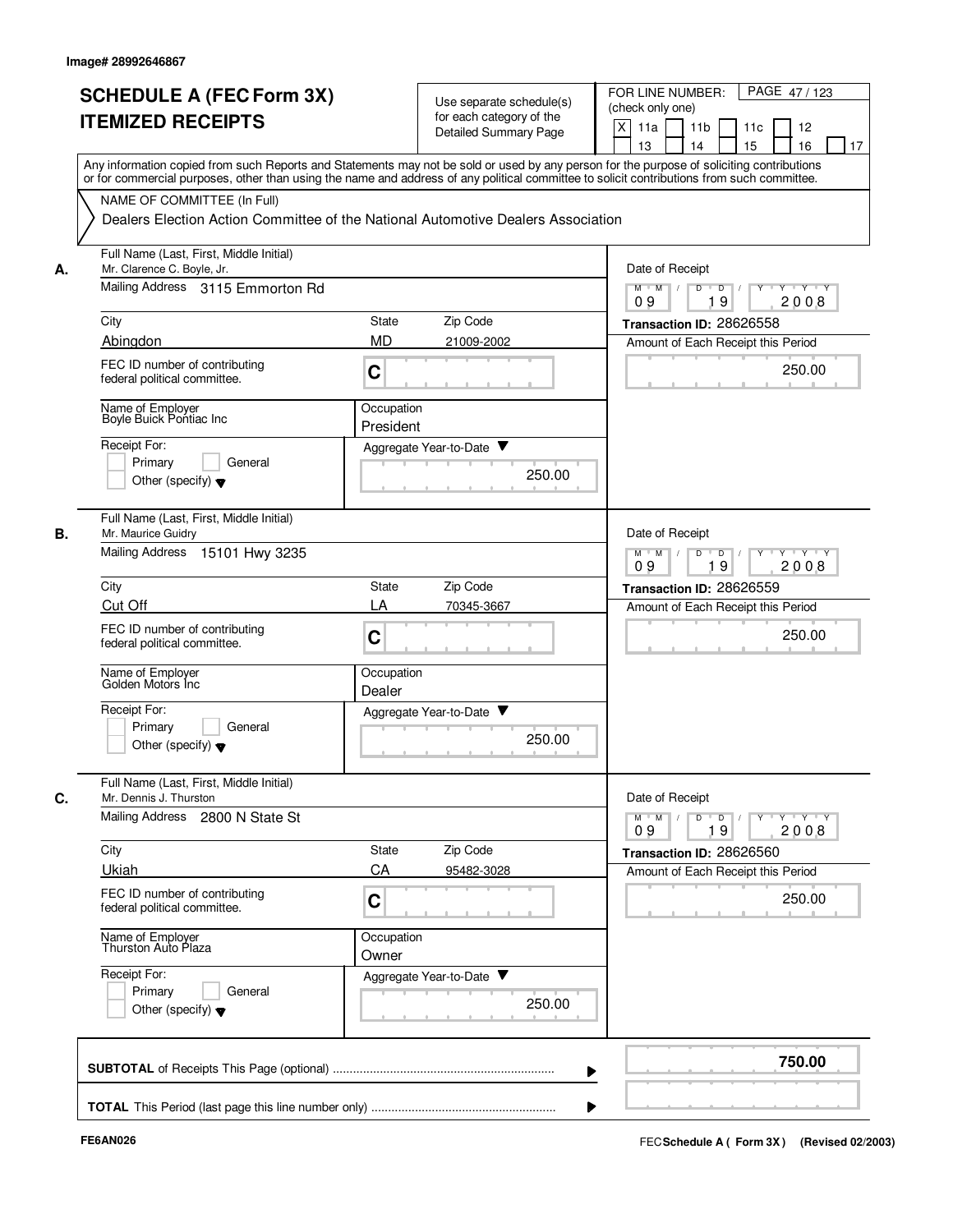| NAME OF COMMITTEE (In Full)<br>Full Name (Last, First, Middle Initial)<br>Mr. Mike Waters<br>Mailing Address<br>96 E Plymouth Rd<br>FEC ID number of contributing<br>federal political committee.<br>Name of Employer<br>Waters Truck And Tractor<br>General<br>Other (specify) $\blacktriangledown$ | Any information copied from such Reports and Statements may not be sold or used by any person for the purpose of soliciting contributions<br>or for commercial purposes, other than using the name and address of any political committee to solicit contributions from such committee.<br>Dealers Election Action Committee of the National Automotive Dealers Association<br>Zip Code<br><b>State</b><br><b>MS</b><br>39701<br>C<br>Occupation<br>President<br>Aggregate Year-to-Date ▼<br>250.00 | Date of Receipt<br>$M$ $M$ /<br>$Y \vdash Y \vdash Y$<br>D<br>$\overline{D}$<br>19<br>2008<br>09<br>Transaction ID: 28626561<br>Amount of Each Receipt this Period<br>250.00 |
|------------------------------------------------------------------------------------------------------------------------------------------------------------------------------------------------------------------------------------------------------------------------------------------------------|-----------------------------------------------------------------------------------------------------------------------------------------------------------------------------------------------------------------------------------------------------------------------------------------------------------------------------------------------------------------------------------------------------------------------------------------------------------------------------------------------------|------------------------------------------------------------------------------------------------------------------------------------------------------------------------------|
|                                                                                                                                                                                                                                                                                                      |                                                                                                                                                                                                                                                                                                                                                                                                                                                                                                     |                                                                                                                                                                              |
|                                                                                                                                                                                                                                                                                                      |                                                                                                                                                                                                                                                                                                                                                                                                                                                                                                     |                                                                                                                                                                              |
|                                                                                                                                                                                                                                                                                                      |                                                                                                                                                                                                                                                                                                                                                                                                                                                                                                     |                                                                                                                                                                              |
|                                                                                                                                                                                                                                                                                                      |                                                                                                                                                                                                                                                                                                                                                                                                                                                                                                     |                                                                                                                                                                              |
|                                                                                                                                                                                                                                                                                                      |                                                                                                                                                                                                                                                                                                                                                                                                                                                                                                     |                                                                                                                                                                              |
|                                                                                                                                                                                                                                                                                                      |                                                                                                                                                                                                                                                                                                                                                                                                                                                                                                     |                                                                                                                                                                              |
|                                                                                                                                                                                                                                                                                                      |                                                                                                                                                                                                                                                                                                                                                                                                                                                                                                     |                                                                                                                                                                              |
| Full Name (Last, First, Middle Initial)<br>Mr. Ray Mungenast<br>Mailing Address 13720 Manchester Rd                                                                                                                                                                                                  |                                                                                                                                                                                                                                                                                                                                                                                                                                                                                                     | Date of Receipt<br>D<br>$M$ $M$<br>$\sqrt{ }$<br>$\overline{D}$<br>$Y + Y + Y$                                                                                               |
|                                                                                                                                                                                                                                                                                                      |                                                                                                                                                                                                                                                                                                                                                                                                                                                                                                     | 09<br>19<br>2008                                                                                                                                                             |
|                                                                                                                                                                                                                                                                                                      | Zip Code<br><b>State</b><br><b>MO</b><br>63011-4521                                                                                                                                                                                                                                                                                                                                                                                                                                                 | Transaction ID: 28626562                                                                                                                                                     |
| FEC ID number of contributing<br>federal political committee.                                                                                                                                                                                                                                        | C                                                                                                                                                                                                                                                                                                                                                                                                                                                                                                   | Amount of Each Receipt this Period<br>625.00                                                                                                                                 |
| Name of Employer<br>St Louis Acura                                                                                                                                                                                                                                                                   | Occupation<br><b>Vice President</b>                                                                                                                                                                                                                                                                                                                                                                                                                                                                 |                                                                                                                                                                              |
| General<br>Other (specify) $\blacktriangledown$                                                                                                                                                                                                                                                      | Aggregate Year-to-Date<br>1875.00                                                                                                                                                                                                                                                                                                                                                                                                                                                                   |                                                                                                                                                                              |
| Full Name (Last, First, Middle Initial)<br>Mr. Paul Snider<br>Mailing Address 9640 W Stockton Blvd                                                                                                                                                                                                   |                                                                                                                                                                                                                                                                                                                                                                                                                                                                                                     | Date of Receipt<br>$Y$ $Y$ $Y$<br>$M$ $M$ /<br>$D$ $D$ $I$<br>$Y$ <sup>U</sup>                                                                                               |
|                                                                                                                                                                                                                                                                                                      | State<br>Zip Code                                                                                                                                                                                                                                                                                                                                                                                                                                                                                   | 2008<br>09<br>19<br>Transaction ID: 28626563                                                                                                                                 |
|                                                                                                                                                                                                                                                                                                      | CA<br>95757-9545                                                                                                                                                                                                                                                                                                                                                                                                                                                                                    | Amount of Each Receipt this Period                                                                                                                                           |
| FEC ID number of contributing<br>federal political committee.                                                                                                                                                                                                                                        | C                                                                                                                                                                                                                                                                                                                                                                                                                                                                                                   | 2500.00                                                                                                                                                                      |
| Name of Employer<br>Elk Grove Toyota Scion                                                                                                                                                                                                                                                           | Occupation<br>Dealer                                                                                                                                                                                                                                                                                                                                                                                                                                                                                |                                                                                                                                                                              |
|                                                                                                                                                                                                                                                                                                      | Aggregate Year-to-Date<br>2500.00                                                                                                                                                                                                                                                                                                                                                                                                                                                                   |                                                                                                                                                                              |
| General<br>Other (specify) $\blacktriangledown$                                                                                                                                                                                                                                                      |                                                                                                                                                                                                                                                                                                                                                                                                                                                                                                     | 3375.00                                                                                                                                                                      |
|                                                                                                                                                                                                                                                                                                      |                                                                                                                                                                                                                                                                                                                                                                                                                                                                                                     |                                                                                                                                                                              |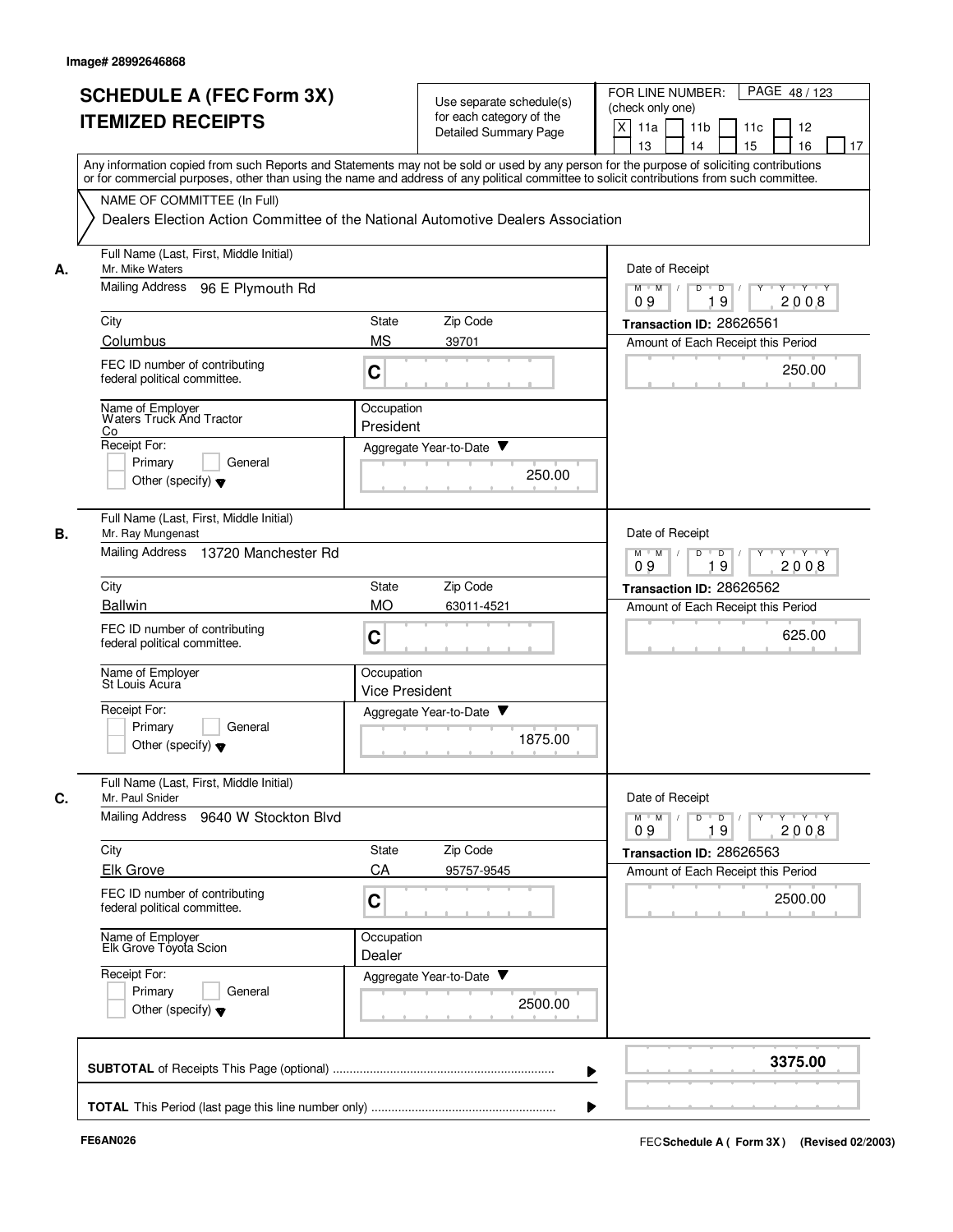|    | <b>SCHEDULE A (FEC Form 3X)</b><br><b>ITEMIZED RECEIPTS</b>                                     | Use separate schedule(s)<br>for each category of the<br><b>Detailed Summary Page</b>                                                                                                                                                                                                    | PAGE 49/123<br>FOR LINE NUMBER:<br>(check only one)<br>X<br>11a<br>11 <sub>b</sub><br>11c<br>12<br>13<br>14<br>15<br>16<br>17 |
|----|-------------------------------------------------------------------------------------------------|-----------------------------------------------------------------------------------------------------------------------------------------------------------------------------------------------------------------------------------------------------------------------------------------|-------------------------------------------------------------------------------------------------------------------------------|
|    | NAME OF COMMITTEE (In Full)                                                                     | Any information copied from such Reports and Statements may not be sold or used by any person for the purpose of soliciting contributions<br>or for commercial purposes, other than using the name and address of any political committee to solicit contributions from such committee. |                                                                                                                               |
|    |                                                                                                 | Dealers Election Action Committee of the National Automotive Dealers Association                                                                                                                                                                                                        |                                                                                                                               |
| А. | Full Name (Last, First, Middle Initial)<br>Mr. Tod L. Johnson                                   |                                                                                                                                                                                                                                                                                         | Date of Receipt                                                                                                               |
|    | Mailing Address<br>11845 NE 85th St                                                             |                                                                                                                                                                                                                                                                                         | $M$ $M$ /<br>D<br>$\overline{D}$ /<br>Y<br>$Y \vdash Y \vdash Y$<br>19<br>09<br>2008                                          |
|    | City                                                                                            | Zip Code<br>State                                                                                                                                                                                                                                                                       | Transaction ID: 28626564                                                                                                      |
|    | <b>Kirkland</b><br>FEC ID number of contributing<br>federal political committee.                | <b>WA</b><br>98033-8042<br>C                                                                                                                                                                                                                                                            | Amount of Each Receipt this Period<br>2500.00                                                                                 |
|    | Name of Employer<br>Lee Johnson Chevrolet Maz-<br>da                                            | Occupation<br>Dealership Employee                                                                                                                                                                                                                                                       |                                                                                                                               |
|    | Receipt For:<br>Primary<br>General<br>Other (specify) $\blacktriangledown$                      | Aggregate Year-to-Date<br>2500.00                                                                                                                                                                                                                                                       |                                                                                                                               |
| В. | Full Name (Last, First, Middle Initial)<br>Ms. Maureen Bailey<br>Mailing Address 425 Ten Rod Rd |                                                                                                                                                                                                                                                                                         | Date of Receipt<br>$Y - Y - Y$<br>$M$ M<br>D<br>$\overline{D}$                                                                |
|    | City                                                                                            | Zip Code<br>State                                                                                                                                                                                                                                                                       | 2008<br>09<br>22                                                                                                              |
|    | North Kingstown                                                                                 | R <sub>l</sub><br>02852-4732                                                                                                                                                                                                                                                            | Transaction ID: 28634764<br>Amount of Each Receipt this Period                                                                |
|    | FEC ID number of contributing<br>federal political committee.                                   | C                                                                                                                                                                                                                                                                                       | 200.00                                                                                                                        |
|    | Name of Employer<br>Baileys Motor Sales Inc                                                     | Occupation<br>President                                                                                                                                                                                                                                                                 |                                                                                                                               |
|    | Receipt For:<br>Primarv<br>General<br>Other (specify) $\blacktriangledown$                      | ▼<br>Aggregate Year-to-Date<br>450.00                                                                                                                                                                                                                                                   |                                                                                                                               |
| C. | Full Name (Last, First, Middle Initial)<br>Mr. John Hine, Jr.                                   |                                                                                                                                                                                                                                                                                         | Date of Receipt                                                                                                               |
|    | Mailing Address<br>1545 Camino Del Rio S                                                        |                                                                                                                                                                                                                                                                                         | $Y - Y - Y - Y$<br>$M$ $M$<br>D<br>$\overline{D}$<br>Y<br>2008<br>09<br>22                                                    |
|    | City                                                                                            | State<br>Zip Code                                                                                                                                                                                                                                                                       | Transaction ID: 28634765                                                                                                      |
|    | San Diego<br>FEC ID number of contributing<br>federal political committee.                      | CA<br>92108-3522<br>C                                                                                                                                                                                                                                                                   | Amount of Each Receipt this Period<br>250.00                                                                                  |
|    | Name of Employer<br>John Hine Pontiac Mazda                                                     | Occupation<br>President                                                                                                                                                                                                                                                                 |                                                                                                                               |
|    | Dodge<br>Receipt For:<br>Primary<br>General<br>Other (specify) $\blacktriangledown$             | Aggregate Year-to-Date<br>250.00                                                                                                                                                                                                                                                        |                                                                                                                               |
|    |                                                                                                 |                                                                                                                                                                                                                                                                                         | 2950.00                                                                                                                       |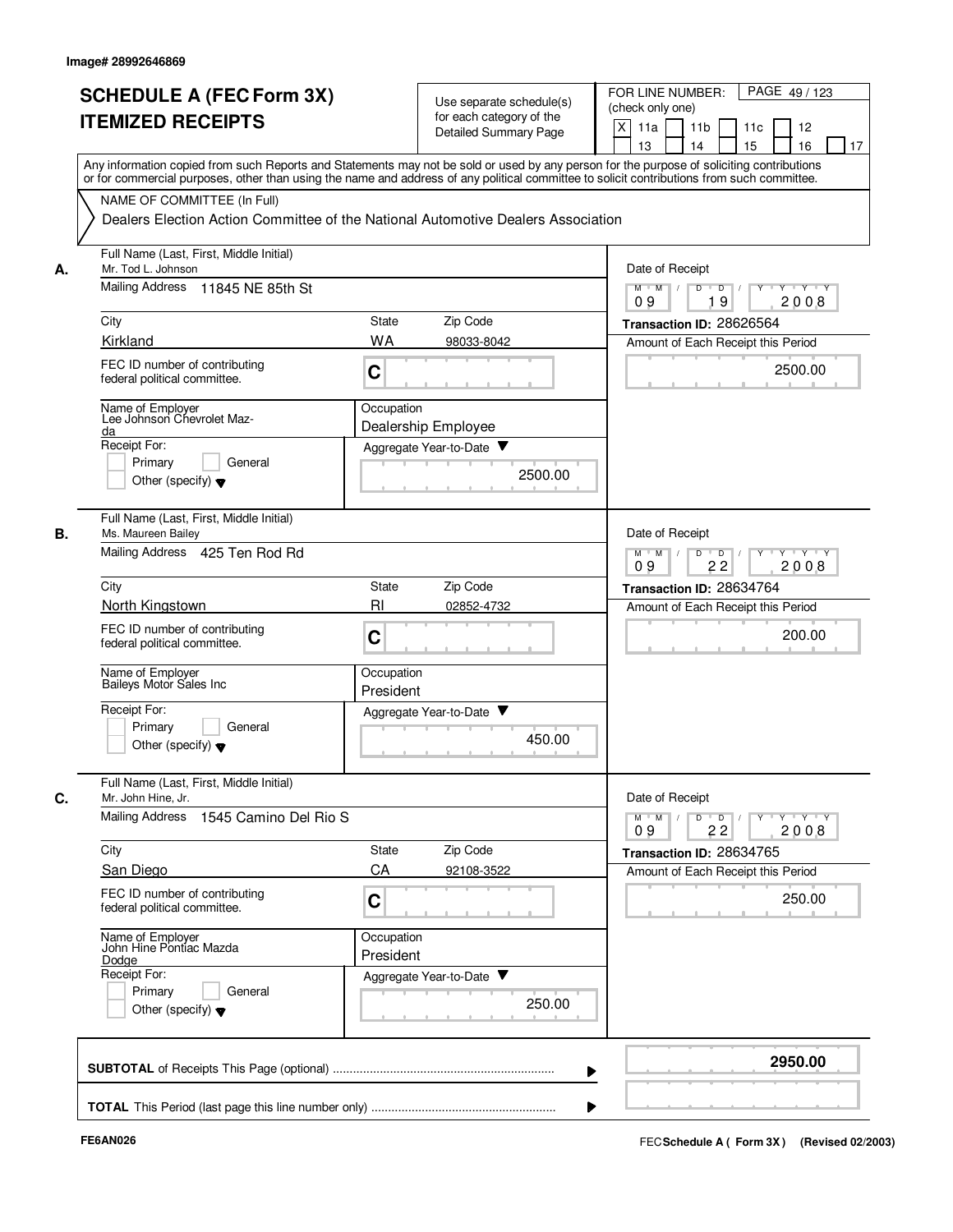|    | <b>SCHEDULE A (FEC Form 3X)</b><br><b>ITEMIZED RECEIPTS</b>                                                                                                                                                                                                                             |                         | Use separate schedule(s)<br>for each category of the<br>Detailed Summary Page | PAGE 50/123<br>FOR LINE NUMBER:<br>(check only one)<br>X<br>11a<br>11 <sub>b</sub><br>11c<br>12<br>15<br>13<br>14<br>16<br>17 |
|----|-----------------------------------------------------------------------------------------------------------------------------------------------------------------------------------------------------------------------------------------------------------------------------------------|-------------------------|-------------------------------------------------------------------------------|-------------------------------------------------------------------------------------------------------------------------------|
|    | Any information copied from such Reports and Statements may not be sold or used by any person for the purpose of soliciting contributions<br>or for commercial purposes, other than using the name and address of any political committee to solicit contributions from such committee. |                         |                                                                               |                                                                                                                               |
|    | NAME OF COMMITTEE (In Full)<br>Dealers Election Action Committee of the National Automotive Dealers Association                                                                                                                                                                         |                         |                                                                               |                                                                                                                               |
| А. | Full Name (Last, First, Middle Initial)<br>Mr. William Dee                                                                                                                                                                                                                              |                         |                                                                               | Date of Receipt                                                                                                               |
|    | Mailing Address<br>1200 E Commercial Ave                                                                                                                                                                                                                                                |                         |                                                                               | D<br>$M$ $M$ /<br>$\overline{\phantom{0}}$<br>Y 'Y 'Y<br>2008<br>09<br>22                                                     |
|    | City                                                                                                                                                                                                                                                                                    | <b>State</b>            | Zip Code                                                                      | Transaction ID: 28634766                                                                                                      |
|    | Anaconda                                                                                                                                                                                                                                                                                | MT                      | 59711-2798                                                                    | Amount of Each Receipt this Period                                                                                            |
|    | FEC ID number of contributing<br>federal political committee.                                                                                                                                                                                                                           | C                       |                                                                               | 250.00                                                                                                                        |
|    | Name of Employer<br>Dee Motor Co                                                                                                                                                                                                                                                        | Occupation<br>President |                                                                               |                                                                                                                               |
|    | Receipt For:<br>Primary<br>General<br>Other (specify) $\blacktriangledown$                                                                                                                                                                                                              |                         | Aggregate Year-to-Date ▼<br>250.00                                            |                                                                                                                               |
| В. | Full Name (Last, First, Middle Initial)<br>Mr. James E. Crowley<br>Mailing Address 450 W Vista Way                                                                                                                                                                                      |                         |                                                                               | Date of Receipt<br>$Y \vdash Y \vdash Y$<br>$M$ M<br>D<br>$\overline{D}$<br>Y                                                 |
|    |                                                                                                                                                                                                                                                                                         |                         |                                                                               | 09<br>22<br>2008                                                                                                              |
|    | City                                                                                                                                                                                                                                                                                    | State                   | Zip Code                                                                      | Transaction ID: 28634767                                                                                                      |
|    | Vista                                                                                                                                                                                                                                                                                   | CA                      | 92083-5829                                                                    | Amount of Each Receipt this Period                                                                                            |
|    | FEC ID number of contributing<br>federal political committee.                                                                                                                                                                                                                           | C                       |                                                                               | 500.00                                                                                                                        |
|    | Name of Employer<br>North County Ford                                                                                                                                                                                                                                                   | Occupation<br>President |                                                                               |                                                                                                                               |
|    | Receipt For:<br>Primary<br>General<br>Other (specify) $\blacktriangledown$                                                                                                                                                                                                              |                         | Aggregate Year-to-Date<br>500.00                                              |                                                                                                                               |
| C. | Full Name (Last, First, Middle Initial)<br>Mr. Brad A. Willingham                                                                                                                                                                                                                       |                         |                                                                               | Date of Receipt                                                                                                               |
|    | Mailing Address 2850 Cherry Ave                                                                                                                                                                                                                                                         |                         |                                                                               | $Y + Y + Y$<br>$M$ $M$<br>D<br>$\overline{D}$<br>09<br>22<br>2008                                                             |
|    | City                                                                                                                                                                                                                                                                                    | State                   | Zip Code                                                                      | Transaction ID: 28634768                                                                                                      |
|    | Signal Hill                                                                                                                                                                                                                                                                             | CA                      | 90755-1909                                                                    | Amount of Each Receipt this Period                                                                                            |
|    | FEC ID number of contributing<br>federal political committee.                                                                                                                                                                                                                           | C                       |                                                                               | 500.00                                                                                                                        |
|    | Name of Employer<br>Boulevard Buick Pontiac<br><b>GMC</b>                                                                                                                                                                                                                               | Occupation              | Dealership Employee                                                           |                                                                                                                               |
|    | Receipt For:<br>Primary<br>General<br>Other (specify) $\blacktriangledown$                                                                                                                                                                                                              |                         | Aggregate Year-to-Date<br>500.00                                              |                                                                                                                               |
|    |                                                                                                                                                                                                                                                                                         |                         |                                                                               | 1250.00                                                                                                                       |
|    |                                                                                                                                                                                                                                                                                         |                         |                                                                               |                                                                                                                               |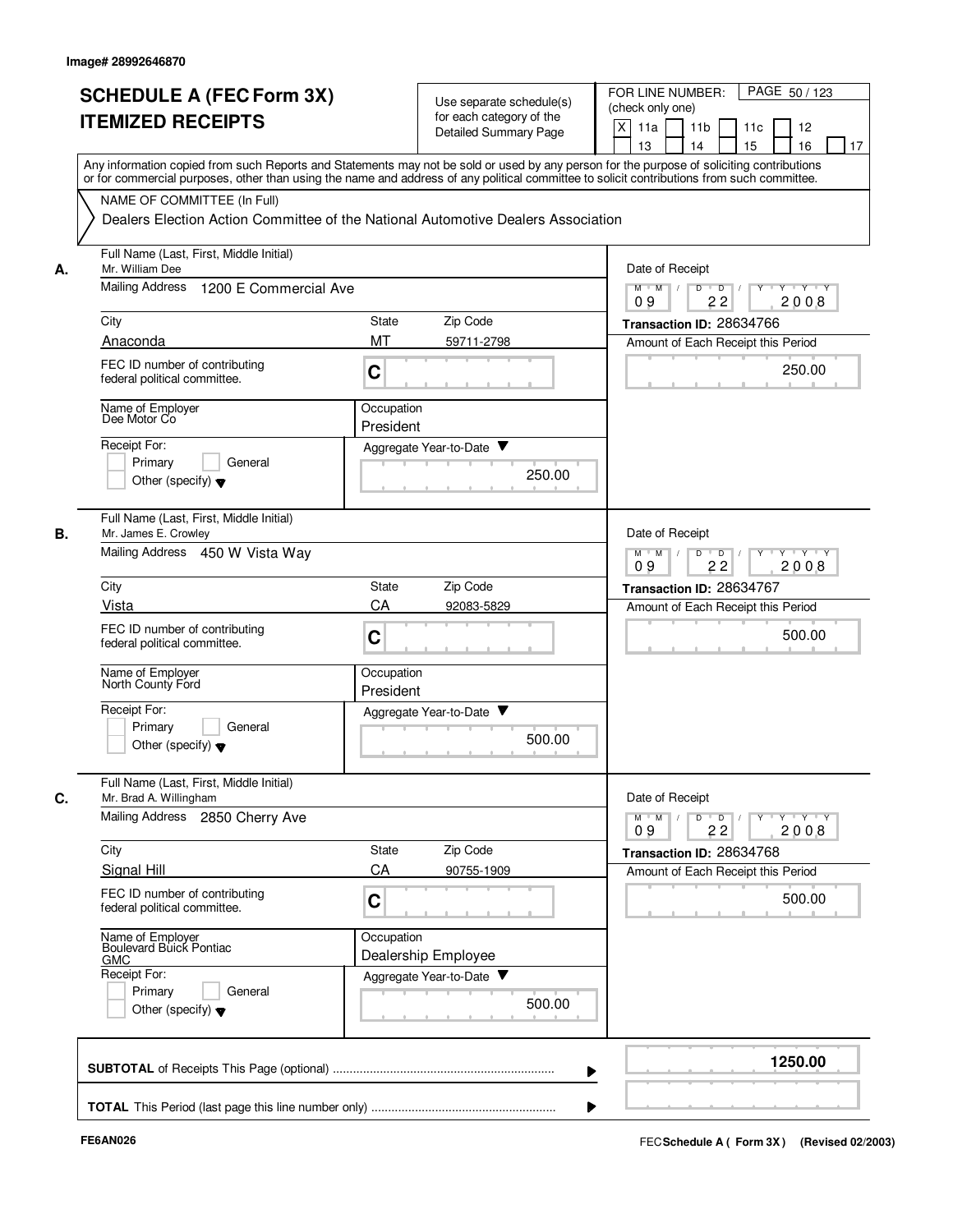|    | <b>SCHEDULE A (FEC Form 3X)</b>                                                                                                                                                                                                                                                         |                         | Use separate schedule(s) | PAGE 51 / 123<br>FOR LINE NUMBER:                                      |
|----|-----------------------------------------------------------------------------------------------------------------------------------------------------------------------------------------------------------------------------------------------------------------------------------------|-------------------------|--------------------------|------------------------------------------------------------------------|
|    | <b>ITEMIZED RECEIPTS</b>                                                                                                                                                                                                                                                                |                         | for each category of the | (check only one)                                                       |
|    |                                                                                                                                                                                                                                                                                         |                         | Detailed Summary Page    | X<br>11a<br>11 <sub>b</sub><br>11c<br>12<br>15<br>13<br>14<br>16<br>17 |
|    | Any information copied from such Reports and Statements may not be sold or used by any person for the purpose of soliciting contributions<br>or for commercial purposes, other than using the name and address of any political committee to solicit contributions from such committee. |                         |                          |                                                                        |
|    | NAME OF COMMITTEE (In Full)                                                                                                                                                                                                                                                             |                         |                          |                                                                        |
|    | Dealers Election Action Committee of the National Automotive Dealers Association                                                                                                                                                                                                        |                         |                          |                                                                        |
| А. | Full Name (Last, First, Middle Initial)<br>Mr. Avery H. Greene                                                                                                                                                                                                                          |                         |                          | Date of Receipt                                                        |
|    | Mailing Address 800 Admiral Callaghan Ln                                                                                                                                                                                                                                                |                         |                          | $M$ $M$ /<br>D<br>$Y$ $Y$<br>$\overline{D}$<br>22<br>2008<br>09        |
|    | City                                                                                                                                                                                                                                                                                    | State                   | Zip Code                 | Transaction ID: 28634770                                               |
|    | Vallejo                                                                                                                                                                                                                                                                                 | CA                      | 94591-3651               | Amount of Each Receipt this Period                                     |
|    | FEC ID number of contributing<br>federal political committee.                                                                                                                                                                                                                           | C                       |                          | 250.00                                                                 |
|    | Name of Employer<br>Avery Greene Motors                                                                                                                                                                                                                                                 | Occupation<br>President |                          |                                                                        |
|    | Receipt For:                                                                                                                                                                                                                                                                            |                         | Aggregate Year-to-Date ▼ |                                                                        |
|    | Primary<br>General                                                                                                                                                                                                                                                                      |                         | 250.00                   |                                                                        |
|    | Other (specify) $\blacktriangledown$                                                                                                                                                                                                                                                    |                         |                          |                                                                        |
| В. | Full Name (Last, First, Middle Initial)<br>Mr. John E. Taylor, Jr.                                                                                                                                                                                                                      |                         |                          | Date of Receipt                                                        |
|    | Mailing Address 3750 Jefferson Davis Hwy                                                                                                                                                                                                                                                |                         |                          | $Y - Y - Y$<br>$M$ M<br>D<br>$\overline{D}$<br>09<br>22<br>2008        |
|    | City                                                                                                                                                                                                                                                                                    | <b>State</b>            | Zip Code                 | Transaction ID: 28634771                                               |
|    | Alexandria                                                                                                                                                                                                                                                                              | VA                      | 22305-3104               | Amount of Each Receipt this Period                                     |
|    | FEC ID number of contributing<br>federal political committee.                                                                                                                                                                                                                           | C                       |                          | 2500.00                                                                |
|    | Name of Employer<br>Alexandria Toyota Inc.                                                                                                                                                                                                                                              | Occupation<br>Dealer    |                          |                                                                        |
|    | Receipt For:                                                                                                                                                                                                                                                                            |                         | Aggregate Year-to-Date   |                                                                        |
|    | Primary<br>General<br>Other (specify) $\blacktriangledown$                                                                                                                                                                                                                              |                         | 2500.00                  |                                                                        |
| C. | Full Name (Last, First, Middle Initial)<br>Mr. Michael C. Anderson                                                                                                                                                                                                                      |                         |                          | Date of Receipt                                                        |
|    | Mailing Address 620 Deere Dr                                                                                                                                                                                                                                                            |                         |                          | $M$ $M$<br>y y y y y y<br>D<br>$\overline{D}$<br>22<br>2008<br>09      |
|    | City                                                                                                                                                                                                                                                                                    | State                   | Zip Code                 | Transaction ID: 28635043                                               |
|    | New Richmond                                                                                                                                                                                                                                                                            | WI                      | 54017-1254               | Amount of Each Receipt this Period                                     |
|    | FEC ID number of contributing<br>federal political committee.                                                                                                                                                                                                                           | C                       |                          | 100.00                                                                 |
|    | Name of Employer<br>Johnson Motor Sales Inc                                                                                                                                                                                                                                             | Occupation<br>Dealer    |                          |                                                                        |
|    | Receipt For:                                                                                                                                                                                                                                                                            |                         | Aggregate Year-to-Date   |                                                                        |
|    | Primary<br>General<br>Other (specify) $\blacktriangledown$                                                                                                                                                                                                                              |                         | 600.00                   |                                                                        |
|    |                                                                                                                                                                                                                                                                                         |                         |                          | 2850.00                                                                |
|    |                                                                                                                                                                                                                                                                                         |                         |                          |                                                                        |
|    |                                                                                                                                                                                                                                                                                         |                         |                          |                                                                        |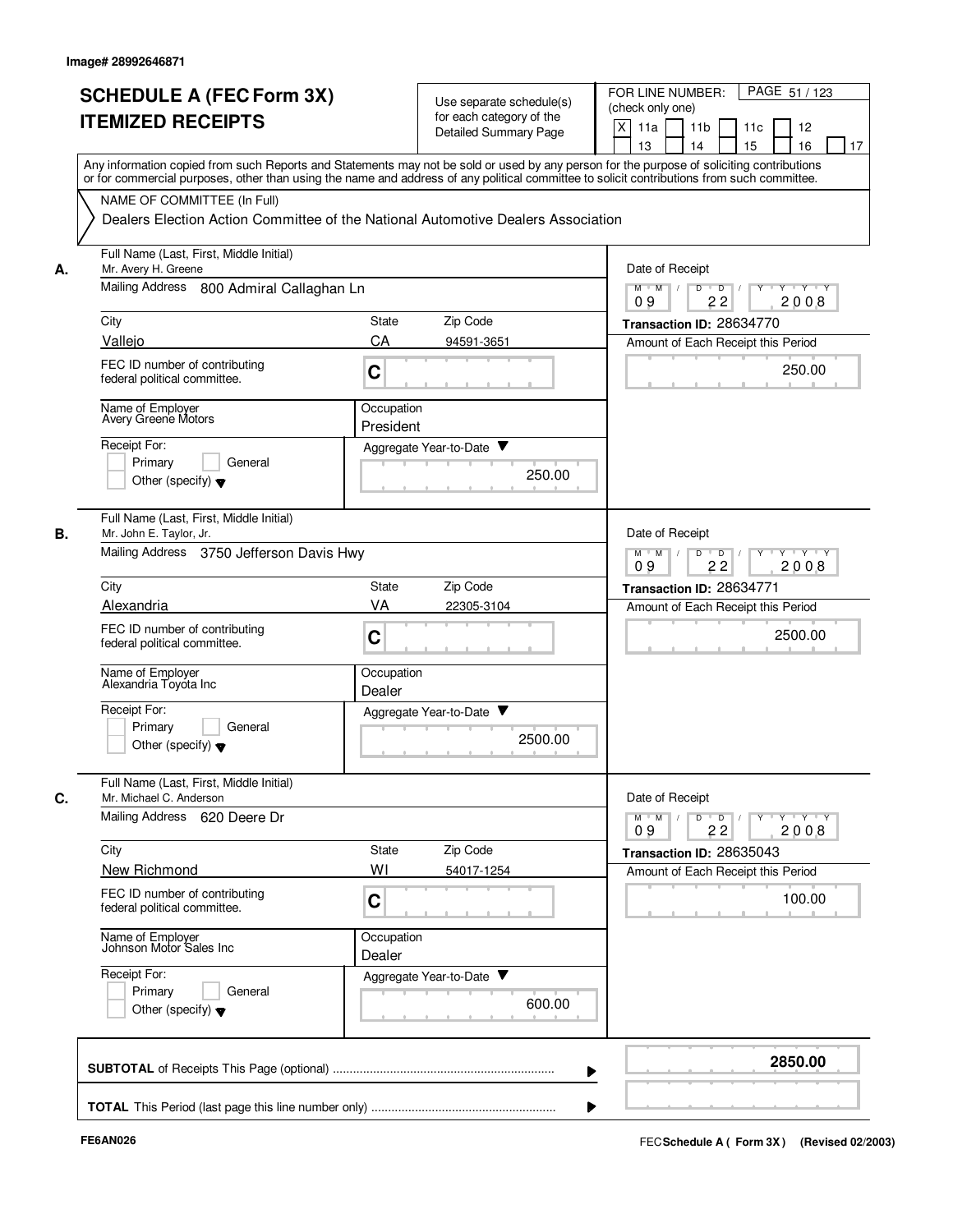| <b>Detailed Summary Page</b><br>13<br>14<br>15<br>Any information copied from such Reports and Statements may not be sold or used by any person for the purpose of soliciting contributions<br>or for commercial purposes, other than using the name and address of any political committee to solicit contributions from such committee.<br>NAME OF COMMITTEE (In Full)<br>Dealers Election Action Committee of the National Automotive Dealers Association<br>Full Name (Last, First, Middle Initial)<br>Mr. Flavio Jaen<br>Date of Receipt<br>А.<br><b>Mailing Address</b><br>300 Carriage Circle Dr<br>$M$ $M$ /<br>D<br>$\overline{D}$ /<br>09<br>22<br>Zip Code<br>City<br>State<br>Transaction ID: 28635052<br>CA<br>Hemet<br>92545<br>FEC ID number of contributing<br>C<br>federal political committee.<br>Name of Employer<br>Diamond Valley Honda<br>Occupation<br>Dealer<br>Receipt For:<br>Aggregate Year-to-Date ▼<br>Primary<br>General<br>250.00<br>Other (specify) $\blacktriangledown$<br>Full Name (Last, First, Middle Initial)<br>В.<br>Date of Receipt<br>Ms. Elizabeth D. Alexander<br>Mailing Address 6333 S Alameda St<br>$M$ M<br>D<br>$\overline{D}$<br>09<br>22<br>Zip Code<br>City<br>State<br>CA<br><b>Los Angeles</b><br>90001-1812<br>FEC ID number of contributing<br>C<br>federal political committee.<br>Name of Employer<br>Occupation<br>Nick Alexander Imports<br>Dealer<br>Receipt For:<br>Aggregate Year-to-Date ▼<br>Primary<br>General<br>1000.00<br>Other (specify) $\blacktriangledown$<br>Full Name (Last, First, Middle Initial)<br>Date of Receipt<br>Mr. Daniel R. Macdonald<br>С.<br>Mailing Address Portland St<br>$M$ $M$<br>D<br>$\overline{D}$<br>Y<br>22<br>09<br>Zip Code<br>City<br>State<br>ME<br><b>Bridgton</b><br>04009<br>Amount of Each Receipt this Period<br>FEC ID number of contributing<br>C<br>federal political committee.<br>Occupation<br>Name of Employer<br>Macdonald Motors Inc<br>President<br>Receipt For:<br>Aggregate Year-to-Date<br>Primary<br>General<br>250.00<br>Other (specify) $\blacktriangledown$ | PAGE 52/123           | FOR LINE NUMBER:<br>(check only one) | Use separate schedule(s)<br>for each category of the | <b>SCHEDULE A (FEC Form 3X)</b><br><b>ITEMIZED RECEIPTS</b> |  |
|------------------------------------------------------------------------------------------------------------------------------------------------------------------------------------------------------------------------------------------------------------------------------------------------------------------------------------------------------------------------------------------------------------------------------------------------------------------------------------------------------------------------------------------------------------------------------------------------------------------------------------------------------------------------------------------------------------------------------------------------------------------------------------------------------------------------------------------------------------------------------------------------------------------------------------------------------------------------------------------------------------------------------------------------------------------------------------------------------------------------------------------------------------------------------------------------------------------------------------------------------------------------------------------------------------------------------------------------------------------------------------------------------------------------------------------------------------------------------------------------------------------------------------------------------------------------------------------------------------------------------------------------------------------------------------------------------------------------------------------------------------------------------------------------------------------------------------------------------------------------------------------------------------------------------------------------------------------------------------------------------------------------------------------------------------------------------------------|-----------------------|--------------------------------------|------------------------------------------------------|-------------------------------------------------------------|--|
|                                                                                                                                                                                                                                                                                                                                                                                                                                                                                                                                                                                                                                                                                                                                                                                                                                                                                                                                                                                                                                                                                                                                                                                                                                                                                                                                                                                                                                                                                                                                                                                                                                                                                                                                                                                                                                                                                                                                                                                                                                                                                          | 12<br>16<br>17        | X<br>11a<br>11 <sub>b</sub><br>11c   |                                                      |                                                             |  |
|                                                                                                                                                                                                                                                                                                                                                                                                                                                                                                                                                                                                                                                                                                                                                                                                                                                                                                                                                                                                                                                                                                                                                                                                                                                                                                                                                                                                                                                                                                                                                                                                                                                                                                                                                                                                                                                                                                                                                                                                                                                                                          |                       |                                      |                                                      |                                                             |  |
|                                                                                                                                                                                                                                                                                                                                                                                                                                                                                                                                                                                                                                                                                                                                                                                                                                                                                                                                                                                                                                                                                                                                                                                                                                                                                                                                                                                                                                                                                                                                                                                                                                                                                                                                                                                                                                                                                                                                                                                                                                                                                          |                       |                                      |                                                      |                                                             |  |
|                                                                                                                                                                                                                                                                                                                                                                                                                                                                                                                                                                                                                                                                                                                                                                                                                                                                                                                                                                                                                                                                                                                                                                                                                                                                                                                                                                                                                                                                                                                                                                                                                                                                                                                                                                                                                                                                                                                                                                                                                                                                                          | $Y \vdash Y \vdash Y$ |                                      |                                                      |                                                             |  |
|                                                                                                                                                                                                                                                                                                                                                                                                                                                                                                                                                                                                                                                                                                                                                                                                                                                                                                                                                                                                                                                                                                                                                                                                                                                                                                                                                                                                                                                                                                                                                                                                                                                                                                                                                                                                                                                                                                                                                                                                                                                                                          | 2008                  |                                      |                                                      |                                                             |  |
|                                                                                                                                                                                                                                                                                                                                                                                                                                                                                                                                                                                                                                                                                                                                                                                                                                                                                                                                                                                                                                                                                                                                                                                                                                                                                                                                                                                                                                                                                                                                                                                                                                                                                                                                                                                                                                                                                                                                                                                                                                                                                          |                       | Amount of Each Receipt this Period   |                                                      |                                                             |  |
|                                                                                                                                                                                                                                                                                                                                                                                                                                                                                                                                                                                                                                                                                                                                                                                                                                                                                                                                                                                                                                                                                                                                                                                                                                                                                                                                                                                                                                                                                                                                                                                                                                                                                                                                                                                                                                                                                                                                                                                                                                                                                          | 250.00                |                                      |                                                      |                                                             |  |
|                                                                                                                                                                                                                                                                                                                                                                                                                                                                                                                                                                                                                                                                                                                                                                                                                                                                                                                                                                                                                                                                                                                                                                                                                                                                                                                                                                                                                                                                                                                                                                                                                                                                                                                                                                                                                                                                                                                                                                                                                                                                                          |                       |                                      |                                                      |                                                             |  |
|                                                                                                                                                                                                                                                                                                                                                                                                                                                                                                                                                                                                                                                                                                                                                                                                                                                                                                                                                                                                                                                                                                                                                                                                                                                                                                                                                                                                                                                                                                                                                                                                                                                                                                                                                                                                                                                                                                                                                                                                                                                                                          |                       |                                      |                                                      |                                                             |  |
|                                                                                                                                                                                                                                                                                                                                                                                                                                                                                                                                                                                                                                                                                                                                                                                                                                                                                                                                                                                                                                                                                                                                                                                                                                                                                                                                                                                                                                                                                                                                                                                                                                                                                                                                                                                                                                                                                                                                                                                                                                                                                          |                       |                                      |                                                      |                                                             |  |
|                                                                                                                                                                                                                                                                                                                                                                                                                                                                                                                                                                                                                                                                                                                                                                                                                                                                                                                                                                                                                                                                                                                                                                                                                                                                                                                                                                                                                                                                                                                                                                                                                                                                                                                                                                                                                                                                                                                                                                                                                                                                                          |                       |                                      |                                                      |                                                             |  |
|                                                                                                                                                                                                                                                                                                                                                                                                                                                                                                                                                                                                                                                                                                                                                                                                                                                                                                                                                                                                                                                                                                                                                                                                                                                                                                                                                                                                                                                                                                                                                                                                                                                                                                                                                                                                                                                                                                                                                                                                                                                                                          | $Y - Y - Y$<br>2008   |                                      |                                                      |                                                             |  |
|                                                                                                                                                                                                                                                                                                                                                                                                                                                                                                                                                                                                                                                                                                                                                                                                                                                                                                                                                                                                                                                                                                                                                                                                                                                                                                                                                                                                                                                                                                                                                                                                                                                                                                                                                                                                                                                                                                                                                                                                                                                                                          |                       | Transaction ID: 28635054             |                                                      |                                                             |  |
|                                                                                                                                                                                                                                                                                                                                                                                                                                                                                                                                                                                                                                                                                                                                                                                                                                                                                                                                                                                                                                                                                                                                                                                                                                                                                                                                                                                                                                                                                                                                                                                                                                                                                                                                                                                                                                                                                                                                                                                                                                                                                          |                       | Amount of Each Receipt this Period   |                                                      |                                                             |  |
|                                                                                                                                                                                                                                                                                                                                                                                                                                                                                                                                                                                                                                                                                                                                                                                                                                                                                                                                                                                                                                                                                                                                                                                                                                                                                                                                                                                                                                                                                                                                                                                                                                                                                                                                                                                                                                                                                                                                                                                                                                                                                          | 1000.00               |                                      |                                                      |                                                             |  |
|                                                                                                                                                                                                                                                                                                                                                                                                                                                                                                                                                                                                                                                                                                                                                                                                                                                                                                                                                                                                                                                                                                                                                                                                                                                                                                                                                                                                                                                                                                                                                                                                                                                                                                                                                                                                                                                                                                                                                                                                                                                                                          |                       |                                      |                                                      |                                                             |  |
|                                                                                                                                                                                                                                                                                                                                                                                                                                                                                                                                                                                                                                                                                                                                                                                                                                                                                                                                                                                                                                                                                                                                                                                                                                                                                                                                                                                                                                                                                                                                                                                                                                                                                                                                                                                                                                                                                                                                                                                                                                                                                          |                       |                                      |                                                      |                                                             |  |
|                                                                                                                                                                                                                                                                                                                                                                                                                                                                                                                                                                                                                                                                                                                                                                                                                                                                                                                                                                                                                                                                                                                                                                                                                                                                                                                                                                                                                                                                                                                                                                                                                                                                                                                                                                                                                                                                                                                                                                                                                                                                                          |                       |                                      |                                                      |                                                             |  |
|                                                                                                                                                                                                                                                                                                                                                                                                                                                                                                                                                                                                                                                                                                                                                                                                                                                                                                                                                                                                                                                                                                                                                                                                                                                                                                                                                                                                                                                                                                                                                                                                                                                                                                                                                                                                                                                                                                                                                                                                                                                                                          | $Y$ $Y$ $Y$<br>2008   |                                      |                                                      |                                                             |  |
|                                                                                                                                                                                                                                                                                                                                                                                                                                                                                                                                                                                                                                                                                                                                                                                                                                                                                                                                                                                                                                                                                                                                                                                                                                                                                                                                                                                                                                                                                                                                                                                                                                                                                                                                                                                                                                                                                                                                                                                                                                                                                          |                       | Transaction ID: 28635056             |                                                      |                                                             |  |
|                                                                                                                                                                                                                                                                                                                                                                                                                                                                                                                                                                                                                                                                                                                                                                                                                                                                                                                                                                                                                                                                                                                                                                                                                                                                                                                                                                                                                                                                                                                                                                                                                                                                                                                                                                                                                                                                                                                                                                                                                                                                                          | 250.00                |                                      |                                                      |                                                             |  |
|                                                                                                                                                                                                                                                                                                                                                                                                                                                                                                                                                                                                                                                                                                                                                                                                                                                                                                                                                                                                                                                                                                                                                                                                                                                                                                                                                                                                                                                                                                                                                                                                                                                                                                                                                                                                                                                                                                                                                                                                                                                                                          |                       |                                      |                                                      |                                                             |  |
|                                                                                                                                                                                                                                                                                                                                                                                                                                                                                                                                                                                                                                                                                                                                                                                                                                                                                                                                                                                                                                                                                                                                                                                                                                                                                                                                                                                                                                                                                                                                                                                                                                                                                                                                                                                                                                                                                                                                                                                                                                                                                          |                       |                                      |                                                      |                                                             |  |
|                                                                                                                                                                                                                                                                                                                                                                                                                                                                                                                                                                                                                                                                                                                                                                                                                                                                                                                                                                                                                                                                                                                                                                                                                                                                                                                                                                                                                                                                                                                                                                                                                                                                                                                                                                                                                                                                                                                                                                                                                                                                                          | 1500.00               |                                      |                                                      |                                                             |  |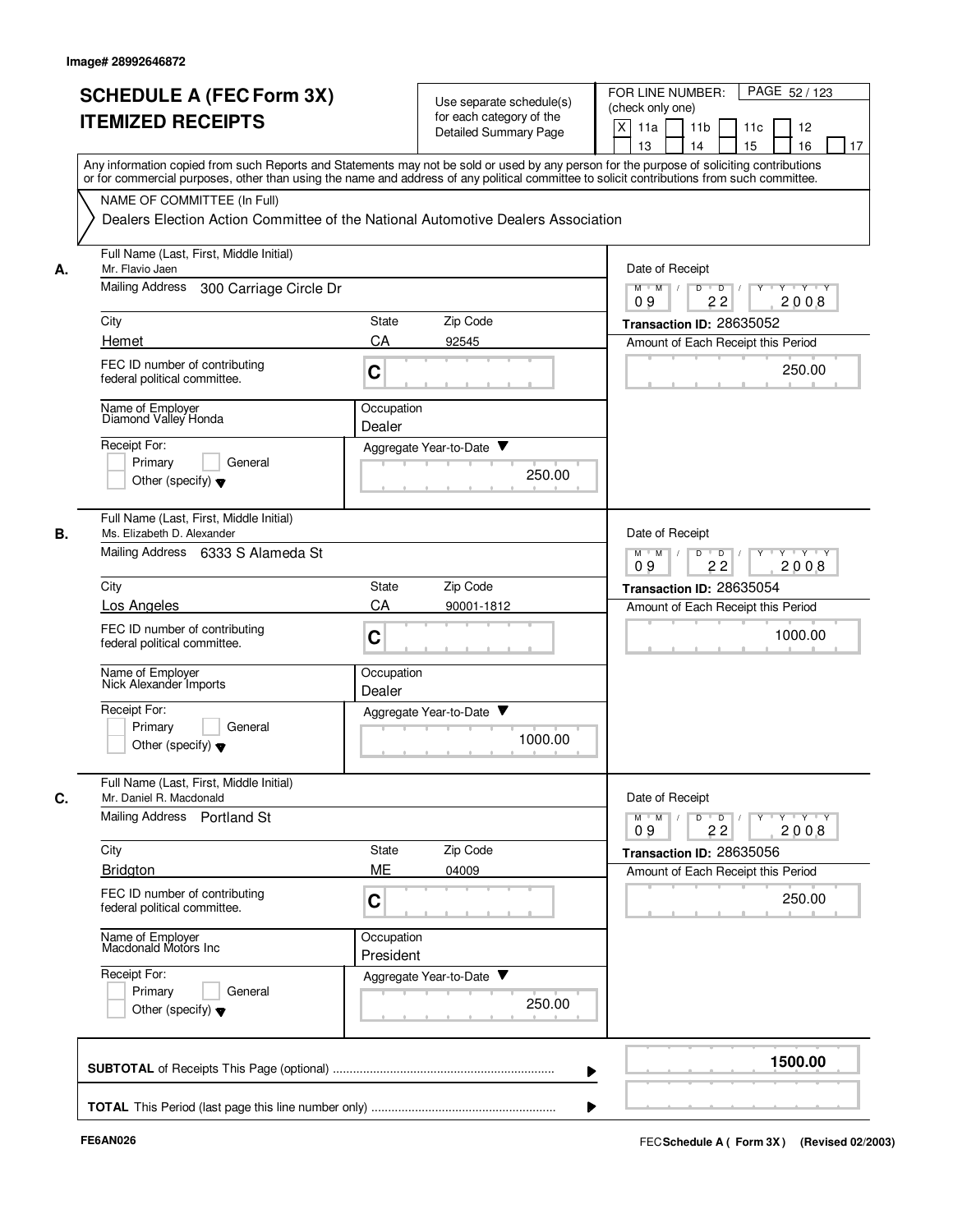|    | <b>SCHEDULE A (FEC Form 3X)</b><br><b>ITEMIZED RECEIPTS</b>                                                                                                                                                                                                                             | Use separate schedule(s)<br>for each category of the<br><b>Detailed Summary Page</b> | PAGE 53 / 123<br>FOR LINE NUMBER:<br>(check only one)<br>X<br>11 <sub>b</sub><br>11a<br>11c<br>12<br>13<br>14<br>15<br>16<br>17 |
|----|-----------------------------------------------------------------------------------------------------------------------------------------------------------------------------------------------------------------------------------------------------------------------------------------|--------------------------------------------------------------------------------------|---------------------------------------------------------------------------------------------------------------------------------|
|    | Any information copied from such Reports and Statements may not be sold or used by any person for the purpose of soliciting contributions<br>or for commercial purposes, other than using the name and address of any political committee to solicit contributions from such committee. |                                                                                      |                                                                                                                                 |
|    | NAME OF COMMITTEE (In Full)                                                                                                                                                                                                                                                             | Dealers Election Action Committee of the National Automotive Dealers Association     |                                                                                                                                 |
| А. | Full Name (Last, First, Middle Initial)<br>Mr. Rocky Peterson                                                                                                                                                                                                                           |                                                                                      | Date of Receipt                                                                                                                 |
|    | Mailing Address<br>5200 Evergreen Way                                                                                                                                                                                                                                                   |                                                                                      | D<br>$\overline{D}$ /<br>$Y - Y - Y$<br>$M$ $M$ /<br>22<br>2008<br>09                                                           |
|    | City                                                                                                                                                                                                                                                                                    | Zip Code<br>State                                                                    | Transaction ID: 28635057                                                                                                        |
|    | Everett                                                                                                                                                                                                                                                                                 | <b>WA</b><br>98203-3632                                                              | Amount of Each Receipt this Period                                                                                              |
|    | FEC ID number of contributing<br>federal political committee.                                                                                                                                                                                                                           | C                                                                                    | 500.00                                                                                                                          |
|    | Name of Employer<br>Brien Motors Inc                                                                                                                                                                                                                                                    | Occupation<br>President                                                              |                                                                                                                                 |
|    | Receipt For:                                                                                                                                                                                                                                                                            | Aggregate Year-to-Date ▼                                                             |                                                                                                                                 |
|    | Primary<br>General<br>Other (specify) $\blacktriangledown$                                                                                                                                                                                                                              | 500.00                                                                               |                                                                                                                                 |
| В. | Full Name (Last, First, Middle Initial)<br>Ms. Joann Helphenstine                                                                                                                                                                                                                       |                                                                                      | Date of Receipt                                                                                                                 |
|    | Mailing Address 1901 Tamiami Tr                                                                                                                                                                                                                                                         |                                                                                      | $Y - Y - Y$<br>$M$ $M$<br>D<br>D<br>23<br>2008<br>09                                                                            |
|    | City                                                                                                                                                                                                                                                                                    | Zip Code<br>State                                                                    | Transaction ID: 28636566                                                                                                        |
|    | Punta Gorda                                                                                                                                                                                                                                                                             | FL<br>33950-5917                                                                     | Amount of Each Receipt this Period                                                                                              |
|    | FEC ID number of contributing<br>federal political committee.                                                                                                                                                                                                                           | C                                                                                    | 1000.00                                                                                                                         |
|    | Name of Employer<br>Palm Automall                                                                                                                                                                                                                                                       | Occupation<br>Owner                                                                  |                                                                                                                                 |
|    | Receipt For:<br>Primary<br>General                                                                                                                                                                                                                                                      | Aggregate Year-to-Date                                                               |                                                                                                                                 |
|    | Other (specify) $\blacktriangledown$                                                                                                                                                                                                                                                    | 1000.00                                                                              |                                                                                                                                 |
| C. | Full Name (Last, First, Middle Initial)<br>Mr. W. J. Steffenhagen                                                                                                                                                                                                                       |                                                                                      | Date of Receipt                                                                                                                 |
|    | Mailing Address 22570 W Hwy 60                                                                                                                                                                                                                                                          |                                                                                      | $Y - Y - Y - Y$<br>$M$ $M$<br>$\overline{D}$<br>D<br>Y<br>23<br>2008<br>09                                                      |
|    | City                                                                                                                                                                                                                                                                                    | Zip Code<br>State                                                                    | Transaction ID: 28636686                                                                                                        |
|    | Grayslake                                                                                                                                                                                                                                                                               | IL<br>60030-9741                                                                     | Amount of Each Receipt this Period                                                                                              |
|    | FEC ID number of contributing<br>federal political committee.                                                                                                                                                                                                                           | $\mathbf C$                                                                          | 250.00                                                                                                                          |
|    | Name of Employer<br>Northern Illinois Mack                                                                                                                                                                                                                                              | Occupation<br>President                                                              |                                                                                                                                 |
|    | Receipt For:                                                                                                                                                                                                                                                                            | Aggregate Year-to-Date                                                               |                                                                                                                                 |
|    | Primary<br>General<br>Other (specify) $\blacktriangledown$                                                                                                                                                                                                                              | 250.00                                                                               |                                                                                                                                 |
|    |                                                                                                                                                                                                                                                                                         |                                                                                      | 1750.00                                                                                                                         |
|    |                                                                                                                                                                                                                                                                                         |                                                                                      |                                                                                                                                 |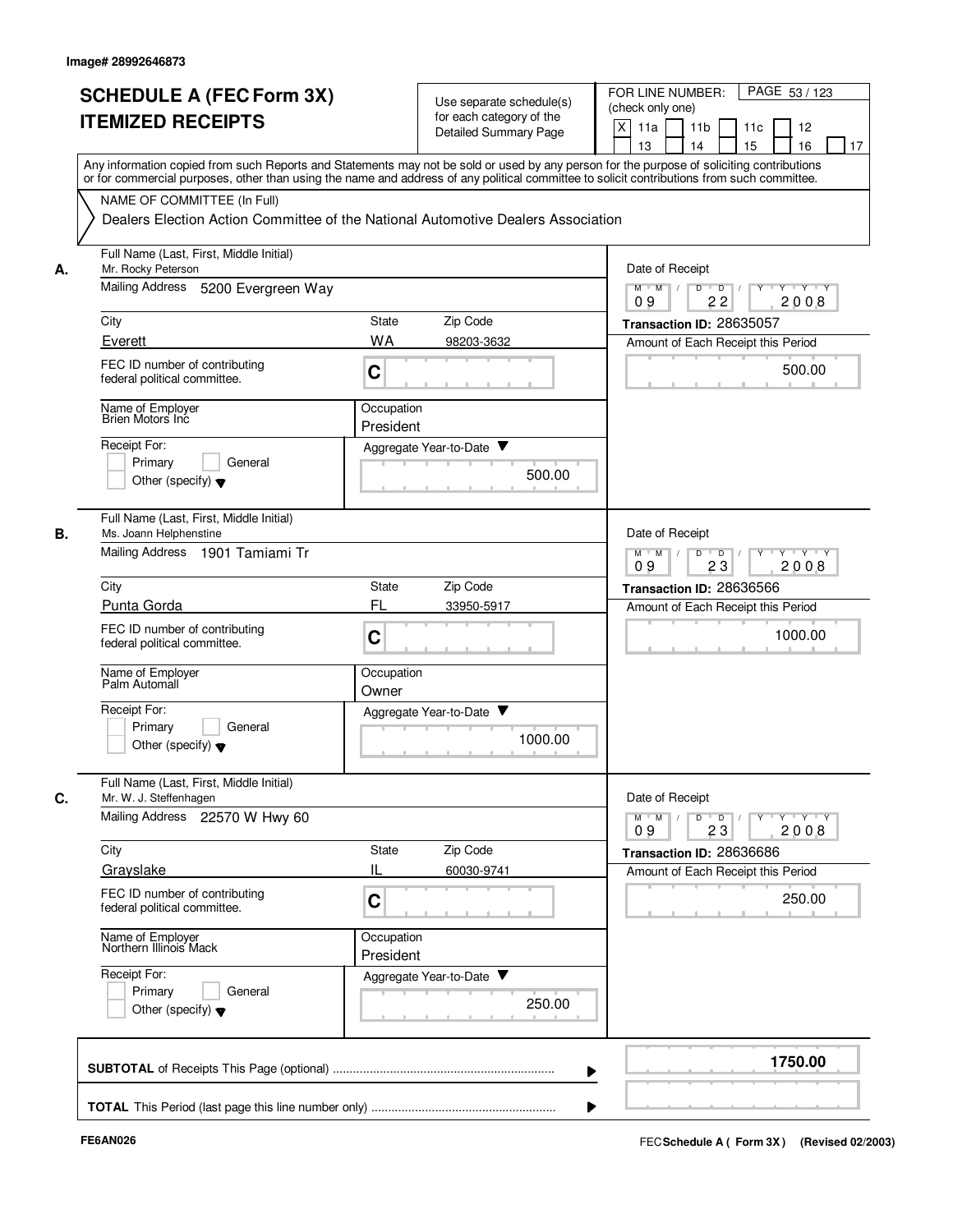|    | <b>SCHEDULE A (FEC Form 3X)</b><br><b>ITEMIZED RECEIPTS</b><br>Any information copied from such Reports and Statements may not be sold or used by any person for the purpose of soliciting contributions | Use separate schedule(s)<br>for each category of the<br>Detailed Summary Page    | PAGE 54 / 123<br>FOR LINE NUMBER:<br>(check only one)<br>X<br>11a<br>11 <sub>b</sub><br>11c<br>12<br>15<br>13<br>14<br>16<br>17 |
|----|----------------------------------------------------------------------------------------------------------------------------------------------------------------------------------------------------------|----------------------------------------------------------------------------------|---------------------------------------------------------------------------------------------------------------------------------|
|    | or for commercial purposes, other than using the name and address of any political committee to solicit contributions from such committee.<br>NAME OF COMMITTEE (In Full)                                |                                                                                  |                                                                                                                                 |
|    |                                                                                                                                                                                                          | Dealers Election Action Committee of the National Automotive Dealers Association |                                                                                                                                 |
| А. | Full Name (Last, First, Middle Initial)<br>Mr. R. Scott McCorkle                                                                                                                                         |                                                                                  | Date of Receipt                                                                                                                 |
|    | Mailing Address 9028 E Independence Blvd                                                                                                                                                                 |                                                                                  | D<br>$M$ $M$<br>$\top$<br>$\overline{D}$<br>Y 'Y 'Y<br>2008<br>09<br>24                                                         |
|    | City                                                                                                                                                                                                     | Zip Code<br><b>State</b>                                                         | Transaction ID: 28643856                                                                                                        |
|    | <b>Matthews</b>                                                                                                                                                                                          | <b>NC</b><br>28105-4506                                                          | Amount of Each Receipt this Period                                                                                              |
|    | FEC ID number of contributing<br>federal political committee.                                                                                                                                            | C                                                                                | 2500.00                                                                                                                         |
|    | Name of Employer<br>Liberty Pontiac GMC                                                                                                                                                                  | Occupation<br>Dealer                                                             |                                                                                                                                 |
|    | Receipt For:                                                                                                                                                                                             | Aggregate Year-to-Date ▼                                                         |                                                                                                                                 |
|    | Primary<br>General<br>Other (specify) $\bullet$                                                                                                                                                          | 2500.00                                                                          |                                                                                                                                 |
| В. | Full Name (Last, First, Middle Initial)<br>Mr. Allen Hall                                                                                                                                                |                                                                                  | Date of Receipt                                                                                                                 |
|    | <b>Mailing Address</b><br>190 Sykes Mountain Ave                                                                                                                                                         |                                                                                  | $Y \vdash Y \vdash Y$<br>$M$ $M$<br>D<br>$\overline{D}$<br>Y<br>09<br>24<br>2008                                                |
|    | City                                                                                                                                                                                                     | State<br>Zip Code                                                                | Transaction ID: 28643861                                                                                                        |
|    | White River Juncti                                                                                                                                                                                       | VT<br>05001-2096                                                                 | Amount of Each Receipt this Period                                                                                              |
|    | FEC ID number of contributing<br>federal political committee.                                                                                                                                            | C                                                                                | 500.00                                                                                                                          |
|    | Name of Employer<br>Gateway Motors Inc                                                                                                                                                                   | Occupation<br>Dealership Employee                                                |                                                                                                                                 |
|    | Receipt For:<br>Primary<br>General                                                                                                                                                                       | Aggregate Year-to-Date                                                           |                                                                                                                                 |
|    | Other (specify) $\blacktriangledown$                                                                                                                                                                     | 500.00                                                                           |                                                                                                                                 |
| C. | Full Name (Last, First, Middle Initial)<br>Mr. Bill Doraty                                                                                                                                               |                                                                                  | Date of Receipt                                                                                                                 |
|    | Mailing Address<br>2925 Medina Rd                                                                                                                                                                        |                                                                                  | $Y + Y + Y$<br>$M$ $M$<br>D<br>$\overline{D}$<br>2008<br>09<br>24                                                               |
|    | City                                                                                                                                                                                                     | Zip Code<br>State<br>OH                                                          | Transaction ID: 28643863                                                                                                        |
|    | Medina<br>FEC ID number of contributing                                                                                                                                                                  | 44256-9672                                                                       | Amount of Each Receipt this Period                                                                                              |
|    | federal political committee.                                                                                                                                                                             | C                                                                                | 125.00                                                                                                                          |
|    | Name of Employer<br>Bill Doraty Kia                                                                                                                                                                      | Occupation<br>President                                                          |                                                                                                                                 |
|    | Receipt For:<br>Primary<br>General<br>Other (specify) $\blacktriangledown$                                                                                                                               | Aggregate Year-to-Date<br>375.00                                                 |                                                                                                                                 |
|    |                                                                                                                                                                                                          |                                                                                  | 3125.00                                                                                                                         |
|    |                                                                                                                                                                                                          |                                                                                  |                                                                                                                                 |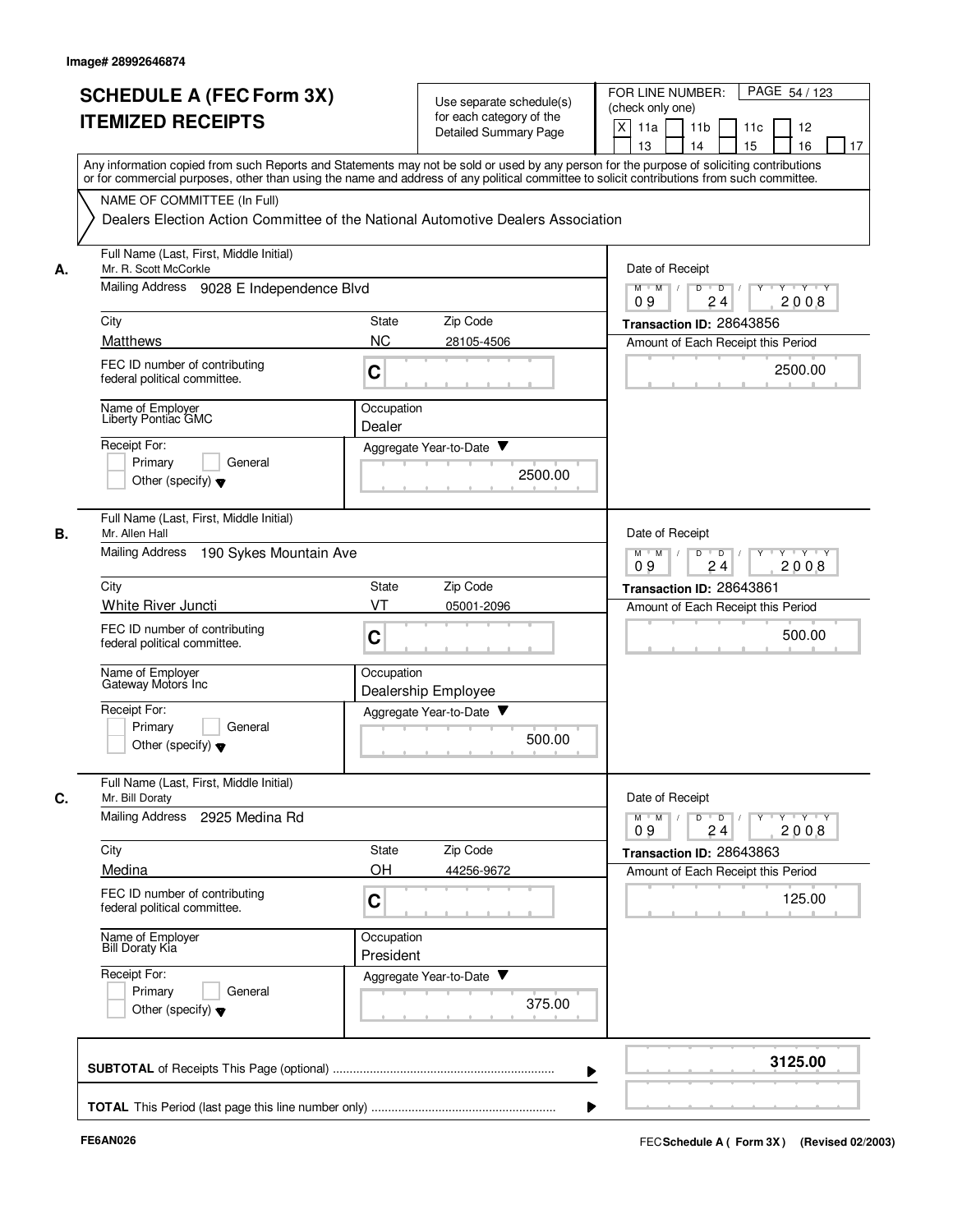|    | <b>SCHEDULE A (FEC Form 3X)</b><br><b>ITEMIZED RECEIPTS</b>                | Use separate schedule(s)<br>for each category of the<br><b>Detailed Summary Page</b>                                                                                                                                                                                                    | FOR LINE NUMBER:<br>PAGE 55/123<br>(check only one)<br>X<br>11a<br>12<br>11 <sub>b</sub><br>11c<br>13<br>14<br>15<br>16<br>17 |
|----|----------------------------------------------------------------------------|-----------------------------------------------------------------------------------------------------------------------------------------------------------------------------------------------------------------------------------------------------------------------------------------|-------------------------------------------------------------------------------------------------------------------------------|
|    | NAME OF COMMITTEE (In Full)                                                | Any information copied from such Reports and Statements may not be sold or used by any person for the purpose of soliciting contributions<br>or for commercial purposes, other than using the name and address of any political committee to solicit contributions from such committee. |                                                                                                                               |
|    | Full Name (Last, First, Middle Initial)                                    | Dealers Election Action Committee of the National Automotive Dealers Association                                                                                                                                                                                                        |                                                                                                                               |
| А. | Mr. Marc Jacobson                                                          |                                                                                                                                                                                                                                                                                         | Date of Receipt                                                                                                               |
|    | Mailing Address<br>18800 Rockside Rd                                       |                                                                                                                                                                                                                                                                                         | $M$ $M$ /<br>$Y \vdash Y \vdash Y$<br>D<br>$\overline{D}$<br>24<br>2008<br>09                                                 |
|    | City                                                                       | Zip Code<br><b>State</b>                                                                                                                                                                                                                                                                | Transaction ID: 28643864                                                                                                      |
|    | Bedford                                                                    | OH<br>44146-2054                                                                                                                                                                                                                                                                        | Amount of Each Receipt this Period                                                                                            |
|    | FEC ID number of contributing<br>federal political committee.              | C                                                                                                                                                                                                                                                                                       | 125.00                                                                                                                        |
|    | Name of Employer<br>Jay Pontiac Buick Inc                                  | Occupation<br>President                                                                                                                                                                                                                                                                 |                                                                                                                               |
|    | Receipt For:                                                               | Aggregate Year-to-Date ▼                                                                                                                                                                                                                                                                |                                                                                                                               |
|    | Primary<br>General<br>Other (specify) $\blacktriangledown$                 | 375.00                                                                                                                                                                                                                                                                                  |                                                                                                                               |
| В. | Full Name (Last, First, Middle Initial)<br>Mr. Daniel C. Sanders           |                                                                                                                                                                                                                                                                                         | Date of Receipt                                                                                                               |
|    | Mailing Address 8000 Hills And Dales Rds NW                                |                                                                                                                                                                                                                                                                                         | $M$ M<br>$\sqrt{ }$<br>D<br>$\overline{D}$<br>$Y + Y + Y$<br>09<br>24<br>2008                                                 |
|    | City                                                                       | Zip Code<br><b>State</b>                                                                                                                                                                                                                                                                | Transaction ID: 28643865                                                                                                      |
|    | Massillon                                                                  | OH<br>44646-9109                                                                                                                                                                                                                                                                        | Amount of Each Receipt this Period                                                                                            |
|    | FEC ID number of contributing<br>federal political committee.              | C                                                                                                                                                                                                                                                                                       | 187.50                                                                                                                        |
|    | Name of Employer<br>Progressive Chevrolet Co                               | Occupation<br>Dealer                                                                                                                                                                                                                                                                    |                                                                                                                               |
|    | Receipt For:<br>Primary<br>General<br>Other (specify) $\blacktriangledown$ | Aggregate Year-to-Date<br>375.00                                                                                                                                                                                                                                                        |                                                                                                                               |
| C. | Full Name (Last, First, Middle Initial)<br>Mr. William Biddle              |                                                                                                                                                                                                                                                                                         | Date of Receipt                                                                                                               |
|    | Mailing Address<br>7450 Midlothian Tpke                                    |                                                                                                                                                                                                                                                                                         | $Y$ $Y$ $Y$<br>$M$ $M$ /<br>$D$ $D$<br>$Y$ <sup>U</sup><br>24<br>2008<br>09                                                   |
|    | City                                                                       | State<br>Zip Code                                                                                                                                                                                                                                                                       | Transaction ID: 28643866                                                                                                      |
|    | Richmond                                                                   | VA<br>23225-5419                                                                                                                                                                                                                                                                        | Amount of Each Receipt this Period                                                                                            |
|    | FEC ID number of contributing<br>federal political committee.              | C                                                                                                                                                                                                                                                                                       | 500.00                                                                                                                        |
|    | Name of Employer<br>Pearson Honda                                          | Occupation<br>General Manager                                                                                                                                                                                                                                                           |                                                                                                                               |
|    | Receipt For:<br>Primary<br>General<br>Other (specify) $\blacktriangledown$ | Aggregate Year-to-Date<br>500.00                                                                                                                                                                                                                                                        |                                                                                                                               |
|    |                                                                            |                                                                                                                                                                                                                                                                                         | 812.50                                                                                                                        |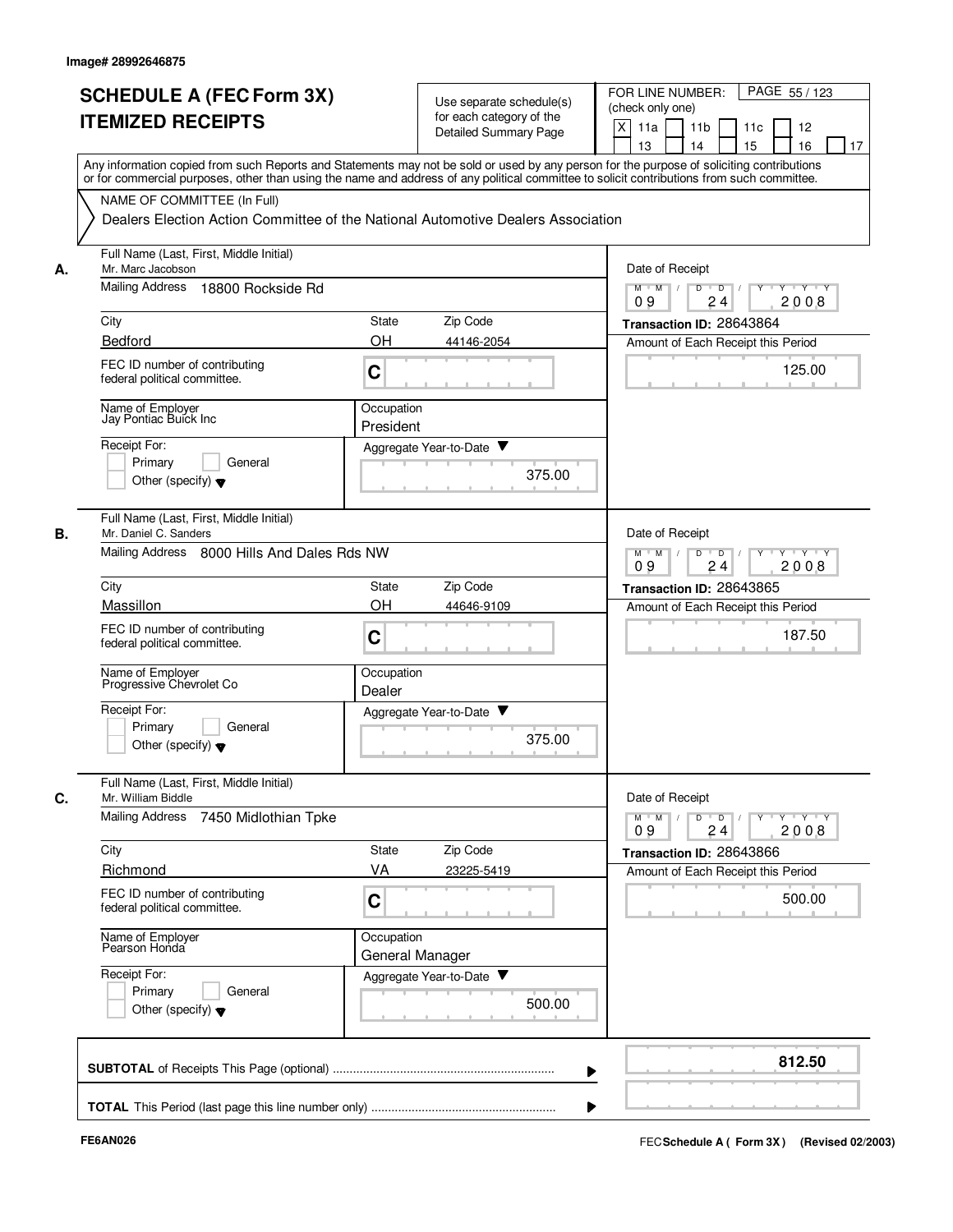|    | <b>SCHEDULE A (FEC Form 3X)</b>                                    | Use separate schedule(s)                                                                                                                                                                                                                                                                | PAGE 56 / 123<br>FOR LINE NUMBER:<br>(check only one)                                  |
|----|--------------------------------------------------------------------|-----------------------------------------------------------------------------------------------------------------------------------------------------------------------------------------------------------------------------------------------------------------------------------------|----------------------------------------------------------------------------------------|
|    | <b>ITEMIZED RECEIPTS</b>                                           | for each category of the                                                                                                                                                                                                                                                                | X<br>11a<br>11 <sub>b</sub><br>11c<br>12                                               |
|    |                                                                    | Detailed Summary Page                                                                                                                                                                                                                                                                   | 15<br>13<br>14<br>16<br>17                                                             |
|    |                                                                    | Any information copied from such Reports and Statements may not be sold or used by any person for the purpose of soliciting contributions<br>or for commercial purposes, other than using the name and address of any political committee to solicit contributions from such committee. |                                                                                        |
|    | NAME OF COMMITTEE (In Full)                                        |                                                                                                                                                                                                                                                                                         |                                                                                        |
|    |                                                                    | Dealers Election Action Committee of the National Automotive Dealers Association                                                                                                                                                                                                        |                                                                                        |
| А. | Full Name (Last, First, Middle Initial)<br>Mr. Richard Inukai      |                                                                                                                                                                                                                                                                                         | Date of Receipt                                                                        |
|    | Mailing Address<br>767 SW Baseline St                              |                                                                                                                                                                                                                                                                                         | $M$ $M$ /<br>D<br>$Y^+Y$<br>$\overline{D}$<br>2008<br>09<br>24                         |
|    | City                                                               | Zip Code<br>State                                                                                                                                                                                                                                                                       | Transaction ID: 28643867                                                               |
|    | Hillsboro                                                          | <b>OR</b><br>97123-3816                                                                                                                                                                                                                                                                 | Amount of Each Receipt this Period                                                     |
|    | FEC ID number of contributing<br>federal political committee.      | C                                                                                                                                                                                                                                                                                       | 2500.00                                                                                |
|    | Name of Employer<br>Dick's Country Chysler Je-                     | Occupation<br>President                                                                                                                                                                                                                                                                 |                                                                                        |
|    | ep Dodge<br>Receipt For:                                           | Aggregate Year-to-Date ▼                                                                                                                                                                                                                                                                |                                                                                        |
|    | Primary<br>General                                                 |                                                                                                                                                                                                                                                                                         |                                                                                        |
|    | Other (specify) $\blacktriangledown$                               | 2500.00                                                                                                                                                                                                                                                                                 |                                                                                        |
|    | Full Name (Last, First, Middle Initial)<br>Mr. William S. Dodge    |                                                                                                                                                                                                                                                                                         | Date of Receipt                                                                        |
|    | Mailing Address 2 Saunders Way                                     |                                                                                                                                                                                                                                                                                         | $Y \vdash Y \vdash Y$<br>$M$ M<br>D<br>D<br>Y<br>09<br>24<br>2008                      |
|    | City                                                               | Zip Code<br>State                                                                                                                                                                                                                                                                       | Transaction ID: 28643868                                                               |
|    | Westbrook                                                          | ME<br>04092-4788                                                                                                                                                                                                                                                                        | Amount of Each Receipt this Period                                                     |
|    | FEC ID number of contributing<br>federal political committee.      | C                                                                                                                                                                                                                                                                                       | 2500.00                                                                                |
|    | Name of Employer<br>Bill Dodge Auto Park Inc                       | Occupation<br>Owner                                                                                                                                                                                                                                                                     |                                                                                        |
|    | Receipt For:                                                       | Aggregate Year-to-Date                                                                                                                                                                                                                                                                  |                                                                                        |
|    | Primary<br>General<br>Other (specify) $\blacktriangledown$         | 2500.00                                                                                                                                                                                                                                                                                 |                                                                                        |
|    | Full Name (Last, First, Middle Initial)<br>Ms. Leah Salsbury-Duval |                                                                                                                                                                                                                                                                                         | Date of Receipt                                                                        |
|    | Mailing Address 9550 Airline Hwy                                   |                                                                                                                                                                                                                                                                                         | $M^{\prime}$ $M^{\prime}$ /<br>Y 'Y 'Y<br>D<br>$\overline{D}$<br>Y<br>25<br>2008<br>09 |
|    | City                                                               | Zip Code<br>State                                                                                                                                                                                                                                                                       | Transaction ID: 28648124                                                               |
|    | <b>Baton Rouge</b>                                                 | LA<br>70815-5501                                                                                                                                                                                                                                                                        | Amount of Each Receipt this Period                                                     |
|    | FEC ID number of contributing<br>federal political committee.      | C                                                                                                                                                                                                                                                                                       | 250.00                                                                                 |
|    | Name of Employer<br>Salsburys Dodge City LLC                       | Occupation<br>President                                                                                                                                                                                                                                                                 |                                                                                        |
|    | Receipt For:                                                       | Aggregate Year-to-Date                                                                                                                                                                                                                                                                  |                                                                                        |
|    | Primary<br>General<br>Other (specify) $\blacktriangledown$         | 250.00                                                                                                                                                                                                                                                                                  |                                                                                        |
|    |                                                                    |                                                                                                                                                                                                                                                                                         |                                                                                        |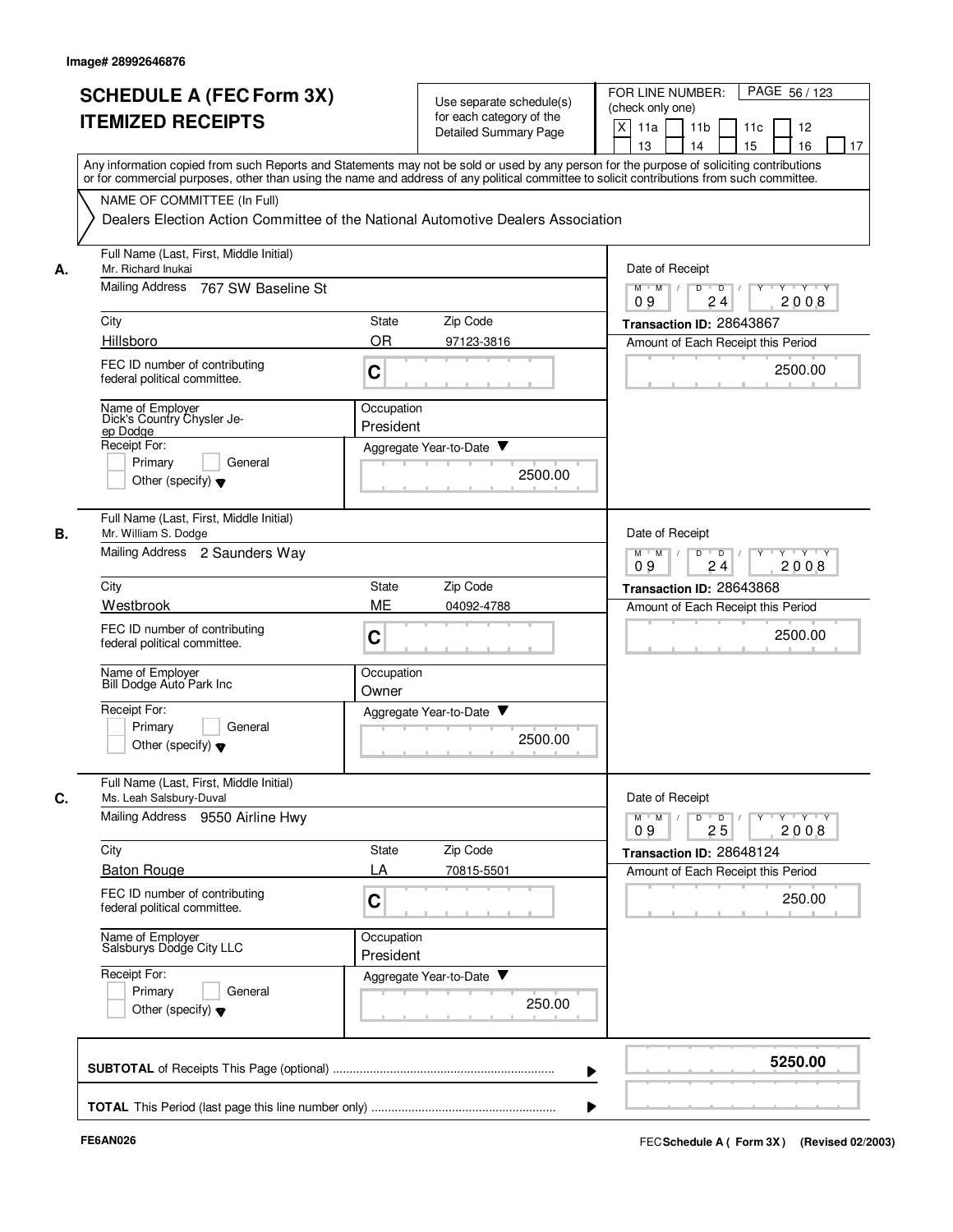|    | <b>SCHEDULE A (FEC Form 3X)</b><br><b>ITEMIZED RECEIPTS</b>                                                     | Use separate schedule(s)<br>for each category of the<br><b>Detailed Summary Page</b> | FOR LINE NUMBER:<br>PAGE 57/123<br>(check only one)<br>X<br>11a<br>11 <sub>b</sub><br>11c<br>12<br>15<br>16<br>13<br>14<br>17                                                                                                                                                           |
|----|-----------------------------------------------------------------------------------------------------------------|--------------------------------------------------------------------------------------|-----------------------------------------------------------------------------------------------------------------------------------------------------------------------------------------------------------------------------------------------------------------------------------------|
|    |                                                                                                                 |                                                                                      | Any information copied from such Reports and Statements may not be sold or used by any person for the purpose of soliciting contributions<br>or for commercial purposes, other than using the name and address of any political committee to solicit contributions from such committee. |
|    | NAME OF COMMITTEE (In Full)<br>Dealers Election Action Committee of the National Automotive Dealers Association |                                                                                      |                                                                                                                                                                                                                                                                                         |
| А. | Full Name (Last, First, Middle Initial)<br>Mr. John Cabe                                                        |                                                                                      | Date of Receipt                                                                                                                                                                                                                                                                         |
|    | Mailing Address<br>2895 Long Beach Blvd                                                                         |                                                                                      | $M$ $M$ /<br>D<br>$\overline{D}$<br>$\overline{Y}$ $\overline{Y}$ $\overline{Y}$<br>Y<br>25<br>2008<br>09                                                                                                                                                                               |
|    | City                                                                                                            | Zip Code<br><b>State</b>                                                             | Transaction ID: 28648125                                                                                                                                                                                                                                                                |
|    | Long Beach                                                                                                      | CA<br>90806-1533                                                                     | Amount of Each Receipt this Period                                                                                                                                                                                                                                                      |
|    | FEC ID number of contributing<br>federal political committee.                                                   | C                                                                                    | 500.00                                                                                                                                                                                                                                                                                  |
|    | Name of Employer<br>Cabe Toyota                                                                                 | Occupation<br>President                                                              |                                                                                                                                                                                                                                                                                         |
|    | Receipt For:                                                                                                    | Aggregate Year-to-Date                                                               |                                                                                                                                                                                                                                                                                         |
|    | General<br>Primary<br>Other (specify) $\blacktriangledown$                                                      |                                                                                      | 500.00                                                                                                                                                                                                                                                                                  |
| В. | Full Name (Last, First, Middle Initial)<br>Mr. Gary M. Shipman                                                  |                                                                                      | Date of Receipt                                                                                                                                                                                                                                                                         |
|    | Mailing Address 4200 Auto Plaza Dr                                                                              |                                                                                      | D<br>$\overline{D}$<br>Y 'Y 'Y<br>$M$ M<br>2008<br>09<br>25                                                                                                                                                                                                                             |
|    | City                                                                                                            | Zip Code<br><b>State</b>                                                             | Transaction ID: 28648126                                                                                                                                                                                                                                                                |
|    | Capitola<br>FEC ID number of contributing<br>federal political committee.                                       | CA<br>95010-2073<br>C                                                                | Amount of Each Receipt this Period<br>500.00                                                                                                                                                                                                                                            |
|    | Name of Employer<br>Toyota Scion of Santa Cruz<br>Inc                                                           | Occupation<br><b>Vice President</b>                                                  |                                                                                                                                                                                                                                                                                         |
|    | Receipt For:                                                                                                    | Aggregate Year-to-Date                                                               |                                                                                                                                                                                                                                                                                         |
|    | Primary<br>General<br>Other (specify) $\blacktriangledown$                                                      |                                                                                      | 500.00                                                                                                                                                                                                                                                                                  |
| C. | Full Name (Last, First, Middle Initial)<br>Mr. Jack Stewart                                                     |                                                                                      | Date of Receipt                                                                                                                                                                                                                                                                         |
|    | <b>Mailing Address</b><br>PO Box 2321                                                                           |                                                                                      | $D$ $D$ $I$<br>$M$ $M$ /<br>09<br>25<br>2008                                                                                                                                                                                                                                            |
|    | City                                                                                                            | State<br>Zip Code                                                                    | Transaction ID: 28648127                                                                                                                                                                                                                                                                |
|    | Clarksburg                                                                                                      | WV<br>26302-2321                                                                     | Amount of Each Receipt this Period                                                                                                                                                                                                                                                      |
|    | FEC ID number of contributing<br>federal political committee.                                                   | C                                                                                    | 250.00                                                                                                                                                                                                                                                                                  |
|    | Name of Employer<br>Country Club Chrysler Dod-<br>ge Inc                                                        | Occupation<br>Dealer                                                                 |                                                                                                                                                                                                                                                                                         |
|    | Receipt For:                                                                                                    | Aggregate Year-to-Date                                                               |                                                                                                                                                                                                                                                                                         |
|    | Primary<br>General<br>Other (specify) $\blacktriangledown$                                                      |                                                                                      | 250.00                                                                                                                                                                                                                                                                                  |
|    |                                                                                                                 |                                                                                      | 1250.00                                                                                                                                                                                                                                                                                 |
|    |                                                                                                                 |                                                                                      |                                                                                                                                                                                                                                                                                         |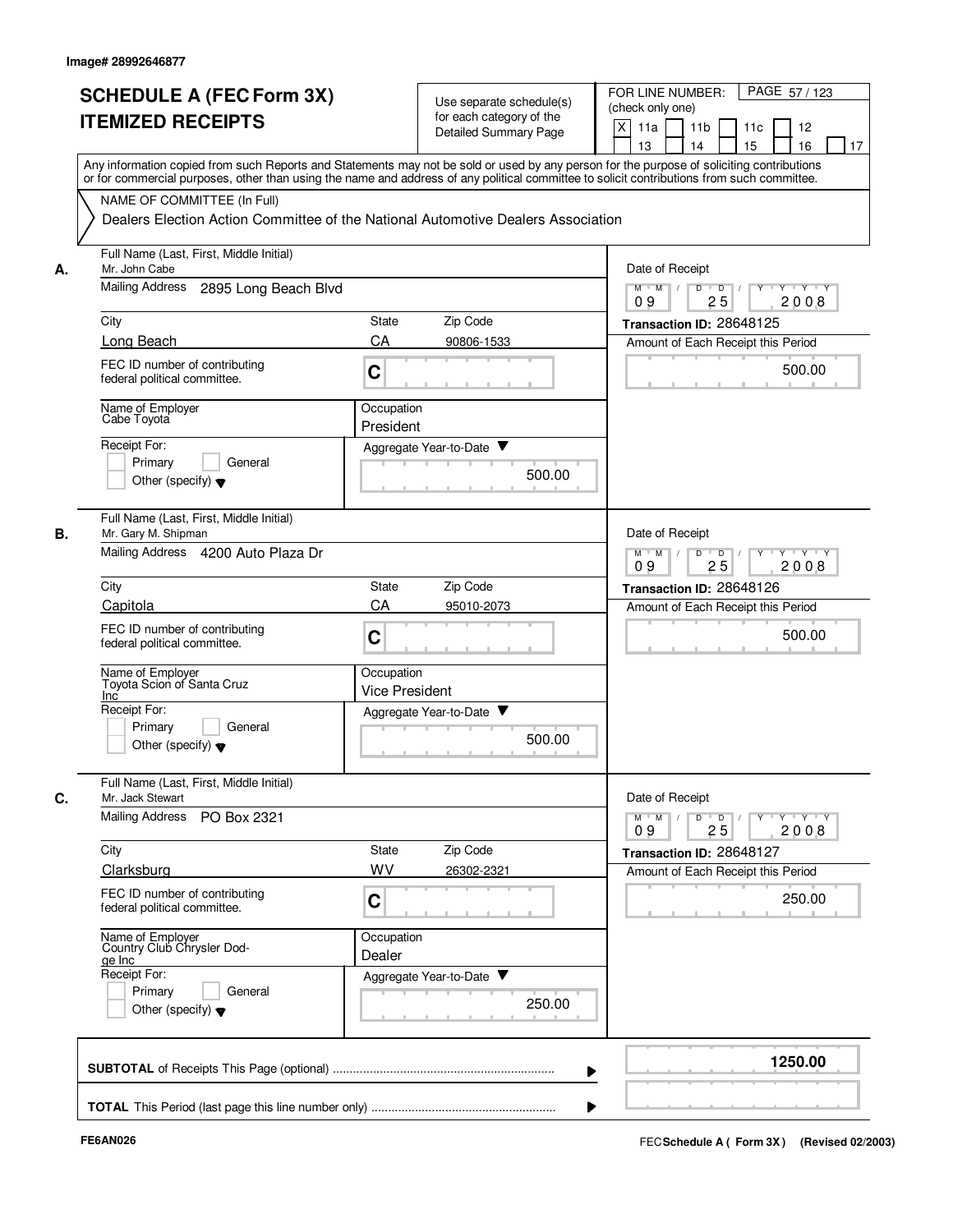|    | <b>SCHEDULE A (FEC Form 3X)</b><br><b>ITEMIZED RECEIPTS</b>                  | Use separate schedule(s)<br>for each category of the<br><b>Detailed Summary Page</b>                                                                                                                                                                                                    | PAGE 58 / 123<br>FOR LINE NUMBER:<br>(check only one)<br>X<br>11 <sub>b</sub><br>11a<br>11c<br>12<br>15<br>13<br>14<br>16<br>17 |
|----|------------------------------------------------------------------------------|-----------------------------------------------------------------------------------------------------------------------------------------------------------------------------------------------------------------------------------------------------------------------------------------|---------------------------------------------------------------------------------------------------------------------------------|
|    |                                                                              | Any information copied from such Reports and Statements may not be sold or used by any person for the purpose of soliciting contributions<br>or for commercial purposes, other than using the name and address of any political committee to solicit contributions from such committee. |                                                                                                                                 |
|    | NAME OF COMMITTEE (In Full)                                                  | Dealers Election Action Committee of the National Automotive Dealers Association                                                                                                                                                                                                        |                                                                                                                                 |
| А. | Full Name (Last, First, Middle Initial)<br>Mr. Kenneth Schnitzer             |                                                                                                                                                                                                                                                                                         | Date of Receipt                                                                                                                 |
|    | Mailing Address<br>1025 Preston Rd                                           |                                                                                                                                                                                                                                                                                         | $M$ $M$ /<br>D<br>$\overline{D}$ /<br>Y<br>$Y \vdash Y \vdash Y$<br>25<br>09<br>2008                                            |
|    | City                                                                         | Zip Code<br>State                                                                                                                                                                                                                                                                       | Transaction ID: 28648131                                                                                                        |
|    | Plano                                                                        | <b>TX</b><br>75093-5313                                                                                                                                                                                                                                                                 | Amount of Each Receipt this Period                                                                                              |
|    | FEC ID number of contributing<br>federal political committee.                | C                                                                                                                                                                                                                                                                                       | 1000.00                                                                                                                         |
|    | Name of Employer<br>Park Place Lexus                                         | Occupation<br>Dealer                                                                                                                                                                                                                                                                    |                                                                                                                                 |
|    | Receipt For:                                                                 | Aggregate Year-to-Date ▼                                                                                                                                                                                                                                                                |                                                                                                                                 |
|    | Primary<br>General<br>Other (specify) $\blacktriangledown$                   | 1000.00                                                                                                                                                                                                                                                                                 |                                                                                                                                 |
| В. | Full Name (Last, First, Middle Initial)<br>Mr. W. Marvin Rush                |                                                                                                                                                                                                                                                                                         | Date of Receipt                                                                                                                 |
|    | Mailing Address<br>PO Box 34630                                              |                                                                                                                                                                                                                                                                                         | $Y - Y - Y$<br>$M$ M<br>D<br>$\overline{D}$<br>25<br>2008<br>09                                                                 |
|    | City                                                                         | Zip Code<br>State                                                                                                                                                                                                                                                                       | Transaction ID: 28648132                                                                                                        |
|    | San Antonio<br>FEC ID number of contributing<br>federal political committee. | <b>TX</b><br>78265-4630<br>C                                                                                                                                                                                                                                                            | Amount of Each Receipt this Period<br>4000.00                                                                                   |
|    | Name of Employer<br><b>Rush Enterprises</b>                                  | Occupation<br>Chairman of the Board                                                                                                                                                                                                                                                     |                                                                                                                                 |
|    | Receipt For:<br>Primary<br>General<br>Other (specify) $\blacktriangledown$   | Aggregate Year-to-Date<br>5000.00                                                                                                                                                                                                                                                       |                                                                                                                                 |
| C. | Full Name (Last, First, Middle Initial)<br>Mr. Brett V. Steves               |                                                                                                                                                                                                                                                                                         | Date of Receipt                                                                                                                 |
|    | Mailing Address 1 Auto Park Dr                                               |                                                                                                                                                                                                                                                                                         | $Y - Y - Y - Y$<br>$M$ $M$ /<br>D<br>$\overline{D}$<br>Y<br>2008<br>09<br>25                                                    |
|    | City                                                                         | Zip Code<br>State                                                                                                                                                                                                                                                                       | Transaction ID: 28648139                                                                                                        |
|    | Chowchilla<br>FEC ID number of contributing                                  | CA<br>93610-9375                                                                                                                                                                                                                                                                        | Amount of Each Receipt this Period                                                                                              |
|    | federal political committee.                                                 | C                                                                                                                                                                                                                                                                                       | 250.00                                                                                                                          |
|    | Name of Employer<br>Steves Chevrolet of Chowc-<br>hilla                      | Occupation<br>Dealer                                                                                                                                                                                                                                                                    |                                                                                                                                 |
|    | Receipt For:<br>Primary<br>General<br>Other (specify) $\blacktriangledown$   | Aggregate Year-to-Date<br>250.00                                                                                                                                                                                                                                                        |                                                                                                                                 |
|    |                                                                              |                                                                                                                                                                                                                                                                                         | 5250.00                                                                                                                         |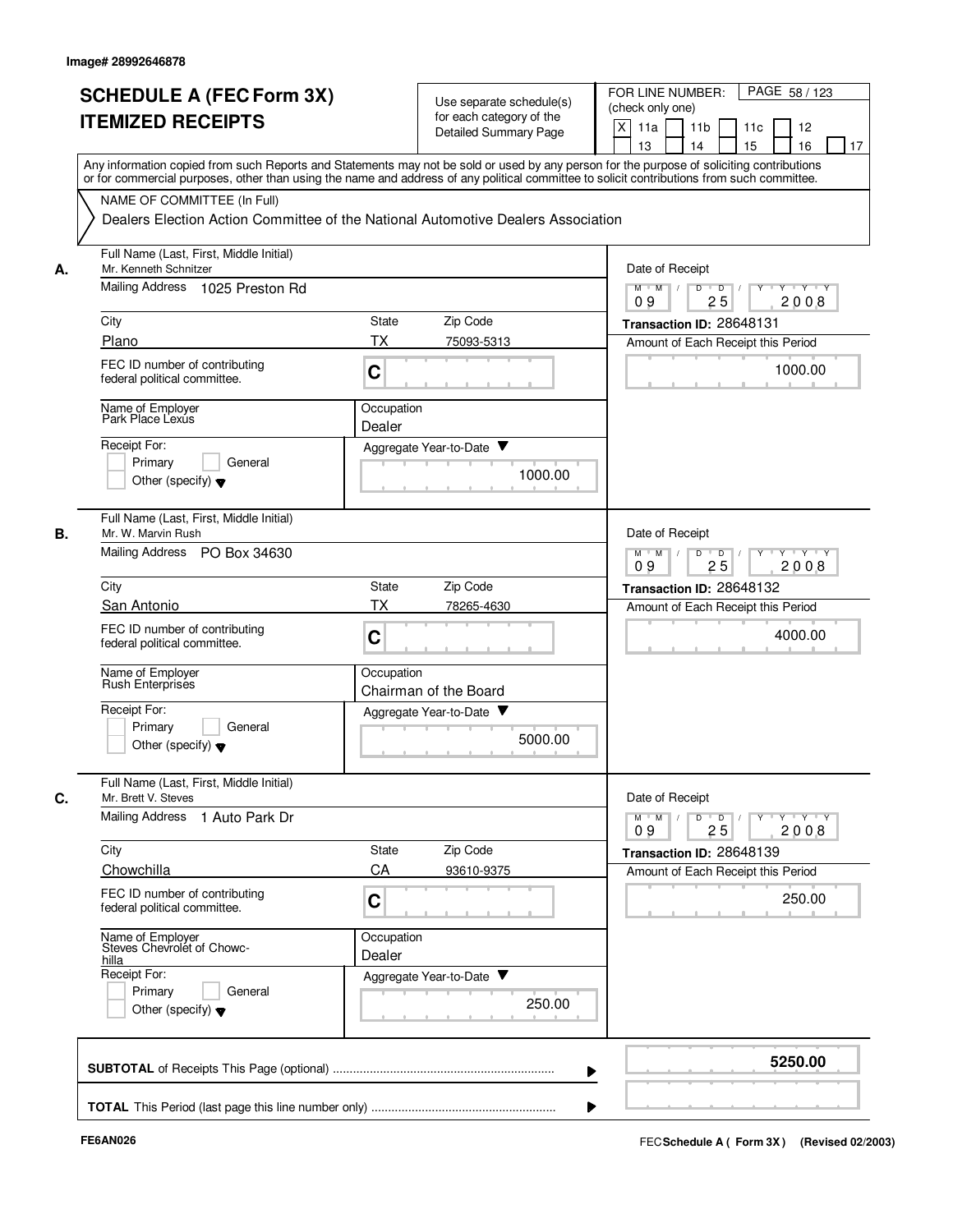|    | <b>SCHEDULE A (FEC Form 3X)</b><br><b>ITEMIZED RECEIPTS</b>                                                                                                                                                                                                                                                            | Use separate schedule(s)<br>for each category of the<br><b>Detailed Summary Page</b> | PAGE 59 / 123<br>FOR LINE NUMBER:<br>(check only one)<br>$\times$<br>11a<br>11 <sub>b</sub><br>11c<br>12<br>15<br>13<br>14<br>16<br>17 |
|----|------------------------------------------------------------------------------------------------------------------------------------------------------------------------------------------------------------------------------------------------------------------------------------------------------------------------|--------------------------------------------------------------------------------------|----------------------------------------------------------------------------------------------------------------------------------------|
|    | Any information copied from such Reports and Statements may not be sold or used by any person for the purpose of soliciting contributions<br>or for commercial purposes, other than using the name and address of any political committee to solicit contributions from such committee.<br>NAME OF COMMITTEE (In Full) |                                                                                      |                                                                                                                                        |
|    |                                                                                                                                                                                                                                                                                                                        | Dealers Election Action Committee of the National Automotive Dealers Association     |                                                                                                                                        |
| А. | Full Name (Last, First, Middle Initial)<br>Mr. Mike Pallotta                                                                                                                                                                                                                                                           |                                                                                      | Date of Receipt                                                                                                                        |
|    | Mailing Address 4199 Cleveland Rd                                                                                                                                                                                                                                                                                      |                                                                                      | $M$ $M$ /<br>$\overline{D}$<br>$\overline{D}$ /<br>$Y \cup Y \cup Y$<br>25<br>2008<br>09                                               |
|    | City                                                                                                                                                                                                                                                                                                                   | Zip Code<br>State                                                                    | Transaction ID: 28648140                                                                                                               |
|    | Wooster<br>FEC ID number of contributing<br>federal political committee.                                                                                                                                                                                                                                               | OH<br>44691-1227<br>C                                                                | Amount of Each Receipt this Period<br>250.00                                                                                           |
|    | Name of Employer<br>Pallotta Ford Lincoln Mer-<br>cury                                                                                                                                                                                                                                                                 | Occupation<br>President                                                              |                                                                                                                                        |
|    | Receipt For:<br>Primary<br>General<br>Other (specify) $\blacktriangledown$                                                                                                                                                                                                                                             | Aggregate Year-to-Date ▼<br>250.00                                                   |                                                                                                                                        |
| В. | Full Name (Last, First, Middle Initial)<br>Mr. Scott Tester<br>Mailing Address<br>2800 US Rte 250                                                                                                                                                                                                                      |                                                                                      | Date of Receipt<br>$Y - Y - Y$<br>$M$ $M$<br>D<br>$\overline{D}$<br>25<br>2008<br>09                                                   |
|    | City                                                                                                                                                                                                                                                                                                                   | <b>State</b><br>Zip Code                                                             | Transaction ID: 28648141                                                                                                               |
|    | Norwalk                                                                                                                                                                                                                                                                                                                | OH<br>44857                                                                          | Amount of Each Receipt this Period                                                                                                     |
|    | FEC ID number of contributing<br>federal political committee.                                                                                                                                                                                                                                                          | C                                                                                    | 250.00                                                                                                                                 |
|    | Name of Employer<br>Don Tester Ford Lincoln                                                                                                                                                                                                                                                                            | Occupation<br>President                                                              |                                                                                                                                        |
|    | Receipt For:<br>Primary<br>General<br>Other (specify) $\blacktriangledown$                                                                                                                                                                                                                                             | v<br>Aggregate Year-to-Date<br>250.00                                                |                                                                                                                                        |
| C. | Full Name (Last, First, Middle Initial)<br>Mr. John Bradford Helser<br>Mailing Address 545 Adobe Rd                                                                                                                                                                                                                    |                                                                                      | Date of Receipt                                                                                                                        |
|    |                                                                                                                                                                                                                                                                                                                        |                                                                                      | Y 'Y 'Y<br>$M$ $M$ /<br>D<br>$\overline{D}$<br>$Y^+$<br>2008<br>09<br>25                                                               |
|    | City<br><b>Red Bluff</b>                                                                                                                                                                                                                                                                                               | Zip Code<br>State<br>CA<br>96080-9623                                                | Transaction ID: 28648142                                                                                                               |
|    | FEC ID number of contributing<br>federal political committee.                                                                                                                                                                                                                                                          | C                                                                                    | Amount of Each Receipt this Period<br>250.00                                                                                           |
|    | Name of Employer<br>Helser Chevrolet Oldsmobi-<br>le Cadillac<br>Receipt For:                                                                                                                                                                                                                                          | Occupation<br>Owner<br>Aggregate Year-to-Date                                        |                                                                                                                                        |
|    | Primary<br>General<br>Other (specify) $\blacktriangledown$                                                                                                                                                                                                                                                             | 250.00                                                                               |                                                                                                                                        |
|    |                                                                                                                                                                                                                                                                                                                        |                                                                                      | 750.00                                                                                                                                 |
|    |                                                                                                                                                                                                                                                                                                                        |                                                                                      |                                                                                                                                        |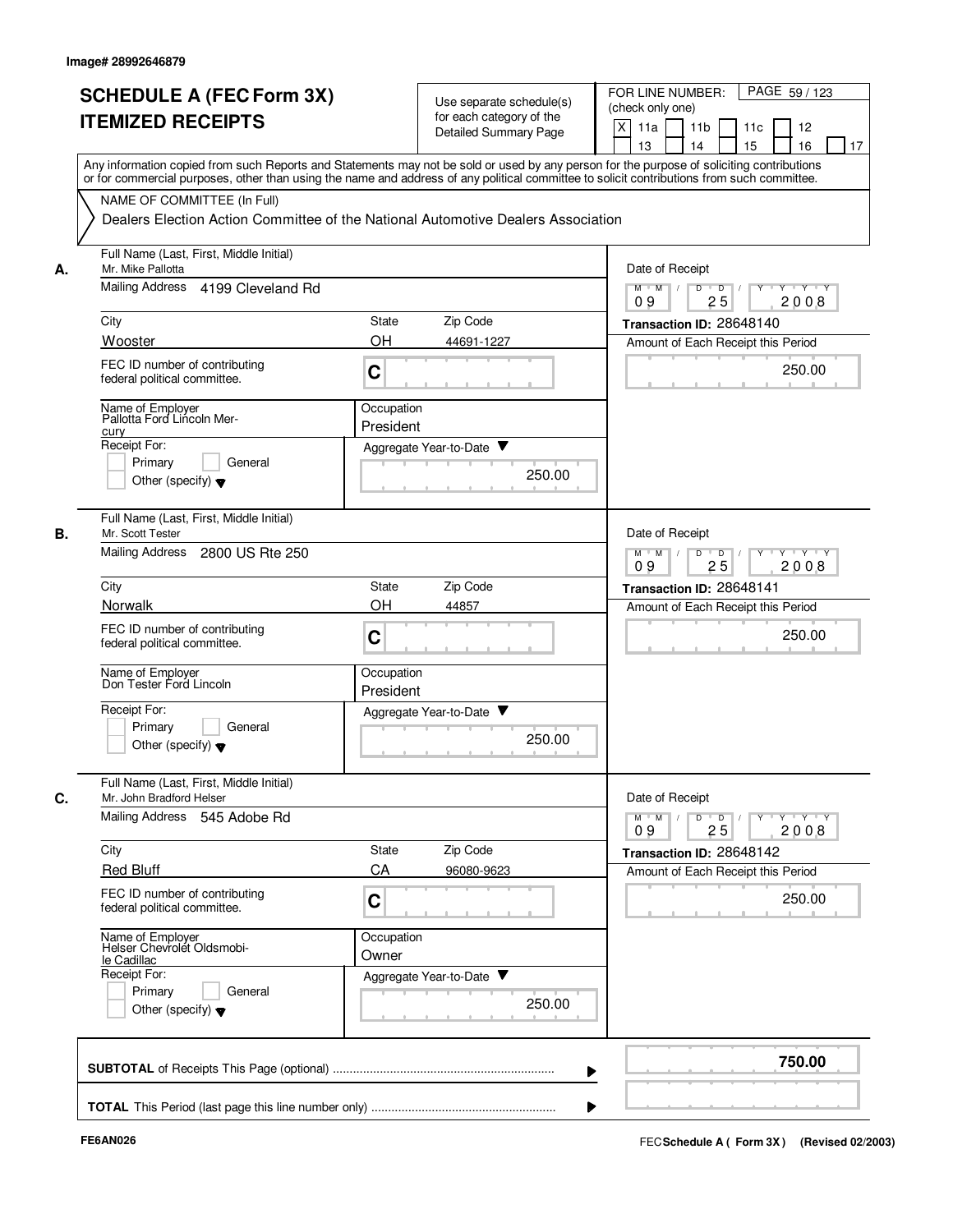|    | <b>SCHEDULE A (FEC Form 3X)</b>                                                                                                                                                                                                                                                         |                      | Use separate schedule(s)     | PAGE 60 / 123<br>FOR LINE NUMBER:<br>(check only one)                             |
|----|-----------------------------------------------------------------------------------------------------------------------------------------------------------------------------------------------------------------------------------------------------------------------------------------|----------------------|------------------------------|-----------------------------------------------------------------------------------|
|    | <b>ITEMIZED RECEIPTS</b>                                                                                                                                                                                                                                                                |                      | for each category of the     | $\times$<br>11a<br>11 <sub>b</sub><br>11c<br>12                                   |
|    |                                                                                                                                                                                                                                                                                         |                      | <b>Detailed Summary Page</b> | 15<br>13<br>14<br>16<br>17                                                        |
|    | Any information copied from such Reports and Statements may not be sold or used by any person for the purpose of soliciting contributions<br>or for commercial purposes, other than using the name and address of any political committee to solicit contributions from such committee. |                      |                              |                                                                                   |
|    | NAME OF COMMITTEE (In Full)                                                                                                                                                                                                                                                             |                      |                              |                                                                                   |
|    | Dealers Election Action Committee of the National Automotive Dealers Association                                                                                                                                                                                                        |                      |                              |                                                                                   |
| А. | Full Name (Last, First, Middle Initial)<br>Mr. James R. Brunelli                                                                                                                                                                                                                        |                      |                              | Date of Receipt                                                                   |
|    | Mailing Address 4949 Thornton Ave                                                                                                                                                                                                                                                       |                      |                              | D<br>$M$ $M$ /<br>$\overline{D}$<br>$\mathbf{y}$ $\mathbf{y}$<br>25<br>2008<br>09 |
|    | City                                                                                                                                                                                                                                                                                    | State                | Zip Code                     | Transaction ID: 28648143                                                          |
|    | Fremont                                                                                                                                                                                                                                                                                 | CA                   | 94536-6412                   | Amount of Each Receipt this Period                                                |
|    | FEC ID number of contributing<br>federal political committee.                                                                                                                                                                                                                           | C                    |                              | 250.00                                                                            |
|    | Name of Employer<br>Central Chevrolet Co                                                                                                                                                                                                                                                | Occupation<br>Dealer |                              |                                                                                   |
|    | Receipt For:                                                                                                                                                                                                                                                                            |                      | Aggregate Year-to-Date ▼     |                                                                                   |
|    | Primary<br>General                                                                                                                                                                                                                                                                      |                      | 250.00                       |                                                                                   |
|    | Other (specify) $\blacktriangledown$                                                                                                                                                                                                                                                    |                      |                              |                                                                                   |
| В. | Full Name (Last, First, Middle Initial)<br>Mr. Brian Bowen                                                                                                                                                                                                                              |                      |                              | Date of Receipt                                                                   |
|    | <b>Mailing Address</b><br>575 Manzanita Ave                                                                                                                                                                                                                                             |                      |                              | $Y - Y - Y$<br>$M$ $M$<br>D<br>$\overline{D}$<br>25<br>2008<br>09                 |
|    | City                                                                                                                                                                                                                                                                                    | State                | Zip Code                     | Transaction ID: 28648144                                                          |
|    | Chico                                                                                                                                                                                                                                                                                   | CA                   | 95926-1322                   | Amount of Each Receipt this Period                                                |
|    | FEC ID number of contributing<br>federal political committee.                                                                                                                                                                                                                           | $\mathbf C$          |                              | 250.00                                                                            |
|    | Name of Employer<br>Chico Nissan Hyundai                                                                                                                                                                                                                                                | Occupation           | General Manager              |                                                                                   |
|    | Receipt For:                                                                                                                                                                                                                                                                            |                      | Aggregate Year-to-Date       |                                                                                   |
|    | Primary<br>General<br>Other (specify) $\blacktriangledown$                                                                                                                                                                                                                              |                      | 250.00                       |                                                                                   |
| C. | Full Name (Last, First, Middle Initial)<br>Mr. John Alexander                                                                                                                                                                                                                           |                      |                              | Date of Receipt                                                                   |
|    | Mailing Address 18475 5th Ave                                                                                                                                                                                                                                                           |                      |                              | y y y y y y<br>$M$ $M$ $/$<br>D<br>$\overline{\phantom{0}}$<br>25<br>2008<br>09   |
|    | City                                                                                                                                                                                                                                                                                    | State                | Zip Code                     | Transaction ID: 28648145                                                          |
|    | <b>Jamestown</b>                                                                                                                                                                                                                                                                        | CA                   | 95327-9601                   | Amount of Each Receipt this Period                                                |
|    | FEC ID number of contributing<br>federal political committee.                                                                                                                                                                                                                           | $\mathbf C$          |                              | 400.00                                                                            |
|    | Name of Employer<br>Sierra Motors Inc                                                                                                                                                                                                                                                   | Occupation<br>Dealer |                              |                                                                                   |
|    | Receipt For:                                                                                                                                                                                                                                                                            |                      | Aggregate Year-to-Date       |                                                                                   |
|    | Primary<br>General<br>Other (specify) $\blacktriangledown$                                                                                                                                                                                                                              |                      | 400.00                       |                                                                                   |
|    |                                                                                                                                                                                                                                                                                         |                      |                              | 900.00                                                                            |
|    |                                                                                                                                                                                                                                                                                         |                      |                              |                                                                                   |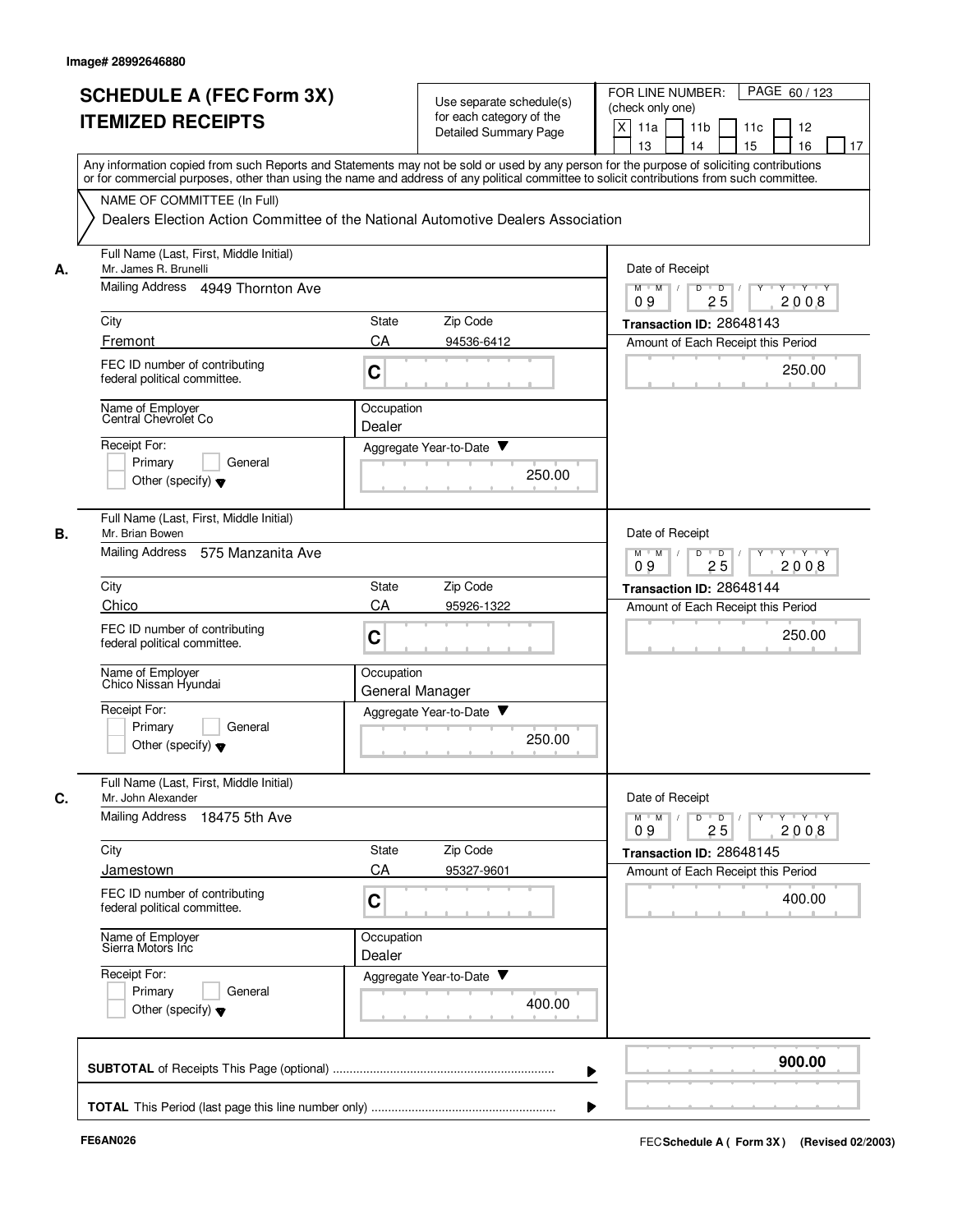|    | <b>SCHEDULE A (FEC Form 3X)</b><br><b>ITEMIZED RECEIPTS</b>                                                                                                                                                                                                                                                            |                         | Use separate schedule(s)<br>for each category of the<br>Detailed Summary Page | PAGE 61 / 123<br>FOR LINE NUMBER:<br>(check only one)<br>X<br>11a<br>11 <sub>b</sub><br>11c<br>12<br>15<br>13<br>14<br>16<br>17 |
|----|------------------------------------------------------------------------------------------------------------------------------------------------------------------------------------------------------------------------------------------------------------------------------------------------------------------------|-------------------------|-------------------------------------------------------------------------------|---------------------------------------------------------------------------------------------------------------------------------|
|    | Any information copied from such Reports and Statements may not be sold or used by any person for the purpose of soliciting contributions<br>or for commercial purposes, other than using the name and address of any political committee to solicit contributions from such committee.<br>NAME OF COMMITTEE (In Full) |                         |                                                                               |                                                                                                                                 |
|    | Dealers Election Action Committee of the National Automotive Dealers Association                                                                                                                                                                                                                                       |                         |                                                                               |                                                                                                                                 |
| А. | Full Name (Last, First, Middle Initial)<br>Mr. Larry Kitahara                                                                                                                                                                                                                                                          |                         |                                                                               | Date of Receipt                                                                                                                 |
|    | Mailing Address 5515 N Blackstone Ave                                                                                                                                                                                                                                                                                  |                         |                                                                               | D<br>$M$ $M$ /<br>$\overline{\phantom{0}}$ D<br>Y 'Y 'Y<br>2008<br>09<br>25                                                     |
|    | City                                                                                                                                                                                                                                                                                                                   | <b>State</b>            | Zip Code                                                                      | Transaction ID: 28648146                                                                                                        |
|    | Fresno                                                                                                                                                                                                                                                                                                                 | CA                      | 93710-5017                                                                    | Amount of Each Receipt this Period                                                                                              |
|    | FEC ID number of contributing<br>federal political committee.                                                                                                                                                                                                                                                          | C                       |                                                                               | 500.00                                                                                                                          |
|    | Name of Employer<br>Kitahara Pontiac Buick GMC                                                                                                                                                                                                                                                                         | Occupation<br>Owner     |                                                                               |                                                                                                                                 |
|    | Receipt For:<br>Primary<br>General                                                                                                                                                                                                                                                                                     |                         | Aggregate Year-to-Date ▼                                                      |                                                                                                                                 |
|    | Other (specify) $\blacktriangledown$                                                                                                                                                                                                                                                                                   |                         | 500.00                                                                        |                                                                                                                                 |
| В. | Full Name (Last, First, Middle Initial)<br>Mr. Jeffrey L. Epps                                                                                                                                                                                                                                                         |                         |                                                                               | Date of Receipt                                                                                                                 |
|    | Mailing Address 555 Main St                                                                                                                                                                                                                                                                                            |                         |                                                                               | $Y \vdash Y \vdash Y$<br>$M$ M<br>D<br>$\overline{D}$<br>Y<br>09<br>25<br>2008                                                  |
|    | City                                                                                                                                                                                                                                                                                                                   | State                   | Zip Code                                                                      | Transaction ID: 28648147                                                                                                        |
|    | Saint Helena                                                                                                                                                                                                                                                                                                           | CA                      | 94574-2002                                                                    | Amount of Each Receipt this Period                                                                                              |
|    | FEC ID number of contributing<br>federal political committee.                                                                                                                                                                                                                                                          | C                       |                                                                               | 500.00                                                                                                                          |
|    | Name of Employer<br>Epps Chevrolet Pontiac                                                                                                                                                                                                                                                                             | Occupation<br>Dealer    |                                                                               |                                                                                                                                 |
|    | Receipt For:<br>Primary<br>General<br>Other (specify) $\blacktriangledown$                                                                                                                                                                                                                                             |                         | Aggregate Year-to-Date<br>500.00                                              |                                                                                                                                 |
| C. | Full Name (Last, First, Middle Initial)<br>Mr. Patrick M. Costello                                                                                                                                                                                                                                                     |                         |                                                                               | Date of Receipt                                                                                                                 |
|    | Mailing Address 7544 Dublin Blvd                                                                                                                                                                                                                                                                                       |                         |                                                                               | $Y + Y + Y$<br>$M$ $M$<br>D<br>$\overline{D}$<br>Y<br>25<br>2008<br>09                                                          |
|    | City                                                                                                                                                                                                                                                                                                                   | State                   | Zip Code                                                                      | Transaction ID: 28648148                                                                                                        |
|    | Dublin                                                                                                                                                                                                                                                                                                                 | CA                      | 94568-2902                                                                    | Amount of Each Receipt this Period                                                                                              |
|    | FEC ID number of contributing<br>federal political committee.                                                                                                                                                                                                                                                          | C                       |                                                                               | 1000.00                                                                                                                         |
|    | Name of Employer<br>Crown Chevrolet Cadillac<br>Isuzu                                                                                                                                                                                                                                                                  | Occupation<br>President |                                                                               |                                                                                                                                 |
|    | Receipt For:<br>Primary<br>General<br>Other (specify) $\blacktriangledown$                                                                                                                                                                                                                                             |                         | Aggregate Year-to-Date<br>1000.00                                             |                                                                                                                                 |
|    |                                                                                                                                                                                                                                                                                                                        |                         |                                                                               | 2000.00                                                                                                                         |
|    |                                                                                                                                                                                                                                                                                                                        |                         |                                                                               |                                                                                                                                 |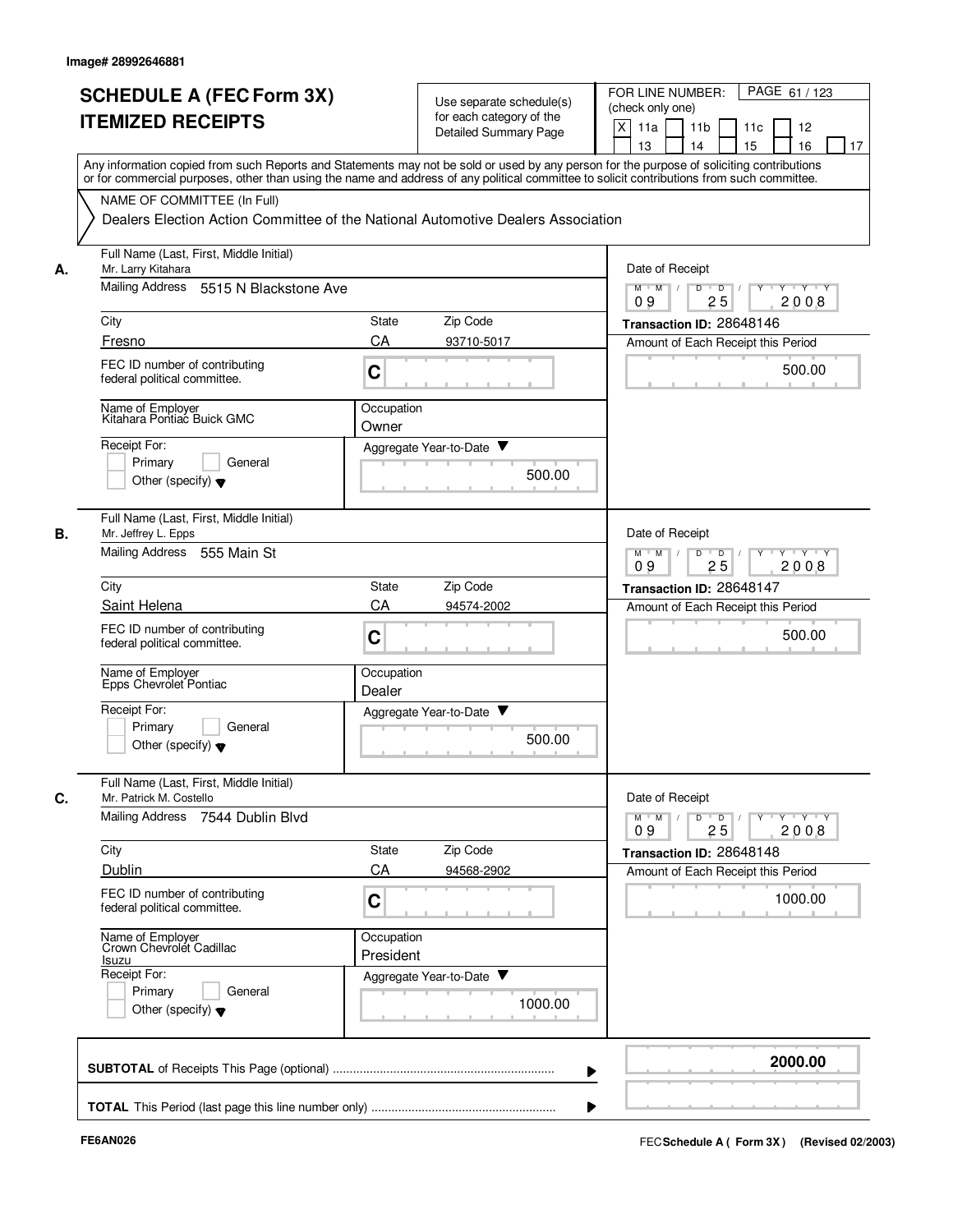|    | <b>SCHEDULE A (FEC Form 3X)</b><br><b>ITEMIZED RECEIPTS</b>            | Use separate schedule(s)<br>for each category of the<br><b>Detailed Summary Page</b>                                                                                                                                                                                                    | PAGE 62 / 123<br>FOR LINE NUMBER:<br>(check only one)<br>X<br>11 <sub>b</sub><br>11a<br>11c<br>12<br>15<br>13<br>14<br>16<br>17 |
|----|------------------------------------------------------------------------|-----------------------------------------------------------------------------------------------------------------------------------------------------------------------------------------------------------------------------------------------------------------------------------------|---------------------------------------------------------------------------------------------------------------------------------|
|    |                                                                        | Any information copied from such Reports and Statements may not be sold or used by any person for the purpose of soliciting contributions<br>or for commercial purposes, other than using the name and address of any political committee to solicit contributions from such committee. |                                                                                                                                 |
|    | NAME OF COMMITTEE (In Full)                                            | Dealers Election Action Committee of the National Automotive Dealers Association                                                                                                                                                                                                        |                                                                                                                                 |
| А. | Full Name (Last, First, Middle Initial)<br>Mr. Richard K. Rentschler   |                                                                                                                                                                                                                                                                                         | Date of Receipt                                                                                                                 |
|    | Mailing Address 275 N Walnut St                                        |                                                                                                                                                                                                                                                                                         | $M$ $M$ /<br>D<br>$\overline{D}$ /<br>Y<br>Y Y Y Y<br>09<br>26<br>2008                                                          |
|    | City                                                                   | Zip Code<br>State                                                                                                                                                                                                                                                                       | Transaction ID: 28648953                                                                                                        |
|    | Slatington                                                             | <b>PA</b><br>18080-1571                                                                                                                                                                                                                                                                 | Amount of Each Receipt this Period                                                                                              |
|    | FEC ID number of contributing<br>federal political committee.          | C                                                                                                                                                                                                                                                                                       | 500.00                                                                                                                          |
|    | Name of Employer<br>Rentschler Chevrolet                               | Occupation<br>President                                                                                                                                                                                                                                                                 |                                                                                                                                 |
|    | Receipt For:<br>General                                                | Aggregate Year-to-Date ▼                                                                                                                                                                                                                                                                |                                                                                                                                 |
|    | Primary<br>Other (specify) $\blacktriangledown$                        | 500.00                                                                                                                                                                                                                                                                                  |                                                                                                                                 |
| В. | Full Name (Last, First, Middle Initial)<br>Mr. Frederick W. Rentschler |                                                                                                                                                                                                                                                                                         | Date of Receipt                                                                                                                 |
|    | Mailing Address 255 N Walnut St                                        |                                                                                                                                                                                                                                                                                         | $Y - Y - Y$<br>$M$ M<br>D<br>$\overline{D}$<br>2008<br>09<br>26                                                                 |
|    | City                                                                   | Zip Code<br>State                                                                                                                                                                                                                                                                       | Transaction ID: 28648954                                                                                                        |
|    | Slatington                                                             | PA<br>18080-1571                                                                                                                                                                                                                                                                        | Amount of Each Receipt this Period                                                                                              |
|    | FEC ID number of contributing<br>federal political committee.          | C                                                                                                                                                                                                                                                                                       | 500.00                                                                                                                          |
|    | Name of Employer<br>Rentschler Chrysler Jeep<br>Dodge                  | Occupation<br>President                                                                                                                                                                                                                                                                 |                                                                                                                                 |
|    | Receipt For:<br>Primary<br>General                                     | v<br>Aggregate Year-to-Date                                                                                                                                                                                                                                                             |                                                                                                                                 |
|    | Other (specify) $\blacktriangledown$                                   | 500.00                                                                                                                                                                                                                                                                                  |                                                                                                                                 |
| C. | Full Name (Last, First, Middle Initial)<br>Mr. Dale Daniels            |                                                                                                                                                                                                                                                                                         | Date of Receipt                                                                                                                 |
|    | Mailing Address 825 N Interstate Dr                                    |                                                                                                                                                                                                                                                                                         | $Y - Y - Y - Y$<br>$M$ $M$<br>D<br>$\overline{D}$<br>Y<br>2008<br>09<br>26                                                      |
|    | City                                                                   | Zip Code<br>State                                                                                                                                                                                                                                                                       | Transaction ID: 28648955                                                                                                        |
|    | Norman                                                                 | OK<br>73069-6350                                                                                                                                                                                                                                                                        | Amount of Each Receipt this Period                                                                                              |
|    | FEC ID number of contributing<br>federal political committee.          | C                                                                                                                                                                                                                                                                                       | 500.00                                                                                                                          |
|    | Name of Employer<br>Reynolds Ford Inc                                  | Occupation<br>President                                                                                                                                                                                                                                                                 |                                                                                                                                 |
|    | Receipt For:<br>Primary                                                | Aggregate Year-to-Date                                                                                                                                                                                                                                                                  |                                                                                                                                 |
|    | General<br>Other (specify) $\blacktriangledown$                        | 500.00                                                                                                                                                                                                                                                                                  |                                                                                                                                 |
|    |                                                                        |                                                                                                                                                                                                                                                                                         | 1500.00                                                                                                                         |
|    |                                                                        |                                                                                                                                                                                                                                                                                         |                                                                                                                                 |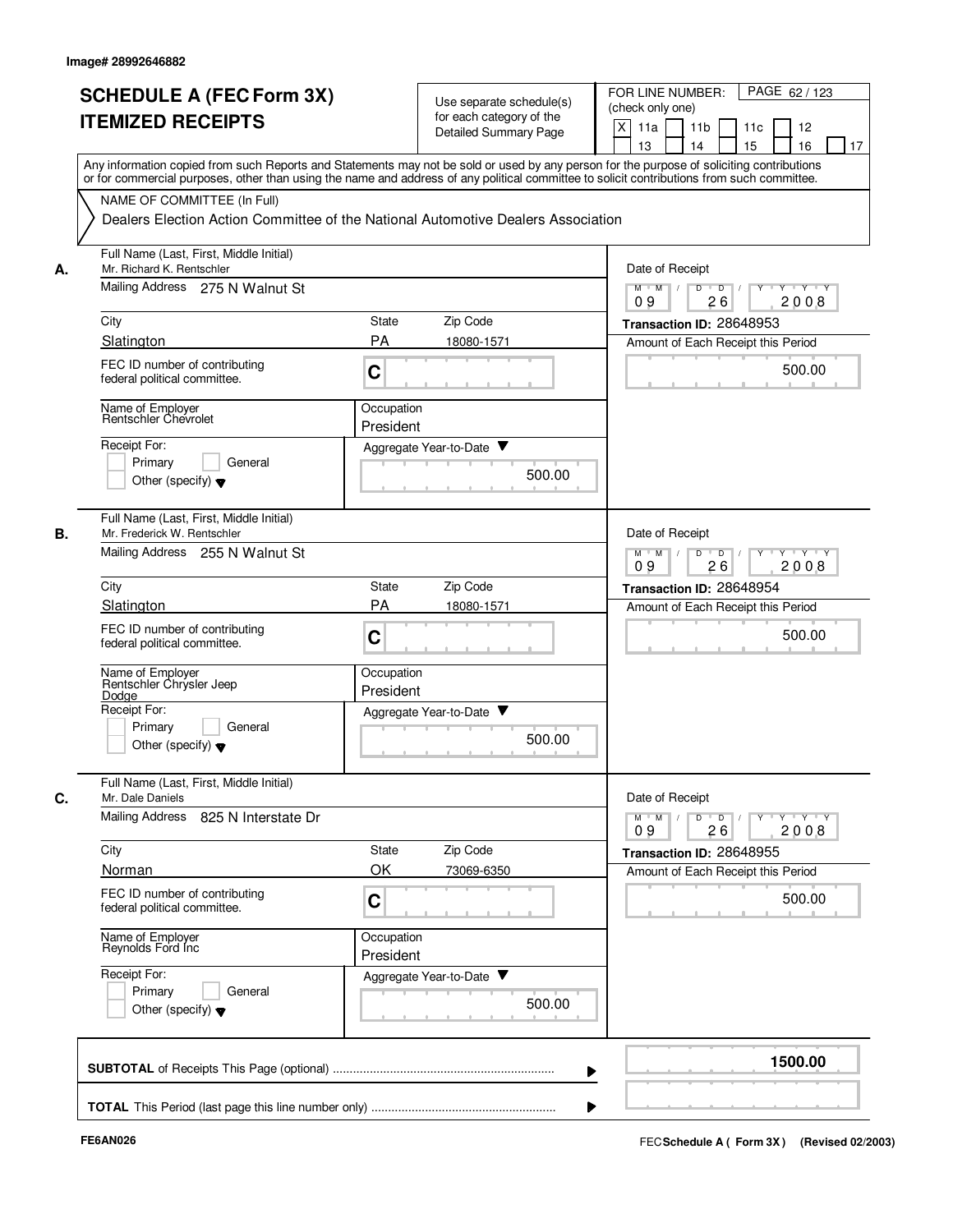|      | <b>SCHEDULE A (FEC Form 3X)</b><br><b>ITEMIZED RECEIPTS</b>                                                     |                         | Use separate schedule(s)<br>for each category of the | FOR LINE NUMBER:<br>PAGE 63/123<br>(check only one)<br>X                                                                                                                                                       |
|------|-----------------------------------------------------------------------------------------------------------------|-------------------------|------------------------------------------------------|----------------------------------------------------------------------------------------------------------------------------------------------------------------------------------------------------------------|
|      |                                                                                                                 |                         | <b>Detailed Summary Page</b>                         | 11a<br>11 <sub>b</sub><br>12<br>11c<br>13<br>14<br>15<br>16<br>17<br>Any information copied from such Reports and Statements may not be sold or used by any person for the purpose of soliciting contributions |
|      | NAME OF COMMITTEE (In Full)<br>Dealers Election Action Committee of the National Automotive Dealers Association |                         |                                                      | or for commercial purposes, other than using the name and address of any political committee to solicit contributions from such committee.                                                                     |
| А.   | Full Name (Last, First, Middle Initial)<br>Mr. Erich P. Henkel                                                  |                         |                                                      | Date of Receipt                                                                                                                                                                                                |
|      | Mailing Address 375 W Dickman Rd                                                                                |                         |                                                      | $M$ $M$ /<br>D<br>$\overline{D}$ /<br>Y Y Y Y<br>09<br>26<br>2008                                                                                                                                              |
| City |                                                                                                                 | State                   | Zip Code                                             | Transaction ID: 28648957                                                                                                                                                                                       |
|      | <b>Battle Creek</b>                                                                                             | MI                      | 49015-2254                                           | Amount of Each Receipt this Period                                                                                                                                                                             |
|      | FEC ID number of contributing<br>federal political committee.                                                   | C                       |                                                      | 500.00                                                                                                                                                                                                         |
|      | Name of Employer<br>Erich Henkel Lincoln Merc-<br>ury Dodge                                                     | Occupation<br>President |                                                      |                                                                                                                                                                                                                |
|      | Receipt For:                                                                                                    |                         | Aggregate Year-to-Date ▼                             |                                                                                                                                                                                                                |
|      | Primary<br>General<br>Other (specify) $\blacktriangledown$                                                      |                         | 500.00                                               |                                                                                                                                                                                                                |
| В.   | Full Name (Last, First, Middle Initial)<br>Mr. Charles W. Lewis, III                                            |                         |                                                      | Date of Receipt                                                                                                                                                                                                |
|      | Mailing Address 404 N Jefferson St                                                                              |                         |                                                      | $Y - Y - Y$<br>$M$ M<br>D<br>$\overline{D}$<br>2008<br>09<br>26                                                                                                                                                |
| City |                                                                                                                 | State                   | Zip Code                                             | Transaction ID: 28648958                                                                                                                                                                                       |
|      | Lewisburg                                                                                                       | WV                      | 24901-9503                                           | Amount of Each Receipt this Period                                                                                                                                                                             |
|      | FEC ID number of contributing<br>federal political committee.                                                   | C                       |                                                      | 600.00                                                                                                                                                                                                         |
|      | Name of Employer<br>Bill Lewis Motors Inc                                                                       | Occupation<br>Dealer    |                                                      |                                                                                                                                                                                                                |
|      | Receipt For:<br>Primary<br>General<br>Other (specify) $\blacktriangledown$                                      |                         | Aggregate Year-to-Date ▼<br>600.00                   |                                                                                                                                                                                                                |
| С.   | Full Name (Last, First, Middle Initial)<br>Mr. John Brooks                                                      |                         |                                                      | Date of Receipt                                                                                                                                                                                                |
|      | Mailing Address<br>1044 University Dr                                                                           |                         |                                                      | $Y$ $Y$ $Y$<br>$M$ <sup><math>+</math></sup><br>M<br>D<br>$\overline{D}$<br>Y<br>26<br>2008<br>09                                                                                                              |
| City |                                                                                                                 | State                   | Zip Code                                             | Transaction ID: 28648971                                                                                                                                                                                       |
|      | Connellsville                                                                                                   | <b>PA</b>               | 15425-3864                                           | Amount of Each Receipt this Period                                                                                                                                                                             |
|      | FEC ID number of contributing<br>federal political committee.                                                   | C                       |                                                      | 250.00                                                                                                                                                                                                         |
|      | Name of Employer<br>Brooks Auto Group                                                                           | Occupation<br>President |                                                      |                                                                                                                                                                                                                |
|      | Receipt For:<br>Primary<br>General<br>Other (specify) $\blacktriangledown$                                      |                         | Aggregate Year-to-Date<br>250.00                     |                                                                                                                                                                                                                |
|      |                                                                                                                 |                         |                                                      | 1350.00                                                                                                                                                                                                        |
|      |                                                                                                                 |                         |                                                      |                                                                                                                                                                                                                |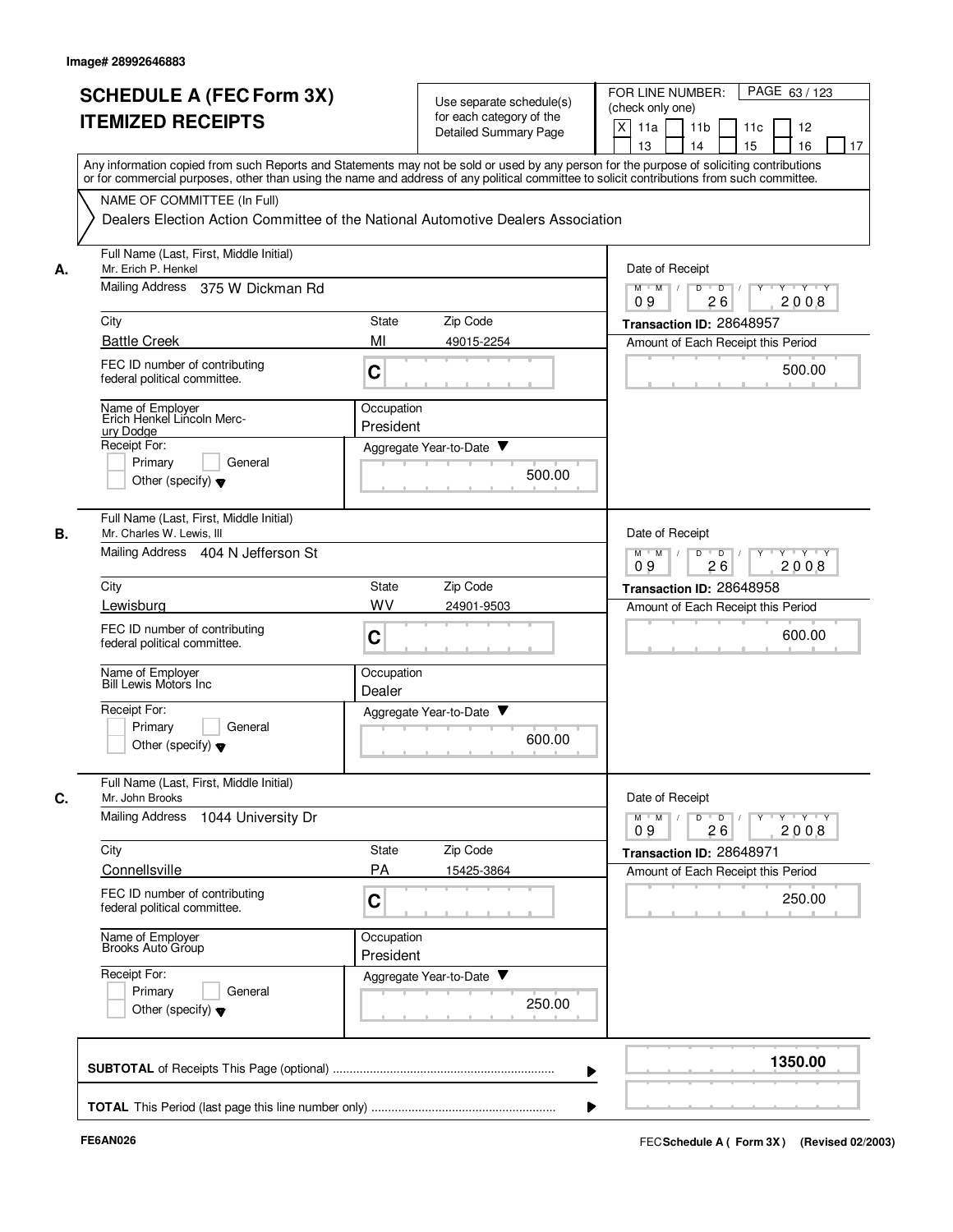|    | <b>SCHEDULE A (FEC Form 3X)</b><br><b>ITEMIZED RECEIPTS</b>                | Use separate schedule(s)<br>for each category of the<br>Detailed Summary Page                                                                                                                                                                                                           | PAGE 64 / 123<br>FOR LINE NUMBER:<br>(check only one)<br>X<br>11 <sub>b</sub><br>11a<br>11c<br>12<br>15<br>13<br>14<br>16<br>17 |
|----|----------------------------------------------------------------------------|-----------------------------------------------------------------------------------------------------------------------------------------------------------------------------------------------------------------------------------------------------------------------------------------|---------------------------------------------------------------------------------------------------------------------------------|
|    | NAME OF COMMITTEE (In Full)                                                | Any information copied from such Reports and Statements may not be sold or used by any person for the purpose of soliciting contributions<br>or for commercial purposes, other than using the name and address of any political committee to solicit contributions from such committee. |                                                                                                                                 |
|    |                                                                            | Dealers Election Action Committee of the National Automotive Dealers Association                                                                                                                                                                                                        |                                                                                                                                 |
| А. | Full Name (Last, First, Middle Initial)<br>Mr. Stephen L. Vasko            |                                                                                                                                                                                                                                                                                         | Date of Receipt                                                                                                                 |
|    | Mailing Address 3644 Washington Rd                                         |                                                                                                                                                                                                                                                                                         | $M$ $M$ /<br>D<br>$\overline{D}$ /<br>$Y \vdash Y \vdash Y$<br>09<br>26<br>2008                                                 |
|    | City                                                                       | Zip Code<br>State                                                                                                                                                                                                                                                                       | Transaction ID: 28648972                                                                                                        |
|    | McMurray                                                                   | <b>PA</b><br>15317-2905                                                                                                                                                                                                                                                                 | Amount of Each Receipt this Period                                                                                              |
|    | FEC ID number of contributing<br>federal political committee.              | C                                                                                                                                                                                                                                                                                       | 250.00                                                                                                                          |
|    | Name of Employer<br>Vasko Dodge                                            | Occupation<br>President                                                                                                                                                                                                                                                                 |                                                                                                                                 |
|    | Receipt For:                                                               | Aggregate Year-to-Date ▼                                                                                                                                                                                                                                                                |                                                                                                                                 |
|    | Primary<br>General<br>Other (specify) $\blacktriangledown$                 | 250.00                                                                                                                                                                                                                                                                                  |                                                                                                                                 |
| В. | Full Name (Last, First, Middle Initial)<br>Mr. Robert W. Sedney            |                                                                                                                                                                                                                                                                                         | Date of Receipt                                                                                                                 |
|    | Mailing Address 140 N Rt 88                                                |                                                                                                                                                                                                                                                                                         | $Y - Y - Y$<br>$M$ M<br>D<br>$\overline{D}$<br>2008<br>09<br>26                                                                 |
|    | City                                                                       | Zip Code<br>State                                                                                                                                                                                                                                                                       | Transaction ID: 28648973                                                                                                        |
|    | Charleroi                                                                  | PA<br>15022-2540                                                                                                                                                                                                                                                                        | Amount of Each Receipt this Period                                                                                              |
|    | FEC ID number of contributing<br>federal political committee.              | C                                                                                                                                                                                                                                                                                       | 250.00                                                                                                                          |
|    | Name of Employer<br>Bob Sedney Automotive Inc                              | Occupation<br>President                                                                                                                                                                                                                                                                 |                                                                                                                                 |
|    | Receipt For:                                                               | v<br>Aggregate Year-to-Date                                                                                                                                                                                                                                                             |                                                                                                                                 |
|    | Primarv<br>General<br>Other (specify) $\blacktriangledown$                 | 250.00                                                                                                                                                                                                                                                                                  |                                                                                                                                 |
| C. | Full Name (Last, First, Middle Initial)<br>Mr. John Sisson                 |                                                                                                                                                                                                                                                                                         | Date of Receipt                                                                                                                 |
|    | <b>Mailing Address</b><br>470 Washington Rd                                |                                                                                                                                                                                                                                                                                         | $Y - Y - Y - Y$<br>$M$ M<br>D<br>$\overline{D}$<br>Y<br>2008<br>09<br>26                                                        |
|    | City                                                                       | Zip Code<br>State                                                                                                                                                                                                                                                                       | Transaction ID: 28648974                                                                                                        |
|    | Washington                                                                 | <b>PA</b><br>15301-2704                                                                                                                                                                                                                                                                 | Amount of Each Receipt this Period                                                                                              |
|    | FEC ID number of contributing<br>federal political committee.              | C                                                                                                                                                                                                                                                                                       | 250.00                                                                                                                          |
|    | Name of Employer<br>John Sisson Motors Inc                                 | Occupation<br>President                                                                                                                                                                                                                                                                 |                                                                                                                                 |
|    | Receipt For:<br>Primary<br>General<br>Other (specify) $\blacktriangledown$ | Aggregate Year-to-Date<br>250.00                                                                                                                                                                                                                                                        |                                                                                                                                 |
|    |                                                                            |                                                                                                                                                                                                                                                                                         | 750.00                                                                                                                          |
|    |                                                                            |                                                                                                                                                                                                                                                                                         |                                                                                                                                 |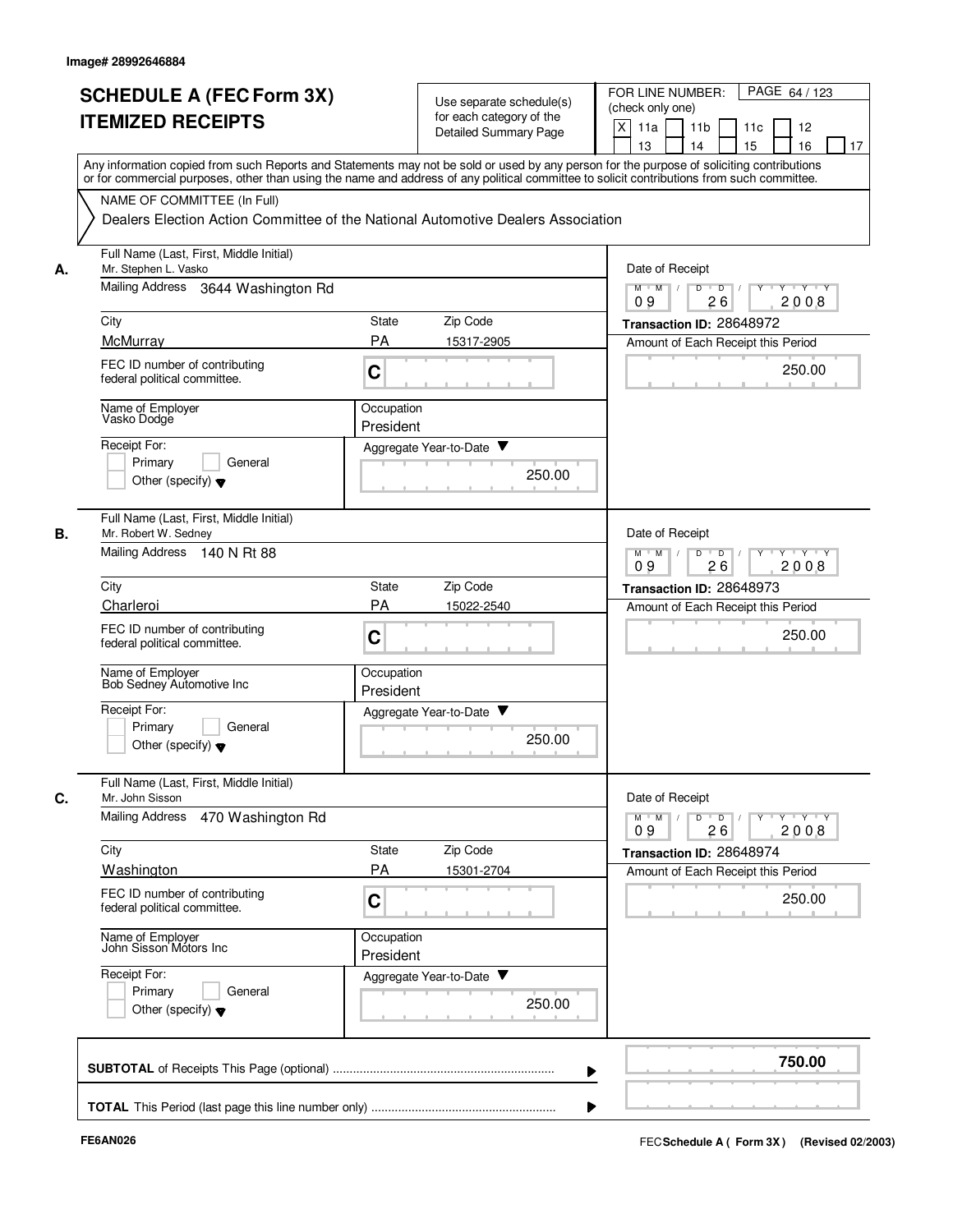|    | <b>SCHEDULE A (FEC Form 3X)</b>                                                                                                            |                         | Use separate schedule(s)    | PAGE 65/123<br>FOR LINE NUMBER:                                                                                                           |
|----|--------------------------------------------------------------------------------------------------------------------------------------------|-------------------------|-----------------------------|-------------------------------------------------------------------------------------------------------------------------------------------|
|    | <b>ITEMIZED RECEIPTS</b>                                                                                                                   |                         | for each category of the    | (check only one)                                                                                                                          |
|    |                                                                                                                                            |                         | Detailed Summary Page       | X<br>11a<br>11 <sub>b</sub><br>11c<br>12                                                                                                  |
|    |                                                                                                                                            |                         |                             | 15<br>13<br>14<br>16<br>17                                                                                                                |
|    | or for commercial purposes, other than using the name and address of any political committee to solicit contributions from such committee. |                         |                             | Any information copied from such Reports and Statements may not be sold or used by any person for the purpose of soliciting contributions |
|    | NAME OF COMMITTEE (In Full)                                                                                                                |                         |                             |                                                                                                                                           |
|    | Dealers Election Action Committee of the National Automotive Dealers Association                                                           |                         |                             |                                                                                                                                           |
| А. | Full Name (Last, First, Middle Initial)<br>Mr. Frank Valencic. Jr.                                                                         |                         |                             | Date of Receipt                                                                                                                           |
|    | Mailing Address 150 Racetrack Rd                                                                                                           |                         |                             | $M$ $M$ /<br>D<br>$\overline{D}$<br>$+Y+Y$<br>2008<br>09<br>26                                                                            |
|    | City                                                                                                                                       | <b>State</b>            | Zip Code                    | Transaction ID: 28648975                                                                                                                  |
|    | Washington                                                                                                                                 | <b>PA</b>               | 15301-8923                  | Amount of Each Receipt this Period                                                                                                        |
|    | FEC ID number of contributing<br>federal political committee.                                                                              | C                       |                             | 250.00                                                                                                                                    |
|    | Name of Employer                                                                                                                           | Occupation              |                             |                                                                                                                                           |
|    | Tomsic Motor Company                                                                                                                       | President               |                             |                                                                                                                                           |
|    | Receipt For:                                                                                                                               |                         | Aggregate Year-to-Date ▼    |                                                                                                                                           |
|    | Primary<br>General                                                                                                                         |                         | 250.00                      |                                                                                                                                           |
|    | Other (specify) $\blacktriangledown$                                                                                                       |                         |                             |                                                                                                                                           |
| В. | Full Name (Last, First, Middle Initial)<br>Mr. H. Bert Lindsay                                                                             |                         |                             | Date of Receipt                                                                                                                           |
|    | Mailing Address<br>5880 Scarborough Blvd                                                                                                   |                         |                             | $Y \vdash Y \vdash Y$<br>$M$ M<br>D<br>$\overline{D}$<br>Y<br>2008<br>09<br>26                                                            |
|    | City                                                                                                                                       | State                   | Zip Code                    | Transaction ID: 28648976                                                                                                                  |
|    | Columbus                                                                                                                                   | OH                      | 43232-4746                  | Amount of Each Receipt this Period                                                                                                        |
|    | FEC ID number of contributing<br>federal political committee.                                                                              | C                       |                             | 500.00                                                                                                                                    |
|    | Name of Employer<br>Lindsay Acura                                                                                                          | Occupation<br>Dealer    |                             |                                                                                                                                           |
|    | Receipt For:                                                                                                                               |                         | v<br>Aggregate Year-to-Date |                                                                                                                                           |
|    | Primary<br>General<br>Other (specify) $\blacktriangledown$                                                                                 |                         | 500.00                      |                                                                                                                                           |
| C. | Full Name (Last, First, Middle Initial)<br>Mr. Jim Pierson                                                                                 |                         |                             | Date of Receipt                                                                                                                           |
|    | Mailing Address 2424 N Verity Pkwy                                                                                                         |                         |                             | Y 'Y 'Y<br>$M$ $M$ /<br>$D$ $D$<br>$Y$ <sup>U</sup><br>09<br>2008<br>26                                                                   |
|    | City                                                                                                                                       | State                   | Zip Code                    | Transaction ID: 28648977                                                                                                                  |
|    | Middletown                                                                                                                                 | OH                      | 45042-2466                  | Amount of Each Receipt this Period                                                                                                        |
|    | FEC ID number of contributing                                                                                                              |                         |                             |                                                                                                                                           |
|    | federal political committee.                                                                                                               | C                       |                             | 500.00                                                                                                                                    |
|    | Name of Employer<br>Pierson Chevrolet                                                                                                      | Occupation<br>President |                             |                                                                                                                                           |
|    | Receipt For:                                                                                                                               |                         | Aggregate Year-to-Date      |                                                                                                                                           |
|    | General<br>Primary                                                                                                                         |                         | 500.00                      |                                                                                                                                           |
|    | Other (specify) $\blacktriangledown$                                                                                                       |                         |                             |                                                                                                                                           |
|    |                                                                                                                                            |                         |                             | 1250.00                                                                                                                                   |
|    |                                                                                                                                            |                         |                             |                                                                                                                                           |
|    |                                                                                                                                            |                         |                             |                                                                                                                                           |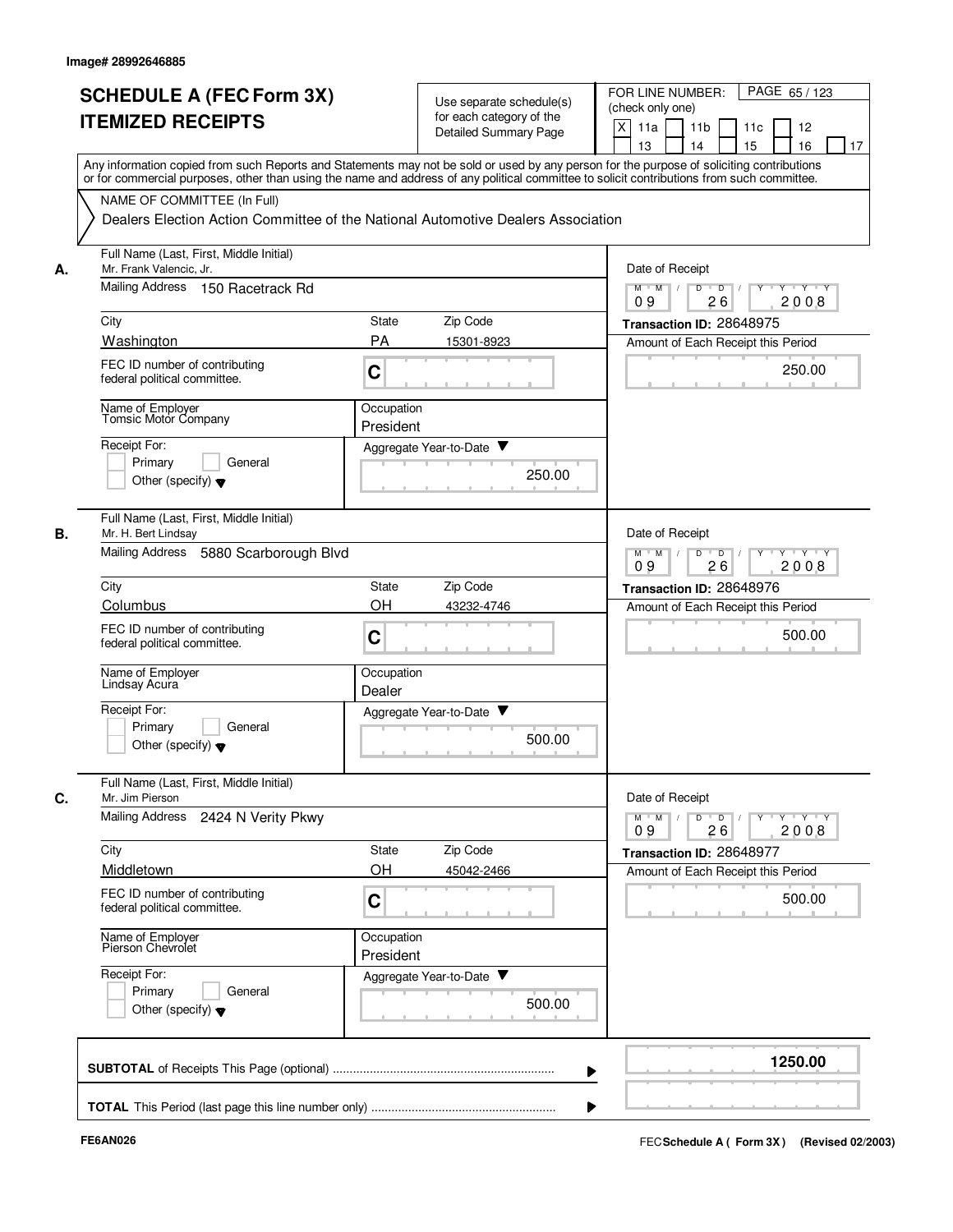|    | <b>SCHEDULE A (FEC Form 3X)</b><br><b>ITEMIZED RECEIPTS</b>       | Use separate schedule(s)<br>for each category of the<br><b>Detailed Summary Page</b>                                                                                                                                                                                                    | FOR LINE NUMBER:<br>PAGE 66 / 123<br>(check only one)<br>X<br>11a<br>11 <sub>b</sub><br>11c<br>12 |
|----|-------------------------------------------------------------------|-----------------------------------------------------------------------------------------------------------------------------------------------------------------------------------------------------------------------------------------------------------------------------------------|---------------------------------------------------------------------------------------------------|
|    |                                                                   | Any information copied from such Reports and Statements may not be sold or used by any person for the purpose of soliciting contributions<br>or for commercial purposes, other than using the name and address of any political committee to solicit contributions from such committee. | 13<br>14<br>15<br>16<br>17                                                                        |
|    | NAME OF COMMITTEE (In Full)                                       | Dealers Election Action Committee of the National Automotive Dealers Association                                                                                                                                                                                                        |                                                                                                   |
| А. | Full Name (Last, First, Middle Initial)<br>Mr. Thomas S. James    |                                                                                                                                                                                                                                                                                         | Date of Receipt                                                                                   |
|    | Mailing Address 3690 Rte 30                                       |                                                                                                                                                                                                                                                                                         | $M$ $M$ /<br>D<br>$\overline{D}$ /<br>Y Y Y Y<br>09<br>26<br>2008                                 |
|    | City                                                              | Zip Code<br>State                                                                                                                                                                                                                                                                       | Transaction ID: 28648978                                                                          |
|    | Latrobe                                                           | PA<br>15650-5208                                                                                                                                                                                                                                                                        | Amount of Each Receipt this Period                                                                |
|    | FEC ID number of contributing<br>federal political committee.     | C                                                                                                                                                                                                                                                                                       | 500.00                                                                                            |
|    | Name of Employer<br>Fox & James Inc                               | Occupation<br>President                                                                                                                                                                                                                                                                 |                                                                                                   |
|    | Receipt For:                                                      | Aggregate Year-to-Date ▼                                                                                                                                                                                                                                                                |                                                                                                   |
|    | Primary<br>General<br>Other (specify) $\blacktriangledown$        | 500.00                                                                                                                                                                                                                                                                                  |                                                                                                   |
| В. | Full Name (Last, First, Middle Initial)<br>Mr. Gary K. Bowser, II |                                                                                                                                                                                                                                                                                         | Date of Receipt                                                                                   |
|    | Mailing Address<br>Rt 51 At Lewis Run Rd                          |                                                                                                                                                                                                                                                                                         | D<br>$Y - Y - Y$<br>$M$ M<br>$\overline{D}$<br>2008<br>09<br>26                                   |
|    | City                                                              | Zip Code<br>State                                                                                                                                                                                                                                                                       | Transaction ID: 28648979                                                                          |
|    | Pittsburgh                                                        | <b>PA</b><br>15236                                                                                                                                                                                                                                                                      | Amount of Each Receipt this Period                                                                |
|    | FEC ID number of contributing<br>federal political committee.     | C                                                                                                                                                                                                                                                                                       | 1000.00                                                                                           |
|    | Name of Employer<br>Bowser Power Outlet                           | Occupation<br>General Manager                                                                                                                                                                                                                                                           |                                                                                                   |
|    | Receipt For:                                                      | Aggregate Year-to-Date                                                                                                                                                                                                                                                                  |                                                                                                   |
|    | Primary<br>General<br>Other (specify) $\blacktriangledown$        | 1000.00                                                                                                                                                                                                                                                                                 |                                                                                                   |
| С. | Full Name (Last, First, Middle Initial)<br>Mr. Michael B. Smith   |                                                                                                                                                                                                                                                                                         | Date of Receipt                                                                                   |
|    | Mailing Address<br>1880 Bedford St                                |                                                                                                                                                                                                                                                                                         | $Y$ $Y$ $Y$<br>$M$ $M$<br>D<br>$\overline{D}$<br>Y<br>2008<br>09<br>26                            |
|    | City                                                              | Zip Code<br>State                                                                                                                                                                                                                                                                       | Transaction ID: 28648980                                                                          |
|    | Johnstown                                                         | <b>PA</b><br>15902-3426                                                                                                                                                                                                                                                                 | Amount of Each Receipt this Period                                                                |
|    | FEC ID number of contributing<br>federal political committee.     | C                                                                                                                                                                                                                                                                                       | 2500.00                                                                                           |
|    | Name of Employer<br>Laurel Toyota                                 | Occupation<br>President                                                                                                                                                                                                                                                                 |                                                                                                   |
|    | Receipt For:                                                      | Aggregate Year-to-Date                                                                                                                                                                                                                                                                  |                                                                                                   |
|    | Primary<br>General<br>Other (specify) $\blacktriangledown$        | 2500.00                                                                                                                                                                                                                                                                                 |                                                                                                   |
|    |                                                                   |                                                                                                                                                                                                                                                                                         | 4000.00                                                                                           |
|    |                                                                   |                                                                                                                                                                                                                                                                                         |                                                                                                   |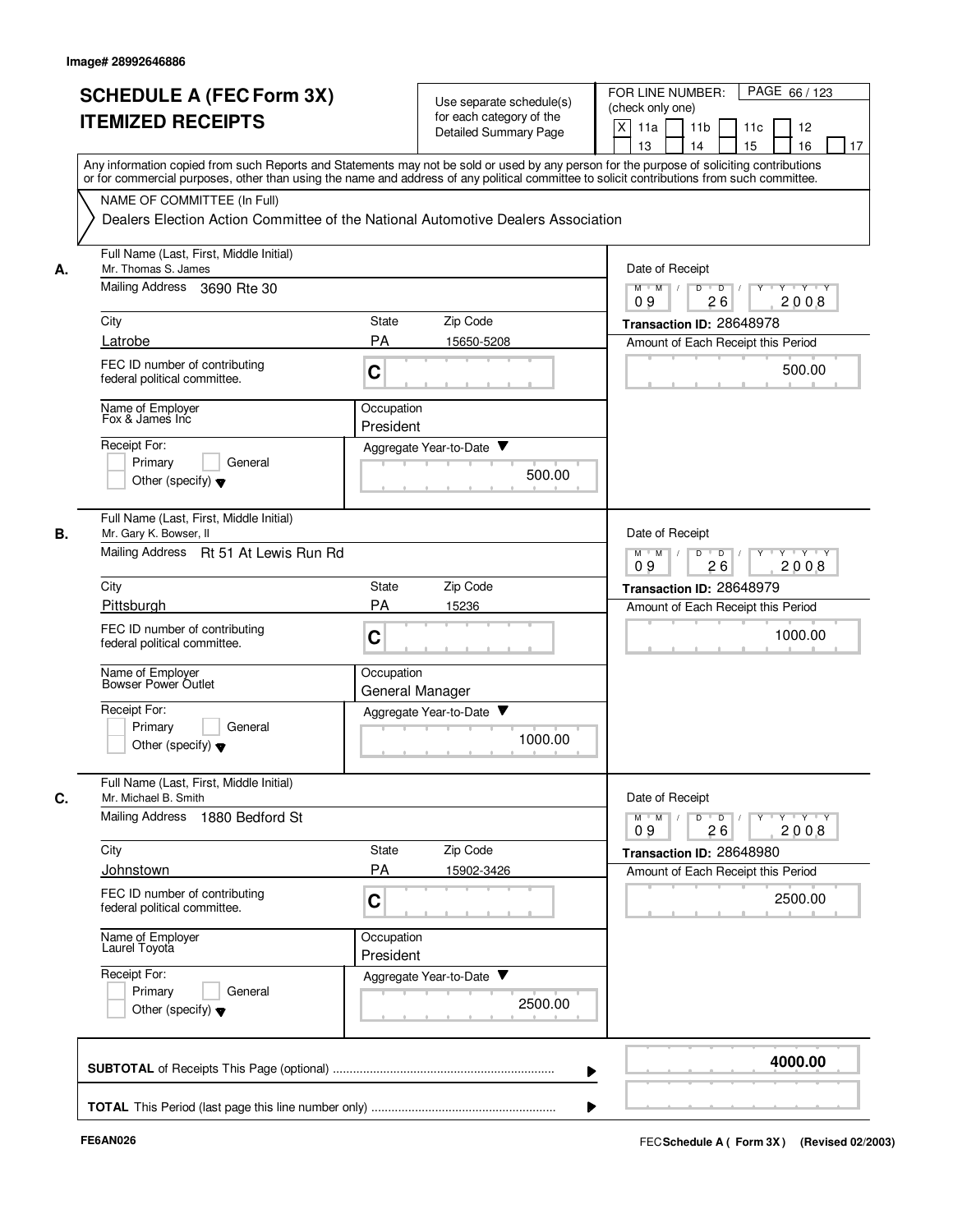|    | <b>SCHEDULE A (FEC Form 3X)</b><br><b>ITEMIZED RECEIPTS</b>          | Use separate schedule(s)<br>for each category of the<br>Detailed Summary Page                                                                                                                                                                                                           | PAGE 67/123<br>FOR LINE NUMBER:<br>(check only one)<br>X<br>11a<br>11 <sub>b</sub><br>11c<br>12<br>15<br>13<br>14<br>16<br>17 |
|----|----------------------------------------------------------------------|-----------------------------------------------------------------------------------------------------------------------------------------------------------------------------------------------------------------------------------------------------------------------------------------|-------------------------------------------------------------------------------------------------------------------------------|
|    |                                                                      | Any information copied from such Reports and Statements may not be sold or used by any person for the purpose of soliciting contributions<br>or for commercial purposes, other than using the name and address of any political committee to solicit contributions from such committee. |                                                                                                                               |
|    | NAME OF COMMITTEE (In Full)                                          | Dealers Election Action Committee of the National Automotive Dealers Association                                                                                                                                                                                                        |                                                                                                                               |
| А. | Full Name (Last, First, Middle Initial)<br>Mr. Charles C. Eddy, Jr.  |                                                                                                                                                                                                                                                                                         | Date of Receipt                                                                                                               |
|    | Mailing Address 4850 Mahoning Ave                                    |                                                                                                                                                                                                                                                                                         | $M$ $M$ /<br>D<br>$\overline{D}$ /<br>Y<br>$Y \vdash Y \vdash Y$<br>09<br>26<br>2008                                          |
|    | City                                                                 | Zip Code<br>State                                                                                                                                                                                                                                                                       | Transaction ID: 28648981                                                                                                      |
|    | Youngstown                                                           | <b>OH</b><br>44515-1617                                                                                                                                                                                                                                                                 | Amount of Each Receipt this Period                                                                                            |
|    | FEC ID number of contributing<br>federal political committee.        | C                                                                                                                                                                                                                                                                                       | 2500.00                                                                                                                       |
|    | Name of Employer<br>Austintown Chrysler Dodge<br>Jeep                | Occupation<br>Dealer                                                                                                                                                                                                                                                                    |                                                                                                                               |
|    | Receipt For:                                                         | Aggregate Year-to-Date ▼                                                                                                                                                                                                                                                                |                                                                                                                               |
|    | Primary<br>General<br>Other (specify) $\blacktriangledown$           | 2500.00                                                                                                                                                                                                                                                                                 |                                                                                                                               |
| В. | Full Name (Last, First, Middle Initial)<br>Mr. James R. Shorkey, Jr. |                                                                                                                                                                                                                                                                                         | Date of Receipt                                                                                                               |
|    | Mailing Address 13339 Rt 30 W                                        |                                                                                                                                                                                                                                                                                         | $Y - Y - Y$<br>$M$ M<br>D<br>$\overline{D}$<br>2008<br>09<br>26                                                               |
|    | City                                                                 | Zip Code<br>State                                                                                                                                                                                                                                                                       | Transaction ID: 28648982                                                                                                      |
|    | No Huntingdon                                                        | PA<br>15642-1116                                                                                                                                                                                                                                                                        | Amount of Each Receipt this Period                                                                                            |
|    | FEC ID number of contributing<br>federal political committee.        | C                                                                                                                                                                                                                                                                                       | 500.00                                                                                                                        |
|    | Name of Employer<br>Courtesy Suzuki Isuzu                            | Occupation<br>President                                                                                                                                                                                                                                                                 |                                                                                                                               |
|    | Receipt For:<br>Primary<br>General                                   | v<br>Aggregate Year-to-Date                                                                                                                                                                                                                                                             |                                                                                                                               |
|    | Other (specify) $\blacktriangledown$                                 | 500.00                                                                                                                                                                                                                                                                                  |                                                                                                                               |
| C. | Full Name (Last, First, Middle Initial)<br>Mr. Alfred D. Brillanti   |                                                                                                                                                                                                                                                                                         | Date of Receipt                                                                                                               |
|    | Mailing Address 6850 Mt Zion Blvd                                    |                                                                                                                                                                                                                                                                                         | $Y$ $Y$ $Y$<br>$M$ $M$<br>D<br>$\overline{D}$<br>Y<br>$\perp$<br>2008<br>09<br>26                                             |
|    | City                                                                 | Zip Code<br>State                                                                                                                                                                                                                                                                       | Transaction ID: 28648983                                                                                                      |
|    | Morrow                                                               | GA<br>30260-3104                                                                                                                                                                                                                                                                        | Amount of Each Receipt this Period                                                                                            |
|    | FEC ID number of contributing<br>federal political committee.        | C                                                                                                                                                                                                                                                                                       | 500.00                                                                                                                        |
|    | Name of Employer<br>Landmark Dodge LLC                               | Occupation<br>President                                                                                                                                                                                                                                                                 |                                                                                                                               |
|    | Receipt For:<br>Primary<br>General                                   | Aggregate Year-to-Date                                                                                                                                                                                                                                                                  |                                                                                                                               |
|    | Other (specify) $\blacktriangledown$                                 | 500.00                                                                                                                                                                                                                                                                                  |                                                                                                                               |
|    |                                                                      |                                                                                                                                                                                                                                                                                         | 3500.00                                                                                                                       |
|    |                                                                      |                                                                                                                                                                                                                                                                                         |                                                                                                                               |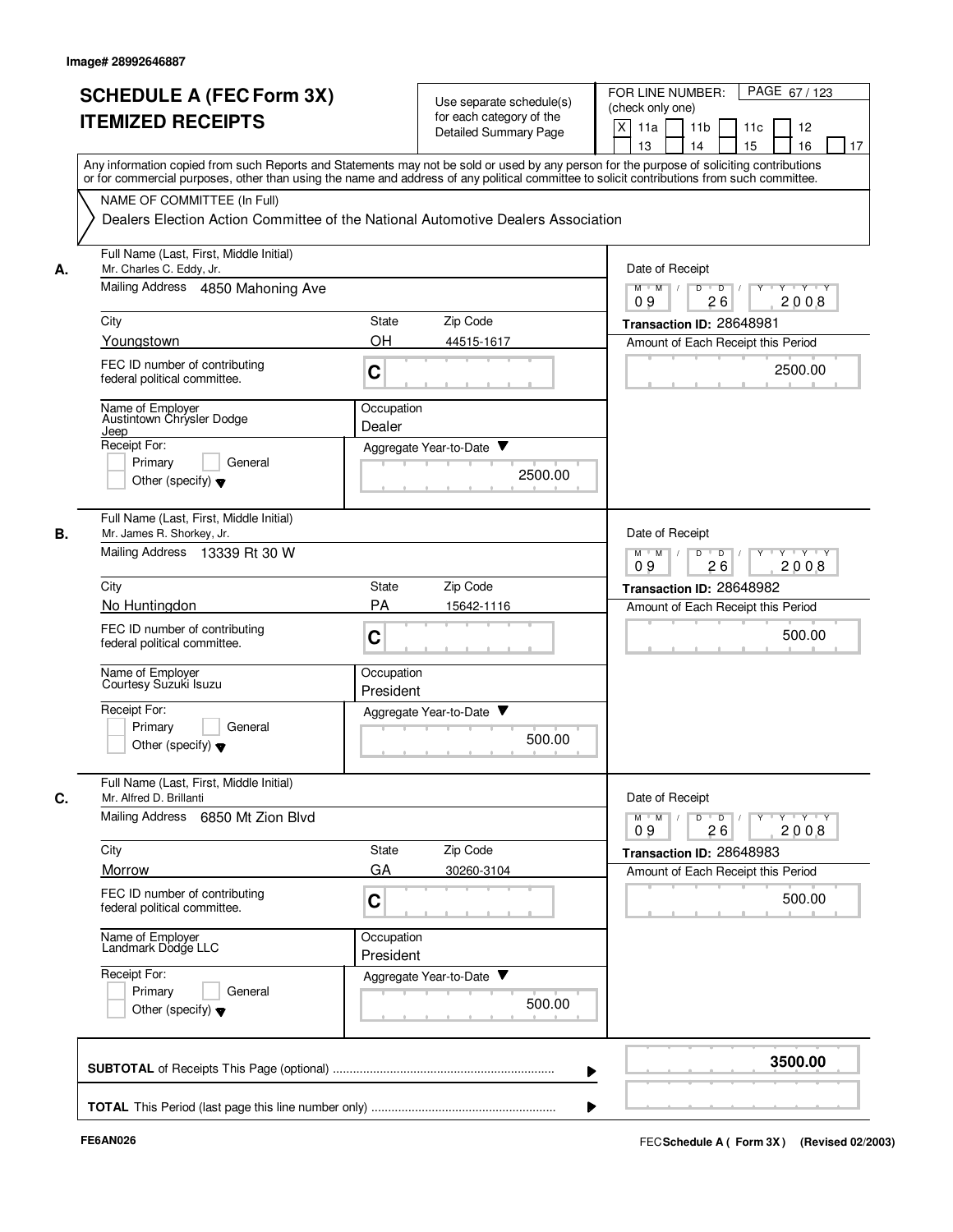|    | <b>SCHEDULE A (FEC Form 3X)</b><br><b>ITEMIZED RECEIPTS</b><br>Any information copied from such Reports and Statements may not be sold or used by any person for the purpose of soliciting contributions                                                      |                         | Use separate schedule(s)<br>for each category of the<br>Detailed Summary Page | PAGE 68 / 123<br>FOR LINE NUMBER:<br>(check only one)<br>X<br>11a<br>11 <sub>b</sub><br>11c<br>12<br>15<br>13<br>14<br>16<br>17 |
|----|---------------------------------------------------------------------------------------------------------------------------------------------------------------------------------------------------------------------------------------------------------------|-------------------------|-------------------------------------------------------------------------------|---------------------------------------------------------------------------------------------------------------------------------|
|    | or for commercial purposes, other than using the name and address of any political committee to solicit contributions from such committee.<br>NAME OF COMMITTEE (In Full)<br>Dealers Election Action Committee of the National Automotive Dealers Association |                         |                                                                               |                                                                                                                                 |
| А. | Full Name (Last, First, Middle Initial)<br>Mr. William E. Numrich<br>Mailing Address 3696 William Penn Hwy                                                                                                                                                    |                         |                                                                               | Date of Receipt<br>D<br>$M$ $M$ /<br>$\overline{D}$<br>Y 'Y 'Y<br>2008<br>09<br>26                                              |
|    | City                                                                                                                                                                                                                                                          | <b>State</b>            | Zip Code                                                                      | Transaction ID: 28648984                                                                                                        |
|    | Monroeville                                                                                                                                                                                                                                                   | PA                      | 15146-2124                                                                    | Amount of Each Receipt this Period                                                                                              |
|    | FEC ID number of contributing<br>federal political committee.                                                                                                                                                                                                 | C                       |                                                                               | 2500.00                                                                                                                         |
|    | Name of Employer<br>Day Ford Inc                                                                                                                                                                                                                              | Occupation<br>President |                                                                               |                                                                                                                                 |
|    | Receipt For:<br>Primary<br>General<br>Other (specify) $\blacktriangledown$                                                                                                                                                                                    |                         | Aggregate Year-to-Date ▼<br>2500.00                                           |                                                                                                                                 |
| В. | Full Name (Last, First, Middle Initial)<br>Mr. Ken Phillips<br>Mailing Address 7230 S Tacoma Way                                                                                                                                                              |                         |                                                                               | Date of Receipt<br>$Y \vdash Y \vdash Y$<br>$M$ M<br>D<br>$\overline{D}$<br>Y<br>09<br>26<br>2008                               |
|    | City                                                                                                                                                                                                                                                          | State                   | Zip Code                                                                      | Transaction ID: 28648985                                                                                                        |
|    | Tacoma                                                                                                                                                                                                                                                        | WA                      | 98409-3934                                                                    | Amount of Each Receipt this Period                                                                                              |
|    | FEC ID number of contributing<br>federal political committee.                                                                                                                                                                                                 | C                       |                                                                               | 2500.00                                                                                                                         |
|    | Name of Employer<br>Car Pros Kia                                                                                                                                                                                                                              | Occupation<br>Dealer    |                                                                               |                                                                                                                                 |
|    | Receipt For:<br>Primary<br>General<br>Other (specify) $\blacktriangledown$                                                                                                                                                                                    |                         | Aggregate Year-to-Date<br>2500.00                                             |                                                                                                                                 |
| C. | Full Name (Last, First, Middle Initial)<br>Mr. Vernon C. Smedley                                                                                                                                                                                              |                         |                                                                               | Date of Receipt                                                                                                                 |
|    | Mailing Address 850 W National Rd                                                                                                                                                                                                                             |                         |                                                                               | $Y + Y + Y$<br>$M$ $M$<br>D<br>$\overline{D}$<br>29<br>2008<br>09                                                               |
|    | City<br>Vandalia                                                                                                                                                                                                                                              | State<br>OH             | Zip Code<br>45377-1016                                                        | Transaction ID: 28653835<br>Amount of Each Receipt this Period                                                                  |
|    | FEC ID number of contributing<br>federal political committee.                                                                                                                                                                                                 | C                       |                                                                               | 500.00                                                                                                                          |
|    | Name of Employer<br>Smedleys Chevrolet Sales<br>Inc                                                                                                                                                                                                           | Occupation<br>Dealer    |                                                                               |                                                                                                                                 |
|    | Receipt For:<br>General<br>Primary<br>Other (specify) $\blacktriangledown$                                                                                                                                                                                    |                         | Aggregate Year-to-Date<br>500.00                                              |                                                                                                                                 |
|    |                                                                                                                                                                                                                                                               |                         |                                                                               | 5500.00                                                                                                                         |
|    |                                                                                                                                                                                                                                                               |                         |                                                                               |                                                                                                                                 |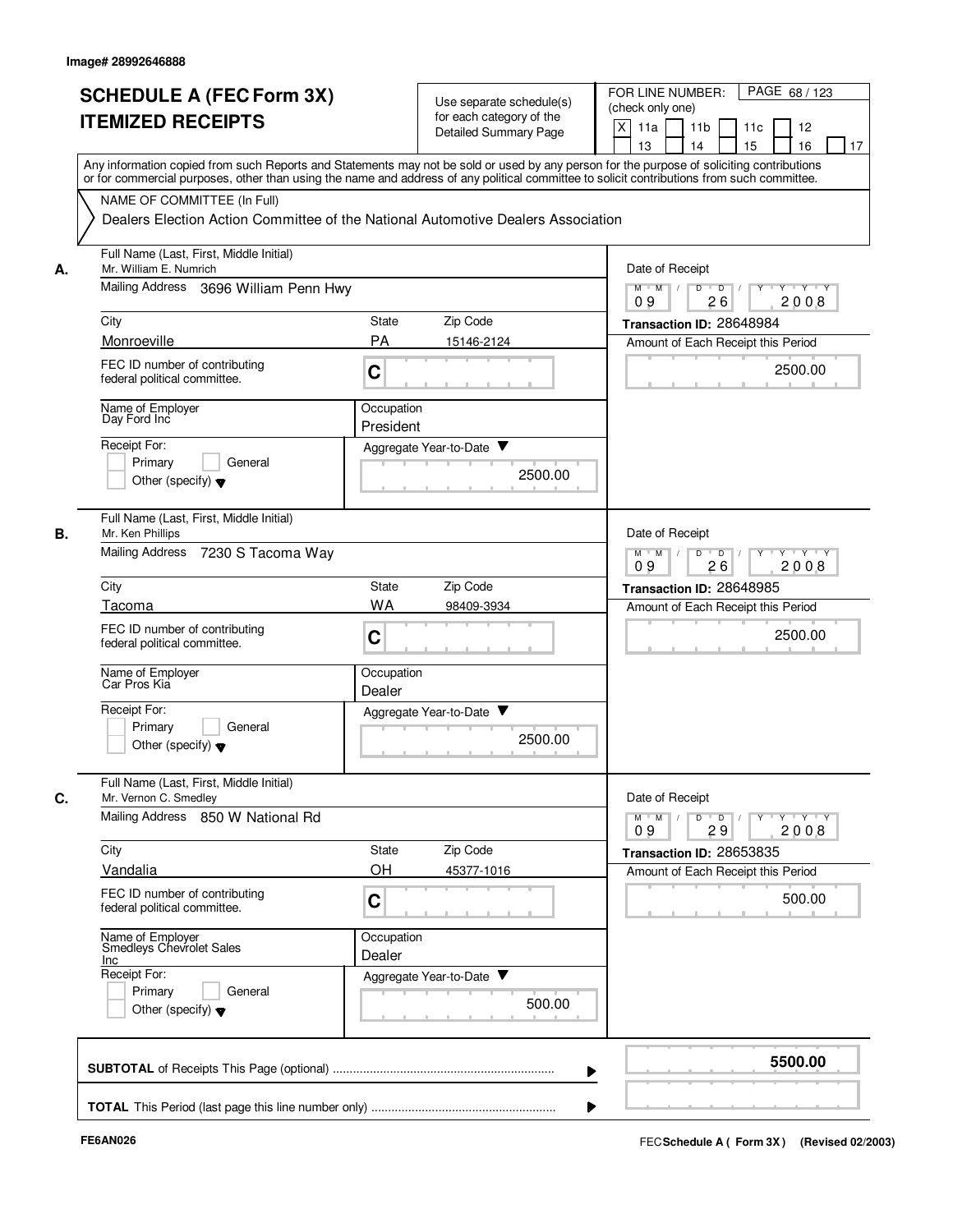|    | <b>SCHEDULE A (FEC Form 3X)</b>                                                                                                                                                                                                                                                         |                         | Use separate schedule(s)     | PAGE 69 / 123<br>FOR LINE NUMBER:                                   |
|----|-----------------------------------------------------------------------------------------------------------------------------------------------------------------------------------------------------------------------------------------------------------------------------------------|-------------------------|------------------------------|---------------------------------------------------------------------|
|    | <b>ITEMIZED RECEIPTS</b>                                                                                                                                                                                                                                                                |                         | for each category of the     | (check only one)                                                    |
|    |                                                                                                                                                                                                                                                                                         |                         | <b>Detailed Summary Page</b> | $\times$<br>11 <sub>b</sub><br>11a<br>11c<br>12                     |
|    |                                                                                                                                                                                                                                                                                         |                         |                              | 15<br>13<br>14<br>16<br>17                                          |
|    | Any information copied from such Reports and Statements may not be sold or used by any person for the purpose of soliciting contributions<br>or for commercial purposes, other than using the name and address of any political committee to solicit contributions from such committee. |                         |                              |                                                                     |
|    | NAME OF COMMITTEE (In Full)                                                                                                                                                                                                                                                             |                         |                              |                                                                     |
|    | Dealers Election Action Committee of the National Automotive Dealers Association                                                                                                                                                                                                        |                         |                              |                                                                     |
| А. | Full Name (Last, First, Middle Initial)<br>Mr. Charles G. Peterson                                                                                                                                                                                                                      |                         |                              | Date of Receipt                                                     |
|    | Mailing Address 12755 Folsom Blvd                                                                                                                                                                                                                                                       |                         |                              | D<br>$M$ $M$ /<br>$\overline{D}$<br>$Y$ $Y$<br>29<br>2008<br>09     |
|    | City                                                                                                                                                                                                                                                                                    | State                   | Zip Code                     | Transaction ID: 28653836                                            |
|    | Folsom                                                                                                                                                                                                                                                                                  | CA                      | 95630-8097                   | Amount of Each Receipt this Period                                  |
|    | FEC ID number of contributing<br>federal political committee.                                                                                                                                                                                                                           | C                       |                              | 500.00                                                              |
|    | Name of Employer<br>Folsom Lake Ford                                                                                                                                                                                                                                                    | Occupation<br>Dealer    |                              |                                                                     |
|    | Receipt For:                                                                                                                                                                                                                                                                            |                         | Aggregate Year-to-Date       |                                                                     |
|    | Primary<br>General                                                                                                                                                                                                                                                                      |                         |                              |                                                                     |
|    | Other (specify) $\blacktriangledown$                                                                                                                                                                                                                                                    |                         | 500.00                       |                                                                     |
| В. | Full Name (Last, First, Middle Initial)<br>Ms. Jeanette Shammas                                                                                                                                                                                                                         |                         |                              | Date of Receipt                                                     |
|    | Mailing Address 1801 S Figueroa St                                                                                                                                                                                                                                                      |                         |                              | $Y - Y - Y$<br>$M$ $M$<br>$\overline{D}$<br>D<br>29<br>2008<br>09   |
|    | City                                                                                                                                                                                                                                                                                    | State                   | Zip Code                     | Transaction ID: 28653837                                            |
|    | Los Angeles                                                                                                                                                                                                                                                                             | CA                      | 90015-3421                   | Amount of Each Receipt this Period                                  |
|    | FEC ID number of contributing<br>federal political committee.                                                                                                                                                                                                                           | $\mathbf C$             |                              | 1000.00                                                             |
|    | Name of Employer<br>Downtown LA Motors                                                                                                                                                                                                                                                  | Occupation<br>President |                              |                                                                     |
|    | Receipt For:                                                                                                                                                                                                                                                                            |                         | Aggregate Year-to-Date       |                                                                     |
|    | Primary<br>General<br>Other (specify) $\blacktriangledown$                                                                                                                                                                                                                              |                         | 1000.00                      |                                                                     |
| C. | Full Name (Last, First, Middle Initial)<br>Ms. Linda Leith                                                                                                                                                                                                                              |                         |                              | Date of Receipt                                                     |
|    | <b>Mailing Address</b><br>700 Auto Park Blvd                                                                                                                                                                                                                                            |                         |                              | y y y y y y<br>$M$ $M$ /<br>$\overline{D}$<br>D<br>2008<br>09<br>29 |
|    | City                                                                                                                                                                                                                                                                                    | State                   | Zip Code                     | Transaction ID: 28653838                                            |
|    | Cary                                                                                                                                                                                                                                                                                    | <b>NC</b>               | 27511-6032                   | Amount of Each Receipt this Period                                  |
|    | FEC ID number of contributing<br>federal political committee.                                                                                                                                                                                                                           | $\mathbf C$             |                              | 2500.00                                                             |
|    | Name of Employer<br>Leith Imports                                                                                                                                                                                                                                                       | Occupation<br>Owner     |                              |                                                                     |
|    | Receipt For:                                                                                                                                                                                                                                                                            |                         | Aggregate Year-to-Date       |                                                                     |
|    | Primary<br>General                                                                                                                                                                                                                                                                      |                         |                              |                                                                     |
|    | Other (specify) $\blacktriangledown$                                                                                                                                                                                                                                                    |                         | 2500.00                      |                                                                     |
|    |                                                                                                                                                                                                                                                                                         |                         |                              | 4000.00                                                             |
|    |                                                                                                                                                                                                                                                                                         |                         |                              |                                                                     |
|    |                                                                                                                                                                                                                                                                                         |                         |                              |                                                                     |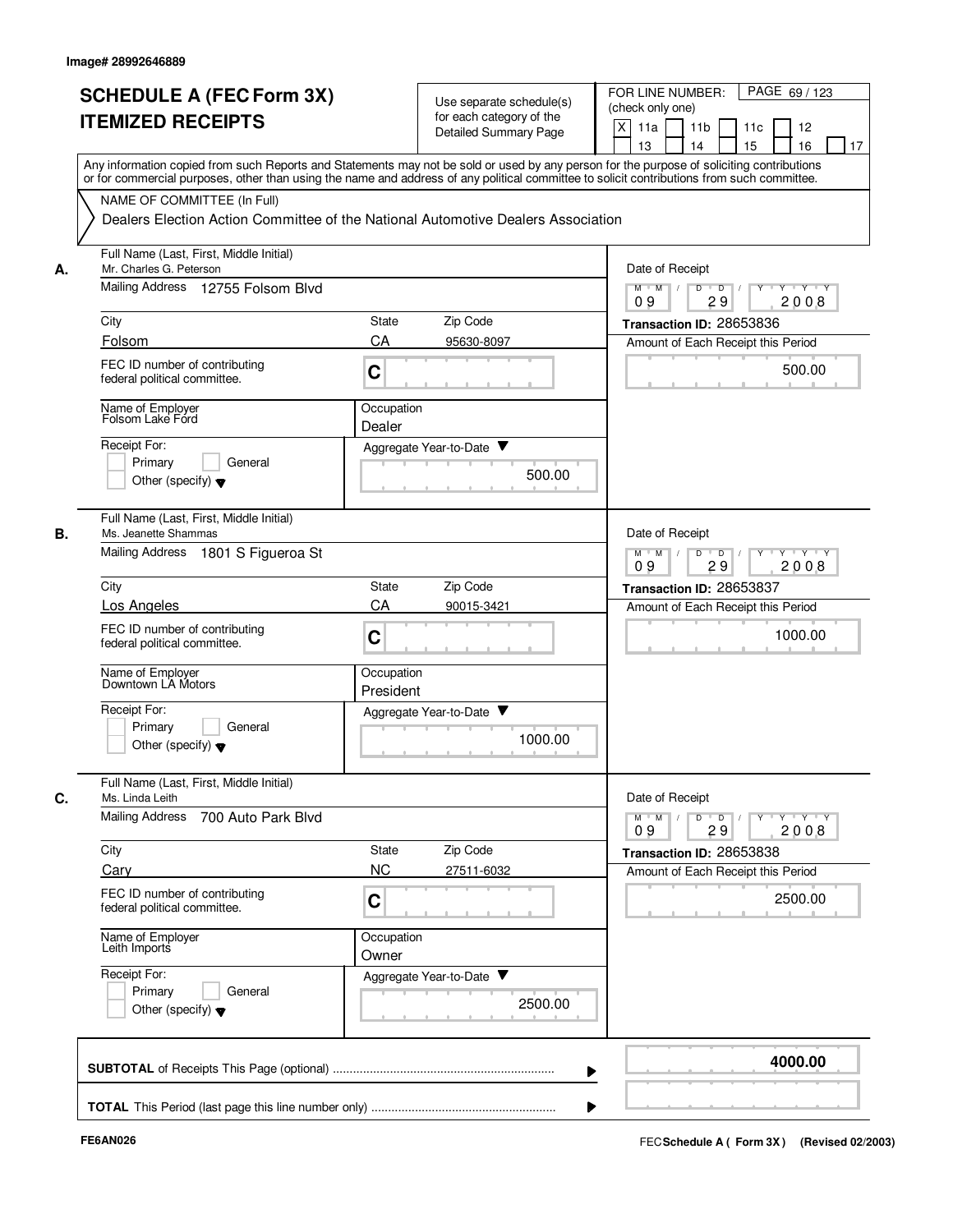|    | <b>SCHEDULE A (FEC Form 3X)</b>                                                                                                                                                                                                                                                         |                                     | Use separate schedule(s)    | PAGE 70 / 123<br>FOR LINE NUMBER:<br>(check only one)                          |
|----|-----------------------------------------------------------------------------------------------------------------------------------------------------------------------------------------------------------------------------------------------------------------------------------------|-------------------------------------|-----------------------------|--------------------------------------------------------------------------------|
|    | <b>ITEMIZED RECEIPTS</b>                                                                                                                                                                                                                                                                |                                     | for each category of the    | X<br>11a<br>11 <sub>b</sub><br>11c<br>12                                       |
|    |                                                                                                                                                                                                                                                                                         |                                     | Detailed Summary Page       | 15<br>13<br>14<br>16<br>17                                                     |
|    | Any information copied from such Reports and Statements may not be sold or used by any person for the purpose of soliciting contributions<br>or for commercial purposes, other than using the name and address of any political committee to solicit contributions from such committee. |                                     |                             |                                                                                |
|    | NAME OF COMMITTEE (In Full)                                                                                                                                                                                                                                                             |                                     |                             |                                                                                |
|    | Dealers Election Action Committee of the National Automotive Dealers Association                                                                                                                                                                                                        |                                     |                             |                                                                                |
| А. | Full Name (Last, First, Middle Initial)<br>Mr. John A. Saum, Sr.                                                                                                                                                                                                                        |                                     |                             | Date of Receipt                                                                |
|    | Mailing Address 1800 Sulphur Spring Rd                                                                                                                                                                                                                                                  |                                     |                             | $M$ $M$ /<br>D<br>$\overline{D}$<br>$Y$ $Y$<br>29<br>2008<br>09                |
|    | City                                                                                                                                                                                                                                                                                    | <b>State</b>                        | Zip Code                    | Transaction ID: 28653899                                                       |
|    | <b>Baltimore</b>                                                                                                                                                                                                                                                                        | <b>MD</b>                           | 21227-2549                  | Amount of Each Receipt this Period                                             |
|    | FEC ID number of contributing<br>federal political committee.                                                                                                                                                                                                                           | C                                   |                             | 2500.00                                                                        |
|    | Name of Employer<br>Beltway International LLC                                                                                                                                                                                                                                           | Occupation<br>President             |                             |                                                                                |
|    | Receipt For:                                                                                                                                                                                                                                                                            |                                     | Aggregate Year-to-Date ▼    |                                                                                |
|    | Primary<br>General                                                                                                                                                                                                                                                                      |                                     | 2500.00                     |                                                                                |
|    | Other (specify) $\blacktriangledown$                                                                                                                                                                                                                                                    |                                     |                             |                                                                                |
| В. | Full Name (Last, First, Middle Initial)<br>Mr. Donald Gerbaz                                                                                                                                                                                                                            |                                     |                             | Date of Receipt                                                                |
|    | Mailing Address 2914 Grand Ave                                                                                                                                                                                                                                                          |                                     |                             | $Y \vdash Y \vdash Y$<br>$M$ M<br>D<br>$\overline{D}$<br>Y<br>09<br>29<br>2008 |
|    | City                                                                                                                                                                                                                                                                                    | State                               | Zip Code                    | Transaction ID: 28653900                                                       |
|    | <b>Glenwood Springs</b>                                                                                                                                                                                                                                                                 | CO                                  | 81601-4430                  | Amount of Each Receipt this Period                                             |
|    | FEC ID number of contributing<br>federal political committee.                                                                                                                                                                                                                           | C                                   |                             | 4000.00                                                                        |
|    | Name of Employer<br>Berthod Motors Inc                                                                                                                                                                                                                                                  | Occupation                          | General Manager             |                                                                                |
|    | Receipt For:                                                                                                                                                                                                                                                                            |                                     | Aggregate Year-to-Date<br>v |                                                                                |
|    | Primary<br>General<br>Other (specify) $\blacktriangledown$                                                                                                                                                                                                                              |                                     | 5000.00                     |                                                                                |
| C. | Full Name (Last, First, Middle Initial)<br>Mr. Larry Taylor                                                                                                                                                                                                                             |                                     |                             | Date of Receipt                                                                |
|    | Mailing Address 1020 W National Rd                                                                                                                                                                                                                                                      |                                     |                             | y y y y y<br>$M$ $M$ /<br>$D$ $D$<br>2008<br>09<br>29                          |
|    | City                                                                                                                                                                                                                                                                                    | State                               | Zip Code                    | Transaction ID: 28653960                                                       |
|    | Vandalia                                                                                                                                                                                                                                                                                | OH                                  | 45377-1025                  | Amount of Each Receipt this Period                                             |
|    | FEC ID number of contributing<br>federal political committee.                                                                                                                                                                                                                           | C                                   |                             | 250.00                                                                         |
|    | Name of Employer<br>Beau Townsend Ford Inc                                                                                                                                                                                                                                              | Occupation<br><b>Vice President</b> |                             |                                                                                |
|    | Receipt For:                                                                                                                                                                                                                                                                            |                                     | Aggregate Year-to-Date      |                                                                                |
|    | Primary<br>General<br>Other (specify) $\blacktriangledown$                                                                                                                                                                                                                              |                                     | 250.00                      |                                                                                |
|    |                                                                                                                                                                                                                                                                                         |                                     |                             | 6750.00                                                                        |
|    |                                                                                                                                                                                                                                                                                         |                                     |                             |                                                                                |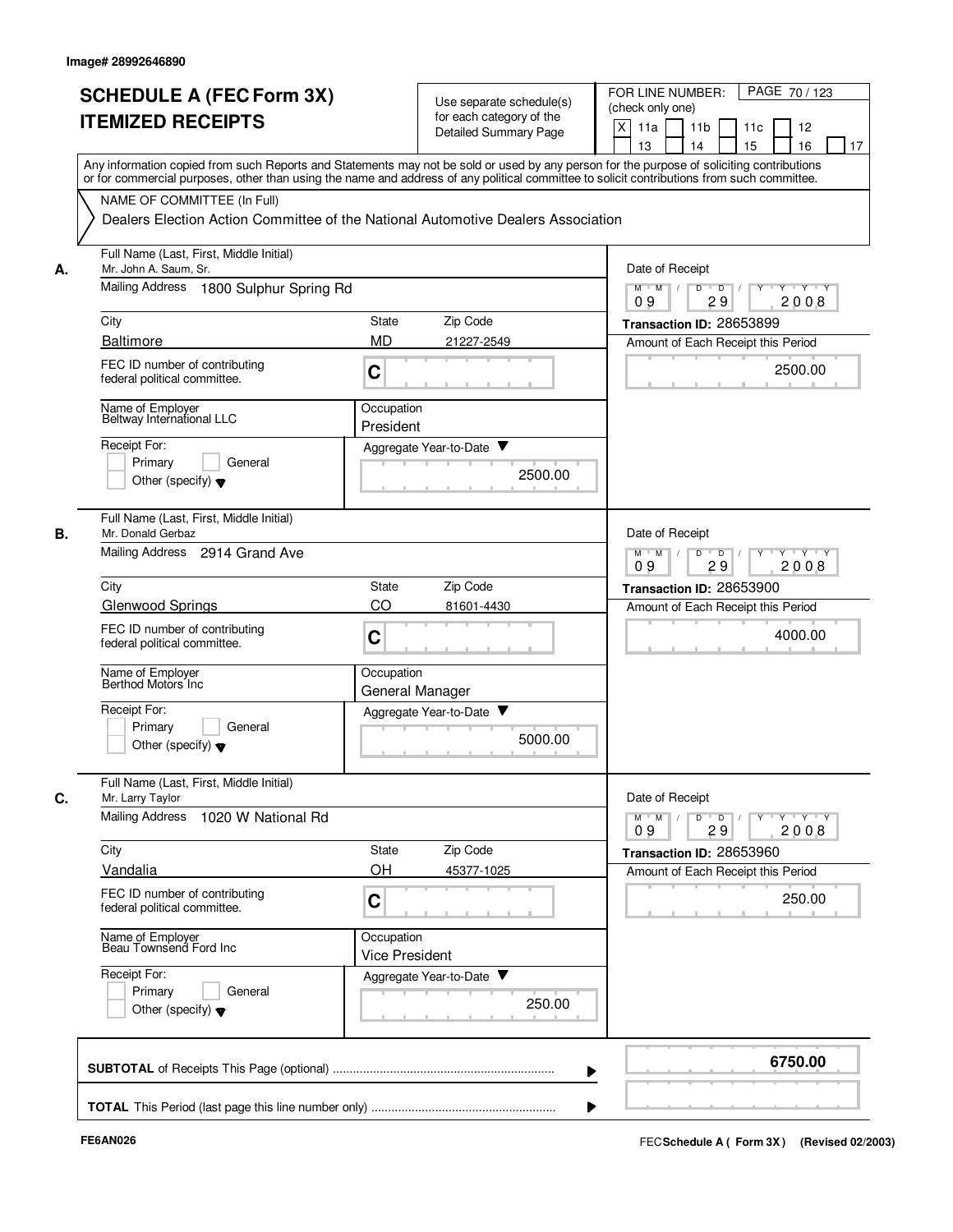|    | <b>SCHEDULE A (FEC Form 3X)</b>                                                                                                                                                                                                                                                         |                         |                                                      | FOR LINE NUMBER:<br>PAGE 71/123                                                 |
|----|-----------------------------------------------------------------------------------------------------------------------------------------------------------------------------------------------------------------------------------------------------------------------------------------|-------------------------|------------------------------------------------------|---------------------------------------------------------------------------------|
|    |                                                                                                                                                                                                                                                                                         |                         | Use separate schedule(s)<br>for each category of the | (check only one)                                                                |
|    | <b>ITEMIZED RECEIPTS</b>                                                                                                                                                                                                                                                                |                         | <b>Detailed Summary Page</b>                         | X<br>11a<br>11 <sub>b</sub><br>12<br>11c                                        |
|    |                                                                                                                                                                                                                                                                                         |                         |                                                      | 13<br>14<br>15<br>16<br>17                                                      |
|    | Any information copied from such Reports and Statements may not be sold or used by any person for the purpose of soliciting contributions<br>or for commercial purposes, other than using the name and address of any political committee to solicit contributions from such committee. |                         |                                                      |                                                                                 |
|    | NAME OF COMMITTEE (In Full)                                                                                                                                                                                                                                                             |                         |                                                      |                                                                                 |
|    | Dealers Election Action Committee of the National Automotive Dealers Association                                                                                                                                                                                                        |                         |                                                      |                                                                                 |
| А. | Full Name (Last, First, Middle Initial)<br>Mr. Randall C. Miller                                                                                                                                                                                                                        |                         |                                                      | Date of Receipt                                                                 |
|    | Mailing Address 573 US Rte 1                                                                                                                                                                                                                                                            |                         |                                                      | $M$ $M$ $M$<br>$T$ $Y$ $T$ $Y$<br>$\overline{D}$<br>D<br>Y<br>29<br>2008<br>09  |
|    | City                                                                                                                                                                                                                                                                                    | <b>State</b>            | Zip Code                                             | Transaction ID: 28653961                                                        |
|    | Newcastle                                                                                                                                                                                                                                                                               | ME                      | 04553                                                | Amount of Each Receipt this Period                                              |
|    | FEC ID number of contributing<br>federal political committee.                                                                                                                                                                                                                           | C                       |                                                      | 250.00                                                                          |
|    | Name of Employer<br>Newcastle Chrysler Dodge                                                                                                                                                                                                                                            | Occupation<br>President |                                                      |                                                                                 |
|    | <u>Jeep</u><br>Receipt For:                                                                                                                                                                                                                                                             |                         |                                                      |                                                                                 |
|    | General<br>Primary                                                                                                                                                                                                                                                                      |                         | Aggregate Year-to-Date                               |                                                                                 |
|    | Other (specify) $\blacktriangledown$                                                                                                                                                                                                                                                    |                         | 250.00                                               |                                                                                 |
| В. | Full Name (Last, First, Middle Initial)<br>Mr. John Koufakis                                                                                                                                                                                                                            |                         |                                                      | Date of Receipt                                                                 |
|    | Mailing Address 21134 Jamaica Ave                                                                                                                                                                                                                                                       |                         |                                                      | $M$ M<br>D<br>$\sqrt{ }$<br>$\overline{D}$<br>Y Y Y Y<br>09<br>29<br>2008       |
|    | City                                                                                                                                                                                                                                                                                    | <b>State</b>            | Zip Code                                             | Transaction ID: 28653962                                                        |
|    | <b>Queens Village</b>                                                                                                                                                                                                                                                                   | <b>NY</b>               | 11428-1541                                           | Amount of Each Receipt this Period                                              |
|    | FEC ID number of contributing<br>federal political committee.                                                                                                                                                                                                                           | C                       |                                                      | 250.00                                                                          |
|    | Name of Employer<br>Star Auto Group                                                                                                                                                                                                                                                     | Occupation<br>Dealer    |                                                      |                                                                                 |
|    | Receipt For:                                                                                                                                                                                                                                                                            |                         | Aggregate Year-to-Date                               |                                                                                 |
|    | Primary<br>General<br>Other (specify) $\blacktriangledown$                                                                                                                                                                                                                              |                         | 250.00                                               |                                                                                 |
| C. | Full Name (Last, First, Middle Initial)<br>Mr. Mark S. Herrmann                                                                                                                                                                                                                         |                         |                                                      | Date of Receipt                                                                 |
|    | Mailing Address 530 Yonkers Ave                                                                                                                                                                                                                                                         |                         |                                                      | $Y$ $Y$ $Y$<br>$D$ $D$ $I$<br>$Y$ <sup>U</sup><br>$M$ $M$ /<br>09<br>29<br>2008 |
|    | City                                                                                                                                                                                                                                                                                    | State                   | Zip Code                                             | Transaction ID: 28653963                                                        |
|    | Yonkers                                                                                                                                                                                                                                                                                 | <b>NY</b>               | 10704-2602                                           | Amount of Each Receipt this Period                                              |
|    | FEC ID number of contributing<br>federal political committee.                                                                                                                                                                                                                           | C                       |                                                      | 250.00                                                                          |
|    | Name of Employer<br>Mark Buick Pontiac GMC                                                                                                                                                                                                                                              | Occupation<br>President |                                                      |                                                                                 |
|    | Receipt For:                                                                                                                                                                                                                                                                            |                         | Aggregate Year-to-Date                               |                                                                                 |
|    | Primary<br>General<br>Other (specify) $\blacktriangledown$                                                                                                                                                                                                                              |                         | 250.00                                               |                                                                                 |
|    |                                                                                                                                                                                                                                                                                         |                         |                                                      | 750.00                                                                          |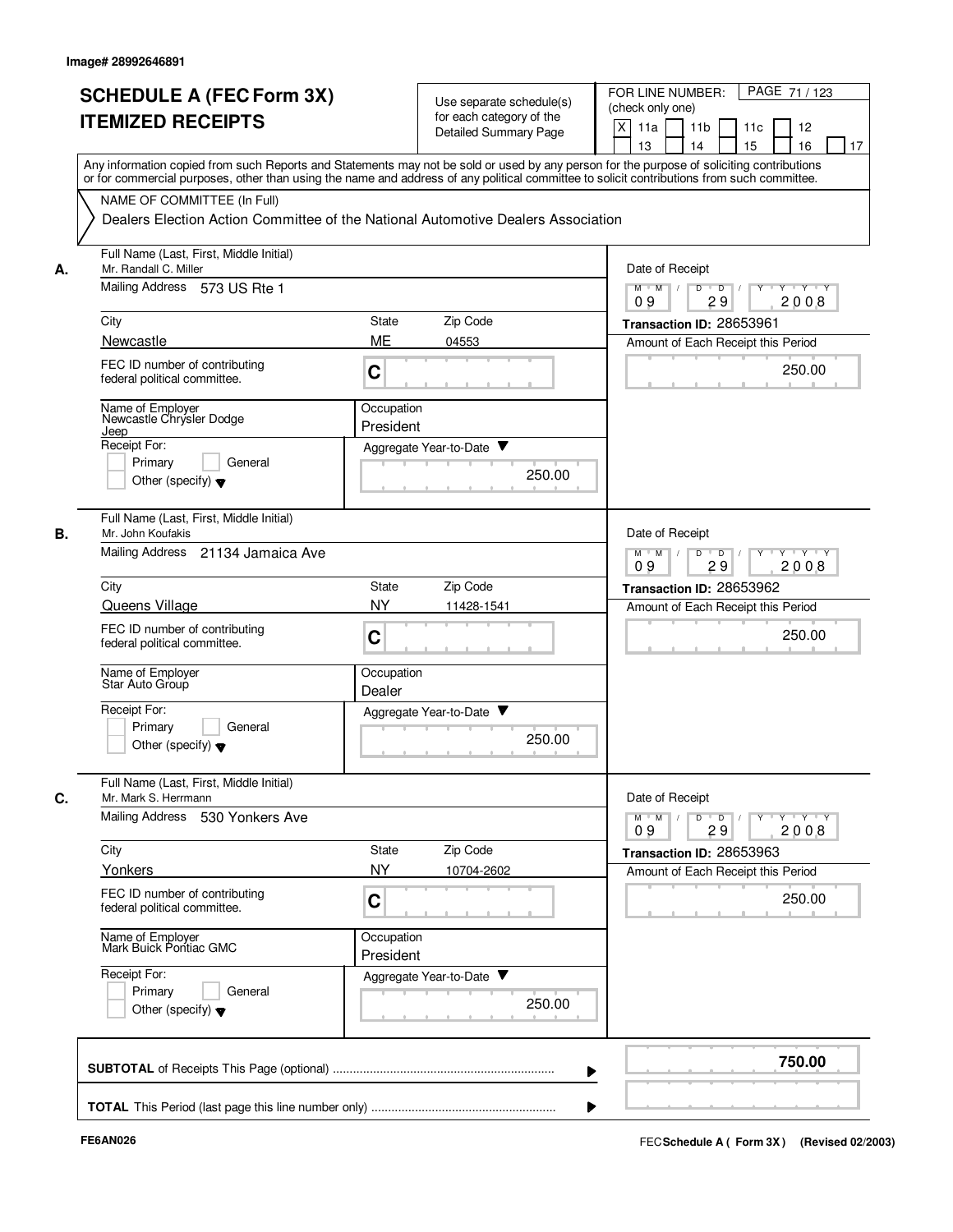|    | <b>SCHEDULE A (FEC Form 3X)</b><br><b>ITEMIZED RECEIPTS</b>                                                                                                                                                                                                                             | Use separate schedule(s)<br>for each category of the<br><b>Detailed Summary Page</b> | PAGE 72 / 123<br>FOR LINE NUMBER:<br>(check only one)<br>X<br>11a<br>11 <sub>b</sub><br>11c<br>12<br>13<br>14<br>15<br>16<br>17 |
|----|-----------------------------------------------------------------------------------------------------------------------------------------------------------------------------------------------------------------------------------------------------------------------------------------|--------------------------------------------------------------------------------------|---------------------------------------------------------------------------------------------------------------------------------|
|    | Any information copied from such Reports and Statements may not be sold or used by any person for the purpose of soliciting contributions<br>or for commercial purposes, other than using the name and address of any political committee to solicit contributions from such committee. |                                                                                      |                                                                                                                                 |
|    | NAME OF COMMITTEE (In Full)                                                                                                                                                                                                                                                             | Dealers Election Action Committee of the National Automotive Dealers Association     |                                                                                                                                 |
| А. | Full Name (Last, First, Middle Initial)<br>Mr. Lee Certilman                                                                                                                                                                                                                            |                                                                                      | Date of Receipt                                                                                                                 |
|    | Mailing Address<br>559 Middle Country Rd                                                                                                                                                                                                                                                |                                                                                      | $M$ $M$ /<br>D<br>$\overline{D}$<br>$Y \vdash Y \vdash Y$<br>2008<br>09<br>29                                                   |
|    | City                                                                                                                                                                                                                                                                                    | Zip Code<br>State                                                                    | Transaction ID: 28653964                                                                                                        |
|    | Saint James<br>FEC ID number of contributing<br>federal political committee.                                                                                                                                                                                                            | <b>NY</b><br>11780-3205<br>C                                                         | Amount of Each Receipt this Period<br>250.00                                                                                    |
|    | Name of Employer<br>Nardy Honda                                                                                                                                                                                                                                                         | Occupation<br>President                                                              |                                                                                                                                 |
|    | Receipt For:<br>Primary<br>General<br>Other (specify) $\blacktriangledown$                                                                                                                                                                                                              | Aggregate Year-to-Date ▼<br>250.00                                                   |                                                                                                                                 |
| В. | Full Name (Last, First, Middle Initial)<br>Mr. Gary Schimmerling<br>Mailing Address<br>650 W Montauk Hwy                                                                                                                                                                                |                                                                                      | Date of Receipt<br>$Y - Y - Y$<br>$M$ M<br>D<br>$\overline{D}$                                                                  |
|    | City                                                                                                                                                                                                                                                                                    | Zip Code<br>State                                                                    | 2008<br>09<br>29                                                                                                                |
|    | West Babylon                                                                                                                                                                                                                                                                            | <b>NY</b><br>11704-8215                                                              | Transaction ID: 28653965<br>Amount of Each Receipt this Period                                                                  |
|    | FEC ID number of contributing<br>federal political committee.                                                                                                                                                                                                                           | C                                                                                    | 250.00                                                                                                                          |
|    | Name of Employer<br>Babylon Honda Inc                                                                                                                                                                                                                                                   | Occupation<br>President                                                              |                                                                                                                                 |
|    | Receipt For:<br>Primary<br>General<br>Other (specify) $\blacktriangledown$                                                                                                                                                                                                              | Aggregate Year-to-Date ▼<br>250.00                                                   |                                                                                                                                 |
| С. | Full Name (Last, First, Middle Initial)<br>Mr. Robert J. Vail                                                                                                                                                                                                                           |                                                                                      | Date of Receipt                                                                                                                 |
|    | Mailing Address<br>195 Halstead Ave                                                                                                                                                                                                                                                     |                                                                                      | $Y - Y - Y$<br>$M$ <sup><math>+</math></sup><br>M<br>D<br>$\overline{D}$<br>Y<br>29<br>2008<br>09                               |
|    | City                                                                                                                                                                                                                                                                                    | Zip Code<br>State                                                                    | Transaction ID: 28653966                                                                                                        |
|    | Harrison<br>FEC ID number of contributing<br>federal political committee.                                                                                                                                                                                                               | <b>NY</b><br>10528-3618<br>C                                                         | Amount of Each Receipt this Period<br>250.00                                                                                    |
|    | Name of Employer<br>Vail Chevrolet Inc                                                                                                                                                                                                                                                  | Occupation<br>Dealer                                                                 |                                                                                                                                 |
|    | Receipt For:<br>Primary<br>General<br>Other (specify) $\blacktriangledown$                                                                                                                                                                                                              | Aggregate Year-to-Date<br>250.00                                                     |                                                                                                                                 |
|    |                                                                                                                                                                                                                                                                                         |                                                                                      | 750.00                                                                                                                          |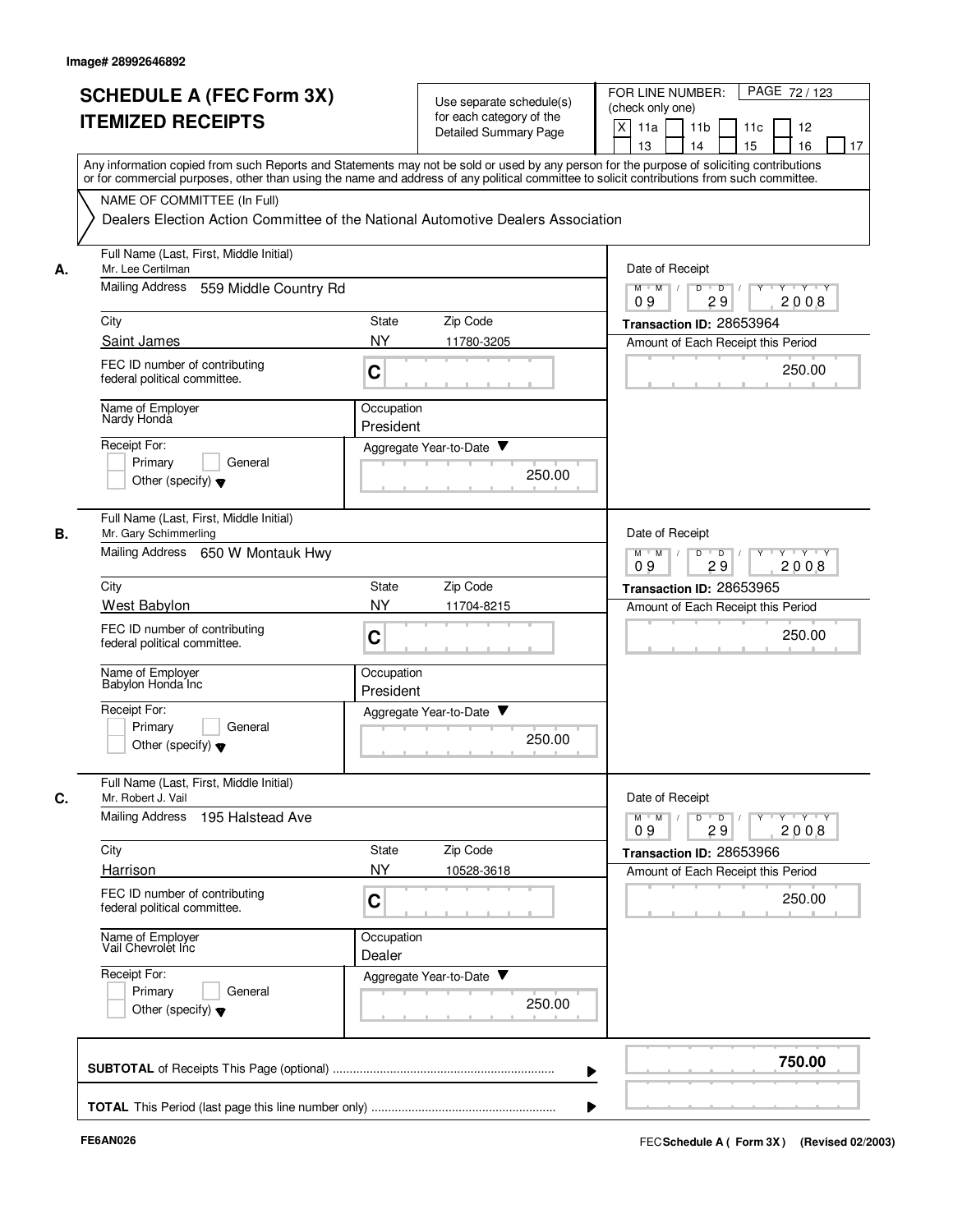|    | <b>SCHEDULE A (FEC Form 3X)</b>                                                  |                                                                                                                                                                                                                                                                                         | Use separate schedule(s)    | PAGE 73 / 123<br>FOR LINE NUMBER:<br>(check only one)                |  |  |
|----|----------------------------------------------------------------------------------|-----------------------------------------------------------------------------------------------------------------------------------------------------------------------------------------------------------------------------------------------------------------------------------------|-----------------------------|----------------------------------------------------------------------|--|--|
|    | <b>ITEMIZED RECEIPTS</b>                                                         |                                                                                                                                                                                                                                                                                         | for each category of the    | X<br>11a<br>11 <sub>b</sub><br>11c<br>12                             |  |  |
|    |                                                                                  |                                                                                                                                                                                                                                                                                         | Detailed Summary Page       | 15<br>13<br>14<br>16<br>17                                           |  |  |
|    |                                                                                  | Any information copied from such Reports and Statements may not be sold or used by any person for the purpose of soliciting contributions<br>or for commercial purposes, other than using the name and address of any political committee to solicit contributions from such committee. |                             |                                                                      |  |  |
|    | NAME OF COMMITTEE (In Full)                                                      |                                                                                                                                                                                                                                                                                         |                             |                                                                      |  |  |
|    | Dealers Election Action Committee of the National Automotive Dealers Association |                                                                                                                                                                                                                                                                                         |                             |                                                                      |  |  |
| А. | Full Name (Last, First, Middle Initial)<br>Ms. Sheila Meyer                      |                                                                                                                                                                                                                                                                                         |                             | Date of Receipt                                                      |  |  |
|    | Mailing Address 61-15 Metropolitan Ave                                           | $M$ $M$ /<br>D<br>$\overline{D}$<br>$Y$ $Y$<br>29<br>2008<br>09                                                                                                                                                                                                                         |                             |                                                                      |  |  |
|    | City                                                                             | <b>State</b>                                                                                                                                                                                                                                                                            | Zip Code                    | Transaction ID: 28653967                                             |  |  |
|    | Middle Village                                                                   | <b>NY</b>                                                                                                                                                                                                                                                                               | 11379                       | Amount of Each Receipt this Period                                   |  |  |
|    | FEC ID number of contributing<br>federal political committee.                    | C                                                                                                                                                                                                                                                                                       |                             | 300.00                                                               |  |  |
|    | Name of Employer<br>Meyer Chevrolet Inc.                                         | Occupation<br>President                                                                                                                                                                                                                                                                 |                             |                                                                      |  |  |
|    | Receipt For:                                                                     |                                                                                                                                                                                                                                                                                         | Aggregate Year-to-Date ▼    |                                                                      |  |  |
|    | Primary<br>General                                                               |                                                                                                                                                                                                                                                                                         |                             |                                                                      |  |  |
|    | Other (specify) $\blacktriangledown$                                             |                                                                                                                                                                                                                                                                                         | 300.00                      |                                                                      |  |  |
| В. | Full Name (Last, First, Middle Initial)<br>Mr. John Regan, Sr.                   |                                                                                                                                                                                                                                                                                         |                             | Date of Receipt                                                      |  |  |
|    | Mailing Address 43-20 Northern Blvd                                              |                                                                                                                                                                                                                                                                                         |                             | $Y - Y - Y$<br>$M$ M<br>D<br>$\overline{D}$<br>Y<br>29<br>2008<br>09 |  |  |
|    | City                                                                             | State                                                                                                                                                                                                                                                                                   | Zip Code                    | Transaction ID: 28653968                                             |  |  |
|    | Long Island City                                                                 | <b>NY</b>                                                                                                                                                                                                                                                                               | 11101-1020                  | Amount of Each Receipt this Period                                   |  |  |
|    | FEC ID number of contributing<br>federal political committee.                    | C                                                                                                                                                                                                                                                                                       |                             | 300.00                                                               |  |  |
|    | Name of Employer<br>Regan Pontiac Buick GMC                                      | Occupation<br>Dealer                                                                                                                                                                                                                                                                    |                             |                                                                      |  |  |
|    | Receipt For:                                                                     |                                                                                                                                                                                                                                                                                         | v<br>Aggregate Year-to-Date |                                                                      |  |  |
|    | Primary<br>General<br>Other (specify) $\blacktriangledown$                       |                                                                                                                                                                                                                                                                                         | 300.00                      |                                                                      |  |  |
| C. | Full Name (Last, First, Middle Initial)<br>Mr. John Mitchell                     |                                                                                                                                                                                                                                                                                         |                             | Date of Receipt                                                      |  |  |
|    | Mailing Address<br>1600 E Park Ave                                               |                                                                                                                                                                                                                                                                                         |                             | y y y y y<br>$M$ $M$ /<br>$D$ $D$<br>09<br>2008<br>29                |  |  |
|    | City                                                                             | State                                                                                                                                                                                                                                                                                   | Zip Code                    | Transaction ID: 28653969                                             |  |  |
|    | Enterprise                                                                       | AL                                                                                                                                                                                                                                                                                      | 36330-4276                  | Amount of Each Receipt this Period                                   |  |  |
|    | FEC ID number of contributing<br>federal political committee.                    | C                                                                                                                                                                                                                                                                                       |                             | 500.00                                                               |  |  |
|    | Name of Employer<br>Mitchell Nissan                                              | Occupation<br>President                                                                                                                                                                                                                                                                 |                             |                                                                      |  |  |
|    | Receipt For:                                                                     |                                                                                                                                                                                                                                                                                         | Aggregate Year-to-Date      |                                                                      |  |  |
|    | Primary<br>General<br>Other (specify) $\blacktriangledown$                       |                                                                                                                                                                                                                                                                                         | 500.00                      |                                                                      |  |  |
|    |                                                                                  |                                                                                                                                                                                                                                                                                         |                             | 1100.00                                                              |  |  |
|    |                                                                                  |                                                                                                                                                                                                                                                                                         |                             |                                                                      |  |  |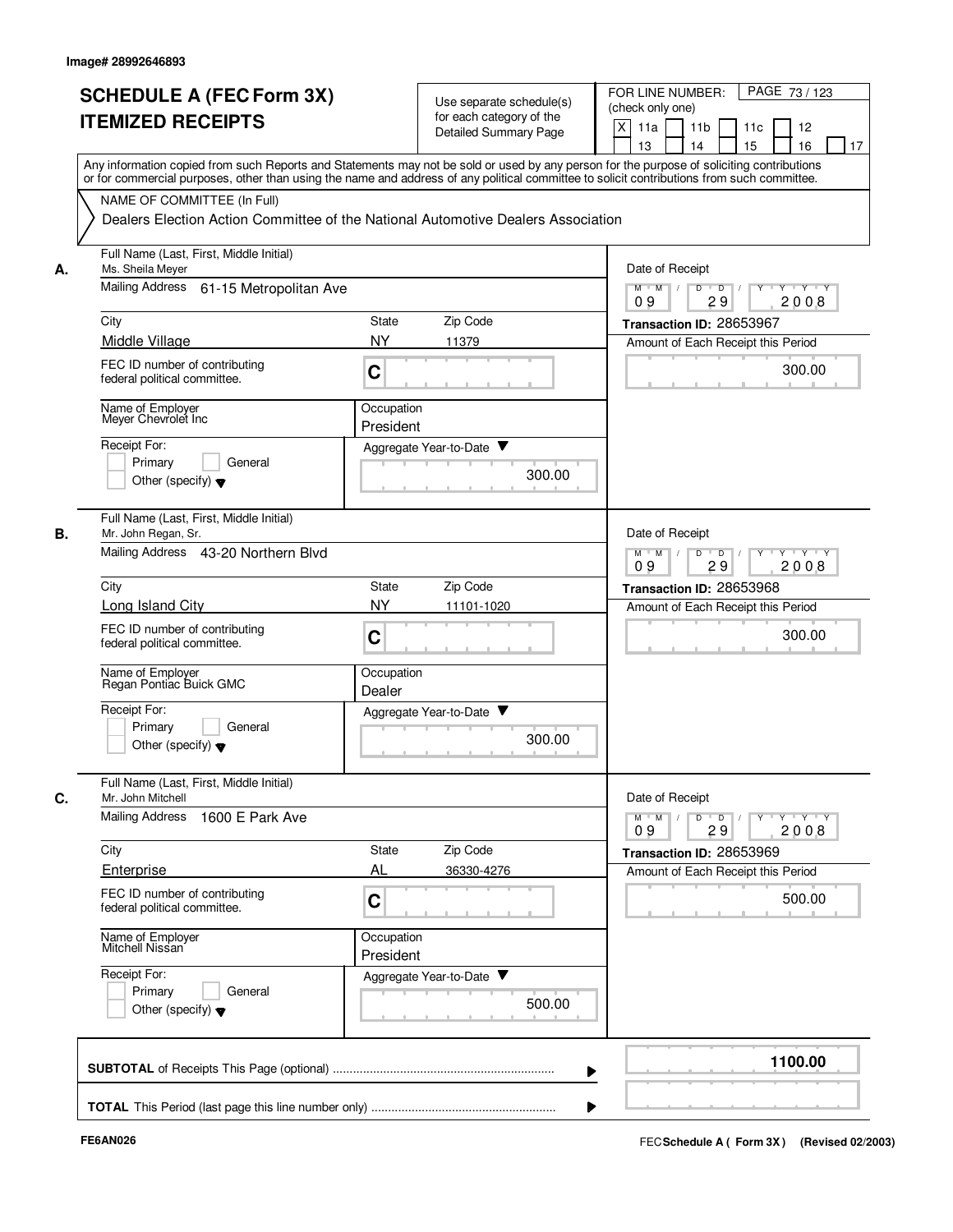|    | <b>SCHEDULE A (FEC Form 3X)</b><br><b>ITEMIZED RECEIPTS</b>                                                                                                                                                                                                                             |                                                                           | Use separate schedule(s)<br>for each category of the<br><b>Detailed Summary Page</b> | FOR LINE NUMBER:<br>PAGE 74/123<br>(check only one)<br>X<br>11a<br>11 <sub>b</sub><br>11c<br>12<br>13<br>14<br>15<br>16<br>17  |
|----|-----------------------------------------------------------------------------------------------------------------------------------------------------------------------------------------------------------------------------------------------------------------------------------------|---------------------------------------------------------------------------|--------------------------------------------------------------------------------------|--------------------------------------------------------------------------------------------------------------------------------|
|    | Any information copied from such Reports and Statements may not be sold or used by any person for the purpose of soliciting contributions<br>or for commercial purposes, other than using the name and address of any political committee to solicit contributions from such committee. |                                                                           |                                                                                      |                                                                                                                                |
|    | NAME OF COMMITTEE (In Full)                                                                                                                                                                                                                                                             |                                                                           |                                                                                      |                                                                                                                                |
|    | Dealers Election Action Committee of the National Automotive Dealers Association                                                                                                                                                                                                        |                                                                           |                                                                                      |                                                                                                                                |
| А. | Full Name (Last, First, Middle Initial)<br>Mr. Michael A. Collier                                                                                                                                                                                                                       |                                                                           |                                                                                      | Date of Receipt                                                                                                                |
|    | Mailing Address 3920 W Colonial Dr                                                                                                                                                                                                                                                      |                                                                           |                                                                                      | $M$ $M$ /<br>D<br>$\overline{D}$<br>Y Y Y Y<br>29<br>2008<br>09                                                                |
|    | City                                                                                                                                                                                                                                                                                    | State                                                                     | Zip Code                                                                             | Transaction ID: 28653970                                                                                                       |
|    | Orlando                                                                                                                                                                                                                                                                                 | FL                                                                        | 32808-7926                                                                           | Amount of Each Receipt this Period                                                                                             |
|    | FEC ID number of contributing<br>federal political committee.                                                                                                                                                                                                                           | C                                                                         |                                                                                      | 500.00                                                                                                                         |
|    | Name of Employer<br>Collier Jaguar                                                                                                                                                                                                                                                      | Occupation<br>President                                                   |                                                                                      |                                                                                                                                |
|    | Receipt For:                                                                                                                                                                                                                                                                            |                                                                           | Aggregate Year-to-Date ▼                                                             |                                                                                                                                |
|    | Primary<br>General<br>Other (specify) $\blacktriangledown$                                                                                                                                                                                                                              |                                                                           | 500.00                                                                               |                                                                                                                                |
| В. | Full Name (Last, First, Middle Initial)<br>Mr. Robert D. Penn                                                                                                                                                                                                                           |                                                                           |                                                                                      | Date of Receipt                                                                                                                |
|    | Mailing Address<br>2400 Northern Blvd                                                                                                                                                                                                                                                   | D<br>$M$ M<br>$\overline{D}$<br>Y 'Y 'Y<br>$\sqrt{ }$<br>2008<br>09<br>29 |                                                                                      |                                                                                                                                |
|    | City                                                                                                                                                                                                                                                                                    | State                                                                     | Zip Code                                                                             | Transaction ID: 28653971                                                                                                       |
|    | Greenvale                                                                                                                                                                                                                                                                               | <b>NY</b>                                                                 | 11548-1202                                                                           | Amount of Each Receipt this Period                                                                                             |
|    | FEC ID number of contributing<br>federal political committee.                                                                                                                                                                                                                           | C                                                                         |                                                                                      | 500.00                                                                                                                         |
|    | Name of Employer<br>Penn Toyota Ltá                                                                                                                                                                                                                                                     | Occupation<br>Dealer                                                      |                                                                                      |                                                                                                                                |
|    | Receipt For:                                                                                                                                                                                                                                                                            |                                                                           | Aggregate Year-to-Date ▼                                                             |                                                                                                                                |
|    | Primary<br>General<br>Other (specify) $\blacktriangledown$                                                                                                                                                                                                                              |                                                                           | 500.00                                                                               |                                                                                                                                |
| C. | Full Name (Last, First, Middle Initial)<br>Mr. Martin Nix                                                                                                                                                                                                                               |                                                                           |                                                                                      | Date of Receipt                                                                                                                |
|    | Mailing Address 330 Old Country Rd                                                                                                                                                                                                                                                      |                                                                           |                                                                                      | $\mathsf{Y} \dashv \mathsf{Y} \dashv \mathsf{Y}$<br>$Y$ <sup>U</sup><br>$M$ $M$ $/$<br>D<br>$\overline{D}$<br>29<br>2008<br>09 |
|    | City                                                                                                                                                                                                                                                                                    | State                                                                     | Zip Code                                                                             | Transaction ID: 28653972                                                                                                       |
|    | Hicksville                                                                                                                                                                                                                                                                              | <b>NY</b>                                                                 | 11801                                                                                | Amount of Each Receipt this Period                                                                                             |
|    | FEC ID number of contributing<br>federal political committee.                                                                                                                                                                                                                           | C                                                                         |                                                                                      | 500.00                                                                                                                         |
|    | Name of Employer<br>Mack Pontiac Buick GMC                                                                                                                                                                                                                                              | Occupation<br>President                                                   |                                                                                      |                                                                                                                                |
|    | Receipt For:<br>Primary<br>General                                                                                                                                                                                                                                                      |                                                                           | Aggregate Year-to-Date                                                               |                                                                                                                                |
|    | Other (specify) $\blacktriangledown$                                                                                                                                                                                                                                                    |                                                                           | 500.00                                                                               |                                                                                                                                |
|    |                                                                                                                                                                                                                                                                                         |                                                                           |                                                                                      | 1500.00                                                                                                                        |
|    |                                                                                                                                                                                                                                                                                         |                                                                           |                                                                                      |                                                                                                                                |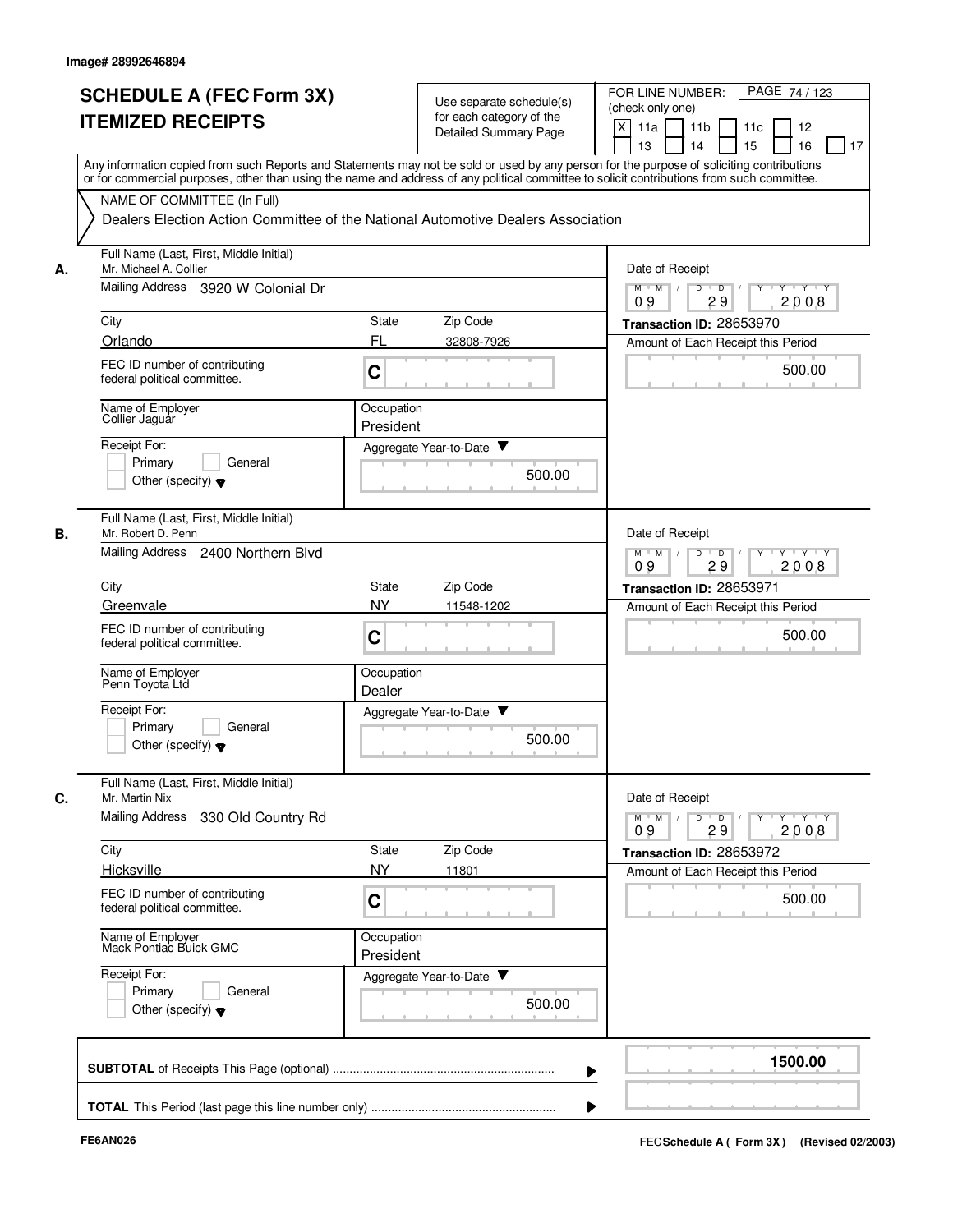|    | <b>SCHEDULE A (FEC Form 3X)</b><br><b>ITEMIZED RECEIPTS</b>                                                      | Use separate schedule(s)<br>for each category of the<br><b>Detailed Summary Page</b>                                                                                                                                                                                                                                                                                        | FOR LINE NUMBER:<br>PAGE 75/123<br>(check only one)<br>X<br>11a<br>11 <sub>b</sub><br>11c<br>12<br>15<br>16<br>13<br>14<br>17 |
|----|------------------------------------------------------------------------------------------------------------------|-----------------------------------------------------------------------------------------------------------------------------------------------------------------------------------------------------------------------------------------------------------------------------------------------------------------------------------------------------------------------------|-------------------------------------------------------------------------------------------------------------------------------|
|    | NAME OF COMMITTEE (In Full)                                                                                      | Any information copied from such Reports and Statements may not be sold or used by any person for the purpose of soliciting contributions<br>or for commercial purposes, other than using the name and address of any political committee to solicit contributions from such committee.<br>Dealers Election Action Committee of the National Automotive Dealers Association |                                                                                                                               |
| А. | Full Name (Last, First, Middle Initial)<br>Mr. Richard A. Gotlieb<br>Mailing Address 8801 4th Ave                | Date of Receipt<br>$M$ $M$ /<br>D<br>$\overline{D}$<br>$+Y+Y$                                                                                                                                                                                                                                                                                                               |                                                                                                                               |
|    | City                                                                                                             | Zip Code<br>State                                                                                                                                                                                                                                                                                                                                                           | 29<br>2008<br>09<br>Transaction ID: 28653973                                                                                  |
|    | Brooklyn                                                                                                         | <b>NY</b><br>11209-5694                                                                                                                                                                                                                                                                                                                                                     | Amount of Each Receipt this Period                                                                                            |
|    | FEC ID number of contributing<br>federal political committee.                                                    | C                                                                                                                                                                                                                                                                                                                                                                           | 500.00                                                                                                                        |
|    | Name of Employer<br>Bay Ridge Honda                                                                              | Occupation<br>Treas                                                                                                                                                                                                                                                                                                                                                         |                                                                                                                               |
|    | Receipt For:<br>General<br>Primary<br>Other (specify) $\blacktriangledown$                                       | Aggregate Year-to-Date<br>500.00                                                                                                                                                                                                                                                                                                                                            |                                                                                                                               |
| В. | Full Name (Last, First, Middle Initial)<br>Mr. Irwin L. Garsten<br><b>Mailing Address</b><br>1375 Old Country Rd |                                                                                                                                                                                                                                                                                                                                                                             | Date of Receipt<br>D<br>$M$ $M$<br>$\overline{D}$<br>$Y+Y$                                                                    |
|    | City                                                                                                             | Zip Code<br>State                                                                                                                                                                                                                                                                                                                                                           | 2008<br>09<br>29<br>Transaction ID: 28653974                                                                                  |
|    | Riverhead                                                                                                        | <b>NY</b><br>11901-2026                                                                                                                                                                                                                                                                                                                                                     | Amount of Each Receipt this Period                                                                                            |
|    | FEC ID number of contributing<br>federal political committee.                                                    | C                                                                                                                                                                                                                                                                                                                                                                           | 625.00                                                                                                                        |
|    | Name of Employer<br>Apple Honda                                                                                  | Occupation<br>Dealer                                                                                                                                                                                                                                                                                                                                                        |                                                                                                                               |
|    | Receipt For:<br>Primary<br>General<br>Other (specify) $\blacktriangledown$                                       | Aggregate Year-to-Date ▼<br>2500.00                                                                                                                                                                                                                                                                                                                                         |                                                                                                                               |
| C. | Full Name (Last, First, Middle Initial)<br>Mr. Paul Hrnchar, Sr.                                                 |                                                                                                                                                                                                                                                                                                                                                                             | Date of Receipt                                                                                                               |
|    | Mailing Address 11800 Pearl Rd                                                                                   |                                                                                                                                                                                                                                                                                                                                                                             | $Y + Y + Y$<br>$D$ $D$ $I$<br>$\Gamma Y$<br>$M$ $M$ /<br>09<br>29<br>2008                                                     |
|    | City                                                                                                             | Zip Code<br>State                                                                                                                                                                                                                                                                                                                                                           | Transaction ID: 28653976                                                                                                      |
|    | Strongsville                                                                                                     | OH<br>44136-3357                                                                                                                                                                                                                                                                                                                                                            | Amount of Each Receipt this Period                                                                                            |
|    | FEC ID number of contributing<br>federal political committee.                                                    | C                                                                                                                                                                                                                                                                                                                                                                           | 120.00                                                                                                                        |
|    | Name of Employer<br>Strongsville Dodge Inc                                                                       | Occupation<br>Owner                                                                                                                                                                                                                                                                                                                                                         |                                                                                                                               |
|    | Receipt For:<br>Primary<br>General<br>Other (specify) $\blacktriangledown$                                       | Aggregate Year-to-Date<br>620.00                                                                                                                                                                                                                                                                                                                                            |                                                                                                                               |
|    |                                                                                                                  |                                                                                                                                                                                                                                                                                                                                                                             | 1245.00                                                                                                                       |
|    |                                                                                                                  |                                                                                                                                                                                                                                                                                                                                                                             |                                                                                                                               |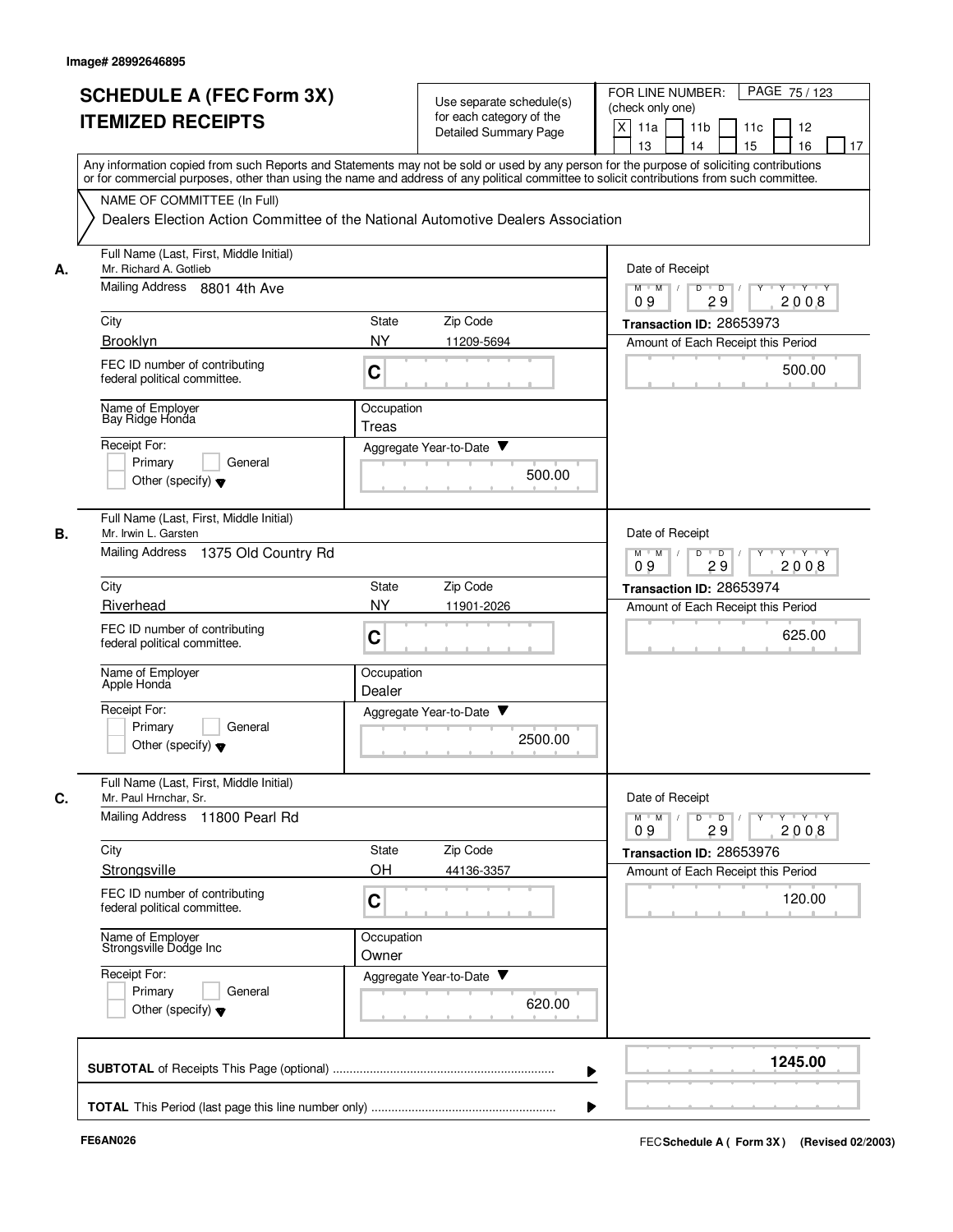|    | <b>SCHEDULE A (FEC Form 3X)</b><br><b>ITEMIZED RECEIPTS</b>                | Use separate schedule(s)<br>for each category of the<br>Detailed Summary Page                                                                                                                                                                                                           | PAGE 76 / 123<br>FOR LINE NUMBER:<br>(check only one)<br>X<br>11 <sub>b</sub><br>11a<br>11c<br>12<br>13<br>14<br>15<br>16<br>17 |
|----|----------------------------------------------------------------------------|-----------------------------------------------------------------------------------------------------------------------------------------------------------------------------------------------------------------------------------------------------------------------------------------|---------------------------------------------------------------------------------------------------------------------------------|
|    |                                                                            | Any information copied from such Reports and Statements may not be sold or used by any person for the purpose of soliciting contributions<br>or for commercial purposes, other than using the name and address of any political committee to solicit contributions from such committee. |                                                                                                                                 |
|    | NAME OF COMMITTEE (In Full)                                                | Dealers Election Action Committee of the National Automotive Dealers Association                                                                                                                                                                                                        |                                                                                                                                 |
| А. | Full Name (Last, First, Middle Initial)<br>Mr. Marvin Suskin               |                                                                                                                                                                                                                                                                                         | Date of Receipt                                                                                                                 |
|    | <b>Mailing Address</b><br>887 Central Park Ave                             | D<br>$\overline{D}$ /<br>$Y - Y - Y$<br>$M$ $M$ /<br>29<br>2008<br>09                                                                                                                                                                                                                   |                                                                                                                                 |
|    | City                                                                       | Zip Code<br>State                                                                                                                                                                                                                                                                       | Transaction ID: 28653978                                                                                                        |
|    | Scarsdale                                                                  | <b>NY</b><br>10583-2597                                                                                                                                                                                                                                                                 | Amount of Each Receipt this Period                                                                                              |
|    | FEC ID number of contributing<br>federal political committee.              | C                                                                                                                                                                                                                                                                                       | 500.00                                                                                                                          |
|    | Name of Employer<br>Scarsdale Ford Inc                                     | Occupation<br>President                                                                                                                                                                                                                                                                 |                                                                                                                                 |
|    | Receipt For:                                                               | Aggregate Year-to-Date ▼                                                                                                                                                                                                                                                                |                                                                                                                                 |
|    | Primary<br>General<br>Other (specify) $\blacktriangledown$                 | 750.00                                                                                                                                                                                                                                                                                  |                                                                                                                                 |
| В. | Full Name (Last, First, Middle Initial)<br>Mr. Mark Lacher                 |                                                                                                                                                                                                                                                                                         | Date of Receipt                                                                                                                 |
|    | Mailing Address<br>74-15 Northern Blvd                                     |                                                                                                                                                                                                                                                                                         | $Y - Y - Y$<br>$M$ $M$<br>D<br>D<br>29<br>2008<br>09                                                                            |
|    | City                                                                       | Zip Code<br>State                                                                                                                                                                                                                                                                       | Transaction ID: 28653979                                                                                                        |
|    | <b>Jackson Heights</b>                                                     | <b>NY</b><br>11372-1146                                                                                                                                                                                                                                                                 | Amount of Each Receipt this Period                                                                                              |
|    | FEC ID number of contributing<br>federal political committee.              | C                                                                                                                                                                                                                                                                                       | 500.00                                                                                                                          |
|    | Name of Employer<br>Koeppel Nissan Inc                                     | Occupation<br>Owner                                                                                                                                                                                                                                                                     |                                                                                                                                 |
|    | Receipt For:<br>Primary<br>General<br>Other (specify) $\blacktriangledown$ | Aggregate Year-to-Date<br>500.00                                                                                                                                                                                                                                                        |                                                                                                                                 |
| C. | Full Name (Last, First, Middle Initial)<br>Mr. Charles G. Abraham          |                                                                                                                                                                                                                                                                                         | Date of Receipt                                                                                                                 |
|    | Mailing Address 10851 North St                                             |                                                                                                                                                                                                                                                                                         | Y Y Y Y<br>$M$ $M$<br>$\overline{D}$<br>Y<br>D<br>2008<br>09<br>29                                                              |
|    | City                                                                       | State<br>Zip Code                                                                                                                                                                                                                                                                       | Transaction ID: 28653980                                                                                                        |
|    | Garrettsville                                                              | OH<br>44231-1017                                                                                                                                                                                                                                                                        | Amount of Each Receipt this Period                                                                                              |
|    | FEC ID number of contributing<br>federal political committee.              | $\mathbf C$                                                                                                                                                                                                                                                                             | 500.00                                                                                                                          |
|    | Name of Employer<br>Charles Chevrolet Buick<br>Pontiac                     | Occupation<br>Dealer                                                                                                                                                                                                                                                                    |                                                                                                                                 |
|    | Receipt For:                                                               | Aggregate Year-to-Date                                                                                                                                                                                                                                                                  |                                                                                                                                 |
|    | Primary<br>General<br>Other (specify) $\blacktriangledown$                 | 500.00                                                                                                                                                                                                                                                                                  |                                                                                                                                 |
|    |                                                                            |                                                                                                                                                                                                                                                                                         | 1500.00                                                                                                                         |
|    |                                                                            |                                                                                                                                                                                                                                                                                         |                                                                                                                                 |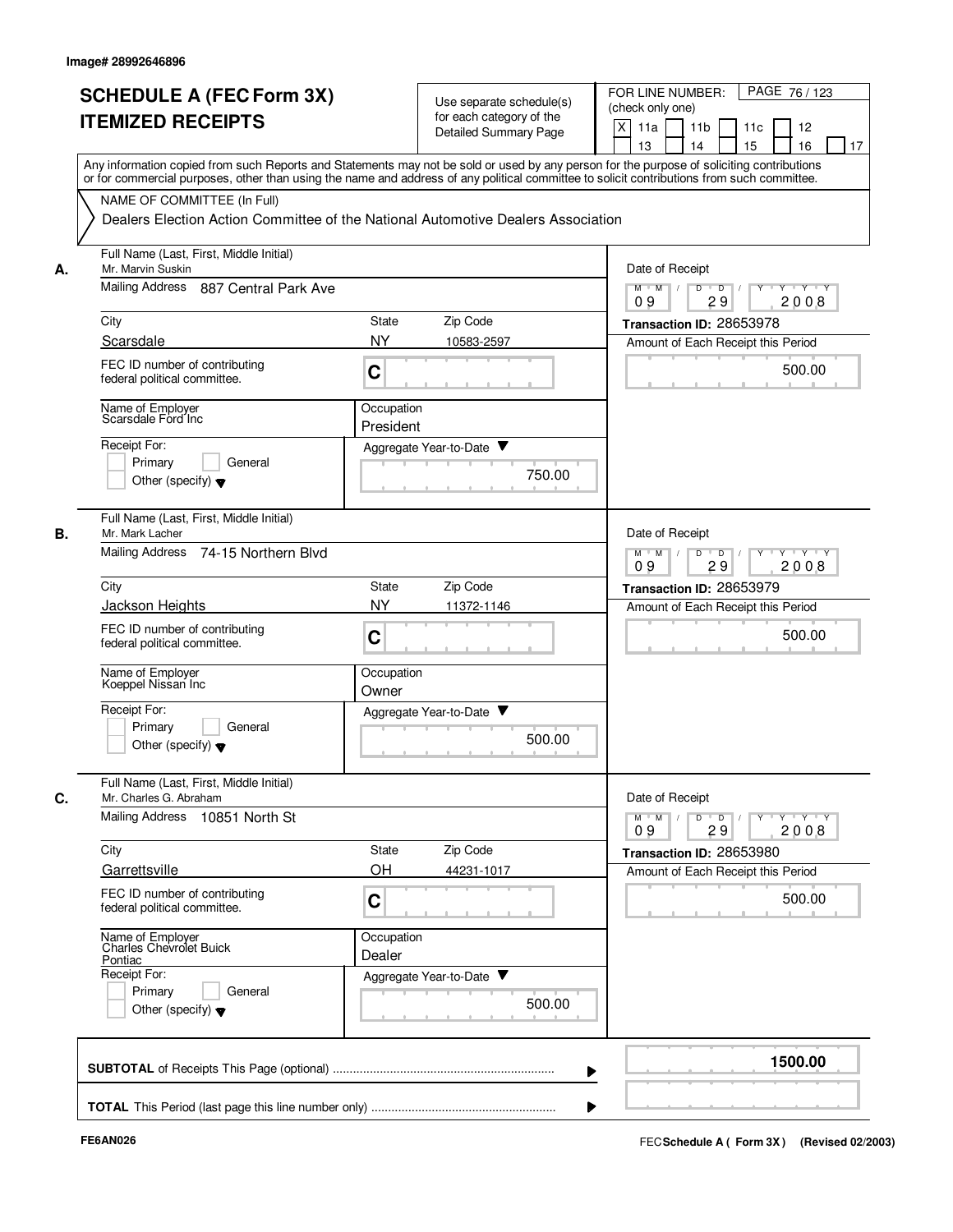|                                                        | <b>SCHEDULE A (FEC Form 3X)</b><br><b>ITEMIZED RECEIPTS</b>                                                     |                                                                                                                                                                                                                                                                                                                       | Use separate schedule(s)<br>for each category of the<br><b>Detailed Summary Page</b> | PAGE 77 / 123<br>FOR LINE NUMBER:<br>(check only one)<br>X<br>11a<br>11 <sub>b</sub><br>11c<br>12          |
|--------------------------------------------------------|-----------------------------------------------------------------------------------------------------------------|-----------------------------------------------------------------------------------------------------------------------------------------------------------------------------------------------------------------------------------------------------------------------------------------------------------------------|--------------------------------------------------------------------------------------|------------------------------------------------------------------------------------------------------------|
|                                                        |                                                                                                                 | 13<br>14<br>15<br>16<br>17<br>Any information copied from such Reports and Statements may not be sold or used by any person for the purpose of soliciting contributions<br>or for commercial purposes, other than using the name and address of any political committee to solicit contributions from such committee. |                                                                                      |                                                                                                            |
|                                                        | NAME OF COMMITTEE (In Full)<br>Dealers Election Action Committee of the National Automotive Dealers Association |                                                                                                                                                                                                                                                                                                                       |                                                                                      |                                                                                                            |
| Mr. Nicholas H. Toomev<br>А.<br><b>Mailing Address</b> | Full Name (Last, First, Middle Initial)<br>1600 Northern Blvd                                                   |                                                                                                                                                                                                                                                                                                                       |                                                                                      | Date of Receipt<br>$\overline{D}$<br>$Y \vdash Y \vdash Y$<br>$M$ $M$ /<br>D                               |
|                                                        |                                                                                                                 |                                                                                                                                                                                                                                                                                                                       |                                                                                      | 29<br>09<br>2008                                                                                           |
| City                                                   |                                                                                                                 | State                                                                                                                                                                                                                                                                                                                 | Zip Code                                                                             | Transaction ID: 28653981                                                                                   |
| Roslyn                                                 | FEC ID number of contributing<br>federal political committee.                                                   | <b>NY</b><br>C                                                                                                                                                                                                                                                                                                        | 11576-1101                                                                           | Amount of Each Receipt this Period<br>1000.00                                                              |
| Name of Employer<br>Rallye Motors LLC                  |                                                                                                                 | Occupation<br>Dealer                                                                                                                                                                                                                                                                                                  |                                                                                      |                                                                                                            |
| Receipt For:<br>Primary                                | General<br>Other (specify) $\blacktriangledown$                                                                 |                                                                                                                                                                                                                                                                                                                       | Aggregate Year-to-Date<br>1000.00                                                    |                                                                                                            |
| В.<br>Mr. Thomas Coughlin                              | Full Name (Last, First, Middle Initial)<br>Mailing Address 299 Kisco Ave                                        |                                                                                                                                                                                                                                                                                                                       |                                                                                      | Date of Receipt<br>$M$ $M$<br>$\overline{D}$<br>$Y + Y + Y$<br>D                                           |
|                                                        |                                                                                                                 | 2008<br>09<br>29                                                                                                                                                                                                                                                                                                      |                                                                                      |                                                                                                            |
| City<br>Mount Kisco                                    |                                                                                                                 | State<br><b>NY</b>                                                                                                                                                                                                                                                                                                    | Zip Code<br>10549-1005                                                               | Transaction ID: 28653982<br>Amount of Each Receipt this Period                                             |
|                                                        | FEC ID number of contributing<br>federal political committee.                                                   | $\mathbf C$                                                                                                                                                                                                                                                                                                           |                                                                                      | 1000.00                                                                                                    |
| Name of Employer<br>Mt Kisco Volvo                     |                                                                                                                 | Occupation<br>President                                                                                                                                                                                                                                                                                               |                                                                                      |                                                                                                            |
| Receipt For:<br>Primary                                | General<br>Other (specify) $\blacktriangledown$                                                                 |                                                                                                                                                                                                                                                                                                                       | Aggregate Year-to-Date<br>1000.00                                                    |                                                                                                            |
| Ms. Karen C. Radley<br>С.                              | Full Name (Last, First, Middle Initial)<br>Mailing Address 14700 Jefferson Davis Hwy                            |                                                                                                                                                                                                                                                                                                                       |                                                                                      | Date of Receipt<br>$\mathsf{Y} \dashv \mathsf{Y} \dashv \mathsf{Y}$<br>$M$ $M$<br>$\overline{D}$<br>Y<br>D |
| City                                                   |                                                                                                                 | State                                                                                                                                                                                                                                                                                                                 | Zip Code                                                                             | 29<br>2008<br>09<br>Transaction ID: 28653983                                                               |
| Woodbridge                                             |                                                                                                                 | VA                                                                                                                                                                                                                                                                                                                    | 22191-3417                                                                           | Amount of Each Receipt this Period                                                                         |
|                                                        | FEC ID number of contributing<br>federal political committee.                                                   | C                                                                                                                                                                                                                                                                                                                     |                                                                                      | 2500.00                                                                                                    |
|                                                        | Name of Employer<br>Karen Radley Acura VW                                                                       | Occupation<br>Dealer                                                                                                                                                                                                                                                                                                  |                                                                                      |                                                                                                            |
| Receipt For:<br>Primary                                | General<br>Other (specify) $\blacktriangledown$                                                                 |                                                                                                                                                                                                                                                                                                                       | Aggregate Year-to-Date<br>2500.00                                                    |                                                                                                            |
|                                                        |                                                                                                                 |                                                                                                                                                                                                                                                                                                                       |                                                                                      | 4500.00                                                                                                    |
|                                                        |                                                                                                                 |                                                                                                                                                                                                                                                                                                                       |                                                                                      |                                                                                                            |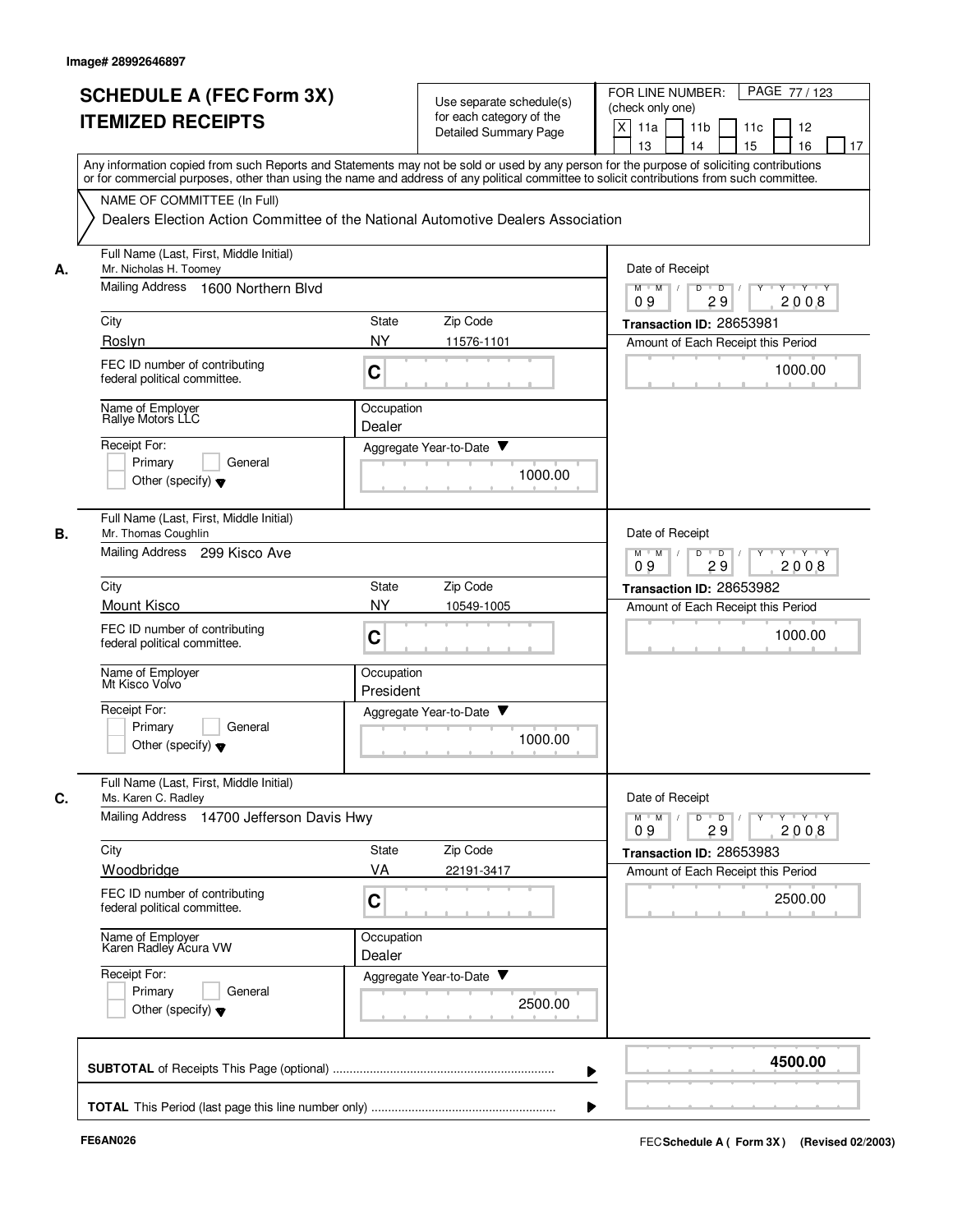|    | <b>SCHEDULE A (FEC Form 3X)</b><br><b>ITEMIZED RECEIPTS</b>                                                                                                                                                                                                                             |                                                                           | Use separate schedule(s)<br>for each category of the<br>Detailed Summary Page | PAGE 78 / 123<br>FOR LINE NUMBER:<br>(check only one)<br>X<br>11a<br>11 <sub>b</sub><br>11c<br>12<br>15<br>13<br>14<br>16<br>17 |
|----|-----------------------------------------------------------------------------------------------------------------------------------------------------------------------------------------------------------------------------------------------------------------------------------------|---------------------------------------------------------------------------|-------------------------------------------------------------------------------|---------------------------------------------------------------------------------------------------------------------------------|
|    | Any information copied from such Reports and Statements may not be sold or used by any person for the purpose of soliciting contributions<br>or for commercial purposes, other than using the name and address of any political committee to solicit contributions from such committee. |                                                                           |                                                                               |                                                                                                                                 |
|    | NAME OF COMMITTEE (In Full)                                                                                                                                                                                                                                                             |                                                                           |                                                                               |                                                                                                                                 |
|    | Dealers Election Action Committee of the National Automotive Dealers Association                                                                                                                                                                                                        |                                                                           |                                                                               |                                                                                                                                 |
| А. | Full Name (Last, First, Middle Initial)<br>Ms. Deborah Flaherty                                                                                                                                                                                                                         |                                                                           |                                                                               | Date of Receipt                                                                                                                 |
|    | Mailing Address 3696 William Penn Hwy                                                                                                                                                                                                                                                   | D<br>$M$ $M$ /<br>$\overline{\phantom{0}}$<br>Y 'Y 'Y<br>2008<br>09<br>30 |                                                                               |                                                                                                                                 |
|    | City                                                                                                                                                                                                                                                                                    | <b>State</b>                                                              | Zip Code                                                                      | Transaction ID: 28658257                                                                                                        |
|    | Monroeville                                                                                                                                                                                                                                                                             | PA                                                                        | 15146-2124                                                                    | Amount of Each Receipt this Period                                                                                              |
|    | FEC ID number of contributing<br>federal political committee.                                                                                                                                                                                                                           | C                                                                         |                                                                               | 5000.00                                                                                                                         |
|    | Name of Employer<br>Day Ford Inc                                                                                                                                                                                                                                                        | Occupation                                                                | Dealership Employee                                                           |                                                                                                                                 |
|    | Receipt For:                                                                                                                                                                                                                                                                            |                                                                           | Aggregate Year-to-Date                                                        |                                                                                                                                 |
|    | Primary<br>General<br>Other (specify) $\blacktriangledown$                                                                                                                                                                                                                              |                                                                           | 5000.00                                                                       |                                                                                                                                 |
| В. | Full Name (Last, First, Middle Initial)<br>Mrs. Kari Wiler                                                                                                                                                                                                                              |                                                                           |                                                                               | Date of Receipt                                                                                                                 |
|    | Mailing Address 501 W Hills Blvd                                                                                                                                                                                                                                                        | $\overline{D}$<br>$Y - Y - Y$<br>$M$ $M$<br>D<br>Y<br>09<br>30<br>2008    |                                                                               |                                                                                                                                 |
|    | City                                                                                                                                                                                                                                                                                    | State                                                                     | Zip Code                                                                      | Transaction ID: 28658258                                                                                                        |
|    | <b>Bremerton</b>                                                                                                                                                                                                                                                                        | WA                                                                        | 98312-4390                                                                    | Amount of Each Receipt this Period                                                                                              |
|    | FEC ID number of contributing<br>federal political committee.                                                                                                                                                                                                                           | C                                                                         |                                                                               | 2500.00                                                                                                                         |
|    | Name of Employer<br>Haselwood Buick Pontiac                                                                                                                                                                                                                                             | Occupation                                                                | Dealership Employee                                                           |                                                                                                                                 |
|    | Receipt For:<br>Primary<br>General                                                                                                                                                                                                                                                      |                                                                           | Aggregate Year-to-Date                                                        |                                                                                                                                 |
|    | Other (specify) $\blacktriangledown$                                                                                                                                                                                                                                                    |                                                                           | 2500.00                                                                       |                                                                                                                                 |
| C. | Full Name (Last, First, Middle Initial)<br>Mr. Billy D. Marine                                                                                                                                                                                                                          |                                                                           |                                                                               | Date of Receipt                                                                                                                 |
|    | Mailing Address 1182 W Main St                                                                                                                                                                                                                                                          |                                                                           |                                                                               | $Y - Y - Y$<br>$M$ $M$<br>D<br>$\overline{D}$<br>09<br>30<br>2008                                                               |
|    | City                                                                                                                                                                                                                                                                                    | State                                                                     | Zip Code                                                                      | Transaction ID: 28658268                                                                                                        |
|    | Wilmington<br>FEC ID number of contributing                                                                                                                                                                                                                                             | OH                                                                        | 45177-2017                                                                    | Amount of Each Receipt this Period                                                                                              |
|    | federal political committee.                                                                                                                                                                                                                                                            | C                                                                         |                                                                               | 250.00                                                                                                                          |
|    | Name of Employer<br>Bill Marine Ford Inc                                                                                                                                                                                                                                                | Occupation<br>President                                                   |                                                                               |                                                                                                                                 |
|    | Receipt For:<br>General                                                                                                                                                                                                                                                                 |                                                                           | Aggregate Year-to-Date                                                        |                                                                                                                                 |
|    | Primary<br>Other (specify) $\blacktriangledown$                                                                                                                                                                                                                                         |                                                                           | 250.00                                                                        |                                                                                                                                 |
|    |                                                                                                                                                                                                                                                                                         |                                                                           |                                                                               | 7750.00                                                                                                                         |
|    |                                                                                                                                                                                                                                                                                         |                                                                           |                                                                               |                                                                                                                                 |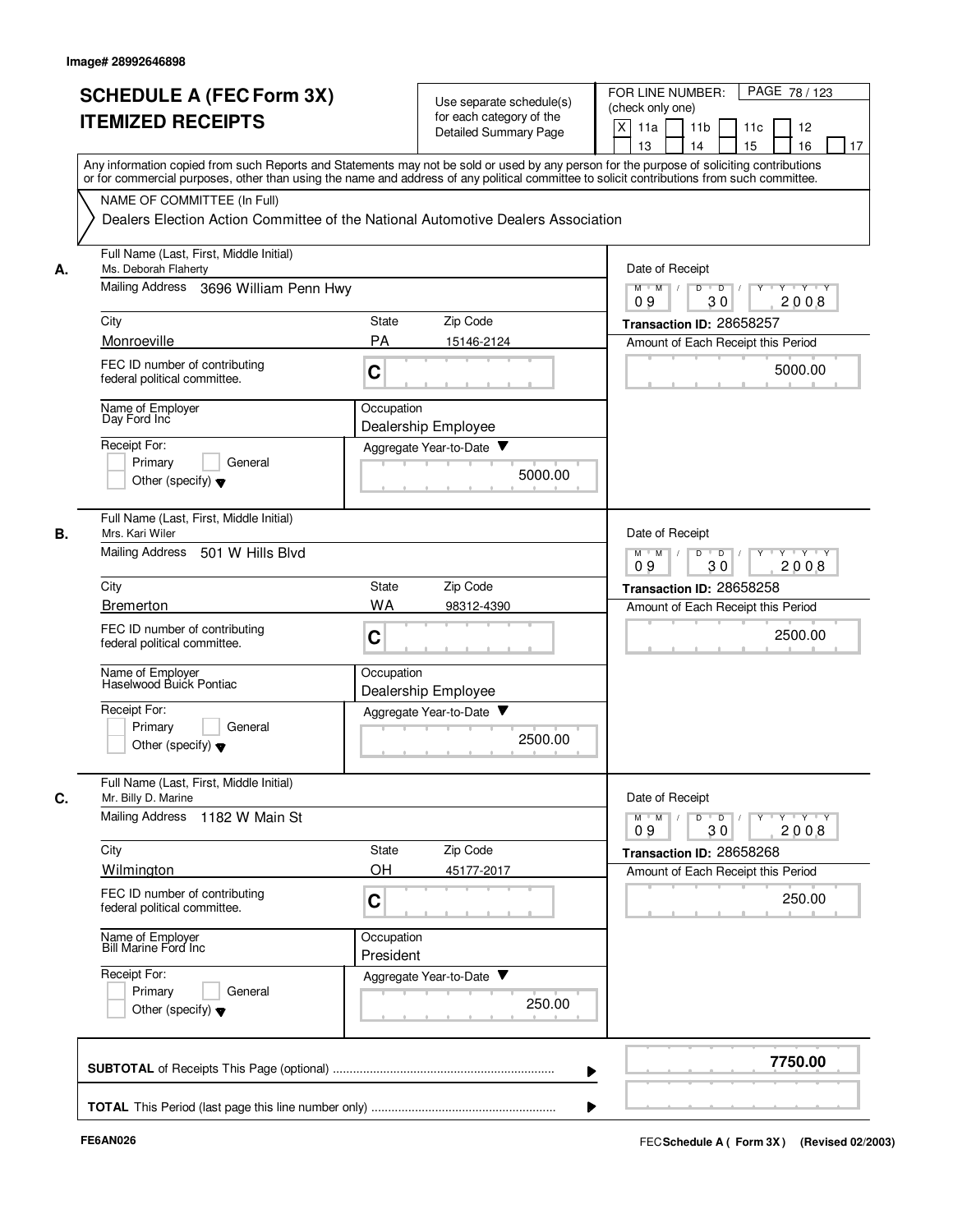|    | <b>SCHEDULE A (FEC Form 3X)</b><br><b>ITEMIZED RECEIPTS</b>                                                                                                                                                                                                                             |                                | Use separate schedule(s)<br>for each category of the |        | FOR LINE NUMBER:<br>PAGE 79/123<br>(check only one)                             |
|----|-----------------------------------------------------------------------------------------------------------------------------------------------------------------------------------------------------------------------------------------------------------------------------------------|--------------------------------|------------------------------------------------------|--------|---------------------------------------------------------------------------------|
|    |                                                                                                                                                                                                                                                                                         |                                | <b>Detailed Summary Page</b>                         |        | X<br>11a<br>11 <sub>b</sub><br>11c<br>12<br>15<br>16<br>13<br>14<br>17          |
|    | Any information copied from such Reports and Statements may not be sold or used by any person for the purpose of soliciting contributions<br>or for commercial purposes, other than using the name and address of any political committee to solicit contributions from such committee. |                                |                                                      |        |                                                                                 |
|    | NAME OF COMMITTEE (In Full)                                                                                                                                                                                                                                                             |                                |                                                      |        |                                                                                 |
|    | Dealers Election Action Committee of the National Automotive Dealers Association                                                                                                                                                                                                        |                                |                                                      |        |                                                                                 |
| А. | Full Name (Last, First, Middle Initial)<br>Mr. John Sheppard                                                                                                                                                                                                                            |                                |                                                      |        | Date of Receipt                                                                 |
|    | Mailing Address 2300 W 7th Ave                                                                                                                                                                                                                                                          |                                |                                                      |        | $M$ $M$ /<br>$T - Y$ $T - Y$<br>D<br>$\overline{D}$<br>30<br>2008<br>09         |
|    | City                                                                                                                                                                                                                                                                                    | State                          | Zip Code                                             |        | Transaction ID: 28658269                                                        |
|    | Eugene                                                                                                                                                                                                                                                                                  | <b>OR</b>                      | 97402-2657                                           |        | Amount of Each Receipt this Period                                              |
|    | FEC ID number of contributing<br>federal political committee.                                                                                                                                                                                                                           | C                              |                                                      |        | 300.00                                                                          |
|    | Name of Employer<br>Sheppard Motors                                                                                                                                                                                                                                                     | Occupation<br>Dealer Principal |                                                      |        |                                                                                 |
|    | Receipt For:                                                                                                                                                                                                                                                                            |                                | Aggregate Year-to-Date ▼                             |        |                                                                                 |
|    | General<br>Primary<br>Other (specify) $\blacktriangledown$                                                                                                                                                                                                                              |                                |                                                      | 300.00 |                                                                                 |
| В. | Full Name (Last, First, Middle Initial)<br>Mr. Steven R. Reece                                                                                                                                                                                                                          |                                |                                                      |        | Date of Receipt                                                                 |
|    | <b>Mailing Address</b><br>12345 E Burnside St                                                                                                                                                                                                                                           |                                |                                                      |        | D<br>$M$ $M$<br>$\overline{D}$<br>$V$ $V$ $V$<br>2008<br>09<br>30               |
|    | City                                                                                                                                                                                                                                                                                    | State                          | Zip Code                                             |        | Transaction ID: 28658270                                                        |
|    | Portland                                                                                                                                                                                                                                                                                | <b>OR</b>                      | 97233-1041                                           |        | Amount of Each Receipt this Period                                              |
|    | FEC ID number of contributing<br>federal political committee.                                                                                                                                                                                                                           | C                              |                                                      |        | 500.00                                                                          |
|    | Name of Employer<br>Rey Reece Volkswagen Hyun-<br>dai                                                                                                                                                                                                                                   | Occupation<br>General Manager  |                                                      |        |                                                                                 |
|    | Receipt For:                                                                                                                                                                                                                                                                            |                                | Aggregate Year-to-Date                               |        |                                                                                 |
|    | Primary<br>General<br>Other (specify) $\blacktriangledown$                                                                                                                                                                                                                              |                                |                                                      | 500.00 |                                                                                 |
| C. | Full Name (Last, First, Middle Initial)<br>Mr. Rey Reece                                                                                                                                                                                                                                |                                |                                                      |        | Date of Receipt                                                                 |
|    | Mailing Address 12345 E Burnside St                                                                                                                                                                                                                                                     |                                |                                                      |        | $Y + Y + Y$<br>$D$ $D$ $I$<br>$\overline{Y}$<br>$M$ $M$ $/$<br>09<br>30<br>2008 |
|    | City                                                                                                                                                                                                                                                                                    | State                          | Zip Code                                             |        | Transaction ID: 28658271                                                        |
|    | Portland                                                                                                                                                                                                                                                                                | <b>OR</b>                      | 97233-1041                                           |        | Amount of Each Receipt this Period                                              |
|    | FEC ID number of contributing<br>federal political committee.                                                                                                                                                                                                                           | C                              |                                                      |        | 500.00                                                                          |
|    | Name of Employer<br>Rey Reece Volkswagen Hyun-<br>dai                                                                                                                                                                                                                                   | Occupation<br>President        |                                                      |        |                                                                                 |
|    | Receipt For:                                                                                                                                                                                                                                                                            |                                | Aggregate Year-to-Date                               |        |                                                                                 |
|    | Primary<br>General<br>Other (specify) $\blacktriangledown$                                                                                                                                                                                                                              |                                |                                                      | 500.00 |                                                                                 |
|    |                                                                                                                                                                                                                                                                                         |                                |                                                      |        |                                                                                 |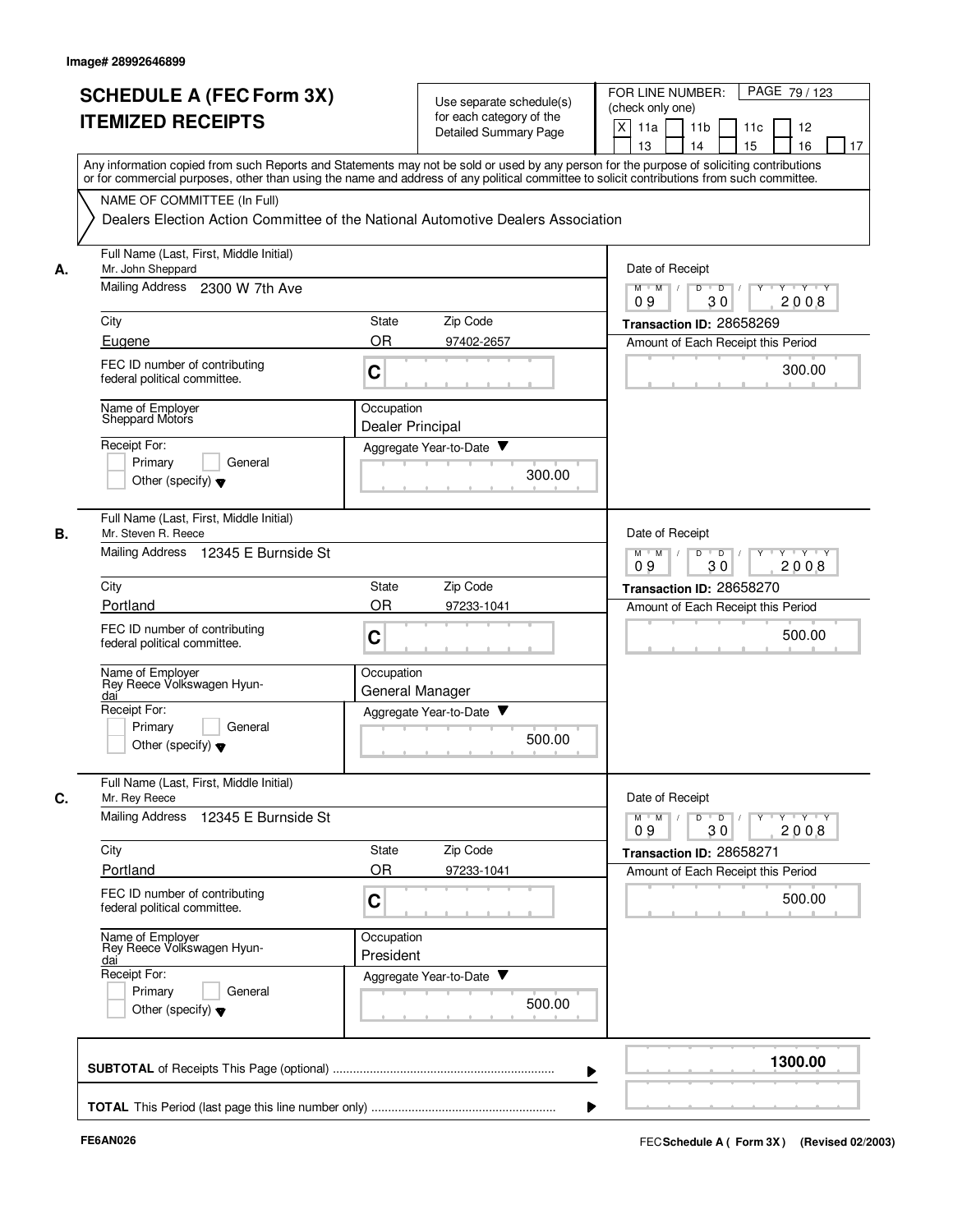|    | <b>SCHEDULE A (FEC Form 3X)</b><br><b>ITEMIZED RECEIPTS</b>                                                                                                                                                                                                                             |                               | Use separate schedule(s)<br>for each category of the<br><b>Detailed Summary Page</b> | PAGE 80 / 123<br>FOR LINE NUMBER:<br>(check only one)<br>X<br>11a<br>11 <sub>b</sub><br>11c<br>12<br>13<br>14<br>15<br>16<br>17 |
|----|-----------------------------------------------------------------------------------------------------------------------------------------------------------------------------------------------------------------------------------------------------------------------------------------|-------------------------------|--------------------------------------------------------------------------------------|---------------------------------------------------------------------------------------------------------------------------------|
|    | Any information copied from such Reports and Statements may not be sold or used by any person for the purpose of soliciting contributions<br>or for commercial purposes, other than using the name and address of any political committee to solicit contributions from such committee. |                               |                                                                                      |                                                                                                                                 |
|    | NAME OF COMMITTEE (In Full)<br>Dealers Election Action Committee of the National Automotive Dealers Association                                                                                                                                                                         |                               |                                                                                      |                                                                                                                                 |
| Α. | Full Name (Last, First, Middle Initial)<br>Mr. James M. McDonough                                                                                                                                                                                                                       |                               |                                                                                      | Date of Receipt                                                                                                                 |
|    | Mailing Address 6221 NE Columbia Blvd                                                                                                                                                                                                                                                   |                               |                                                                                      | $M$ $M$ /<br>D<br>$\overline{D}$<br>$Y + Y + Y$<br>09<br>30<br>2008                                                             |
|    | City                                                                                                                                                                                                                                                                                    | Zip Code<br>State             |                                                                                      | Transaction ID: 28658272                                                                                                        |
|    | Portland                                                                                                                                                                                                                                                                                | OR<br>97218-2964              |                                                                                      | Amount of Each Receipt this Period                                                                                              |
|    | FEC ID number of contributing<br>federal political committee.                                                                                                                                                                                                                           | C                             |                                                                                      | 500.00                                                                                                                          |
|    | Name of Employer<br>Northside Trucks & Equipm-<br>ent                                                                                                                                                                                                                                   | Occupation<br>President       |                                                                                      |                                                                                                                                 |
|    | Receipt For:                                                                                                                                                                                                                                                                            | Aggregate Year-to-Date ▼      |                                                                                      |                                                                                                                                 |
|    | Primary<br>General<br>Other (specify) $\blacktriangledown$                                                                                                                                                                                                                              |                               | 500.00                                                                               |                                                                                                                                 |
| В. | Full Name (Last, First, Middle Initial)<br>Mr. Paul Suvanvei                                                                                                                                                                                                                            |                               |                                                                                      | Date of Receipt                                                                                                                 |
|    | Mailing Address 855 NE Burnside Rd                                                                                                                                                                                                                                                      |                               |                                                                                      | $Y - Y - Y$<br>$M$ <sup><math>+</math></sup><br>M<br>D<br>$\overline{D}$<br>Y<br>30<br>2008<br>09                               |
|    | City                                                                                                                                                                                                                                                                                    | <b>State</b><br>Zip Code      |                                                                                      | Transaction ID: 28658273                                                                                                        |
|    | Gresham                                                                                                                                                                                                                                                                                 | <b>OR</b><br>97030-3923       |                                                                                      | Amount of Each Receipt this Period                                                                                              |
|    | FEC ID number of contributing<br>federal political committee.                                                                                                                                                                                                                           | C                             |                                                                                      | 500.00                                                                                                                          |
|    | Name of Employer<br>Gresham Dodge Inc                                                                                                                                                                                                                                                   | Occupation<br>General Manager |                                                                                      |                                                                                                                                 |
|    | Receipt For:<br>Primary<br>General<br>Other (specify) $\blacktriangledown$                                                                                                                                                                                                              | Aggregate Year-to-Date        | Y<br>500.00                                                                          |                                                                                                                                 |
| C. | Full Name (Last, First, Middle Initial)<br>Mr. Bob Wentworth                                                                                                                                                                                                                            |                               |                                                                                      | Date of Receipt                                                                                                                 |
|    | Mailing Address<br>107 SE Grand Ave                                                                                                                                                                                                                                                     |                               |                                                                                      | $Y + Y + Y$<br>$M$ $M$ /<br>D<br>$\overline{D}$<br>30<br>2008<br>09                                                             |
|    | City                                                                                                                                                                                                                                                                                    | Zip Code<br>State             |                                                                                      | Transaction ID: 28658274                                                                                                        |
|    | Portland                                                                                                                                                                                                                                                                                | OR<br>97214-1189              |                                                                                      | Amount of Each Receipt this Period                                                                                              |
|    | FEC ID number of contributing<br>federal political committee.                                                                                                                                                                                                                           | C                             |                                                                                      | 500.00                                                                                                                          |
|    | Name of Employer<br>Wentworth Chevytown                                                                                                                                                                                                                                                 | Occupation<br>President       |                                                                                      |                                                                                                                                 |
|    | Receipt For:<br>Primary<br>General<br>Other (specify) $\blacktriangledown$                                                                                                                                                                                                              | Aggregate Year-to-Date        | 500.00                                                                               |                                                                                                                                 |
|    |                                                                                                                                                                                                                                                                                         |                               |                                                                                      | 1500.00                                                                                                                         |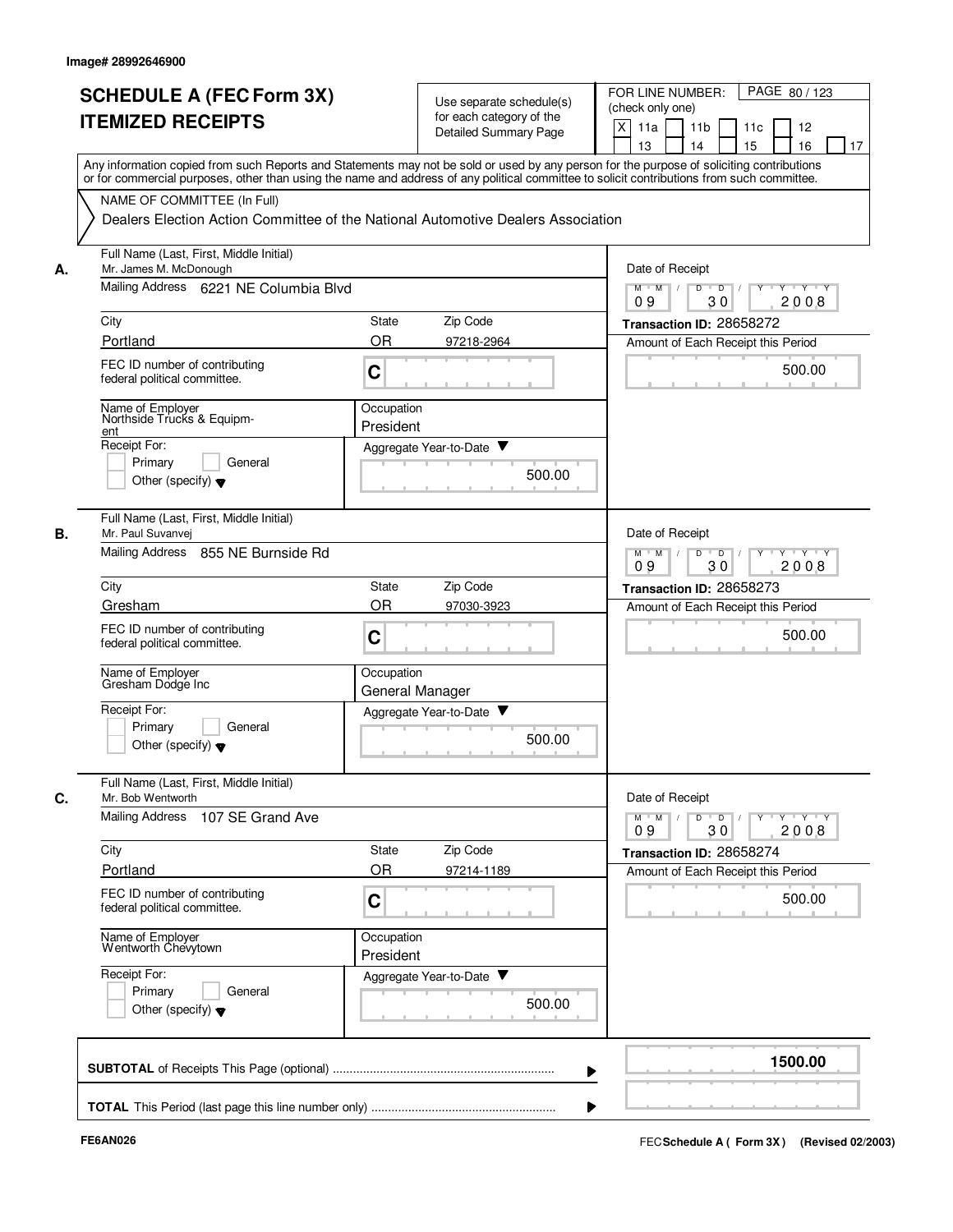|    | <b>SCHEDULE A (FEC Form 3X)</b><br><b>ITEMIZED RECEIPTS</b>                                                                                                                                                                                                                             |                                                                               | Use separate schedule(s)<br>for each category of the<br>Detailed Summary Page | FOR LINE NUMBER:<br>PAGE 81/123<br>(check only one)<br>X<br>11a<br>11 <sub>b</sub><br>11c<br>12<br>13<br>14<br>15<br>16<br>17 |
|----|-----------------------------------------------------------------------------------------------------------------------------------------------------------------------------------------------------------------------------------------------------------------------------------------|-------------------------------------------------------------------------------|-------------------------------------------------------------------------------|-------------------------------------------------------------------------------------------------------------------------------|
|    | Any information copied from such Reports and Statements may not be sold or used by any person for the purpose of soliciting contributions<br>or for commercial purposes, other than using the name and address of any political committee to solicit contributions from such committee. |                                                                               |                                                                               |                                                                                                                               |
|    | NAME OF COMMITTEE (In Full)<br>Dealers Election Action Committee of the National Automotive Dealers Association                                                                                                                                                                         |                                                                               |                                                                               |                                                                                                                               |
| А. | Full Name (Last, First, Middle Initial)<br>Mr. Randy Jones                                                                                                                                                                                                                              |                                                                               |                                                                               | Date of Receipt                                                                                                               |
|    | <b>Mailing Address</b><br>1755 NW 9th St                                                                                                                                                                                                                                                |                                                                               |                                                                               | $M$ $M$ /<br>D<br>$\overline{D}$<br>$Y + Y + Y$<br>30<br>2008<br>09                                                           |
|    | City                                                                                                                                                                                                                                                                                    | State                                                                         | Zip Code                                                                      | Transaction ID: 28658275                                                                                                      |
|    | Corvallis                                                                                                                                                                                                                                                                               | <b>OR</b>                                                                     | 97330-2142                                                                    | Amount of Each Receipt this Period                                                                                            |
|    | FEC ID number of contributing<br>federal political committee.                                                                                                                                                                                                                           | C                                                                             |                                                                               | 1000.00                                                                                                                       |
|    | Name of Employer<br>Randy Jones Chevrolet                                                                                                                                                                                                                                               | Occupation<br>President                                                       |                                                                               |                                                                                                                               |
|    | Receipt For:                                                                                                                                                                                                                                                                            |                                                                               | Aggregate Year-to-Date ▼                                                      |                                                                                                                               |
|    | Primary<br>General<br>Other (specify) $\blacktriangledown$                                                                                                                                                                                                                              |                                                                               | 1000.00                                                                       |                                                                                                                               |
| В. | Full Name (Last, First, Middle Initial)<br>Mr. Michael B. Wray                                                                                                                                                                                                                          |                                                                               |                                                                               | Date of Receipt                                                                                                               |
|    | Mailing Address 2833 Washburn Way                                                                                                                                                                                                                                                       | $M$ M<br>D<br>$\overline{D}$<br>$Y + Y + Y$<br>$\sqrt{ }$<br>09<br>30<br>2008 |                                                                               |                                                                                                                               |
|    | City                                                                                                                                                                                                                                                                                    | State                                                                         | Zip Code                                                                      | Transaction ID: 28658276                                                                                                      |
|    | <b>Klamath Falls</b>                                                                                                                                                                                                                                                                    | <b>OR</b>                                                                     | 97603-4519                                                                    | Amount of Each Receipt this Period                                                                                            |
|    | FEC ID number of contributing<br>federal political committee.                                                                                                                                                                                                                           | $\mathbf C$                                                                   |                                                                               | 1000.00                                                                                                                       |
|    | Name of Employer<br>Harvest Ford                                                                                                                                                                                                                                                        | Occupation<br>President                                                       |                                                                               |                                                                                                                               |
|    | Receipt For:                                                                                                                                                                                                                                                                            |                                                                               | Aggregate Year-to-Date ▼                                                      |                                                                                                                               |
|    | Primary<br>General<br>Other (specify) $\blacktriangledown$                                                                                                                                                                                                                              |                                                                               | 1000.00                                                                       |                                                                                                                               |
| C. | Full Name (Last, First, Middle Initial)<br>Mr. Richard Withnell                                                                                                                                                                                                                         |                                                                               |                                                                               | Date of Receipt                                                                                                               |
|    | Mailing Address 2650 Commercial St SE                                                                                                                                                                                                                                                   |                                                                               |                                                                               | $\mathsf{Y} \dashv \mathsf{Y} \dashv \mathsf{Y}$<br>$D$ $D$<br>$Y$ <sup>U</sup><br>$M$ M<br>30<br>2008<br>09                  |
|    | City                                                                                                                                                                                                                                                                                    | State                                                                         | Zip Code                                                                      | Transaction ID: 28658277                                                                                                      |
|    | Salem                                                                                                                                                                                                                                                                                   | <b>OR</b>                                                                     | 97302-4451                                                                    | Amount of Each Receipt this Period                                                                                            |
|    | FEC ID number of contributing<br>federal political committee.                                                                                                                                                                                                                           | C                                                                             |                                                                               | 1000.00                                                                                                                       |
|    | Name of Employer<br>Withnell Dodge                                                                                                                                                                                                                                                      | Occupation                                                                    | Chairman of the Board                                                         |                                                                                                                               |
|    | Receipt For:                                                                                                                                                                                                                                                                            |                                                                               | Aggregate Year-to-Date                                                        |                                                                                                                               |
|    | Primary<br>General<br>Other (specify) $\blacktriangledown$                                                                                                                                                                                                                              |                                                                               | 1000.00                                                                       |                                                                                                                               |
|    |                                                                                                                                                                                                                                                                                         |                                                                               |                                                                               | 3000.00                                                                                                                       |
|    |                                                                                                                                                                                                                                                                                         |                                                                               |                                                                               |                                                                                                                               |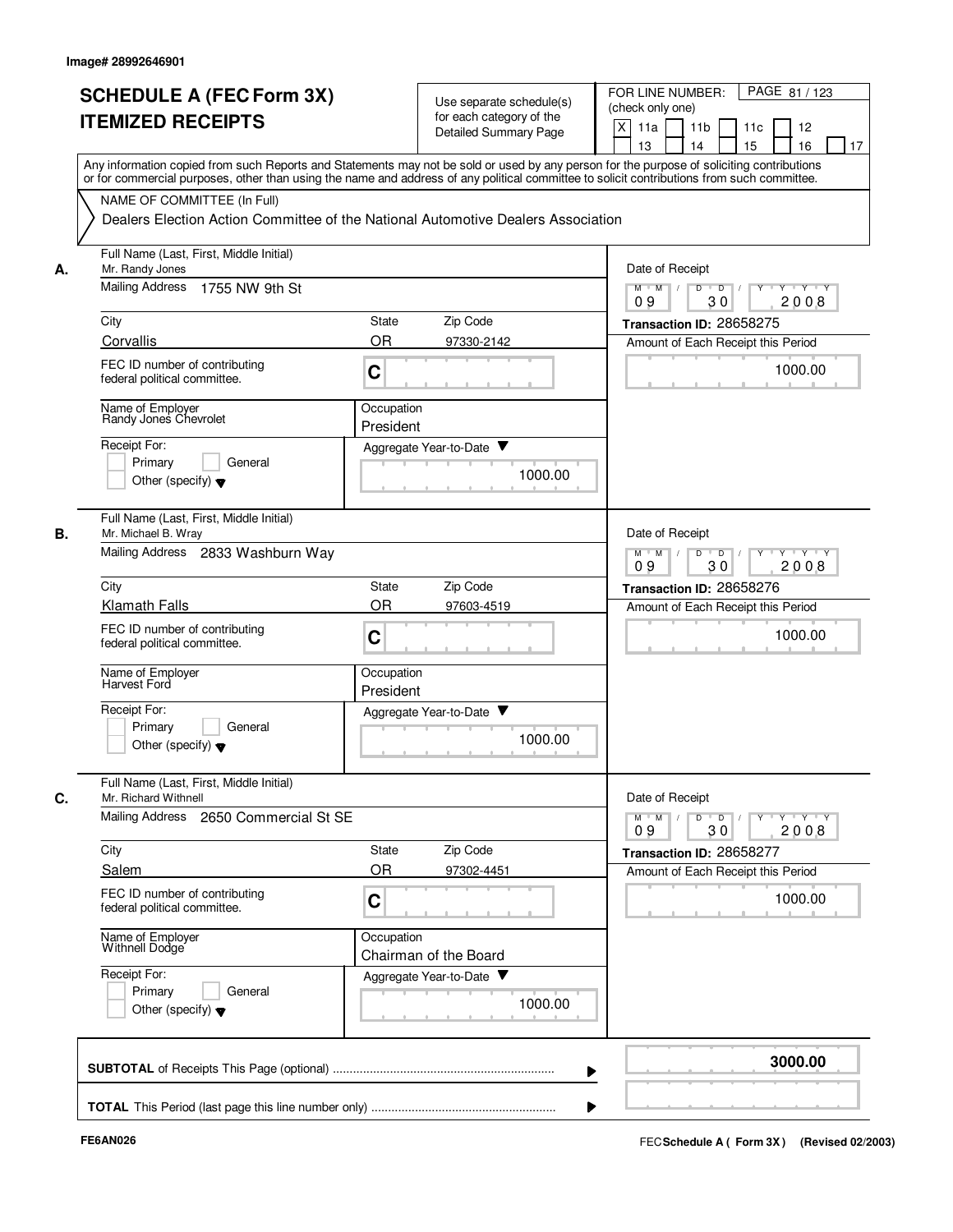|    | <b>SCHEDULE A (FEC Form 3X)</b><br><b>ITEMIZED RECEIPTS</b>                                                                                                                                                                                                                             | Use separate schedule(s)<br>for each category of the<br><b>Detailed Summary Page</b> | PAGE 82 / 123<br>FOR LINE NUMBER:<br>(check only one)<br>X<br>11a<br>11 <sub>b</sub><br>11c<br>12<br>15<br>13<br>14<br>16<br>17 |
|----|-----------------------------------------------------------------------------------------------------------------------------------------------------------------------------------------------------------------------------------------------------------------------------------------|--------------------------------------------------------------------------------------|---------------------------------------------------------------------------------------------------------------------------------|
|    | Any information copied from such Reports and Statements may not be sold or used by any person for the purpose of soliciting contributions<br>or for commercial purposes, other than using the name and address of any political committee to solicit contributions from such committee. |                                                                                      |                                                                                                                                 |
|    | NAME OF COMMITTEE (In Full)                                                                                                                                                                                                                                                             | Dealers Election Action Committee of the National Automotive Dealers Association     |                                                                                                                                 |
| А. | Full Name (Last, First, Middle Initial)<br>Mr. Bradley Tonkin                                                                                                                                                                                                                           | Date of Receipt                                                                      |                                                                                                                                 |
|    | <b>Mailing Address</b><br>19300 McLoughlin Blvd                                                                                                                                                                                                                                         |                                                                                      | $M$ $M$ /<br>D<br>$\overline{D}$ /<br>Y<br>Y Y Y Y<br>30<br>09<br>2008                                                          |
|    | City                                                                                                                                                                                                                                                                                    | Zip Code<br>State                                                                    | Transaction ID: 28658278                                                                                                        |
|    | Gladstone                                                                                                                                                                                                                                                                               | <b>OR</b><br>97027-2641                                                              | Amount of Each Receipt this Period                                                                                              |
|    | FEC ID number of contributing<br>federal political committee.                                                                                                                                                                                                                           | C                                                                                    | 2500.00                                                                                                                         |
|    | Name of Employer<br>Ron Tonkin Dodge                                                                                                                                                                                                                                                    | Occupation<br><b>Vice President</b>                                                  |                                                                                                                                 |
|    | Receipt For:                                                                                                                                                                                                                                                                            | Aggregate Year-to-Date                                                               |                                                                                                                                 |
|    | Primary<br>General<br>Other (specify) $\blacktriangledown$                                                                                                                                                                                                                              | 2500.00                                                                              |                                                                                                                                 |
| В. | Full Name (Last, First, Middle Initial)<br>Mr. Edward C. Tonkin                                                                                                                                                                                                                         |                                                                                      | Date of Receipt                                                                                                                 |
|    | Mailing Address 122 NE 122nd Ave                                                                                                                                                                                                                                                        | $Y - Y - Y$<br>$M$ M<br>D<br>$\overline{D}$<br>30<br>2008<br>09                      |                                                                                                                                 |
|    | City                                                                                                                                                                                                                                                                                    | Zip Code<br>State                                                                    | Transaction ID: 28658279                                                                                                        |
|    | Portland                                                                                                                                                                                                                                                                                | <b>OR</b><br>97230-2103                                                              | Amount of Each Receipt this Period                                                                                              |
|    | FEC ID number of contributing<br>federal political committee.                                                                                                                                                                                                                           | C                                                                                    | 2500.00                                                                                                                         |
|    | Name of Employer<br>Ron Tonkin Chevrolet                                                                                                                                                                                                                                                | Occupation<br><b>Vice President</b>                                                  |                                                                                                                                 |
|    | Receipt For:                                                                                                                                                                                                                                                                            | v<br>Aggregate Year-to-Date                                                          |                                                                                                                                 |
|    | Primary<br>General<br>Other (specify) $\blacktriangledown$                                                                                                                                                                                                                              | 2500.00                                                                              |                                                                                                                                 |
| C. | Full Name (Last, First, Middle Initial)<br>Mr. David Lum                                                                                                                                                                                                                                |                                                                                      | Date of Receipt                                                                                                                 |
|    | Mailing Address<br>1625 Exchange St                                                                                                                                                                                                                                                     |                                                                                      | $Y - Y - Y - Y$<br>$M$ $M$<br>D<br>$\overline{D}$<br>Y<br>2008<br>09<br>30                                                      |
|    | City                                                                                                                                                                                                                                                                                    | Zip Code<br>State                                                                    | Transaction ID: 28658280                                                                                                        |
|    | Astoria                                                                                                                                                                                                                                                                                 | OR<br>97103-3635                                                                     | Amount of Each Receipt this Period                                                                                              |
|    | FEC ID number of contributing<br>federal political committee.                                                                                                                                                                                                                           | C                                                                                    | 2500.00                                                                                                                         |
|    | Name of Employer<br>Lum's Auto Center Inc                                                                                                                                                                                                                                               | Occupation<br>General Manager                                                        |                                                                                                                                 |
|    | Receipt For:<br>Primary<br>General                                                                                                                                                                                                                                                      | Aggregate Year-to-Date                                                               |                                                                                                                                 |
|    | Other (specify) $\blacktriangledown$                                                                                                                                                                                                                                                    | 2500.00                                                                              |                                                                                                                                 |
|    |                                                                                                                                                                                                                                                                                         |                                                                                      | 7500.00                                                                                                                         |
|    |                                                                                                                                                                                                                                                                                         |                                                                                      |                                                                                                                                 |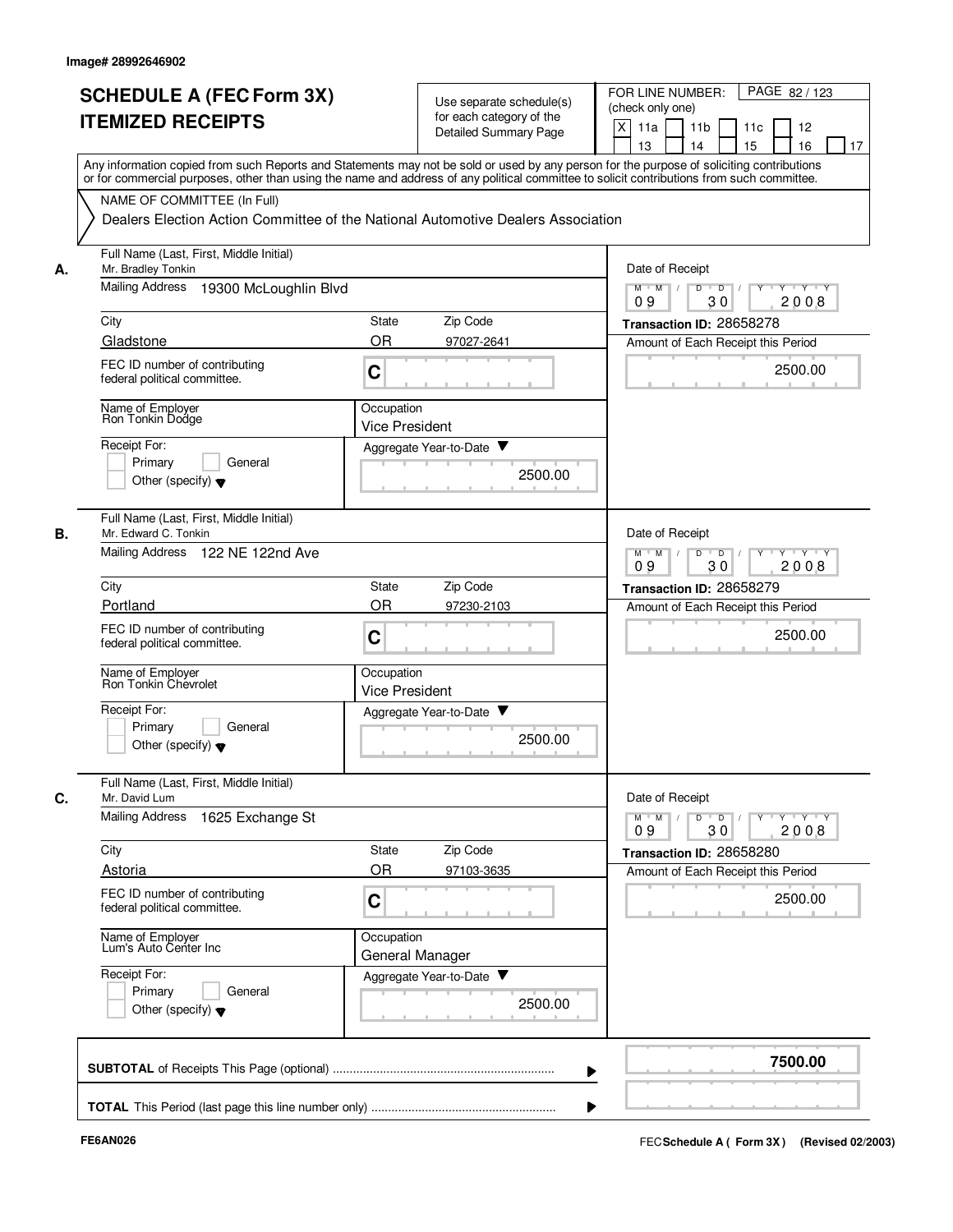| <b>SCHEDULE A (FEC Form 3X)</b><br><b>ITEMIZED RECEIPTS</b>             | Use separate schedule(s)<br>for each category of the<br><b>Detailed Summary Page</b>                                                                                                                                                                                                    | FOR LINE NUMBER:<br>PAGE 83/123<br>(check only one)<br>X<br>11a<br>11 <sub>b</sub><br>11c<br>12       |
|-------------------------------------------------------------------------|-----------------------------------------------------------------------------------------------------------------------------------------------------------------------------------------------------------------------------------------------------------------------------------------|-------------------------------------------------------------------------------------------------------|
|                                                                         |                                                                                                                                                                                                                                                                                         |                                                                                                       |
|                                                                         |                                                                                                                                                                                                                                                                                         |                                                                                                       |
|                                                                         |                                                                                                                                                                                                                                                                                         |                                                                                                       |
|                                                                         |                                                                                                                                                                                                                                                                                         | 13<br>15<br>16<br>14<br>17                                                                            |
|                                                                         | Any information copied from such Reports and Statements may not be sold or used by any person for the purpose of soliciting contributions<br>or for commercial purposes, other than using the name and address of any political committee to solicit contributions from such committee. |                                                                                                       |
| NAME OF COMMITTEE (In Full)                                             |                                                                                                                                                                                                                                                                                         |                                                                                                       |
|                                                                         | Dealers Election Action Committee of the National Automotive Dealers Association                                                                                                                                                                                                        |                                                                                                       |
|                                                                         |                                                                                                                                                                                                                                                                                         |                                                                                                       |
| Full Name (Last, First, Middle Initial)<br>Mr. John N. McCandless<br>А. |                                                                                                                                                                                                                                                                                         | Date of Receipt                                                                                       |
| Mailing Address 3780 Losee Rd                                           |                                                                                                                                                                                                                                                                                         | $M$ M<br>$\overline{Y}$ $\overline{Y}$ $\overline{Y}$<br>$\overline{D}$<br>Y<br>D<br>30<br>2008<br>09 |
| City                                                                    | State<br>Zip Code                                                                                                                                                                                                                                                                       | Transaction ID: 28658281                                                                              |
| North Las Vegas                                                         | <b>NV</b><br>89030-3300                                                                                                                                                                                                                                                                 | Amount of Each Receipt this Period                                                                    |
| FEC ID number of contributing<br>federal political committee.           | C                                                                                                                                                                                                                                                                                       | 625.00                                                                                                |
|                                                                         |                                                                                                                                                                                                                                                                                         |                                                                                                       |
| Name of Employer<br>McCandless International                            | Occupation<br>President                                                                                                                                                                                                                                                                 |                                                                                                       |
| Trucks Inc<br>Receipt For:                                              |                                                                                                                                                                                                                                                                                         |                                                                                                       |
| Primary<br>General                                                      | Aggregate Year-to-Date ▼                                                                                                                                                                                                                                                                |                                                                                                       |
| Other (specify) $\blacktriangledown$                                    | 2500.00                                                                                                                                                                                                                                                                                 |                                                                                                       |
| Full Name (Last, First, Middle Initial)<br>В.<br>Ms. Shannon Inukai     |                                                                                                                                                                                                                                                                                         | Date of Receipt                                                                                       |
| <b>Mailing Address</b><br>767 SW Baseline St                            |                                                                                                                                                                                                                                                                                         | $M$ M<br>D<br>$\overline{D}$<br>$Y+Y$<br>2008<br>09<br>30                                             |
| City                                                                    | Zip Code<br>State                                                                                                                                                                                                                                                                       | Transaction ID: 28658282                                                                              |
| Hillsboro                                                               | OR<br>97123-3816                                                                                                                                                                                                                                                                        | Amount of Each Receipt this Period                                                                    |
| FEC ID number of contributing<br>federal political committee.           | C                                                                                                                                                                                                                                                                                       | 2500.00                                                                                               |
| Name of Employer<br>Dick's Country Chysler Je-<br>ep Dodge              | Occupation<br>General Manager                                                                                                                                                                                                                                                           |                                                                                                       |
| Receipt For:                                                            | Aggregate Year-to-Date                                                                                                                                                                                                                                                                  |                                                                                                       |
| Primary<br>General                                                      |                                                                                                                                                                                                                                                                                         |                                                                                                       |
| Other (specify) $\blacktriangledown$                                    | 2500.00                                                                                                                                                                                                                                                                                 |                                                                                                       |
| Full Name (Last, First, Middle Initial)<br>C.<br>Mr. Casey Harper       |                                                                                                                                                                                                                                                                                         | Date of Receipt                                                                                       |
| <b>Mailing Address</b><br>Route 51 & 170                                |                                                                                                                                                                                                                                                                                         | $Y$ $Y$ $Y$<br>$D$ $D$ $I$<br>$M$ $M$<br>$Y$ <sup>-1</sup><br>09<br>30<br>2008                        |
| City                                                                    | Zip Code<br>State                                                                                                                                                                                                                                                                       | Transaction ID: 28658284                                                                              |
| <b>Belle Vernon</b>                                                     | <b>PA</b><br>15012                                                                                                                                                                                                                                                                      | Amount of Each Receipt this Period                                                                    |
| FEC ID number of contributing<br>federal political committee.           | C                                                                                                                                                                                                                                                                                       | 1000.00                                                                                               |
| Name of Employer<br>C Harper Autoplex                                   | Occupation<br>President                                                                                                                                                                                                                                                                 |                                                                                                       |
| Receipt For:                                                            | Aggregate Year-to-Date                                                                                                                                                                                                                                                                  |                                                                                                       |
| Primary<br>General                                                      |                                                                                                                                                                                                                                                                                         |                                                                                                       |
| Other (specify) $\blacktriangledown$                                    | 1000.00                                                                                                                                                                                                                                                                                 |                                                                                                       |
|                                                                         |                                                                                                                                                                                                                                                                                         | 4125.00                                                                                               |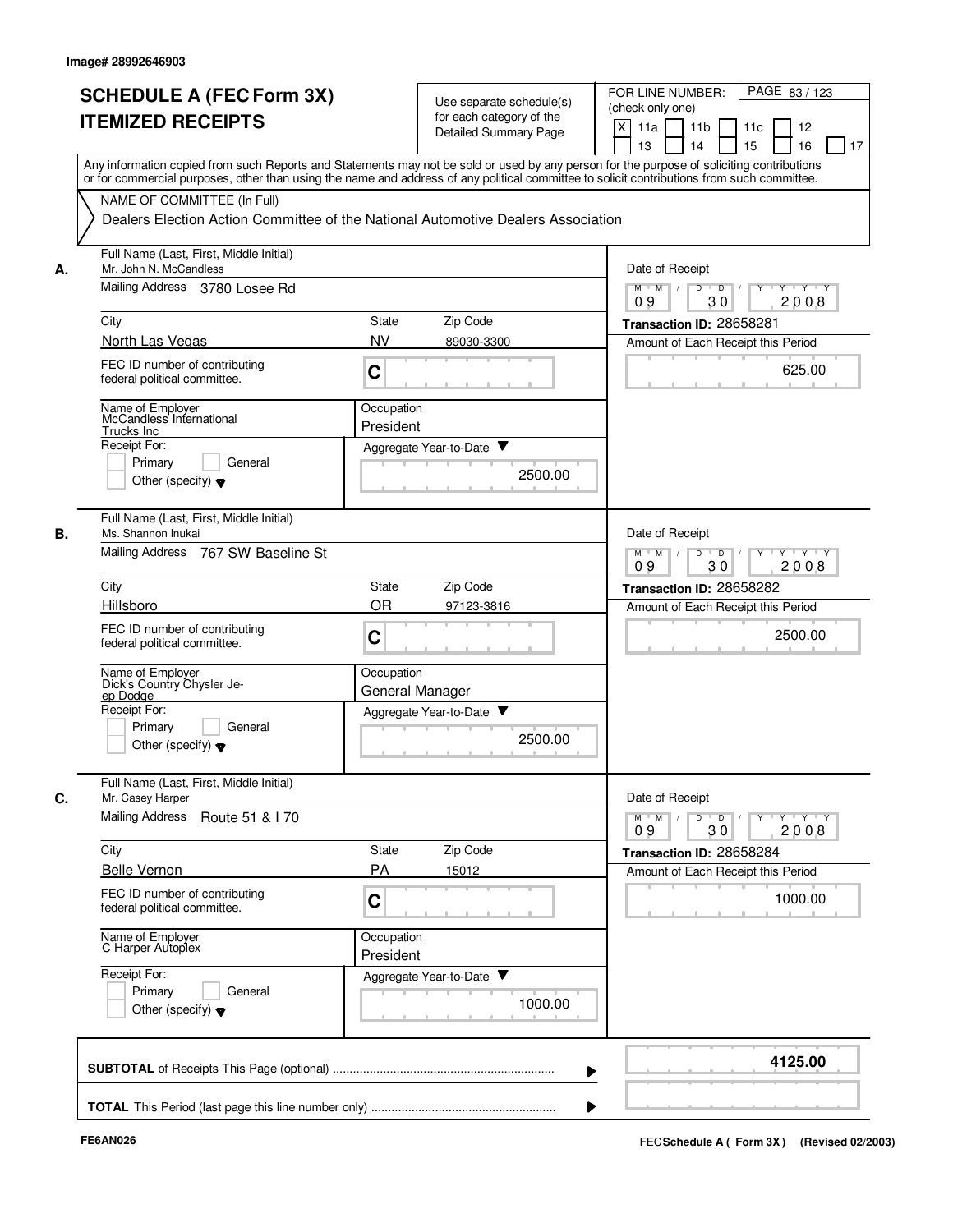|    | <b>SCHEDULE A (FEC Form 3X)</b>                                                                                                                                                                                                                                                         | Use separate schedule(s) |                             | PAGE 84 / 123<br>FOR LINE NUMBER:<br>(check only one) |                                                                                |
|----|-----------------------------------------------------------------------------------------------------------------------------------------------------------------------------------------------------------------------------------------------------------------------------------------|--------------------------|-----------------------------|-------------------------------------------------------|--------------------------------------------------------------------------------|
|    | <b>ITEMIZED RECEIPTS</b>                                                                                                                                                                                                                                                                | for each category of the |                             | X<br>11a<br>11 <sub>b</sub><br>11c<br>12              |                                                                                |
|    |                                                                                                                                                                                                                                                                                         | Detailed Summary Page    |                             | 15<br>13<br>14<br>16<br>17                            |                                                                                |
|    | Any information copied from such Reports and Statements may not be sold or used by any person for the purpose of soliciting contributions<br>or for commercial purposes, other than using the name and address of any political committee to solicit contributions from such committee. |                          |                             |                                                       |                                                                                |
|    | NAME OF COMMITTEE (In Full)                                                                                                                                                                                                                                                             |                          |                             |                                                       |                                                                                |
|    | Dealers Election Action Committee of the National Automotive Dealers Association                                                                                                                                                                                                        |                          |                             |                                                       |                                                                                |
| А. | Full Name (Last, First, Middle Initial)<br>Mr. David E. Withnell                                                                                                                                                                                                                        |                          |                             |                                                       | Date of Receipt                                                                |
|    | Mailing Address 2650 Commercial St SE                                                                                                                                                                                                                                                   |                          |                             |                                                       | $M$ $M$ /<br>D<br>$\overline{D}$<br>$+Y+Y$<br>2008<br>09<br>30                 |
|    | City                                                                                                                                                                                                                                                                                    | <b>State</b>             | Zip Code                    |                                                       | Transaction ID: 28658285                                                       |
|    | Salem                                                                                                                                                                                                                                                                                   | <b>OR</b>                | 97302-4451                  |                                                       | Amount of Each Receipt this Period                                             |
|    | FEC ID number of contributing<br>federal political committee.                                                                                                                                                                                                                           | C                        |                             |                                                       | 2500.00                                                                        |
|    | Name of Employer<br>Withnell Dodge                                                                                                                                                                                                                                                      | Occupation<br>President  |                             |                                                       |                                                                                |
|    | Receipt For:                                                                                                                                                                                                                                                                            |                          | Aggregate Year-to-Date ▼    |                                                       |                                                                                |
|    | Primary<br>General                                                                                                                                                                                                                                                                      |                          |                             |                                                       |                                                                                |
|    | Other (specify) $\blacktriangledown$                                                                                                                                                                                                                                                    |                          |                             | 2500.00                                               |                                                                                |
| В. | Full Name (Last, First, Middle Initial)<br>Mr. Robert D. Lanphere, Jr.                                                                                                                                                                                                                  |                          |                             |                                                       | Date of Receipt                                                                |
|    | Mailing Address 10760 SW Canyon Rd                                                                                                                                                                                                                                                      |                          |                             |                                                       | $Y \vdash Y \vdash Y$<br>$M$ M<br>D<br>$\overline{D}$<br>Y<br>09<br>30<br>2008 |
|    | City                                                                                                                                                                                                                                                                                    | State                    | Zip Code                    |                                                       | Transaction ID: 28658286                                                       |
|    | <b>Beaverton</b>                                                                                                                                                                                                                                                                        | <b>OR</b>                | 97005-1821                  |                                                       | Amount of Each Receipt this Period                                             |
|    | FEC ID number of contributing<br>federal political committee.                                                                                                                                                                                                                           | C                        |                             |                                                       | 2500.00                                                                        |
|    | Name of Employer<br>Beaverton Chrysler Dodge<br>Inc                                                                                                                                                                                                                                     | Occupation<br>Dealer     |                             |                                                       |                                                                                |
|    | Receipt For:                                                                                                                                                                                                                                                                            |                          | v<br>Aggregate Year-to-Date |                                                       |                                                                                |
|    | Primary<br>General<br>Other (specify) $\blacktriangledown$                                                                                                                                                                                                                              |                          |                             | 2500.00                                               |                                                                                |
| C. | Full Name (Last, First, Middle Initial)<br>Mr. Robert D. Lanphere, Sr.                                                                                                                                                                                                                  |                          |                             |                                                       | Date of Receipt                                                                |
|    | Mailing Address 4425 SW Hall Blvd                                                                                                                                                                                                                                                       |                          |                             |                                                       | y y y y y<br>$M$ $M$ /<br>$D$ $D$<br>2008<br>09<br>30                          |
|    | City                                                                                                                                                                                                                                                                                    | State                    | Zip Code                    |                                                       | Transaction ID: 28658287                                                       |
|    | Beaverton                                                                                                                                                                                                                                                                               | <b>OR</b>                | 97005-2114                  |                                                       | Amount of Each Receipt this Period                                             |
|    | FEC ID number of contributing<br>federal political committee.                                                                                                                                                                                                                           | C                        |                             |                                                       | 2500.00                                                                        |
|    | Name of Employer<br>Beaverton Infiniti                                                                                                                                                                                                                                                  | Occupation<br>Dealer     |                             |                                                       |                                                                                |
|    | Receipt For:                                                                                                                                                                                                                                                                            |                          | Aggregate Year-to-Date      |                                                       |                                                                                |
|    | General<br>Primary<br>Other (specify) $\blacktriangledown$                                                                                                                                                                                                                              |                          |                             | 2500.00                                               |                                                                                |
|    |                                                                                                                                                                                                                                                                                         |                          |                             |                                                       | 7500.00                                                                        |
|    |                                                                                                                                                                                                                                                                                         |                          |                             |                                                       |                                                                                |
|    |                                                                                                                                                                                                                                                                                         |                          |                             |                                                       |                                                                                |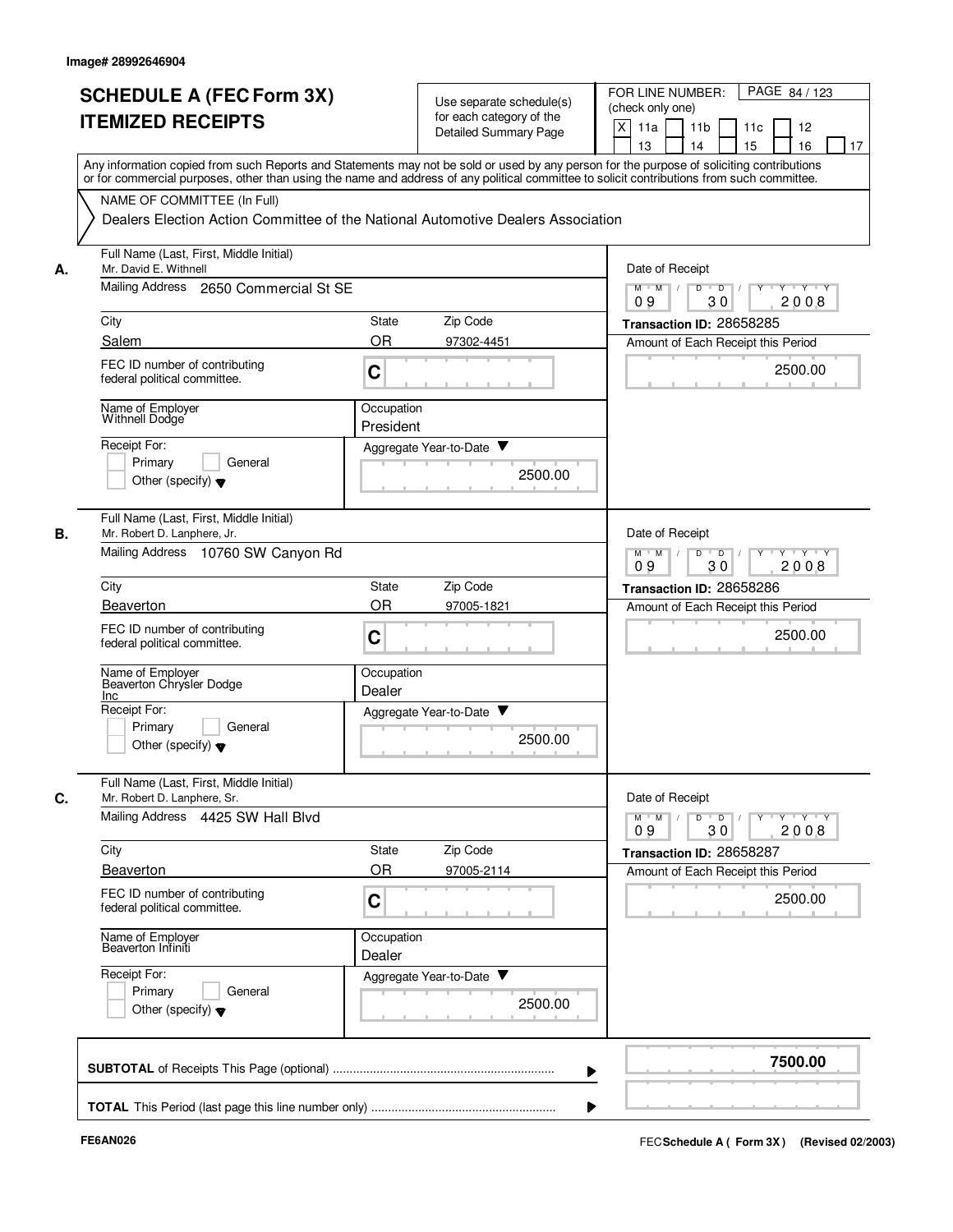| <b>SCHEDULE A (FEC Form 3X)</b><br><b>ITEMIZED RECEIPTS</b>                                                                                                                     | Use separate schedul<br>for each category of th<br><b>Detailed Summary Pa</b> |
|---------------------------------------------------------------------------------------------------------------------------------------------------------------------------------|-------------------------------------------------------------------------------|
| Any information copied from such Reports and Statements may not be sold or used by a<br>or for commercial purposes, other than using the name and address of any political com- |                                                                               |

| <b>SCHEDULE A (FEC Form 3X)</b><br><b>TEMIZED RECEIPTS</b>                                                                                                                                                                                                                              | Use separate schedule(s)<br>for each category of the<br><b>Detailed Summary Page</b> | PAGE 85/123<br>FOR LINE NUMBER:<br>(check only one)<br>X<br>-11a I<br>11b<br>11c<br>16<br>15<br>13<br>14 |
|-----------------------------------------------------------------------------------------------------------------------------------------------------------------------------------------------------------------------------------------------------------------------------------------|--------------------------------------------------------------------------------------|----------------------------------------------------------------------------------------------------------|
| Any information copied from such Reports and Statements may not be sold or used by any person for the purpose of soliciting contributions<br>or for commercial purposes, other than using the name and address of any political committee to solicit contributions from such committee. |                                                                                      |                                                                                                          |
| NAME OF COMMITTEE (In Full)                                                                                                                                                                                                                                                             |                                                                                      |                                                                                                          |
| Dealers Election Action Committee of the National Automotive Dealers Association                                                                                                                                                                                                        |                                                                                      |                                                                                                          |
| Full Name (Last, First, Middle Initial)                                                                                                                                                                                                                                                 |                                                                                      |                                                                                                          |

**A.**

| Full Name (Last, First, Middle Initial)<br>Ms. Linda M. Cummings           |                                  | Date of Receipt                                                   |
|----------------------------------------------------------------------------|----------------------------------|-------------------------------------------------------------------|
| <b>Mailing Address</b><br>1230 Bloomfield Ave                              |                                  | Y Y Y Y<br>M<br>M<br>$\overline{D}$<br>Y<br>D<br>2008<br>09<br>30 |
| City                                                                       | Zip Code<br>State                | Transaction ID: 28658288                                          |
| Fairfield                                                                  | NJ<br>07004-3704                 | Amount of Each Receipt this Period                                |
| FEC ID number of contributing<br>federal political committee.              | C                                | 250.00                                                            |
| Name of Employer<br>Globe Motor Car Co                                     | Occupation<br>Dealer             |                                                                   |
| Receipt For:<br>Primary<br>General<br>Other (specify) $\blacktriangledown$ | Aggregate Year-to-Date<br>250.00 |                                                                   |

|  | 250.00    |
|--|-----------|
|  | 207932.50 |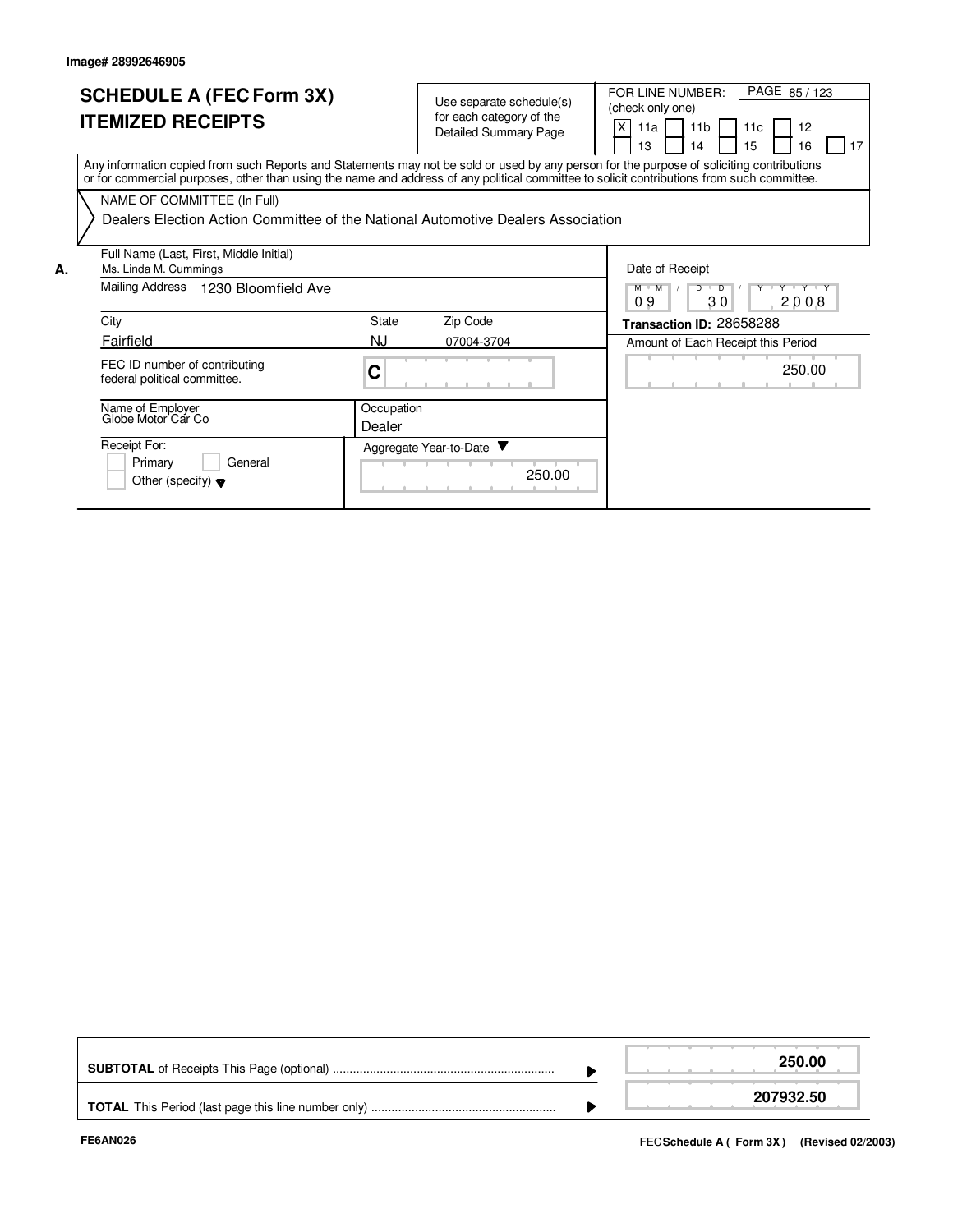|    | <b>SCHEDULE A (FEC Form 3X)</b>                                                                                                            |            | Use separate schedule(s)     | PAGE 86 / 123<br>FOR LINE NUMBER:                                                                           |
|----|--------------------------------------------------------------------------------------------------------------------------------------------|------------|------------------------------|-------------------------------------------------------------------------------------------------------------|
|    | <b>ITEMIZED RECEIPTS</b>                                                                                                                   |            | for each category of the     | (check only one)                                                                                            |
|    |                                                                                                                                            |            | <b>Detailed Summary Page</b> | 11a<br>11 <sub>b</sub><br>11c<br>12<br>X <sub>17</sub><br>15<br>13<br>14<br>16                              |
|    | Any information copied from such Reports and Statements may not be sold or used by any person for the purpose of soliciting contributions  |            |                              |                                                                                                             |
|    | or for commercial purposes, other than using the name and address of any political committee to solicit contributions from such committee. |            |                              |                                                                                                             |
|    | NAME OF COMMITTEE (In Full)                                                                                                                |            |                              |                                                                                                             |
|    | Dealers Election Action Committee of the National Automotive Dealers Association                                                           |            |                              |                                                                                                             |
| А. | Full Name (Last, First, Middle Initial)<br><b>SUNTRUST BANK</b>                                                                            |            |                              | Date of Receipt                                                                                             |
|    | Mailing Address 1445 NEW YORK AVE., N.W.                                                                                                   |            |                              | $M$ $M$ /<br>D<br>$\overline{D}$ /<br>$Y - Y - Y$<br>2008<br>09<br>30                                       |
|    | City                                                                                                                                       | State      | Zip Code                     | Transaction ID: 28787617                                                                                    |
|    | <b>WASHINGTON</b>                                                                                                                          | DC         | 20006                        | Amount of Each Receipt this Period                                                                          |
|    | FEC ID number of contributing<br>federal political committee.                                                                              | C          |                              | 625.43                                                                                                      |
|    | Name of Employer                                                                                                                           | Occupation |                              |                                                                                                             |
|    | Receipt For:                                                                                                                               |            | Aggregate Year-to-Date ▼     |                                                                                                             |
|    | Primary<br>General                                                                                                                         |            | 9239.69                      | Interest Income                                                                                             |
|    | Other (specify) $\blacktriangledown$                                                                                                       |            |                              |                                                                                                             |
| В. | Full Name (Last, First, Middle Initial)<br>PIMCO Funds                                                                                     |            |                              | Date of Receipt                                                                                             |
|    | <b>Mailing Address</b><br><b>Shareholder Services</b><br>840 Newport Center Dr, Ste 300                                                    |            |                              | $\mathsf{Y} \dashv \mathsf{Y} \dashv \mathsf{Y}$<br>D<br>$M$ $M$<br>$\overline{D}$<br>Y<br>30<br>2008<br>09 |
|    | City                                                                                                                                       | State      | Zip Code                     | Transaction ID: 28787618                                                                                    |
|    | Newport Beach                                                                                                                              | CA         | 92660-6310                   | Amount of Each Receipt this Period                                                                          |
|    | FEC ID number of contributing<br>federal political committee.                                                                              | C          |                              | 10498.94                                                                                                    |
|    | Name of Employer                                                                                                                           | Occupation |                              |                                                                                                             |
|    | Receipt For:                                                                                                                               |            | Aggregate Year-to-Date       |                                                                                                             |
|    | Primary<br>General                                                                                                                         |            |                              | Quarterly Dividends                                                                                         |
|    | Other (specify) $\blacktriangledown$                                                                                                       |            | 35148.66                     |                                                                                                             |
| C. | Full Name (Last, First, Middle Initial)<br>Merrill Lynch                                                                                   |            |                              | Date of Receipt                                                                                             |
|    | <b>Mailing Address</b><br><b>International Square</b>                                                                                      |            |                              | $M$ $M$ /<br>Y 'Y 'Y<br>D<br>$\overline{D}$<br>Y<br>2008<br>09<br>30                                        |
|    | 1850 K Street, NW<br>City                                                                                                                  | State      | Zip Code                     | Transaction ID: 28787622                                                                                    |
|    | Washington                                                                                                                                 | DC         | 20006                        | Amount of Each Receipt this Period                                                                          |
|    | FEC ID number of contributing                                                                                                              |            |                              |                                                                                                             |
|    | federal political committee.                                                                                                               | C          |                              | 2333.41                                                                                                     |
|    | Name of Employer                                                                                                                           | Occupation |                              |                                                                                                             |
|    | Receipt For:                                                                                                                               |            | Aggregate Year-to-Date       |                                                                                                             |
|    | Primary<br>General<br>Other (specify) $\blacktriangledown$                                                                                 |            | 267217.69                    | Quarterly Dividends                                                                                         |
|    |                                                                                                                                            |            |                              | 13457.78                                                                                                    |
|    |                                                                                                                                            |            |                              |                                                                                                             |
|    |                                                                                                                                            |            |                              |                                                                                                             |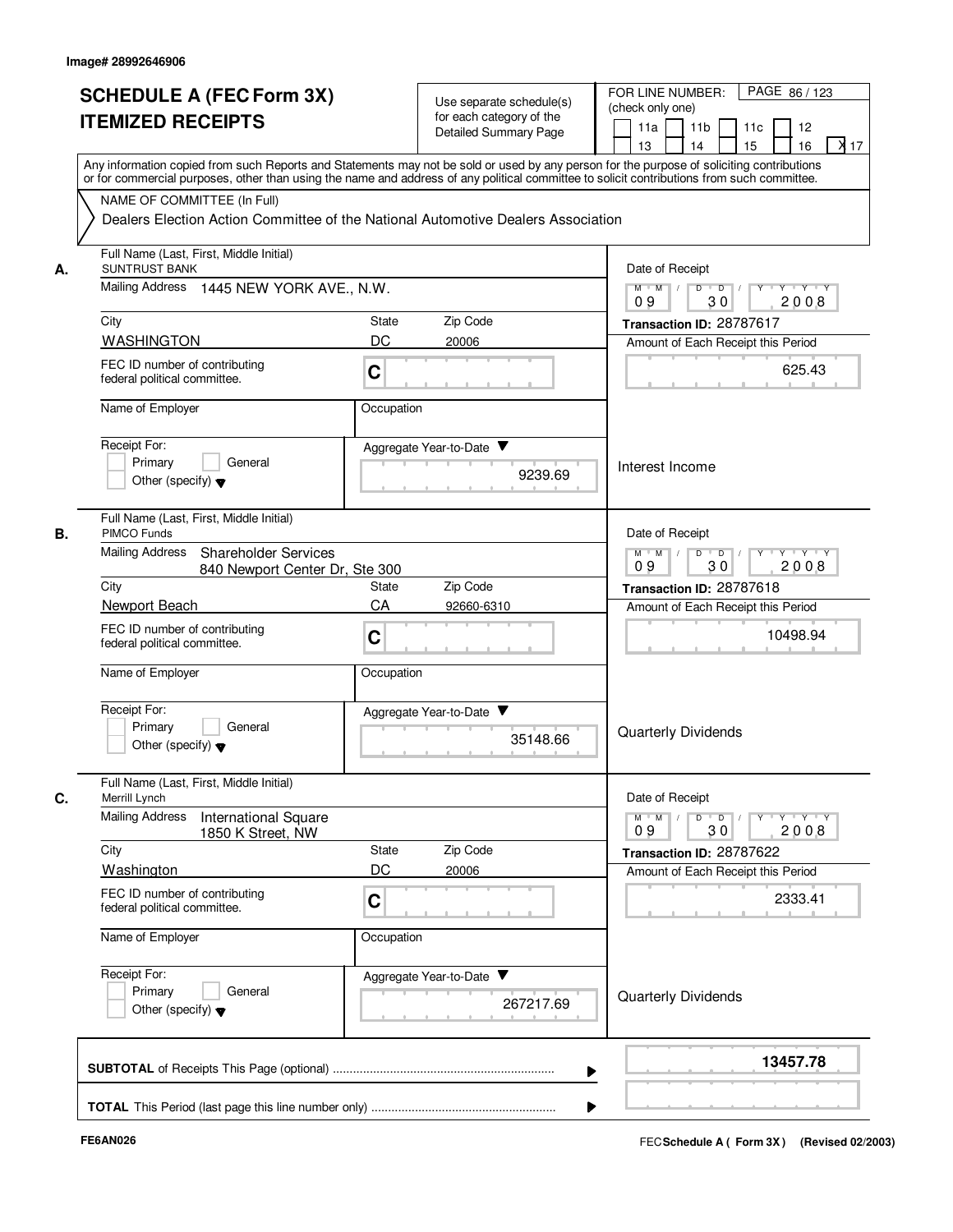|    | <b>SCHEDULE A (FEC Form 3X)</b><br><b>ITEMIZED RECEIPTS</b>                                                                                                                                                                                                                             |              | Use separate schedule(s)<br>for each category of the<br><b>Detailed Summary Page</b> | PAGE 87/123<br>FOR LINE NUMBER:<br>(check only one)<br>11 <sub>b</sub><br>11a<br>11c<br>12<br>X 17<br>15<br>16<br>13<br>14 |
|----|-----------------------------------------------------------------------------------------------------------------------------------------------------------------------------------------------------------------------------------------------------------------------------------------|--------------|--------------------------------------------------------------------------------------|----------------------------------------------------------------------------------------------------------------------------|
|    | Any information copied from such Reports and Statements may not be sold or used by any person for the purpose of soliciting contributions<br>or for commercial purposes, other than using the name and address of any political committee to solicit contributions from such committee. |              |                                                                                      |                                                                                                                            |
|    | NAME OF COMMITTEE (In Full)                                                                                                                                                                                                                                                             |              |                                                                                      |                                                                                                                            |
|    | Dealers Election Action Committee of the National Automotive Dealers Association                                                                                                                                                                                                        |              |                                                                                      |                                                                                                                            |
| А. | Full Name (Last, First, Middle Initial)<br><b>Alpine Funds</b>                                                                                                                                                                                                                          |              |                                                                                      | Date of Receipt                                                                                                            |
|    | Mailing Address<br>c/o US Bancorp Fund Services, LLC<br><b>PO Box 701</b>                                                                                                                                                                                                               |              |                                                                                      | Y Y Y Y Y<br>$M$ $M$<br>$\overline{D}$<br>D<br>30<br>09<br>2008                                                            |
|    | City                                                                                                                                                                                                                                                                                    | <b>State</b> | Zip Code                                                                             | Transaction ID: 28787624                                                                                                   |
|    | Milwaukee                                                                                                                                                                                                                                                                               | WI           | 53201-0701                                                                           | Amount of Each Receipt this Period                                                                                         |
|    | FEC ID number of contributing<br>federal political committee.                                                                                                                                                                                                                           | C            |                                                                                      | 10498.94                                                                                                                   |
|    | Name of Employer                                                                                                                                                                                                                                                                        | Occupation   |                                                                                      |                                                                                                                            |
|    | Receipt For:<br>Primary<br>General<br>Other (specify) $\blacktriangledown$                                                                                                                                                                                                              |              | Aggregate Year-to-Date<br>48926.26                                                   | <b>Monthly Dividends</b>                                                                                                   |

|  | 10498.94 |
|--|----------|
|  | 23956.72 |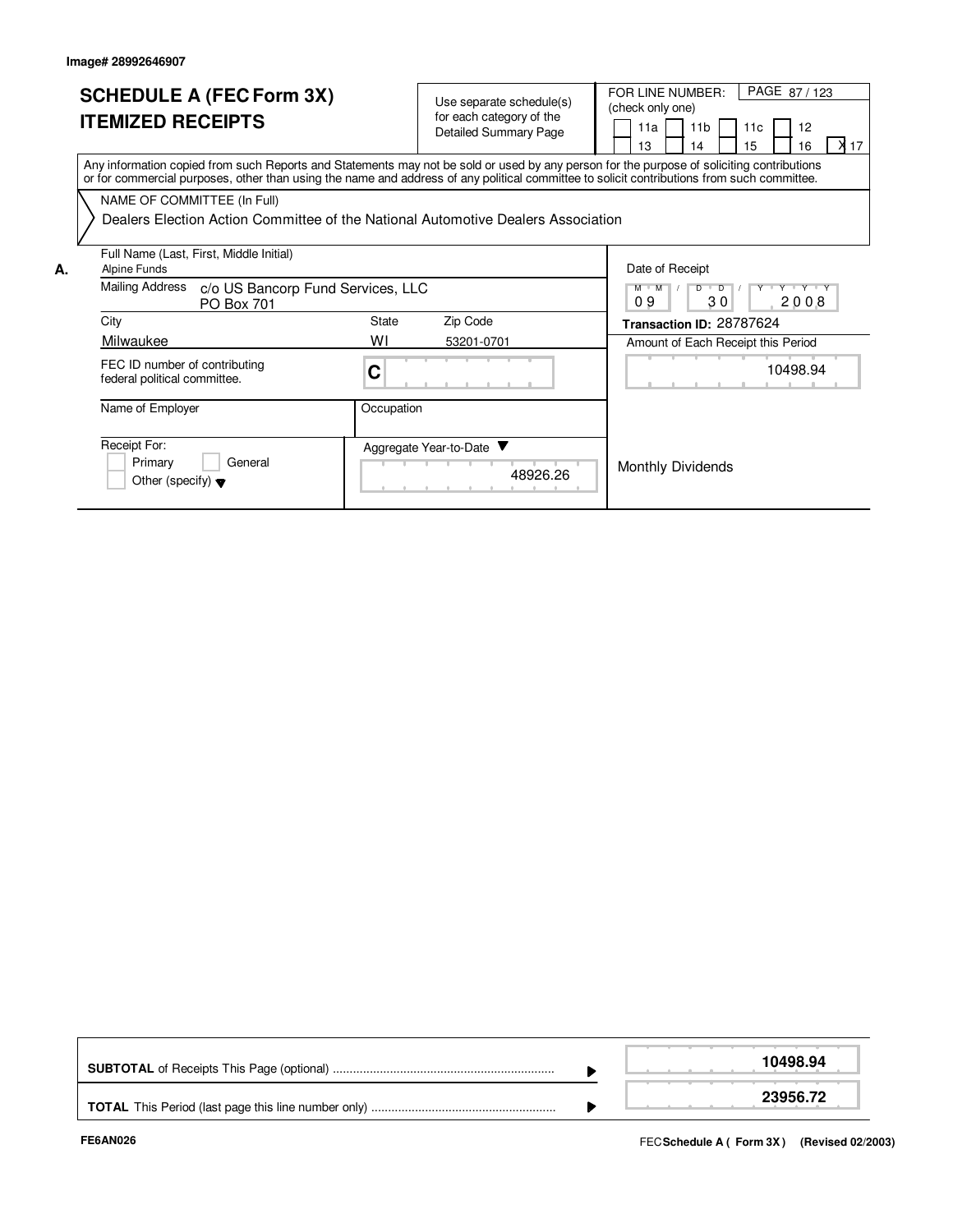|                             | <b>ITEMIZED DISBURSEMENTS</b>                                                                                   | for each category of the                                                                  |                       | (check only one)                                                                                                                                                                                                                                                                       |
|-----------------------------|-----------------------------------------------------------------------------------------------------------------|-------------------------------------------------------------------------------------------|-----------------------|----------------------------------------------------------------------------------------------------------------------------------------------------------------------------------------------------------------------------------------------------------------------------------------|
|                             |                                                                                                                 | <b>Detailed Summary Page</b>                                                              | 21 <sub>b</sub><br>27 | 22<br>26<br>23<br>24<br>25<br>28a<br>28 <sub>b</sub><br>28 <sub>c</sub><br>29<br>30 <sub>b</sub>                                                                                                                                                                                       |
|                             |                                                                                                                 |                                                                                           |                       | Any Information copied from such Reports and Statements may not be sold or used by any person for the purpose of soliciting contributions<br>or for commercial purposes, other than using the name and address of any political committee to solicit contributions from such committee |
|                             | NAME OF COMMITTEE (In Full)<br>Dealers Election Action Committee of the National Automotive Dealers Association |                                                                                           |                       |                                                                                                                                                                                                                                                                                        |
|                             | Full Name (Last, First, Middle Initial)<br><b>Higgins For Congress</b>                                          |                                                                                           |                       | Transaction ID: 28509777<br>Date of Disbursement                                                                                                                                                                                                                                       |
|                             | <b>Mailing Address</b><br>PO Box 28                                                                             |                                                                                           |                       | M<br>D<br>0 <sup>0</sup><br>2008<br>09                                                                                                                                                                                                                                                 |
| City<br><b>Buffalo</b>      |                                                                                                                 | Zip Code<br><b>State</b><br>14220<br><b>NY</b>                                            |                       | Amount of Each Disbursement this Period                                                                                                                                                                                                                                                |
|                             | Purpose of Disbursement<br><b>Candidate Name</b>                                                                |                                                                                           | 011                   | 3000.00                                                                                                                                                                                                                                                                                |
| Office Sought:              | Rep. Brian M. Higgins<br>$x$ House                                                                              | Disbursement For:<br>2008                                                                 | Category/<br>Type     |                                                                                                                                                                                                                                                                                        |
|                             | Senate<br>President                                                                                             | $X$ Primary<br>General<br>Other (specify) $\blacktriangledown$                            |                       |                                                                                                                                                                                                                                                                                        |
| State: NY                   | District: 27<br>Full Name (Last, First, Middle Initial)                                                         |                                                                                           |                       | Transaction ID: 28511477                                                                                                                                                                                                                                                               |
|                             | <b>Courtney For Congress</b>                                                                                    |                                                                                           |                       | Date of Disbursement<br>$0\overline{3}$<br>M<br>D<br>м<br>2008<br>ő 9                                                                                                                                                                                                                  |
|                             | <b>Mailing Address</b><br>38 Risley Road                                                                        |                                                                                           |                       |                                                                                                                                                                                                                                                                                        |
| City<br>Vernon              |                                                                                                                 | Zip Code<br><b>State</b><br><b>CT</b><br>06066                                            |                       | Amount of Each Disbursement this Period                                                                                                                                                                                                                                                |
|                             | Purpose of Disbursement<br>Void - Courtney For Congress                                                         |                                                                                           | 011                   | $-2500.00$                                                                                                                                                                                                                                                                             |
|                             | Candidate Name<br>Rep. Joseph D. Courtney                                                                       |                                                                                           | Category/<br>Type     |                                                                                                                                                                                                                                                                                        |
| Office Sought:<br>State: CT | $x$ House<br>Senate<br>President<br>District: 02                                                                | Disbursement For:<br>2008<br>X General<br>Primary<br>Other (specify) $\blacktriangledown$ |                       | Void - Courtney For Congr-<br>ess                                                                                                                                                                                                                                                      |
|                             | Full Name (Last, First, Middle Initial)<br>Committee To Elect Chris Murphy                                      |                                                                                           |                       | Transaction ID: 28511479<br>Date of Disbursement                                                                                                                                                                                                                                       |
|                             | <b>Mailing Address</b><br>P.O. Box 127                                                                          |                                                                                           |                       | м<br>M<br>D<br>$0\overline{3}$<br>2008<br>09                                                                                                                                                                                                                                           |
| City<br>Cheshire            |                                                                                                                 | Zip Code<br><b>State</b><br>06410<br>CT.                                                  |                       | Amount of Each Disbursement this Period                                                                                                                                                                                                                                                |
|                             | Purpose of Disbursement<br>Void - Committee To Elect Chris Murphy                                               |                                                                                           | 011                   | $-2500.00$                                                                                                                                                                                                                                                                             |
|                             | Candidate Name<br>Rep. Christopher S. Murphy                                                                    | Category/<br>Type                                                                         |                       |                                                                                                                                                                                                                                                                                        |
| Office Sought:<br>State: CT | $x$ House<br>Senate<br>President<br>District: 05                                                                | Disbursement For:<br>2008<br>X General<br>Primary<br>Other (specify) $\blacktriangledown$ |                       | Void - Committee To Elect<br><b>Chris Murphy</b>                                                                                                                                                                                                                                       |
|                             |                                                                                                                 |                                                                                           |                       | $-2000.00$<br>▶                                                                                                                                                                                                                                                                        |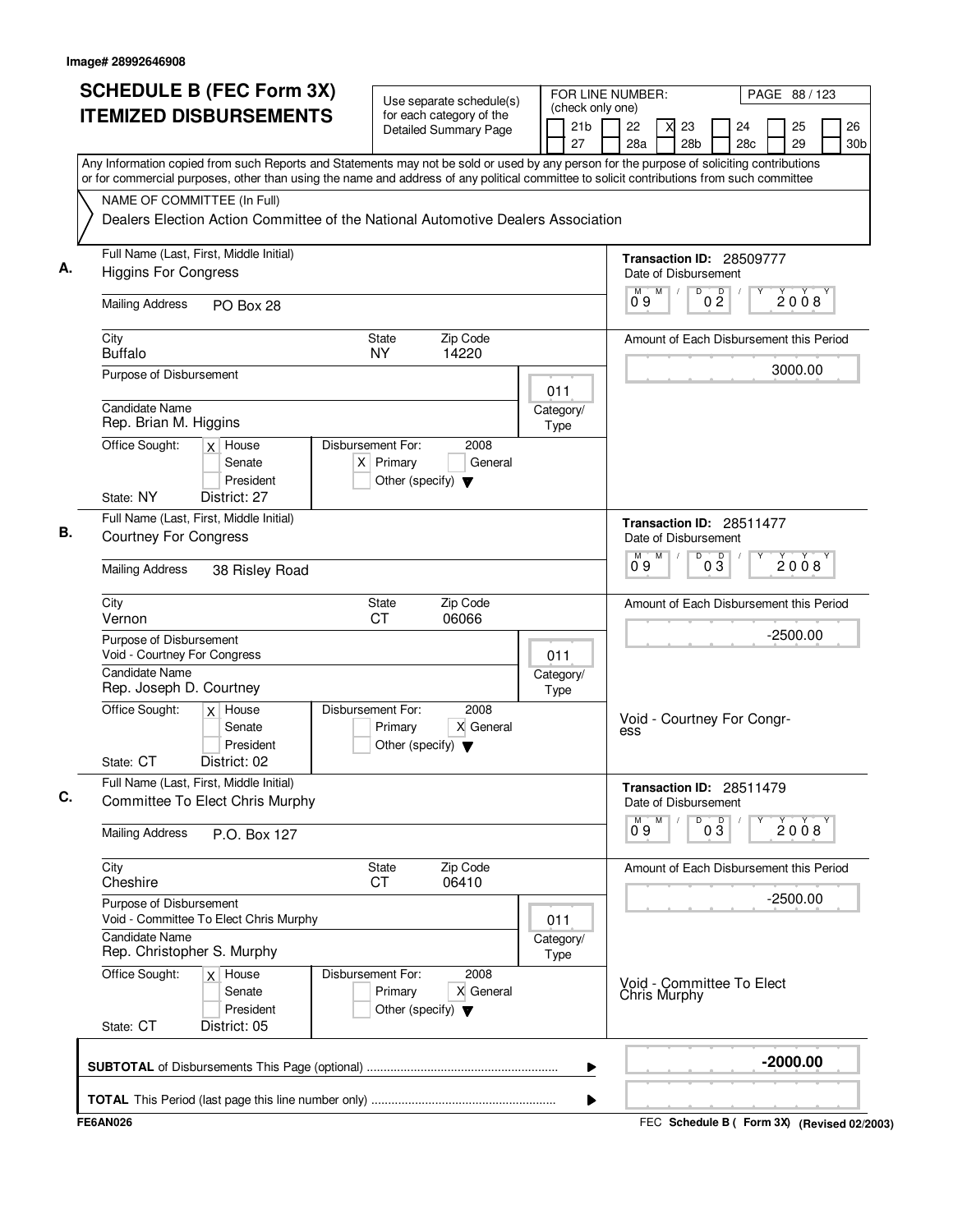| <b>SCHEDULE B (FEC Form 3X)</b>                                                                                                                                                                                                                                                                                       |                                  | Use separate schedule(s)                        |                                                          |  |  |                       |                                             | FOR LINE NUMBER:<br>PAGE 89 / 123<br>(check only one) |                                                                                     |                           |                    |                          |                                             |  |                       |  |  |  |
|-----------------------------------------------------------------------------------------------------------------------------------------------------------------------------------------------------------------------------------------------------------------------------------------------------------------------|----------------------------------|-------------------------------------------------|----------------------------------------------------------|--|--|-----------------------|---------------------------------------------|-------------------------------------------------------|-------------------------------------------------------------------------------------|---------------------------|--------------------|--------------------------|---------------------------------------------|--|-----------------------|--|--|--|
| <b>ITEMIZED DISBURSEMENTS</b>                                                                                                                                                                                                                                                                                         |                                  |                                                 | for each category of the<br><b>Detailed Summary Page</b> |  |  | 21 <sub>b</sub><br>27 |                                             | 22<br>28a                                             | X                                                                                   | 23<br>28 <sub>b</sub>     |                    | 24<br>28c                | 25<br>29                                    |  | 26<br>30 <sub>b</sub> |  |  |  |
| Any Information copied from such Reports and Statements may not be sold or used by any person for the purpose of soliciting contributions<br>or for commercial purposes, other than using the name and address of any political committee to solicit contributions from such committee<br>NAME OF COMMITTEE (In Full) |                                  |                                                 |                                                          |  |  |                       |                                             |                                                       |                                                                                     |                           |                    |                          |                                             |  |                       |  |  |  |
| Dealers Election Action Committee of the National Automotive Dealers Association                                                                                                                                                                                                                                      |                                  |                                                 |                                                          |  |  |                       |                                             |                                                       |                                                                                     |                           |                    |                          |                                             |  |                       |  |  |  |
| Full Name (Last, First, Middle Initial)<br>Committee To Elect Chris Murphy                                                                                                                                                                                                                                            |                                  |                                                 |                                                          |  |  |                       |                                             |                                                       |                                                                                     | Date of Disbursement      |                    | Transaction ID: 28511480 |                                             |  |                       |  |  |  |
| <b>Mailing Address</b><br>P.O. Box 127                                                                                                                                                                                                                                                                                |                                  |                                                 |                                                          |  |  |                       | M<br>D<br>$0\frac{D}{3}$<br>M<br>2008<br>09 |                                                       |                                                                                     |                           |                    |                          |                                             |  |                       |  |  |  |
| City<br>Cheshire                                                                                                                                                                                                                                                                                                      | State<br>СT                      |                                                 | Zip Code<br>06410                                        |  |  |                       |                                             |                                                       |                                                                                     |                           |                    |                          | Amount of Each Disbursement this Period     |  |                       |  |  |  |
| Purpose of Disbursement                                                                                                                                                                                                                                                                                               |                                  |                                                 |                                                          |  |  | 011                   |                                             |                                                       |                                                                                     |                           |                    |                          | 2500.00                                     |  |                       |  |  |  |
| <b>Candidate Name</b><br>Rep. Christopher S. Murphy                                                                                                                                                                                                                                                                   |                                  |                                                 |                                                          |  |  | Category/<br>Type     |                                             |                                                       |                                                                                     |                           |                    |                          |                                             |  |                       |  |  |  |
| Office Sought:<br>$\overline{X}$ House<br>Senate<br>President                                                                                                                                                                                                                                                         | Disbursement For:                | Primary<br>Other (specify) $\blacktriangledown$ | 2008<br>X General                                        |  |  |                       |                                             |                                                       |                                                                                     |                           |                    |                          |                                             |  |                       |  |  |  |
| State: CT<br>District: 05<br>Full Name (Last, First, Middle Initial)                                                                                                                                                                                                                                                  |                                  |                                                 |                                                          |  |  |                       |                                             |                                                       |                                                                                     |                           |                    |                          |                                             |  |                       |  |  |  |
| <b>Courtney For Congress</b>                                                                                                                                                                                                                                                                                          |                                  |                                                 |                                                          |  |  |                       |                                             |                                                       | M                                                                                   | Date of Disbursement<br>Ď |                    | Transaction ID: 28511482 |                                             |  |                       |  |  |  |
| <b>Mailing Address</b><br>38 Risley Road                                                                                                                                                                                                                                                                              |                                  |                                                 |                                                          |  |  |                       |                                             |                                                       | $0\overline{3}$<br>2008<br>09<br>Amount of Each Disbursement this Period<br>2500.00 |                           |                    |                          |                                             |  |                       |  |  |  |
| City<br>Vernon                                                                                                                                                                                                                                                                                                        | Zip Code<br>State<br>06066<br>СT |                                                 |                                                          |  |  |                       |                                             |                                                       |                                                                                     |                           |                    |                          |                                             |  |                       |  |  |  |
| Purpose of Disbursement                                                                                                                                                                                                                                                                                               |                                  |                                                 |                                                          |  |  | 011                   |                                             |                                                       |                                                                                     |                           |                    |                          |                                             |  |                       |  |  |  |
| <b>Candidate Name</b><br>Rep. Joseph D. Courtney                                                                                                                                                                                                                                                                      |                                  |                                                 |                                                          |  |  | Category/<br>Type     |                                             |                                                       |                                                                                     |                           |                    |                          |                                             |  |                       |  |  |  |
| Office Sought:<br>House<br>$\times$<br>Senate<br>President<br>State: CT<br>District: 02                                                                                                                                                                                                                               | Disbursement For:                | Primary<br>Other (specify) $\blacktriangledown$ | 2008<br>X General                                        |  |  |                       |                                             |                                                       |                                                                                     |                           |                    |                          |                                             |  |                       |  |  |  |
| Full Name (Last, First, Middle Initial)<br>Friends Of John Barrasso                                                                                                                                                                                                                                                   |                                  |                                                 |                                                          |  |  |                       |                                             |                                                       |                                                                                     | Date of Disbursement      |                    | Transaction ID: 28513168 |                                             |  |                       |  |  |  |
| <b>Mailing Address</b><br>PO Box 52008                                                                                                                                                                                                                                                                                |                                  |                                                 |                                                          |  |  |                       |                                             | 09                                                    | M                                                                                   | D                         | $0\stackrel{D}{4}$ |                          | 2008                                        |  |                       |  |  |  |
| City<br>Casper                                                                                                                                                                                                                                                                                                        | State<br>WY                      |                                                 | Zip Code<br>82605                                        |  |  |                       |                                             |                                                       |                                                                                     |                           |                    |                          | Amount of Each Disbursement this Period     |  |                       |  |  |  |
| Purpose of Disbursement                                                                                                                                                                                                                                                                                               |                                  |                                                 |                                                          |  |  | 011                   |                                             |                                                       |                                                                                     |                           |                    |                          | 5000.00                                     |  |                       |  |  |  |
| <b>Candidate Name</b><br>Sen. John A. Barrasso, MD                                                                                                                                                                                                                                                                    |                                  |                                                 |                                                          |  |  |                       |                                             |                                                       |                                                                                     |                           |                    |                          |                                             |  |                       |  |  |  |
| Office Sought:<br>House<br>Senate<br>X.<br>President<br>State: WY<br>District:                                                                                                                                                                                                                                        | Disbursement For:                | Primary<br>Other (specify) $\blacktriangledown$ | 2008<br>X General                                        |  |  |                       |                                             |                                                       |                                                                                     |                           |                    |                          |                                             |  |                       |  |  |  |
|                                                                                                                                                                                                                                                                                                                       |                                  |                                                 |                                                          |  |  | ▶                     |                                             |                                                       |                                                                                     |                           |                    |                          | 10000.00                                    |  |                       |  |  |  |
|                                                                                                                                                                                                                                                                                                                       |                                  |                                                 |                                                          |  |  |                       |                                             |                                                       |                                                                                     |                           |                    |                          |                                             |  |                       |  |  |  |
| <b>FE6AN026</b>                                                                                                                                                                                                                                                                                                       |                                  |                                                 |                                                          |  |  |                       |                                             |                                                       |                                                                                     |                           |                    |                          | FEC Schedule B ( Form 3X) (Revised 02/2003) |  |                       |  |  |  |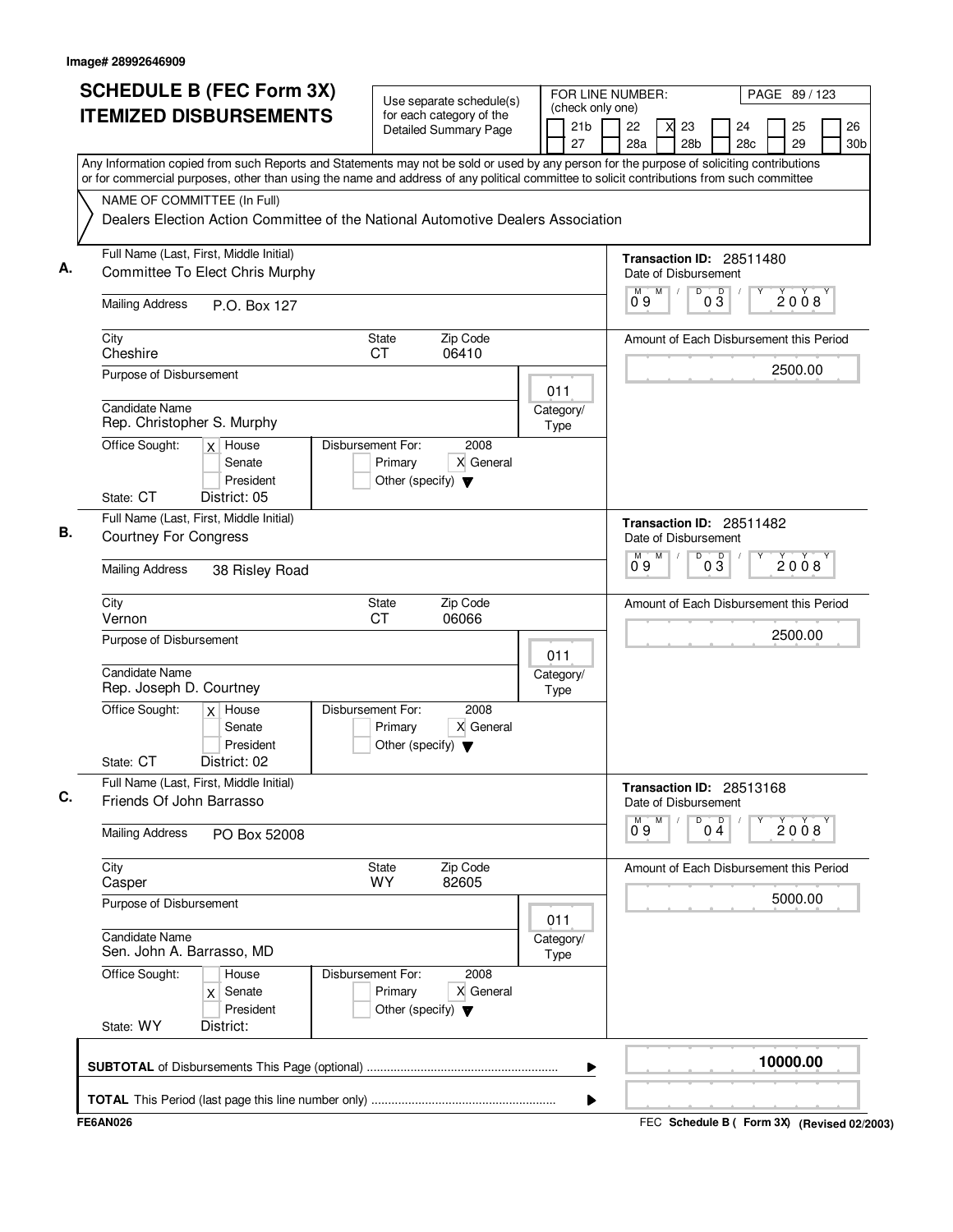| <b>SCHEDULE B (FEC Form 3X)</b><br><b>ITEMIZED DISBURSEMENTS</b><br>Any Information copied from such Reports and Statements may not be sold or used by any person for the purpose of soliciting contributions                                                | Use separate schedule(s)<br>for each category of the<br><b>Detailed Summary Page</b>      | FOR LINE NUMBER:<br>(check only one)<br>21 <sub>b</sub><br>27 | PAGE 90 / 123<br>26<br>22<br>23<br>24<br>25<br>X<br>28a<br>28 <sub>b</sub><br>29<br>28c<br>30b                    |
|--------------------------------------------------------------------------------------------------------------------------------------------------------------------------------------------------------------------------------------------------------------|-------------------------------------------------------------------------------------------|---------------------------------------------------------------|-------------------------------------------------------------------------------------------------------------------|
| or for commercial purposes, other than using the name and address of any political committee to solicit contributions from such committee<br>NAME OF COMMITTEE (In Full)<br>Dealers Election Action Committee of the National Automotive Dealers Association |                                                                                           |                                                               |                                                                                                                   |
| Full Name (Last, First, Middle Initial)<br>Enzi For Us Senate<br><b>Mailing Address</b><br>PO Box 2775                                                                                                                                                       |                                                                                           |                                                               | Transaction ID: 28513169<br>Date of Disbursement<br>D<br>M<br>M<br>$0\stackrel{D}{4}$<br>$\sqrt{ }$<br>2008<br>09 |
| City<br>Cody                                                                                                                                                                                                                                                 | Zip Code<br><b>State</b><br><b>WY</b><br>82414                                            |                                                               | Amount of Each Disbursement this Period<br>5000.00                                                                |
| Purpose of Disbursement<br><b>Candidate Name</b><br>Sen. Michael B. Enzi                                                                                                                                                                                     |                                                                                           | 011<br>Category/<br>Type                                      |                                                                                                                   |
| Office Sought:<br>House<br>Senate<br>X<br>President<br>State: WY<br>District:                                                                                                                                                                                | Disbursement For:<br>2008<br>Primary<br>X General<br>Other (specify) $\blacktriangledown$ |                                                               |                                                                                                                   |
| Full Name (Last, First, Middle Initial)<br>Jeff Fortenberry For United States Congress<br><b>Mailing Address</b><br>1610 N Street                                                                                                                            |                                                                                           |                                                               | Transaction ID: 28513170<br>Date of Disbursement<br>D<br>M<br>$0\overset{D}{4}$<br>2008<br>Ő 9                    |
| City<br>Lincoln<br>Purpose of Disbursement                                                                                                                                                                                                                   | <b>State</b><br>Zip Code<br><b>NE</b><br>68508                                            |                                                               | Amount of Each Disbursement this Period<br>5000.00                                                                |
| <b>Candidate Name</b><br>Rep. Jeffrey Fortenberry                                                                                                                                                                                                            |                                                                                           | 011<br>Category/<br>Type                                      |                                                                                                                   |
| Office Sought:<br>$x$ House<br>Senate<br>President<br>State: NE<br>District: 01                                                                                                                                                                              | Disbursement For:<br>2008<br>X General<br>Primary<br>Other (specify) $\blacktriangledown$ |                                                               |                                                                                                                   |
| Full Name (Last, First, Middle Initial)<br><b>Friends Of Max Baucus</b>                                                                                                                                                                                      |                                                                                           |                                                               | Transaction ID: 28513171<br>Date of Disbursement<br>M<br>M<br>D<br>Ď                                              |
| <b>Mailing Address</b><br><b>PO Box 586</b>                                                                                                                                                                                                                  |                                                                                           |                                                               | 2008<br>04<br>09                                                                                                  |
| City<br>Helena                                                                                                                                                                                                                                               | <b>State</b><br>Zip Code<br>MT<br>59624                                                   |                                                               | Amount of Each Disbursement this Period                                                                           |
| Purpose of Disbursement                                                                                                                                                                                                                                      |                                                                                           | 011                                                           | 5000.00                                                                                                           |
| <b>Candidate Name</b><br>Sen. Max Baucus                                                                                                                                                                                                                     |                                                                                           | Category/<br>Type                                             |                                                                                                                   |
| Office Sought:<br>House<br>Senate<br>X<br>President                                                                                                                                                                                                          | Disbursement For:<br>2008<br>Primary<br>X General<br>Other (specify) $\blacktriangledown$ |                                                               |                                                                                                                   |
| State: MT<br>District:                                                                                                                                                                                                                                       |                                                                                           |                                                               | 15000.00                                                                                                          |
|                                                                                                                                                                                                                                                              |                                                                                           | ▶                                                             |                                                                                                                   |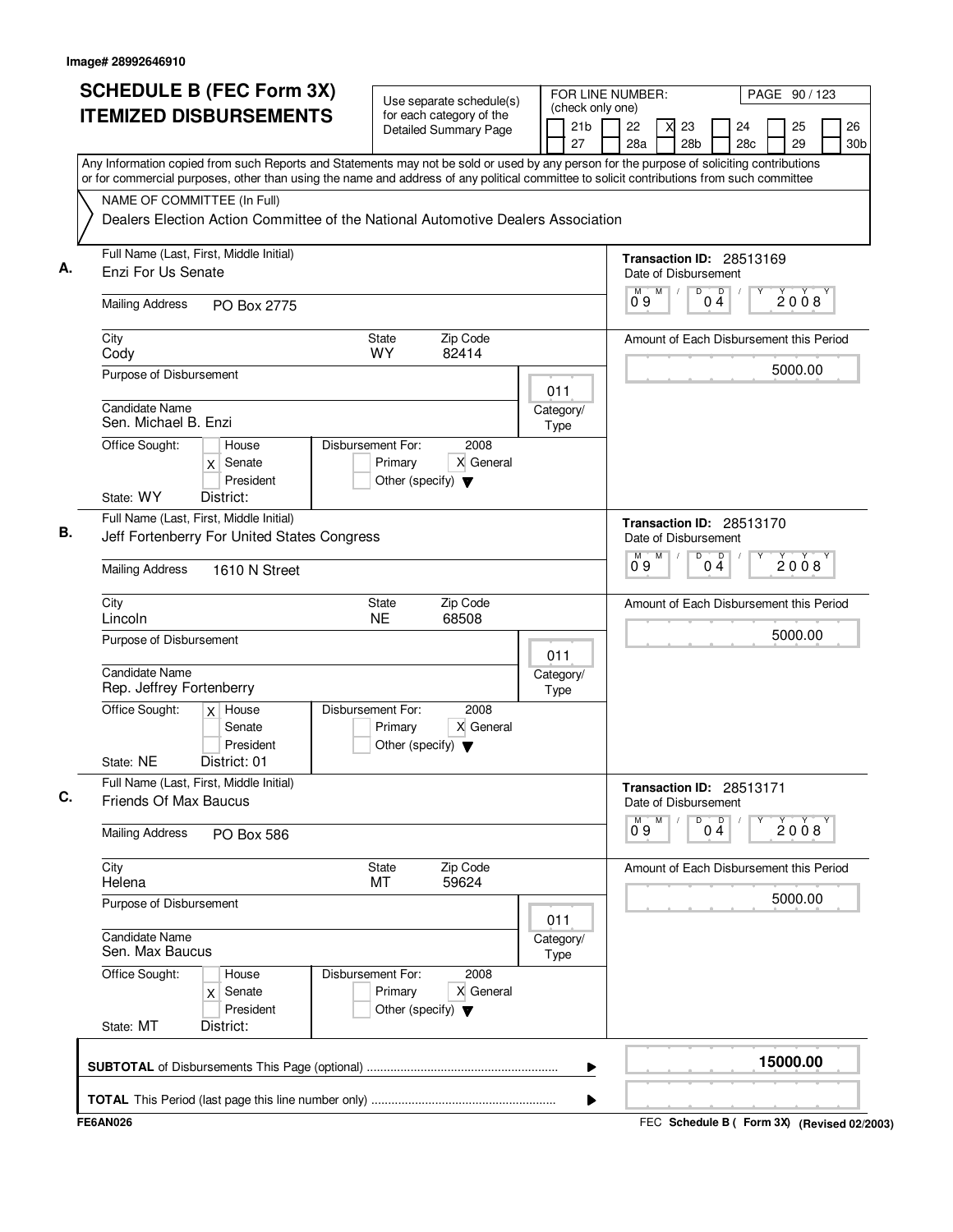|    | <b>SCHEDULE B (FEC Form 3X)</b><br><b>ITEMIZED DISBURSEMENTS</b>                                                                                                                                                                                                                                                                                                                                          | Use separate schedule(s)<br>for each category of the<br><b>Detailed Summary Page</b>        | (check only one)<br>21 <sub>b</sub><br>27               | FOR LINE NUMBER:<br>PAGE 91 / 123<br>22<br>26<br>23<br>24<br>25<br>28a<br>28 <sub>b</sub><br>29<br>28c<br>30 <sub>b</sub> |
|----|-----------------------------------------------------------------------------------------------------------------------------------------------------------------------------------------------------------------------------------------------------------------------------------------------------------------------------------------------------------------------------------------------------------|---------------------------------------------------------------------------------------------|---------------------------------------------------------|---------------------------------------------------------------------------------------------------------------------------|
|    | Any Information copied from such Reports and Statements may not be sold or used by any person for the purpose of soliciting contributions<br>or for commercial purposes, other than using the name and address of any political committee to solicit contributions from such committee<br>NAME OF COMMITTEE (In Full)<br>Dealers Election Action Committee of the National Automotive Dealers Association |                                                                                             |                                                         |                                                                                                                           |
|    |                                                                                                                                                                                                                                                                                                                                                                                                           |                                                                                             |                                                         |                                                                                                                           |
| А. | Full Name (Last, First, Middle Initial)<br><b>Rehberg For Congress</b>                                                                                                                                                                                                                                                                                                                                    |                                                                                             |                                                         | Transaction ID: 28513172<br>Date of Disbursement                                                                          |
|    | <b>Mailing Address</b><br>P.O. Box 1597                                                                                                                                                                                                                                                                                                                                                                   |                                                                                             |                                                         | $\overline{D}$<br>M<br>D<br>M<br>2008<br>09<br>04                                                                         |
|    | City<br>Helena                                                                                                                                                                                                                                                                                                                                                                                            | Zip Code<br>State<br>59624<br>МT                                                            |                                                         | Amount of Each Disbursement this Period                                                                                   |
|    | Purpose of Disbursement                                                                                                                                                                                                                                                                                                                                                                                   |                                                                                             | 011                                                     | 5000.00                                                                                                                   |
|    | Candidate Name<br>Rep. Dennis R. Rehberg                                                                                                                                                                                                                                                                                                                                                                  |                                                                                             | Category/<br><b>Type</b>                                |                                                                                                                           |
|    | Office Sought:<br>$x$ House<br>Senate<br>President                                                                                                                                                                                                                                                                                                                                                        | Disbursement For:<br>2008<br>X General<br>Primary<br>Other (specify) $\blacktriangledown$   |                                                         |                                                                                                                           |
|    | State: MT<br>District: 01<br>Full Name (Last, First, Middle Initial)                                                                                                                                                                                                                                                                                                                                      |                                                                                             |                                                         |                                                                                                                           |
| В. | Lummis For Congress                                                                                                                                                                                                                                                                                                                                                                                       |                                                                                             |                                                         | Transaction ID: 28513173<br>Date of Disbursement                                                                          |
|    | <b>Mailing Address</b><br>2015 Central Ave. Suite 200                                                                                                                                                                                                                                                                                                                                                     |                                                                                             | $\overline{D}$<br>M<br>$\Box$<br>М<br>2008<br>Ő 9<br>04 |                                                                                                                           |
|    | City<br>Cheyenne                                                                                                                                                                                                                                                                                                                                                                                          | State<br>Zip Code<br><b>WY</b><br>82001                                                     |                                                         | Amount of Each Disbursement this Period                                                                                   |
|    | Purpose of Disbursement                                                                                                                                                                                                                                                                                                                                                                                   |                                                                                             | 011                                                     | 5000.00                                                                                                                   |
|    | Candidate Name<br>Cynthia Lummis                                                                                                                                                                                                                                                                                                                                                                          |                                                                                             | Category/<br>Type                                       |                                                                                                                           |
|    | Office Sought:<br>$x$ House<br>Senate<br>President<br>State: WY<br>District: 01                                                                                                                                                                                                                                                                                                                           | Disbursement For:<br>2008<br>X General<br>Primary<br>Other (specify) $\blacktriangledown$   |                                                         |                                                                                                                           |
| C. | Full Name (Last, First, Middle Initial)<br>Lummis For Congress                                                                                                                                                                                                                                                                                                                                            |                                                                                             |                                                         | Transaction ID: 28513174<br>Date of Disbursement                                                                          |
|    | <b>Mailing Address</b><br>2015 Central Ave. Suite 200                                                                                                                                                                                                                                                                                                                                                     |                                                                                             |                                                         | M<br>M<br>D<br>Ď<br>Υ<br>2008<br>0 <sub>4</sub><br>09                                                                     |
|    | City<br>Cheyenne                                                                                                                                                                                                                                                                                                                                                                                          | Zip Code<br>State<br><b>WY</b><br>82001                                                     |                                                         | Amount of Each Disbursement this Period                                                                                   |
|    | Purpose of Disbursement                                                                                                                                                                                                                                                                                                                                                                                   | 011                                                                                         | 5000.00                                                 |                                                                                                                           |
|    | <b>Candidate Name</b><br>Cynthia Lummis                                                                                                                                                                                                                                                                                                                                                                   |                                                                                             | Category/<br><b>Type</b>                                |                                                                                                                           |
|    | Office Sought:<br>$x$ House<br>Senate<br>President<br>State: WY<br>District: 01                                                                                                                                                                                                                                                                                                                           | Disbursement For:<br>2008<br>$X$ Primary<br>General<br>Other (specify) $\blacktriangledown$ |                                                         |                                                                                                                           |
|    |                                                                                                                                                                                                                                                                                                                                                                                                           |                                                                                             | ▶                                                       | 15000.00                                                                                                                  |
|    |                                                                                                                                                                                                                                                                                                                                                                                                           |                                                                                             | ▶                                                       |                                                                                                                           |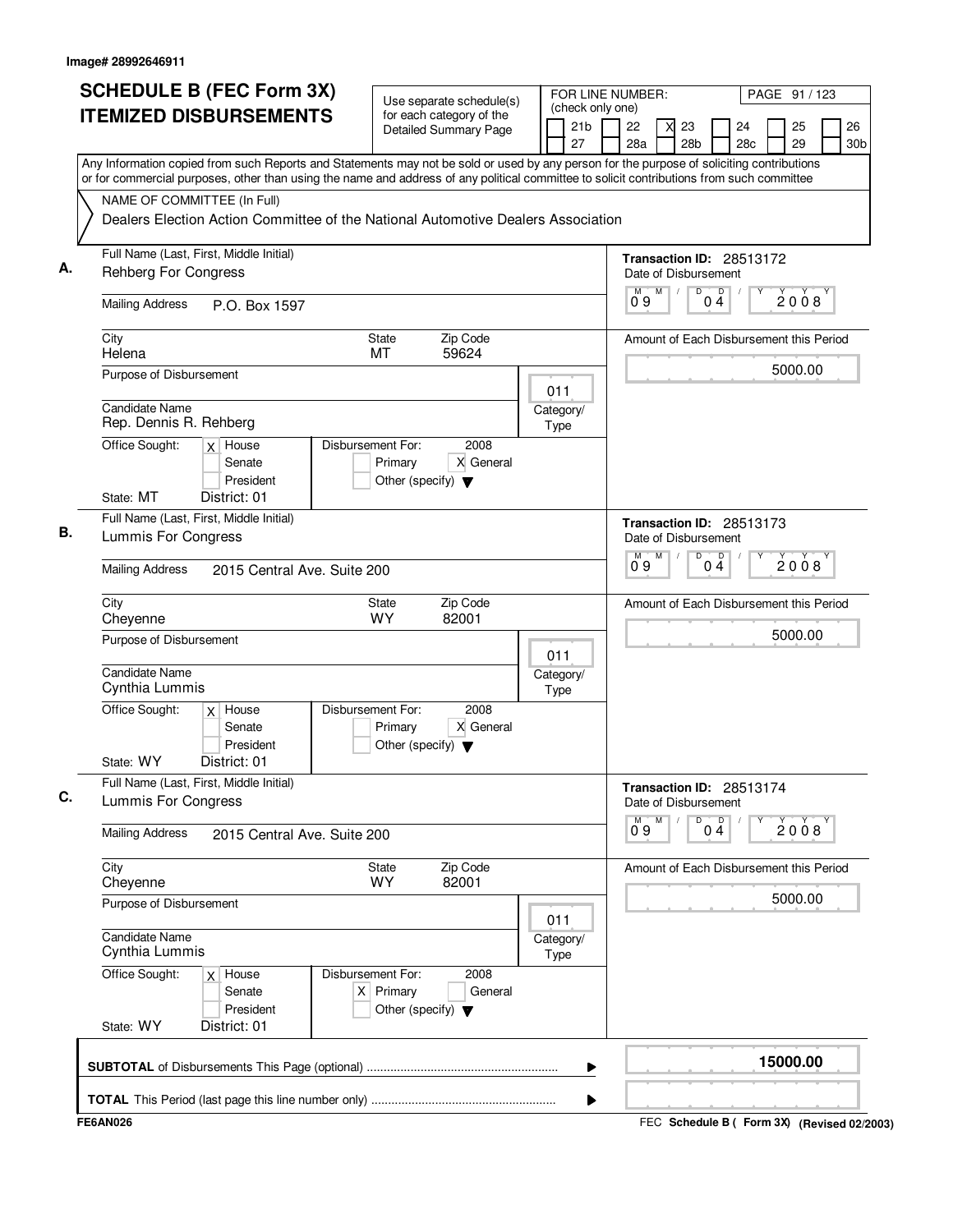| <b>SCHEDULE B (FEC Form 3X)</b><br><b>ITEMIZED DISBURSEMENTS</b>                                                                                                                                                                                                                       |                   |                                                     | Use separate schedule(s)<br>for each category of the |                   | FOR LINE NUMBER:<br>(check only one) |                                                  |   |                       |                 |                                         |  | PAGE 92 / 123 |                       |  |  |  |
|----------------------------------------------------------------------------------------------------------------------------------------------------------------------------------------------------------------------------------------------------------------------------------------|-------------------|-----------------------------------------------------|------------------------------------------------------|-------------------|--------------------------------------|--------------------------------------------------|---|-----------------------|-----------------|-----------------------------------------|--|---------------|-----------------------|--|--|--|
|                                                                                                                                                                                                                                                                                        |                   |                                                     | <b>Detailed Summary Page</b>                         |                   | 21 <sub>b</sub><br>27                | 22<br>28a                                        |   | 23<br>28 <sub>b</sub> |                 | 24<br>28c                               |  | 25<br>29      | 26<br>30 <sub>b</sub> |  |  |  |
| Any Information copied from such Reports and Statements may not be sold or used by any person for the purpose of soliciting contributions<br>or for commercial purposes, other than using the name and address of any political committee to solicit contributions from such committee |                   |                                                     |                                                      |                   |                                      |                                                  |   |                       |                 |                                         |  |               |                       |  |  |  |
| NAME OF COMMITTEE (In Full)                                                                                                                                                                                                                                                            |                   |                                                     |                                                      |                   |                                      |                                                  |   |                       |                 |                                         |  |               |                       |  |  |  |
| Dealers Election Action Committee of the National Automotive Dealers Association                                                                                                                                                                                                       |                   |                                                     |                                                      |                   |                                      |                                                  |   |                       |                 |                                         |  |               |                       |  |  |  |
| Full Name (Last, First, Middle Initial)<br>А.<br>Chris Lee For Congress                                                                                                                                                                                                                |                   |                                                     |                                                      |                   |                                      | Transaction ID: 28518479<br>Date of Disbursement |   |                       |                 |                                         |  |               |                       |  |  |  |
| <b>Mailing Address</b><br>PO Box 15395                                                                                                                                                                                                                                                 |                   |                                                     |                                                      |                   |                                      | М<br>09                                          | M | D                     | 05              |                                         |  | 2008          |                       |  |  |  |
| City<br>Rochester                                                                                                                                                                                                                                                                      |                   | State<br><b>NY</b>                                  | Zip Code<br>14615                                    |                   |                                      |                                                  |   |                       |                 | Amount of Each Disbursement this Period |  |               |                       |  |  |  |
| Purpose of Disbursement                                                                                                                                                                                                                                                                |                   |                                                     |                                                      | 011               |                                      |                                                  |   |                       |                 |                                         |  | 5000.00       |                       |  |  |  |
| <b>Candidate Name</b><br>Mr. Christopher Lee                                                                                                                                                                                                                                           |                   |                                                     |                                                      | Category/<br>Type |                                      |                                                  |   |                       |                 |                                         |  |               |                       |  |  |  |
| Office Sought:<br>$x$ House<br>Senate<br>President                                                                                                                                                                                                                                     | Disbursement For: | $X$ Primary<br>Other (specify) $\blacktriangledown$ | 2008<br>General                                      |                   |                                      |                                                  |   |                       |                 |                                         |  |               |                       |  |  |  |
| State: NY<br>District: 26                                                                                                                                                                                                                                                              |                   |                                                     |                                                      |                   |                                      |                                                  |   |                       |                 |                                         |  |               |                       |  |  |  |
| Full Name (Last, First, Middle Initial)<br>В.<br>Mike Mcmahon For Congress                                                                                                                                                                                                             |                   |                                                     |                                                      |                   |                                      | Transaction ID: 28518480                         |   | Date of Disbursement  |                 |                                         |  |               |                       |  |  |  |
| <b>Mailing Address</b><br>66 Arnold Street                                                                                                                                                                                                                                             |                   |                                                     |                                                      |                   |                                      | $\overline{0}^M$ 9                               | М | D                     | $0\overline{5}$ |                                         |  | 2008          |                       |  |  |  |
| City<br>Staten Island                                                                                                                                                                                                                                                                  |                   | State<br><b>NY</b>                                  | Zip Code<br>10301                                    |                   |                                      |                                                  |   |                       |                 | Amount of Each Disbursement this Period |  |               |                       |  |  |  |
| Purpose of Disbursement                                                                                                                                                                                                                                                                |                   |                                                     |                                                      | 011               |                                      |                                                  |   |                       |                 |                                         |  | 2500.00       |                       |  |  |  |
| <b>Candidate Name</b><br>Mr. Michael McMahon                                                                                                                                                                                                                                           |                   |                                                     |                                                      | Category/<br>Type |                                      |                                                  |   |                       |                 |                                         |  |               |                       |  |  |  |
| Office Sought:<br>$x$ House<br>Senate<br>President                                                                                                                                                                                                                                     | Disbursement For: | $X$ Primary<br>Other (specify) $\blacktriangledown$ | 2008<br>General                                      |                   |                                      |                                                  |   |                       |                 |                                         |  |               |                       |  |  |  |
| State: NY<br>District: 13                                                                                                                                                                                                                                                              |                   |                                                     |                                                      |                   |                                      |                                                  |   |                       |                 |                                         |  |               |                       |  |  |  |
| Full Name (Last, First, Middle Initial)<br>C.<br><b>Boyd For Congress</b>                                                                                                                                                                                                              |                   |                                                     |                                                      |                   |                                      |                                                  |   | Date of Disbursement  |                 | Transaction ID: 28520189                |  |               |                       |  |  |  |
| <b>Mailing Address</b><br>P.O. Box 15703                                                                                                                                                                                                                                               |                   |                                                     |                                                      |                   |                                      | M<br>09                                          | M | D                     | 09              |                                         |  | 2008          |                       |  |  |  |
| City<br>Tallahassee                                                                                                                                                                                                                                                                    |                   | State<br>FL.                                        | Zip Code<br>32317                                    |                   |                                      |                                                  |   |                       |                 | Amount of Each Disbursement this Period |  |               |                       |  |  |  |
| Purpose of Disbursement                                                                                                                                                                                                                                                                |                   |                                                     |                                                      | 011               |                                      |                                                  |   |                       |                 |                                         |  | 5000.00       |                       |  |  |  |
| <b>Candidate Name</b><br>Rep. Allen Boyd                                                                                                                                                                                                                                               |                   |                                                     |                                                      | Category/<br>Type |                                      |                                                  |   |                       |                 |                                         |  |               |                       |  |  |  |
| Office Sought:<br>$x$ House<br>Senate<br>President                                                                                                                                                                                                                                     | Disbursement For: | Primary<br>Other (specify) $\blacktriangledown$     | 2008<br>X General                                    |                   |                                      |                                                  |   |                       |                 |                                         |  |               |                       |  |  |  |
| District: 02<br>State: FL                                                                                                                                                                                                                                                              |                   |                                                     |                                                      |                   |                                      |                                                  |   |                       |                 |                                         |  |               |                       |  |  |  |
|                                                                                                                                                                                                                                                                                        |                   |                                                     |                                                      |                   | ▶                                    |                                                  |   |                       |                 |                                         |  | 12500.00      |                       |  |  |  |
|                                                                                                                                                                                                                                                                                        |                   |                                                     |                                                      |                   | ▶                                    |                                                  |   |                       |                 |                                         |  |               |                       |  |  |  |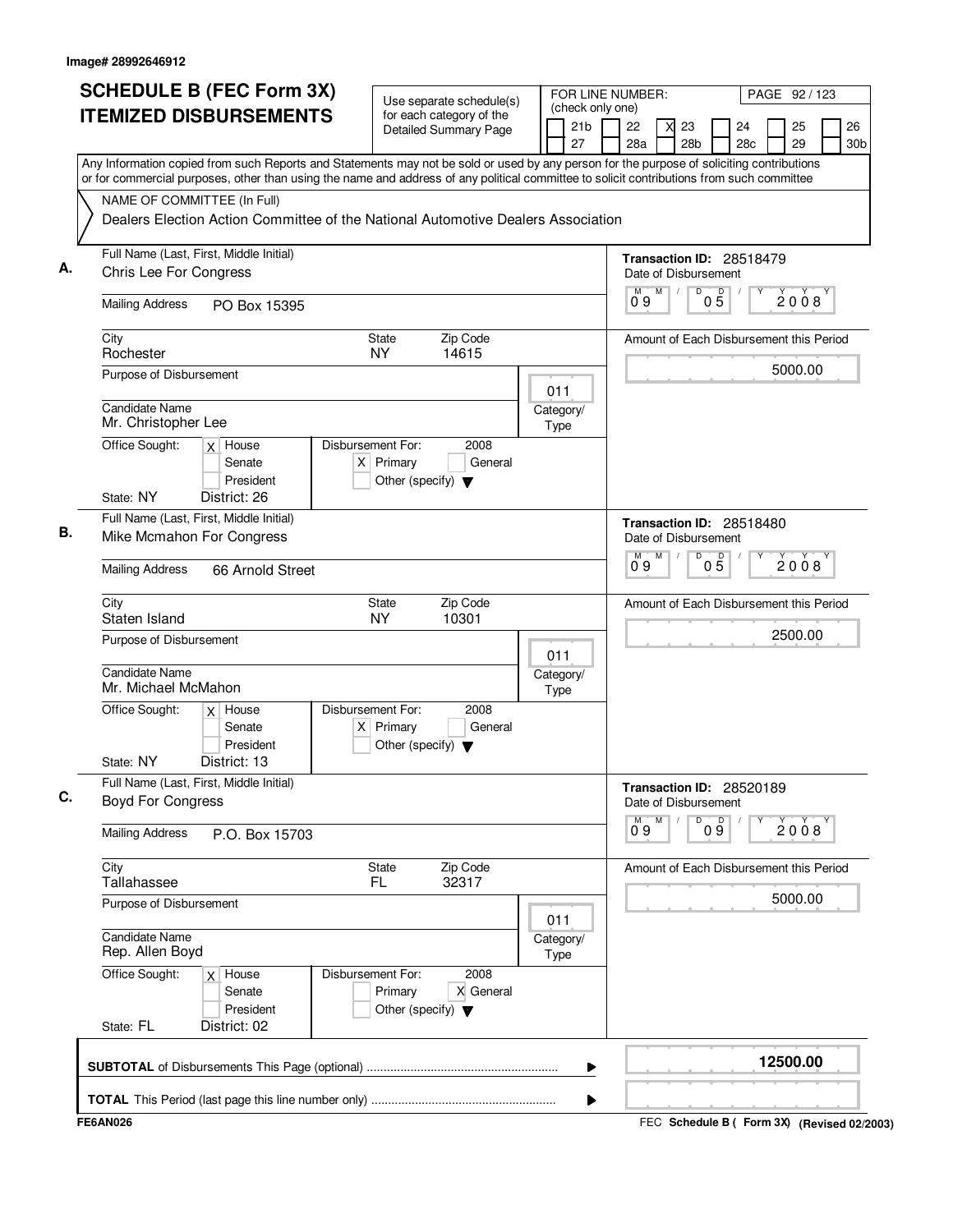| (check only one)<br><b>ITEMIZED DISBURSEMENTS</b><br>for each category of the<br>21b<br>22<br>25<br>23<br>24<br><b>Detailed Summary Page</b><br>29<br>27<br>28a<br>28 <sub>b</sub><br>28 <sub>c</sub><br>Any Information copied from such Reports and Statements may not be sold or used by any person for the purpose of soliciting contributions<br>or for commercial purposes, other than using the name and address of any political committee to solicit contributions from such committee<br>NAME OF COMMITTEE (In Full)<br>Dealers Election Action Committee of the National Automotive Dealers Association<br>Full Name (Last, First, Middle Initial)<br>Transaction ID: 28520190<br>А.<br><b>Schuring For Congress Committee</b><br>Date of Disbursement<br>$\overline{D}$<br>M<br>09<br>2008<br>09<br><b>Mailing Address</b><br>400 Market Ave North Suite 400<br>Zip Code<br>City<br><b>State</b><br>Canton<br>OН<br>44702<br>2500.00<br>Purpose of Disbursement<br>011<br>Candidate Name<br>Category/<br>Mr. Kirk Schuring<br>Type<br>Disbursement For:<br>2008<br>Office Sought:<br>House<br>$\times$<br>X General<br>Senate<br>Primary<br>President<br>Other (specify) $\blacktriangledown$<br>State: OH<br>District: 16<br>Full Name (Last, First, Middle Initial)<br>Transaction ID: 28520191<br>В.<br>John Boccieri For Congress<br>Date of Disbursement<br>D<br>09<br>$\overline{0}^M$ 9<br>M<br>2008<br><b>Mailing Address</b><br>PO Box 3016<br>Zip Code<br>City<br><b>State</b><br>Alliance<br><b>OH</b><br>44601<br>2500.00<br>Purpose of Disbursement<br>011<br>Candidate Name<br>Category/<br>Mr. John Boccieri<br>Type<br>Disbursement For:<br>2008<br>Office Sought:<br>House<br>$\times$<br>Senate<br>Primary<br>X General<br>President<br>Other (specify) $\blacktriangledown$<br>State: OH<br>District: 16<br>Full Name (Last, First, Middle Initial)<br>Transaction ID: 28520192<br>С.<br>Carnahan In Congress<br>Date of Disbursement<br>M<br>D<br>D<br>М<br>2008<br>$0\overline{9}$<br>09<br><b>Mailing Address</b><br>7370 Manchester Rd Ste 20<br>Zip Code<br>City<br>State<br>St. Louis<br><b>MO</b><br>63143<br>2500.00<br>Purpose of Disbursement<br>011<br><b>Candidate Name</b><br>Category/<br>Rep. Russ Carnahan<br>Type<br>Office Sought:<br>Disbursement For:<br>2008<br>$x$ House<br>Primary<br>X General<br>Senate<br>President<br>Other (specify) $\blacktriangledown$<br>State: MO<br>District: 03 | <b>SCHEDULE B (FEC Form 3X)</b> | Use separate schedule(s) | FOR LINE NUMBER: | PAGE 93 / 123                           |
|---------------------------------------------------------------------------------------------------------------------------------------------------------------------------------------------------------------------------------------------------------------------------------------------------------------------------------------------------------------------------------------------------------------------------------------------------------------------------------------------------------------------------------------------------------------------------------------------------------------------------------------------------------------------------------------------------------------------------------------------------------------------------------------------------------------------------------------------------------------------------------------------------------------------------------------------------------------------------------------------------------------------------------------------------------------------------------------------------------------------------------------------------------------------------------------------------------------------------------------------------------------------------------------------------------------------------------------------------------------------------------------------------------------------------------------------------------------------------------------------------------------------------------------------------------------------------------------------------------------------------------------------------------------------------------------------------------------------------------------------------------------------------------------------------------------------------------------------------------------------------------------------------------------------------------------------------------------------------------------------------------------------------------------------------------------------------------------------------------------------------------------------------------------------------------------------------------------------------------------------------------------------------------------------------------------------------------------------------------------------------------------------------------------------------------------------------|---------------------------------|--------------------------|------------------|-----------------------------------------|
|                                                                                                                                                                                                                                                                                                                                                                                                                                                                                                                                                                                                                                                                                                                                                                                                                                                                                                                                                                                                                                                                                                                                                                                                                                                                                                                                                                                                                                                                                                                                                                                                                                                                                                                                                                                                                                                                                                                                                                                                                                                                                                                                                                                                                                                                                                                                                                                                                                                   |                                 |                          |                  | 26<br>30 <sub>b</sub>                   |
|                                                                                                                                                                                                                                                                                                                                                                                                                                                                                                                                                                                                                                                                                                                                                                                                                                                                                                                                                                                                                                                                                                                                                                                                                                                                                                                                                                                                                                                                                                                                                                                                                                                                                                                                                                                                                                                                                                                                                                                                                                                                                                                                                                                                                                                                                                                                                                                                                                                   |                                 |                          |                  |                                         |
|                                                                                                                                                                                                                                                                                                                                                                                                                                                                                                                                                                                                                                                                                                                                                                                                                                                                                                                                                                                                                                                                                                                                                                                                                                                                                                                                                                                                                                                                                                                                                                                                                                                                                                                                                                                                                                                                                                                                                                                                                                                                                                                                                                                                                                                                                                                                                                                                                                                   |                                 |                          |                  |                                         |
|                                                                                                                                                                                                                                                                                                                                                                                                                                                                                                                                                                                                                                                                                                                                                                                                                                                                                                                                                                                                                                                                                                                                                                                                                                                                                                                                                                                                                                                                                                                                                                                                                                                                                                                                                                                                                                                                                                                                                                                                                                                                                                                                                                                                                                                                                                                                                                                                                                                   |                                 |                          |                  |                                         |
|                                                                                                                                                                                                                                                                                                                                                                                                                                                                                                                                                                                                                                                                                                                                                                                                                                                                                                                                                                                                                                                                                                                                                                                                                                                                                                                                                                                                                                                                                                                                                                                                                                                                                                                                                                                                                                                                                                                                                                                                                                                                                                                                                                                                                                                                                                                                                                                                                                                   |                                 |                          |                  |                                         |
|                                                                                                                                                                                                                                                                                                                                                                                                                                                                                                                                                                                                                                                                                                                                                                                                                                                                                                                                                                                                                                                                                                                                                                                                                                                                                                                                                                                                                                                                                                                                                                                                                                                                                                                                                                                                                                                                                                                                                                                                                                                                                                                                                                                                                                                                                                                                                                                                                                                   |                                 |                          |                  | Amount of Each Disbursement this Period |
|                                                                                                                                                                                                                                                                                                                                                                                                                                                                                                                                                                                                                                                                                                                                                                                                                                                                                                                                                                                                                                                                                                                                                                                                                                                                                                                                                                                                                                                                                                                                                                                                                                                                                                                                                                                                                                                                                                                                                                                                                                                                                                                                                                                                                                                                                                                                                                                                                                                   |                                 |                          |                  |                                         |
|                                                                                                                                                                                                                                                                                                                                                                                                                                                                                                                                                                                                                                                                                                                                                                                                                                                                                                                                                                                                                                                                                                                                                                                                                                                                                                                                                                                                                                                                                                                                                                                                                                                                                                                                                                                                                                                                                                                                                                                                                                                                                                                                                                                                                                                                                                                                                                                                                                                   |                                 |                          |                  |                                         |
|                                                                                                                                                                                                                                                                                                                                                                                                                                                                                                                                                                                                                                                                                                                                                                                                                                                                                                                                                                                                                                                                                                                                                                                                                                                                                                                                                                                                                                                                                                                                                                                                                                                                                                                                                                                                                                                                                                                                                                                                                                                                                                                                                                                                                                                                                                                                                                                                                                                   |                                 |                          |                  |                                         |
|                                                                                                                                                                                                                                                                                                                                                                                                                                                                                                                                                                                                                                                                                                                                                                                                                                                                                                                                                                                                                                                                                                                                                                                                                                                                                                                                                                                                                                                                                                                                                                                                                                                                                                                                                                                                                                                                                                                                                                                                                                                                                                                                                                                                                                                                                                                                                                                                                                                   |                                 |                          |                  |                                         |
|                                                                                                                                                                                                                                                                                                                                                                                                                                                                                                                                                                                                                                                                                                                                                                                                                                                                                                                                                                                                                                                                                                                                                                                                                                                                                                                                                                                                                                                                                                                                                                                                                                                                                                                                                                                                                                                                                                                                                                                                                                                                                                                                                                                                                                                                                                                                                                                                                                                   |                                 |                          |                  |                                         |
|                                                                                                                                                                                                                                                                                                                                                                                                                                                                                                                                                                                                                                                                                                                                                                                                                                                                                                                                                                                                                                                                                                                                                                                                                                                                                                                                                                                                                                                                                                                                                                                                                                                                                                                                                                                                                                                                                                                                                                                                                                                                                                                                                                                                                                                                                                                                                                                                                                                   |                                 |                          |                  |                                         |
|                                                                                                                                                                                                                                                                                                                                                                                                                                                                                                                                                                                                                                                                                                                                                                                                                                                                                                                                                                                                                                                                                                                                                                                                                                                                                                                                                                                                                                                                                                                                                                                                                                                                                                                                                                                                                                                                                                                                                                                                                                                                                                                                                                                                                                                                                                                                                                                                                                                   |                                 |                          |                  | Amount of Each Disbursement this Period |
|                                                                                                                                                                                                                                                                                                                                                                                                                                                                                                                                                                                                                                                                                                                                                                                                                                                                                                                                                                                                                                                                                                                                                                                                                                                                                                                                                                                                                                                                                                                                                                                                                                                                                                                                                                                                                                                                                                                                                                                                                                                                                                                                                                                                                                                                                                                                                                                                                                                   |                                 |                          |                  |                                         |
|                                                                                                                                                                                                                                                                                                                                                                                                                                                                                                                                                                                                                                                                                                                                                                                                                                                                                                                                                                                                                                                                                                                                                                                                                                                                                                                                                                                                                                                                                                                                                                                                                                                                                                                                                                                                                                                                                                                                                                                                                                                                                                                                                                                                                                                                                                                                                                                                                                                   |                                 |                          |                  |                                         |
|                                                                                                                                                                                                                                                                                                                                                                                                                                                                                                                                                                                                                                                                                                                                                                                                                                                                                                                                                                                                                                                                                                                                                                                                                                                                                                                                                                                                                                                                                                                                                                                                                                                                                                                                                                                                                                                                                                                                                                                                                                                                                                                                                                                                                                                                                                                                                                                                                                                   |                                 |                          |                  |                                         |
|                                                                                                                                                                                                                                                                                                                                                                                                                                                                                                                                                                                                                                                                                                                                                                                                                                                                                                                                                                                                                                                                                                                                                                                                                                                                                                                                                                                                                                                                                                                                                                                                                                                                                                                                                                                                                                                                                                                                                                                                                                                                                                                                                                                                                                                                                                                                                                                                                                                   |                                 |                          |                  |                                         |
|                                                                                                                                                                                                                                                                                                                                                                                                                                                                                                                                                                                                                                                                                                                                                                                                                                                                                                                                                                                                                                                                                                                                                                                                                                                                                                                                                                                                                                                                                                                                                                                                                                                                                                                                                                                                                                                                                                                                                                                                                                                                                                                                                                                                                                                                                                                                                                                                                                                   |                                 |                          |                  |                                         |
|                                                                                                                                                                                                                                                                                                                                                                                                                                                                                                                                                                                                                                                                                                                                                                                                                                                                                                                                                                                                                                                                                                                                                                                                                                                                                                                                                                                                                                                                                                                                                                                                                                                                                                                                                                                                                                                                                                                                                                                                                                                                                                                                                                                                                                                                                                                                                                                                                                                   |                                 |                          |                  |                                         |
|                                                                                                                                                                                                                                                                                                                                                                                                                                                                                                                                                                                                                                                                                                                                                                                                                                                                                                                                                                                                                                                                                                                                                                                                                                                                                                                                                                                                                                                                                                                                                                                                                                                                                                                                                                                                                                                                                                                                                                                                                                                                                                                                                                                                                                                                                                                                                                                                                                                   |                                 |                          |                  | Amount of Each Disbursement this Period |
|                                                                                                                                                                                                                                                                                                                                                                                                                                                                                                                                                                                                                                                                                                                                                                                                                                                                                                                                                                                                                                                                                                                                                                                                                                                                                                                                                                                                                                                                                                                                                                                                                                                                                                                                                                                                                                                                                                                                                                                                                                                                                                                                                                                                                                                                                                                                                                                                                                                   |                                 |                          |                  |                                         |
|                                                                                                                                                                                                                                                                                                                                                                                                                                                                                                                                                                                                                                                                                                                                                                                                                                                                                                                                                                                                                                                                                                                                                                                                                                                                                                                                                                                                                                                                                                                                                                                                                                                                                                                                                                                                                                                                                                                                                                                                                                                                                                                                                                                                                                                                                                                                                                                                                                                   |                                 |                          |                  |                                         |
|                                                                                                                                                                                                                                                                                                                                                                                                                                                                                                                                                                                                                                                                                                                                                                                                                                                                                                                                                                                                                                                                                                                                                                                                                                                                                                                                                                                                                                                                                                                                                                                                                                                                                                                                                                                                                                                                                                                                                                                                                                                                                                                                                                                                                                                                                                                                                                                                                                                   |                                 |                          |                  |                                         |
|                                                                                                                                                                                                                                                                                                                                                                                                                                                                                                                                                                                                                                                                                                                                                                                                                                                                                                                                                                                                                                                                                                                                                                                                                                                                                                                                                                                                                                                                                                                                                                                                                                                                                                                                                                                                                                                                                                                                                                                                                                                                                                                                                                                                                                                                                                                                                                                                                                                   |                                 |                          |                  |                                         |
| 7500.00<br>▶                                                                                                                                                                                                                                                                                                                                                                                                                                                                                                                                                                                                                                                                                                                                                                                                                                                                                                                                                                                                                                                                                                                                                                                                                                                                                                                                                                                                                                                                                                                                                                                                                                                                                                                                                                                                                                                                                                                                                                                                                                                                                                                                                                                                                                                                                                                                                                                                                                      |                                 |                          |                  |                                         |
|                                                                                                                                                                                                                                                                                                                                                                                                                                                                                                                                                                                                                                                                                                                                                                                                                                                                                                                                                                                                                                                                                                                                                                                                                                                                                                                                                                                                                                                                                                                                                                                                                                                                                                                                                                                                                                                                                                                                                                                                                                                                                                                                                                                                                                                                                                                                                                                                                                                   |                                 |                          |                  |                                         |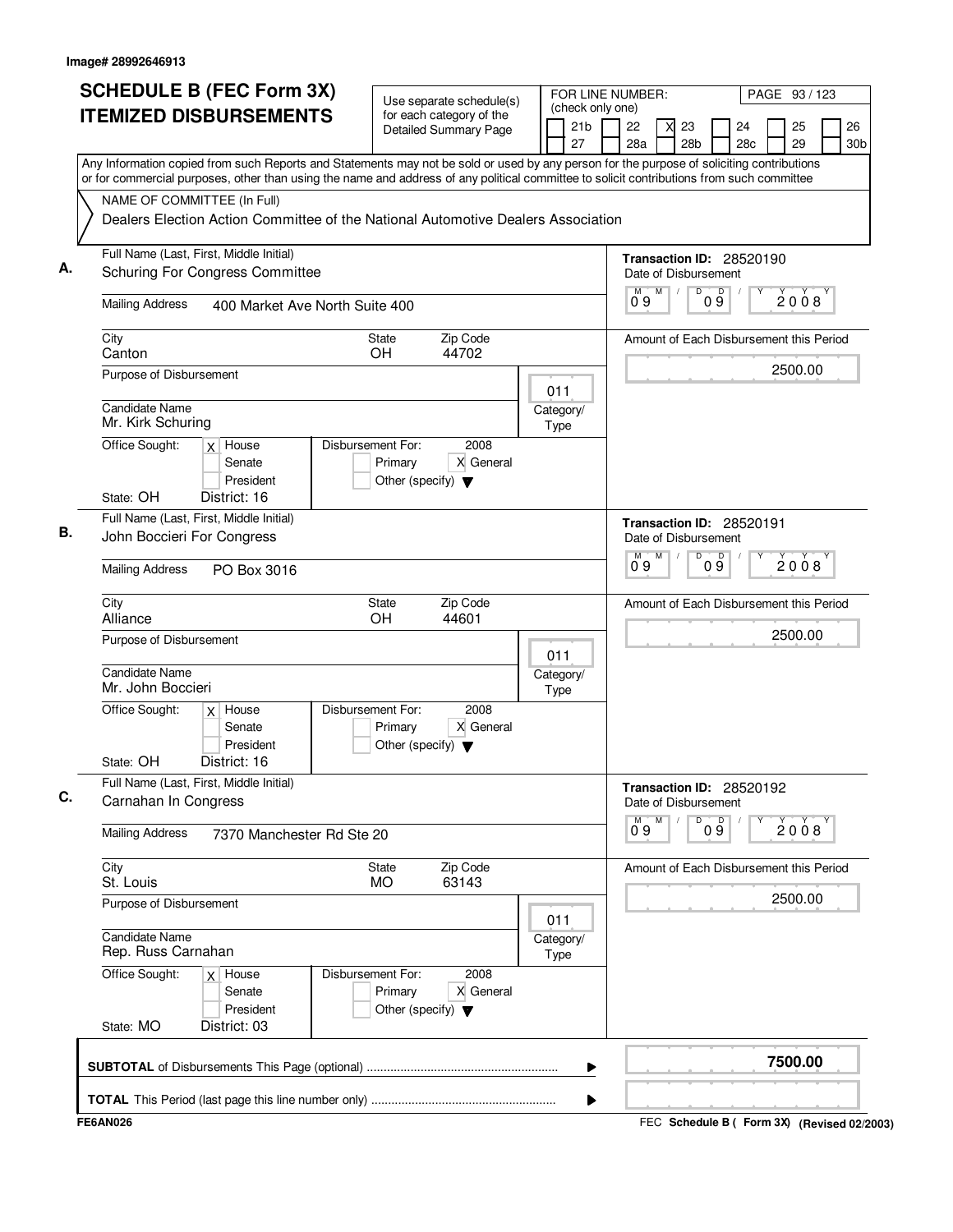| <b>SCHEDULE B (FEC Form 3X)</b><br><b>ITEMIZED DISBURSEMENTS</b><br>Any Information copied from such Reports and Statements may not be sold or used by any person for the purpose of soliciting contributions                                                | Use separate schedule(s)<br>for each category of the<br><b>Detailed Summary Page</b>      | FOR LINE NUMBER:<br>(check only one)<br>21 <sub>b</sub><br>27 | PAGE 94 / 123<br>26<br>22<br>23<br>24<br>25<br>X<br>28a<br>28 <sub>b</sub><br>29<br>28c<br>30b                               |
|--------------------------------------------------------------------------------------------------------------------------------------------------------------------------------------------------------------------------------------------------------------|-------------------------------------------------------------------------------------------|---------------------------------------------------------------|------------------------------------------------------------------------------------------------------------------------------|
| or for commercial purposes, other than using the name and address of any political committee to solicit contributions from such committee<br>NAME OF COMMITTEE (In Full)<br>Dealers Election Action Committee of the National Automotive Dealers Association |                                                                                           |                                                               |                                                                                                                              |
| Full Name (Last, First, Middle Initial)<br>А.<br><b>Team Sununu</b><br><b>Mailing Address</b><br>PO Box 500                                                                                                                                                  |                                                                                           |                                                               | Transaction ID: 28524991<br>Date of Disbursement<br>D<br>$\overline{1}$ $\overline{0}$<br>M<br>M<br>$\sqrt{ }$<br>2008<br>09 |
| City<br>Rye<br>Purpose of Disbursement                                                                                                                                                                                                                       | Zip Code<br><b>State</b><br><b>NH</b><br>03870                                            |                                                               | Amount of Each Disbursement this Period<br>5000.00                                                                           |
| <b>Candidate Name</b><br>Sen. John E. Sununu<br>Office Sought:<br>House<br>Senate<br>X<br>President                                                                                                                                                          | Disbursement For:<br>2008<br>Primary<br>X General<br>Other (specify) $\blacktriangledown$ | 011<br>Category/<br>Type                                      |                                                                                                                              |
| State: NH<br>District:<br>Full Name (Last, First, Middle Initial)<br>В.<br>Congressman Bart Gordon Committee<br><b>Mailing Address</b><br>P.O. Box 2008                                                                                                      |                                                                                           |                                                               | Transaction ID: 28525926<br>Date of Disbursement<br>M<br>D<br>$\overline{11}$<br>2008<br>Ő 9                                 |
| City<br>Murfreesboro<br>Purpose of Disbursement                                                                                                                                                                                                              | <b>State</b><br>Zip Code<br>37133<br><b>TN</b>                                            | 011                                                           | Amount of Each Disbursement this Period<br>1000.00                                                                           |
| <b>Candidate Name</b><br>Rep. Bart Gordon<br>Office Sought:<br>$x$ House<br>Senate<br>President<br>District: 06<br>State: TN                                                                                                                                 | Disbursement For:<br>2008<br>X General<br>Primary<br>Other (specify) $\blacktriangledown$ | Category/<br>Type                                             |                                                                                                                              |
| Full Name (Last, First, Middle Initial)<br>C.<br>Jeb Bradley For Congress Committee                                                                                                                                                                          |                                                                                           |                                                               | Transaction ID: 28525957<br>Date of Disbursement<br>M<br>M<br>D<br>D                                                         |
| <b>Mailing Address</b><br>645 South Main Street<br>City                                                                                                                                                                                                      | <b>State</b><br>Zip Code                                                                  |                                                               | 2008<br>1 Ī<br>09<br>Amount of Each Disbursement this Period                                                                 |
| Wolfeboro<br>Purpose of Disbursement                                                                                                                                                                                                                         | <b>NH</b><br>03894                                                                        |                                                               | 5000.00                                                                                                                      |
| <b>Candidate Name</b><br>Mr. Jeb Bradley                                                                                                                                                                                                                     |                                                                                           | 011<br>Category/<br>Type                                      |                                                                                                                              |
| Office Sought:<br>$x$ House<br>Senate<br>President<br>State: NH<br>District: 01                                                                                                                                                                              | Disbursement For:<br>2008<br>Primary<br>X General<br>Other (specify) $\blacktriangledown$ |                                                               |                                                                                                                              |
|                                                                                                                                                                                                                                                              |                                                                                           | ▶                                                             | 11000.00                                                                                                                     |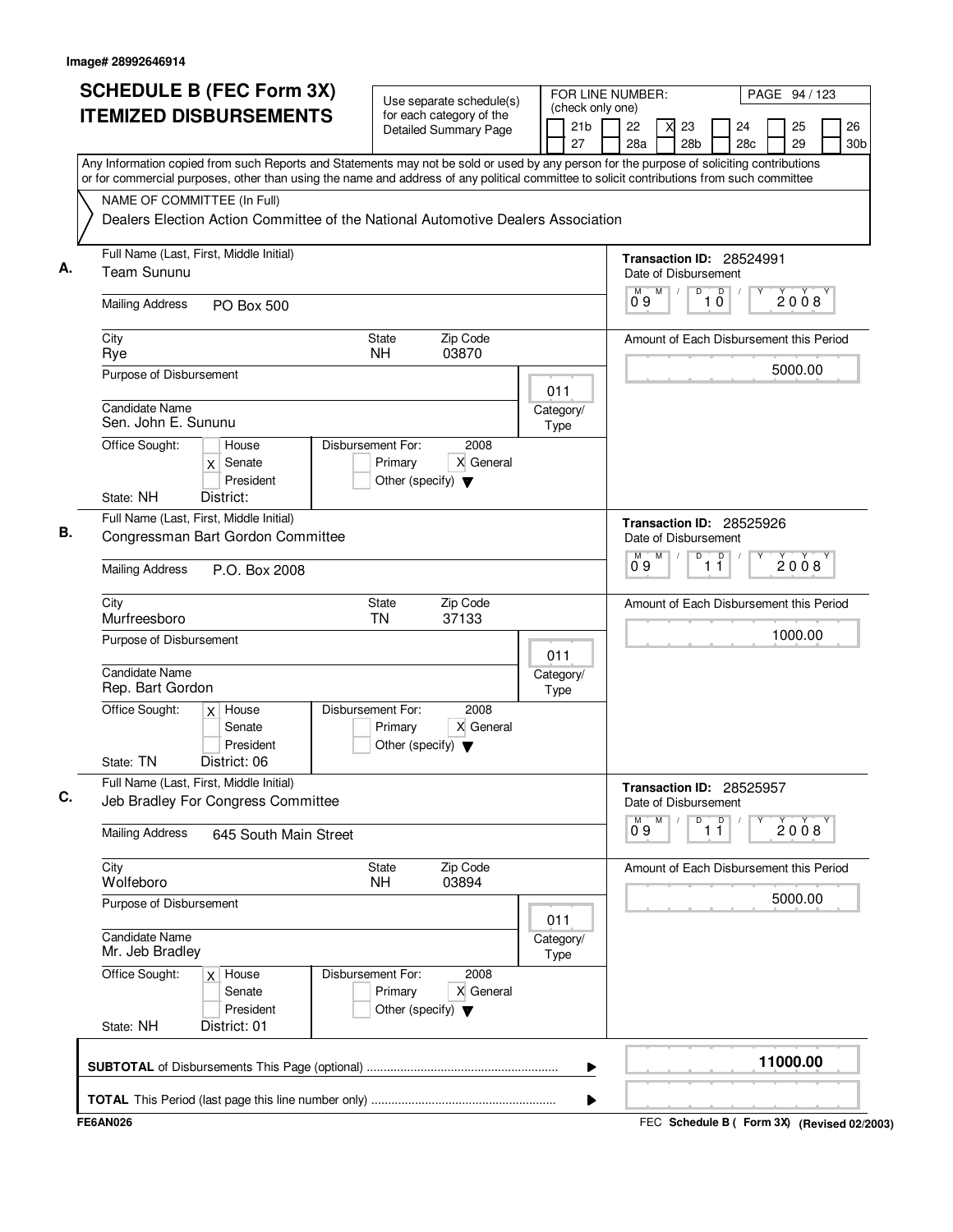|                                        | <b>SCHEDULE B (FEC Form 3X)</b><br><b>ITEMIZED DISBURSEMENTS</b>                                                                                                                                                                                                                       |                                                                          | Use separate schedule(s)<br>for each category of the |                          | FOR LINE NUMBER:<br>(check only one) |                                                  | PAGE 95 / 123 |          |                       |
|----------------------------------------|----------------------------------------------------------------------------------------------------------------------------------------------------------------------------------------------------------------------------------------------------------------------------------------|--------------------------------------------------------------------------|------------------------------------------------------|--------------------------|--------------------------------------|--------------------------------------------------|---------------|----------|-----------------------|
|                                        |                                                                                                                                                                                                                                                                                        |                                                                          | Detailed Summary Page                                | 21 <sub>b</sub><br>27    | 22<br>28a                            | 23<br>28 <sub>b</sub>                            | 24<br>28c     | 25<br>29 | 26<br>30 <sub>b</sub> |
|                                        | Any Information copied from such Reports and Statements may not be sold or used by any person for the purpose of soliciting contributions<br>or for commercial purposes, other than using the name and address of any political committee to solicit contributions from such committee |                                                                          |                                                      |                          |                                      |                                                  |               |          |                       |
|                                        | NAME OF COMMITTEE (In Full)                                                                                                                                                                                                                                                            |                                                                          |                                                      |                          |                                      |                                                  |               |          |                       |
|                                        | Dealers Election Action Committee of the National Automotive Dealers Association                                                                                                                                                                                                       |                                                                          |                                                      |                          |                                      |                                                  |               |          |                       |
|                                        | Full Name (Last, First, Middle Initial)<br>Jeb Bradley For Congress Committee                                                                                                                                                                                                          |                                                                          |                                                      |                          |                                      | Transaction ID: 28525958<br>Date of Disbursement |               |          |                       |
| <b>Mailing Address</b>                 | 645 South Main Street                                                                                                                                                                                                                                                                  |                                                                          |                                                      |                          | M<br>М<br>09                         | $\overline{D}$<br>1 <sup>0</sup>                 |               | 2008     |                       |
| City<br>Wolfeboro                      |                                                                                                                                                                                                                                                                                        | State<br>NH.                                                             | Zip Code<br>03894                                    |                          |                                      | Amount of Each Disbursement this Period          |               |          |                       |
| Purpose of Disbursement                |                                                                                                                                                                                                                                                                                        |                                                                          |                                                      | 011                      |                                      |                                                  |               | 5000.00  |                       |
| Candidate Name<br>Mr. Jeb Bradley      |                                                                                                                                                                                                                                                                                        |                                                                          |                                                      | Category/<br>Type        |                                      |                                                  |               |          |                       |
| Office Sought:                         | $x$ House<br>Senate<br>President                                                                                                                                                                                                                                                       | Disbursement For:<br>Primary<br>X Other (specify) $\blacktriangledown$   | 2008<br>General                                      |                          |                                      |                                                  |               |          |                       |
| State: NH                              | District: 01                                                                                                                                                                                                                                                                           | 2008 Primary Debt Re                                                     |                                                      |                          |                                      |                                                  |               |          |                       |
|                                        | Full Name (Last, First, Middle Initial)<br>Jennifer Horn For Congress                                                                                                                                                                                                                  |                                                                          |                                                      |                          |                                      | Transaction ID: 28525960<br>Date of Disbursement |               |          |                       |
| <b>Mailing Address</b>                 | 379 Amherst St<br>Pmb 109                                                                                                                                                                                                                                                              |                                                                          |                                                      |                          | $0^{\circ}9$<br>M                    | $\overline{\mathsf{D}}$<br>D<br>11               |               | 2008     |                       |
| City<br>Nashua                         |                                                                                                                                                                                                                                                                                        | State<br><b>NH</b>                                                       | Zip Code<br>03063                                    |                          |                                      | Amount of Each Disbursement this Period          |               |          |                       |
| Purpose of Disbursement                |                                                                                                                                                                                                                                                                                        |                                                                          |                                                      | 011                      |                                      |                                                  |               | 5000.00  |                       |
| <b>Candidate Name</b><br>Jennifer Horn |                                                                                                                                                                                                                                                                                        |                                                                          |                                                      | Category/<br>Type        |                                      |                                                  |               |          |                       |
| Office Sought:                         | $x$ House<br>Senate<br>President                                                                                                                                                                                                                                                       | Disbursement For:<br>Primary<br>Other (specify) $\blacktriangledown$     | 2008<br>X General                                    |                          |                                      |                                                  |               |          |                       |
| State: NH                              | District: 02<br>Full Name (Last, First, Middle Initial)                                                                                                                                                                                                                                |                                                                          |                                                      |                          |                                      | Transaction ID: 28525961                         |               |          |                       |
|                                        | Jennifer Horn For Congress                                                                                                                                                                                                                                                             |                                                                          |                                                      |                          | M<br>М                               | Date of Disbursement<br>D<br>D                   |               | 2008     |                       |
| <b>Mailing Address</b>                 | 379 Amherst St<br>Pmb 109                                                                                                                                                                                                                                                              |                                                                          |                                                      |                          | 09                                   | $1\bar{1}$                                       |               |          |                       |
| City<br>Nashua                         |                                                                                                                                                                                                                                                                                        | State<br><b>NH</b>                                                       | Zip Code<br>03063                                    |                          |                                      | Amount of Each Disbursement this Period          |               |          |                       |
| Purpose of Disbursement                |                                                                                                                                                                                                                                                                                        |                                                                          |                                                      | 011                      |                                      |                                                  |               | 5000.00  |                       |
| <b>Candidate Name</b><br>Jennifer Horn |                                                                                                                                                                                                                                                                                        |                                                                          |                                                      | Category/<br><b>Type</b> |                                      |                                                  |               |          |                       |
| Office Sought:                         | $x$ House<br>Senate<br>President                                                                                                                                                                                                                                                       | Disbursement For:<br>Primary<br>$X$ Other (specify) $\blacktriangledown$ | 2008<br>General                                      |                          |                                      |                                                  |               |          |                       |
| State: NH                              | District: 02                                                                                                                                                                                                                                                                           | 2008 Primary Debt Re                                                     |                                                      |                          |                                      |                                                  |               |          |                       |
|                                        |                                                                                                                                                                                                                                                                                        |                                                                          |                                                      |                          | ▶                                    |                                                  |               | 15000.00 |                       |
|                                        |                                                                                                                                                                                                                                                                                        |                                                                          |                                                      |                          |                                      |                                                  |               |          |                       |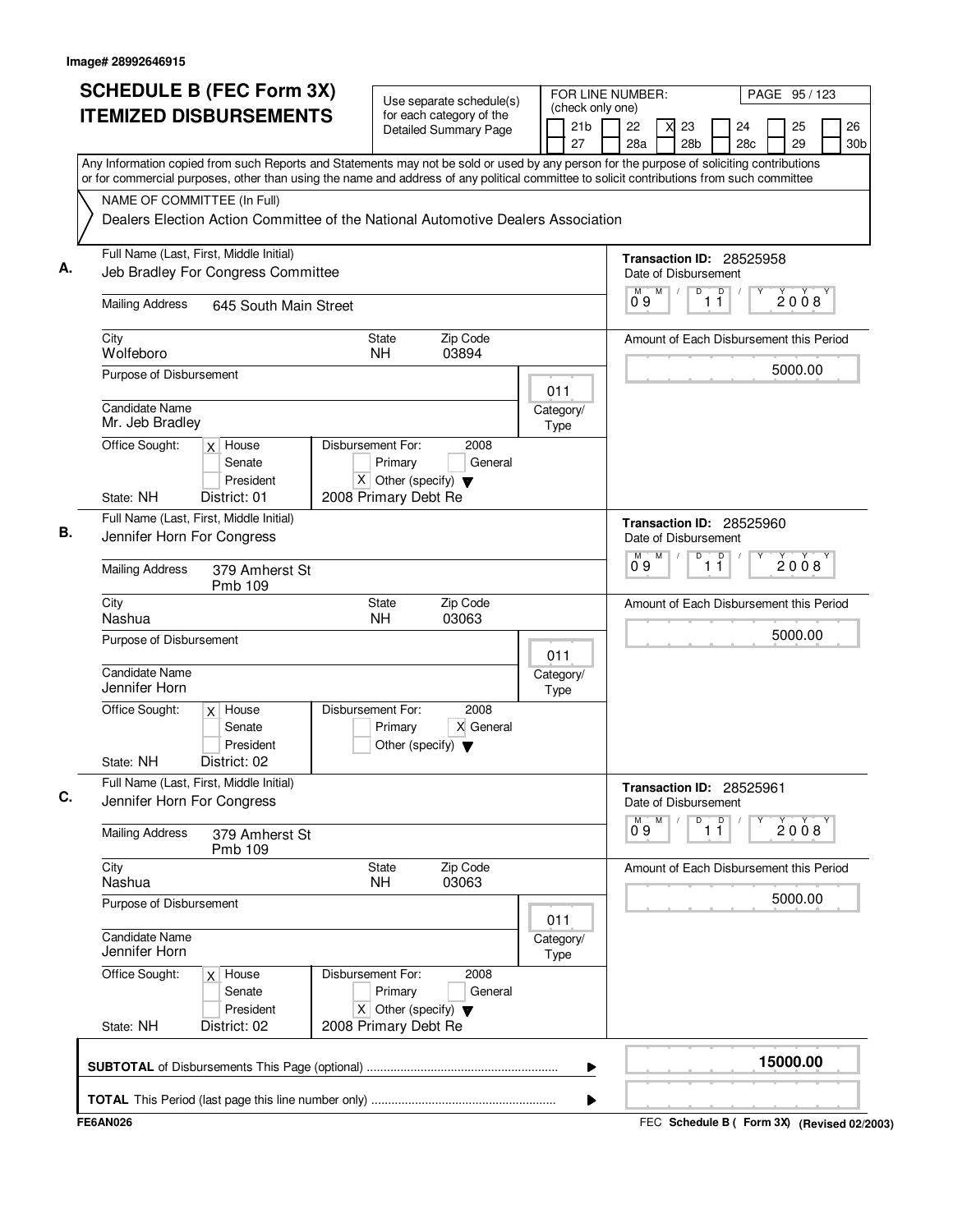|    | <b>SCHEDULE B (FEC Form 3X)</b>                                                                                                                                                                                                                                                        | Use separate schedule(s)                                                                  |             |                       | FOR LINE NUMBER:<br>PAGE 96 / 123<br>(check only one) |   |                           |                   |                                         |  |            |                       |
|----|----------------------------------------------------------------------------------------------------------------------------------------------------------------------------------------------------------------------------------------------------------------------------------------|-------------------------------------------------------------------------------------------|-------------|-----------------------|-------------------------------------------------------|---|---------------------------|-------------------|-----------------------------------------|--|------------|-----------------------|
|    | <b>ITEMIZED DISBURSEMENTS</b>                                                                                                                                                                                                                                                          | for each category of the<br><b>Detailed Summary Page</b>                                  |             | 21 <sub>b</sub><br>27 | 22<br>28a                                             |   | 23<br>28 <sub>b</sub>     |                   | 24<br>28 <sub>c</sub>                   |  | 25<br>29   | 26<br>30 <sub>b</sub> |
|    | Any Information copied from such Reports and Statements may not be sold or used by any person for the purpose of soliciting contributions<br>or for commercial purposes, other than using the name and address of any political committee to solicit contributions from such committee |                                                                                           |             |                       |                                                       |   |                           |                   |                                         |  |            |                       |
|    | NAME OF COMMITTEE (In Full)                                                                                                                                                                                                                                                            |                                                                                           |             |                       |                                                       |   |                           |                   |                                         |  |            |                       |
|    | Dealers Election Action Committee of the National Automotive Dealers Association                                                                                                                                                                                                       |                                                                                           |             |                       |                                                       |   |                           |                   |                                         |  |            |                       |
| А. | Full Name (Last, First, Middle Initial)<br><b>Hoyer For Congress</b>                                                                                                                                                                                                                   |                                                                                           |             |                       |                                                       |   | Date of Disbursement      |                   | Transaction ID: 28537275                |  |            |                       |
|    | <b>Mailing Address</b><br>4201 Northview Dr, Ste 307                                                                                                                                                                                                                                   |                                                                                           |             |                       | M<br>09                                               | M | D                         | $1\overline{5}$   |                                         |  | 2008       |                       |
|    | City<br><b>Bowie</b>                                                                                                                                                                                                                                                                   | Zip Code<br>State<br>20716<br><b>MD</b>                                                   |             |                       |                                                       |   |                           |                   | Amount of Each Disbursement this Period |  |            |                       |
|    | Purpose of Disbursement<br>Void - Hoyer For Congress                                                                                                                                                                                                                                   |                                                                                           | 011         |                       |                                                       |   |                           |                   |                                         |  | $-5000.00$ |                       |
|    | Candidate Name<br>Rep. Steny H. Hoyer                                                                                                                                                                                                                                                  |                                                                                           | Type        | Category/             |                                                       |   |                           |                   |                                         |  |            |                       |
|    | Office Sought:<br>$x$ House<br>Senate<br>President<br>State: MD<br>District: 05                                                                                                                                                                                                        | Disbursement For:<br>2008<br>X General<br>Primary<br>Other (specify) $\blacktriangledown$ |             |                       |                                                       |   |                           |                   | Void - Hoyer For Congress               |  |            |                       |
| В. | Full Name (Last, First, Middle Initial)                                                                                                                                                                                                                                                |                                                                                           |             |                       |                                                       |   |                           |                   | Transaction ID: 28537276                |  |            |                       |
|    | <b>Hoyer For Congress</b>                                                                                                                                                                                                                                                              |                                                                                           |             |                       |                                                       |   | Date of Disbursement<br>D |                   |                                         |  |            |                       |
|    | <b>Mailing Address</b><br>4201 Northview Dr, Ste 307                                                                                                                                                                                                                                   |                                                                                           |             |                       | м<br>0.9                                              | M |                           | $\overline{1\,5}$ |                                         |  | 2008       |                       |
|    | City<br><b>Bowie</b>                                                                                                                                                                                                                                                                   | Zip Code<br><b>State</b><br><b>MD</b><br>20716                                            |             |                       |                                                       |   |                           |                   | Amount of Each Disbursement this Period |  |            |                       |
|    | Purpose of Disbursement                                                                                                                                                                                                                                                                |                                                                                           | 011         |                       |                                                       |   |                           |                   |                                         |  | 5000.00    |                       |
|    | Candidate Name<br>Rep. Steny H. Hoyer                                                                                                                                                                                                                                                  |                                                                                           | Type        | Category/             |                                                       |   |                           |                   |                                         |  |            |                       |
|    | Office Sought:<br>$x$ House<br>Senate<br>President                                                                                                                                                                                                                                     | Disbursement For:<br>2008<br>X General<br>Primary<br>Other (specify) $\blacktriangledown$ |             |                       |                                                       |   |                           |                   |                                         |  |            |                       |
|    | District: 05<br>State: MD                                                                                                                                                                                                                                                              |                                                                                           |             |                       |                                                       |   |                           |                   |                                         |  |            |                       |
| C. | Full Name (Last, First, Middle Initial)<br>Lungren For Congress                                                                                                                                                                                                                        |                                                                                           |             |                       |                                                       |   | Date of Disbursement      |                   | Transaction ID: 28634887                |  |            |                       |
|    | <b>Mailing Address</b><br>9321 Silverbend Lane                                                                                                                                                                                                                                         |                                                                                           |             |                       | М<br>09                                               | M | D                         | $2\overline{2}$   |                                         |  | 2008       |                       |
|    | City<br><b>Elk Grove</b>                                                                                                                                                                                                                                                               | State<br>Zip Code<br>95624<br>CA                                                          |             |                       |                                                       |   |                           |                   | Amount of Each Disbursement this Period |  |            |                       |
|    | Purpose of Disbursement                                                                                                                                                                                                                                                                |                                                                                           | 011         |                       |                                                       |   |                           |                   |                                         |  | 2500.00    |                       |
|    | Candidate Name<br>Rep. Daniel E. Lungren                                                                                                                                                                                                                                               |                                                                                           | <b>Type</b> | Category/             |                                                       |   |                           |                   |                                         |  |            |                       |
|    | Office Sought:<br>$x$ House<br>Senate<br>President                                                                                                                                                                                                                                     | 2008<br>Disbursement For:<br>X General<br>Primary<br>Other (specify) $\blacktriangledown$ |             |                       |                                                       |   |                           |                   |                                         |  |            |                       |
|    | State: CA<br>District: 03                                                                                                                                                                                                                                                              |                                                                                           |             |                       |                                                       |   |                           |                   |                                         |  |            |                       |
|    |                                                                                                                                                                                                                                                                                        |                                                                                           |             | ▶                     |                                                       |   |                           |                   |                                         |  | 2500.00    |                       |
|    |                                                                                                                                                                                                                                                                                        |                                                                                           |             |                       |                                                       |   |                           |                   |                                         |  |            |                       |
|    |                                                                                                                                                                                                                                                                                        |                                                                                           |             |                       |                                                       |   |                           |                   |                                         |  |            |                       |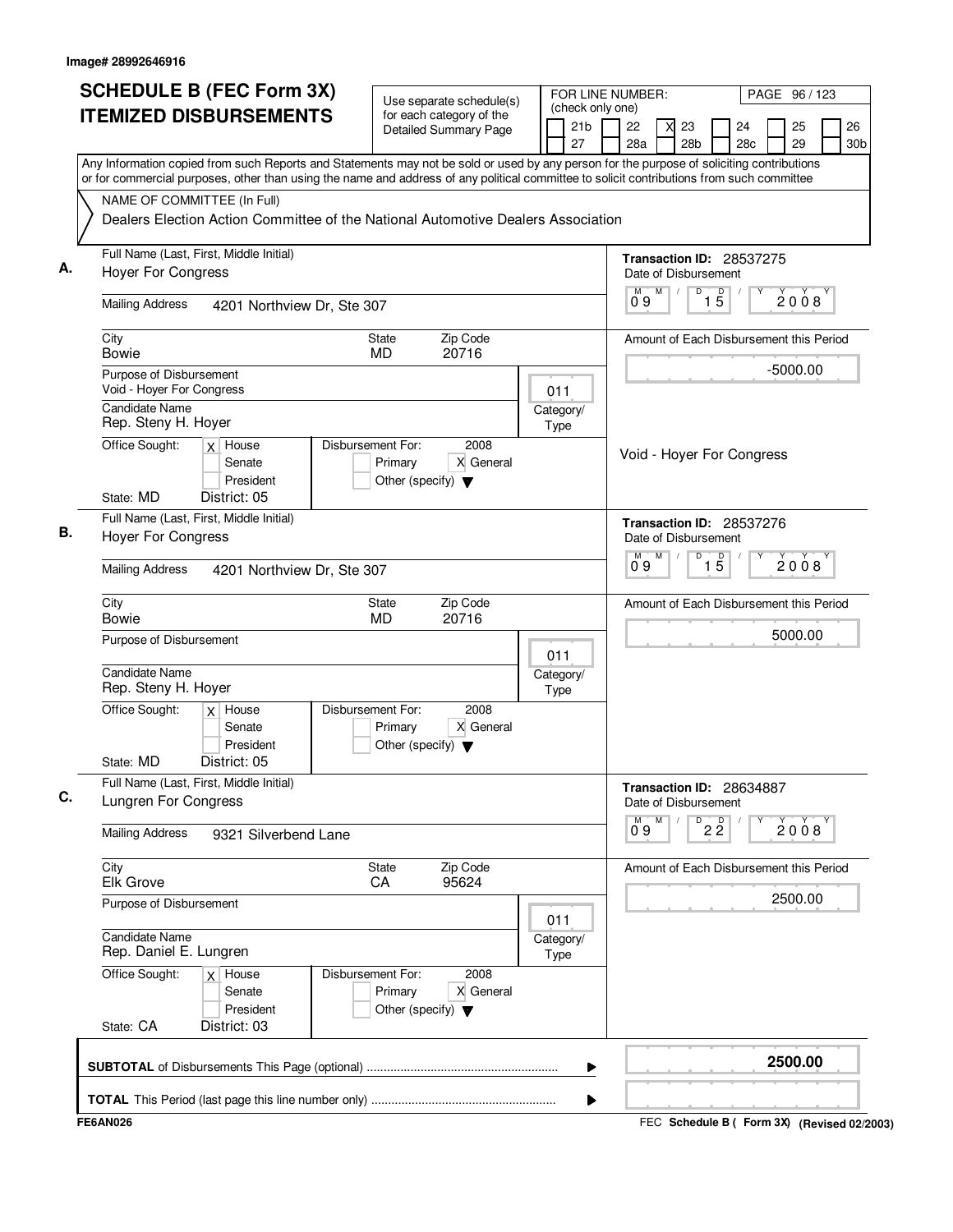| Any Information copied from such Reports and Statements may not be sold or used by any person for the purpose of soliciting contributions<br>or for commercial purposes, other than using the name and address of any political committee to solicit contributions from such committee<br>NAME OF COMMITTEE (In Full)<br>Dealers Election Action Committee of the National Automotive Dealers Association<br>Full Name (Last, First, Middle Initial)<br>Transaction ID: 28634891<br>А.<br>Friends Of Joe Baca<br>Date of Disbursement<br>$\overline{D}$<br>$2\frac{D}{2}$<br>M<br>2008<br>09<br><b>Mailing Address</b><br>555 Capitol Mall Suite 1425<br>City<br>Zip Code<br><b>State</b><br>Amount of Each Disbursement this Period<br>95814<br>CA<br>Sacramento<br>2500.00<br>Purpose of Disbursement<br>011<br><b>Candidate Name</b><br>Category/<br>Rep. Joseph Baca<br><b>Type</b><br>Office Sought:<br>Disbursement For:<br>2008<br>$x$ House<br>X General<br>Primary<br>Senate<br>President<br>Other (specify) $\blacktriangledown$<br>District: 43<br>State: CA<br>Full Name (Last, First, Middle Initial)<br>Transaction ID: 28634927<br>В.<br>Steve Israel For Congress Committee<br>Date of Disbursement<br>$\overline{P}$ 2 $\overline{2}$<br>М<br>M<br>2008<br>0.9<br><b>Mailing Address</b><br><b>PO Box 777</b><br>City<br><b>State</b><br>Zip Code<br>Amount of Each Disbursement this Period<br>Deer Park<br><b>NY</b><br>11729<br>1000.00<br>Purpose of Disbursement<br>011<br>Candidate Name<br>Category/<br>Rep. Steve J. Israel<br>Type<br>Office Sought:<br>Disbursement For:<br>2008<br>$x$ House<br>X General<br>Senate<br>Primary<br>President<br>Other (specify) $\blacktriangledown$<br>District: 02<br>State: NY<br>Full Name (Last, First, Middle Initial)<br>Transaction ID: 28634928<br>C.<br>Stephanie Herseth Sandlin For South Dakota<br>Date of Disbursement<br>M<br>D<br>М<br>$2\overline{2}$<br>2008<br>09<br><b>Mailing Address</b><br>PO Box 2009<br>City<br><b>State</b><br>Zip Code<br>Amount of Each Disbursement this Period<br>57101<br>Sioux Falls<br><b>SD</b><br>5000.00<br>Purpose of Disbursement<br>011<br><b>Candidate Name</b><br>Category/<br>Rep. Stephanie Herseth Sandlin<br>Type<br>Office Sought:<br>Disbursement For:<br>2008<br>$x$ House<br>Primary<br>X General<br>Senate<br>President<br>Other (specify) $\blacktriangledown$<br>State: SD<br>District: 01<br>8500.00<br>▶ | <b>SCHEDULE B (FEC Form 3X)</b><br><b>ITEMIZED DISBURSEMENTS</b> |  | Use separate schedule(s)<br>for each category of the<br><b>Detailed Summary Page</b> | 21 <sub>b</sub><br>27 | FOR LINE NUMBER:<br>(check only one)<br>22<br>28a | 23<br>28 <sub>b</sub> | 24<br>28c | PAGE 97/123<br>25<br>29 | 26<br>30 <sub>b</sub> |
|-------------------------------------------------------------------------------------------------------------------------------------------------------------------------------------------------------------------------------------------------------------------------------------------------------------------------------------------------------------------------------------------------------------------------------------------------------------------------------------------------------------------------------------------------------------------------------------------------------------------------------------------------------------------------------------------------------------------------------------------------------------------------------------------------------------------------------------------------------------------------------------------------------------------------------------------------------------------------------------------------------------------------------------------------------------------------------------------------------------------------------------------------------------------------------------------------------------------------------------------------------------------------------------------------------------------------------------------------------------------------------------------------------------------------------------------------------------------------------------------------------------------------------------------------------------------------------------------------------------------------------------------------------------------------------------------------------------------------------------------------------------------------------------------------------------------------------------------------------------------------------------------------------------------------------------------------------------------------------------------------------------------------------------------------------------------------------------------------------------------------------------------------------------------------------------------------------------------------------------------------------------------------------------------------------------------------------------------------------------------------------------------------------------------------------------------|------------------------------------------------------------------|--|--------------------------------------------------------------------------------------|-----------------------|---------------------------------------------------|-----------------------|-----------|-------------------------|-----------------------|
|                                                                                                                                                                                                                                                                                                                                                                                                                                                                                                                                                                                                                                                                                                                                                                                                                                                                                                                                                                                                                                                                                                                                                                                                                                                                                                                                                                                                                                                                                                                                                                                                                                                                                                                                                                                                                                                                                                                                                                                                                                                                                                                                                                                                                                                                                                                                                                                                                                           |                                                                  |  |                                                                                      |                       |                                                   |                       |           |                         |                       |
|                                                                                                                                                                                                                                                                                                                                                                                                                                                                                                                                                                                                                                                                                                                                                                                                                                                                                                                                                                                                                                                                                                                                                                                                                                                                                                                                                                                                                                                                                                                                                                                                                                                                                                                                                                                                                                                                                                                                                                                                                                                                                                                                                                                                                                                                                                                                                                                                                                           |                                                                  |  |                                                                                      |                       |                                                   |                       |           |                         |                       |
|                                                                                                                                                                                                                                                                                                                                                                                                                                                                                                                                                                                                                                                                                                                                                                                                                                                                                                                                                                                                                                                                                                                                                                                                                                                                                                                                                                                                                                                                                                                                                                                                                                                                                                                                                                                                                                                                                                                                                                                                                                                                                                                                                                                                                                                                                                                                                                                                                                           |                                                                  |  |                                                                                      |                       |                                                   |                       |           |                         |                       |
|                                                                                                                                                                                                                                                                                                                                                                                                                                                                                                                                                                                                                                                                                                                                                                                                                                                                                                                                                                                                                                                                                                                                                                                                                                                                                                                                                                                                                                                                                                                                                                                                                                                                                                                                                                                                                                                                                                                                                                                                                                                                                                                                                                                                                                                                                                                                                                                                                                           |                                                                  |  |                                                                                      |                       |                                                   |                       |           |                         |                       |
|                                                                                                                                                                                                                                                                                                                                                                                                                                                                                                                                                                                                                                                                                                                                                                                                                                                                                                                                                                                                                                                                                                                                                                                                                                                                                                                                                                                                                                                                                                                                                                                                                                                                                                                                                                                                                                                                                                                                                                                                                                                                                                                                                                                                                                                                                                                                                                                                                                           |                                                                  |  |                                                                                      |                       |                                                   |                       |           |                         |                       |
|                                                                                                                                                                                                                                                                                                                                                                                                                                                                                                                                                                                                                                                                                                                                                                                                                                                                                                                                                                                                                                                                                                                                                                                                                                                                                                                                                                                                                                                                                                                                                                                                                                                                                                                                                                                                                                                                                                                                                                                                                                                                                                                                                                                                                                                                                                                                                                                                                                           |                                                                  |  |                                                                                      |                       |                                                   |                       |           |                         |                       |
|                                                                                                                                                                                                                                                                                                                                                                                                                                                                                                                                                                                                                                                                                                                                                                                                                                                                                                                                                                                                                                                                                                                                                                                                                                                                                                                                                                                                                                                                                                                                                                                                                                                                                                                                                                                                                                                                                                                                                                                                                                                                                                                                                                                                                                                                                                                                                                                                                                           |                                                                  |  |                                                                                      |                       |                                                   |                       |           |                         |                       |
|                                                                                                                                                                                                                                                                                                                                                                                                                                                                                                                                                                                                                                                                                                                                                                                                                                                                                                                                                                                                                                                                                                                                                                                                                                                                                                                                                                                                                                                                                                                                                                                                                                                                                                                                                                                                                                                                                                                                                                                                                                                                                                                                                                                                                                                                                                                                                                                                                                           |                                                                  |  |                                                                                      |                       |                                                   |                       |           |                         |                       |
|                                                                                                                                                                                                                                                                                                                                                                                                                                                                                                                                                                                                                                                                                                                                                                                                                                                                                                                                                                                                                                                                                                                                                                                                                                                                                                                                                                                                                                                                                                                                                                                                                                                                                                                                                                                                                                                                                                                                                                                                                                                                                                                                                                                                                                                                                                                                                                                                                                           |                                                                  |  |                                                                                      |                       |                                                   |                       |           |                         |                       |
|                                                                                                                                                                                                                                                                                                                                                                                                                                                                                                                                                                                                                                                                                                                                                                                                                                                                                                                                                                                                                                                                                                                                                                                                                                                                                                                                                                                                                                                                                                                                                                                                                                                                                                                                                                                                                                                                                                                                                                                                                                                                                                                                                                                                                                                                                                                                                                                                                                           |                                                                  |  |                                                                                      |                       |                                                   |                       |           |                         |                       |
|                                                                                                                                                                                                                                                                                                                                                                                                                                                                                                                                                                                                                                                                                                                                                                                                                                                                                                                                                                                                                                                                                                                                                                                                                                                                                                                                                                                                                                                                                                                                                                                                                                                                                                                                                                                                                                                                                                                                                                                                                                                                                                                                                                                                                                                                                                                                                                                                                                           |                                                                  |  |                                                                                      |                       |                                                   |                       |           |                         |                       |
|                                                                                                                                                                                                                                                                                                                                                                                                                                                                                                                                                                                                                                                                                                                                                                                                                                                                                                                                                                                                                                                                                                                                                                                                                                                                                                                                                                                                                                                                                                                                                                                                                                                                                                                                                                                                                                                                                                                                                                                                                                                                                                                                                                                                                                                                                                                                                                                                                                           |                                                                  |  |                                                                                      |                       |                                                   |                       |           |                         |                       |
| ▶                                                                                                                                                                                                                                                                                                                                                                                                                                                                                                                                                                                                                                                                                                                                                                                                                                                                                                                                                                                                                                                                                                                                                                                                                                                                                                                                                                                                                                                                                                                                                                                                                                                                                                                                                                                                                                                                                                                                                                                                                                                                                                                                                                                                                                                                                                                                                                                                                                         |                                                                  |  |                                                                                      |                       |                                                   |                       |           |                         |                       |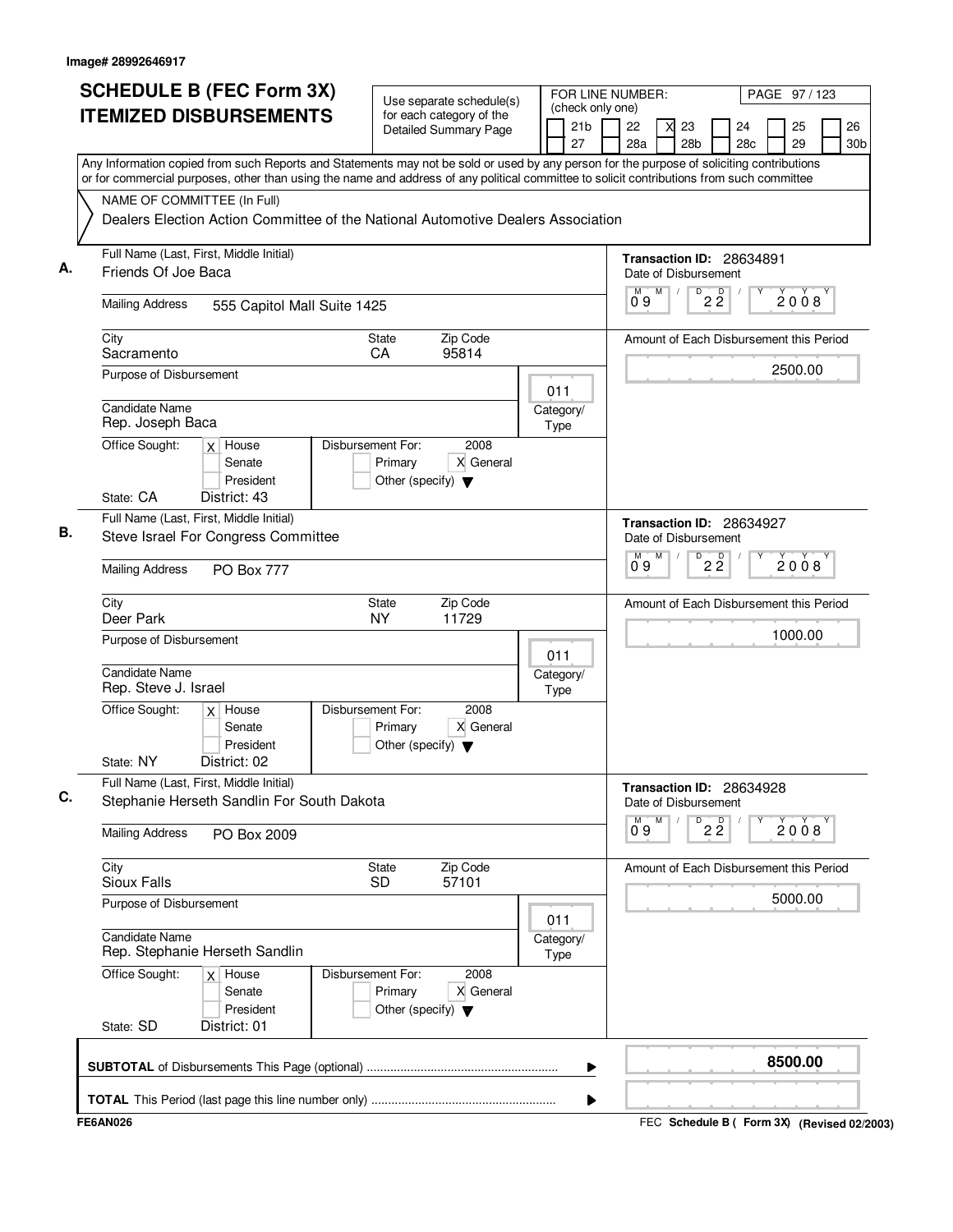| <b>SCHEDULE B (FEC Form 3X)</b>                                                                                                                                                                                                                                                        | Use separate schedule(s)                                                                  |                   |                       | FOR LINE NUMBER:<br>PAGE 98 / 123<br>(check only one) |   |                       |                               |                                         |  |          |                       |
|----------------------------------------------------------------------------------------------------------------------------------------------------------------------------------------------------------------------------------------------------------------------------------------|-------------------------------------------------------------------------------------------|-------------------|-----------------------|-------------------------------------------------------|---|-----------------------|-------------------------------|-----------------------------------------|--|----------|-----------------------|
| <b>ITEMIZED DISBURSEMENTS</b>                                                                                                                                                                                                                                                          | for each category of the<br>Detailed Summary Page                                         |                   | 21 <sub>b</sub><br>27 | 22<br>28a                                             |   | 23<br>28 <sub>b</sub> |                               | 24<br>28 <sub>c</sub>                   |  | 25<br>29 | 26<br>30 <sub>b</sub> |
| Any Information copied from such Reports and Statements may not be sold or used by any person for the purpose of soliciting contributions<br>or for commercial purposes, other than using the name and address of any political committee to solicit contributions from such committee |                                                                                           |                   |                       |                                                       |   |                       |                               |                                         |  |          |                       |
| NAME OF COMMITTEE (In Full)<br>Dealers Election Action Committee of the National Automotive Dealers Association                                                                                                                                                                        |                                                                                           |                   |                       |                                                       |   |                       |                               |                                         |  |          |                       |
| Full Name (Last, First, Middle Initial)<br><b>Coble For Congress</b>                                                                                                                                                                                                                   |                                                                                           |                   |                       | Date of Disbursement                                  |   |                       |                               | Transaction ID: 28634929                |  |          |                       |
| <b>Mailing Address</b><br>PO Box 1177                                                                                                                                                                                                                                                  |                                                                                           |                   |                       | M<br>09                                               | M | D                     | $2\frac{D}{2}$                |                                         |  | 2008     |                       |
| City<br>Greensboro                                                                                                                                                                                                                                                                     | Zip Code<br>State<br><b>NC</b><br>27402                                                   |                   |                       |                                                       |   |                       |                               | Amount of Each Disbursement this Period |  |          |                       |
| Purpose of Disbursement                                                                                                                                                                                                                                                                |                                                                                           | 011               |                       |                                                       |   |                       |                               |                                         |  | 1000.00  |                       |
| Candidate Name<br>Rep. Howard Coble<br>Office Sought:<br>$x$ House                                                                                                                                                                                                                     | Disbursement For:<br>2008                                                                 | Category/<br>Type |                       |                                                       |   |                       |                               |                                         |  |          |                       |
| Senate<br>President<br>State: NC<br>District: 06                                                                                                                                                                                                                                       | X General<br>Primary<br>Other (specify) $\blacktriangledown$                              |                   |                       |                                                       |   |                       |                               |                                         |  |          |                       |
| Full Name (Last, First, Middle Initial)                                                                                                                                                                                                                                                |                                                                                           |                   |                       |                                                       |   |                       |                               | <b>Transaction ID: 28634930</b>         |  |          |                       |
| Friends Of John Conyers                                                                                                                                                                                                                                                                |                                                                                           |                   |                       | Date of Disbursement<br>м                             | M | D                     | $\overline{2}$ $\overline{2}$ |                                         |  | 2008     |                       |
| <b>Mailing Address</b><br>12138 Central Ave Ste 194                                                                                                                                                                                                                                    |                                                                                           |                   |                       | 0.9                                                   |   |                       |                               |                                         |  |          |                       |
| City<br>Mitchellville                                                                                                                                                                                                                                                                  | <b>State</b><br>Zip Code<br><b>MD</b><br>20721                                            |                   |                       |                                                       |   |                       |                               | Amount of Each Disbursement this Period |  |          |                       |
| Purpose of Disbursement                                                                                                                                                                                                                                                                |                                                                                           | 011               |                       |                                                       |   |                       |                               |                                         |  | 2500.00  |                       |
| Candidate Name<br>Rep. John Conyers, Jr.                                                                                                                                                                                                                                               |                                                                                           | Category/<br>Type |                       |                                                       |   |                       |                               |                                         |  |          |                       |
| Office Sought:<br>$x$ House<br>Senate<br>President<br>District: 14<br>State: MI                                                                                                                                                                                                        | Disbursement For:<br>2008<br>X General<br>Primary<br>Other (specify) $\blacktriangledown$ |                   |                       |                                                       |   |                       |                               |                                         |  |          |                       |
| Full Name (Last, First, Middle Initial)<br><b>Berkley For Congress</b>                                                                                                                                                                                                                 |                                                                                           |                   |                       | Date of Disbursement                                  |   |                       |                               | Transaction ID: 28635398                |  |          |                       |
| <b>Mailing Address</b><br>3069 Conquista Court                                                                                                                                                                                                                                         |                                                                                           |                   |                       | M<br>09                                               | M | D                     | $2\overline{2}$               |                                         |  | 2008     |                       |
| City<br>Las Vegas                                                                                                                                                                                                                                                                      | State<br>Zip Code<br><b>NV</b><br>89121                                                   |                   |                       |                                                       |   |                       |                               | Amount of Each Disbursement this Period |  |          |                       |
| Purpose of Disbursement                                                                                                                                                                                                                                                                |                                                                                           | 011               |                       |                                                       |   |                       |                               |                                         |  | 2500.00  |                       |
| <b>Candidate Name</b><br>Rep. Shelley Berkley                                                                                                                                                                                                                                          |                                                                                           | Category/<br>Type |                       |                                                       |   |                       |                               |                                         |  |          |                       |
| Office Sought:<br>$x$ House<br>Senate<br>President<br>State: NV<br>District: 01                                                                                                                                                                                                        | 2008<br>Disbursement For:<br>Primary<br>X General<br>Other (specify) $\blacktriangledown$ |                   |                       |                                                       |   |                       |                               |                                         |  |          |                       |
|                                                                                                                                                                                                                                                                                        |                                                                                           |                   | ▶                     |                                                       |   |                       |                               |                                         |  | 6000.00  |                       |
|                                                                                                                                                                                                                                                                                        |                                                                                           |                   | ▶                     |                                                       |   |                       |                               |                                         |  |          |                       |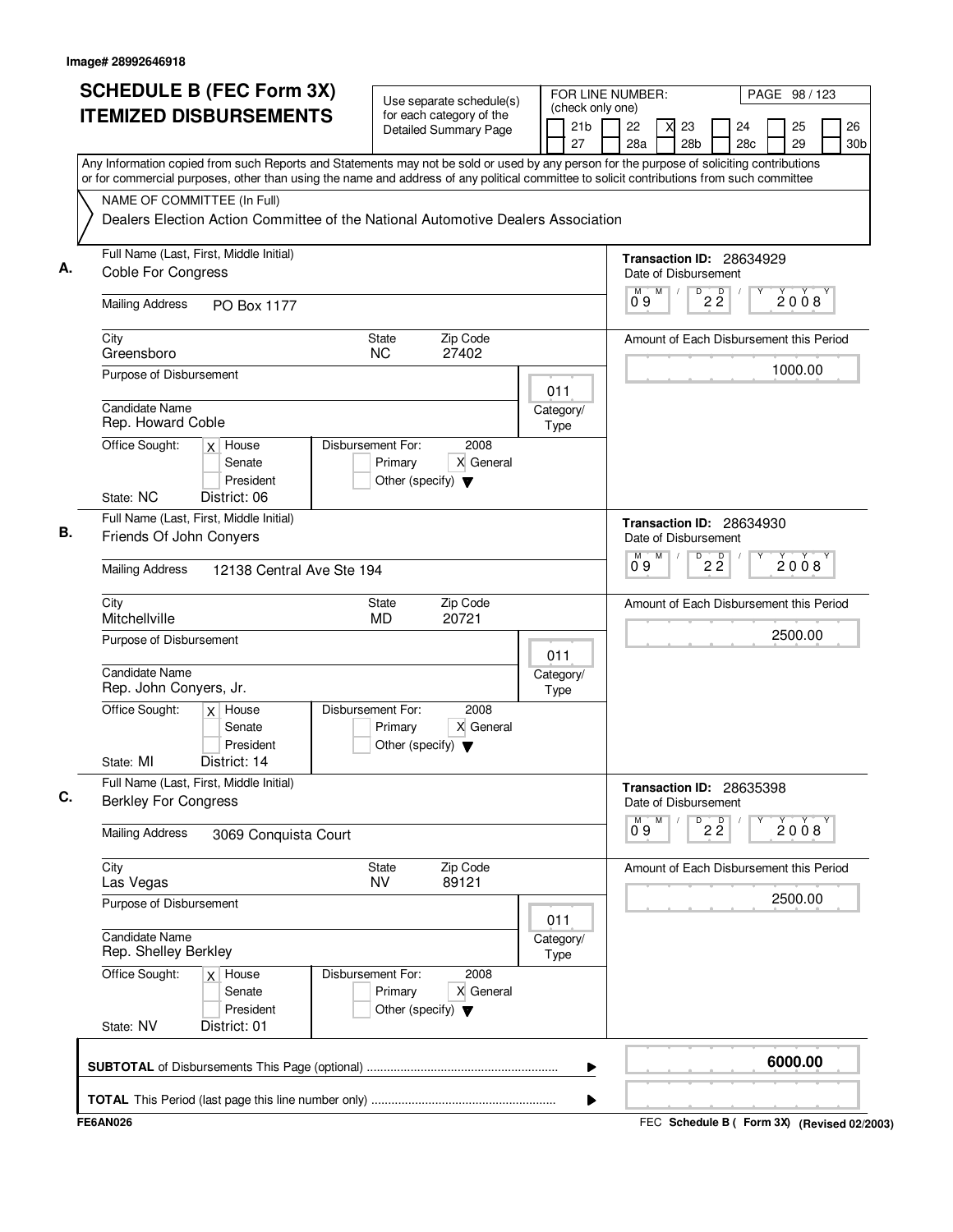| <b>SCHEDULE B (FEC Form 3X)</b><br><b>ITEMIZED DISBURSEMENTS</b>                                                                          | Use separate schedule(s)<br>for each category of the<br><b>Detailed Summary Page</b>      | FOR LINE NUMBER:<br>(check only one)<br>21 <sub>b</sub> | PAGE 99 / 123<br>26<br>22<br>23<br>24<br>25                |
|-------------------------------------------------------------------------------------------------------------------------------------------|-------------------------------------------------------------------------------------------|---------------------------------------------------------|------------------------------------------------------------|
| Any Information copied from such Reports and Statements may not be sold or used by any person for the purpose of soliciting contributions |                                                                                           | 27                                                      | 28 <sub>b</sub><br>29<br>28a<br>28c<br>30 <sub>b</sub>     |
| or for commercial purposes, other than using the name and address of any political committee to solicit contributions from such committee |                                                                                           |                                                         |                                                            |
| NAME OF COMMITTEE (In Full)                                                                                                               |                                                                                           |                                                         |                                                            |
|                                                                                                                                           | Dealers Election Action Committee of the National Automotive Dealers Association          |                                                         |                                                            |
| Full Name (Last, First, Middle Initial)<br><b>Heller For Congress</b>                                                                     |                                                                                           |                                                         | Transaction ID: 28635399<br>Date of Disbursement           |
| <b>Mailing Address</b><br>7840 Red Leaf Drive                                                                                             |                                                                                           |                                                         | D<br>$2\overline{2}$<br>M<br>M<br>2008<br>09               |
| City<br>Las Vegas                                                                                                                         | Zip Code<br>State<br><b>NV</b><br>89131                                                   |                                                         | Amount of Each Disbursement this Period                    |
| Purpose of Disbursement                                                                                                                   |                                                                                           | 011                                                     | 5000.00                                                    |
| <b>Candidate Name</b><br>Rep. Dean Heller                                                                                                 |                                                                                           | Category/<br>Type                                       |                                                            |
| Office Sought:<br>$x$ House<br>Senate<br>President                                                                                        | Disbursement For:<br>2008<br>X General<br>Primary<br>Other (specify) $\blacktriangledown$ |                                                         |                                                            |
| State: NV<br>District: 02                                                                                                                 |                                                                                           |                                                         |                                                            |
| Full Name (Last, First, Middle Initial)<br>В.<br>Porter For Congress                                                                      |                                                                                           |                                                         | Transaction ID: 28635400<br>Date of Disbursement           |
| <b>Mailing Address</b><br>7840 Red Leaf Drive                                                                                             |                                                                                           |                                                         | $\overline{P}$ 2 $\overline{2}$<br>М<br>M<br>2008<br>0.9   |
| City<br>Las Vegas                                                                                                                         | State<br>Zip Code<br><b>NV</b><br>89131                                                   |                                                         | Amount of Each Disbursement this Period                    |
| Purpose of Disbursement                                                                                                                   |                                                                                           | 011                                                     | 5000.00                                                    |
| Candidate Name<br>Rep. Jon C. Porter                                                                                                      |                                                                                           | Category/<br>Type                                       |                                                            |
| Office Sought:<br>$x$ House<br>Senate<br>President                                                                                        | Disbursement For:<br>2008<br>X General<br>Primary<br>Other (specify) $\blacktriangledown$ |                                                         |                                                            |
| District: 03<br>State: NV                                                                                                                 |                                                                                           |                                                         |                                                            |
| Full Name (Last, First, Middle Initial)<br>Van Hollen For Congress                                                                        |                                                                                           |                                                         | Transaction ID: 28635401<br>Date of Disbursement           |
| <b>Mailing Address</b><br>10537 St. Paul Street                                                                                           |                                                                                           |                                                         | M<br>D<br>М<br>$\overline{2}$ $\overline{2}$<br>2008<br>09 |
| City<br>Kensington                                                                                                                        | Zip Code<br>State<br><b>MD</b><br>20895                                                   |                                                         | Amount of Each Disbursement this Period                    |
| Purpose of Disbursement                                                                                                                   |                                                                                           | 011                                                     | 5000.00                                                    |
| <b>Candidate Name</b><br>Rep. Chris Van Hollen                                                                                            |                                                                                           | Category/<br>Type                                       |                                                            |
| Office Sought:<br>$x$ House<br>Senate<br>President                                                                                        | 2008<br>Disbursement For:<br>Primary<br>X General<br>Other (specify) $\blacktriangledown$ |                                                         |                                                            |
| State: MD<br>District: 08                                                                                                                 |                                                                                           |                                                         |                                                            |
|                                                                                                                                           |                                                                                           | ▶                                                       | 15000.00                                                   |
|                                                                                                                                           |                                                                                           | ▶                                                       |                                                            |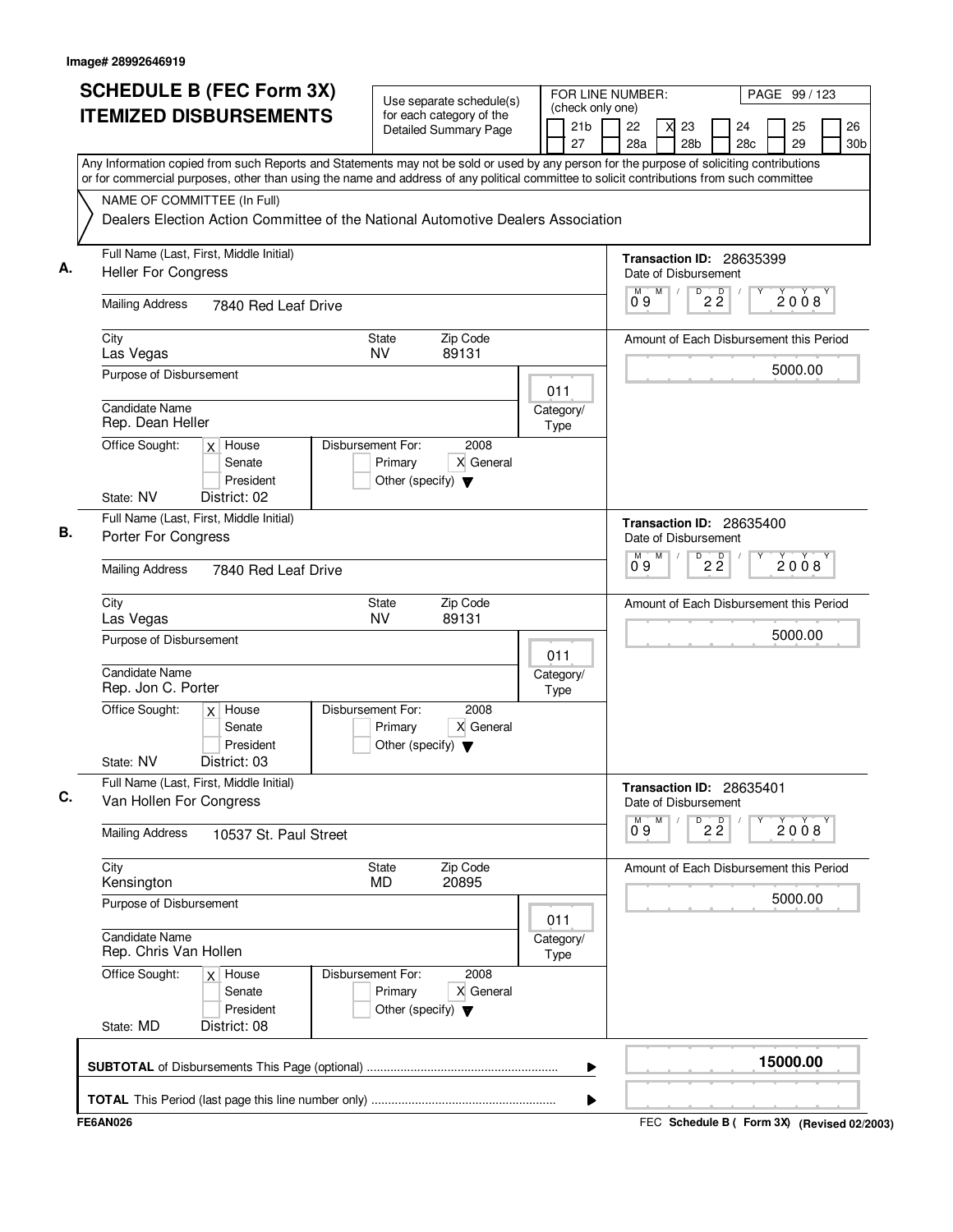|                                               | <b>SCHEDULE B (FEC Form 3X)</b><br><b>ITEMIZED DISBURSEMENTS</b> |                                                                                  | Use separate schedule(s)<br>for each category of the<br><b>Detailed Summary Page</b> | (check only one)<br>21 <sub>b</sub><br>27 | FOR LINE NUMBER:<br>22<br>23<br>28 <sub>b</sub><br>28a                                                                                                                                                                                                                                 | PAGE 100 / 123<br>26<br>24<br>25<br>29<br>28c<br>30b |
|-----------------------------------------------|------------------------------------------------------------------|----------------------------------------------------------------------------------|--------------------------------------------------------------------------------------|-------------------------------------------|----------------------------------------------------------------------------------------------------------------------------------------------------------------------------------------------------------------------------------------------------------------------------------------|------------------------------------------------------|
| NAME OF COMMITTEE (In Full)                   |                                                                  | Dealers Election Action Committee of the National Automotive Dealers Association |                                                                                      |                                           | Any Information copied from such Reports and Statements may not be sold or used by any person for the purpose of soliciting contributions<br>or for commercial purposes, other than using the name and address of any political committee to solicit contributions from such committee |                                                      |
|                                               | Full Name (Last, First, Middle Initial)                          |                                                                                  |                                                                                      |                                           |                                                                                                                                                                                                                                                                                        |                                                      |
| Friends Of Frank Wolf                         |                                                                  |                                                                                  |                                                                                      |                                           | Transaction ID: 28635402<br>Date of Disbursement                                                                                                                                                                                                                                       |                                                      |
| <b>Mailing Address</b>                        | P. O. Box 710235                                                 |                                                                                  |                                                                                      |                                           | D<br>M<br>$2\,$ $2\,$<br>09                                                                                                                                                                                                                                                            | 2008                                                 |
| City<br>Oak Hill                              |                                                                  | State<br>VA                                                                      | Zip Code<br>20171                                                                    |                                           |                                                                                                                                                                                                                                                                                        | Amount of Each Disbursement this Period              |
| Purpose of Disbursement                       |                                                                  |                                                                                  |                                                                                      | 011                                       |                                                                                                                                                                                                                                                                                        | 2500.00                                              |
| Candidate Name<br>Rep. Frank R. Wolf          |                                                                  |                                                                                  |                                                                                      | Category/<br>Type                         |                                                                                                                                                                                                                                                                                        |                                                      |
| Office Sought:<br>State: VA                   | $x$ House<br>Senate<br>President<br>District: 10                 | Disbursement For:<br>Primary<br>Other (specify) $\blacktriangledown$             | 2008<br>X General                                                                    |                                           |                                                                                                                                                                                                                                                                                        |                                                      |
|                                               | Full Name (Last, First, Middle Initial)                          |                                                                                  |                                                                                      |                                           | Transaction ID: 28635403                                                                                                                                                                                                                                                               |                                                      |
| Moran For Congress                            |                                                                  |                                                                                  |                                                                                      |                                           | Date of Disbursement                                                                                                                                                                                                                                                                   |                                                      |
| <b>Mailing Address</b>                        | 311 North Washington Street<br>Suite 200l                        |                                                                                  |                                                                                      |                                           | M<br>$\overline{P}$ 2 $\overline{2}$<br>Ő 9                                                                                                                                                                                                                                            | 2008                                                 |
| City<br>Alexandria                            |                                                                  | <b>State</b><br>VA                                                               | Zip Code<br>22314                                                                    |                                           |                                                                                                                                                                                                                                                                                        | Amount of Each Disbursement this Period              |
| Purpose of Disbursement                       |                                                                  |                                                                                  |                                                                                      | 011                                       |                                                                                                                                                                                                                                                                                        | 5000.00                                              |
| Candidate Name<br>Rep. James P. Moran         |                                                                  |                                                                                  |                                                                                      | Category/<br>Type                         |                                                                                                                                                                                                                                                                                        |                                                      |
| Office Sought:<br>State: VA                   | $x$ House<br>Senate<br>President<br>District: 08                 | Disbursement For:<br>Primary<br>Other (specify) $\blacktriangledown$             | 2008<br>X General                                                                    |                                           |                                                                                                                                                                                                                                                                                        |                                                      |
| <b>Bob Brady For Congress</b>                 | Full Name (Last, First, Middle Initial)                          |                                                                                  |                                                                                      |                                           | Transaction ID: 28635404<br>Date of Disbursement                                                                                                                                                                                                                                       |                                                      |
| <b>Mailing Address</b>                        | 2000 Market Street Suite 500                                     |                                                                                  |                                                                                      |                                           | M<br>D<br>М<br>$2\overline{2}$<br>09                                                                                                                                                                                                                                                   | 2008                                                 |
| City<br>Philadelphia                          |                                                                  | State<br><b>PA</b>                                                               | Zip Code<br>19103                                                                    |                                           |                                                                                                                                                                                                                                                                                        | Amount of Each Disbursement this Period              |
| Purpose of Disbursement                       |                                                                  |                                                                                  |                                                                                      | 011                                       |                                                                                                                                                                                                                                                                                        | 5000.00                                              |
| <b>Candidate Name</b><br>Rep. Robert A. Brady |                                                                  |                                                                                  |                                                                                      | Category/<br>Type                         |                                                                                                                                                                                                                                                                                        |                                                      |
| Office Sought:                                | $x$ House<br>Senate<br>President                                 | Disbursement For:<br>Primary<br>Other (specify) $\blacktriangledown$             | 2008<br>X General                                                                    |                                           |                                                                                                                                                                                                                                                                                        |                                                      |
| State: PA                                     | District: 01                                                     |                                                                                  |                                                                                      |                                           |                                                                                                                                                                                                                                                                                        |                                                      |
|                                               |                                                                  |                                                                                  |                                                                                      | ▶                                         |                                                                                                                                                                                                                                                                                        | 12500.00                                             |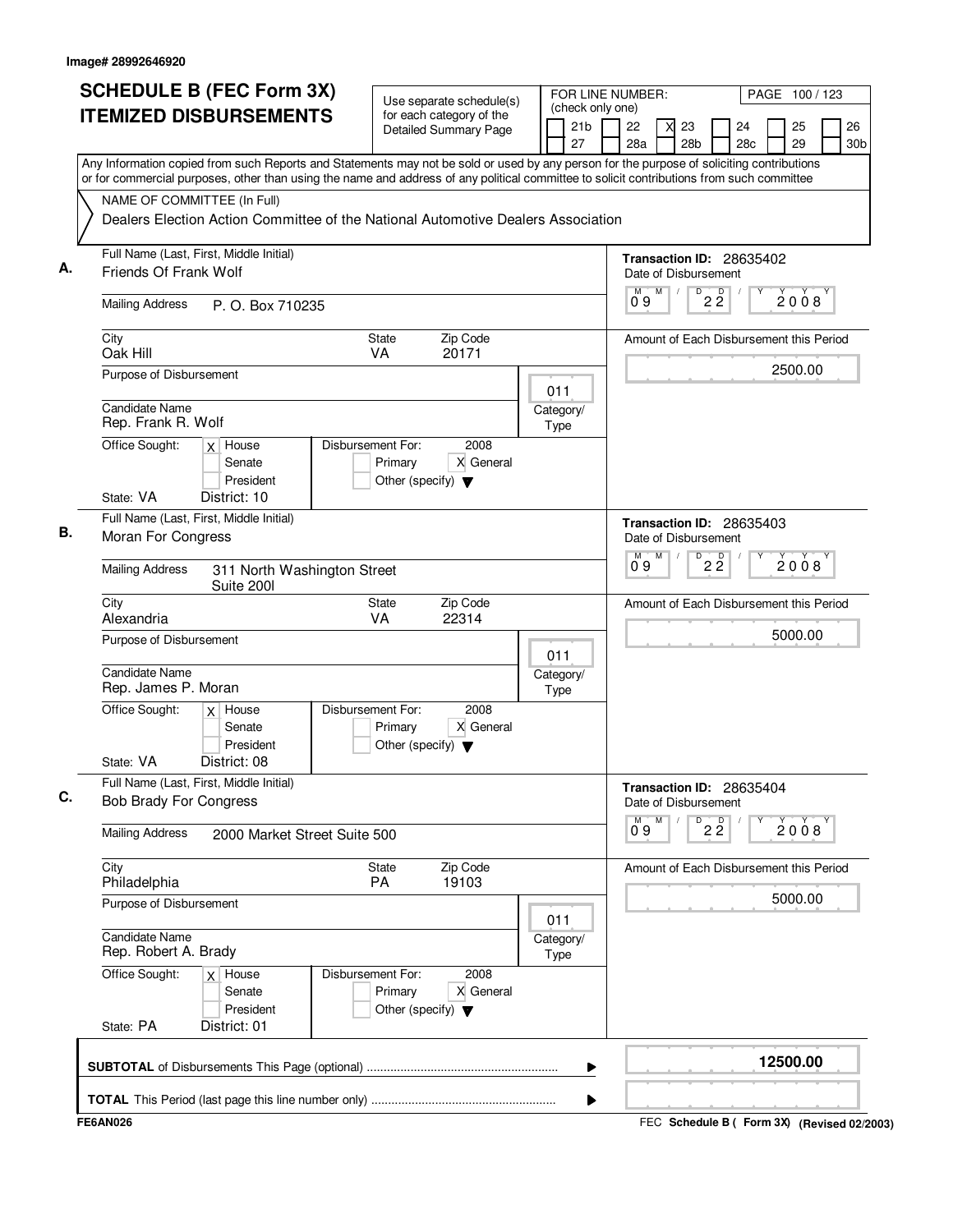|    | <b>SCHEDULE B (FEC Form 3X)</b><br><b>ITEMIZED DISBURSEMENTS</b>                                                                                                                                                                                                                       |                                                                      | Use separate schedule(s)<br>for each category of the |                   | (check only one)      | FOR LINE NUMBER:   |   |                                 |                                 | PAGE 101 / 123                          |          |                       |  |  |  |
|----|----------------------------------------------------------------------------------------------------------------------------------------------------------------------------------------------------------------------------------------------------------------------------------------|----------------------------------------------------------------------|------------------------------------------------------|-------------------|-----------------------|--------------------|---|---------------------------------|---------------------------------|-----------------------------------------|----------|-----------------------|--|--|--|
|    |                                                                                                                                                                                                                                                                                        |                                                                      | Detailed Summary Page                                |                   | 21 <sub>b</sub><br>27 | 22<br>28a          |   | 23<br>28 <sub>b</sub>           |                                 | 24<br>28c                               | 25<br>29 | 26<br>30 <sub>b</sub> |  |  |  |
|    | Any Information copied from such Reports and Statements may not be sold or used by any person for the purpose of soliciting contributions<br>or for commercial purposes, other than using the name and address of any political committee to solicit contributions from such committee |                                                                      |                                                      |                   |                       |                    |   |                                 |                                 |                                         |          |                       |  |  |  |
|    | NAME OF COMMITTEE (In Full)                                                                                                                                                                                                                                                            |                                                                      |                                                      |                   |                       |                    |   |                                 |                                 |                                         |          |                       |  |  |  |
|    | Dealers Election Action Committee of the National Automotive Dealers Association                                                                                                                                                                                                       |                                                                      |                                                      |                   |                       |                    |   |                                 |                                 |                                         |          |                       |  |  |  |
| А. | Full Name (Last, First, Middle Initial)<br>Friends Of Glenn Thompson                                                                                                                                                                                                                   |                                                                      |                                                      |                   |                       |                    |   | Date of Disbursement            |                                 | Transaction ID: 28635405                |          |                       |  |  |  |
|    | <b>Mailing Address</b><br>198 Park Road                                                                                                                                                                                                                                                |                                                                      |                                                      |                   |                       | М<br>09            | M | $\overline{P}$ 2 $\overline{2}$ |                                 |                                         | 2008     |                       |  |  |  |
|    | City<br>Howard                                                                                                                                                                                                                                                                         | State<br>PA                                                          | Zip Code<br>16841                                    |                   |                       |                    |   |                                 |                                 | Amount of Each Disbursement this Period |          |                       |  |  |  |
|    | Purpose of Disbursement                                                                                                                                                                                                                                                                |                                                                      |                                                      | 011               |                       |                    |   |                                 |                                 |                                         | 5000.00  |                       |  |  |  |
|    | <b>Candidate Name</b><br>Mr. Glenn Thompson                                                                                                                                                                                                                                            |                                                                      |                                                      | Category/<br>Type |                       |                    |   |                                 |                                 |                                         |          |                       |  |  |  |
|    | Office Sought:<br>$x$ House<br>Senate<br>President                                                                                                                                                                                                                                     | Disbursement For:<br>Primary<br>Other (specify) $\blacktriangledown$ | 2008<br>X General                                    |                   |                       |                    |   |                                 |                                 |                                         |          |                       |  |  |  |
|    | State: PA<br>District: 05                                                                                                                                                                                                                                                              |                                                                      |                                                      |                   |                       |                    |   |                                 |                                 |                                         |          |                       |  |  |  |
| В. | Full Name (Last, First, Middle Initial)<br>Jim Gerlach For Congress Committee                                                                                                                                                                                                          |                                                                      |                                                      |                   |                       |                    | M | Date of Disbursement<br>D       |                                 | Transaction ID: 28635406                |          |                       |  |  |  |
|    | <b>Mailing Address</b><br>PO Box 87                                                                                                                                                                                                                                                    |                                                                      |                                                      |                   |                       | $\overline{0}^M$ 9 |   |                                 | $\overline{2}$ $\overline{2}$   |                                         | 2008     |                       |  |  |  |
|    | City<br>Uwchland                                                                                                                                                                                                                                                                       | <b>State</b><br>PA                                                   | Zip Code<br>19480                                    |                   |                       |                    |   |                                 |                                 | Amount of Each Disbursement this Period |          |                       |  |  |  |
|    | Purpose of Disbursement                                                                                                                                                                                                                                                                |                                                                      |                                                      | 011               |                       |                    |   |                                 |                                 |                                         | 4000.00  |                       |  |  |  |
|    | <b>Candidate Name</b><br>Rep. James W. Gerlach                                                                                                                                                                                                                                         |                                                                      |                                                      | Category/<br>Type |                       |                    |   |                                 |                                 |                                         |          |                       |  |  |  |
|    | Office Sought:<br>$x$ House<br>Senate<br>President                                                                                                                                                                                                                                     | Disbursement For:<br>Primary<br>Other (specify) $\blacktriangledown$ | 2008<br>X General                                    |                   |                       |                    |   |                                 |                                 |                                         |          |                       |  |  |  |
|    | State: PA<br>District: 06                                                                                                                                                                                                                                                              |                                                                      |                                                      |                   |                       |                    |   |                                 |                                 |                                         |          |                       |  |  |  |
| C. | Full Name (Last, First, Middle Initial)<br><b>Bill Shuster For Congress</b>                                                                                                                                                                                                            |                                                                      |                                                      |                   |                       |                    |   | Date of Disbursement            |                                 | Transaction ID: 28635407                |          |                       |  |  |  |
|    | <b>Mailing Address</b><br>PO Box 27                                                                                                                                                                                                                                                    |                                                                      |                                                      |                   |                       | м<br>09            | M |                                 | $\overline{P}$ 2 $\overline{2}$ |                                         | 2008     |                       |  |  |  |
|    | City<br>Hollidaysburg                                                                                                                                                                                                                                                                  | State<br><b>PA</b>                                                   | Zip Code<br>16648                                    |                   |                       |                    |   |                                 |                                 | Amount of Each Disbursement this Period |          |                       |  |  |  |
|    | Purpose of Disbursement                                                                                                                                                                                                                                                                |                                                                      |                                                      | 011               |                       |                    |   |                                 |                                 |                                         | 4000.00  |                       |  |  |  |
|    | Candidate Name<br>Rep. William Franklin Shuster                                                                                                                                                                                                                                        |                                                                      |                                                      | Category/<br>Type |                       |                    |   |                                 |                                 |                                         |          |                       |  |  |  |
|    | Office Sought:<br>$x$ House<br>Senate<br>President                                                                                                                                                                                                                                     | Disbursement For:<br>Primary<br>Other (specify) $\blacktriangledown$ | 2008<br>X General                                    |                   |                       |                    |   |                                 |                                 |                                         |          |                       |  |  |  |
|    | District: 09<br>State: PA                                                                                                                                                                                                                                                              |                                                                      |                                                      |                   |                       |                    |   |                                 |                                 |                                         |          |                       |  |  |  |
|    |                                                                                                                                                                                                                                                                                        |                                                                      |                                                      |                   | ▶                     |                    |   |                                 |                                 |                                         | 13000.00 |                       |  |  |  |
|    |                                                                                                                                                                                                                                                                                        |                                                                      |                                                      |                   | ▶                     |                    |   |                                 |                                 |                                         |          |                       |  |  |  |
|    |                                                                                                                                                                                                                                                                                        |                                                                      |                                                      |                   |                       |                    |   |                                 |                                 |                                         |          |                       |  |  |  |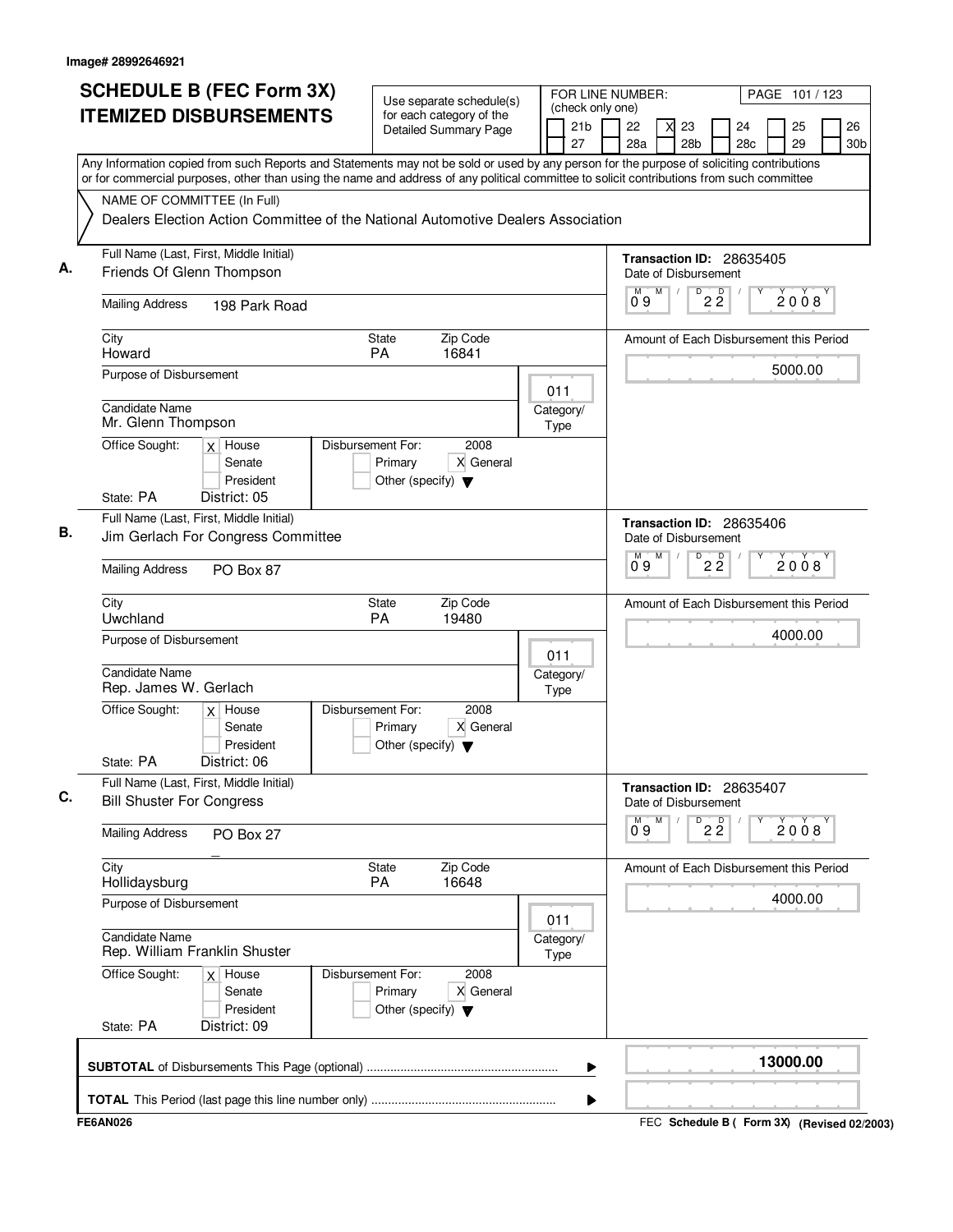| <b>SCHEDULE B (FEC Form 3X)</b>                                                                                                                                                                                                                                                        | Use separate schedule(s)                                                                  | FOR LINE NUMBER:<br>(check only one) | PAGE 102 / 123                                                  |                                                            |
|----------------------------------------------------------------------------------------------------------------------------------------------------------------------------------------------------------------------------------------------------------------------------------------|-------------------------------------------------------------------------------------------|--------------------------------------|-----------------------------------------------------------------|------------------------------------------------------------|
| <b>ITEMIZED DISBURSEMENTS</b>                                                                                                                                                                                                                                                          | for each category of the<br><b>Detailed Summary Page</b>                                  | 21 <sub>b</sub><br>27                | 22<br>23<br>28a<br>28 <sub>b</sub>                              | 26<br>24<br>25<br>28 <sub>c</sub><br>29<br>30 <sub>b</sub> |
| Any Information copied from such Reports and Statements may not be sold or used by any person for the purpose of soliciting contributions<br>or for commercial purposes, other than using the name and address of any political committee to solicit contributions from such committee |                                                                                           |                                      |                                                                 |                                                            |
| NAME OF COMMITTEE (In Full)                                                                                                                                                                                                                                                            |                                                                                           |                                      |                                                                 |                                                            |
| Dealers Election Action Committee of the National Automotive Dealers Association                                                                                                                                                                                                       |                                                                                           |                                      |                                                                 |                                                            |
| Full Name (Last, First, Middle Initial)                                                                                                                                                                                                                                                |                                                                                           |                                      | Transaction ID: 28635408                                        |                                                            |
| <b>Carney For Congress</b>                                                                                                                                                                                                                                                             |                                                                                           |                                      | Date of Disbursement<br>M                                       |                                                            |
| <b>Mailing Address</b><br>P.O. Box A                                                                                                                                                                                                                                                   |                                                                                           |                                      | 09                                                              | $\overline{P}$ 2 $\overline{2}$<br>2008                    |
| City<br><b>Clarks Summit</b>                                                                                                                                                                                                                                                           | Zip Code<br>State<br><b>PA</b><br>18411                                                   |                                      |                                                                 | Amount of Each Disbursement this Period                    |
| Purpose of Disbursement                                                                                                                                                                                                                                                                |                                                                                           |                                      |                                                                 | 4000.00                                                    |
| <b>Candidate Name</b>                                                                                                                                                                                                                                                                  |                                                                                           | 011<br>Category/                     |                                                                 |                                                            |
| Rep. Christopher P. Carney                                                                                                                                                                                                                                                             |                                                                                           | Type                                 |                                                                 |                                                            |
| Office Sought:<br>$x$ House<br>Senate<br>President                                                                                                                                                                                                                                     | Disbursement For:<br>2008<br>X General<br>Primary<br>Other (specify) $\blacktriangledown$ |                                      |                                                                 |                                                            |
| State: PA<br>District: 10                                                                                                                                                                                                                                                              |                                                                                           |                                      |                                                                 |                                                            |
| Full Name (Last, First, Middle Initial)                                                                                                                                                                                                                                                |                                                                                           |                                      | Transaction ID: 28635409                                        |                                                            |
| Murtha For Congress Committee                                                                                                                                                                                                                                                          |                                                                                           |                                      | Date of Disbursement<br>М<br>D<br>м                             |                                                            |
| <b>Mailing Address</b><br>Suite 120 551 Main Street<br>Bt Financial Plaza Suite 220                                                                                                                                                                                                    |                                                                                           |                                      | ő 9                                                             | $2\overline{2}$<br>2008                                    |
| City<br>Johnstown                                                                                                                                                                                                                                                                      | Zip Code<br><b>State</b><br>PA<br>15901                                                   |                                      |                                                                 | Amount of Each Disbursement this Period                    |
| Purpose of Disbursement                                                                                                                                                                                                                                                                |                                                                                           | 011                                  |                                                                 | 5000.00                                                    |
| <b>Candidate Name</b><br>Rep. John P. Murtha                                                                                                                                                                                                                                           |                                                                                           | Category/<br>Type                    |                                                                 |                                                            |
| Office Sought:<br>$x$ House<br>Senate<br>President<br>State: PA<br>District: 12                                                                                                                                                                                                        | Disbursement For:<br>2008<br>X General<br>Primary<br>Other (specify) $\blacktriangledown$ |                                      |                                                                 |                                                            |
| Full Name (Last, First, Middle Initial)                                                                                                                                                                                                                                                |                                                                                           |                                      |                                                                 |                                                            |
| Allyson Schwartz For Congress                                                                                                                                                                                                                                                          |                                                                                           |                                      | Transaction ID: 28635410<br>Date of Disbursement<br>М<br>M<br>D |                                                            |
| <b>Mailing Address</b><br>P.O. Box 2232                                                                                                                                                                                                                                                |                                                                                           |                                      | 09                                                              | $2\overline{2}$<br>2008                                    |
| City<br>Jenkintown                                                                                                                                                                                                                                                                     | Zip Code<br><b>State</b><br>19046<br><b>PA</b>                                            |                                      |                                                                 | Amount of Each Disbursement this Period                    |
| Purpose of Disbursement                                                                                                                                                                                                                                                                |                                                                                           | 011                                  |                                                                 | 5000.00                                                    |
| Candidate Name<br>Rep. Allyson Y. Schwartz                                                                                                                                                                                                                                             |                                                                                           | Category/<br>Type                    |                                                                 |                                                            |
| Office Sought:<br>$x$ House<br>Senate<br>President<br>State: PA<br>District: 13                                                                                                                                                                                                        | Disbursement For:<br>2008<br>X General<br>Primary<br>Other (specify) $\blacktriangledown$ |                                      |                                                                 |                                                            |
|                                                                                                                                                                                                                                                                                        |                                                                                           |                                      |                                                                 |                                                            |
|                                                                                                                                                                                                                                                                                        |                                                                                           | ▶                                    |                                                                 | 14000.00                                                   |
|                                                                                                                                                                                                                                                                                        |                                                                                           | ▶                                    |                                                                 |                                                            |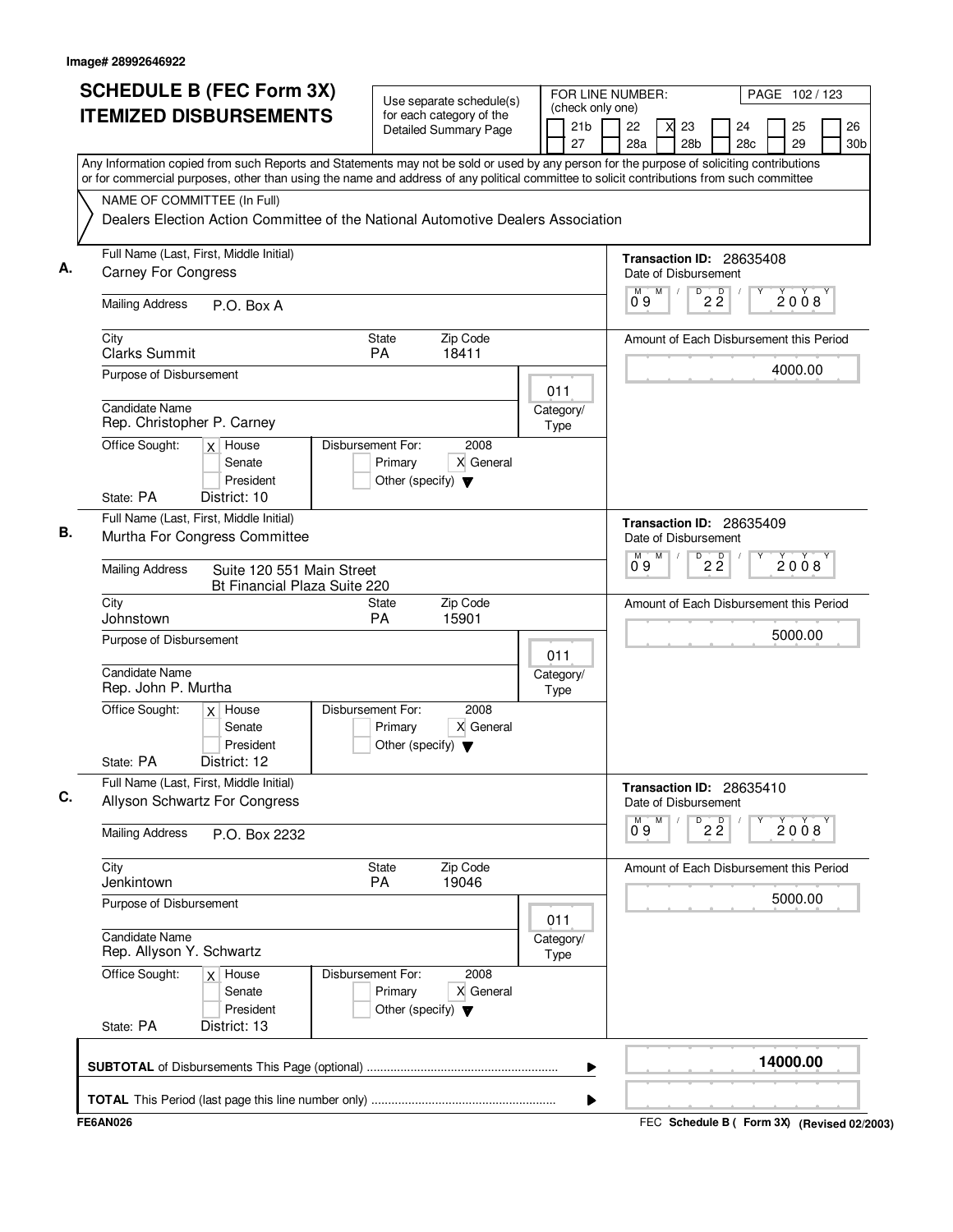| <b>SCHEDULE B (FEC Form 3X)</b>                                                                                                                                                                                                                                                        | Use separate schedule(s)                                                                  | (check only one)      | FOR LINE NUMBER:  |                                                  | PAGE 103/123 |  |          |                       |  |  |  |
|----------------------------------------------------------------------------------------------------------------------------------------------------------------------------------------------------------------------------------------------------------------------------------------|-------------------------------------------------------------------------------------------|-----------------------|-------------------|--------------------------------------------------|--------------|--|----------|-----------------------|--|--|--|
| <b>ITEMIZED DISBURSEMENTS</b>                                                                                                                                                                                                                                                          | for each category of the<br><b>Detailed Summary Page</b>                                  | 21 <sub>b</sub><br>27 | 22<br>28a         | 23<br>28 <sub>b</sub>                            | 24<br>28c    |  | 25<br>29 | 26<br>30 <sub>b</sub> |  |  |  |
| Any Information copied from such Reports and Statements may not be sold or used by any person for the purpose of soliciting contributions<br>or for commercial purposes, other than using the name and address of any political committee to solicit contributions from such committee |                                                                                           |                       |                   |                                                  |              |  |          |                       |  |  |  |
| NAME OF COMMITTEE (In Full)                                                                                                                                                                                                                                                            | Dealers Election Action Committee of the National Automotive Dealers Association          |                       |                   |                                                  |              |  |          |                       |  |  |  |
| Full Name (Last, First, Middle Initial)<br>Doyle For Congress Committee                                                                                                                                                                                                                |                                                                                           |                       |                   | Transaction ID: 28635411<br>Date of Disbursement |              |  |          |                       |  |  |  |
| <b>Mailing Address</b><br>205 Hawthorne Court                                                                                                                                                                                                                                          |                                                                                           |                       | M<br>09           | $D$ <sub>2</sub> $\overline{2}$                  |              |  | 2008     |                       |  |  |  |
| City<br>Pittsburgh                                                                                                                                                                                                                                                                     | State<br>Zip Code<br><b>PA</b><br>15221                                                   |                       |                   | Amount of Each Disbursement this Period          |              |  |          |                       |  |  |  |
| Purpose of Disbursement                                                                                                                                                                                                                                                                |                                                                                           | 011                   |                   |                                                  |              |  | 5000.00  |                       |  |  |  |
| Candidate Name<br>Rep. Michael F. Doyle                                                                                                                                                                                                                                                |                                                                                           | Category/<br>Type     |                   |                                                  |              |  |          |                       |  |  |  |
| Office Sought:<br>$x$ House<br>Senate<br>President                                                                                                                                                                                                                                     | 2008<br>Disbursement For:<br>X General<br>Primary<br>Other (specify) $\blacktriangledown$ |                       |                   |                                                  |              |  |          |                       |  |  |  |
| State: PA<br>District: 14<br>Full Name (Last, First, Middle Initial)                                                                                                                                                                                                                   |                                                                                           |                       |                   | Transaction ID: 28635412                         |              |  |          |                       |  |  |  |
| <b>Charlie Dent For Congress</b>                                                                                                                                                                                                                                                       |                                                                                           |                       |                   | Date of Disbursement                             |              |  |          |                       |  |  |  |
| <b>Mailing Address</b><br><b>PO Box 442</b>                                                                                                                                                                                                                                            |                                                                                           |                       | M<br>$0^{\circ}9$ | D<br>$2\overline{2}$                             |              |  | 2008     |                       |  |  |  |
| City<br>Allentown                                                                                                                                                                                                                                                                      | Zip Code<br><b>State</b><br>PA<br>18105                                                   |                       |                   | Amount of Each Disbursement this Period          |              |  |          |                       |  |  |  |
| Purpose of Disbursement                                                                                                                                                                                                                                                                |                                                                                           | 011                   |                   |                                                  |              |  | 4000.00  |                       |  |  |  |
| <b>Candidate Name</b><br>Rep. Charles W. Dent                                                                                                                                                                                                                                          |                                                                                           | Category/<br>Type     |                   |                                                  |              |  |          |                       |  |  |  |
| Office Sought:<br>$x$ House<br>Senate<br>President                                                                                                                                                                                                                                     | Disbursement For:<br>2008<br>Primary<br>X General<br>Other (specify) $\blacktriangledown$ |                       |                   |                                                  |              |  |          |                       |  |  |  |
| State: PA<br>District: 15<br>Full Name (Last, First, Middle Initial)                                                                                                                                                                                                                   |                                                                                           |                       |                   | Transaction ID: 28635413                         |              |  |          |                       |  |  |  |
| <b>Brian Davis For Congress</b>                                                                                                                                                                                                                                                        |                                                                                           |                       | M<br>M            | Date of Disbursement                             |              |  |          |                       |  |  |  |
| <b>Mailing Address</b><br>PO Box 1081                                                                                                                                                                                                                                                  |                                                                                           |                       | 09                | 22                                               |              |  | 2008     |                       |  |  |  |
| City<br>Rochester                                                                                                                                                                                                                                                                      | Zip Code<br>State<br>55903<br><b>MN</b>                                                   |                       |                   | Amount of Each Disbursement this Period          |              |  |          |                       |  |  |  |
| Purpose of Disbursement                                                                                                                                                                                                                                                                |                                                                                           | 011                   |                   |                                                  |              |  | 2000.00  |                       |  |  |  |
| <b>Candidate Name</b><br>Mr. Brian Davis                                                                                                                                                                                                                                               |                                                                                           | Category/<br>Type     |                   |                                                  |              |  |          |                       |  |  |  |
| Office Sought:<br>$x$ House<br>Senate<br>President                                                                                                                                                                                                                                     | Disbursement For:<br>2008<br>Primary<br>X General<br>Other (specify) $\blacktriangledown$ |                       |                   |                                                  |              |  |          |                       |  |  |  |
| District: 01<br>State: MN                                                                                                                                                                                                                                                              |                                                                                           |                       |                   |                                                  |              |  |          |                       |  |  |  |
|                                                                                                                                                                                                                                                                                        |                                                                                           | ▶                     |                   |                                                  |              |  | 11000.00 |                       |  |  |  |
|                                                                                                                                                                                                                                                                                        |                                                                                           | ▶                     |                   |                                                  |              |  |          |                       |  |  |  |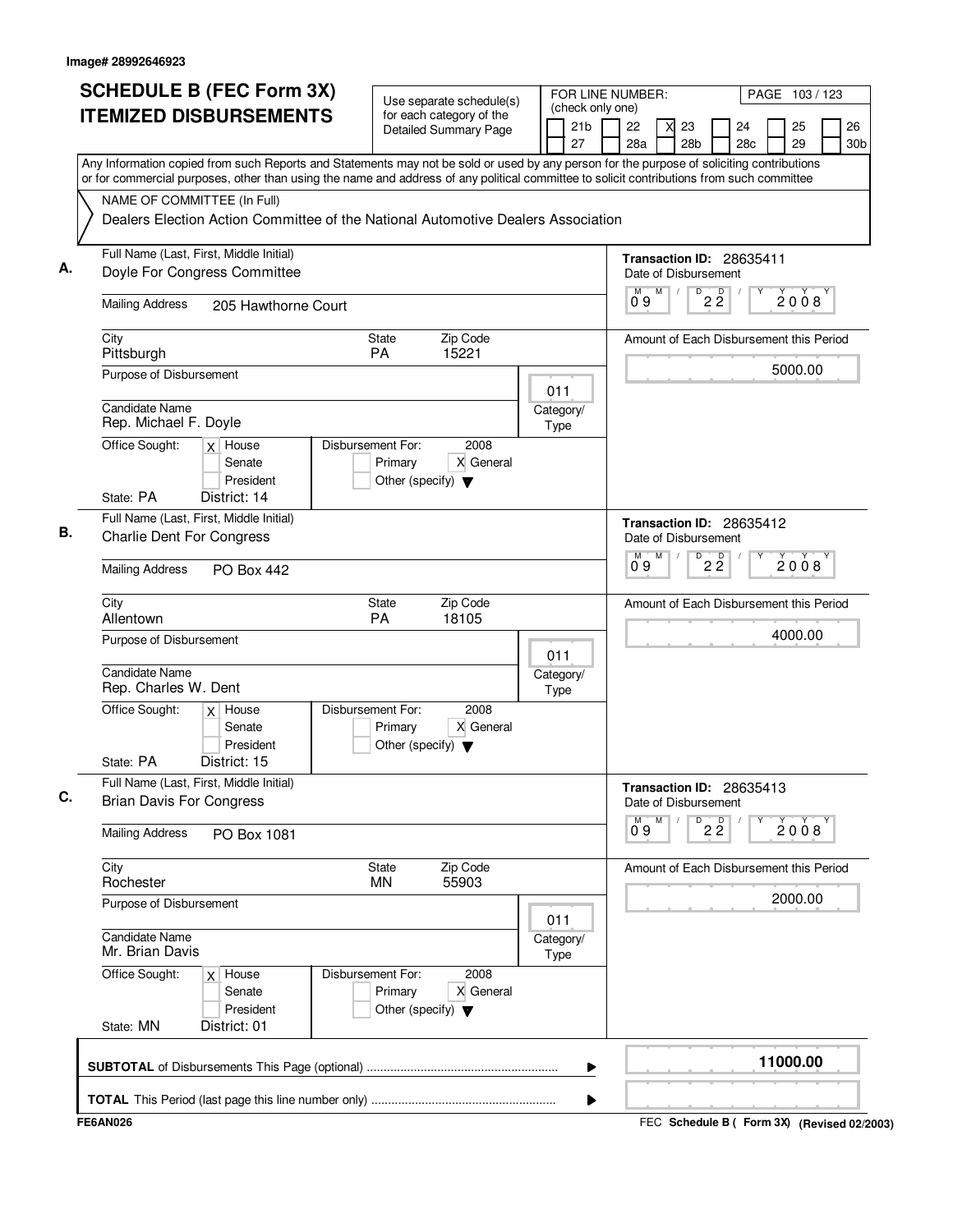| <b>SCHEDULE B (FEC Form 3X)</b>                                                                                                                                                                                                                                                        | Use separate schedule(s)                                                                  | FOR LINE NUMBER:<br>(check only one) | PAGE 104 / 123                                                                                   |
|----------------------------------------------------------------------------------------------------------------------------------------------------------------------------------------------------------------------------------------------------------------------------------------|-------------------------------------------------------------------------------------------|--------------------------------------|--------------------------------------------------------------------------------------------------|
| <b>ITEMIZED DISBURSEMENTS</b>                                                                                                                                                                                                                                                          | for each category of the<br><b>Detailed Summary Page</b>                                  | 21 <sub>b</sub><br>27                | 22<br>26<br>23<br>24<br>25<br>28a<br>28 <sub>b</sub><br>28 <sub>c</sub><br>29<br>30 <sub>b</sub> |
| Any Information copied from such Reports and Statements may not be sold or used by any person for the purpose of soliciting contributions<br>or for commercial purposes, other than using the name and address of any political committee to solicit contributions from such committee |                                                                                           |                                      |                                                                                                  |
| NAME OF COMMITTEE (In Full)                                                                                                                                                                                                                                                            |                                                                                           |                                      |                                                                                                  |
| Dealers Election Action Committee of the National Automotive Dealers Association                                                                                                                                                                                                       |                                                                                           |                                      |                                                                                                  |
| Full Name (Last, First, Middle Initial)<br>Gerry Connolly For Congress                                                                                                                                                                                                                 |                                                                                           |                                      | Transaction ID: 28635414<br>Date of Disbursement                                                 |
| <b>Mailing Address</b><br>PO Box 563                                                                                                                                                                                                                                                   |                                                                                           |                                      | M<br>$\overline{P}$ 2 $\overline{2}$<br>2008<br>09                                               |
| City<br>Merrifield                                                                                                                                                                                                                                                                     | Zip Code<br><b>State</b><br><b>VA</b><br>22116                                            |                                      | Amount of Each Disbursement this Period                                                          |
| Purpose of Disbursement                                                                                                                                                                                                                                                                |                                                                                           | 011                                  | 2500.00                                                                                          |
| <b>Candidate Name</b><br>Gerry Connolly                                                                                                                                                                                                                                                |                                                                                           | Category/<br>Type                    |                                                                                                  |
| Office Sought:<br>$x$ House<br>Senate<br>President                                                                                                                                                                                                                                     | Disbursement For:<br>2008<br>X General<br>Primary<br>Other (specify) $\blacktriangledown$ |                                      |                                                                                                  |
| State: VA<br>District: 11                                                                                                                                                                                                                                                              |                                                                                           |                                      |                                                                                                  |
| Full Name (Last, First, Middle Initial)<br>Lynn Jenkins For Congress                                                                                                                                                                                                                   |                                                                                           |                                      | Transaction ID: 28635415<br>Date of Disbursement                                                 |
| <b>Mailing Address</b><br>P.O. Box 1441                                                                                                                                                                                                                                                |                                                                                           |                                      | $2\overline{2}$<br>М<br>D<br>м<br>2008<br>ő 9                                                    |
| City<br>Topeka                                                                                                                                                                                                                                                                         | Zip Code<br><b>State</b><br>KS<br>66601                                                   |                                      | Amount of Each Disbursement this Period                                                          |
| Purpose of Disbursement                                                                                                                                                                                                                                                                |                                                                                           | 011                                  | 5000.00                                                                                          |
| <b>Candidate Name</b><br>Lynn Jenkins                                                                                                                                                                                                                                                  |                                                                                           | Category/<br>Type                    |                                                                                                  |
| Office Sought:<br>$x$ House<br>Senate<br>President                                                                                                                                                                                                                                     | Disbursement For:<br>2008<br>X General<br>Primary<br>Other (specify) $\blacktriangledown$ |                                      |                                                                                                  |
| State: KS<br>District: 02<br>Full Name (Last, First, Middle Initial)                                                                                                                                                                                                                   |                                                                                           |                                      |                                                                                                  |
| Jordan For Congress                                                                                                                                                                                                                                                                    |                                                                                           |                                      | Transaction ID: 28635416<br>Date of Disbursement<br>М<br>M                                       |
| <b>Mailing Address</b><br>PO Box 860580                                                                                                                                                                                                                                                |                                                                                           |                                      | $D^D$ 2 $\overline{2}$<br>2008<br>09                                                             |
| City<br>Shawnee Mission                                                                                                                                                                                                                                                                | Zip Code<br><b>State</b><br>66226<br>KS                                                   |                                      | Amount of Each Disbursement this Period                                                          |
| Purpose of Disbursement                                                                                                                                                                                                                                                                |                                                                                           | 011                                  | 5000.00                                                                                          |
| Candidate Name<br>Mr. Nicholas Jordan                                                                                                                                                                                                                                                  |                                                                                           | Category/<br>Type                    |                                                                                                  |
| Office Sought:<br>$x$ House<br>Senate<br>President<br>State: KS<br>District: 03                                                                                                                                                                                                        | Disbursement For:<br>2008<br>X General<br>Primary<br>Other (specify) $\blacktriangledown$ |                                      |                                                                                                  |
|                                                                                                                                                                                                                                                                                        |                                                                                           | ▶                                    | 12500.00                                                                                         |
|                                                                                                                                                                                                                                                                                        |                                                                                           | ▶                                    |                                                                                                  |
| <b>FE6AN026</b>                                                                                                                                                                                                                                                                        |                                                                                           |                                      | FEC Schedule B ( Form 3X) (Revised 02/2003)                                                      |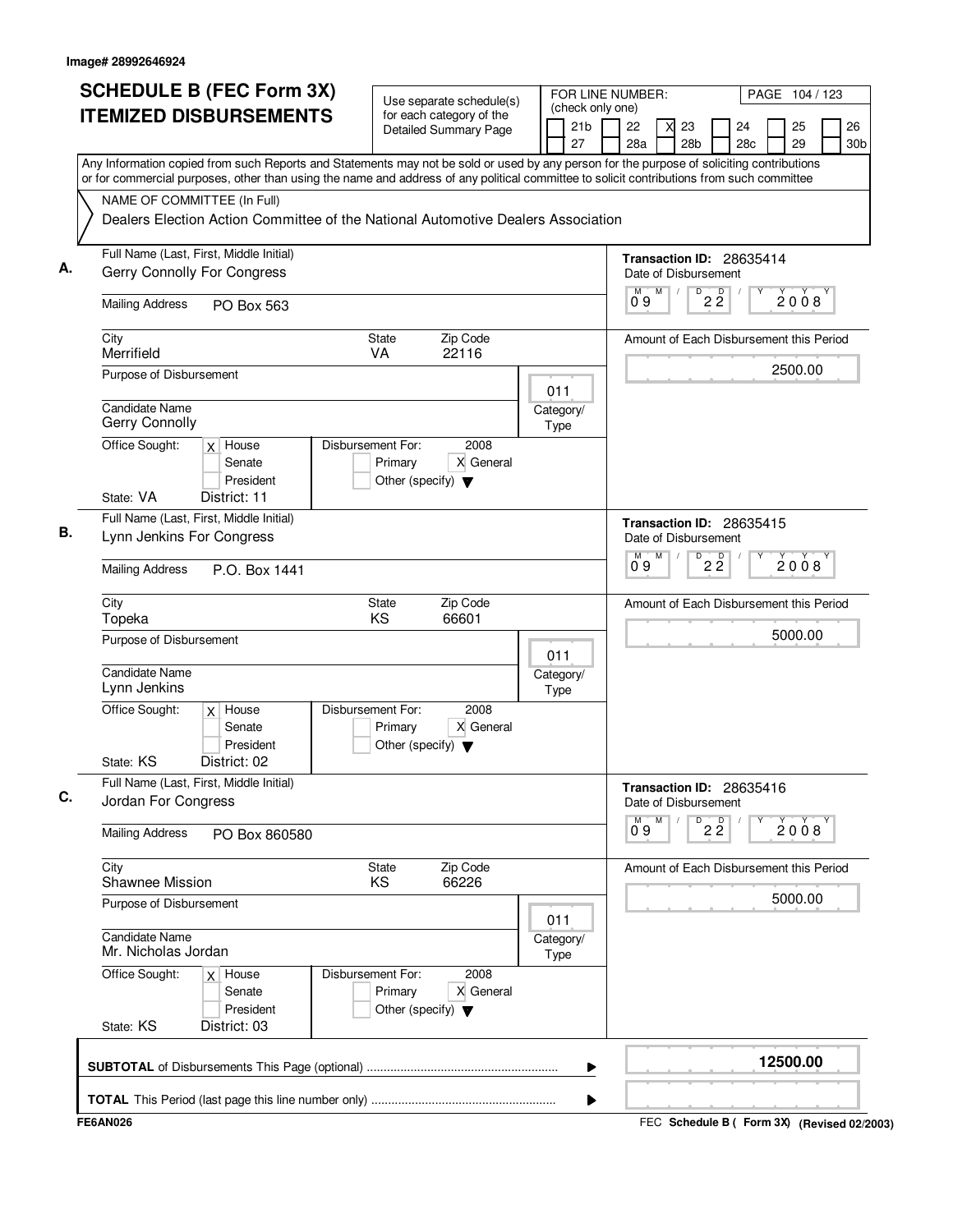|    | <b>SCHEDULE B (FEC Form 3X)</b>                                                                                                                                                                                                                                                        | Use separate schedule(s)                                                                  |                                                  |         | (check only one)      | FOR LINE NUMBER:<br>PAGE 105/123                 |                 |                       |                |                                         |         |          |  |                       |
|----|----------------------------------------------------------------------------------------------------------------------------------------------------------------------------------------------------------------------------------------------------------------------------------------|-------------------------------------------------------------------------------------------|--------------------------------------------------|---------|-----------------------|--------------------------------------------------|-----------------|-----------------------|----------------|-----------------------------------------|---------|----------|--|-----------------------|
|    | <b>ITEMIZED DISBURSEMENTS</b>                                                                                                                                                                                                                                                          | for each category of the<br><b>Detailed Summary Page</b>                                  |                                                  |         | 21 <sub>b</sub><br>27 | 22<br>28a                                        |                 | 23<br>28 <sub>b</sub> |                | 24<br>28 <sub>c</sub>                   |         | 25<br>29 |  | 26<br>30 <sub>b</sub> |
|    | Any Information copied from such Reports and Statements may not be sold or used by any person for the purpose of soliciting contributions<br>or for commercial purposes, other than using the name and address of any political committee to solicit contributions from such committee |                                                                                           |                                                  |         |                       |                                                  |                 |                       |                |                                         |         |          |  |                       |
|    | NAME OF COMMITTEE (In Full)<br>Dealers Election Action Committee of the National Automotive Dealers Association                                                                                                                                                                        |                                                                                           |                                                  |         |                       |                                                  |                 |                       |                |                                         |         |          |  |                       |
| А. | Full Name (Last, First, Middle Initial)<br><b>Linder For Congress</b>                                                                                                                                                                                                                  |                                                                                           | Transaction ID: 28635417<br>Date of Disbursement |         |                       |                                                  |                 |                       |                |                                         |         |          |  |                       |
|    | <b>Mailing Address</b><br>P. O. Box 4026                                                                                                                                                                                                                                               |                                                                                           |                                                  |         | M<br>09               | M                                                | D               | $2\,$ $2\,$           |                |                                         | 2008    |          |  |                       |
|    | City<br>Duluth                                                                                                                                                                                                                                                                         |                                                                                           | Amount of Each Disbursement this Period          |         |                       |                                                  |                 |                       |                |                                         |         |          |  |                       |
|    | Purpose of Disbursement                                                                                                                                                                                                                                                                |                                                                                           |                                                  | 011     |                       |                                                  |                 |                       |                |                                         |         | 5000.00  |  |                       |
|    | Candidate Name<br>Rep. John Linder                                                                                                                                                                                                                                                     |                                                                                           |                                                  | Type    | Category/             |                                                  |                 |                       |                |                                         |         |          |  |                       |
|    | Office Sought:<br>$x$ House<br>Senate<br>President<br>State: GA<br>District: 07                                                                                                                                                                                                        | Disbursement For:<br>2008<br>X General<br>Primary<br>Other (specify) $\blacktriangledown$ |                                                  |         |                       |                                                  |                 |                       |                |                                         |         |          |  |                       |
| В. | Full Name (Last, First, Middle Initial)<br>Price For Congress                                                                                                                                                                                                                          |                                                                                           |                                                  |         |                       | Date of Disbursement                             |                 |                       |                | Transaction ID: 28635418                |         |          |  |                       |
|    | <b>Mailing Address</b><br>P.O. Box 425                                                                                                                                                                                                                                                 |                                                                                           |                                                  |         |                       | М<br>0.9                                         | M               | D                     | $2\frac{D}{2}$ |                                         |         | 2008     |  |                       |
|    | City<br>Roswell                                                                                                                                                                                                                                                                        | Zip Code<br><b>State</b><br>GA<br>30077                                                   |                                                  |         |                       | Amount of Each Disbursement this Period          |                 |                       |                |                                         |         |          |  |                       |
|    | Purpose of Disbursement                                                                                                                                                                                                                                                                |                                                                                           |                                                  | 011     |                       |                                                  |                 |                       |                |                                         |         | 5000.00  |  |                       |
|    | Candidate Name<br>Rep. Thomas E. Price, M.D.                                                                                                                                                                                                                                           |                                                                                           |                                                  | Type    | Category/             |                                                  |                 |                       |                |                                         |         |          |  |                       |
|    | Office Sought:<br>$x$ House<br>Senate<br>President<br>District: 06<br>State: GA                                                                                                                                                                                                        | Disbursement For:<br>2008<br>X General<br>Primary<br>Other (specify) $\blacktriangledown$ |                                                  |         |                       |                                                  |                 |                       |                |                                         |         |          |  |                       |
| C. | Full Name (Last, First, Middle Initial)<br><b>Westmoreland For Congress</b>                                                                                                                                                                                                            |                                                                                           |                                                  |         |                       | Transaction ID: 28635419<br>Date of Disbursement |                 |                       |                |                                         |         |          |  |                       |
|    | <b>Mailing Address</b><br>P.O. Box 458                                                                                                                                                                                                                                                 |                                                                                           |                                                  | М<br>09 | M                     | D                                                | $2\overline{2}$ |                       |                | 2008                                    |         |          |  |                       |
|    | City<br>Sharpsburg                                                                                                                                                                                                                                                                     | State<br>Zip Code<br>30277<br>GA                                                          |                                                  |         |                       |                                                  |                 |                       |                | Amount of Each Disbursement this Period |         |          |  |                       |
|    | Purpose of Disbursement                                                                                                                                                                                                                                                                |                                                                                           | 011                                              |         |                       |                                                  |                 |                       |                |                                         | 5000.00 |          |  |                       |
|    | Candidate Name<br>Rep. Lynn A. Westmoreland                                                                                                                                                                                                                                            |                                                                                           | Category/<br><b>Type</b>                         |         |                       |                                                  |                 |                       |                |                                         |         |          |  |                       |
|    | Office Sought:<br>$x$ House<br>Senate<br>President<br>State: GA<br>District: 03                                                                                                                                                                                                        | 2008<br>Disbursement For:<br>X General<br>Primary<br>Other (specify) $\blacktriangledown$ |                                                  |         |                       |                                                  |                 |                       |                |                                         |         |          |  |                       |
|    |                                                                                                                                                                                                                                                                                        |                                                                                           |                                                  |         | ▶<br>▶                |                                                  |                 |                       |                |                                         |         | 15000.00 |  |                       |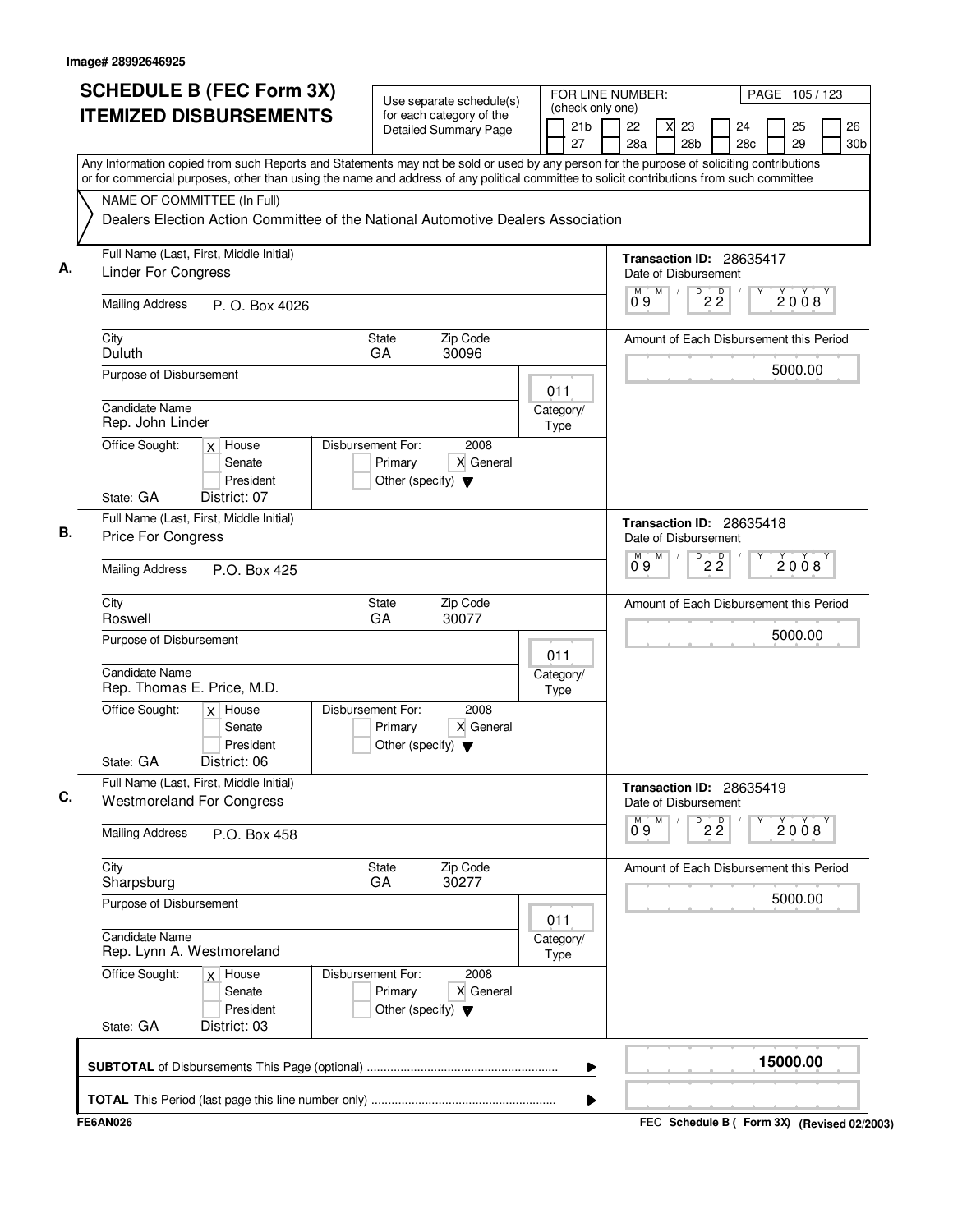|              |                                                                                | <b>SCHEDULE B (FEC Form 3X)</b><br><b>ITEMIZED DISBURSEMENTS</b>                                                                                                                                                                                                                                                      |                   |                                                 | Use separate schedule(s)<br>for each category of the<br><b>Detailed Summary Page</b> |  | FOR LINE NUMBER:<br>(check only one)<br>21 <sub>b</sub><br>27 | 22<br>28a                                                                   |   | 23<br>28 <sub>b</sub>           | 24<br>28c                               |  | PAGE 106 / 123<br>25<br>29 | 26<br>30b |
|--------------|--------------------------------------------------------------------------------|-----------------------------------------------------------------------------------------------------------------------------------------------------------------------------------------------------------------------------------------------------------------------------------------------------------------------|-------------------|-------------------------------------------------|--------------------------------------------------------------------------------------|--|---------------------------------------------------------------|-----------------------------------------------------------------------------|---|---------------------------------|-----------------------------------------|--|----------------------------|-----------|
|              |                                                                                | Any Information copied from such Reports and Statements may not be sold or used by any person for the purpose of soliciting contributions<br>or for commercial purposes, other than using the name and address of any political committee to solicit contributions from such committee<br>NAME OF COMMITTEE (In Full) |                   |                                                 |                                                                                      |  |                                                               |                                                                             |   |                                 |                                         |  |                            |           |
|              |                                                                                | Dealers Election Action Committee of the National Automotive Dealers Association                                                                                                                                                                                                                                      |                   |                                                 |                                                                                      |  |                                                               |                                                                             |   |                                 |                                         |  |                            |           |
|              | Full Name (Last, First, Middle Initial)<br>Friends Of Jack Kingston            |                                                                                                                                                                                                                                                                                                                       |                   |                                                 |                                                                                      |  |                                                               |                                                                             |   | Date of Disbursement            | Transaction ID: 28635420                |  |                            |           |
|              | <b>Mailing Address</b>                                                         | PO Box 2133                                                                                                                                                                                                                                                                                                           |                   |                                                 |                                                                                      |  |                                                               | 09                                                                          | M | D                               | $2\,$ $2\,$                             |  | 2008                       |           |
| City         | Zip Code<br>State<br>31402<br>Savannah<br>GA<br>Purpose of Disbursement<br>011 |                                                                                                                                                                                                                                                                                                                       |                   |                                                 |                                                                                      |  |                                                               | Amount of Each Disbursement this Period<br>5000.00                          |   |                                 |                                         |  |                            |           |
|              |                                                                                |                                                                                                                                                                                                                                                                                                                       |                   |                                                 |                                                                                      |  |                                                               |                                                                             |   |                                 |                                         |  |                            |           |
|              | Candidate Name<br>Rep. Jack Kingston                                           |                                                                                                                                                                                                                                                                                                                       |                   |                                                 |                                                                                      |  | Category/<br>Type                                             |                                                                             |   |                                 |                                         |  |                            |           |
|              | Office Sought:                                                                 | $x$ House<br>Senate<br>President                                                                                                                                                                                                                                                                                      | Disbursement For: | Primary<br>Other (specify) $\blacktriangledown$ | 2008<br>X General                                                                    |  |                                                               |                                                                             |   |                                 |                                         |  |                            |           |
|              | State: GA                                                                      | District: 01<br>Full Name (Last, First, Middle Initial)                                                                                                                                                                                                                                                               |                   |                                                 |                                                                                      |  |                                                               |                                                                             |   |                                 | Transaction ID: 28635421                |  |                            |           |
|              | <b>Tiahrt For Congress</b>                                                     |                                                                                                                                                                                                                                                                                                                       |                   |                                                 |                                                                                      |  |                                                               | Date of Disbursement<br>M<br>$\overline{P}$ 2 $\overline{2}$<br>2008<br>Ő 9 |   |                                 |                                         |  |                            |           |
|              | <b>Mailing Address</b><br>2250 N Rock Rd #118 A                                |                                                                                                                                                                                                                                                                                                                       |                   |                                                 |                                                                                      |  |                                                               |                                                                             |   |                                 |                                         |  |                            |           |
| City         | Wichita                                                                        |                                                                                                                                                                                                                                                                                                                       | State<br>KS       |                                                 | Zip Code<br>67226                                                                    |  |                                                               |                                                                             |   |                                 | Amount of Each Disbursement this Period |  |                            |           |
|              | Purpose of Disbursement                                                        |                                                                                                                                                                                                                                                                                                                       |                   |                                                 |                                                                                      |  | 011                                                           |                                                                             |   |                                 |                                         |  | 5000.00                    |           |
|              | Candidate Name<br>Rep. Todd Tiahrt                                             |                                                                                                                                                                                                                                                                                                                       |                   |                                                 |                                                                                      |  | Category/<br>Type                                             |                                                                             |   |                                 |                                         |  |                            |           |
|              | Office Sought:<br>State: KS                                                    | $x$ House<br>Senate<br>President<br>District: 04                                                                                                                                                                                                                                                                      | Disbursement For: | Primary<br>Other (specify) $\blacktriangledown$ | 2008<br>X General                                                                    |  |                                                               |                                                                             |   |                                 |                                         |  |                            |           |
|              | Moran For Kansas                                                               | Full Name (Last, First, Middle Initial)                                                                                                                                                                                                                                                                               |                   |                                                 |                                                                                      |  |                                                               |                                                                             |   | Date of Disbursement            | Transaction ID: 28635422                |  |                            |           |
|              | <b>Mailing Address</b>                                                         | P.O. Box 1151                                                                                                                                                                                                                                                                                                         |                   |                                                 |                                                                                      |  |                                                               | М<br>09                                                                     | M | $\overline{P}$ 2 $\overline{2}$ |                                         |  | 2008                       |           |
| City<br>Hays |                                                                                |                                                                                                                                                                                                                                                                                                                       | State<br>KS       |                                                 | Zip Code<br>67601                                                                    |  |                                                               |                                                                             |   |                                 | Amount of Each Disbursement this Period |  |                            |           |
|              | Purpose of Disbursement                                                        |                                                                                                                                                                                                                                                                                                                       |                   |                                                 |                                                                                      |  | 011                                                           |                                                                             |   |                                 |                                         |  | 5000.00                    |           |
|              | <b>Candidate Name</b><br>Rep. Jerry Moran                                      |                                                                                                                                                                                                                                                                                                                       |                   |                                                 |                                                                                      |  | Category/<br>Type                                             |                                                                             |   |                                 |                                         |  |                            |           |
|              | Office Sought:                                                                 | $x$ House<br>Senate<br>President                                                                                                                                                                                                                                                                                      | Disbursement For: | Primary<br>Other (specify) $\blacktriangledown$ | 2008<br>X General                                                                    |  |                                                               |                                                                             |   |                                 |                                         |  |                            |           |
|              | State: KS                                                                      | District: 01                                                                                                                                                                                                                                                                                                          |                   |                                                 |                                                                                      |  |                                                               |                                                                             |   |                                 |                                         |  | 15000.00                   |           |
|              |                                                                                |                                                                                                                                                                                                                                                                                                                       |                   |                                                 |                                                                                      |  | ▶                                                             |                                                                             |   |                                 |                                         |  |                            |           |
|              |                                                                                |                                                                                                                                                                                                                                                                                                                       |                   |                                                 |                                                                                      |  | ▶                                                             |                                                                             |   |                                 |                                         |  |                            |           |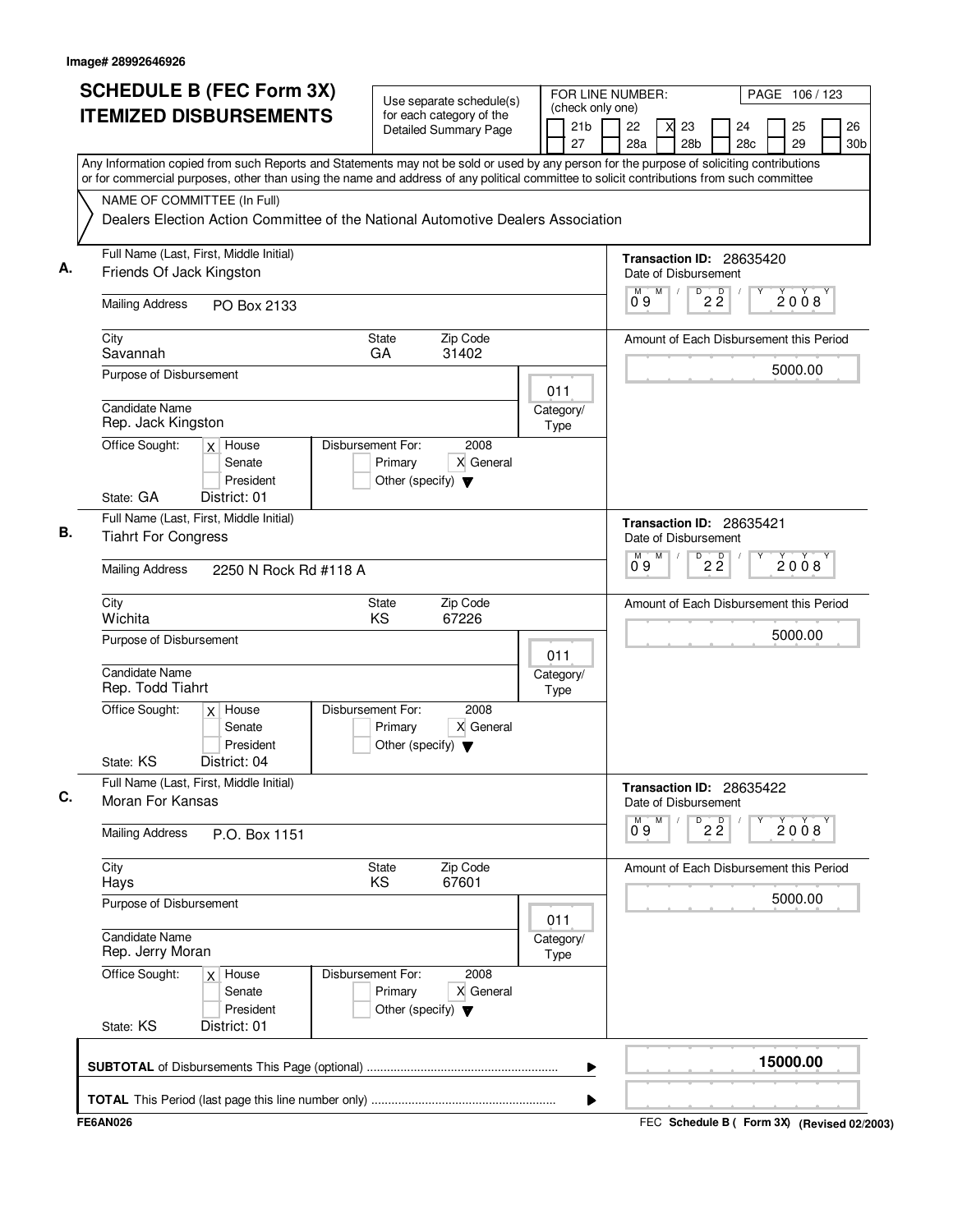|    | <b>SCHEDULE B (FEC Form 3X)</b><br><b>ITEMIZED DISBURSEMENTS</b>                                                                                                                                                                                                                       |                                                                      | Use separate schedule(s)<br>for each category of the |                   |                                                         | FOR LINE NUMBER:<br>(check only one) |                      |                                         |                          | PAGE 107/123 |                                         |                                         |          |                       |  |  |
|----|----------------------------------------------------------------------------------------------------------------------------------------------------------------------------------------------------------------------------------------------------------------------------------------|----------------------------------------------------------------------|------------------------------------------------------|-------------------|---------------------------------------------------------|--------------------------------------|----------------------|-----------------------------------------|--------------------------|--------------|-----------------------------------------|-----------------------------------------|----------|-----------------------|--|--|
|    |                                                                                                                                                                                                                                                                                        |                                                                      | <b>Detailed Summary Page</b>                         |                   |                                                         | 21 <sub>b</sub><br>27                | 22<br>28a            |                                         | 23<br>28 <sub>b</sub>    |              | 24<br>28c                               |                                         | 25<br>29 | 26<br>30 <sub>b</sub> |  |  |
|    | Any Information copied from such Reports and Statements may not be sold or used by any person for the purpose of soliciting contributions<br>or for commercial purposes, other than using the name and address of any political committee to solicit contributions from such committee |                                                                      |                                                      |                   |                                                         |                                      |                      |                                         |                          |              |                                         |                                         |          |                       |  |  |
|    | NAME OF COMMITTEE (In Full)<br>Dealers Election Action Committee of the National Automotive Dealers Association                                                                                                                                                                        |                                                                      |                                                      |                   |                                                         |                                      |                      |                                         |                          |              |                                         |                                         |          |                       |  |  |
| А. | Full Name (Last, First, Middle Initial)<br>Pat Roberts For U S Senate Inc                                                                                                                                                                                                              |                                                                      |                                                      |                   | Date of Disbursement                                    |                                      |                      |                                         | Transaction ID: 28635423 |              |                                         |                                         |          |                       |  |  |
|    | <b>Mailing Address</b><br>PO Box 433                                                                                                                                                                                                                                                   |                                                                      |                                                      |                   | М<br>09                                                 | M                                    |                      | $D$ <sub>2</sub> $\overline{2}$         |                          |              | 2008                                    |                                         |          |                       |  |  |
|    | Zip Code<br>City<br>State<br>KS<br>67530<br><b>Great Bend</b>                                                                                                                                                                                                                          |                                                                      |                                                      |                   |                                                         |                                      |                      | Amount of Each Disbursement this Period |                          |              |                                         |                                         |          |                       |  |  |
|    | Purpose of Disbursement<br>Candidate Name                                                                                                                                                                                                                                              |                                                                      | 011                                                  |                   |                                                         |                                      |                      |                                         |                          |              | 4000.00                                 |                                         |          |                       |  |  |
|    | Sen. Pat Roberts<br>Office Sought:<br>House                                                                                                                                                                                                                                            | Disbursement For:                                                    | 2008                                                 |                   | Category/<br>Type                                       |                                      |                      |                                         |                          |              |                                         |                                         |          |                       |  |  |
|    | Senate<br>X<br>President<br>State: KS<br>District:                                                                                                                                                                                                                                     | Primary<br>Other (specify) $\blacktriangledown$                      | X General                                            |                   |                                                         |                                      |                      |                                         |                          |              |                                         |                                         |          |                       |  |  |
| В. | Full Name (Last, First, Middle Initial)<br>Friends Of Congressman Tim Holden                                                                                                                                                                                                           |                                                                      |                                                      |                   | Date of Disbursement                                    |                                      |                      |                                         | Transaction ID: 28635424 |              |                                         |                                         |          |                       |  |  |
|    | <b>Mailing Address</b><br>18 N. Second St., Box 37<br>PO Box 37                                                                                                                                                                                                                        |                                                                      |                                                      |                   | D<br>$2\overline{2}$<br>$\overline{0}^M$ 9<br>M<br>2008 |                                      |                      |                                         |                          |              |                                         |                                         |          |                       |  |  |
|    | City<br>Saint Clair                                                                                                                                                                                                                                                                    | State<br>PA                                                          | Zip Code<br>17970                                    |                   |                                                         |                                      |                      |                                         |                          |              |                                         | Amount of Each Disbursement this Period |          |                       |  |  |
|    | Purpose of Disbursement                                                                                                                                                                                                                                                                |                                                                      |                                                      | 011               |                                                         | 5000.00                              |                      |                                         |                          |              |                                         |                                         |          |                       |  |  |
|    | Candidate Name<br>Rep. Tim Holden                                                                                                                                                                                                                                                      |                                                                      |                                                      | Category/<br>Type |                                                         |                                      |                      |                                         |                          |              |                                         |                                         |          |                       |  |  |
|    | Office Sought:<br>$x$ House<br>Senate<br>President                                                                                                                                                                                                                                     | Disbursement For:<br>Primary<br>Other (specify) $\blacktriangledown$ | 2008<br>X General                                    |                   |                                                         |                                      |                      |                                         |                          |              |                                         |                                         |          |                       |  |  |
|    | State: PA<br>District: 17<br>Full Name (Last, First, Middle Initial)<br>Lou Barletta For Congress                                                                                                                                                                                      |                                                                      |                                                      |                   |                                                         |                                      | Date of Disbursement |                                         |                          |              | Transaction ID: 28643034                |                                         |          |                       |  |  |
|    | <b>Mailing Address</b><br>P.O. Box 128                                                                                                                                                                                                                                                 |                                                                      |                                                      |                   |                                                         | м<br>09                              | M                    |                                         | $\overline{P}$ 2 4       |              |                                         | 2008                                    |          |                       |  |  |
|    | City<br>Hazleton                                                                                                                                                                                                                                                                       | State<br>PA                                                          | Zip Code<br>18201                                    |                   |                                                         |                                      |                      |                                         |                          |              | Amount of Each Disbursement this Period |                                         |          |                       |  |  |
|    | Purpose of Disbursement                                                                                                                                                                                                                                                                |                                                                      | 011                                                  |                   |                                                         |                                      |                      |                                         |                          |              | 5000.00                                 |                                         |          |                       |  |  |
|    | <b>Candidate Name</b><br>Lou Barletta                                                                                                                                                                                                                                                  |                                                                      | Category/<br>Type                                    |                   |                                                         |                                      |                      |                                         |                          |              |                                         |                                         |          |                       |  |  |
|    | Office Sought:<br>$x$ House<br>Senate<br>President                                                                                                                                                                                                                                     | Disbursement For:<br>Primary<br>Other (specify) $\blacktriangledown$ | 2008<br>X General                                    |                   |                                                         |                                      |                      |                                         |                          |              |                                         |                                         |          |                       |  |  |
|    | District: 11<br>State: PA                                                                                                                                                                                                                                                              |                                                                      |                                                      |                   |                                                         |                                      |                      |                                         |                          |              |                                         |                                         |          |                       |  |  |
|    |                                                                                                                                                                                                                                                                                        |                                                                      |                                                      |                   |                                                         | ▶                                    |                      |                                         |                          |              |                                         |                                         | 14000.00 |                       |  |  |
|    |                                                                                                                                                                                                                                                                                        |                                                                      |                                                      |                   |                                                         | ▶                                    |                      |                                         |                          |              |                                         |                                         |          |                       |  |  |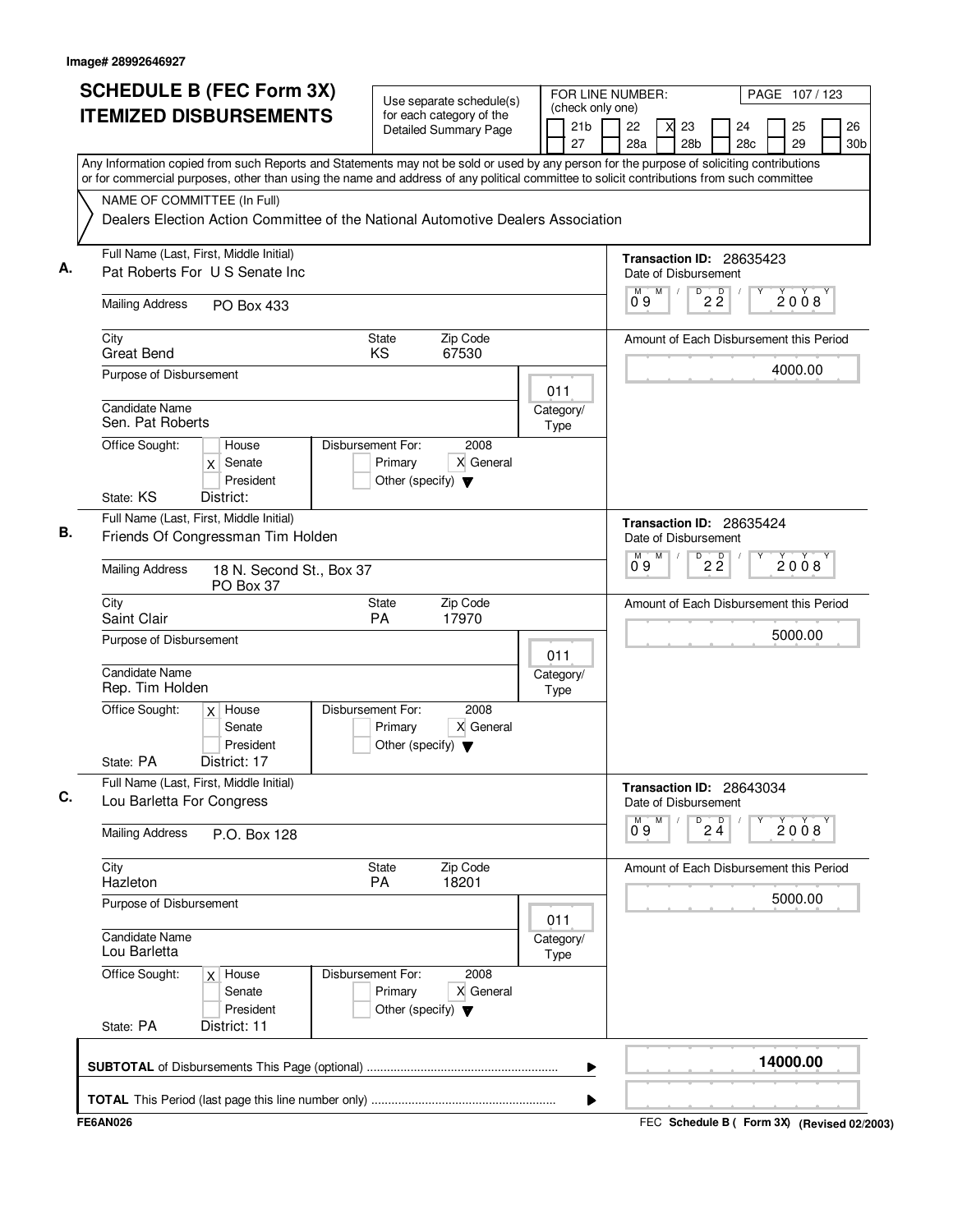| <b>SCHEDULE B (FEC Form 3X)</b><br><b>ITEMIZED DISBURSEMENTS</b>                                                                                                                                                                                                                       | Use separate schedule(s)<br>for each category of the<br><b>Detailed Summary Page</b>      | FOR LINE NUMBER:<br>(check only one)<br>21 <sub>b</sub> | PAGE 108 / 123<br>26<br>22<br>23<br>24<br>25                    |  |  |  |  |  |
|----------------------------------------------------------------------------------------------------------------------------------------------------------------------------------------------------------------------------------------------------------------------------------------|-------------------------------------------------------------------------------------------|---------------------------------------------------------|-----------------------------------------------------------------|--|--|--|--|--|
| Any Information copied from such Reports and Statements may not be sold or used by any person for the purpose of soliciting contributions<br>or for commercial purposes, other than using the name and address of any political committee to solicit contributions from such committee |                                                                                           | 27                                                      | 28 <sub>b</sub><br>29<br>28a<br>28c<br>30 <sub>b</sub>          |  |  |  |  |  |
| NAME OF COMMITTEE (In Full)                                                                                                                                                                                                                                                            | Dealers Election Action Committee of the National Automotive Dealers Association          |                                                         |                                                                 |  |  |  |  |  |
| Full Name (Last, First, Middle Initial)<br>А.<br>Keller For Congress                                                                                                                                                                                                                   |                                                                                           |                                                         | Transaction ID: 28643035<br>Date of Disbursement                |  |  |  |  |  |
| <b>Mailing Address</b><br>P.O. Box 1453                                                                                                                                                                                                                                                |                                                                                           |                                                         | $\overline{D}$<br>$2\frac{D}{4}$<br>M<br>M<br>2008<br>09        |  |  |  |  |  |
| City<br>Orlando                                                                                                                                                                                                                                                                        | Zip Code<br>State<br>FL<br>32802                                                          |                                                         | Amount of Each Disbursement this Period                         |  |  |  |  |  |
| Purpose of Disbursement<br><b>Candidate Name</b>                                                                                                                                                                                                                                       |                                                                                           | 011<br>Category/                                        | 5000.00                                                         |  |  |  |  |  |
| Rep. Richard A. Keller<br>Office Sought:<br>$x$ House                                                                                                                                                                                                                                  | Disbursement For:<br>2008                                                                 | <b>Type</b>                                             |                                                                 |  |  |  |  |  |
| Senate<br>President<br>State: FL<br>District: 08                                                                                                                                                                                                                                       | X General<br>Primary<br>Other (specify) $\blacktriangledown$                              |                                                         |                                                                 |  |  |  |  |  |
| Full Name (Last, First, Middle Initial)<br>Tim Mahoney For Florida                                                                                                                                                                                                                     |                                                                                           |                                                         | Transaction ID: 28648109<br>Date of Disbursement<br>D<br>M<br>М |  |  |  |  |  |
| <b>Mailing Address</b><br>2000 Pga Blvd.<br>Suite 3230                                                                                                                                                                                                                                 |                                                                                           |                                                         | $2\overline{5}$<br>2008<br>Ő 9                                  |  |  |  |  |  |
| City<br>Palm Beach Gardens                                                                                                                                                                                                                                                             | Zip Code<br><b>State</b><br>FL<br>33408                                                   |                                                         | Amount of Each Disbursement this Period                         |  |  |  |  |  |
| Purpose of Disbursement<br><b>Candidate Name</b><br>Rep. Timothy Mahoney                                                                                                                                                                                                               |                                                                                           | 011<br>Category/                                        | 2500.00                                                         |  |  |  |  |  |
| Office Sought:<br>$x$ House<br>Senate<br>President<br>District: 16<br>State: FL                                                                                                                                                                                                        | Disbursement For:<br>2008<br>X General<br>Primary<br>Other (specify) $\blacktriangledown$ | Type                                                    |                                                                 |  |  |  |  |  |
| Full Name (Last, First, Middle Initial)<br><b>Friends Of Cliff Stearns</b>                                                                                                                                                                                                             |                                                                                           |                                                         | Transaction ID: 28648110<br>Date of Disbursement                |  |  |  |  |  |
| <b>Mailing Address</b><br>PO Box 308                                                                                                                                                                                                                                                   |                                                                                           |                                                         | M<br>$\overline{P}$ 2 $\overline{5}$<br>м<br>2008<br>09         |  |  |  |  |  |
| City<br><b>Silver Springs</b>                                                                                                                                                                                                                                                          | <b>State</b><br>Zip Code<br>FL.<br>34489                                                  |                                                         | Amount of Each Disbursement this Period                         |  |  |  |  |  |
| Purpose of Disbursement                                                                                                                                                                                                                                                                |                                                                                           | 011                                                     | 5000.00                                                         |  |  |  |  |  |
| Candidate Name<br>Rep. Clifford B. Stearns                                                                                                                                                                                                                                             |                                                                                           | Category/<br>Type                                       |                                                                 |  |  |  |  |  |
| Office Sought:<br>$x$ House<br>Senate<br>President                                                                                                                                                                                                                                     | 2008<br>Disbursement For:<br>Primary<br>X General<br>Other (specify) $\blacktriangledown$ |                                                         |                                                                 |  |  |  |  |  |
| State: FL<br>District: 06                                                                                                                                                                                                                                                              |                                                                                           | ▶                                                       | 12500.00                                                        |  |  |  |  |  |
|                                                                                                                                                                                                                                                                                        |                                                                                           | ▶                                                       |                                                                 |  |  |  |  |  |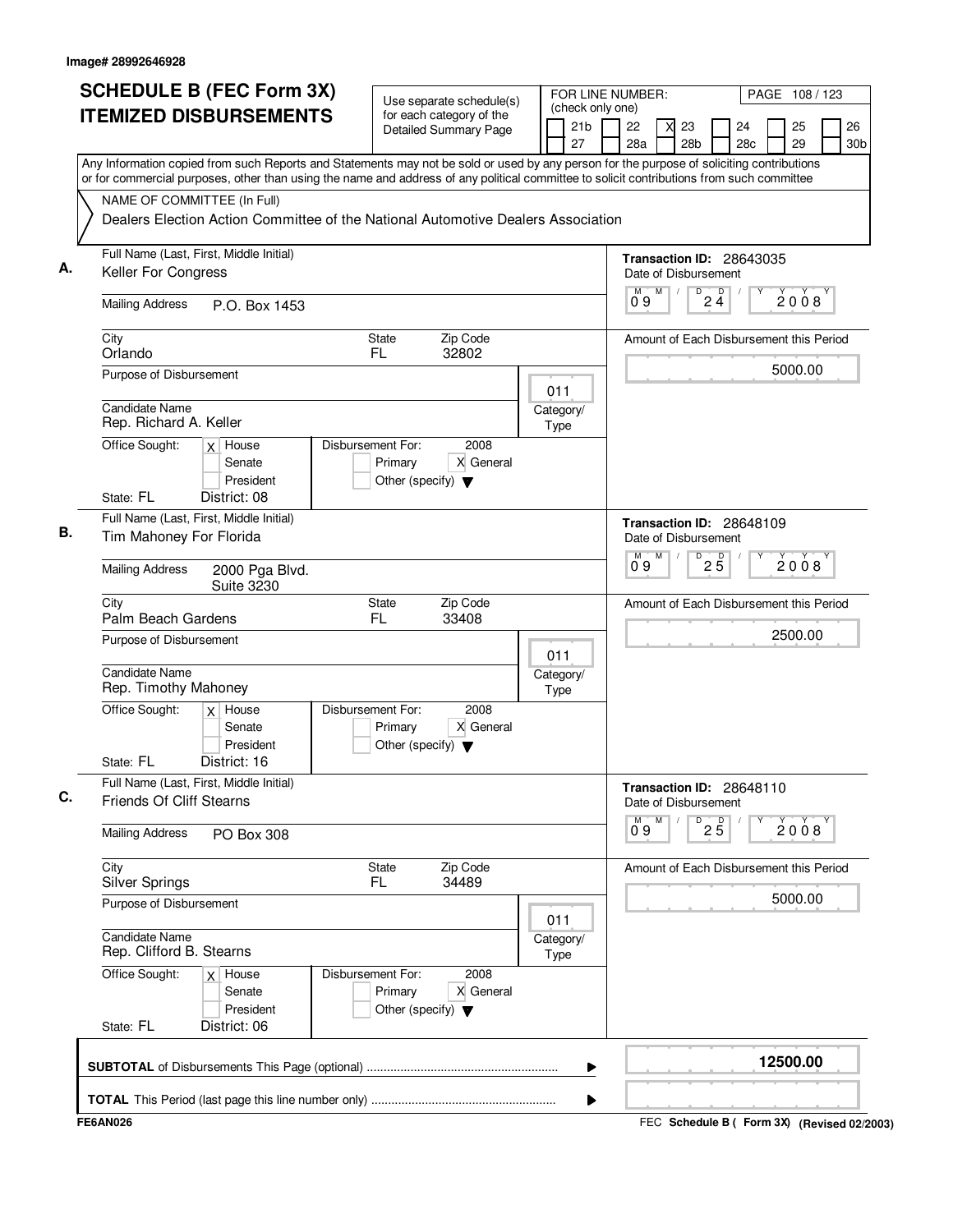| <b>SCHEDULE B (FEC Form 3X)</b>                                                                                                           | FOR LINE NUMBER:<br>Use separate schedule(s)                                              |  |                                           |  |           |   |                                                  |                                 |           |          | PAGE 109 / 123 |                       |
|-------------------------------------------------------------------------------------------------------------------------------------------|-------------------------------------------------------------------------------------------|--|-------------------------------------------|--|-----------|---|--------------------------------------------------|---------------------------------|-----------|----------|----------------|-----------------------|
| <b>ITEMIZED DISBURSEMENTS</b>                                                                                                             | for each category of the<br><b>Detailed Summary Page</b>                                  |  | (check only one)<br>21 <sub>b</sub><br>27 |  | 22<br>28a |   | 23<br>X<br>28 <sub>b</sub>                       |                                 | 24<br>28c | 25<br>29 |                | 26<br>30 <sub>b</sub> |
| Any Information copied from such Reports and Statements may not be sold or used by any person for the purpose of soliciting contributions |                                                                                           |  |                                           |  |           |   |                                                  |                                 |           |          |                |                       |
| or for commercial purposes, other than using the name and address of any political committee to solicit contributions from such committee |                                                                                           |  |                                           |  |           |   |                                                  |                                 |           |          |                |                       |
| NAME OF COMMITTEE (In Full)<br>Dealers Election Action Committee of the National Automotive Dealers Association                           |                                                                                           |  |                                           |  |           |   |                                                  |                                 |           |          |                |                       |
|                                                                                                                                           |                                                                                           |  |                                           |  |           |   |                                                  |                                 |           |          |                |                       |
| Full Name (Last, First, Middle Initial)<br><b>Cooper For Congress Committee</b>                                                           |                                                                                           |  |                                           |  |           |   | Transaction ID: 28648112<br>Date of Disbursement |                                 |           |          |                |                       |
| <b>Mailing Address</b><br>C/O Davidson Golden & Lundy P.C.<br>P.O. Box 927                                                                |                                                                                           |  |                                           |  | 09        | M |                                                  | $D$ <sub>2</sub> $\overline{5}$ |           | 2008     |                |                       |
| City<br>Brentwood                                                                                                                         | Zip Code<br>State<br>TN<br>37024                                                          |  |                                           |  |           |   | Amount of Each Disbursement this Period          |                                 |           |          |                |                       |
| Purpose of Disbursement                                                                                                                   |                                                                                           |  |                                           |  |           |   |                                                  |                                 |           | 1000.00  |                |                       |
| Candidate Name                                                                                                                            |                                                                                           |  | 011<br>Category/                          |  |           |   |                                                  |                                 |           |          |                |                       |
| Rep. Jim Cooper                                                                                                                           |                                                                                           |  | Type                                      |  |           |   |                                                  |                                 |           |          |                |                       |
| Office Sought:<br>$x$ House<br>Senate<br>President                                                                                        | Disbursement For:<br>2008<br>X General<br>Primary<br>Other (specify) $\blacktriangledown$ |  |                                           |  |           |   |                                                  |                                 |           |          |                |                       |
| State: TN<br>District: 05                                                                                                                 |                                                                                           |  |                                           |  |           |   |                                                  |                                 |           |          |                |                       |
| Full Name (Last, First, Middle Initial)                                                                                                   |                                                                                           |  |                                           |  |           |   | Transaction ID: 28648113                         |                                 |           |          |                |                       |
| <b>Gingrey For Congress</b>                                                                                                               |                                                                                           |  |                                           |  |           | M | Date of Disbursement<br>D                        | $2\overline{5}$                 |           |          | 2008           |                       |
| <b>Mailing Address</b><br>PO Box U                                                                                                        |                                                                                           |  |                                           |  | 09        |   |                                                  |                                 |           |          |                |                       |
| City<br>Marietta                                                                                                                          | Zip Code<br>State<br>GA<br>30060                                                          |  |                                           |  |           |   | Amount of Each Disbursement this Period          |                                 |           |          |                |                       |
| Purpose of Disbursement                                                                                                                   |                                                                                           |  | 011                                       |  |           |   |                                                  |                                 |           | 5000.00  |                |                       |
| Candidate Name<br>Rep. Phil Gingrey, M.D.                                                                                                 |                                                                                           |  | Category/<br>Type                         |  |           |   |                                                  |                                 |           |          |                |                       |
| Office Sought:<br>$x$ House<br>Senate<br>President<br>State: GA<br>District: 11                                                           | Disbursement For:<br>2008<br>X General<br>Primary<br>Other (specify) $\blacktriangledown$ |  |                                           |  |           |   |                                                  |                                 |           |          |                |                       |
| Full Name (Last, First, Middle Initial)                                                                                                   |                                                                                           |  |                                           |  |           |   |                                                  |                                 |           |          |                |                       |
| Tim Bishop For Congress                                                                                                                   |                                                                                           |  |                                           |  |           | M | Transaction ID: 28648119<br>Date of Disbursement |                                 |           |          |                |                       |
| <b>Mailing Address</b><br>PO Box 437                                                                                                      |                                                                                           |  |                                           |  | 09        |   |                                                  | $\overline{P}$ 2 5              |           | 2008     |                |                       |
| City<br>Farmingville                                                                                                                      | Zip Code<br>State<br><b>NY</b><br>11738                                                   |  |                                           |  |           |   | Amount of Each Disbursement this Period          |                                 |           |          |                |                       |
| Purpose of Disbursement                                                                                                                   |                                                                                           |  |                                           |  |           |   |                                                  |                                 |           | 1000.00  |                |                       |
| <b>Candidate Name</b><br>Rep. Timothy Bishop                                                                                              |                                                                                           |  | 011<br>Category/<br>Type                  |  |           |   |                                                  |                                 |           |          |                |                       |
| Office Sought:<br>$x$ House<br>Senate<br>President<br>State: NY<br>District: 01                                                           | Disbursement For:<br>2008<br>Primary<br>X General<br>Other (specify) $\blacktriangledown$ |  |                                           |  |           |   |                                                  |                                 |           |          |                |                       |
|                                                                                                                                           |                                                                                           |  | ▶                                         |  |           |   |                                                  |                                 |           | 7000.00  |                |                       |
|                                                                                                                                           |                                                                                           |  | ▶                                         |  |           |   |                                                  |                                 |           |          |                |                       |
| <b>FE6AN026</b>                                                                                                                           |                                                                                           |  |                                           |  |           |   | FEC Schedule B ( Form 3X) (Revised 02/2003)      |                                 |           |          |                |                       |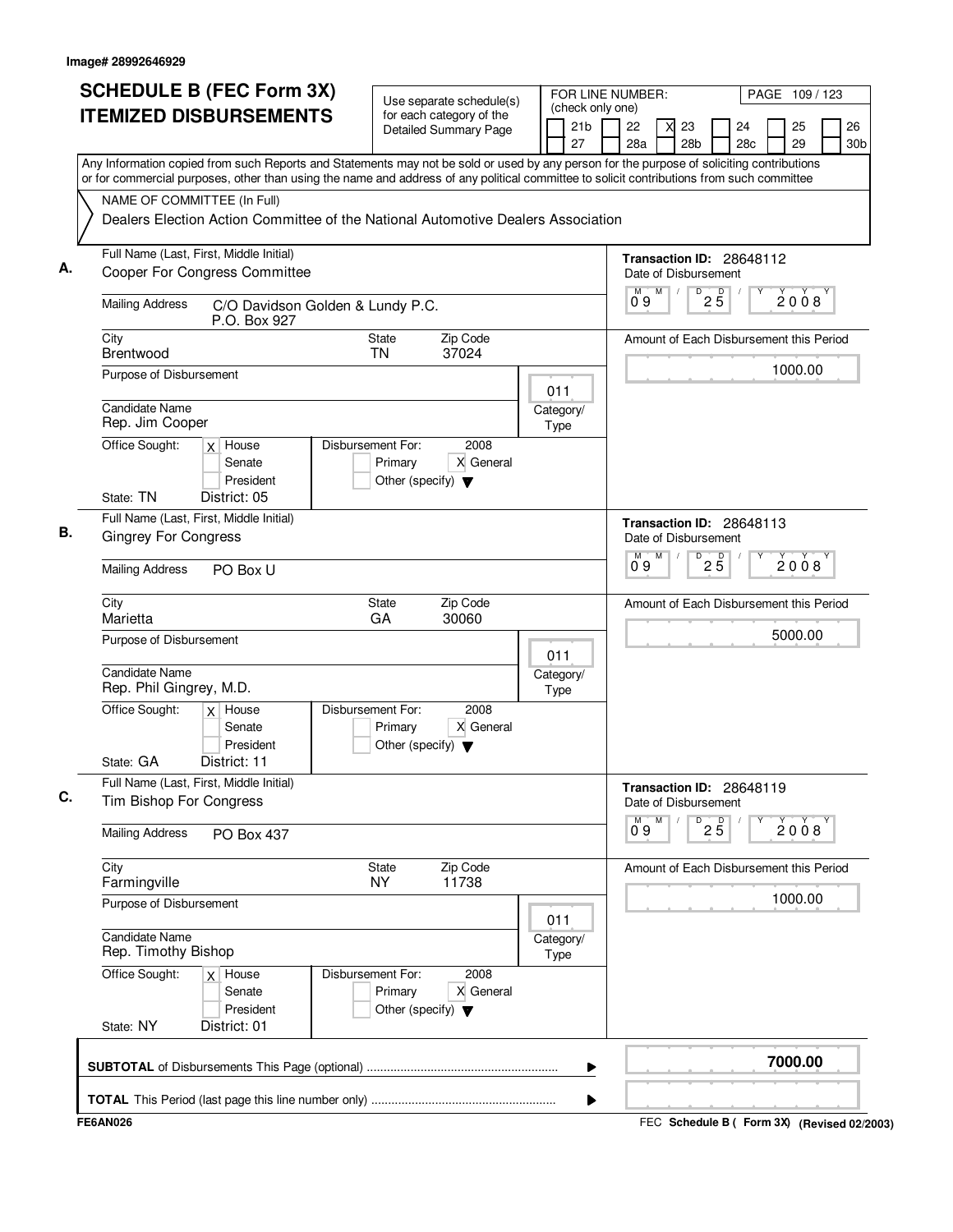|    | <b>SCHEDULE B (FEC Form 3X)</b>                                                                                                                                                                                                                                                        | Use separate schedule(s)                                                                  |             |                       | (check only one) | FOR LINE NUMBER:     |   |                       |                          |                          |  | PAGE 110/123 |                                         |
|----|----------------------------------------------------------------------------------------------------------------------------------------------------------------------------------------------------------------------------------------------------------------------------------------|-------------------------------------------------------------------------------------------|-------------|-----------------------|------------------|----------------------|---|-----------------------|--------------------------|--------------------------|--|--------------|-----------------------------------------|
|    | <b>ITEMIZED DISBURSEMENTS</b>                                                                                                                                                                                                                                                          | for each category of the<br>Detailed Summary Page                                         |             | 21 <sub>b</sub><br>27 |                  | 22<br>28a            |   | 23<br>28 <sub>b</sub> |                          | 24<br>28c                |  | 25<br>29     | 26<br>30 <sub>b</sub>                   |
|    | Any Information copied from such Reports and Statements may not be sold or used by any person for the purpose of soliciting contributions<br>or for commercial purposes, other than using the name and address of any political committee to solicit contributions from such committee |                                                                                           |             |                       |                  |                      |   |                       |                          |                          |  |              |                                         |
|    | NAME OF COMMITTEE (In Full)<br>Dealers Election Action Committee of the National Automotive Dealers Association                                                                                                                                                                        |                                                                                           |             |                       |                  |                      |   |                       |                          |                          |  |              |                                         |
| Α. | Full Name (Last, First, Middle Initial)<br>Committee To Elect Gary Ackerman                                                                                                                                                                                                            |                                                                                           |             |                       |                  | Date of Disbursement |   |                       |                          | Transaction ID: 28648120 |  |              |                                         |
|    | <b>Mailing Address</b><br>100 Jericho Quadrangle<br>Suite 233                                                                                                                                                                                                                          |                                                                                           |             |                       |                  | 09                   | M | D                     | $2\overline{5}$          |                          |  | 2008         |                                         |
|    | City<br>Jericho                                                                                                                                                                                                                                                                        | <b>State</b><br>Zip Code<br>NY.<br>11753                                                  |             |                       |                  |                      |   |                       |                          |                          |  |              | Amount of Each Disbursement this Period |
|    | Purpose of Disbursement<br>Candidate Name                                                                                                                                                                                                                                              |                                                                                           | 011         | Category/             |                  |                      |   |                       |                          |                          |  | 2500.00      |                                         |
|    | Rep. Gary L. Ackerman<br>Office Sought:<br>$x$ House                                                                                                                                                                                                                                   | Disbursement For:<br>2008                                                                 | Type        |                       |                  |                      |   |                       |                          |                          |  |              |                                         |
|    | Senate<br>President<br>State: NY<br>District: 05                                                                                                                                                                                                                                       | X General<br>Primary<br>Other (specify) $\blacktriangledown$                              |             |                       |                  |                      |   |                       |                          |                          |  |              |                                         |
| В. | Full Name (Last, First, Middle Initial)<br>Lincoln Diaz-Balart For Congress                                                                                                                                                                                                            |                                                                                           |             |                       |                  | Date of Disbursement |   |                       |                          | Transaction ID: 28648121 |  |              |                                         |
|    | <b>Mailing Address</b><br>95 Merrick Way, Suite 250                                                                                                                                                                                                                                    |                                                                                           |             |                       |                  | $0^{\circ}9$         | M | D                     | 25                       |                          |  | 2008         |                                         |
|    | City<br><b>Coral Gables</b>                                                                                                                                                                                                                                                            | Zip Code<br>State<br>FL.<br>33134                                                         |             |                       |                  |                      |   |                       |                          |                          |  |              | Amount of Each Disbursement this Period |
|    | Purpose of Disbursement<br>Candidate Name                                                                                                                                                                                                                                              |                                                                                           | 011         |                       |                  |                      |   |                       |                          |                          |  | 2500.00      |                                         |
|    | Rep. Lincoln G. Diaz-Balart<br>$x$ House                                                                                                                                                                                                                                               | Disbursement For:<br>2008                                                                 | Type        | Category/             |                  |                      |   |                       |                          |                          |  |              |                                         |
|    | Office Sought:<br>Senate<br>President<br>District: 21<br>State: FL                                                                                                                                                                                                                     | X General<br>Primary<br>Other (specify) $\blacktriangledown$                              |             |                       |                  |                      |   |                       |                          |                          |  |              |                                         |
| C. | Full Name (Last, First, Middle Initial)<br>Mario Diaz-Balart For Congress                                                                                                                                                                                                              |                                                                                           |             |                       |                  | Date of Disbursement |   |                       |                          | Transaction ID: 28648122 |  |              |                                         |
|    | <b>Mailing Address</b><br>95 Merrick Way, Suite 250                                                                                                                                                                                                                                    |                                                                                           |             |                       |                  | М<br>09              | M |                       | $D^D$ <sub>2</sub> $B^D$ |                          |  | 2008         |                                         |
|    | City<br><b>Coral Gables</b>                                                                                                                                                                                                                                                            | Zip Code<br>State<br>FL<br>33134                                                          |             |                       |                  |                      |   |                       |                          |                          |  |              | Amount of Each Disbursement this Period |
|    | Purpose of Disbursement                                                                                                                                                                                                                                                                |                                                                                           | 011         |                       |                  |                      |   |                       |                          |                          |  | 2500.00      |                                         |
|    | Candidate Name<br>Rep. Mario Diaz-Balart                                                                                                                                                                                                                                               |                                                                                           | <b>Type</b> | Category/             |                  |                      |   |                       |                          |                          |  |              |                                         |
|    | Office Sought:<br>$x$ House<br>Senate<br>President                                                                                                                                                                                                                                     | 2008<br>Disbursement For:<br>Primary<br>X General<br>Other (specify) $\blacktriangledown$ |             |                       |                  |                      |   |                       |                          |                          |  |              |                                         |
|    | District: 25<br>State: FL                                                                                                                                                                                                                                                              |                                                                                           |             |                       |                  |                      |   |                       |                          |                          |  |              |                                         |
|    |                                                                                                                                                                                                                                                                                        |                                                                                           |             |                       | ▶                |                      |   |                       |                          |                          |  | 7500.00      |                                         |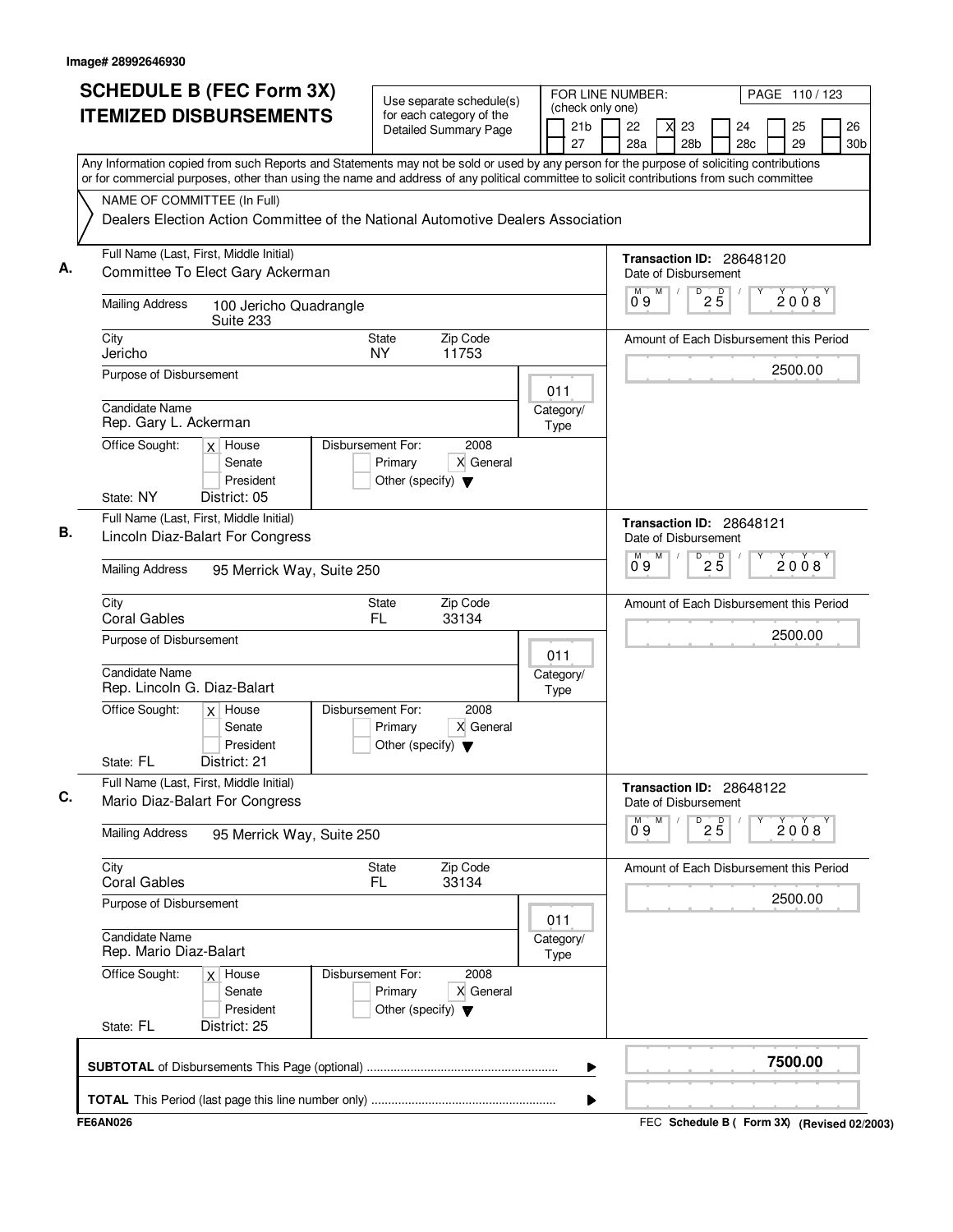| <b>SCHEDULE B (FEC Form 3X)</b>                                                                                                                                                                                                                                                        | Use separate schedule(s)                                                                  |  |                   |                       | FOR LINE NUMBER:              |   |                      |                                 |                          | PAGE 111 / 123                          |                       |
|----------------------------------------------------------------------------------------------------------------------------------------------------------------------------------------------------------------------------------------------------------------------------------------|-------------------------------------------------------------------------------------------|--|-------------------|-----------------------|-------------------------------|---|----------------------|---------------------------------|--------------------------|-----------------------------------------|-----------------------|
| <b>ITEMIZED DISBURSEMENTS</b>                                                                                                                                                                                                                                                          | for each category of the<br><b>Detailed Summary Page</b>                                  |  |                   | 21 <sub>b</sub><br>27 | (check only one)<br>22<br>28a |   | 23<br>28b            |                                 | 24<br>28c                | 25<br>29                                | 26<br>30 <sub>b</sub> |
| Any Information copied from such Reports and Statements may not be sold or used by any person for the purpose of soliciting contributions<br>or for commercial purposes, other than using the name and address of any political committee to solicit contributions from such committee |                                                                                           |  |                   |                       |                               |   |                      |                                 |                          |                                         |                       |
| NAME OF COMMITTEE (In Full)                                                                                                                                                                                                                                                            |                                                                                           |  |                   |                       |                               |   |                      |                                 |                          |                                         |                       |
| Dealers Election Action Committee of the National Automotive Dealers Association                                                                                                                                                                                                       |                                                                                           |  |                   |                       |                               |   |                      |                                 |                          |                                         |                       |
| Full Name (Last, First, Middle Initial)<br>Tim Johnson For South Dakota Inc                                                                                                                                                                                                            |                                                                                           |  |                   |                       |                               |   | Date of Disbursement |                                 | Transaction ID: 28648128 |                                         |                       |
| <b>Mailing Address</b><br>PO Box 1536                                                                                                                                                                                                                                                  |                                                                                           |  |                   |                       | М<br>09                       | M |                      | $D$ <sub>2</sub> $\overline{5}$ |                          | 2008                                    |                       |
| City<br>Sioux Falls                                                                                                                                                                                                                                                                    | Zip Code<br>State<br><b>SD</b><br>57101                                                   |  |                   |                       |                               |   |                      |                                 |                          | Amount of Each Disbursement this Period |                       |
| Purpose of Disbursement                                                                                                                                                                                                                                                                |                                                                                           |  | 011               |                       |                               |   |                      |                                 |                          | 2500.00                                 |                       |
| <b>Candidate Name</b><br>Sen. Tim Johnson                                                                                                                                                                                                                                              |                                                                                           |  | Category/<br>Type |                       |                               |   |                      |                                 |                          |                                         |                       |
| Office Sought:<br>House<br>$x$ Senate<br>President                                                                                                                                                                                                                                     | Disbursement For:<br>2008<br>X General<br>Primary<br>Other (specify) $\blacktriangledown$ |  |                   |                       |                               |   |                      |                                 |                          |                                         |                       |
| State: SD<br>District:                                                                                                                                                                                                                                                                 |                                                                                           |  |                   |                       |                               |   |                      |                                 |                          |                                         |                       |
| Full Name (Last, First, Middle Initial)<br><b>Wittman for Congress</b>                                                                                                                                                                                                                 |                                                                                           |  |                   |                       |                               |   | Date of Disbursement |                                 | Transaction ID: 28650150 |                                         |                       |
| <b>Mailing Address</b><br>15885 Kings Highway                                                                                                                                                                                                                                          |                                                                                           |  |                   |                       | $0^{\circ}9$                  | M | D                    | 29                              |                          | 2008                                    |                       |
| City<br>Montross                                                                                                                                                                                                                                                                       | State<br>Zip Code<br>22520<br><b>VA</b>                                                   |  |                   |                       |                               |   |                      |                                 |                          | Amount of Each Disbursement this Period |                       |
| Purpose of Disbursement                                                                                                                                                                                                                                                                |                                                                                           |  | 011               |                       |                               |   |                      |                                 |                          | 5000.00                                 |                       |
| <b>Candidate Name</b><br>Rob Wittman                                                                                                                                                                                                                                                   |                                                                                           |  | Category/<br>Type |                       |                               |   |                      |                                 |                          |                                         |                       |
| Office Sought:<br>$x$ House<br>Senate                                                                                                                                                                                                                                                  | Disbursement For:<br>2008<br>Primary<br>General                                           |  |                   |                       |                               |   |                      |                                 |                          |                                         |                       |
| President<br>State: VA<br>District: 01                                                                                                                                                                                                                                                 | $X$ Other (specify) $\blacktriangledown$<br>2008 Primary Debt Re                          |  |                   |                       |                               |   |                      |                                 |                          |                                         |                       |
| Full Name (Last, First, Middle Initial)<br>Hoosiers Supporting Buyer For Congress                                                                                                                                                                                                      |                                                                                           |  |                   |                       |                               |   | Date of Disbursement |                                 | Transaction ID: 28650151 |                                         |                       |
| <b>Mailing Address</b><br>200 North Main St. P.O. Box 712                                                                                                                                                                                                                              |                                                                                           |  |                   |                       | М<br>09                       | M |                      | $\overline{9}$ $\overline{9}$   |                          | 2008                                    |                       |
| City<br>Monticello                                                                                                                                                                                                                                                                     | Zip Code<br>State<br>47960<br>IN                                                          |  |                   |                       |                               |   |                      |                                 |                          | Amount of Each Disbursement this Period |                       |
| Purpose of Disbursement                                                                                                                                                                                                                                                                |                                                                                           |  | 011               |                       |                               |   |                      |                                 |                          | 5000.00                                 |                       |
| Candidate Name<br>Rep. Steve Buyer                                                                                                                                                                                                                                                     |                                                                                           |  | Category/<br>Type |                       |                               |   |                      |                                 |                          |                                         |                       |
| Office Sought:<br>$x$ House<br>Senate<br>President                                                                                                                                                                                                                                     | Disbursement For:<br>2008<br>Primary<br>X General<br>Other (specify) $\blacktriangledown$ |  |                   |                       |                               |   |                      |                                 |                          |                                         |                       |
| District: 04<br>State: IN                                                                                                                                                                                                                                                              |                                                                                           |  |                   |                       |                               |   |                      |                                 |                          |                                         |                       |
|                                                                                                                                                                                                                                                                                        |                                                                                           |  |                   | ▶                     |                               |   |                      |                                 |                          | 12500.00                                |                       |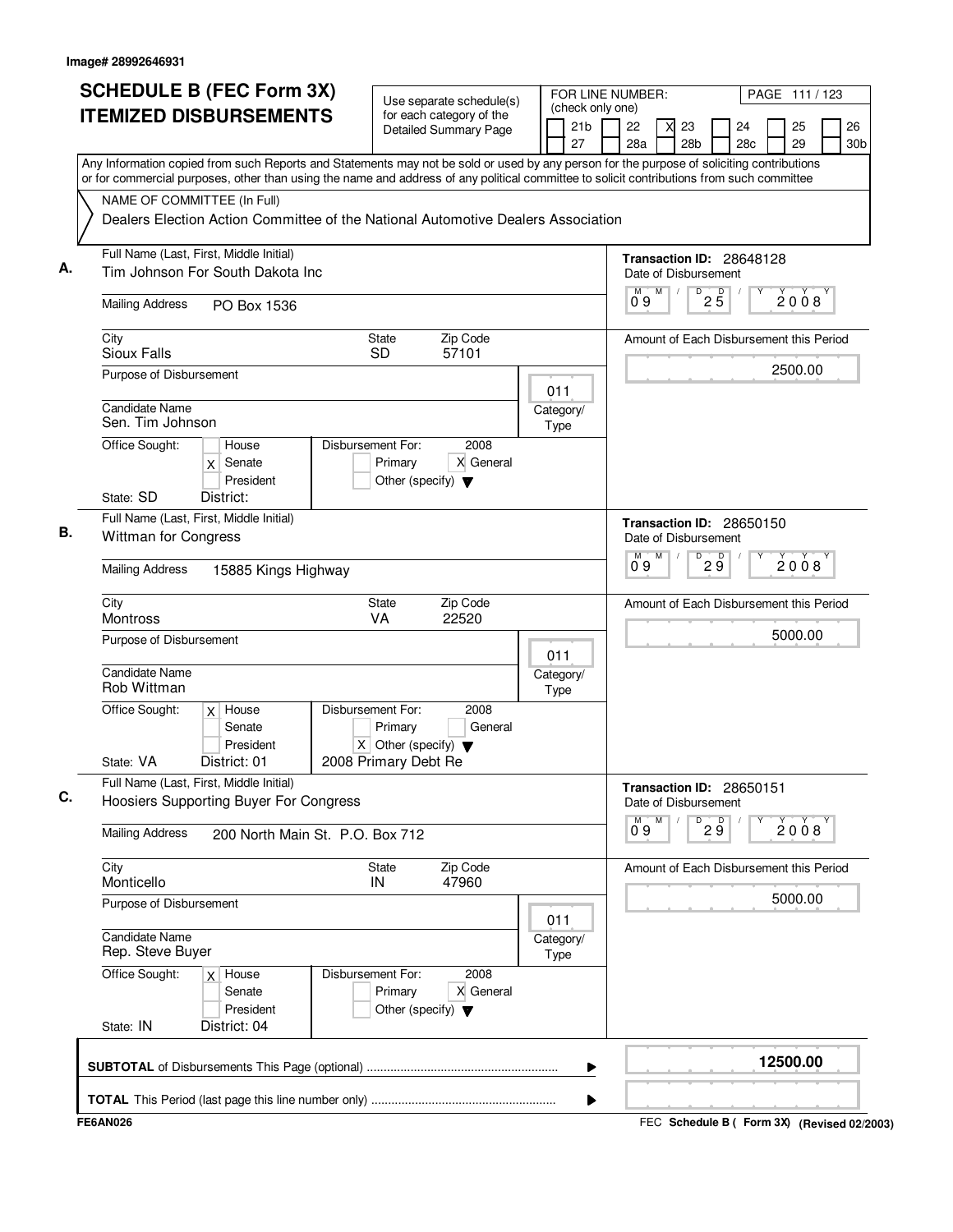|                                                                | <b>SCHEDULE B (FEC Form 3X)</b>                                                                                                                                                                                                                                                        |                                                 | Use separate schedule(s)                                 | FOR LINE NUMBER:<br>PAGE 112/123 |                                           |  |           |                                                  |                        |                       |            |      |                       |
|----------------------------------------------------------------|----------------------------------------------------------------------------------------------------------------------------------------------------------------------------------------------------------------------------------------------------------------------------------------|-------------------------------------------------|----------------------------------------------------------|----------------------------------|-------------------------------------------|--|-----------|--------------------------------------------------|------------------------|-----------------------|------------|------|-----------------------|
|                                                                | <b>ITEMIZED DISBURSEMENTS</b>                                                                                                                                                                                                                                                          |                                                 | for each category of the<br><b>Detailed Summary Page</b> |                                  | (check only one)<br>21 <sub>b</sub><br>27 |  | 22<br>28a | 23<br>28 <sub>b</sub>                            |                        | 24<br>28 <sub>c</sub> | 25<br>29   |      | 26<br>30 <sub>b</sub> |
|                                                                | Any Information copied from such Reports and Statements may not be sold or used by any person for the purpose of soliciting contributions<br>or for commercial purposes, other than using the name and address of any political committee to solicit contributions from such committee |                                                 |                                                          |                                  |                                           |  |           |                                                  |                        |                       |            |      |                       |
|                                                                | NAME OF COMMITTEE (In Full)<br>Dealers Election Action Committee of the National Automotive Dealers Association                                                                                                                                                                        |                                                 |                                                          |                                  |                                           |  |           |                                                  |                        |                       |            |      |                       |
|                                                                | Full Name (Last, First, Middle Initial)<br>Joe Donnelly For Congress                                                                                                                                                                                                                   |                                                 |                                                          |                                  |                                           |  |           | Transaction ID: 28650154<br>Date of Disbursement |                        |                       |            |      |                       |
| <b>Mailing Address</b>                                         | PO Box 1961                                                                                                                                                                                                                                                                            |                                                 |                                                          |                                  |                                           |  | M<br>09   | M                                                | $D^D$ 2 $\overline{9}$ |                       |            | 2008 |                       |
| City<br>South Bend                                             |                                                                                                                                                                                                                                                                                        | <b>State</b><br>IN                              | Zip Code<br>46634                                        |                                  |                                           |  |           | Amount of Each Disbursement this Period          |                        |                       |            |      |                       |
| Purpose of Disbursement<br>Candidate Name                      |                                                                                                                                                                                                                                                                                        |                                                 |                                                          | 011                              |                                           |  |           |                                                  |                        |                       | 5000.00    |      |                       |
| Rep. Joseph Donnelly<br>Office Sought:                         | $x$ House                                                                                                                                                                                                                                                                              | Disbursement For:                               | 2008                                                     | Type                             | Category/                                 |  |           |                                                  |                        |                       |            |      |                       |
| State: IN                                                      | Senate<br>President<br>District: 02                                                                                                                                                                                                                                                    | Primary<br>Other (specify) $\blacktriangledown$ | X General                                                |                                  |                                           |  |           |                                                  |                        |                       |            |      |                       |
| Souder For Congress Inc.                                       | Full Name (Last, First, Middle Initial)                                                                                                                                                                                                                                                |                                                 |                                                          |                                  |                                           |  |           | Transaction ID: 28650155<br>Date of Disbursement |                        |                       |            |      |                       |
| <b>Mailing Address</b>                                         | P.O. Box 40233                                                                                                                                                                                                                                                                         |                                                 |                                                          |                                  |                                           |  | 09        | M<br>D                                           | D<br>2 ğ               |                       |            | 2008 |                       |
| City<br>Fort Wayne                                             |                                                                                                                                                                                                                                                                                        | State<br>IN                                     | Zip Code<br>46804                                        |                                  |                                           |  |           | Amount of Each Disbursement this Period          |                        |                       |            |      |                       |
| Purpose of Disbursement                                        |                                                                                                                                                                                                                                                                                        |                                                 |                                                          | 011                              |                                           |  |           |                                                  |                        |                       | 5000.00    |      |                       |
| Candidate Name<br>Rep. Mark E. Souder                          |                                                                                                                                                                                                                                                                                        | Disbursement For:                               | 2008                                                     | Type                             | Category/                                 |  |           |                                                  |                        |                       |            |      |                       |
| Office Sought:<br>State: IN                                    | $x$ House<br>Senate<br>President<br>District: 03                                                                                                                                                                                                                                       | Primary<br>Other (specify) $\blacktriangledown$ | X General                                                |                                  |                                           |  |           |                                                  |                        |                       |            |      |                       |
| Souder For Congress Inc.                                       | Full Name (Last, First, Middle Initial)                                                                                                                                                                                                                                                |                                                 |                                                          |                                  |                                           |  |           | Transaction ID: 28653314<br>Date of Disbursement |                        |                       |            |      |                       |
| <b>Mailing Address</b>                                         | P.O. Box 40233                                                                                                                                                                                                                                                                         |                                                 |                                                          |                                  |                                           |  | 0.9       | M<br>D                                           | 29                     |                       | 2008       |      |                       |
| City<br>Fort Wayne                                             |                                                                                                                                                                                                                                                                                        | <b>State</b><br>IN                              | Zip Code<br>46804                                        |                                  |                                           |  |           | Amount of Each Disbursement this Period          |                        |                       |            |      |                       |
| Purpose of Disbursement                                        | Void - Souder For Congress Inc.                                                                                                                                                                                                                                                        |                                                 |                                                          | 011                              |                                           |  |           |                                                  |                        |                       | $-5000.00$ |      |                       |
| <b>Candidate Name</b><br>Rep. Mark E. Souder<br>Office Sought: | $x$ House                                                                                                                                                                                                                                                                              | Disbursement For:                               | 2008                                                     | Type                             | Category/                                 |  |           |                                                  |                        |                       |            |      |                       |
| State: IN                                                      | Senate<br>President<br>District: 03                                                                                                                                                                                                                                                    | Primary<br>Other (specify) $\blacktriangledown$ | X General                                                |                                  |                                           |  | Inc.      | Void - Souder For Congress                       |                        |                       |            |      |                       |
|                                                                |                                                                                                                                                                                                                                                                                        |                                                 |                                                          |                                  | ▶                                         |  |           |                                                  |                        |                       | 5000.00    |      |                       |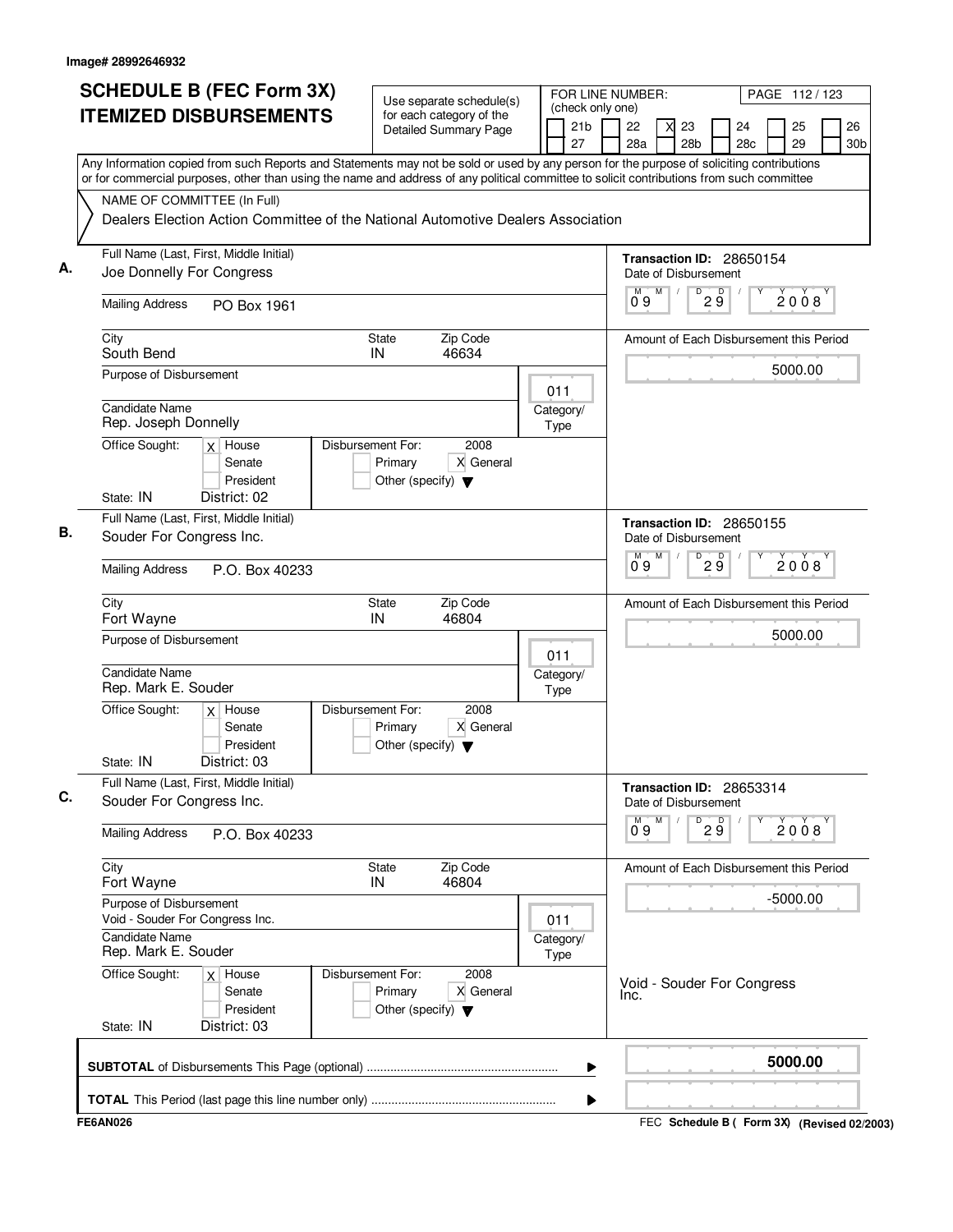| <b>SCHEDULE B (FEC Form 3X)</b><br><b>ITEMIZED DISBURSEMENTS</b>                                                                                                                                                                                                                                                                                                                                          | Use separate schedule(s)<br>for each category of the<br><b>Detailed Summary Page</b>      | FOR LINE NUMBER:<br>(check only one)<br>21 <sub>b</sub><br>27 | PAGE 113/123<br>26<br>22<br>23<br>24<br>25<br>28a<br>28 <sub>b</sub><br>29<br>28c<br>30 <sub>b</sub> |
|-----------------------------------------------------------------------------------------------------------------------------------------------------------------------------------------------------------------------------------------------------------------------------------------------------------------------------------------------------------------------------------------------------------|-------------------------------------------------------------------------------------------|---------------------------------------------------------------|------------------------------------------------------------------------------------------------------|
| Any Information copied from such Reports and Statements may not be sold or used by any person for the purpose of soliciting contributions<br>or for commercial purposes, other than using the name and address of any political committee to solicit contributions from such committee<br>NAME OF COMMITTEE (In Full)<br>Dealers Election Action Committee of the National Automotive Dealers Association |                                                                                           |                                                               |                                                                                                      |
| Full Name (Last, First, Middle Initial)                                                                                                                                                                                                                                                                                                                                                                   |                                                                                           |                                                               |                                                                                                      |
| Souder For Congress Inc.                                                                                                                                                                                                                                                                                                                                                                                  |                                                                                           |                                                               | Transaction ID: 28653321<br>Date of Disbursement                                                     |
| <b>Mailing Address</b><br>P.O. Box 40233                                                                                                                                                                                                                                                                                                                                                                  |                                                                                           |                                                               | $D$ <sub>2</sub> $9$<br>М<br>M<br>2008<br>09                                                         |
| City<br>Fort Wayne                                                                                                                                                                                                                                                                                                                                                                                        | Zip Code<br>State<br>IN<br>46804                                                          |                                                               | Amount of Each Disbursement this Period                                                              |
| Purpose of Disbursement                                                                                                                                                                                                                                                                                                                                                                                   |                                                                                           | 011                                                           | 5000.00                                                                                              |
| <b>Candidate Name</b><br>Rep. Mark E. Souder                                                                                                                                                                                                                                                                                                                                                              |                                                                                           | Category/<br>Type                                             |                                                                                                      |
| Office Sought:<br>$x$ House<br>Senate<br>President<br>State: IN<br>District: 03                                                                                                                                                                                                                                                                                                                           | Disbursement For:<br>2008<br>X General<br>Primary<br>Other (specify) $\blacktriangledown$ |                                                               |                                                                                                      |
| Full Name (Last, First, Middle Initial)<br><b>Butterfield For Congress Committee</b>                                                                                                                                                                                                                                                                                                                      |                                                                                           |                                                               | Transaction ID: 28657587<br>Date of Disbursement                                                     |
| <b>Mailing Address</b><br>PO Box 2571                                                                                                                                                                                                                                                                                                                                                                     |                                                                                           |                                                               | $\overline{30}$<br>M<br>М<br>$\overrightarrow{2}$ 0 0 8<br>0°9                                       |
| City<br>Wilson                                                                                                                                                                                                                                                                                                                                                                                            | <b>State</b><br>Zip Code<br><b>NC</b><br>27894                                            |                                                               | Amount of Each Disbursement this Period                                                              |
| Purpose of Disbursement                                                                                                                                                                                                                                                                                                                                                                                   |                                                                                           | 011                                                           | 2500.00                                                                                              |
| Candidate Name<br>Rep. George K. Butterfield                                                                                                                                                                                                                                                                                                                                                              |                                                                                           | Category/<br>Type                                             |                                                                                                      |
| Office Sought:<br>$x$ House<br>Senate<br>President<br>State: NC<br>District: 01                                                                                                                                                                                                                                                                                                                           | Disbursement For:<br>2008<br>X General<br>Primary<br>Other (specify) $\blacktriangledown$ |                                                               |                                                                                                      |
| Full Name (Last, First, Middle Initial)<br>Virginia Foxx For Congress                                                                                                                                                                                                                                                                                                                                     |                                                                                           |                                                               | Transaction ID: 28657589<br>Date of Disbursement                                                     |
| <b>Mailing Address</b><br>P.O. Box 1100                                                                                                                                                                                                                                                                                                                                                                   |                                                                                           |                                                               | M<br>D<br>$\overline{\mathsf{D}}$<br>М<br>2008<br>3 Ŏ<br>09                                          |
| City<br>Clemmons                                                                                                                                                                                                                                                                                                                                                                                          | Zip Code<br>State<br><b>NC</b><br>27012                                                   |                                                               | Amount of Each Disbursement this Period                                                              |
| Purpose of Disbursement                                                                                                                                                                                                                                                                                                                                                                                   |                                                                                           | 011                                                           | 5000.00                                                                                              |
| Candidate Name<br>Rep. Virginia Foxx                                                                                                                                                                                                                                                                                                                                                                      |                                                                                           | Category/<br>Type                                             |                                                                                                      |
| Office Sought:<br>$x$ House<br>Senate<br>President                                                                                                                                                                                                                                                                                                                                                        | 2008<br>Disbursement For:<br>Primary<br>X General<br>Other (specify) $\blacktriangledown$ |                                                               |                                                                                                      |
| State: NC<br>District: 05                                                                                                                                                                                                                                                                                                                                                                                 |                                                                                           |                                                               |                                                                                                      |
|                                                                                                                                                                                                                                                                                                                                                                                                           |                                                                                           | ▶                                                             | 12500.00                                                                                             |
|                                                                                                                                                                                                                                                                                                                                                                                                           |                                                                                           | ▶                                                             |                                                                                                      |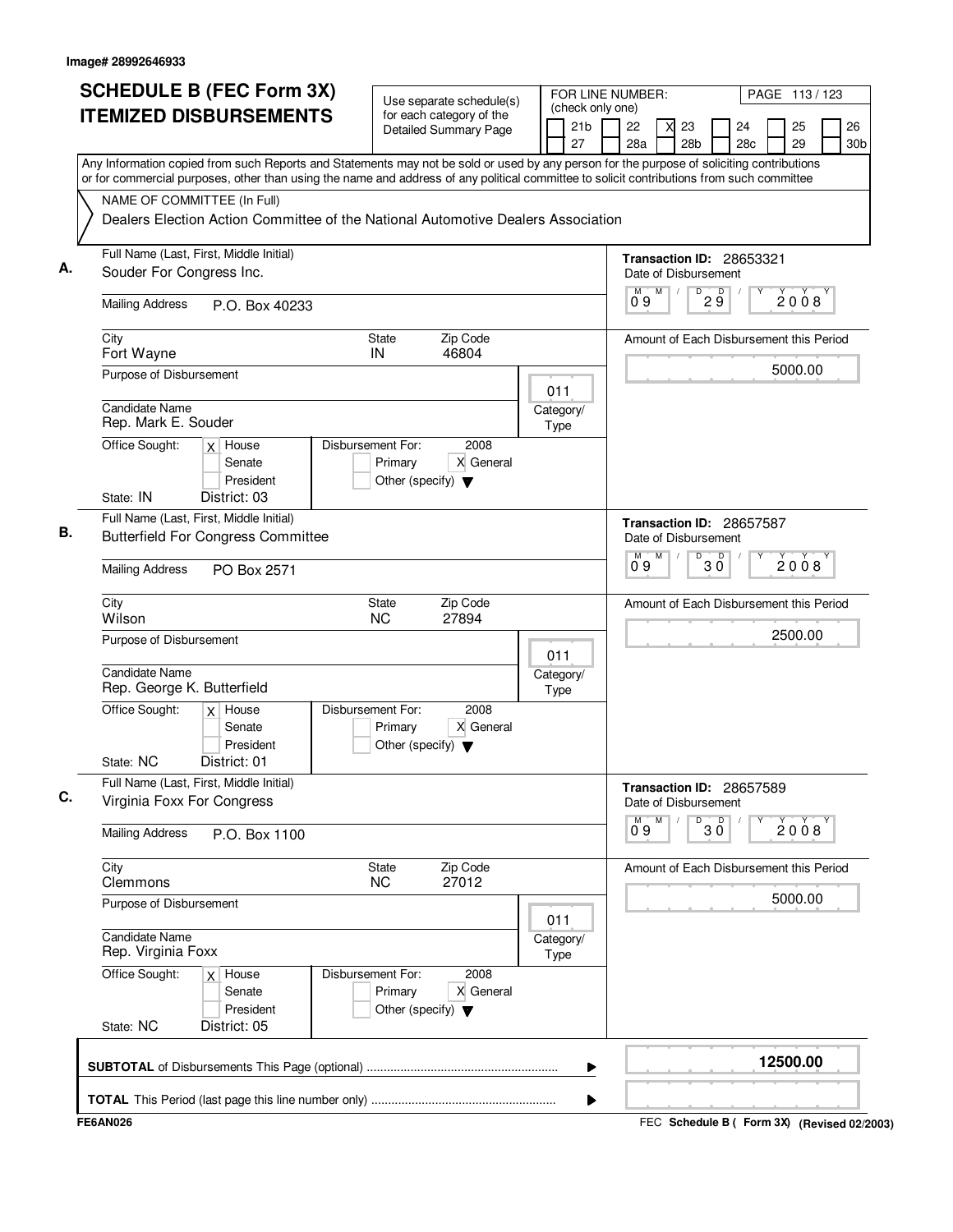| <b>SCHEDULE B (FEC Form 3X)</b><br><b>ITEMIZED DISBURSEMENTS</b>                                                                                                                                                                                                                       | Use separate schedule(s)<br>for each category of the                                      |                          | (check only one)      | FOR LINE NUMBER:<br>PAGE 114 / 123 |   |                                         |              |           |  |          |                       |  |  |
|----------------------------------------------------------------------------------------------------------------------------------------------------------------------------------------------------------------------------------------------------------------------------------------|-------------------------------------------------------------------------------------------|--------------------------|-----------------------|------------------------------------|---|-----------------------------------------|--------------|-----------|--|----------|-----------------------|--|--|
|                                                                                                                                                                                                                                                                                        | Detailed Summary Page                                                                     |                          | 21 <sub>b</sub><br>27 | 22<br>28a                          |   | 23<br>28 <sub>b</sub>                   |              | 24<br>28c |  | 25<br>29 | 26<br>30 <sub>b</sub> |  |  |
| Any Information copied from such Reports and Statements may not be sold or used by any person for the purpose of soliciting contributions<br>or for commercial purposes, other than using the name and address of any political committee to solicit contributions from such committee |                                                                                           |                          |                       |                                    |   |                                         |              |           |  |          |                       |  |  |
| NAME OF COMMITTEE (In Full)                                                                                                                                                                                                                                                            |                                                                                           |                          |                       |                                    |   |                                         |              |           |  |          |                       |  |  |
| Dealers Election Action Committee of the National Automotive Dealers Association                                                                                                                                                                                                       |                                                                                           |                          |                       |                                    |   |                                         |              |           |  |          |                       |  |  |
| Full Name (Last, First, Middle Initial)<br>А.<br>Mike Mcintyre For Congress                                                                                                                                                                                                            |                                                                                           |                          |                       | Transaction ID: 28657590           |   | Date of Disbursement                    |              |           |  |          |                       |  |  |
| <b>Mailing Address</b><br>P.O. Box 1                                                                                                                                                                                                                                                   |                                                                                           |                          |                       | M<br>09                            | M | D                                       | $30^{\circ}$ |           |  | 2008     |                       |  |  |
| City<br>Lumberton                                                                                                                                                                                                                                                                      | Zip Code<br>State<br>28359<br><b>NC</b>                                                   |                          |                       |                                    |   | Amount of Each Disbursement this Period |              |           |  |          |                       |  |  |
| Purpose of Disbursement                                                                                                                                                                                                                                                                |                                                                                           | 011                      |                       |                                    |   |                                         |              |           |  | 2500.00  |                       |  |  |
| <b>Candidate Name</b><br>Rep. Mike McIntyre                                                                                                                                                                                                                                            |                                                                                           | Category/<br>Type        |                       |                                    |   |                                         |              |           |  |          |                       |  |  |
| Office Sought:<br>$x$ House<br>Senate<br>President                                                                                                                                                                                                                                     | Disbursement For:<br>2008<br>X General<br>Primary<br>Other (specify) $\blacktriangledown$ |                          |                       |                                    |   |                                         |              |           |  |          |                       |  |  |
| District: 07<br>State: NC                                                                                                                                                                                                                                                              |                                                                                           |                          |                       |                                    |   |                                         |              |           |  |          |                       |  |  |
| Full Name (Last, First, Middle Initial)<br>В.<br><b>Hayes For Congress</b>                                                                                                                                                                                                             |                                                                                           |                          |                       | Transaction ID: 28657591           |   | Date of Disbursement                    |              |           |  |          |                       |  |  |
| <b>Mailing Address</b><br>Post Office Box 2000                                                                                                                                                                                                                                         |                                                                                           |                          |                       | М<br>0°9                           | M | D                                       | $30^{\circ}$ |           |  | 2008     |                       |  |  |
| City<br>Concord                                                                                                                                                                                                                                                                        | State<br>Zip Code<br><b>NC</b><br>28026                                                   |                          |                       |                                    |   | Amount of Each Disbursement this Period |              |           |  |          |                       |  |  |
| Purpose of Disbursement                                                                                                                                                                                                                                                                |                                                                                           | 011                      |                       |                                    |   |                                         |              |           |  | 5000.00  |                       |  |  |
| <b>Candidate Name</b><br>Rep. Robin C. Hayes                                                                                                                                                                                                                                           |                                                                                           | Category/<br>Type        |                       |                                    |   |                                         |              |           |  |          |                       |  |  |
| Office Sought:<br>$x$ House<br>Senate<br>President                                                                                                                                                                                                                                     | Disbursement For:<br>2008<br>X General<br>Primary<br>Other (specify) $\blacktriangledown$ |                          |                       |                                    |   |                                         |              |           |  |          |                       |  |  |
| State: NC<br>District: 08                                                                                                                                                                                                                                                              |                                                                                           |                          |                       |                                    |   |                                         |              |           |  |          |                       |  |  |
| Full Name (Last, First, Middle Initial)<br>C.<br>Sue Myrick For Congress                                                                                                                                                                                                               |                                                                                           |                          |                       | Transaction ID: 28657592           |   | Date of Disbursement                    |              |           |  |          |                       |  |  |
| <b>Mailing Address</b><br>P.O. Box 37091                                                                                                                                                                                                                                               |                                                                                           |                          |                       | М<br>09                            | M | D                                       | p<br>ЗŐ      |           |  | 2008     |                       |  |  |
| City<br>Charlotte                                                                                                                                                                                                                                                                      | Zip Code<br>State<br>28237<br>NC.                                                         |                          |                       |                                    |   | Amount of Each Disbursement this Period |              |           |  |          |                       |  |  |
| Purpose of Disbursement                                                                                                                                                                                                                                                                |                                                                                           | 011                      |                       |                                    |   |                                         |              |           |  | 4000.00  |                       |  |  |
| <b>Candidate Name</b><br>Rep. Sue Wilkins Myrick                                                                                                                                                                                                                                       |                                                                                           | Category/<br><b>Type</b> |                       |                                    |   |                                         |              |           |  |          |                       |  |  |
| Office Sought:<br>$x$ House<br>Senate<br>President                                                                                                                                                                                                                                     | Disbursement For:<br>2008<br>Primary<br>X General<br>Other (specify) $\blacktriangledown$ |                          |                       |                                    |   |                                         |              |           |  |          |                       |  |  |
| State: NC<br>District: 09                                                                                                                                                                                                                                                              |                                                                                           |                          |                       |                                    |   |                                         |              |           |  |          |                       |  |  |
|                                                                                                                                                                                                                                                                                        |                                                                                           |                          | ▶                     |                                    |   |                                         |              |           |  | 11500.00 |                       |  |  |
|                                                                                                                                                                                                                                                                                        |                                                                                           |                          |                       |                                    |   |                                         |              |           |  |          |                       |  |  |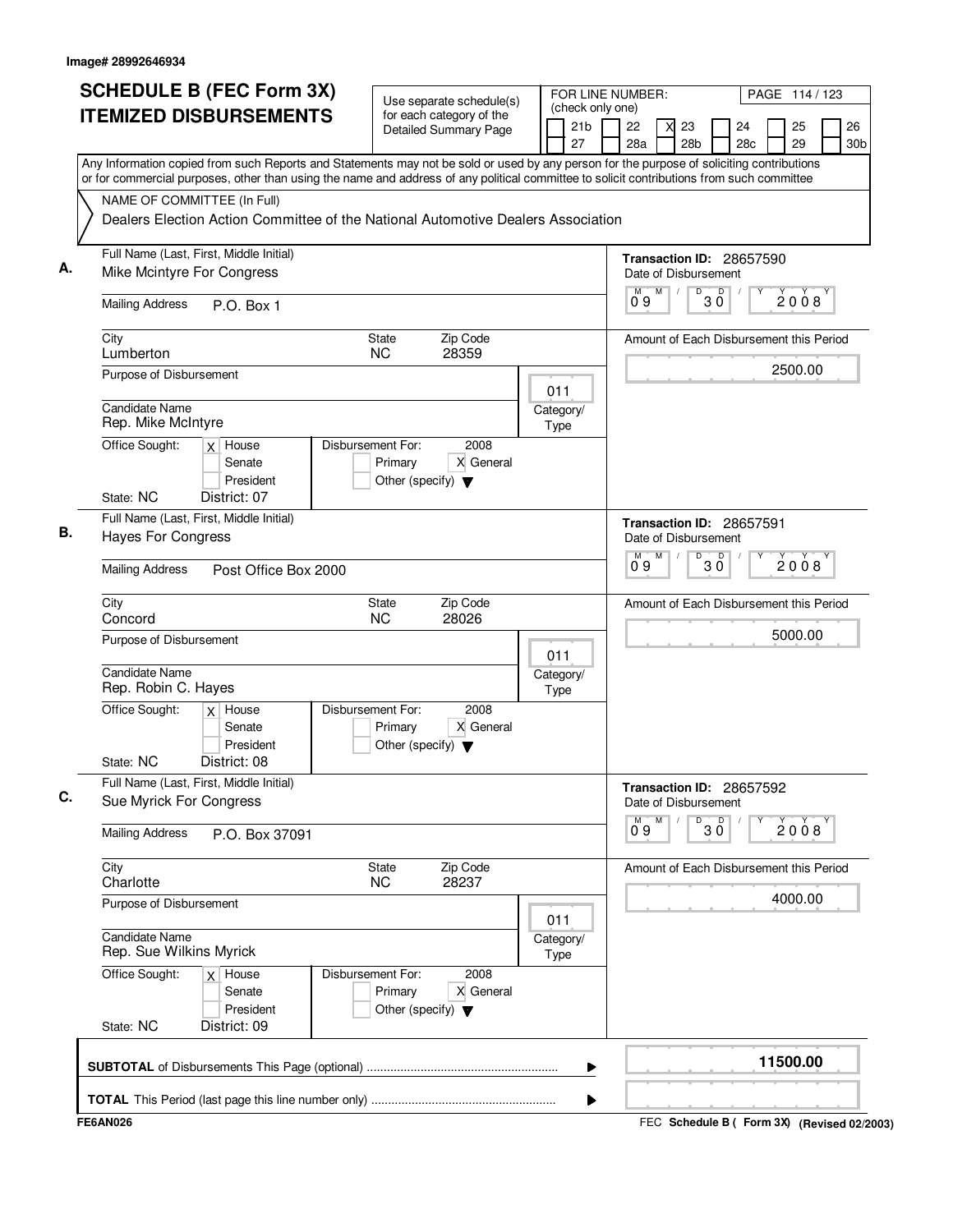| <b>SCHEDULE B (FEC Form 3X)</b>                                                                                                                                                                                                                                                        | Use separate schedule(s)<br><b>ITEMIZED DISBURSEMENTS</b><br>for each category of the |                   |                                                 |                       |  | FOR LINE NUMBER:<br>(check only one) |                       |                      |   |                           |              | PAGE 115/123                            |          |                       |
|----------------------------------------------------------------------------------------------------------------------------------------------------------------------------------------------------------------------------------------------------------------------------------------|---------------------------------------------------------------------------------------|-------------------|-------------------------------------------------|-----------------------|--|--------------------------------------|-----------------------|----------------------|---|---------------------------|--------------|-----------------------------------------|----------|-----------------------|
|                                                                                                                                                                                                                                                                                        |                                                                                       |                   |                                                 | Detailed Summary Page |  |                                      | 21 <sub>b</sub><br>27 | 22<br>28a            |   | 23<br>28 <sub>b</sub>     |              | 24<br>28 <sub>c</sub>                   | 25<br>29 | 26<br>30 <sub>b</sub> |
| Any Information copied from such Reports and Statements may not be sold or used by any person for the purpose of soliciting contributions<br>or for commercial purposes, other than using the name and address of any political committee to solicit contributions from such committee |                                                                                       |                   |                                                 |                       |  |                                      |                       |                      |   |                           |              |                                         |          |                       |
| NAME OF COMMITTEE (In Full)                                                                                                                                                                                                                                                            |                                                                                       |                   |                                                 |                       |  |                                      |                       |                      |   |                           |              |                                         |          |                       |
| Dealers Election Action Committee of the National Automotive Dealers Association                                                                                                                                                                                                       |                                                                                       |                   |                                                 |                       |  |                                      |                       |                      |   |                           |              |                                         |          |                       |
| Full Name (Last, First, Middle Initial)<br>Friends Of Dave Reichert                                                                                                                                                                                                                    |                                                                                       |                   |                                                 |                       |  |                                      |                       | Date of Disbursement |   |                           |              | Transaction ID: 28657593                |          |                       |
| <b>Mailing Address</b>                                                                                                                                                                                                                                                                 | P. O. Box 53322                                                                       |                   |                                                 |                       |  |                                      |                       | M<br>09              | M | D                         | $30^{\circ}$ |                                         | 2008     |                       |
| City<br><b>Bellevue</b>                                                                                                                                                                                                                                                                |                                                                                       |                   | <b>State</b><br><b>WA</b>                       | Zip Code<br>98015     |  |                                      |                       |                      |   |                           |              | Amount of Each Disbursement this Period |          |                       |
| Purpose of Disbursement                                                                                                                                                                                                                                                                |                                                                                       |                   |                                                 |                       |  | 011                                  |                       |                      |   |                           |              |                                         | 5000.00  |                       |
| Candidate Name<br>Rep. David George Reichert                                                                                                                                                                                                                                           |                                                                                       |                   |                                                 |                       |  | Category/<br>Type                    |                       |                      |   |                           |              |                                         |          |                       |
| Office Sought:<br>$x$ House                                                                                                                                                                                                                                                            | Senate<br>President                                                                   | Disbursement For: | Primary<br>Other (specify) $\blacktriangledown$ | 2008<br>X General     |  |                                      |                       |                      |   |                           |              |                                         |          |                       |
| State: WA<br>District: 08                                                                                                                                                                                                                                                              |                                                                                       |                   |                                                 |                       |  |                                      |                       |                      |   |                           |              |                                         |          |                       |
| Full Name (Last, First, Middle Initial)<br>Knollenberg For Congress Committee                                                                                                                                                                                                          |                                                                                       |                   |                                                 |                       |  |                                      |                       | M                    | M | Date of Disbursement<br>D |              | Transaction ID: 28657595<br>D           |          |                       |
| <b>Mailing Address</b>                                                                                                                                                                                                                                                                 | 31000 Telegraph Road, #110                                                            |                   |                                                 |                       |  |                                      |                       | 0.9                  |   |                           | зὄ           |                                         | 2008     |                       |
| City<br><b>Bingham Farms</b>                                                                                                                                                                                                                                                           |                                                                                       |                   | <b>State</b><br>MI                              | Zip Code<br>48025     |  |                                      |                       |                      |   |                           |              | Amount of Each Disbursement this Period |          |                       |
| Purpose of Disbursement                                                                                                                                                                                                                                                                |                                                                                       |                   |                                                 |                       |  | 011                                  |                       |                      |   |                           |              |                                         | 1000.00  |                       |
| <b>Candidate Name</b><br>Rep. Joe Knollenberg                                                                                                                                                                                                                                          |                                                                                       |                   |                                                 |                       |  | Category/<br>Type                    |                       |                      |   |                           |              |                                         |          |                       |
| Office Sought:<br>$x$ House                                                                                                                                                                                                                                                            | Senate<br>President                                                                   | Disbursement For: | Primary<br>Other (specify) $\blacktriangledown$ | 2008<br>X General     |  |                                      |                       |                      |   |                           |              |                                         |          |                       |
| State: MI<br>District: 09<br>Full Name (Last, First, Middle Initial)                                                                                                                                                                                                                   |                                                                                       |                   |                                                 |                       |  |                                      |                       |                      |   |                           |              |                                         |          |                       |
| <b>Stupak For Congress</b>                                                                                                                                                                                                                                                             |                                                                                       |                   |                                                 |                       |  |                                      |                       | М                    | M | Date of Disbursement<br>D |              | Transaction ID: 28657596                |          |                       |
| <b>Mailing Address</b>                                                                                                                                                                                                                                                                 | 817 Ninth Avenue P.O. Box 156<br><b>PO Box 143</b>                                    |                   |                                                 |                       |  |                                      |                       | 09                   |   |                           | $30^{\circ}$ |                                         | 2008     |                       |
| City<br>Menominee                                                                                                                                                                                                                                                                      |                                                                                       |                   | <b>State</b><br>MI                              | Zip Code<br>49858     |  |                                      |                       |                      |   |                           |              | Amount of Each Disbursement this Period |          |                       |
| Purpose of Disbursement                                                                                                                                                                                                                                                                |                                                                                       |                   |                                                 |                       |  | 011                                  |                       |                      |   |                           |              |                                         | 5000.00  |                       |
| Candidate Name<br>Rep. Bart Stupak                                                                                                                                                                                                                                                     |                                                                                       |                   |                                                 |                       |  | Category/<br>Type                    |                       |                      |   |                           |              |                                         |          |                       |
| Office Sought:<br>$\times$                                                                                                                                                                                                                                                             | House<br>Senate<br>President                                                          | Disbursement For: | Primary<br>Other (specify) $\blacktriangledown$ | 2008<br>X General     |  |                                      |                       |                      |   |                           |              |                                         |          |                       |
| State: MI<br>District: 01                                                                                                                                                                                                                                                              |                                                                                       |                   |                                                 |                       |  |                                      |                       |                      |   |                           |              |                                         |          |                       |
|                                                                                                                                                                                                                                                                                        |                                                                                       |                   |                                                 |                       |  |                                      | ▶                     |                      |   |                           |              |                                         | 11000.00 |                       |
|                                                                                                                                                                                                                                                                                        |                                                                                       |                   |                                                 |                       |  |                                      | ▶                     |                      |   |                           |              |                                         |          |                       |
| $-0.11000$                                                                                                                                                                                                                                                                             |                                                                                       |                   |                                                 |                       |  |                                      |                       |                      |   |                           |              |                                         |          |                       |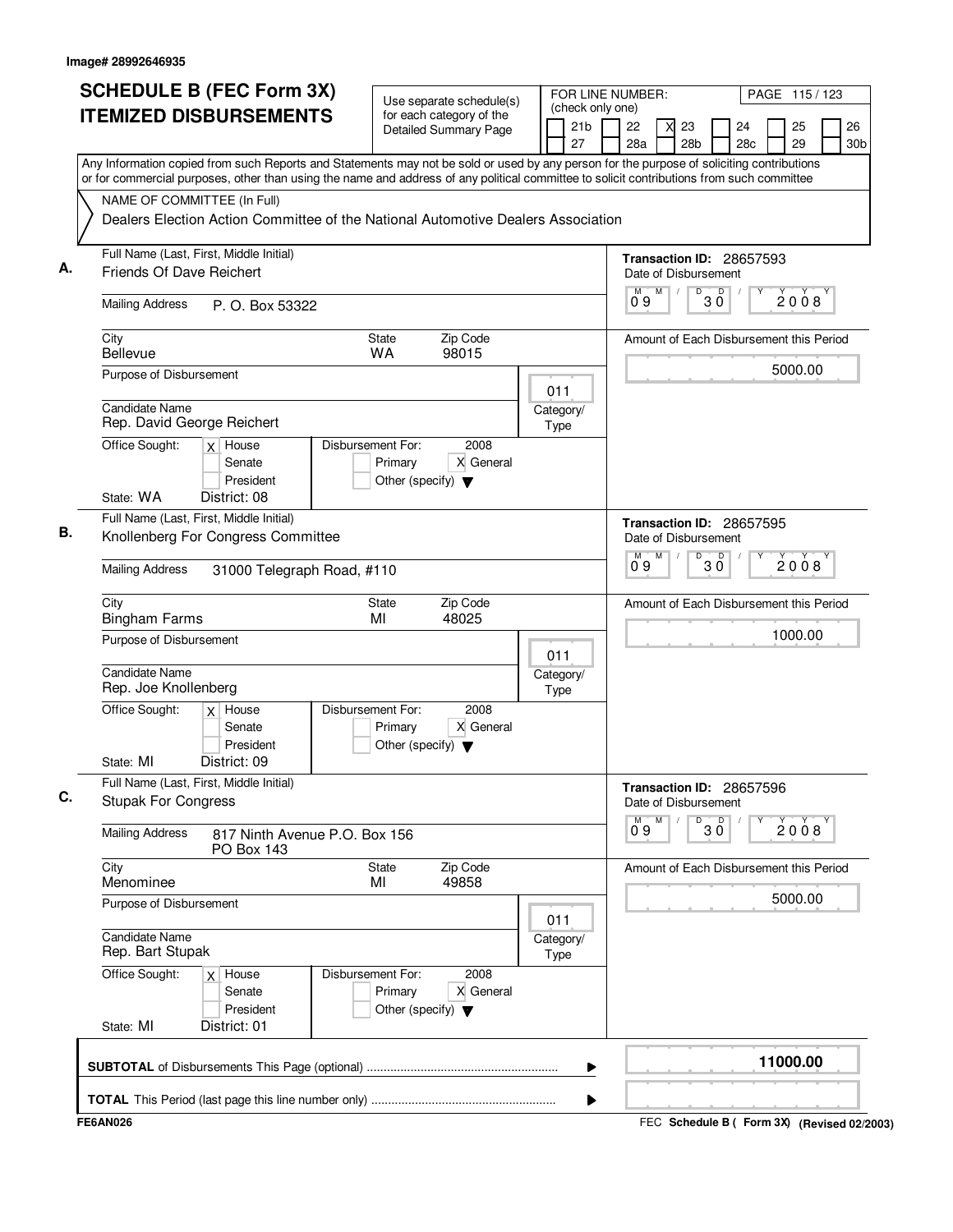|    | <b>SCHEDULE B (FEC Form 3X)</b><br><b>ITEMIZED DISBURSEMENTS</b>                                                                                                                                                                                                                       | Use separate schedule(s)<br>for each category of the<br><b>Detailed Summary Page</b> | 21 <sub>b</sub>   | FOR LINE NUMBER:<br>(check only one)<br>22<br>23 | PAGE 116 / 123<br>26<br>24<br>25        |
|----|----------------------------------------------------------------------------------------------------------------------------------------------------------------------------------------------------------------------------------------------------------------------------------------|--------------------------------------------------------------------------------------|-------------------|--------------------------------------------------|-----------------------------------------|
|    | Any Information copied from such Reports and Statements may not be sold or used by any person for the purpose of soliciting contributions<br>or for commercial purposes, other than using the name and address of any political committee to solicit contributions from such committee |                                                                                      | 27                | 28 <sub>b</sub><br>28a                           | 29<br>28c<br>30 <sub>b</sub>            |
|    | NAME OF COMMITTEE (In Full)<br>Dealers Election Action Committee of the National Automotive Dealers Association                                                                                                                                                                        |                                                                                      |                   |                                                  |                                         |
| А. | Full Name (Last, First, Middle Initial)<br><b>Childers For Congress</b>                                                                                                                                                                                                                |                                                                                      |                   | Transaction ID: 28657597<br>Date of Disbursement |                                         |
|    | <b>Mailing Address</b><br><b>PO Box 177</b>                                                                                                                                                                                                                                            |                                                                                      |                   | D<br>M<br>М<br>09                                | $30^{\circ}$<br>2008                    |
|    | City<br>Booneville                                                                                                                                                                                                                                                                     | Zip Code<br>State<br>38829<br><b>MS</b>                                              |                   |                                                  | Amount of Each Disbursement this Period |
|    | Purpose of Disbursement<br><b>Candidate Name</b>                                                                                                                                                                                                                                       |                                                                                      | 011<br>Category/  |                                                  | 2500.00                                 |
|    | Mr. Travis Childers<br>Office Sought:<br>$x$ House                                                                                                                                                                                                                                     | Disbursement For:<br>2008                                                            | <b>Type</b>       |                                                  |                                         |
|    | Senate<br>President<br>State: MS<br>District: 01                                                                                                                                                                                                                                       | X General<br>Primary<br>Other (specify) $\blacktriangledown$                         |                   |                                                  |                                         |
| В. | Full Name (Last, First, Middle Initial)<br>Longhorn PAC                                                                                                                                                                                                                                |                                                                                      |                   | Transaction ID: 28657598<br>Date of Disbursement |                                         |
|    | <b>Mailing Address</b><br>104 Hume Avenue                                                                                                                                                                                                                                              |                                                                                      |                   | D<br>M<br>М<br>0°9                               | $\mathsf D$<br>2008<br>зὄ               |
|    | City<br>Alexandria                                                                                                                                                                                                                                                                     | State<br>Zip Code<br>VA<br>22301                                                     |                   |                                                  | Amount of Each Disbursement this Period |
|    | Purpose of Disbursement                                                                                                                                                                                                                                                                |                                                                                      | 011               |                                                  | 4000.00                                 |
|    | <b>Candidate Name</b>                                                                                                                                                                                                                                                                  |                                                                                      | Category/<br>Type |                                                  |                                         |
|    | Office Sought:<br>House<br>Senate<br>President<br>District:<br>State:                                                                                                                                                                                                                  | Disbursement For:<br>Primary<br>General<br>Other (specify) $\blacktriangledown$      |                   |                                                  |                                         |
|    | Full Name (Last, First, Middle Initial)<br>John S Fund                                                                                                                                                                                                                                 |                                                                                      |                   | Transaction ID: 28657599<br>Date of Disbursement |                                         |
|    | <b>Mailing Address</b><br>104 Hume Avenue                                                                                                                                                                                                                                              |                                                                                      |                   | M<br>M<br>D<br>09                                | $\overline{\mathsf{D}}$<br>2008<br>3 Ŏ  |
|    | City<br>Alexandria                                                                                                                                                                                                                                                                     | Zip Code<br>State<br>VA<br>22301                                                     |                   |                                                  | Amount of Each Disbursement this Period |
|    | Purpose of Disbursement                                                                                                                                                                                                                                                                |                                                                                      | 011               |                                                  | 4000.00                                 |
|    | <b>Candidate Name</b>                                                                                                                                                                                                                                                                  |                                                                                      | Category/<br>Type |                                                  |                                         |
|    | Office Sought:<br>House<br>Senate<br>President                                                                                                                                                                                                                                         | Disbursement For:<br>Primary<br>General<br>Other (specify) $\blacktriangledown$      |                   |                                                  |                                         |
|    | District:<br>State:                                                                                                                                                                                                                                                                    |                                                                                      |                   |                                                  |                                         |
|    |                                                                                                                                                                                                                                                                                        |                                                                                      | ▶                 |                                                  | 10500.00                                |
|    |                                                                                                                                                                                                                                                                                        |                                                                                      | ▶                 |                                                  |                                         |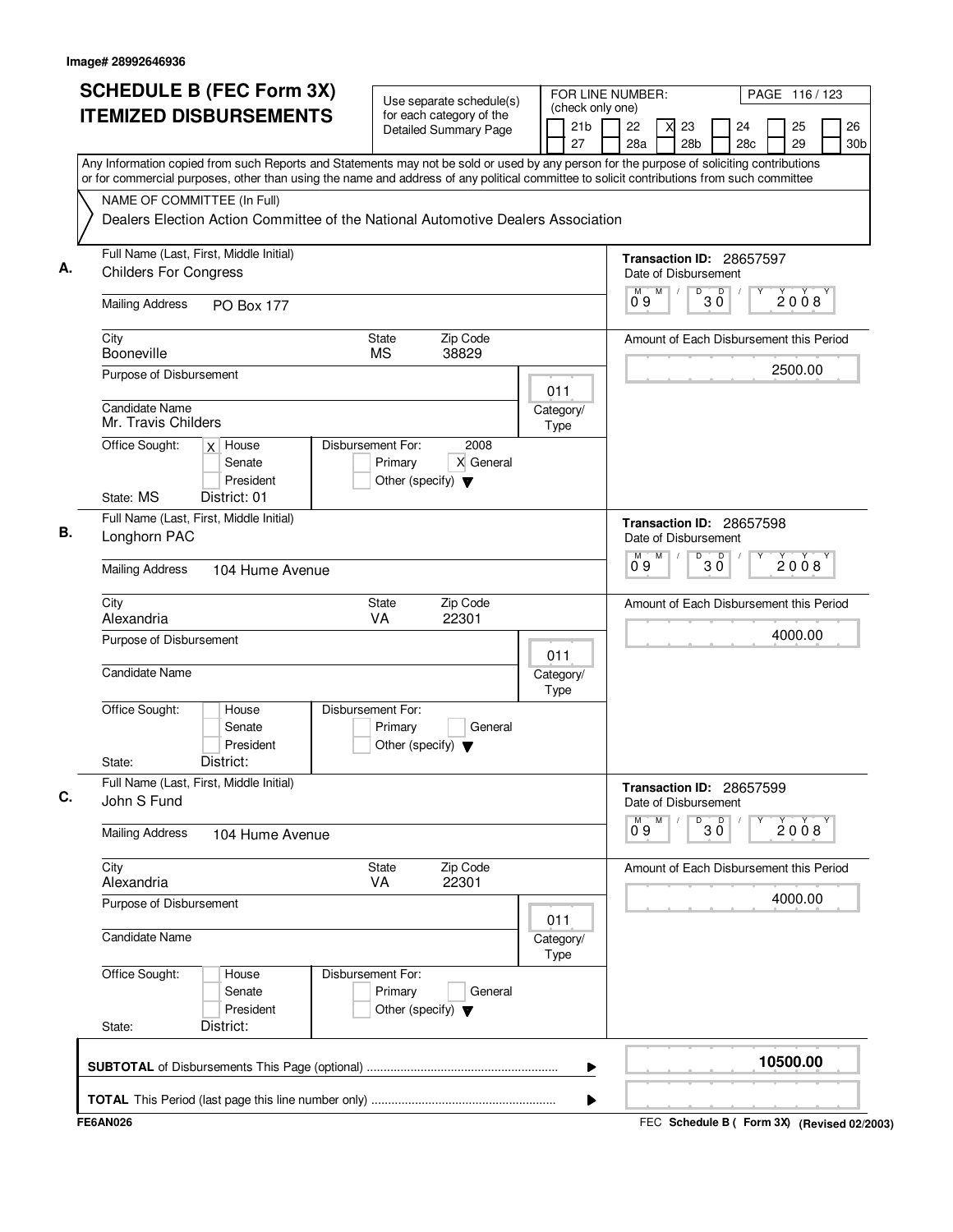| <b>ITEMIZED DISBURSEMENTS</b><br>for each category of the<br>21 <sub>b</sub><br>22<br>Detailed Summary Page<br>27<br>28a<br>Any Information copied from such Reports and Statements may not be sold or used by any person for the purpose of soliciting contributions<br>or for commercial purposes, other than using the name and address of any political committee to solicit contributions from such committee<br>NAME OF COMMITTEE (In Full)<br>Dealers Election Action Committee of the National Automotive Dealers Association<br>Full Name (Last, First, Middle Initial)<br>А.<br><b>Congressional Black Caucus</b> | 26<br>23<br>24<br>25<br>28 <sub>b</sub><br>28c<br>29<br>30 <sub>b</sub><br>Transaction ID: 28657601<br>Date of Disbursement |
|-----------------------------------------------------------------------------------------------------------------------------------------------------------------------------------------------------------------------------------------------------------------------------------------------------------------------------------------------------------------------------------------------------------------------------------------------------------------------------------------------------------------------------------------------------------------------------------------------------------------------------|-----------------------------------------------------------------------------------------------------------------------------|
|                                                                                                                                                                                                                                                                                                                                                                                                                                                                                                                                                                                                                             |                                                                                                                             |
|                                                                                                                                                                                                                                                                                                                                                                                                                                                                                                                                                                                                                             |                                                                                                                             |
|                                                                                                                                                                                                                                                                                                                                                                                                                                                                                                                                                                                                                             |                                                                                                                             |
|                                                                                                                                                                                                                                                                                                                                                                                                                                                                                                                                                                                                                             |                                                                                                                             |
|                                                                                                                                                                                                                                                                                                                                                                                                                                                                                                                                                                                                                             |                                                                                                                             |
| М<br>09<br><b>Mailing Address</b><br>509 C Street, NE                                                                                                                                                                                                                                                                                                                                                                                                                                                                                                                                                                       | D<br>M<br>$30^{\circ}$<br>2008                                                                                              |
| Zip Code<br>City<br>State<br>Washington<br>DC<br>20002                                                                                                                                                                                                                                                                                                                                                                                                                                                                                                                                                                      | Amount of Each Disbursement this Period                                                                                     |
| Purpose of Disbursement<br>011                                                                                                                                                                                                                                                                                                                                                                                                                                                                                                                                                                                              | 2500.00                                                                                                                     |
| <b>Candidate Name</b><br>Category/<br><b>Type</b>                                                                                                                                                                                                                                                                                                                                                                                                                                                                                                                                                                           |                                                                                                                             |
| Office Sought:<br>House<br>Disbursement For:<br>Senate<br>Primary<br>General<br>President<br>Other (specify) $\blacktriangledown$                                                                                                                                                                                                                                                                                                                                                                                                                                                                                           |                                                                                                                             |
| District:<br>State:                                                                                                                                                                                                                                                                                                                                                                                                                                                                                                                                                                                                         |                                                                                                                             |
| Full Name (Last, First, Middle Initial)<br>В.<br><b>Trust PAC</b>                                                                                                                                                                                                                                                                                                                                                                                                                                                                                                                                                           | Transaction ID: 28657602<br>Date of Disbursement                                                                            |
| $0^{\circ}9$<br><b>Mailing Address</b><br>104 Hume Ave                                                                                                                                                                                                                                                                                                                                                                                                                                                                                                                                                                      | M<br>D<br>$30^{\circ}$<br>2008                                                                                              |
| City<br>State<br>Zip Code<br>Alexandria<br>VA<br>22301                                                                                                                                                                                                                                                                                                                                                                                                                                                                                                                                                                      | Amount of Each Disbursement this Period                                                                                     |
| Purpose of Disbursement<br>011                                                                                                                                                                                                                                                                                                                                                                                                                                                                                                                                                                                              | 5000.00                                                                                                                     |
| Candidate Name<br>Category/<br>Type                                                                                                                                                                                                                                                                                                                                                                                                                                                                                                                                                                                         |                                                                                                                             |
| Office Sought:<br>Disbursement For:<br>House<br>Senate<br>Primary<br>General<br>President<br>Other (specify) $\blacktriangledown$                                                                                                                                                                                                                                                                                                                                                                                                                                                                                           |                                                                                                                             |
| District:<br>State:                                                                                                                                                                                                                                                                                                                                                                                                                                                                                                                                                                                                         |                                                                                                                             |
| Full Name (Last, First, Middle Initial)<br>C.<br>Our Congress PAC<br>М                                                                                                                                                                                                                                                                                                                                                                                                                                                                                                                                                      | Transaction ID: 28657605<br>Date of Disbursement<br>M<br>D                                                                  |
| 09<br><b>Mailing Address</b><br>P.O. Box 344                                                                                                                                                                                                                                                                                                                                                                                                                                                                                                                                                                                | $30^{\circ}$<br>2008                                                                                                        |
| Zip Code<br>City<br>State<br>71857<br>Prescott<br>AR                                                                                                                                                                                                                                                                                                                                                                                                                                                                                                                                                                        | Amount of Each Disbursement this Period                                                                                     |
| Purpose of Disbursement<br>011                                                                                                                                                                                                                                                                                                                                                                                                                                                                                                                                                                                              | 2500.00                                                                                                                     |
| Candidate Name<br>Category/<br><b>Type</b>                                                                                                                                                                                                                                                                                                                                                                                                                                                                                                                                                                                  |                                                                                                                             |
| Office Sought:<br>Disbursement For:<br>House<br>Primary<br>Senate<br>General<br>President<br>Other (specify) $\blacktriangledown$                                                                                                                                                                                                                                                                                                                                                                                                                                                                                           |                                                                                                                             |
| District:<br>State:                                                                                                                                                                                                                                                                                                                                                                                                                                                                                                                                                                                                         |                                                                                                                             |
| ▶                                                                                                                                                                                                                                                                                                                                                                                                                                                                                                                                                                                                                           | 10000.00                                                                                                                    |
|                                                                                                                                                                                                                                                                                                                                                                                                                                                                                                                                                                                                                             |                                                                                                                             |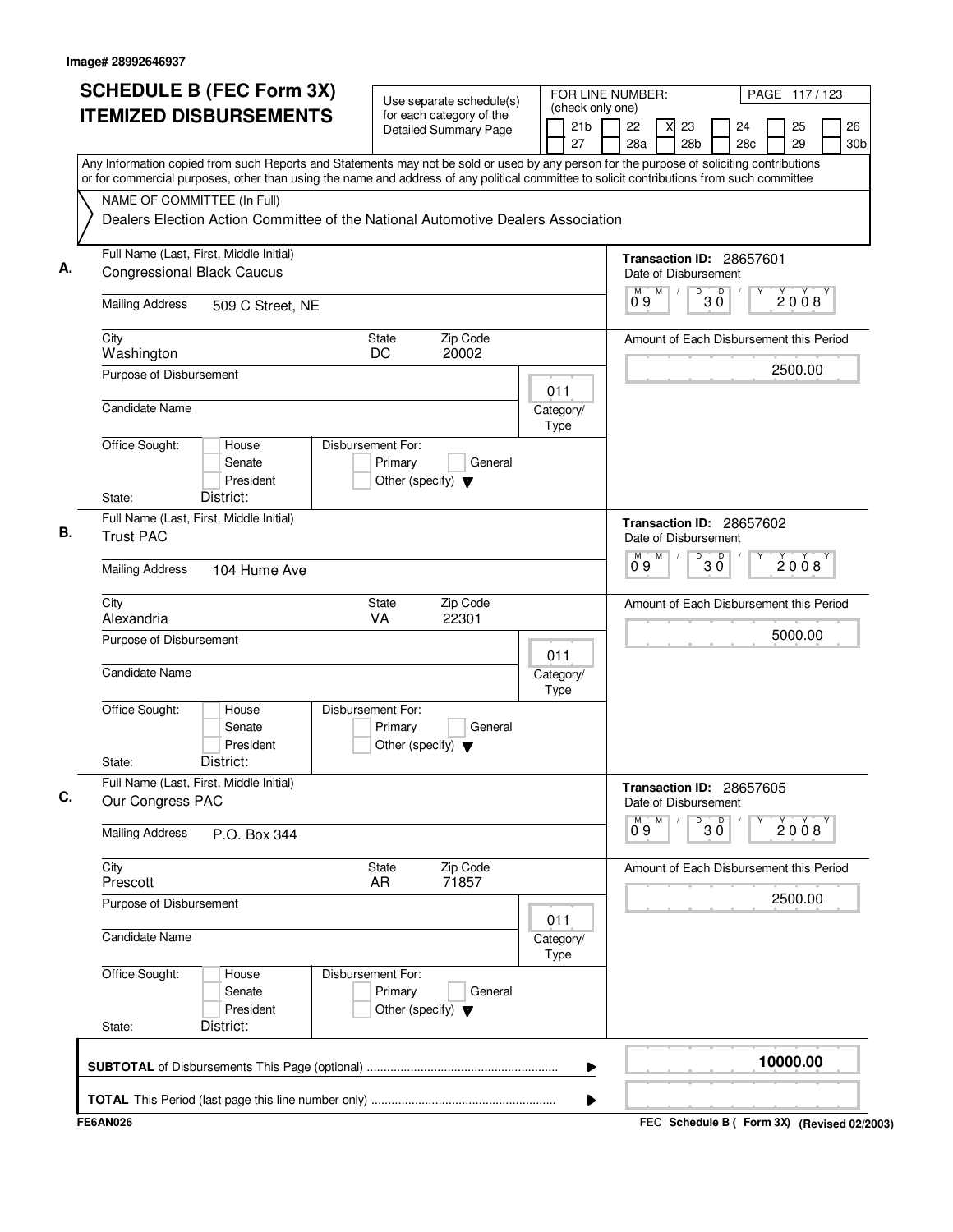|    | <b>SCHEDULE B (FEC Form 3X)</b>                                                                                                                                                                                                                                                        |                                                                      | Use separate schedule(s)                                 |             |                       | FOR LINE NUMBER:<br>PAGE 118/123<br>(check only one) |   |                       |              |                                         |  |          |                       |
|----|----------------------------------------------------------------------------------------------------------------------------------------------------------------------------------------------------------------------------------------------------------------------------------------|----------------------------------------------------------------------|----------------------------------------------------------|-------------|-----------------------|------------------------------------------------------|---|-----------------------|--------------|-----------------------------------------|--|----------|-----------------------|
|    | <b>ITEMIZED DISBURSEMENTS</b>                                                                                                                                                                                                                                                          |                                                                      | for each category of the<br><b>Detailed Summary Page</b> |             | 21 <sub>b</sub><br>27 | 22<br>28a                                            |   | 23<br>28 <sub>b</sub> |              | 24<br>28 <sub>c</sub>                   |  | 25<br>29 | 26<br>30 <sub>b</sub> |
|    | Any Information copied from such Reports and Statements may not be sold or used by any person for the purpose of soliciting contributions<br>or for commercial purposes, other than using the name and address of any political committee to solicit contributions from such committee |                                                                      |                                                          |             |                       |                                                      |   |                       |              |                                         |  |          |                       |
|    | NAME OF COMMITTEE (In Full)<br>Dealers Election Action Committee of the National Automotive Dealers Association                                                                                                                                                                        |                                                                      |                                                          |             |                       |                                                      |   |                       |              |                                         |  |          |                       |
| А. | Full Name (Last, First, Middle Initial)<br><b>RED PAC</b>                                                                                                                                                                                                                              |                                                                      |                                                          |             |                       | Date of Disbursement                                 |   |                       |              | Transaction ID: 28657607                |  |          |                       |
|    | <b>Mailing Address</b><br>PO Box 51                                                                                                                                                                                                                                                    |                                                                      |                                                          |             |                       | M<br>09                                              | M | D                     | $30^{\circ}$ |                                         |  | 2008     |                       |
|    | City<br>Homeland                                                                                                                                                                                                                                                                       | State<br>FL                                                          | Zip Code<br>33847                                        |             |                       |                                                      |   |                       |              | Amount of Each Disbursement this Period |  |          |                       |
|    | Purpose of Disbursement<br>Candidate Name                                                                                                                                                                                                                                              |                                                                      |                                                          | 011         |                       |                                                      |   |                       |              |                                         |  | 5000.00  |                       |
|    | Office Sought:<br>House                                                                                                                                                                                                                                                                | Disbursement For:                                                    |                                                          | Type        | Category/             |                                                      |   |                       |              |                                         |  |          |                       |
|    | Senate<br>President<br>District:<br>State:                                                                                                                                                                                                                                             | Primary<br>Other (specify) $\blacktriangledown$                      | General                                                  |             |                       |                                                      |   |                       |              |                                         |  |          |                       |
| В. | Full Name (Last, First, Middle Initial)<br>Impact America PAC                                                                                                                                                                                                                          |                                                                      |                                                          |             |                       | Date of Disbursement                                 |   |                       |              | Transaction ID: 28657609                |  |          |                       |
|    | <b>Mailing Address</b><br>228 West Washington Street<br>Suite 115                                                                                                                                                                                                                      |                                                                      |                                                          |             |                       | М<br>0.9                                             | M | D                     | ЗŎ           | $\mathsf D$                             |  | 2008     |                       |
|    | City<br>Alexandria                                                                                                                                                                                                                                                                     | State<br>VA                                                          | Zip Code<br>22314                                        |             |                       |                                                      |   |                       |              | Amount of Each Disbursement this Period |  |          |                       |
|    | Purpose of Disbursement                                                                                                                                                                                                                                                                |                                                                      |                                                          | 011         |                       |                                                      |   |                       |              |                                         |  | 2500.00  |                       |
|    | <b>Candidate Name</b>                                                                                                                                                                                                                                                                  |                                                                      |                                                          | Type        | Category/             |                                                      |   |                       |              |                                         |  |          |                       |
|    | Office Sought:<br>House<br>Senate<br>President<br>District:<br>State:                                                                                                                                                                                                                  | Disbursement For:<br>Primary<br>Other (specify) $\blacktriangledown$ | General                                                  |             |                       |                                                      |   |                       |              |                                         |  |          |                       |
| C. | Full Name (Last, First, Middle Initial)<br><b>Priority PAC</b>                                                                                                                                                                                                                         |                                                                      |                                                          |             |                       | Date of Disbursement                                 |   |                       |              | Transaction ID: 28657611                |  |          |                       |
|    | <b>Mailing Address</b><br>12 Blue Ridge Circle                                                                                                                                                                                                                                         |                                                                      |                                                          |             |                       | М<br>09                                              | M | D                     | 30           |                                         |  | 2008     |                       |
|    | City<br><b>Little Rock</b>                                                                                                                                                                                                                                                             | State<br>AR.                                                         | Zip Code<br>72207                                        |             |                       |                                                      |   |                       |              | Amount of Each Disbursement this Period |  |          |                       |
|    | Purpose of Disbursement                                                                                                                                                                                                                                                                |                                                                      |                                                          | 011         |                       |                                                      |   |                       |              |                                         |  | 5000.00  |                       |
|    | <b>Candidate Name</b>                                                                                                                                                                                                                                                                  |                                                                      |                                                          | <b>Type</b> | Category/             |                                                      |   |                       |              |                                         |  |          |                       |
|    | Office Sought:<br>House<br>Senate<br>President<br>District:<br>State:                                                                                                                                                                                                                  | Disbursement For:<br>Primary<br>Other (specify) $\blacktriangledown$ | General                                                  |             |                       |                                                      |   |                       |              |                                         |  |          |                       |
|    |                                                                                                                                                                                                                                                                                        |                                                                      |                                                          |             | ▶                     |                                                      |   |                       |              |                                         |  | 12500.00 |                       |
|    |                                                                                                                                                                                                                                                                                        |                                                                      |                                                          |             | ▶                     |                                                      |   |                       |              |                                         |  |          |                       |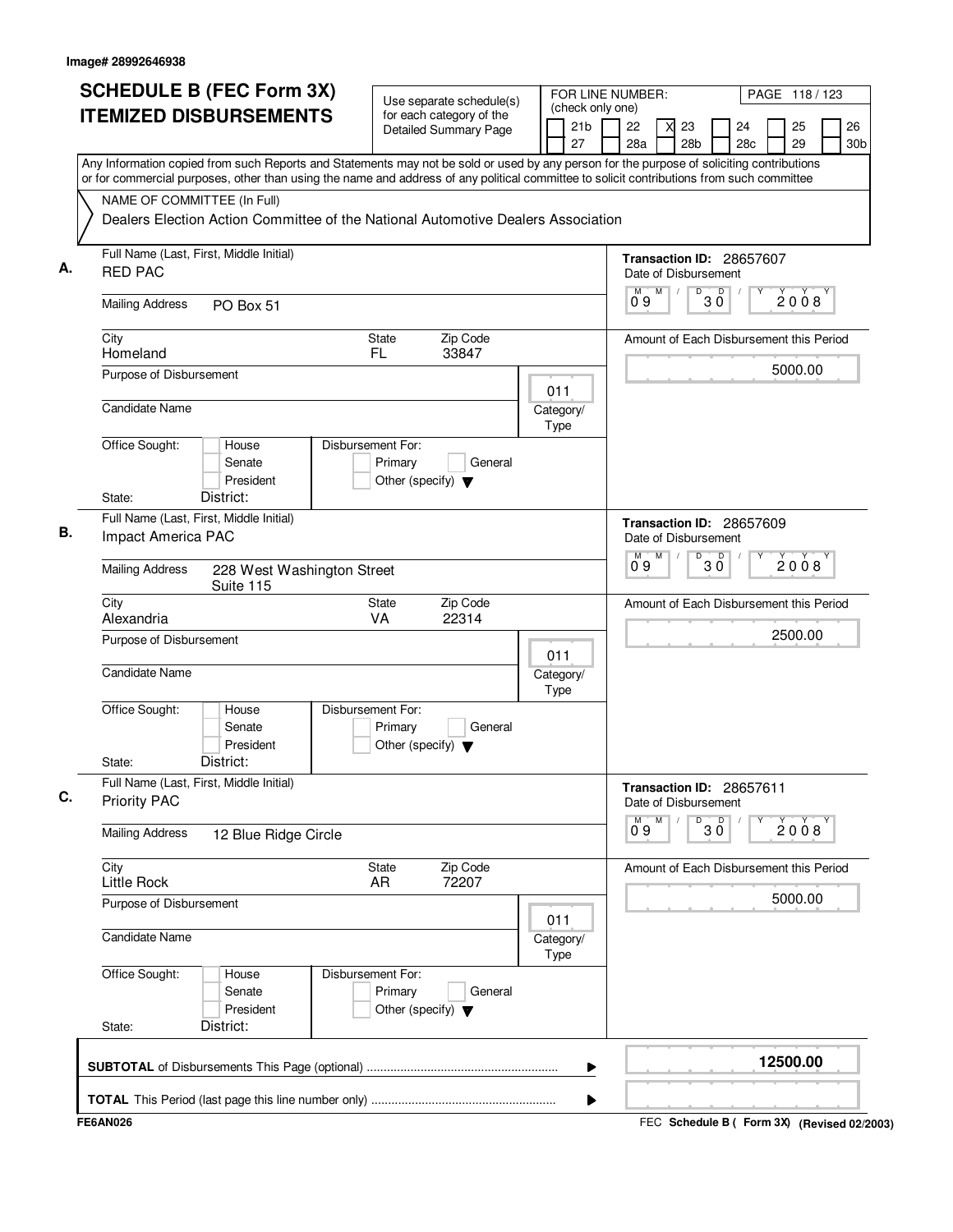|                                                                                                                                                                                                                                                                                        | <b>SCHEDULE B (FEC Form 3X)</b><br>Use separate schedule(s)<br><b>ITEMIZED DISBURSEMENTS</b><br>for each category of the |                   |                                                 |                              |  |                   | FOR LINE NUMBER:<br>(check only one) |                      |   |                       |              |                                         | PAGE 119/123 |                       |
|----------------------------------------------------------------------------------------------------------------------------------------------------------------------------------------------------------------------------------------------------------------------------------------|--------------------------------------------------------------------------------------------------------------------------|-------------------|-------------------------------------------------|------------------------------|--|-------------------|--------------------------------------|----------------------|---|-----------------------|--------------|-----------------------------------------|--------------|-----------------------|
|                                                                                                                                                                                                                                                                                        |                                                                                                                          |                   |                                                 | <b>Detailed Summary Page</b> |  |                   | 21 <sub>b</sub><br>27                | 22<br>28a            |   | 23<br>28 <sub>b</sub> |              | 24<br>28c                               | 25<br>29     | 26<br>30 <sub>b</sub> |
| Any Information copied from such Reports and Statements may not be sold or used by any person for the purpose of soliciting contributions<br>or for commercial purposes, other than using the name and address of any political committee to solicit contributions from such committee |                                                                                                                          |                   |                                                 |                              |  |                   |                                      |                      |   |                       |              |                                         |              |                       |
| NAME OF COMMITTEE (In Full)                                                                                                                                                                                                                                                            |                                                                                                                          |                   |                                                 |                              |  |                   |                                      |                      |   |                       |              |                                         |              |                       |
|                                                                                                                                                                                                                                                                                        | Dealers Election Action Committee of the National Automotive Dealers Association                                         |                   |                                                 |                              |  |                   |                                      |                      |   |                       |              |                                         |              |                       |
| Full Name (Last, First, Middle Initial)<br>А.<br><b>Bluegrass PAC</b>                                                                                                                                                                                                                  |                                                                                                                          |                   |                                                 |                              |  |                   |                                      | Date of Disbursement |   |                       |              | Transaction ID: 28657613                |              |                       |
| <b>Mailing Address</b>                                                                                                                                                                                                                                                                 | 400 North Capitol Street NW                                                                                              |                   |                                                 |                              |  |                   |                                      | М<br>09              | M | D                     | 30           |                                         | 2008         |                       |
| City<br>Washington                                                                                                                                                                                                                                                                     |                                                                                                                          |                   | <b>State</b><br>DC                              | Zip Code<br>20001            |  |                   |                                      |                      |   |                       |              | Amount of Each Disbursement this Period |              |                       |
| Purpose of Disbursement                                                                                                                                                                                                                                                                |                                                                                                                          |                   |                                                 |                              |  | 011               |                                      |                      |   |                       |              |                                         | 5000.00      |                       |
| Candidate Name                                                                                                                                                                                                                                                                         |                                                                                                                          |                   |                                                 |                              |  | Category/<br>Type |                                      |                      |   |                       |              |                                         |              |                       |
| Office Sought:                                                                                                                                                                                                                                                                         | House<br>Senate<br>President                                                                                             | Disbursement For: | Primary<br>Other (specify) $\blacktriangledown$ | General                      |  |                   |                                      |                      |   |                       |              |                                         |              |                       |
| State:                                                                                                                                                                                                                                                                                 | District:                                                                                                                |                   |                                                 |                              |  |                   |                                      |                      |   |                       |              |                                         |              |                       |
| Full Name (Last, First, Middle Initial)<br>В.<br>Senate Majority Fund                                                                                                                                                                                                                  |                                                                                                                          |                   |                                                 |                              |  |                   |                                      | Date of Disbursement |   |                       |              | Transaction ID: 28657614                |              |                       |
| <b>Mailing Address</b>                                                                                                                                                                                                                                                                 | PO Box 32025                                                                                                             |                   |                                                 |                              |  |                   |                                      | $0^{\circ}9$         | M | D                     | $30^{\circ}$ |                                         | 2008         |                       |
| City<br>Phoenix                                                                                                                                                                                                                                                                        |                                                                                                                          |                   | State<br>AZ                                     | Zip Code<br>85064            |  |                   |                                      |                      |   |                       |              | Amount of Each Disbursement this Period |              |                       |
| Purpose of Disbursement                                                                                                                                                                                                                                                                |                                                                                                                          |                   |                                                 |                              |  | 011               |                                      |                      |   |                       |              |                                         | 4000.00      |                       |
| Candidate Name                                                                                                                                                                                                                                                                         |                                                                                                                          |                   |                                                 |                              |  | Category/<br>Type |                                      |                      |   |                       |              |                                         |              |                       |
| Office Sought:                                                                                                                                                                                                                                                                         | House<br>Senate<br>President                                                                                             | Disbursement For: | Primary<br>Other (specify) $\blacktriangledown$ | General                      |  |                   |                                      |                      |   |                       |              |                                         |              |                       |
| State:                                                                                                                                                                                                                                                                                 | District:                                                                                                                |                   |                                                 |                              |  |                   |                                      |                      |   |                       |              |                                         |              |                       |
| Full Name (Last, First, Middle Initial)<br>C.<br>Fund for a Conservative Future                                                                                                                                                                                                        |                                                                                                                          |                   |                                                 |                              |  |                   |                                      | Date of Disbursement |   |                       |              | Transaction ID: 28657615                |              |                       |
| <b>Mailing Address</b>                                                                                                                                                                                                                                                                 | 406 Virginia Avenue                                                                                                      |                   |                                                 |                              |  |                   |                                      | м<br>09              | M | D                     | D<br>3Ŏ      |                                         | 2008         |                       |
| City<br>Alexandria                                                                                                                                                                                                                                                                     |                                                                                                                          |                   | State<br><b>VA</b>                              | Zip Code<br>22302            |  |                   |                                      |                      |   |                       |              | Amount of Each Disbursement this Period |              |                       |
| Purpose of Disbursement                                                                                                                                                                                                                                                                |                                                                                                                          |                   |                                                 |                              |  | 011               |                                      |                      |   |                       |              |                                         | 5000.00      |                       |
| Candidate Name                                                                                                                                                                                                                                                                         |                                                                                                                          |                   |                                                 |                              |  | Category/<br>Type |                                      |                      |   |                       |              |                                         |              |                       |
| Office Sought:                                                                                                                                                                                                                                                                         | House<br>Senate<br>President                                                                                             | Disbursement For: | Primary<br>Other (specify) $\blacktriangledown$ | General                      |  |                   |                                      |                      |   |                       |              |                                         |              |                       |
| State:                                                                                                                                                                                                                                                                                 | District:                                                                                                                |                   |                                                 |                              |  |                   |                                      |                      |   |                       |              |                                         |              |                       |
|                                                                                                                                                                                                                                                                                        |                                                                                                                          |                   |                                                 |                              |  |                   | ▶                                    |                      |   |                       |              |                                         | 14000.00     |                       |
|                                                                                                                                                                                                                                                                                        |                                                                                                                          |                   |                                                 |                              |  |                   | ▶                                    |                      |   |                       |              |                                         |              |                       |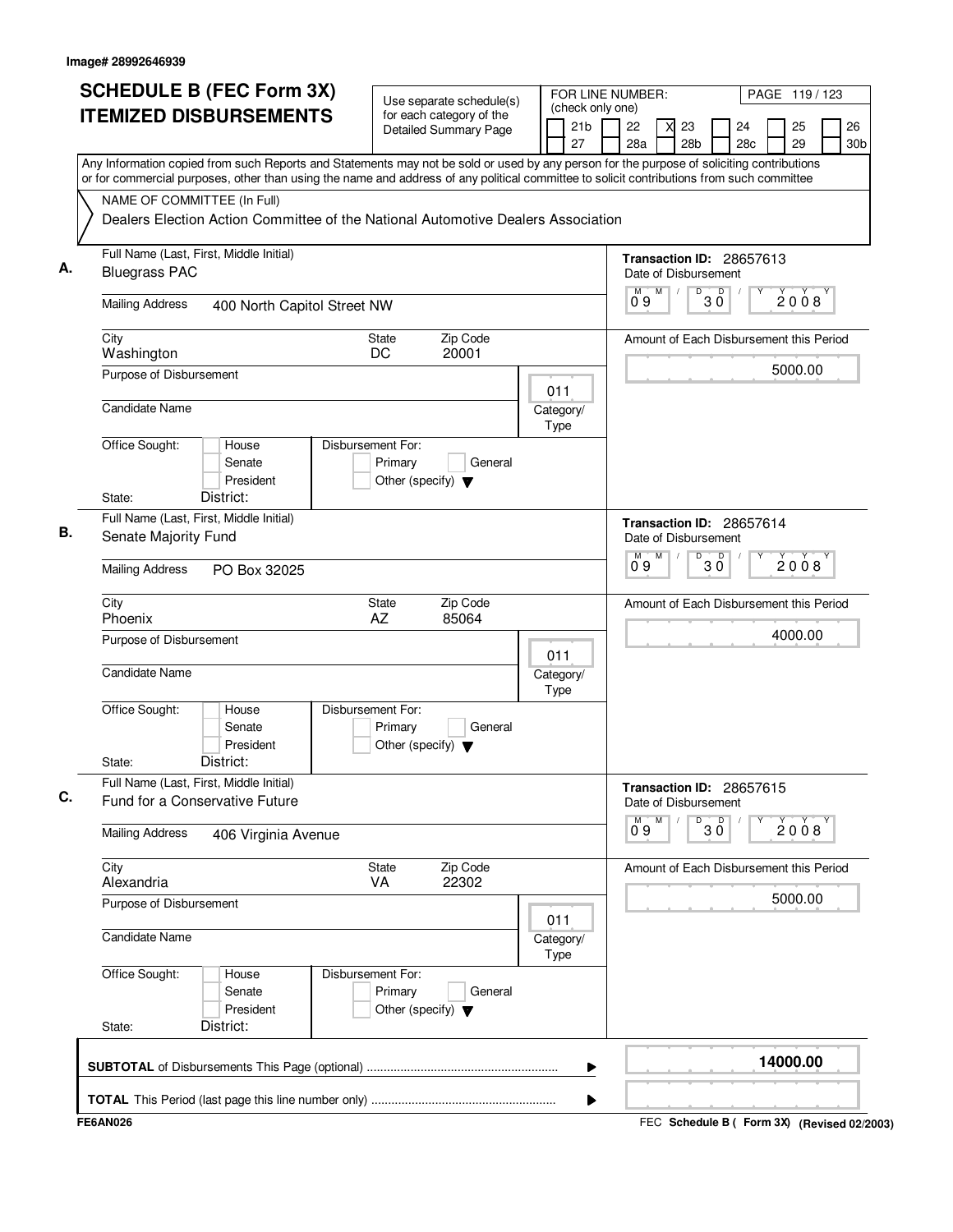|    | <b>SCHEDULE B (FEC Form 3X)</b><br><b>ITEMIZED DISBURSEMENTS</b>                                                                                                                                                                                                                       |                                                                      | Use separate schedule(s)<br>for each category of the<br>Detailed Summary Page | (check only one)<br>21b | FOR LINE NUMBER:<br>22<br>23                     | PAGE 120 / 123<br>26<br>24<br>25        |
|----|----------------------------------------------------------------------------------------------------------------------------------------------------------------------------------------------------------------------------------------------------------------------------------------|----------------------------------------------------------------------|-------------------------------------------------------------------------------|-------------------------|--------------------------------------------------|-----------------------------------------|
|    | Any Information copied from such Reports and Statements may not be sold or used by any person for the purpose of soliciting contributions<br>or for commercial purposes, other than using the name and address of any political committee to solicit contributions from such committee |                                                                      |                                                                               | 27                      | 28a<br>28 <sub>b</sub>                           | 29<br>28c<br>30 <sub>b</sub>            |
|    | NAME OF COMMITTEE (In Full)<br>Dealers Election Action Committee of the National Automotive Dealers Association                                                                                                                                                                        |                                                                      |                                                                               |                         |                                                  |                                         |
| А. | Full Name (Last, First, Middle Initial)<br><b>ORRINPAC</b>                                                                                                                                                                                                                             |                                                                      |                                                                               |                         | Transaction ID: 28657619<br>Date of Disbursement |                                         |
|    | <b>Mailing Address</b><br>PO Box 1480                                                                                                                                                                                                                                                  |                                                                      |                                                                               |                         | D<br>M<br>М<br>09                                | $30^{\circ}$<br>2008                    |
|    | City<br>Washington                                                                                                                                                                                                                                                                     | <b>State</b><br>DC                                                   | Zip Code<br>20013-1480                                                        |                         |                                                  | Amount of Each Disbursement this Period |
|    | Purpose of Disbursement<br><b>Candidate Name</b>                                                                                                                                                                                                                                       |                                                                      |                                                                               | 011<br>Category/        |                                                  | 4000.00                                 |
|    | Office Sought:<br>House                                                                                                                                                                                                                                                                | Disbursement For:                                                    |                                                                               | Type                    |                                                  |                                         |
|    | Senate<br>President<br>District:<br>State:                                                                                                                                                                                                                                             | Primary<br>Other (specify) $\blacktriangledown$                      | General                                                                       |                         |                                                  |                                         |
|    | Full Name (Last, First, Middle Initial)<br>Hawkeye PAC                                                                                                                                                                                                                                 |                                                                      |                                                                               |                         | Transaction ID: 28657622<br>Date of Disbursement |                                         |
|    | <b>Mailing Address</b><br>3400 Woodland Lane                                                                                                                                                                                                                                           |                                                                      |                                                                               |                         | M<br>М<br>0°9                                    | $\overline{\frac{D}{30}}$<br>2008       |
|    | City<br>Alexandria                                                                                                                                                                                                                                                                     | <b>State</b><br>VA                                                   | Zip Code<br>22309                                                             |                         |                                                  | Amount of Each Disbursement this Period |
|    | Purpose of Disbursement                                                                                                                                                                                                                                                                |                                                                      |                                                                               | 011                     |                                                  | 4000.00                                 |
|    | <b>Candidate Name</b>                                                                                                                                                                                                                                                                  |                                                                      |                                                                               | Category/<br>Type       |                                                  |                                         |
|    | Office Sought:<br>House<br>Senate<br>President<br>District:<br>State:                                                                                                                                                                                                                  | Disbursement For:<br>Primary<br>Other (specify) $\blacktriangledown$ | General                                                                       |                         |                                                  |                                         |
|    | Full Name (Last, First, Middle Initial)<br><b>Glacier PAC</b>                                                                                                                                                                                                                          |                                                                      |                                                                               |                         | Transaction ID: 28657623<br>Date of Disbursement |                                         |
|    | <b>Mailing Address</b><br>236 Massachusetts Ave, NE<br>Suite 603                                                                                                                                                                                                                       |                                                                      |                                                                               |                         | M<br>M<br>D<br>09                                | $\overline{\mathsf{D}}$<br>2008<br>3 Ŏ  |
|    | City<br>Washington                                                                                                                                                                                                                                                                     | <b>State</b><br>DC                                                   | Zip Code<br>20002                                                             |                         |                                                  | Amount of Each Disbursement this Period |
|    | Purpose of Disbursement                                                                                                                                                                                                                                                                |                                                                      |                                                                               | 011                     |                                                  | 5000.00                                 |
|    | <b>Candidate Name</b>                                                                                                                                                                                                                                                                  |                                                                      |                                                                               | Category/<br>Type       |                                                  |                                         |
|    | Office Sought:<br>House<br>Senate<br>President                                                                                                                                                                                                                                         | Disbursement For:<br>Primary<br>Other (specify) $\blacktriangledown$ | General                                                                       |                         |                                                  |                                         |
|    | District:<br>State:                                                                                                                                                                                                                                                                    |                                                                      |                                                                               |                         |                                                  | 13000.00                                |
|    |                                                                                                                                                                                                                                                                                        |                                                                      |                                                                               | ▶                       |                                                  |                                         |
|    |                                                                                                                                                                                                                                                                                        |                                                                      |                                                                               | ▶                       |                                                  |                                         |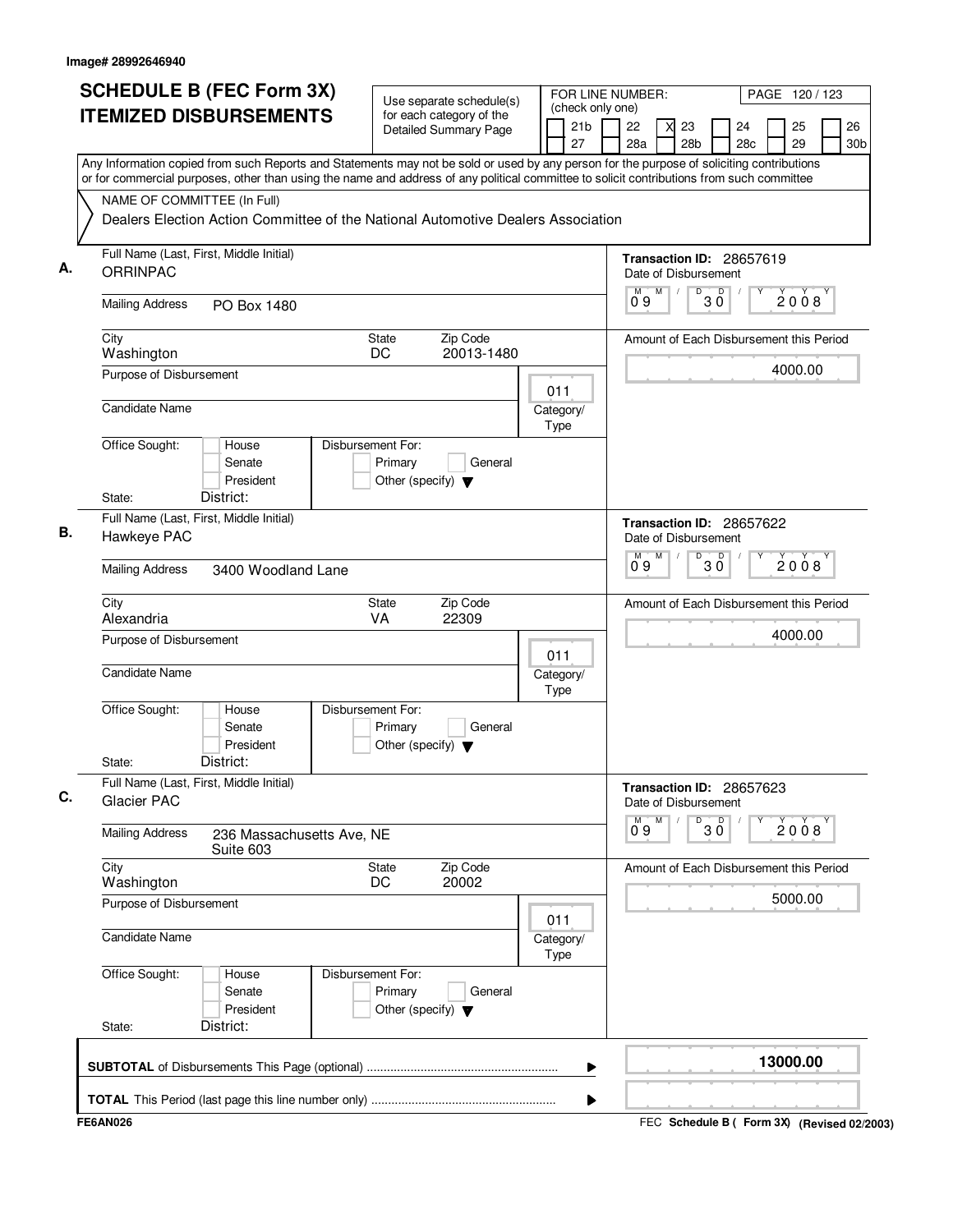| <b>SCHEDULE B (FEC Form 3X)</b><br><b>ITEMIZED DISBURSEMENTS</b>                                                                                                                                                                                                                       | Use separate schedule(s)<br>for each category of the<br><b>Detailed Summary Page</b> | FOR LINE NUMBER:<br>(check only one)<br>21b | PAGE 121 / 123<br>26<br>22<br>23<br>24<br>25           |
|----------------------------------------------------------------------------------------------------------------------------------------------------------------------------------------------------------------------------------------------------------------------------------------|--------------------------------------------------------------------------------------|---------------------------------------------|--------------------------------------------------------|
|                                                                                                                                                                                                                                                                                        |                                                                                      | 27                                          | 28a<br>28 <sub>b</sub><br>29<br>28c<br>30 <sub>b</sub> |
| Any Information copied from such Reports and Statements may not be sold or used by any person for the purpose of soliciting contributions<br>or for commercial purposes, other than using the name and address of any political committee to solicit contributions from such committee |                                                                                      |                                             |                                                        |
| NAME OF COMMITTEE (In Full)                                                                                                                                                                                                                                                            |                                                                                      |                                             |                                                        |
|                                                                                                                                                                                                                                                                                        | Dealers Election Action Committee of the National Automotive Dealers Association     |                                             |                                                        |
| Full Name (Last, First, Middle Initial)                                                                                                                                                                                                                                                |                                                                                      |                                             |                                                        |
| А.<br><b>Prosperity PAC</b>                                                                                                                                                                                                                                                            |                                                                                      |                                             | Transaction ID: 28657740<br>Date of Disbursement       |
| <b>Mailing Address</b><br>1006 Pendleton Street                                                                                                                                                                                                                                        |                                                                                      |                                             | D<br>$30^{\circ}$<br>М<br>M<br>2008<br>09              |
| City<br>Alexandria                                                                                                                                                                                                                                                                     | Zip Code<br>State<br>22314<br>VA                                                     |                                             | Amount of Each Disbursement this Period                |
| Purpose of Disbursement                                                                                                                                                                                                                                                                |                                                                                      | 011                                         | 5000.00                                                |
| <b>Candidate Name</b>                                                                                                                                                                                                                                                                  |                                                                                      | Category/<br>Type                           |                                                        |
| Office Sought:<br>House<br>Senate<br>President                                                                                                                                                                                                                                         | Disbursement For:<br>Primary<br>General<br>Other (specify) $\blacktriangledown$      |                                             |                                                        |
| District:<br>State:                                                                                                                                                                                                                                                                    |                                                                                      |                                             |                                                        |
| Full Name (Last, First, Middle Initial)<br>В.<br>Growth & Prosperity PAC                                                                                                                                                                                                               |                                                                                      |                                             | Transaction ID: 28657807<br>Date of Disbursement       |
| <b>Mailing Address</b><br>2610 Ridge Road                                                                                                                                                                                                                                              |                                                                                      |                                             | $\overline{30}$<br>M<br>М<br>2008<br>0°9               |
| City<br>Alexandria                                                                                                                                                                                                                                                                     | <b>State</b><br>Zip Code<br>VA<br>22302                                              |                                             | Amount of Each Disbursement this Period                |
| Purpose of Disbursement                                                                                                                                                                                                                                                                |                                                                                      | 011                                         | 2500.00                                                |
| <b>Candidate Name</b>                                                                                                                                                                                                                                                                  |                                                                                      | Category/<br>Type                           |                                                        |
| Office Sought:<br>House<br>Senate<br>President<br>District:<br>State:                                                                                                                                                                                                                  | Disbursement For:<br>Primary<br>General<br>Other (specify) $\blacktriangledown$      |                                             |                                                        |
| Full Name (Last, First, Middle Initial)                                                                                                                                                                                                                                                |                                                                                      |                                             | Transaction ID: 28658330                               |
| C.<br>Leadership 21                                                                                                                                                                                                                                                                    |                                                                                      |                                             | Date of Disbursement                                   |
| <b>Mailing Address</b>                                                                                                                                                                                                                                                                 | 6849 Old Dominion Dr. Suite 222                                                      |                                             | M<br>D<br>$30^{\circ}$<br>М<br>2008<br>09              |
| City<br>McLean                                                                                                                                                                                                                                                                         | Zip Code<br>State<br><b>VA</b><br>22101                                              |                                             | Amount of Each Disbursement this Period                |
| Purpose of Disbursement                                                                                                                                                                                                                                                                |                                                                                      |                                             | 5000.00                                                |
| <b>Candidate Name</b>                                                                                                                                                                                                                                                                  |                                                                                      | 011<br>Category/<br>Type                    |                                                        |
| Office Sought:<br>House<br>Senate<br>President                                                                                                                                                                                                                                         | Disbursement For:<br>Primary<br>General<br>Other (specify) $\blacktriangledown$      |                                             |                                                        |
| District:<br>State:                                                                                                                                                                                                                                                                    |                                                                                      |                                             |                                                        |
|                                                                                                                                                                                                                                                                                        |                                                                                      | ▶                                           | 12500.00                                               |
|                                                                                                                                                                                                                                                                                        |                                                                                      | ▶                                           |                                                        |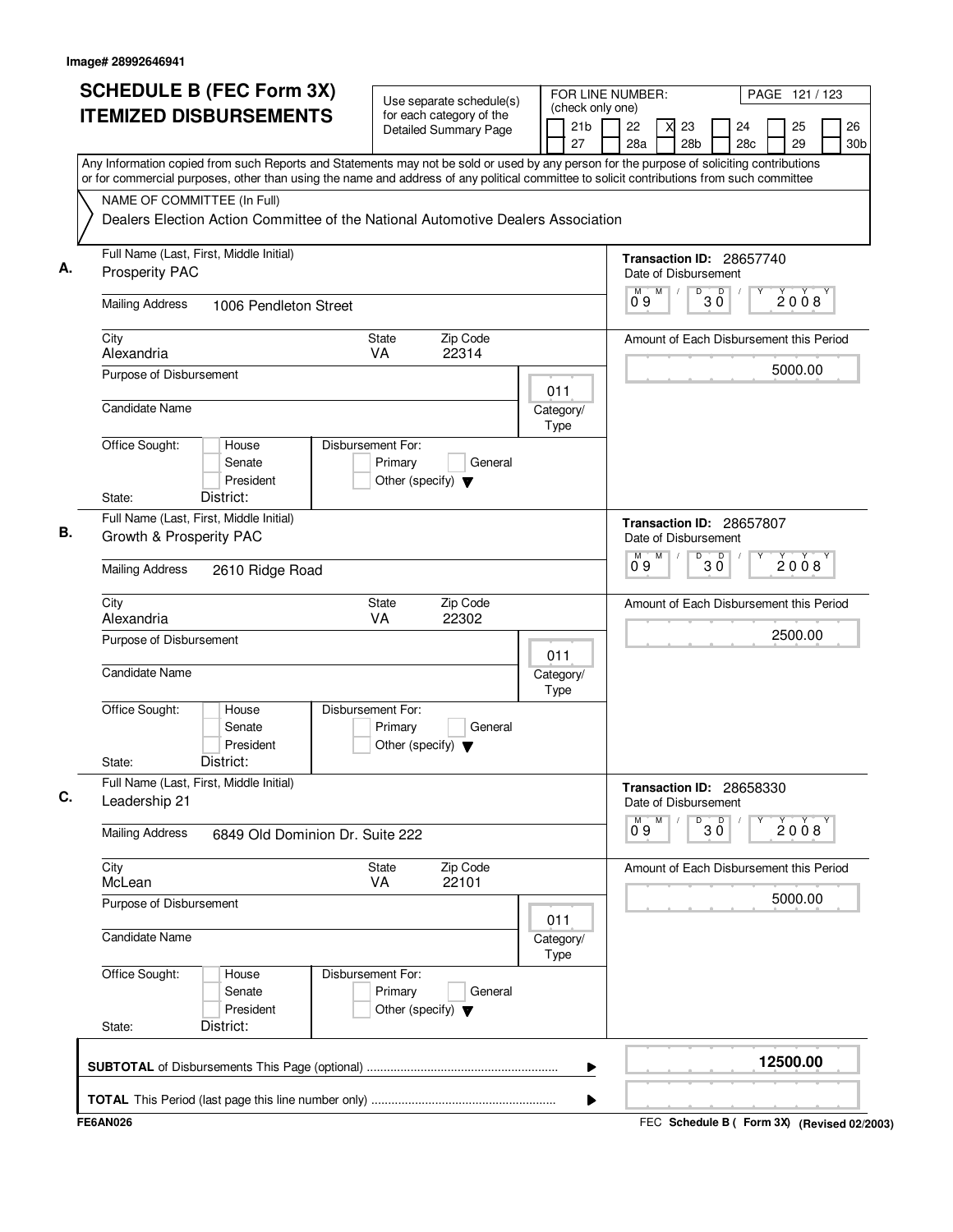|    | <b>SCHEDULE B (FEC Form 3X)</b><br><b>ITEMIZED DISBURSEMENTS</b>                                                                                                                                                                                                                       | Use separate schedule(s)<br>for each category of the                                      | (check only one)      | FOR LINE NUMBER:<br>PAGE 122 / 123                                                        |
|----|----------------------------------------------------------------------------------------------------------------------------------------------------------------------------------------------------------------------------------------------------------------------------------------|-------------------------------------------------------------------------------------------|-----------------------|-------------------------------------------------------------------------------------------|
|    |                                                                                                                                                                                                                                                                                        | <b>Detailed Summary Page</b>                                                              | 21 <sub>b</sub><br>27 | 22<br>25<br>26<br>23<br>24<br>X<br>28a<br>28 <sub>b</sub><br>28c<br>29<br>30 <sub>b</sub> |
|    | Any Information copied from such Reports and Statements may not be sold or used by any person for the purpose of soliciting contributions<br>or for commercial purposes, other than using the name and address of any political committee to solicit contributions from such committee |                                                                                           |                       |                                                                                           |
|    | NAME OF COMMITTEE (In Full)<br>Dealers Election Action Committee of the National Automotive Dealers Association                                                                                                                                                                        |                                                                                           |                       |                                                                                           |
| А. | Full Name (Last, First, Middle Initial)<br><b>Phillips For Congress</b>                                                                                                                                                                                                                |                                                                                           |                       | Transaction ID: 28658331<br>Date of Disbursement<br>M<br>$\overline{D}$<br>$\mathsf D$    |
|    | <b>Mailing Address</b><br>3523 Phyllis Street                                                                                                                                                                                                                                          |                                                                                           |                       | 2008<br>ЗŐ<br>Ő 9                                                                         |
|    | City<br>Endwell                                                                                                                                                                                                                                                                        | <b>State</b><br>Zip Code<br><b>NY</b><br>13760                                            |                       | Amount of Each Disbursement this Period                                                   |
|    | Purpose of Disbursement                                                                                                                                                                                                                                                                |                                                                                           | 011                   | 5000.00                                                                                   |
|    | <b>Candidate Name</b><br>Mr. George Phillips                                                                                                                                                                                                                                           |                                                                                           | Category/<br>Type     |                                                                                           |
|    | Office Sought:<br>$x$ House<br>Senate<br>President<br>District: 22<br>State: NY                                                                                                                                                                                                        | Disbursement For:<br>2008<br>X General<br>Primary<br>Other (specify) $\blacktriangledown$ |                       |                                                                                           |
| В. | Full Name (Last, First, Middle Initial)<br><b>Treadwell For Congress</b>                                                                                                                                                                                                               |                                                                                           |                       | Transaction ID: 28658332<br>Date of Disbursement<br>м<br>M<br>D<br>D                      |
|    | <b>Mailing Address</b><br>PO Box 685                                                                                                                                                                                                                                                   |                                                                                           |                       | $\check{2}0\check{0}8$<br>3 Ŏ<br>09                                                       |
|    | City<br>Saratoga Springs                                                                                                                                                                                                                                                               | Zip Code<br><b>State</b><br><b>NY</b><br>12866                                            |                       | Amount of Each Disbursement this Period                                                   |
|    | Purpose of Disbursement                                                                                                                                                                                                                                                                |                                                                                           | 011                   | 5000.00                                                                                   |
|    | <b>Candidate Name</b><br>Sandy Treadwell                                                                                                                                                                                                                                               |                                                                                           | Category/<br>Type     |                                                                                           |
|    | Office Sought:<br>$x$ House<br>Senate<br>President<br>District: 20<br>State: NY                                                                                                                                                                                                        | Disbursement For:<br>2008<br>X General<br>Primary<br>Other (specify) $\blacktriangledown$ |                       |                                                                                           |

|  | 10000.00  |
|--|-----------|
|  | 385000.00 |